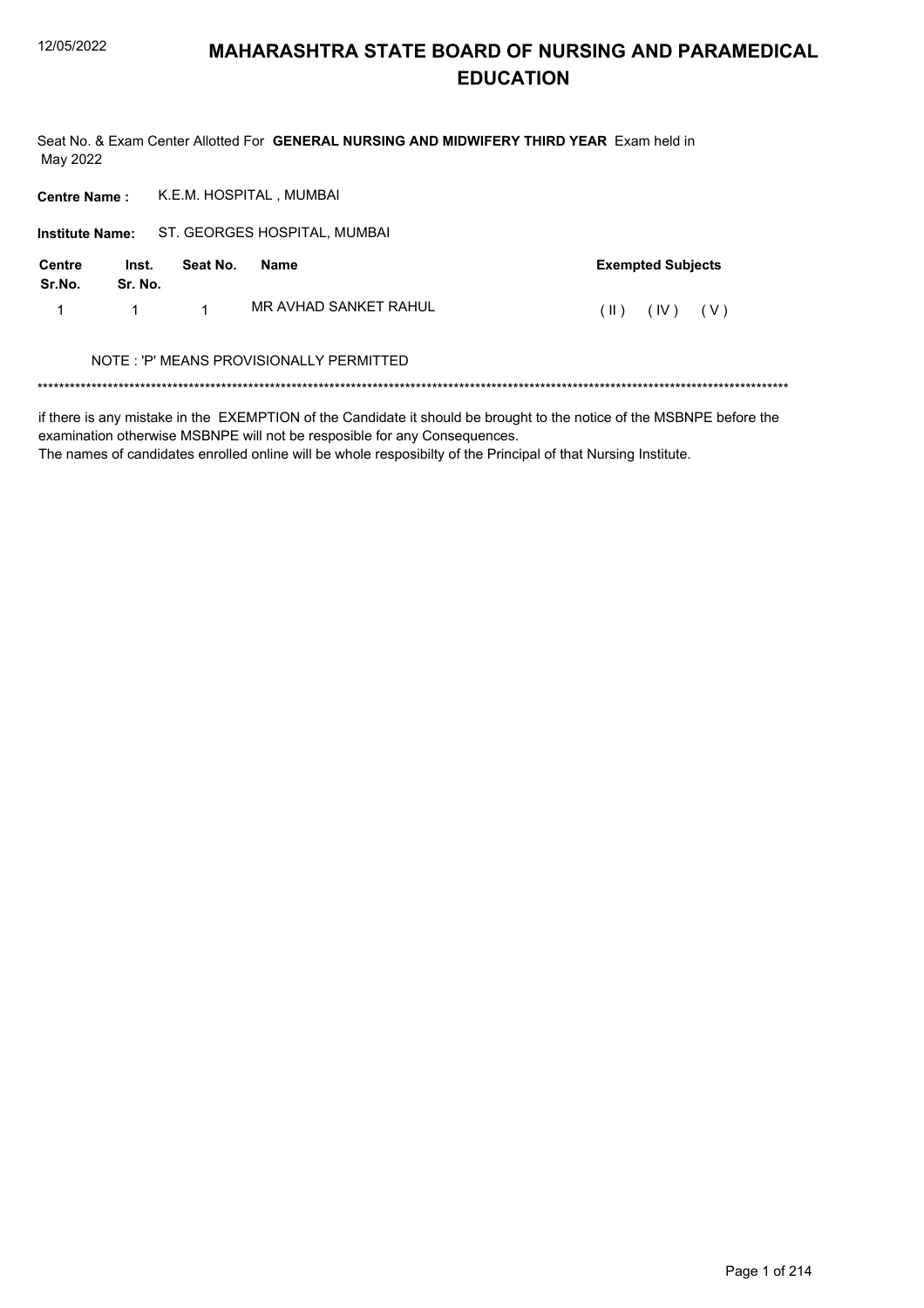Seat No. & Exam Center Allotted For **GENERAL NURSING AND MIDWIFERY THIRD YEAR** Exam held in May 2022

**Centre Name :** K.E.M. HOSPITAL , MUMBAI

B.Y.L.NAIR CHA. HOSP, MUMBAI **Institute Name:**

| <b>Centre</b><br>Sr.No. | Inst.<br>Sr. No. | Seat No.      | <b>Name</b>                     |               | <b>Exempted Subjects</b> |            |       |
|-------------------------|------------------|---------------|---------------------------------|---------------|--------------------------|------------|-------|
| 2                       |                  | $\mathcal{P}$ | MISS GAVIT ALKA UKHADYA         | $(\parallel)$ | (IV)                     | ( V )      |       |
| 3                       | $\overline{2}$   | 3             | MISS MAHAJAN GAYATRI ANIL       | (III)         | (IV)                     | ( V )      |       |
| 4                       | 3                | 4             | MISS SAMRAT AMRUTA ANNASAHEB    | (1)           | $(\parallel)$            | $($ IV $)$ | (V)   |
| 5                       | 4                | 5             | MISS SATPUTE TANUJA CHANDRAKANT | (1)           | $(\parallel)$            | (III)      |       |
| 6                       | 5                | 6             | MISS VASAVE PRITISHA RAMSING    | (1)           | (  )                     | (IV)       | ( V ) |

NOTE : 'P' MEANS PROVISIONALLY PERMITTED

```
*******************************************************************************************************************************************
```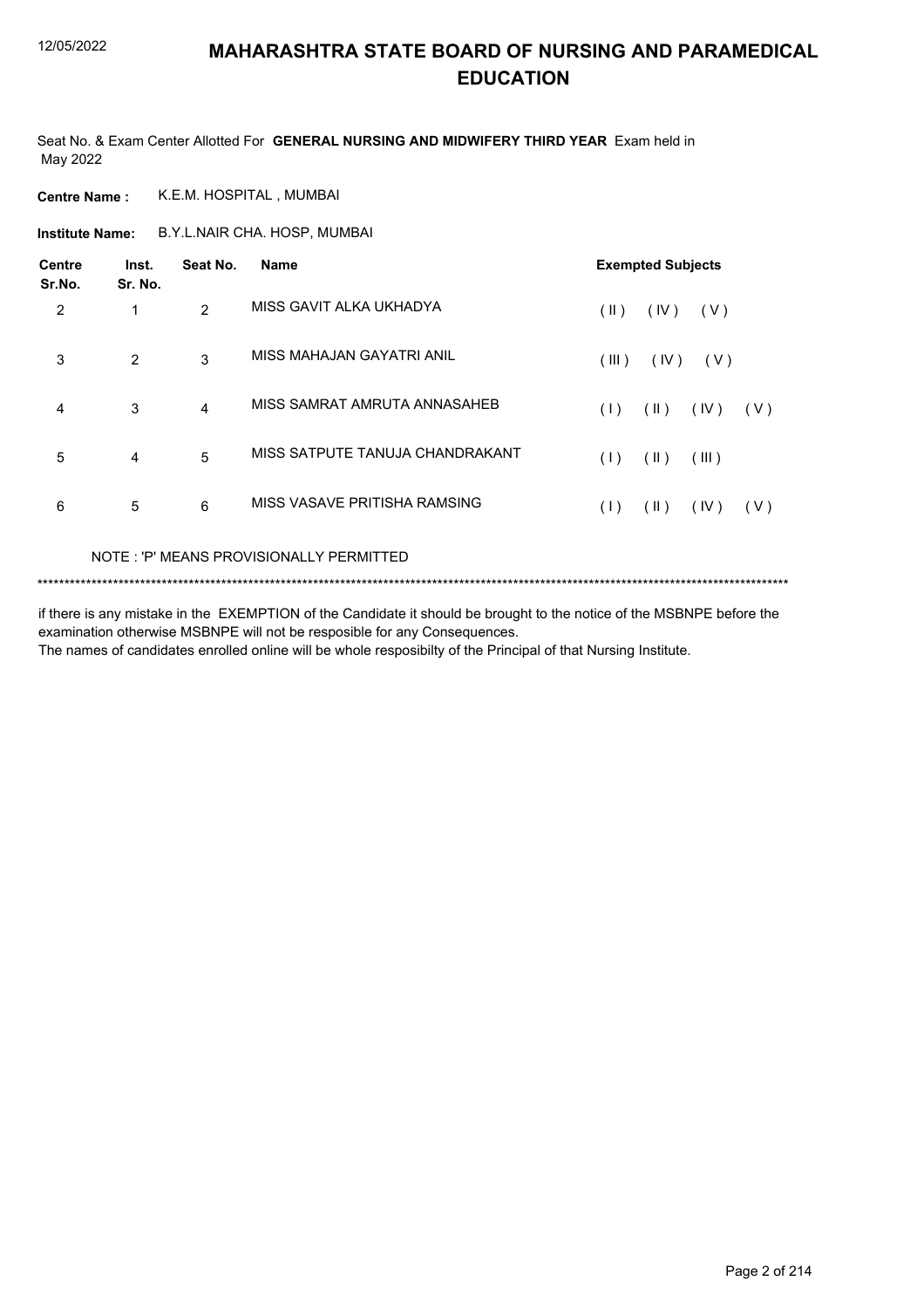Seat No. & Exam Center Allotted For **GENERAL NURSING AND MIDWIFERY THIRD YEAR** Exam held in May 2022

**Centre Name :** K.E.M. HOSPITAL , MUMBAI

**Institute Name:** K.E.M. HOSPITAL , MUMBAI

| <b>Centre</b><br>Sr.No. | Inst.<br>Sr. No. | Seat No.       | <b>Name</b>                             | <b>Exempted Subjects</b>                      |
|-------------------------|------------------|----------------|-----------------------------------------|-----------------------------------------------|
| $\overline{7}$          | $\mathbf{1}$     | $\overline{7}$ | MISS BHOSALE RUTUJA SAMBHAJI            | (1)<br>$(\parallel \parallel)$<br>(IV)<br>(V) |
| 8                       | $\overline{2}$   | 8              | MISS CHAVAN PRANITA RAJU                | $(\parallel)$<br>(1)<br>(IV)<br>(V)           |
| 9                       | 3                | 9              | MISS GAIKWAD AKANKSHA BABASAHEB         | $(\parallel \parallel)$<br>(1)<br>(IV)<br>(V) |
| 10                      | 4                | 10             | MISS GAVIT PRANITI PRAFUL               | (IV)<br>(V)                                   |
| 11                      | 5                | 11             | MISS GAVIT ASMITA FATTESING             | $(\parallel)$<br>(1)<br>(IV)<br>(V)           |
| 12                      | 6                | 12             | MISS GAVIT SHALINI RAMESH               | $(\parallel)$<br>(IV)<br>(V)                  |
| 13                      | $\overline{7}$   | 13             | MISS GAVIT TEJASWINI RAKESH             | (IV)<br>(V)                                   |
| 14                      | 8                | 14             | MISS GORAD PUNAM DAGADU                 | (1)<br>(IV)<br>(V)                            |
| 15                      | 9                | 15             | MISS GUNNAL PALLAVI ARUNRAO             | (IV)<br>(V)                                   |
| 16                      | 10               | 16             | MISS MAHAJAN VAISHNAVI KIRAN            | (III)<br>(IV)<br>(V)                          |
| 17                      | 11               | 17             | MISS PATIL RUTUJA ARVIND                |                                               |
| 18                      | 12               | 18             | MISS SOLUNKE PALLAVI RAJENDRA           | (1)<br>$(\parallel)$<br>(IV)<br>(V)           |
|                         |                  |                | NOTE: 'P' MEANS PROVISIONALLY PERMITTED |                                               |

\*\*\*\*\*\*\*\*\*\*\*\*\*\*\*\*\*\*\*\*\*\*\*\*\*\*\*\*\*\*\*\*\*\*\*\*\*\*\*\*\*\*\*\*\*\*\*\*\*\*\*\*\*\*\*\*\*\*\*\*\*\*\*\*\*\*\*\*\*\*\*\*\*\*\*\*\*\*\*\*\*\*\*\*\*\*\*\*\*\*\*\*\*\*\*\*\*\*\*\*\*\*\*\*\*\*\*\*\*\*\*\*\*\*\*\*\*\*\*\*\*\*\*\*\*\*\*\*\*\*\*\*\*\*\*\*\*\*\*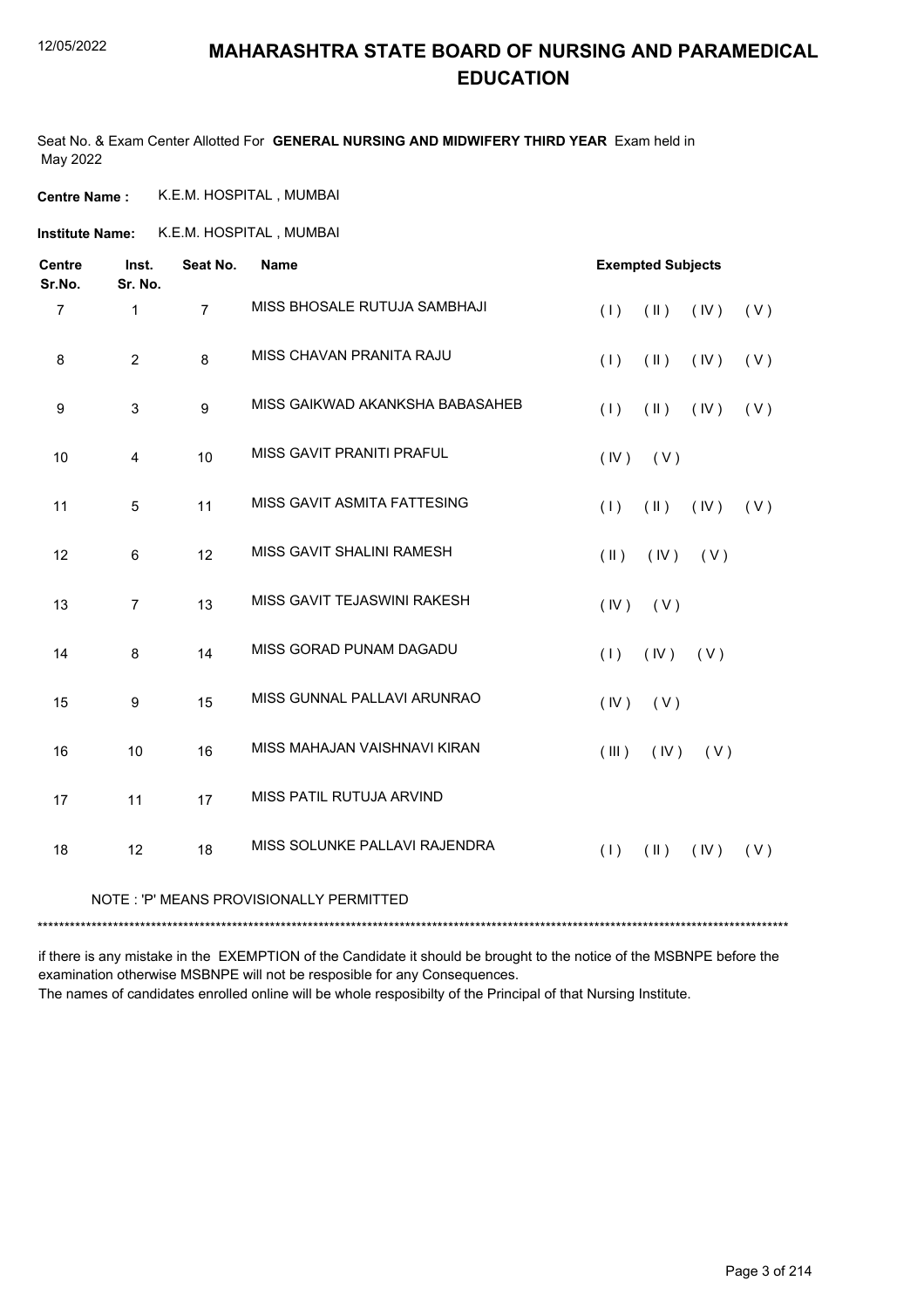Seat No. & Exam Center Allotted For **GENERAL NURSING AND MIDWIFERY THIRD YEAR** Exam held in May 2022

**Centre Name :** K.E.M. HOSPITAL , MUMBAI

L.T.M.G.HOSPITAL, SION, MUMBAI **Institute Name:**

| <b>Centre</b><br>Sr.No. | Inst.<br>Sr. No. | Seat No. | <b>Name</b>                  | <b>Exempted Subjects</b> |       |       |     |
|-------------------------|------------------|----------|------------------------------|--------------------------|-------|-------|-----|
| 19                      | $\mathbf 1$      | 19       | MISS ADHAV SHILPRIYA ANAND   | $(\parallel)$            | (IV)  | ( V ) |     |
| 20                      | $\overline{2}$   | 20       | MISS ARSUL KOMAL PANDHURANG  | $(\parallel)$            | (III) | (IV)  | (V) |
| 21                      | 3                | 21       | MISS GAVIT PRIYANKA SHANKAR  | $($ II $)$               | (IV)  | ( V ) |     |
| 22                      | 4                | 22       | MISS GAWALI VISHAKHA SHAHAJI | $(\parallel)$            | (III) | (IV)  | (V) |
| 23                      | 5                | 23       | MISS JADHAV SHIVANI RAJENDRA | $(\parallel)$            | (IV)  | (V)   |     |
| 24                      | 6                | 24       | MISS JADHAV TINKAL DAYARAM   | (IV)                     | (V)   |       |     |
| 25                      | $\overline{7}$   | 25       | MISS KAKDE ANJALI ATMARAM    | $(\parallel)$            | (IV)  | (V)   |     |
| 26                      | 8                | 26       | MISS PAWAR PRATIKSHA SANJAY  | $(\parallel)$            | (IV)  | (V)   |     |
| 27                      | 9                | 27       | MISS RATHOD PRERNA RAMARAO   | $(\parallel)$            | (III) | (IV)  | (V) |
| 28                      | 10               | 28       | MISS VASAVE PRITI RAMDAS     | $(\parallel)$            | (III) | (IV)  | (V) |
|                         |                  |          |                              |                          |       |       |     |

NOTE : 'P' MEANS PROVISIONALLY PERMITTED

\*\*\*\*\*\*\*\*\*\*\*\*\*\*\*\*\*\*\*\*\*\*\*\*\*\*\*\*\*\*\*\*\*\*\*\*\*\*\*\*\*\*\*\*\*\*\*\*\*\*\*\*\*\*\*\*\*\*\*\*\*\*\*\*\*\*\*\*\*\*\*\*\*\*\*\*\*\*\*\*\*\*\*\*\*\*\*\*\*\*\*\*\*\*\*\*\*\*\*\*\*\*\*\*\*\*\*\*\*\*\*\*\*\*\*\*\*\*\*\*\*\*\*\*\*\*\*\*\*\*\*\*\*\*\*\*\*\*\*

if there is any mistake in the EXEMPTION of the Candidate it should be brought to the notice of the MSBNPE before the examination otherwise MSBNPE will not be resposible for any Consequences.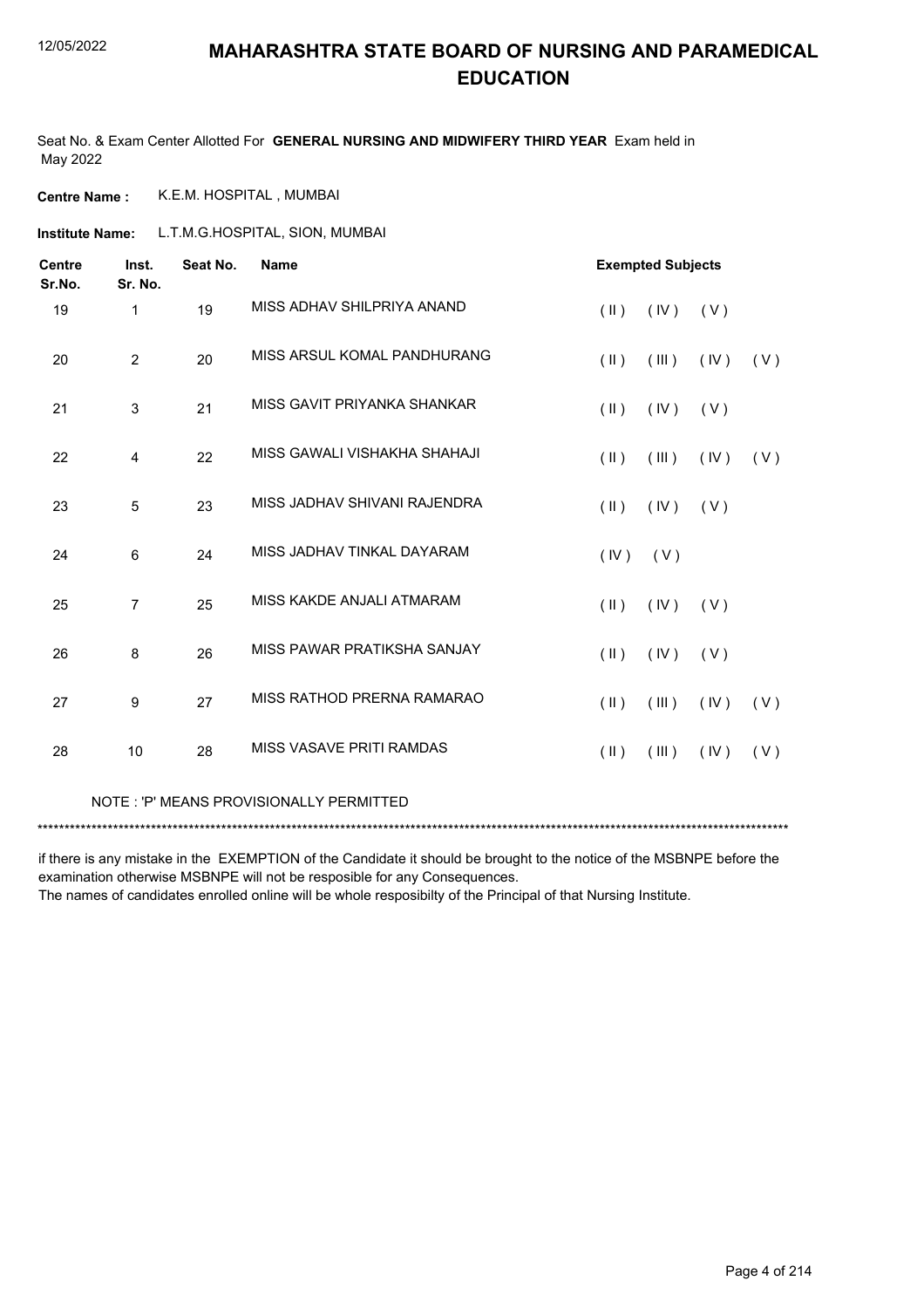Seat No. & Exam Center Allotted For GENERAL NURSING AND MIDWIFERY THIRD YEAR Exam held in May 2022

K.E.M. HOSPITAL, MUMBAI **Centre Name:** 

M.G.M.HOSPITAL, PAREL, MUMBAI **Institute Name:** 

| <b>Centre</b><br>Sr.No. | Inst.<br>Sr. No. | Seat No. | <b>Name</b>                             |      | <b>Exempted Subjects</b> |       |       |
|-------------------------|------------------|----------|-----------------------------------------|------|--------------------------|-------|-------|
| 29                      | 1                | 29       | MISS GAVIT ASHWINI YASHVANT             | (IV) | ( V )                    |       |       |
| 30                      | $\mathcal{P}$    | 30       | MISS JADHAV APEKSHA SIDDHARTH           | (1)  | (IV)                     | ( V ) |       |
| 31                      | 3                | 31       | MISS PARDESHI POOJA LAXMAN              | (1)  | (III)                    | (IV)  | ( V ) |
|                         |                  |          | NOTE: 'P' MEANS PROVISIONALLY PERMITTED |      |                          |       |       |
|                         |                  |          |                                         |      |                          |       |       |

if there is any mistake in the EXEMPTION of the Candidate it should be brought to the notice of the MSBNPE before the examination otherwise MSBNPE will not be resposible for any Consequences. The names of candidates enrolled online will be whole resposibilty of the Principal of that Nursing Institute.

Page 5 of 214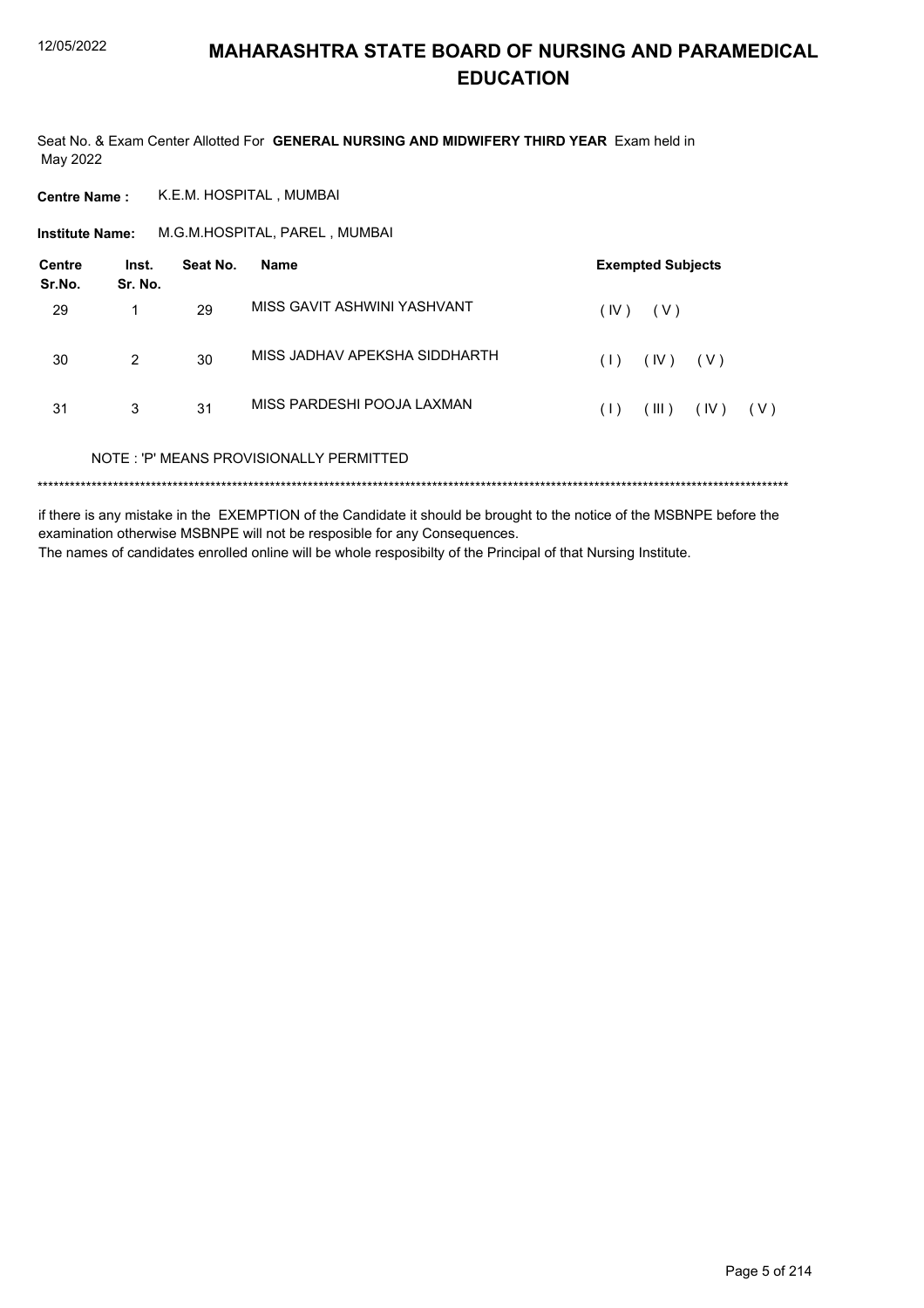Seat No. & Exam Center Allotted For GENERAL NURSING AND MIDWIFERY THIRD YEAR Exam held in May 2022

K.E.M. HOSPITAL, MUMBAI **Centre Name:** 

K.J.SOMAIYA HOSPITAL RES. CENTRE, SON, SION, MUMBAI **Institute Name:** 

| <b>Centre</b><br>Sr.No. | Inst.<br>Sr. No. | Seat No. | Name                      |               | <b>Exempted Subjects</b> |      |       |  |  |
|-------------------------|------------------|----------|---------------------------|---------------|--------------------------|------|-------|--|--|
| 32                      |                  | 32       | MISS BHATKAR TANVI VILAS  | $(\parallel)$ | $($ III $)$              | (IV) | ( V ) |  |  |
| 33                      | 2                | 33       | MISS VAIDYA ANAGHA SATISH |               |                          |      |       |  |  |

#### NOTE: 'P' MEANS PROVISIONALLY PERMITTED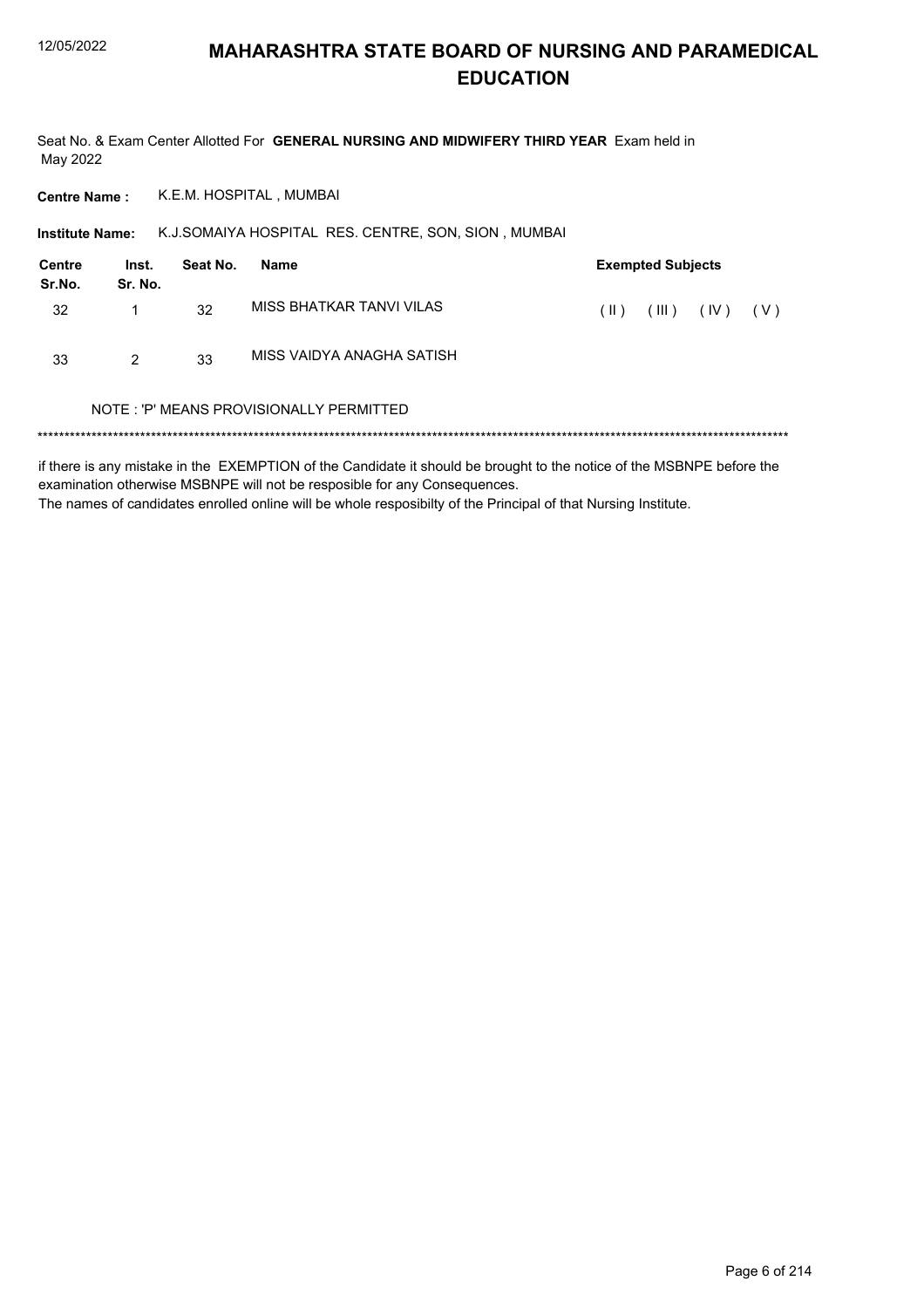Seat No. & Exam Center Allotted For **GENERAL NURSING AND MIDWIFERY THIRD YEAR** Exam held in May 2022

**Centre Name :** K.E.M. HOSPITAL , MUMBAI

SAU.MINATAI THAKARE INSTITUTE OF NURSING EDUCATION ,THANE **Institute Name:**

| <b>Centre</b><br>Sr.No. | Inst.<br>Sr. No. | Seat No. | <b>Name</b>                 | <b>Exempted Subjects</b>              |
|-------------------------|------------------|----------|-----------------------------|---------------------------------------|
| 34                      | 1                | 34       | MISS PATIL SAMIDHA NILDHAR  | (III)<br>(IV)<br>(V)                  |
| 35                      | 2                | 35       | MISS SADGIR SUREKHA LAXMAN  | (III)<br>(IV)<br>(V)<br>(1)           |
| 36                      | 3                | 36       | MISS SURYARAO ROHINI GANPAT | $(\parallel)$<br>(IV)<br>( V )<br>(1) |
| 37                      | 4                | 37       | MISS THETALE DIPALI NAVASU  | (III)<br>(IV)<br>(V)                  |
|                         |                  |          |                             |                                       |

NOTE : 'P' MEANS PROVISIONALLY PERMITTED

\*\*\*\*\*\*\*\*\*\*\*\*\*\*\*\*\*\*\*\*\*\*\*\*\*\*\*\*\*\*\*\*\*\*\*\*\*\*\*\*\*\*\*\*\*\*\*\*\*\*\*\*\*\*\*\*\*\*\*\*\*\*\*\*\*\*\*\*\*\*\*\*\*\*\*\*\*\*\*\*\*\*\*\*\*\*\*\*\*\*\*\*\*\*\*\*\*\*\*\*\*\*\*\*\*\*\*\*\*\*\*\*\*\*\*\*\*\*\*\*\*\*\*\*\*\*\*\*\*\*\*\*\*\*\*\*\*\*\*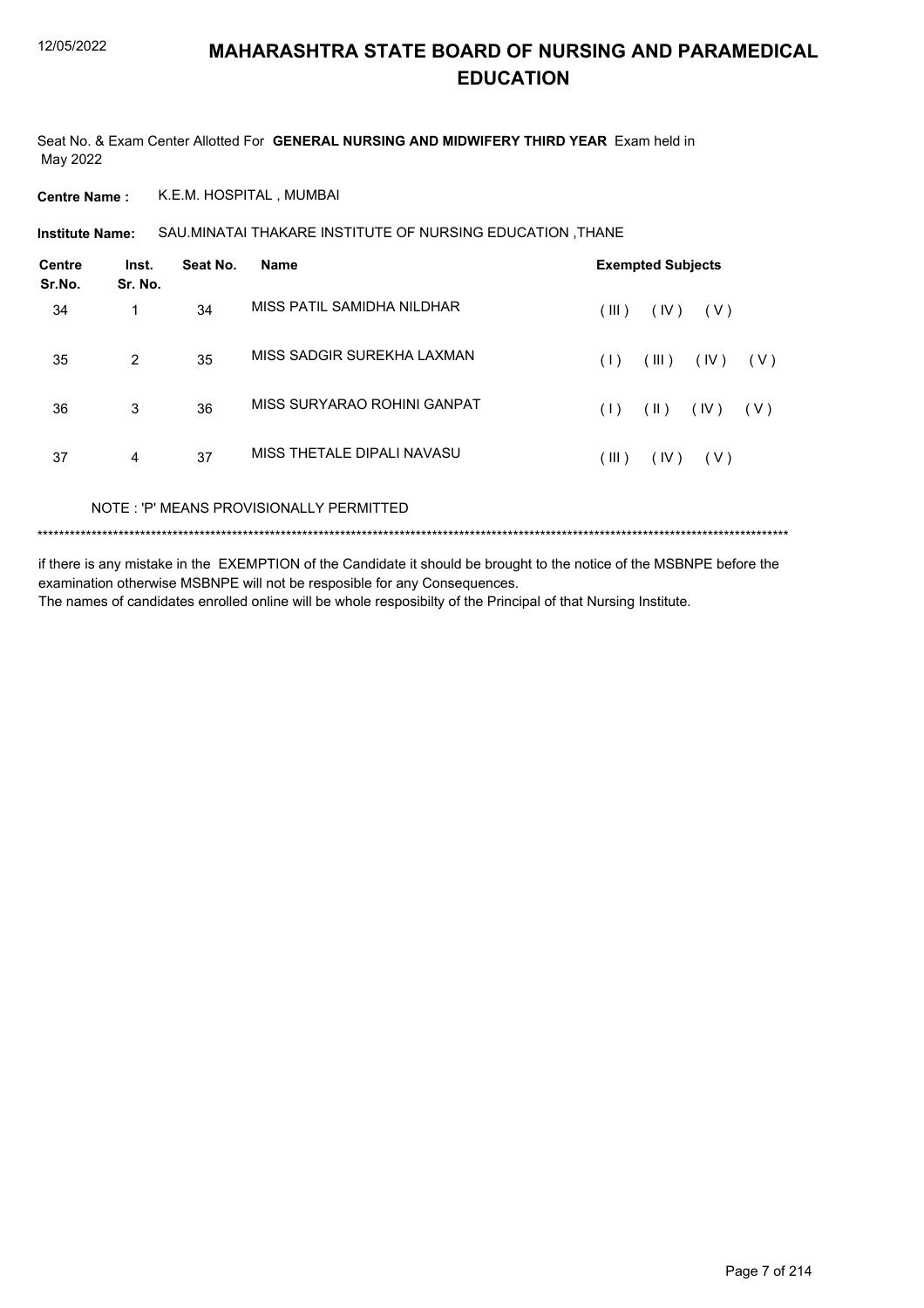Seat No. & Exam Center Allotted For **GENERAL NURSING AND MIDWIFERY THIRD YEAR** Exam held in May 2022

**Centre Name :** K.E.M. HOSPITAL , MUMBAI

**Institute Name: INSTITUTE OF NURSING EDUCATION, DOMBIVALI** 

| <b>Centre</b><br>Sr.No. | Inst.<br>Sr. No. | Seat No. | <b>Name</b>                 | <b>Exempted Subjects</b>    |  |  |  |
|-------------------------|------------------|----------|-----------------------------|-----------------------------|--|--|--|
| 38                      | 1                | 38       | MISS GUNJAL TANAVI ANIL     | (III)<br>(IV)<br>(V)        |  |  |  |
| 39                      | $\overline{2}$   | 39       | MR JADHAV VAIBHAV DAYANAND  | (IV)<br>(III)<br>(V)        |  |  |  |
| 40                      | 3                | 40       | MISS PAL ROSHINI RAMDIN     | (IV)<br>(V)                 |  |  |  |
| 41                      | 4                | 41       | MISS SAWANT NAMRATA PRAKASH | (III)<br>(IV)<br>(1)<br>(V) |  |  |  |
|                         |                  |          |                             |                             |  |  |  |

NOTE : 'P' MEANS PROVISIONALLY PERMITTED

\*\*\*\*\*\*\*\*\*\*\*\*\*\*\*\*\*\*\*\*\*\*\*\*\*\*\*\*\*\*\*\*\*\*\*\*\*\*\*\*\*\*\*\*\*\*\*\*\*\*\*\*\*\*\*\*\*\*\*\*\*\*\*\*\*\*\*\*\*\*\*\*\*\*\*\*\*\*\*\*\*\*\*\*\*\*\*\*\*\*\*\*\*\*\*\*\*\*\*\*\*\*\*\*\*\*\*\*\*\*\*\*\*\*\*\*\*\*\*\*\*\*\*\*\*\*\*\*\*\*\*\*\*\*\*\*\*\*\*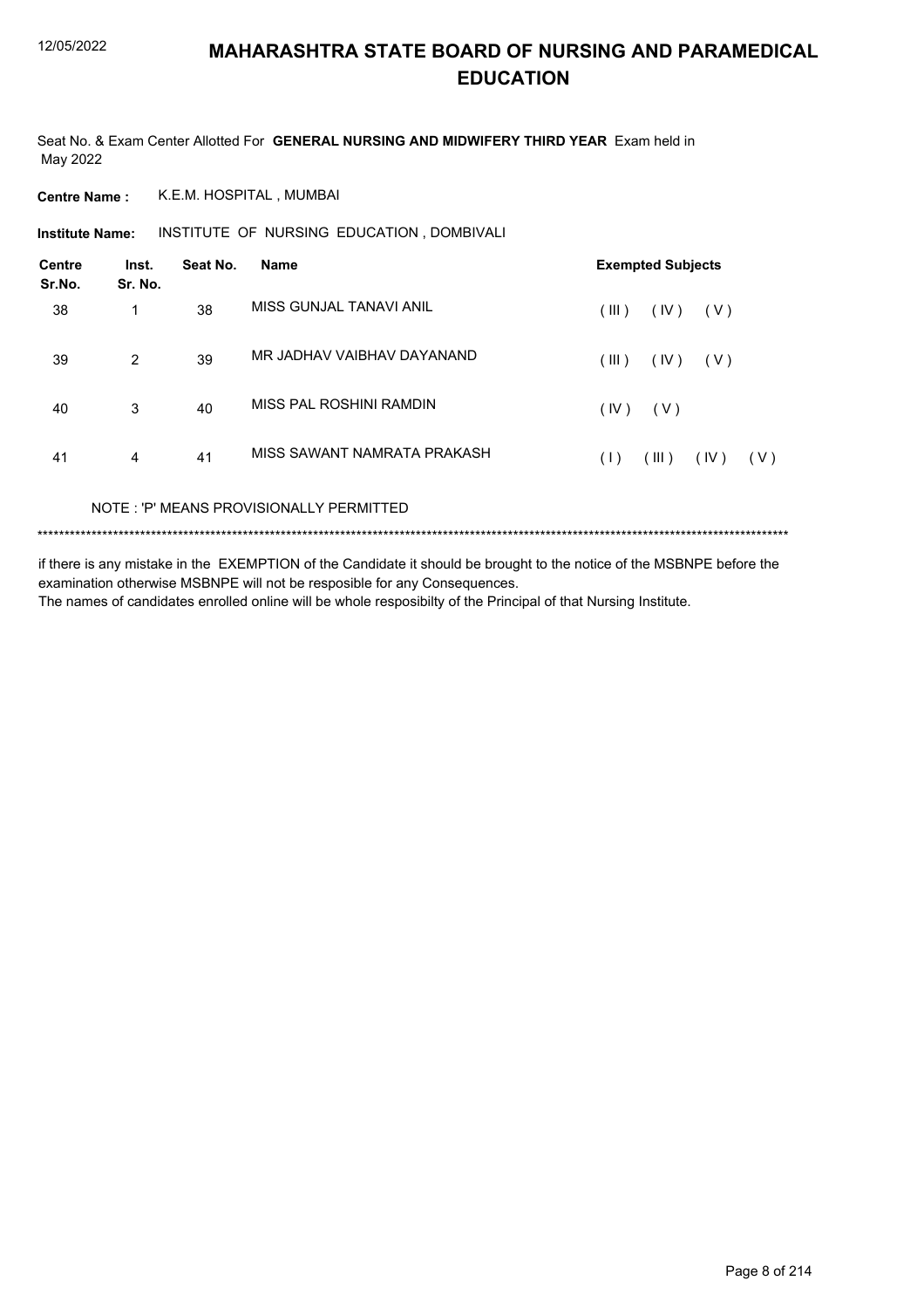Seat No. & Exam Center Allotted For GENERAL NURSING AND MIDWIFERY THIRD YEAR Exam held in May 2022

K.E.M. HOSPITAL, MUMBAI **Centre Name:** 

| <b>Institute Name:</b> |                  |          | BHAKTI VEDANTA HOSPITAL, SCHOOL OF NURSING, MIRAROAD, THANE |                                                          |  |
|------------------------|------------------|----------|-------------------------------------------------------------|----------------------------------------------------------|--|
| Centre<br>Sr.No.       | Inst.<br>Sr. No. | Seat No. | Name                                                        | <b>Exempted Subjects</b>                                 |  |
| 42                     |                  | 42       | MR VAIDYA SWARAJ AMRESH                                     | $(\parallel \parallel)$ $(\parallel \lor)$<br>(V)<br>(1) |  |
|                        |                  |          | NOTE: 'P' MEANS PROVISIONALLY PERMITTED                     |                                                          |  |
|                        |                  |          |                                                             |                                                          |  |

if there is any mistake in the EXEMPTION of the Candidate it should be brought to the notice of the MSBNPE before the examination otherwise MSBNPE will not be resposible for any Consequences.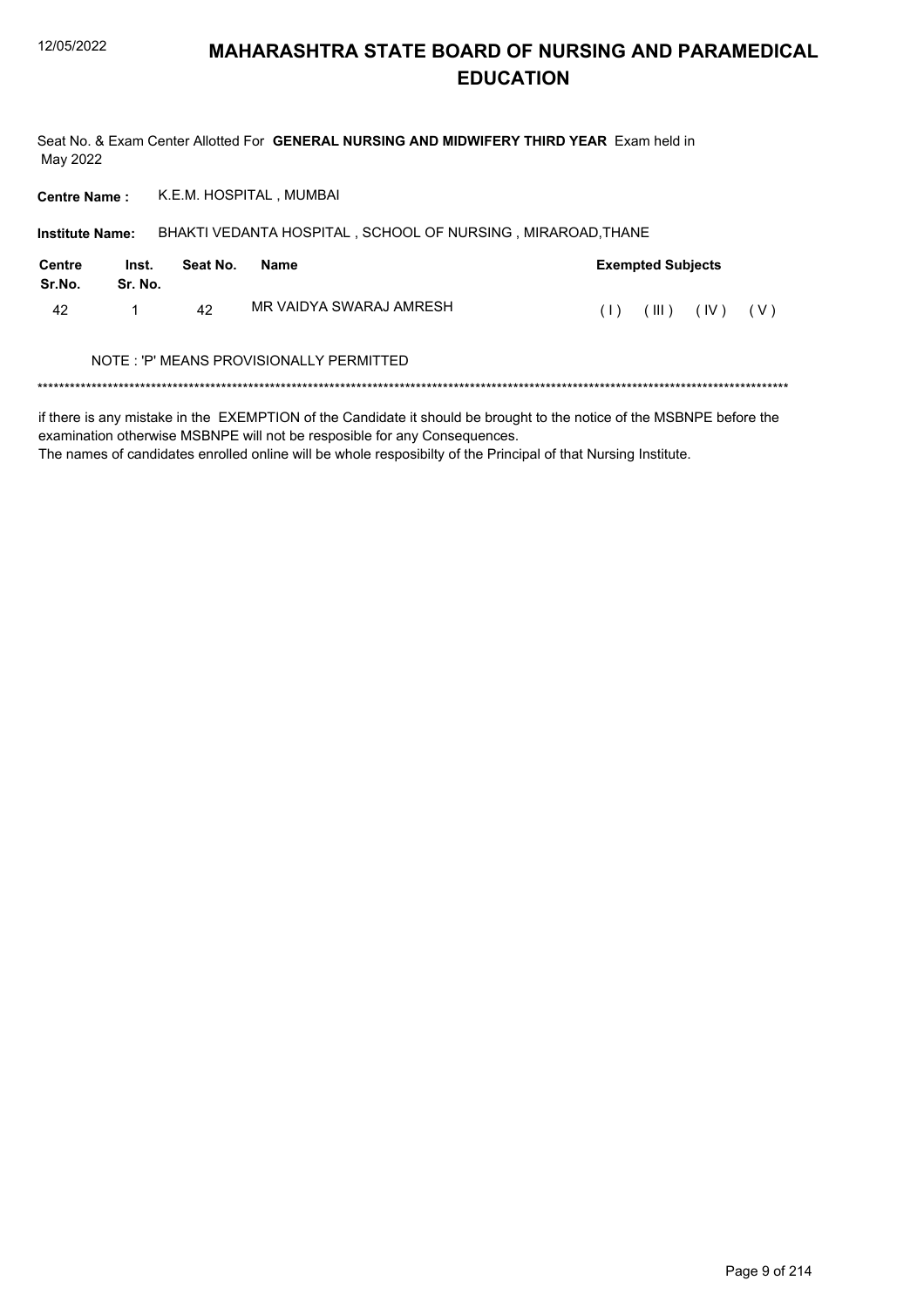Seat No. & Exam Center Allotted For GENERAL NURSING AND MIDWIFERY THIRD YEAR Exam held in May 2022

K.E.M. HOSPITAL, MUMBAI **Centre Name:** 

Institute Name: NAVJEEVAN SCHOOL OF NURSING, SHAHAPUR, THANE

| Centre<br>Sr.No. | Inst.<br>Sr. No. | Seat No. | Name                        | <b>Exempted Subjects</b> |              |             |  |  |
|------------------|------------------|----------|-----------------------------|--------------------------|--------------|-------------|--|--|
| 43               |                  | 43       | MISS BHAWARI NAMRATA EKNATH | (1)                      | (III)        | $(V)$ $(V)$ |  |  |
| 44               | 2                | 44       | MISS SHID GAURI NAMDEV      | (1)                      | $(IV)$ $(V)$ |             |  |  |

#### NOTE: 'P' MEANS PROVISIONALLY PERMITTED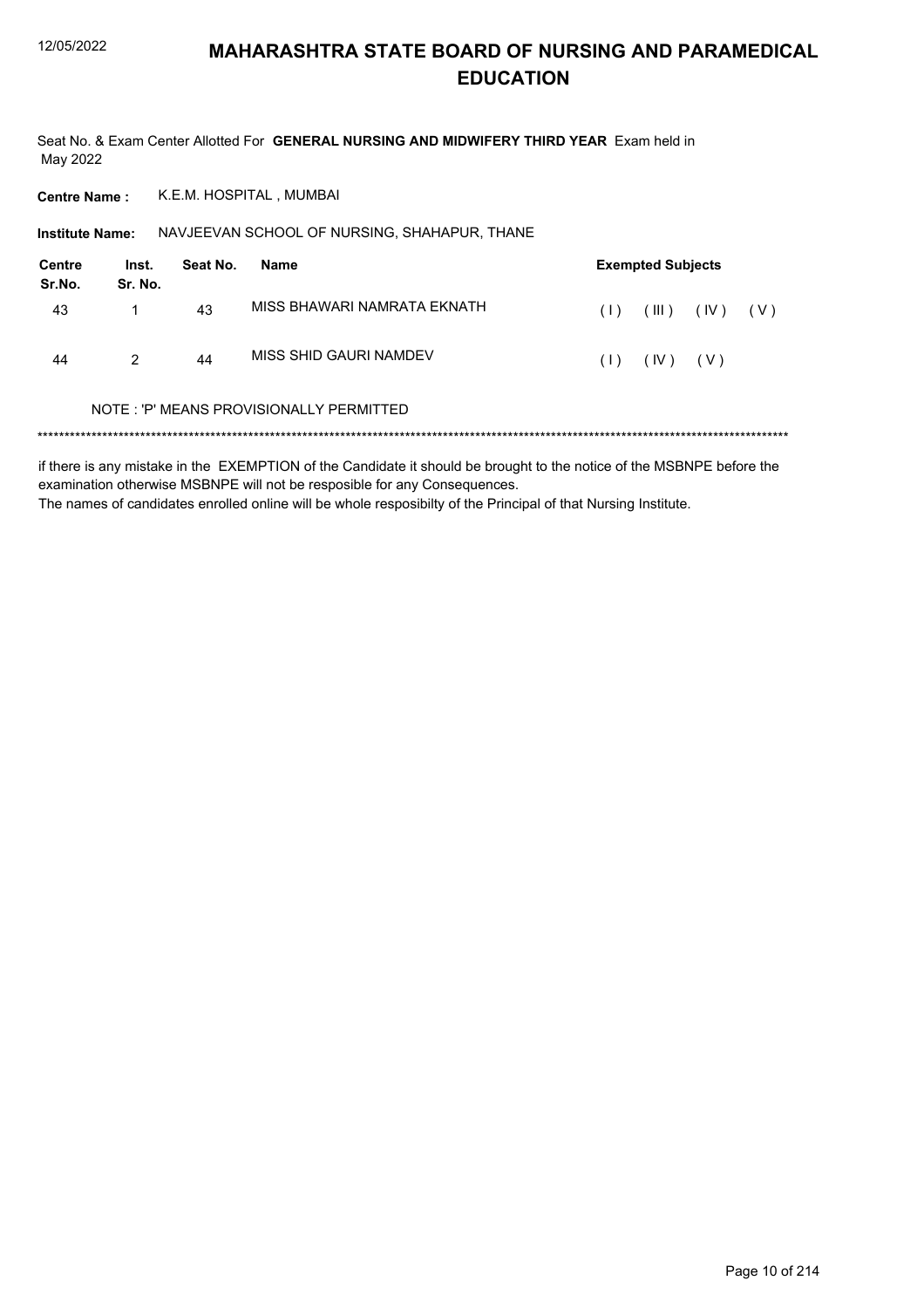Seat No. & Exam Center Allotted For **GENERAL NURSING AND MIDWIFERY THIRD YEAR** Exam held in May 2022

**Centre Name :** K.E.M. HOSPITAL , MUMBAI

Institute Name: ANUSAYA NURSING COLLEGE, DAHANU, THANE

| <b>Centre</b><br>Sr.No. | Inst.<br>Sr. No.         | Seat No. | <b>Name</b>                  | <b>Exempted Subjects</b> |       |      |     |  |
|-------------------------|--------------------------|----------|------------------------------|--------------------------|-------|------|-----|--|
| 45                      | 1                        | 45       | MISS BHOIR DIPALI SUNIL      | (  )                     | (III) | (IV) | (V) |  |
| 46                      | 2                        | 46       | MISS DAVRE SMITA SAMU        | (11)                     | (III) | (IV) | (V) |  |
| 47                      | 3                        | 47       | MISS MAHALA SAMRUDHI SATISH  | (  )                     | (III) | (IV) | (V) |  |
| 48                      | 4                        | 48       | MISS THAKARE HARSHANGI ARJUN | $(\parallel)$            | (III) | (IV) | (V) |  |
|                         | $\cdots$ $\sim$ $\cdots$ |          |                              |                          |       |      |     |  |

NOTE : 'P' MEANS PROVISIONALLY PERMITTED

\*\*\*\*\*\*\*\*\*\*\*\*\*\*\*\*\*\*\*\*\*\*\*\*\*\*\*\*\*\*\*\*\*\*\*\*\*\*\*\*\*\*\*\*\*\*\*\*\*\*\*\*\*\*\*\*\*\*\*\*\*\*\*\*\*\*\*\*\*\*\*\*\*\*\*\*\*\*\*\*\*\*\*\*\*\*\*\*\*\*\*\*\*\*\*\*\*\*\*\*\*\*\*\*\*\*\*\*\*\*\*\*\*\*\*\*\*\*\*\*\*\*\*\*\*\*\*\*\*\*\*\*\*\*\*\*\*\*\*

if there is any mistake in the EXEMPTION of the Candidate it should be brought to the notice of the MSBNPE before the examination otherwise MSBNPE will not be resposible for any Consequences.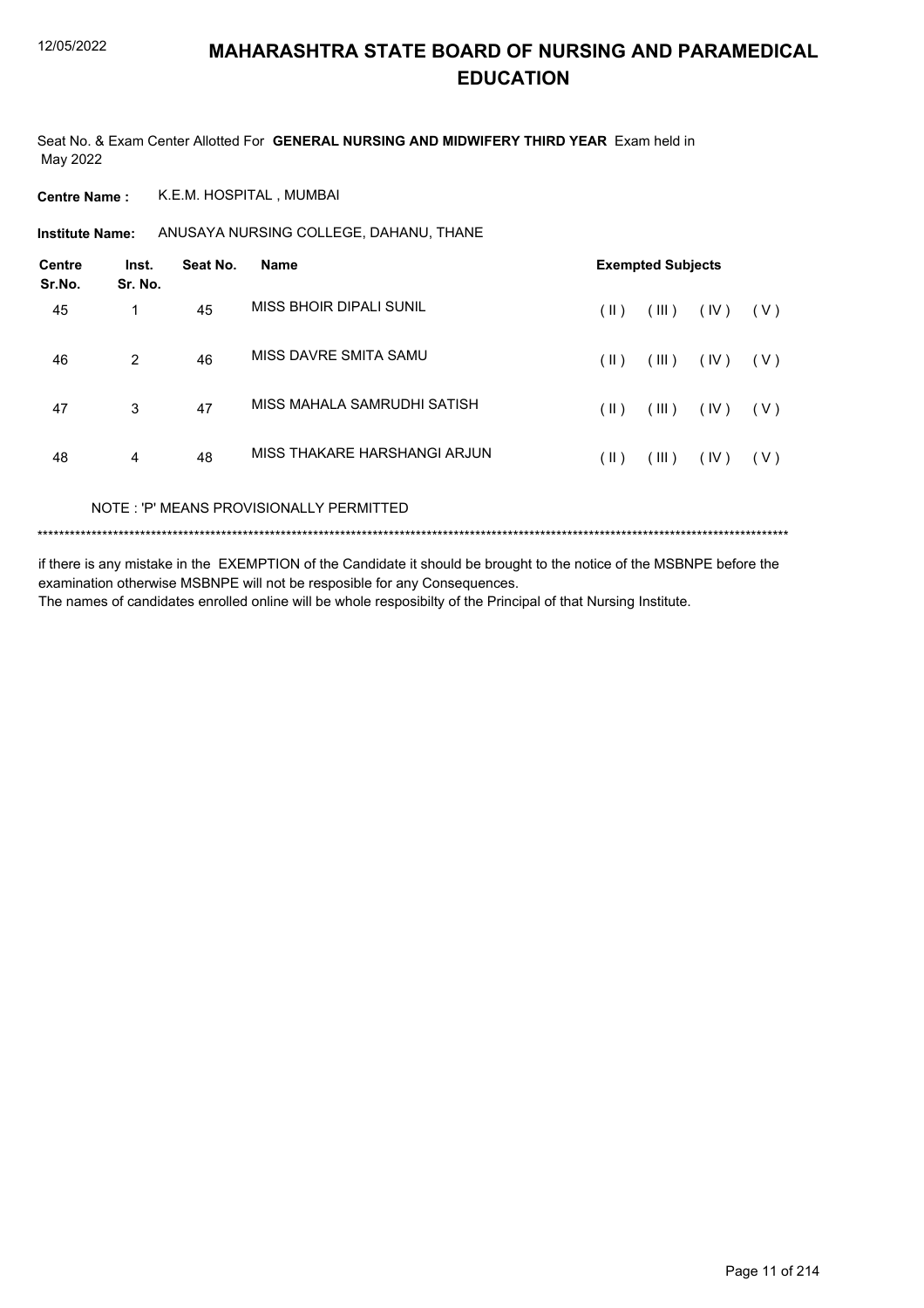Seat No. & Exam Center Allotted For **GENERAL NURSING AND MIDWIFERY THIRD YEAR** Exam held in May 2022

**Centre Name :** K.E.M. HOSPITAL , MUMBAI

JAYRAMSETH CHAUDHARI INSTITUTE OF NURSING EDUCATION PARAMEDICAL SCIENCE, MURBAD, THANE **Institute Name:**

| <b>Centre</b><br>Sr.No. | Inst.<br>Sr. No. | Seat No. | <b>Name</b>                                                       |               | <b>Exempted Subjects</b> |            |     |
|-------------------------|------------------|----------|-------------------------------------------------------------------|---------------|--------------------------|------------|-----|
| 49                      | $\mathbf{1}$     | 49       | MISS BARIA VIDYA RAJU                                             | (III)         | (IV)                     | (V)        |     |
| 50                      | $\overline{2}$   | 50       | MISS CHAUBEY SUNITA JIVAN                                         | (III)         | (IV)                     | (V)        |     |
| 51                      | $\mathfrak{S}$   | 51       | MISS DHADGA JULINA GANPAT                                         | (IV)          | (V)                      |            |     |
| 52                      | $\overline{4}$   | 52       | MISS GOTARANE HEMANGI PRAKASH                                     | (IV)          | (V)                      |            |     |
| 53                      | $\overline{5}$   | 53       | MISS GOVARI SUGANDHA MAHADEV                                      | (III)         | (IV)                     | (V)        |     |
| 54                      | 6                | 54       | MISS KEWARI ANJANA NATHU                                          | (1)           | (III)                    | (IV)       | (V) |
| 55                      | $\overline{7}$   | 55       | SMT KADAM GEETANJALI SANDEEP<br>(NEE KHAMKAR GEETANJALI RAVINDRA) | (1)           | (III)                    | (IV)       | (V) |
| 56                      | 8                | 56       | MISS MISAL SHUBHANGI VASANT                                       | (IV)          | (V)                      |            |     |
| 57                      | 9                | 57       | MISS NANDKAR ASHVINI LAXMAN                                       | $(\parallel)$ | (III)                    | (IV)       | (V) |
| 58                      | 10               | 58       | MISS PAWAR SHRADDHA MANGESH                                       | (IV)          | (V)                      |            |     |
| 59                      | 11               | 59       | MISS RAYAT CHHAYA MICHAEL                                         | (III)         | (IV)                     | (V)        |     |
| 60                      | 12               | 60       | MISS SARAI SUNITA DEHU                                            | (IV)          | (V)                      |            |     |
| 61                      | 13               | 61       | MISS SHAIKH JINAT JAMAL                                           | (III)         | (IV)                     | (V)        |     |
| 62                      | 14               | 62       | MISS THULAR KAJAL GANPAT                                          |               | $(1)$ $(1)$ $(1)$        |            |     |
| 63                      | 15               | 63       | MR UKARADE KISHOR SANJAY                                          | $(\parallel)$ | (III)                    | $($ IV $)$ | (V) |
| 64                      | 16               | 64       | MISS VISHE VISHAKHA RAGHUNATH                                     | (1)           | (III)                    | (IV)       | (V) |
|                         |                  |          | NOTE : 'P' MEANS PROVISIONALLY PERMITTED                          |               |                          |            |     |

if there is any mistake in the EXEMPTION of the Candidate it should be brought to the notice of the MSBNPE before the examination otherwise MSBNPE will not be resposible for any Consequences.

\*\*\*\*\*\*\*\*\*\*\*\*\*\*\*\*\*\*\*\*\*\*\*\*\*\*\*\*\*\*\*\*\*\*\*\*\*\*\*\*\*\*\*\*\*\*\*\*\*\*\*\*\*\*\*\*\*\*\*\*\*\*\*\*\*\*\*\*\*\*\*\*\*\*\*\*\*\*\*\*\*\*\*\*\*\*\*\*\*\*\*\*\*\*\*\*\*\*\*\*\*\*\*\*\*\*\*\*\*\*\*\*\*\*\*\*\*\*\*\*\*\*\*\*\*\*\*\*\*\*\*\*\*\*\*\*\*\*\*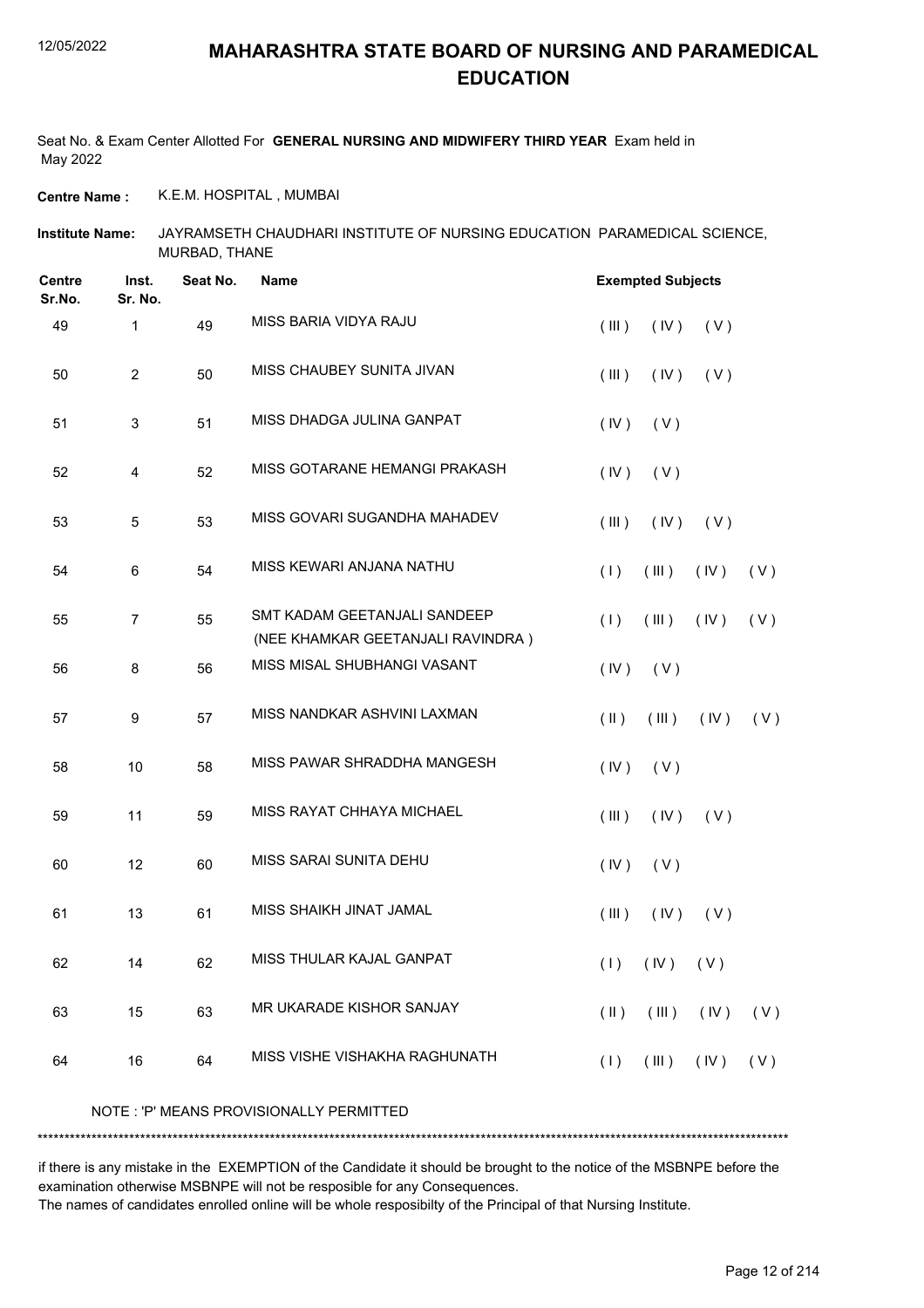Seat No. & Exam Center Allotted For **GENERAL NURSING AND MIDWIFERY THIRD YEAR** Exam held in May 2022

**Centre Name :** GENERAL HOSPITAL, Nasik

NASIK MEDICO TRAINING COLLEGE OF NURSING, NASIK **Institute Name:**

| <b>Centre</b><br>Sr.No. | Inst.<br>Sr. No. | Seat No. | Name                           |               | <b>Exempted Subjects</b> |      |     |
|-------------------------|------------------|----------|--------------------------------|---------------|--------------------------|------|-----|
| 65                      | 1                | 65       | MISS BOBA SHUBHANGI SHAMU      | $($ II $)$    | (IV)                     | (V)  |     |
| 66                      | $\overline{2}$   | 66       | MISS CHAUDHARI ANSUYA YESHU    | $($ II $)$    | (III)                    | (IV) | (V) |
| 67                      | 3                | 67       | MR DALVI RAHULBHAI SHANKARBHAI | $($ II $)$    | (III)                    | (IV) | (V) |
| 68                      | 4                | 68       | MISS GAVIT JYOTI ANAND         | $(\parallel)$ | (IV)                     | (V)  |     |
| 69                      | 5                | 69       | MISS GAVLI SARITABEN MOHANBHAI | $(\parallel)$ | (III)                    | (IV) | (V) |
| 70                      | 6                | 70       | MISS JADHAV YASHODA NARAYAN    | $($ II $)$    | (III)                    | (IV) | (V) |
| 71                      | $\overline{7}$   | 71       | MR MARATHE KALPESH MANOJ       | $($ II $)$    | (IV)                     | (V)  |     |
| 72                      | 8                | 72       | MISS NIKULE PRIYA BHASKAR      | (III)         | (IV)                     | (V)  |     |
| 73                      | 9                | 73       | MISS RAUT BHAVNABEN KISHANBHAI | $($ II $)$    | (III)                    | (IV) | (V) |
| 74                      | 10               | 74       | MISS SATPUTE HARSHADA BARSU    | $($ II $)$    | (III)                    | (IV) | (V) |
| 75                      | 11               | 75       | MR SHEWALE UMESH MAHESH        | $($ II $)$    | (III)                    | (IV) | (V) |
| 76                      | 12               | 76       | MISS VAGHERA HIRAL NANDU       | $($ II $)$    | (III)                    | (IV) | (V) |
|                         |                  |          |                                |               |                          |      |     |

#### NOTE : 'P' MEANS PROVISIONALLY PERMITTED

\*\*\*\*\*\*\*\*\*\*\*\*\*\*\*\*\*\*\*\*\*\*\*\*\*\*\*\*\*\*\*\*\*\*\*\*\*\*\*\*\*\*\*\*\*\*\*\*\*\*\*\*\*\*\*\*\*\*\*\*\*\*\*\*\*\*\*\*\*\*\*\*\*\*\*\*\*\*\*\*\*\*\*\*\*\*\*\*\*\*\*\*\*\*\*\*\*\*\*\*\*\*\*\*\*\*\*\*\*\*\*\*\*\*\*\*\*\*\*\*\*\*\*\*\*\*\*\*\*\*\*\*\*\*\*\*\*\*\*

if there is any mistake in the EXEMPTION of the Candidate it should be brought to the notice of the MSBNPE before the examination otherwise MSBNPE will not be resposible for any Consequences.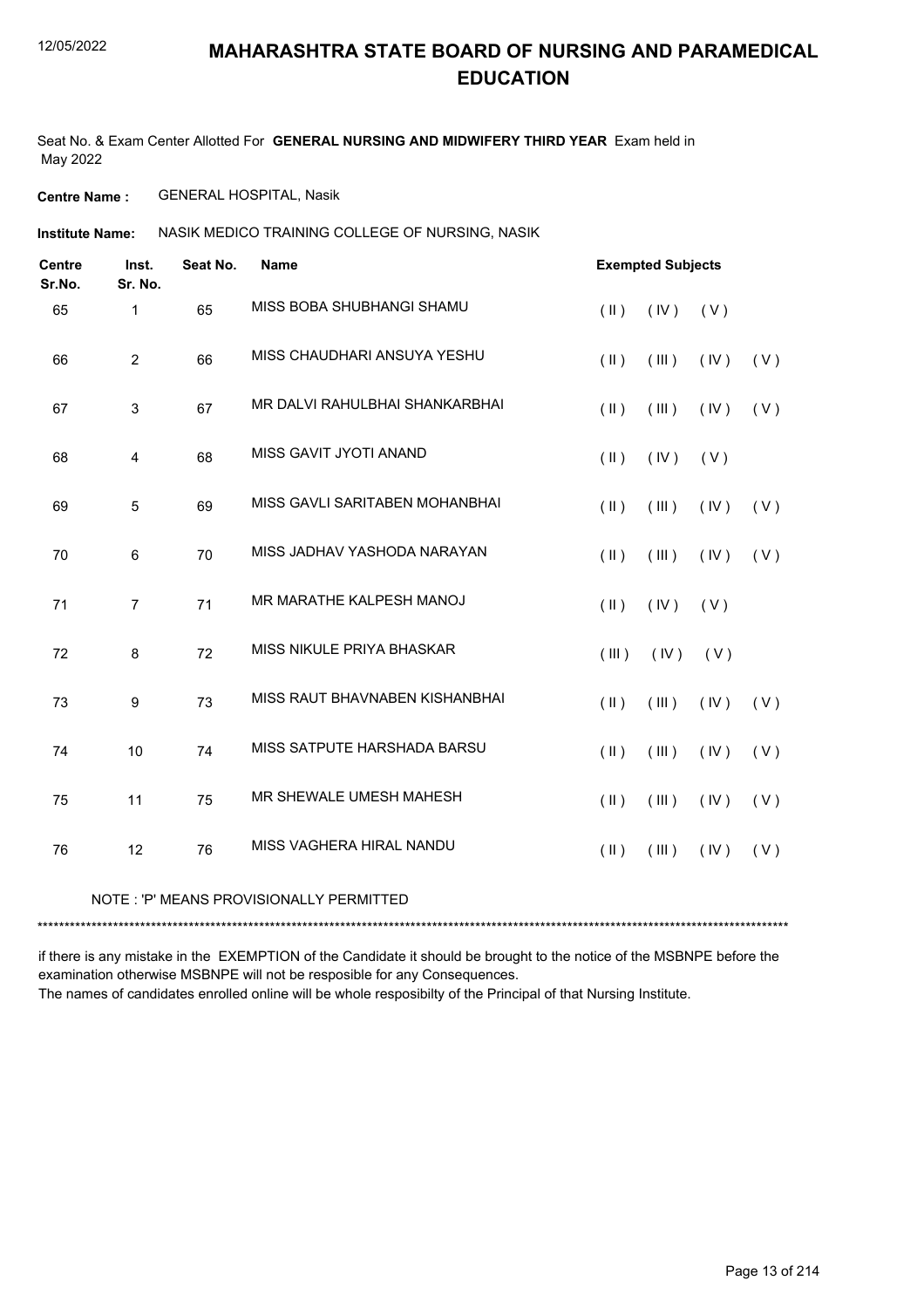Seat No. & Exam Center Allotted For GENERAL NURSING AND MIDWIFERY THIRD YEAR Exam held in May 2022

**Centre Name: GENERAL HOSPITAL, Nasik** 

NAMCO SCHOOL OF NURSING, NASIK **Institute Name:** 

| Centre<br>Sr.No. | Inst.<br>Sr. No. | Seat No. | <b>Name</b>                             |      | <b>Exempted Subjects</b> |      |       |
|------------------|------------------|----------|-----------------------------------------|------|--------------------------|------|-------|
| 77               |                  | 77       | MISS KALE PRATIKSHA PRAKASH             | (IV) | ( V )                    |      |       |
| 78               | $\overline{2}$   | 78       | MR PAWAR ANIKET AAPPA                   | (  ) | (III)                    | (IV) | ( V ) |
| 79               | 3                | 79       | MR PAWAR DHIRAJ DADABHAI                | (  ) | (III)                    | (IV) | ( V ) |
|                  |                  |          | NOTE: 'P' MEANS PROVISIONALLY PERMITTED |      |                          |      |       |
|                  |                  |          |                                         |      |                          |      |       |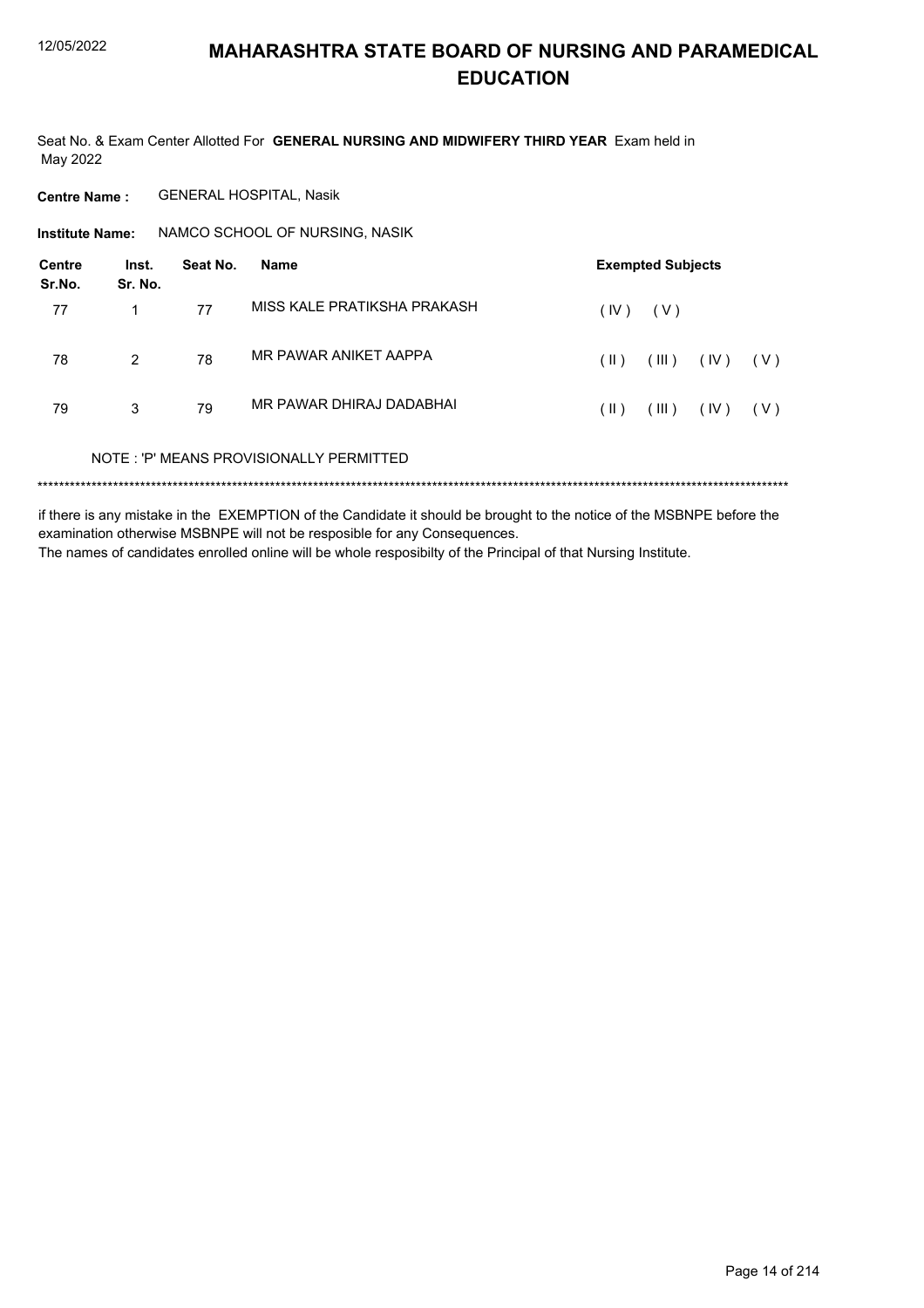Seat No. & Exam Center Allotted For **GENERAL NURSING AND MIDWIFERY THIRD YEAR** Exam held in May 2022

**Centre Name :** GENERAL HOSPITAL, Nasik

**Institute Name: ASSHIK NURSING SCHOOL, NASHIK** 

| <b>Centre</b><br>Sr.No. | Inst.<br>Sr. No. | Seat No. | <b>Name</b>                  |                         | <b>Exempted Subjects</b> |      |     |
|-------------------------|------------------|----------|------------------------------|-------------------------|--------------------------|------|-----|
| 80                      | 1                | 80       | MISS GAVIT HARSHALI ARVIND   | (1)                     | $(\parallel)$            | (IV) | (V) |
| 81                      | 2                | 81       | MISS GAVIT JAGRUTI LAGNYA    | $(\parallel \parallel)$ | (III)                    |      |     |
| 82                      | 3                | 82       | MISS GAVIT SANJIVANI SANDESH |                         |                          |      |     |
| 83                      | 4                | 83       | MR GAVIT JAYSING DAMU        | $(\parallel)$           | (III)                    | (IV) | (V) |
| 84                      | 5                | 84       | MISS GAVIT MONALI JAYESH     | (1)                     | (IV)                     | (V)  |     |
| 85                      | 6                | 85       | MISS JADHAV SAYALI SANJAY    | (1)                     | (IV)                     | (V)  |     |
| 86                      | $\overline{7}$   | 86       | MR SINKAR ROSHAN MUKESH      | $($ II $)$              |                          |      |     |
| 87                      | 8                | 87       | MISS VALVI ARCHANA RAJENDRA  | (IV)                    | (V)                      |      |     |

NOTE : 'P' MEANS PROVISIONALLY PERMITTED

\*\*\*\*\*\*\*\*\*\*\*\*\*\*\*\*\*\*\*\*\*\*\*\*\*\*\*\*\*\*\*\*\*\*\*\*\*\*\*\*\*\*\*\*\*\*\*\*\*\*\*\*\*\*\*\*\*\*\*\*\*\*\*\*\*\*\*\*\*\*\*\*\*\*\*\*\*\*\*\*\*\*\*\*\*\*\*\*\*\*\*\*\*\*\*\*\*\*\*\*\*\*\*\*\*\*\*\*\*\*\*\*\*\*\*\*\*\*\*\*\*\*\*\*\*\*\*\*\*\*\*\*\*\*\*\*\*\*\*

if there is any mistake in the EXEMPTION of the Candidate it should be brought to the notice of the MSBNPE before the examination otherwise MSBNPE will not be resposible for any Consequences.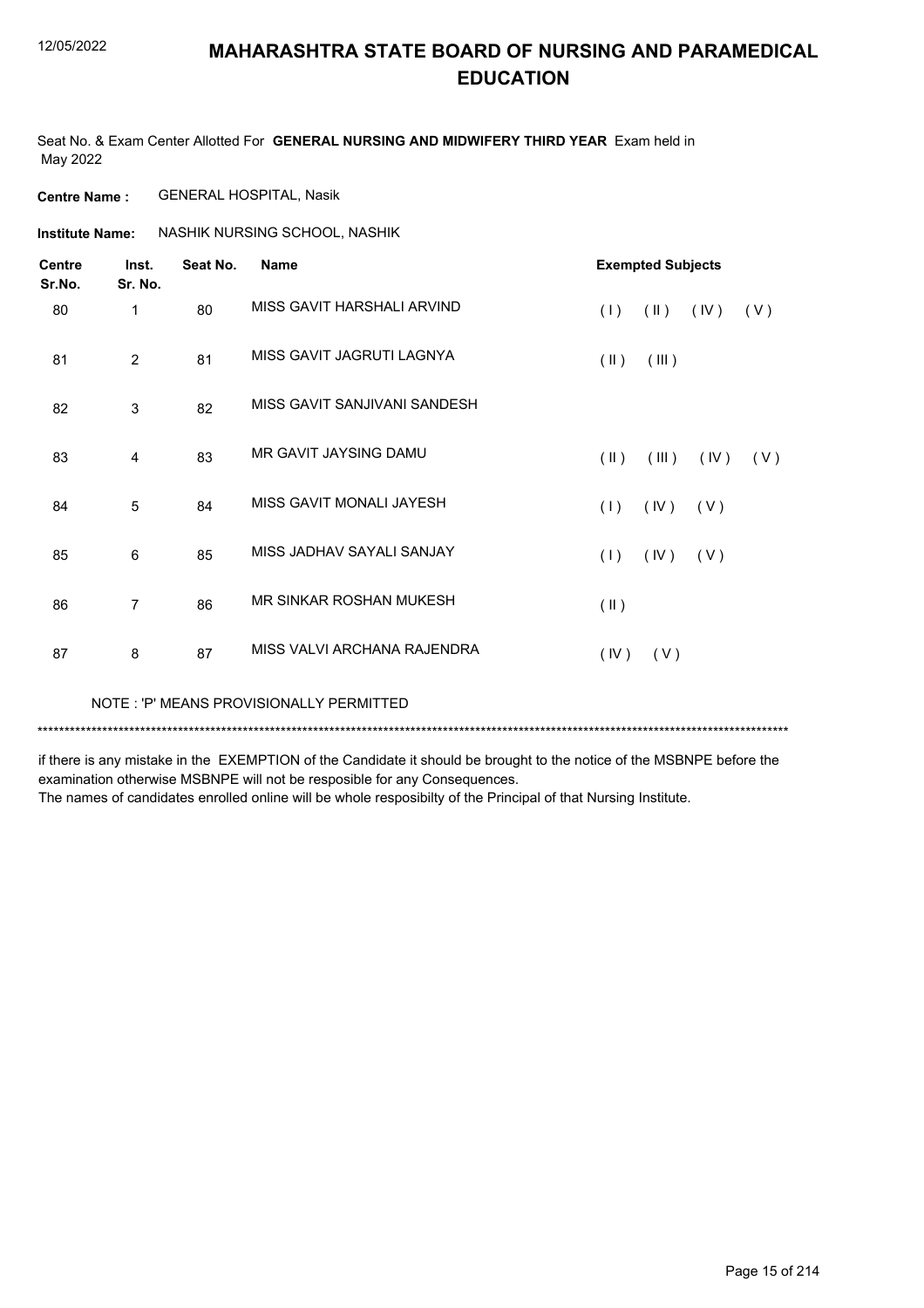Seat No. & Exam Center Allotted For **GENERAL NURSING AND MIDWIFERY THIRD YEAR** Exam held in May 2022

**Centre Name :** GENERAL HOSPITAL, Nasik

**Institute Name: M.D.M.V.P.SAMAJS SCHOOL OF NSG., NASIK** 

| <b>Centre</b><br>Sr.No. | Inst.<br>Sr. No. | Seat No. | <b>Name</b>                     |       | <b>Exempted Subjects</b> |      |       |
|-------------------------|------------------|----------|---------------------------------|-------|--------------------------|------|-------|
| 88                      | 1                | 88       | MISS AHER SNEHAL KAILASH        | (1)   | (III)                    | (IV) | ( V ) |
| 89                      | 2                | 89       | MISS BHALERAO ARCHANA BHAUSAHEB | (1)   | (  )                     | (IV) | ( V ) |
| 90                      | 3                | 90       | MISS GHODKE KHUSHBU MANOJ       | (1)   | (III)                    | (IV) | (V)   |
| 91                      | 4                | 91       | MR THOMBARE AKSHAY RAMCHANDRA   | (III) | (IV)                     | (V)  |       |

NOTE : 'P' MEANS PROVISIONALLY PERMITTED

\*\*\*\*\*\*\*\*\*\*\*\*\*\*\*\*\*\*\*\*\*\*\*\*\*\*\*\*\*\*\*\*\*\*\*\*\*\*\*\*\*\*\*\*\*\*\*\*\*\*\*\*\*\*\*\*\*\*\*\*\*\*\*\*\*\*\*\*\*\*\*\*\*\*\*\*\*\*\*\*\*\*\*\*\*\*\*\*\*\*\*\*\*\*\*\*\*\*\*\*\*\*\*\*\*\*\*\*\*\*\*\*\*\*\*\*\*\*\*\*\*\*\*\*\*\*\*\*\*\*\*\*\*\*\*\*\*\*\*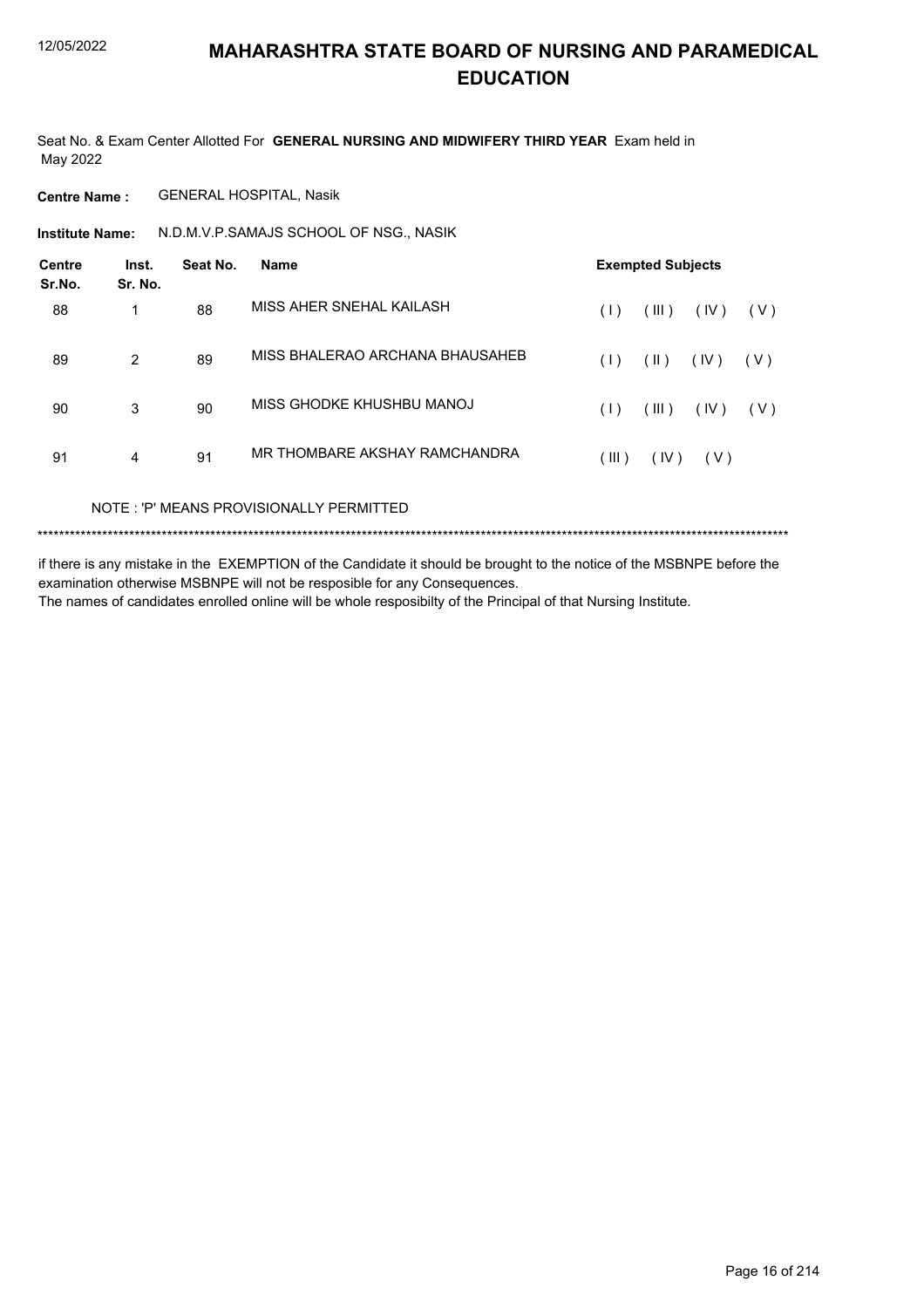Seat No. & Exam Center Allotted For GENERAL NURSING AND MIDWIFERY THIRD YEAR Exam held in May 2022

**Centre Name: GENERAL HOSPITAL, Nasik** 

GOKHALE EDUCATION SOCIETY, SON, VIDYANAGAR, NASIK **Institute Name:** 

| <b>Centre</b><br>Sr.No. | Inst.<br>Sr. No. | Seat No. | Name                                    |      | <b>Exempted Subjects</b> |                                |       |
|-------------------------|------------------|----------|-----------------------------------------|------|--------------------------|--------------------------------|-------|
| 92                      |                  | 92       | MR ANAP NAVNATH RAMBHAU                 | (  ) |                          | $(\mathbb{II})$ $(\mathbb{V})$ | (V)   |
| 93                      | 2                | 93       | MISS MICHAEL SHARLAT JOHN               | (1)  | (III)                    | (IV)                           | ( V ) |
|                         |                  |          | NOTE: 'P' MEANS PROVISIONALLY PERMITTED |      |                          |                                |       |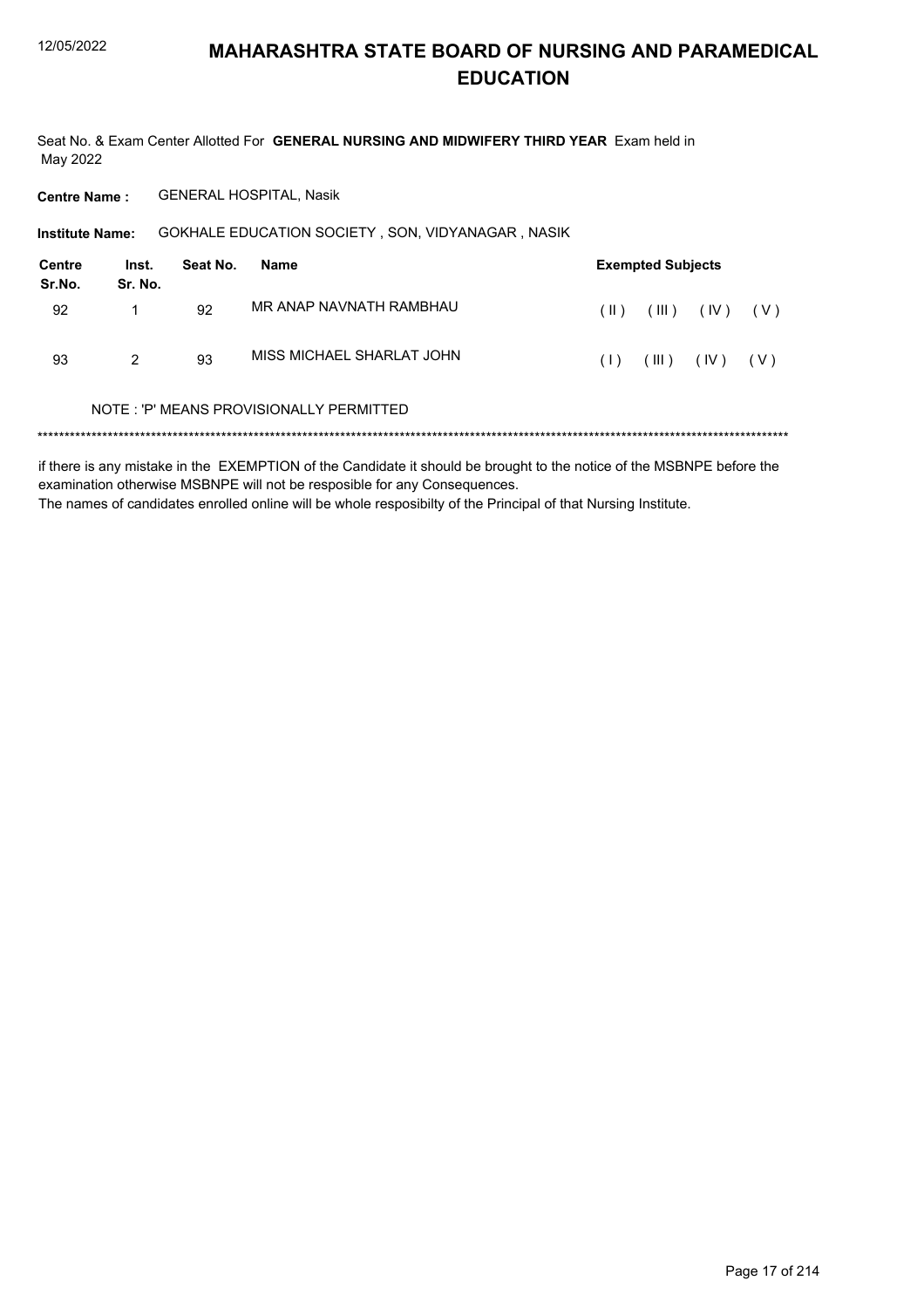Seat No. & Exam Center Allotted For GENERAL NURSING AND MIDWIFERY THIRD YEAR Exam held in May 2022

**Centre Name: GENERAL HOSPITAL, Nasik** 

GLOBAL HEALTH CARE INSTITUTE, COLLEGE OF NURSING, NASHIK **Institute Name:** 

| Centre<br>Sr.No. | Inst.<br>Sr. No. | Seat No. | Name                         |          | <b>Exempted Subjects</b> |      |     |
|------------------|------------------|----------|------------------------------|----------|--------------------------|------|-----|
| 94               |                  | 94       | MR GOYAR SWARAJ SANDIP       | $(\ )$   | (III)                    | (IV) | (V) |
| 95               | 2                | 95       | MR NIKUMBH ANKIT SANJAYKUMAR | (IV) (V) |                          |      |     |

#### NOTE: 'P' MEANS PROVISIONALLY PERMITTED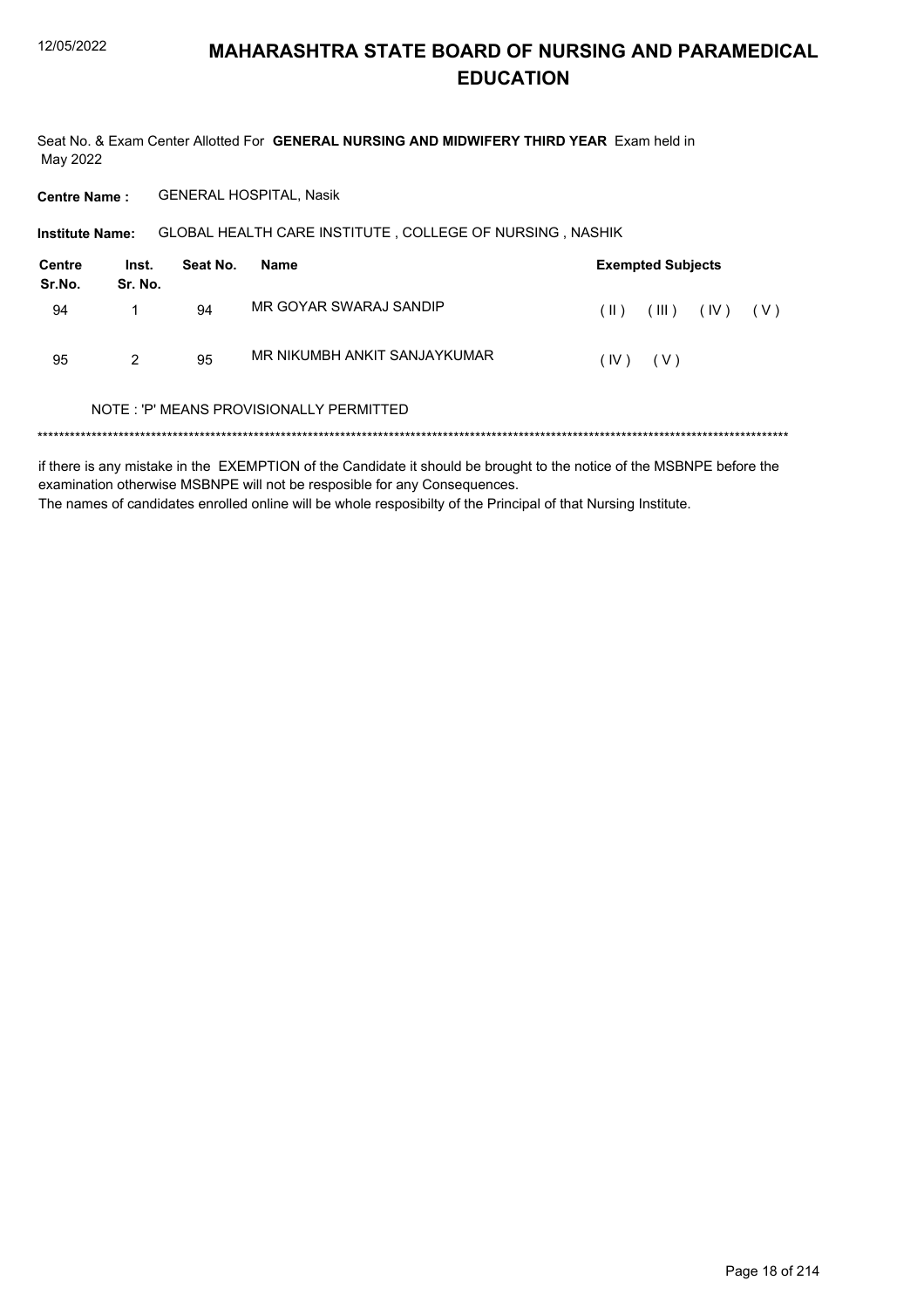Seat No. & Exam Center Allotted For **GENERAL NURSING AND MIDWIFERY THIRD YEAR** Exam held in May 2022

**Centre Name :** GENERAL HOSPITAL, Nasik

SAHYADRI SEVA SANSTHA , INSTITUTE OF NURSING , NASIK **Institute Name:**

| <b>Centre</b><br>Sr.No. | Inst.<br>Sr. No. | Seat No. | <b>Name</b>                   | <b>Exempted Subjects</b>              |
|-------------------------|------------------|----------|-------------------------------|---------------------------------------|
| 96                      | 1                | 96       | MISS AHER KAVITA RAMESH       | (IV)<br>(V)                           |
| 97                      | 2                | 97       | MR BAGUL VAIBHAV JIBHAU       | (III)<br>(IV)<br>(V)                  |
| 98                      | 3                | 98       | MR BIDVE RUSHIKESH KAILAS     | (IV)<br>(V)                           |
| 99                      | 4                | 99       | MR NIRMAL KIRAN NANASAHEB     | $(\parallel)$<br>(III)<br>(IV)<br>(V) |
| 100                     | 5                | 100      | MISS YADAV ANISHA PREMCHANDRA | (IV)<br>(V)                           |

#### NOTE : 'P' MEANS PROVISIONALLY PERMITTED

```
*******************************************************************************************************************************************
```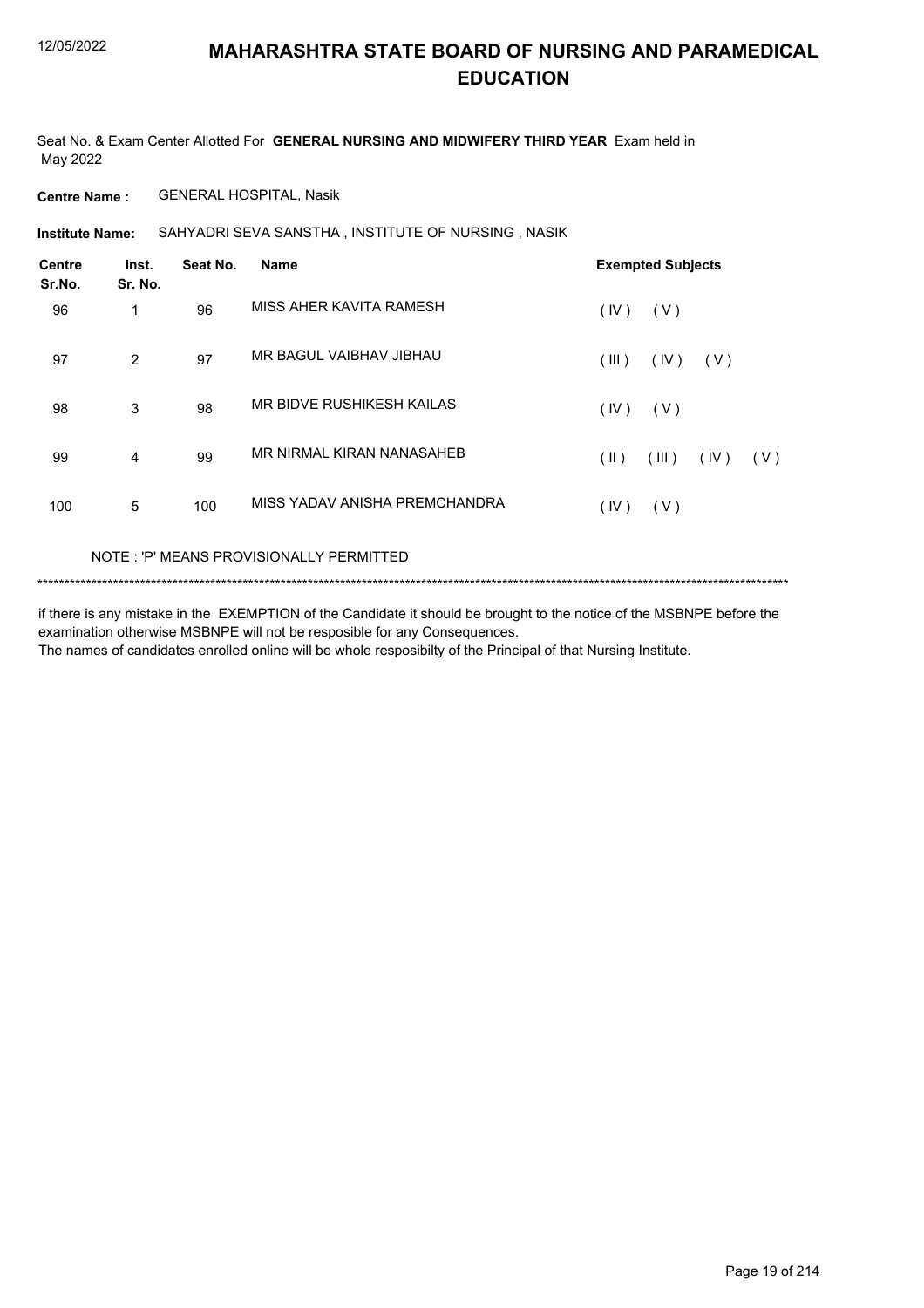Seat No. & Exam Center Allotted For GENERAL NURSING AND MIDWIFERY THIRD YEAR Exam held in May 2022

**GENERAL HOSPITAL, Nasik Centre Name:** 

Institute Name: KALWAN NURSING SCHOOL, KALWAN, NASHIK

| <b>Centre</b><br>Sr.No. | Inst.<br>Sr. No. | Seat No. | Name                  |         | <b>Exempted Subjects</b> |      |       |
|-------------------------|------------------|----------|-----------------------|---------|--------------------------|------|-------|
| 101                     |                  | 101      | MR AHIRE RAHUL GAUTAM | $(\ )$  | (III)                    | (IV) | ( V ) |
| 102                     | 2                | 102      | MR PADAVI MAYUR GULAB | ( III ) |                          |      |       |

#### NOTE: 'P' MEANS PROVISIONALLY PERMITTED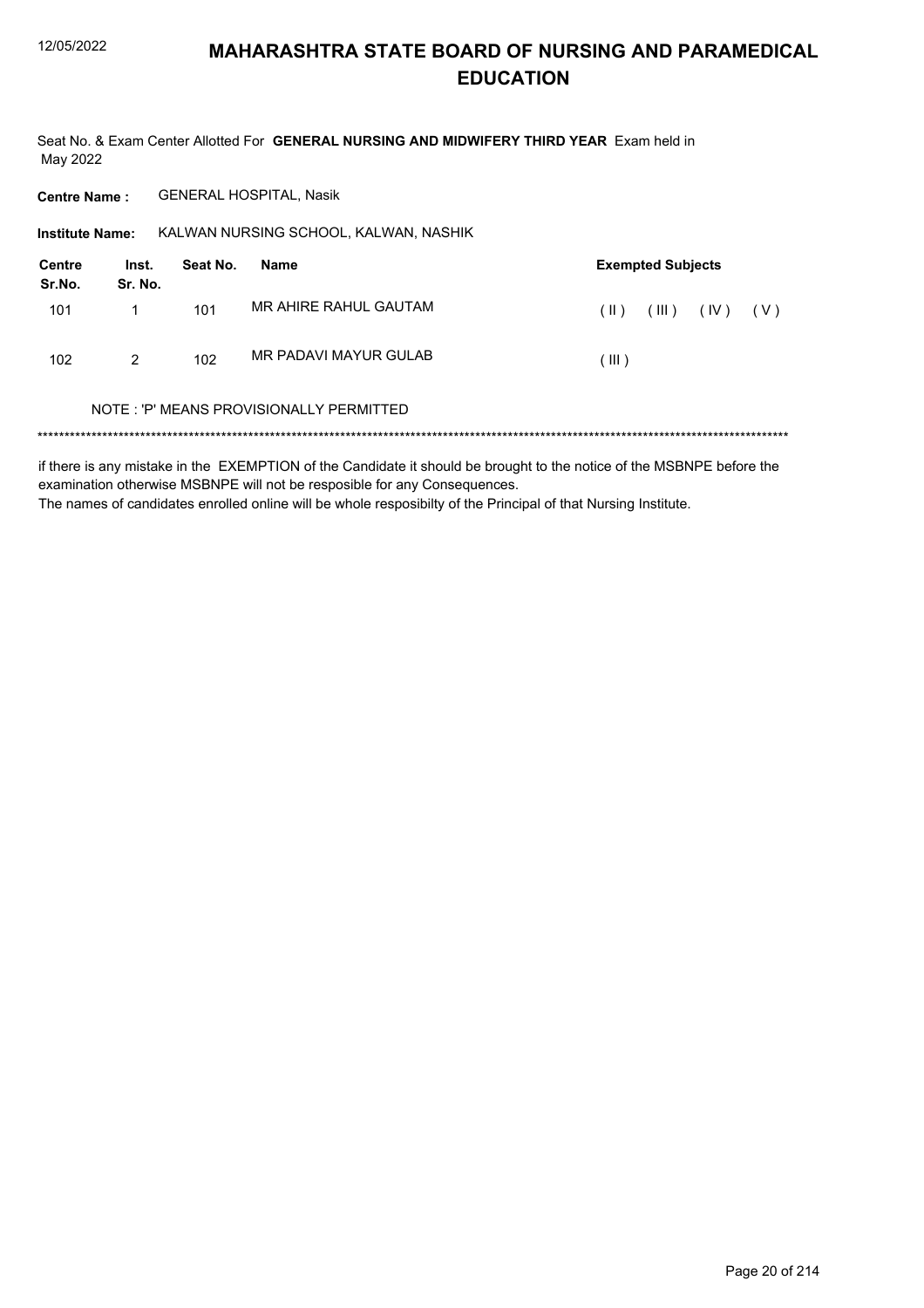Seat No. & Exam Center Allotted For GENERAL NURSING AND MIDWIFERY THIRD YEAR Exam held in May 2022

**Centre Name: GENERAL HOSPITAL, Nasik** 

| <b>Institute Name:</b> |                  |          | DINDORI SCHOOL OF NURSING, DINDORI, NASHIK |                                |
|------------------------|------------------|----------|--------------------------------------------|--------------------------------|
| Centre<br>Sr.No.       | Inst.<br>Sr. No. | Seat No. | Name                                       | <b>Exempted Subjects</b>       |
| 103                    |                  | 103      | MISS GAVIT PRIYANKA MAHADU                 | (III)<br>(IV)<br>$(\ )$<br>(V) |
|                        |                  |          | NOTE: 'P' MEANS PROVISIONALLY PERMITTED    |                                |
|                        |                  |          |                                            |                                |

if there is any mistake in the EXEMPTION of the Candidate it should be brought to the notice of the MSBNPE before the examination otherwise MSBNPE will not be resposible for any Consequences.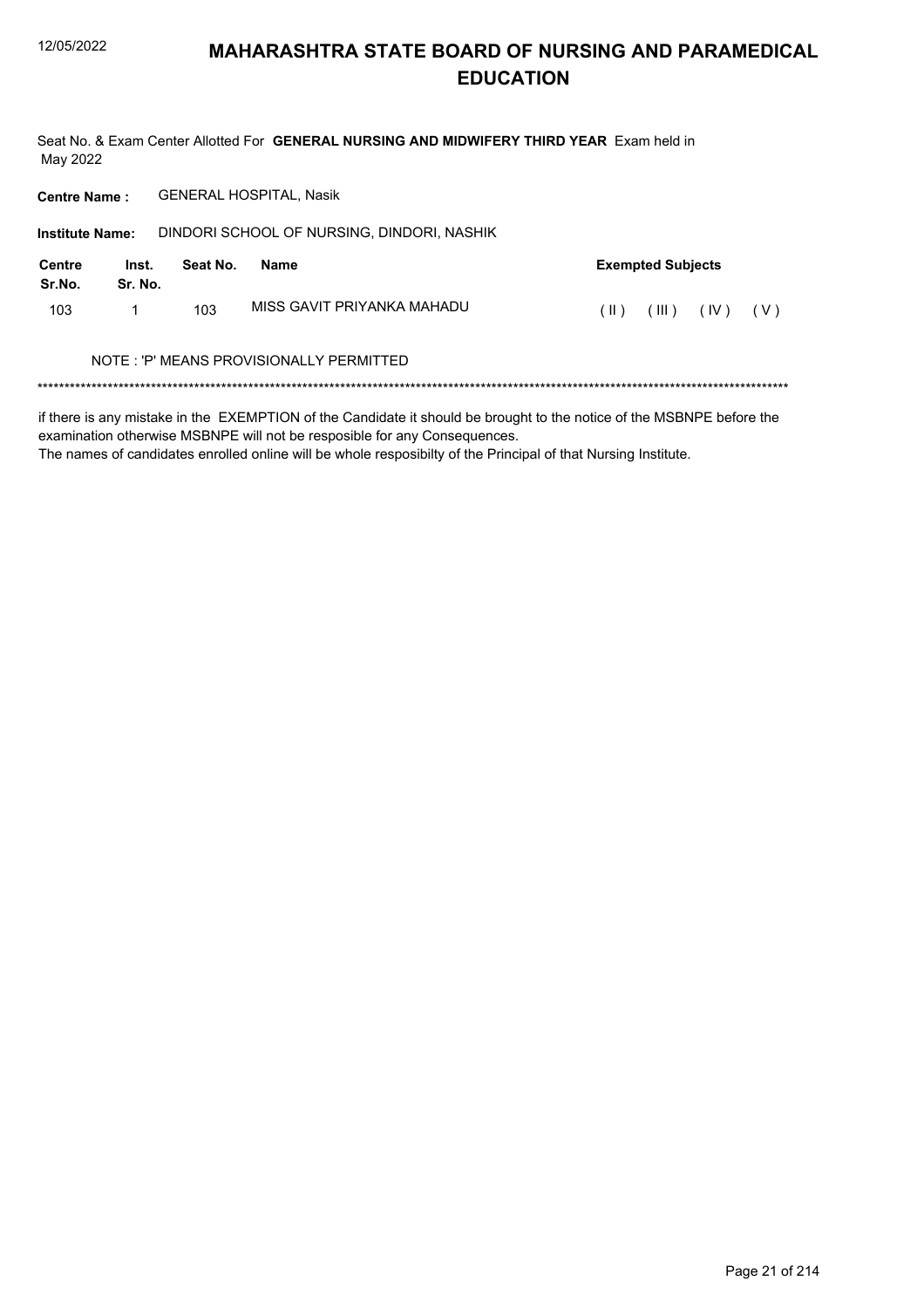Seat No. & Exam Center Allotted For GENERAL NURSING AND MIDWIFERY THIRD YEAR Exam held in May 2022

**Centre Name: GENERAL HOSPITAL, Nasik** 

YEOLA SCHOOL OF NURSING, YEOLA, NASHIK Institute Name:

| Centre<br>Sr.No. | Inst.<br>Sr. No. | Seat No. | Name                         |     | <b>Exempted Subjects</b> |       |
|------------------|------------------|----------|------------------------------|-----|--------------------------|-------|
| 104              |                  | 104      | MISS GARUD ANITA SHANTARAM   | (1) | (  )                     | (III) |
| 105              | 2                | 105      | MISS GHODERAO AKANKSHA DILIP | (1) | (  )                     | (III) |

#### NOTE: 'P' MEANS PROVISIONALLY PERMITTED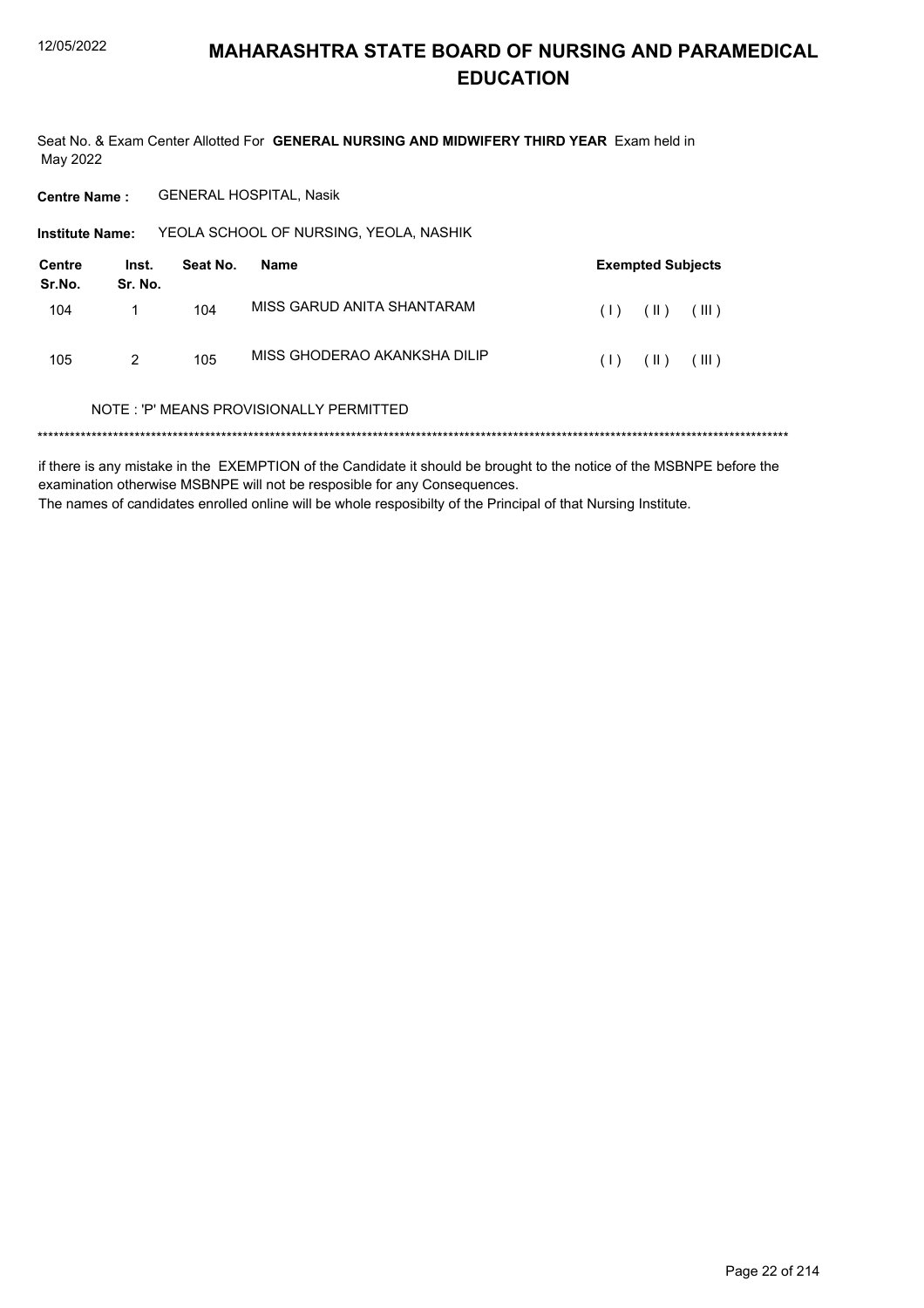Seat No. & Exam Center Allotted For GENERAL NURSING AND MIDWIFERY THIRD YEAR Exam held in May 2022

**Centre Name: GENERAL HOSPITAL, Nasik** 

| <b>Institute Name:</b> |                  |          | SAI CARE NURSING SCHOOL, NASHIK         |                              |  |
|------------------------|------------------|----------|-----------------------------------------|------------------------------|--|
| Centre<br>Sr.No.       | Inst.<br>Sr. No. | Seat No. | Name                                    | <b>Exempted Subjects</b>     |  |
| 106                    |                  | 106      | MISS KOKANI KALPANA DEVIDAS             | (III)<br>(IV)<br>(  )<br>(V) |  |
|                        |                  |          | NOTE: 'P' MEANS PROVISIONALLY PERMITTED |                              |  |
|                        |                  |          |                                         |                              |  |

if there is any mistake in the EXEMPTION of the Candidate it should be brought to the notice of the MSBNPE before the examination otherwise MSBNPE will not be resposible for any Consequences.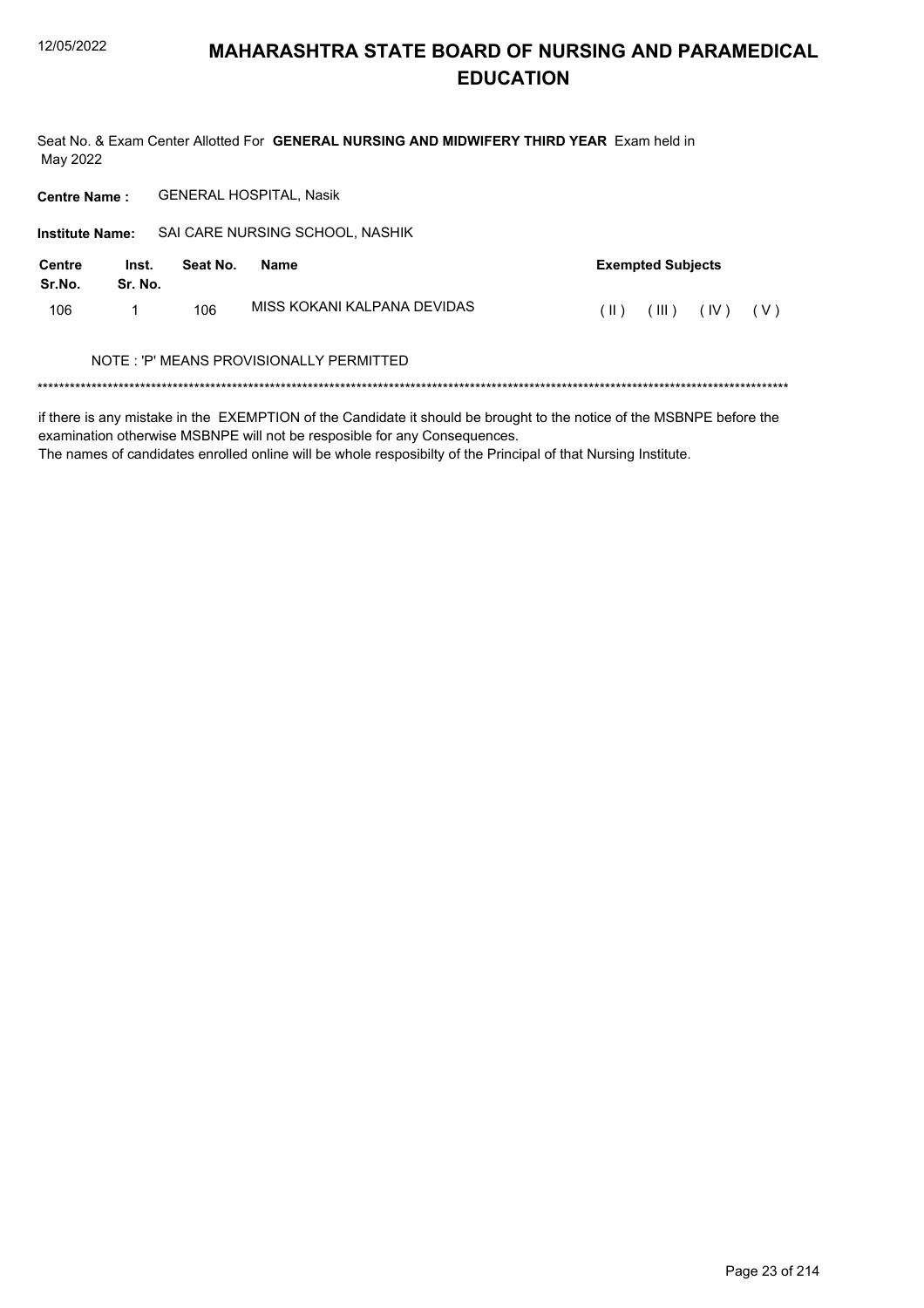Seat No. & Exam Center Allotted For GENERAL NURSING AND MIDWIFERY THIRD YEAR Exam held in May 2022

**Centre Name: GENERAL HOSPITAL, Nasik** 

RAJEEV GANDHI GNM NURSING COLLEGE, SINNAR, NASHIK **Institute Name:** 

| Centre<br>Sr.No. | Inst.<br>Sr. No. | Seat No. | <b>Name</b>                             |      | <b>Exempted Subjects</b> |      |       |
|------------------|------------------|----------|-----------------------------------------|------|--------------------------|------|-------|
| 107              | 1                | 107      | MISS BAHIRAM SONY ZIPRU                 |      |                          |      |       |
| 108              | 2                | 108      | MR MALI VISHAL BALU                     | (IV) | (V)                      |      |       |
| 109              | 3                | 109      | MISS TAI PADE ANITA BABAN               | (  ) | (III)                    | (IV) | ( V ) |
|                  |                  |          | NOTE: 'P' MEANS PROVISIONALLY PERMITTED |      |                          |      |       |
|                  |                  |          |                                         |      |                          |      |       |

if there is any mistake in the EXEMPTION of the Candidate it should be brought to the notice of the MSBNPE before the examination otherwise MSBNPE will not be resposible for any Consequences. The names of candidates enrolled online will be whole resposibilty of the Principal of that Nursing Institute.

Page 24 of 214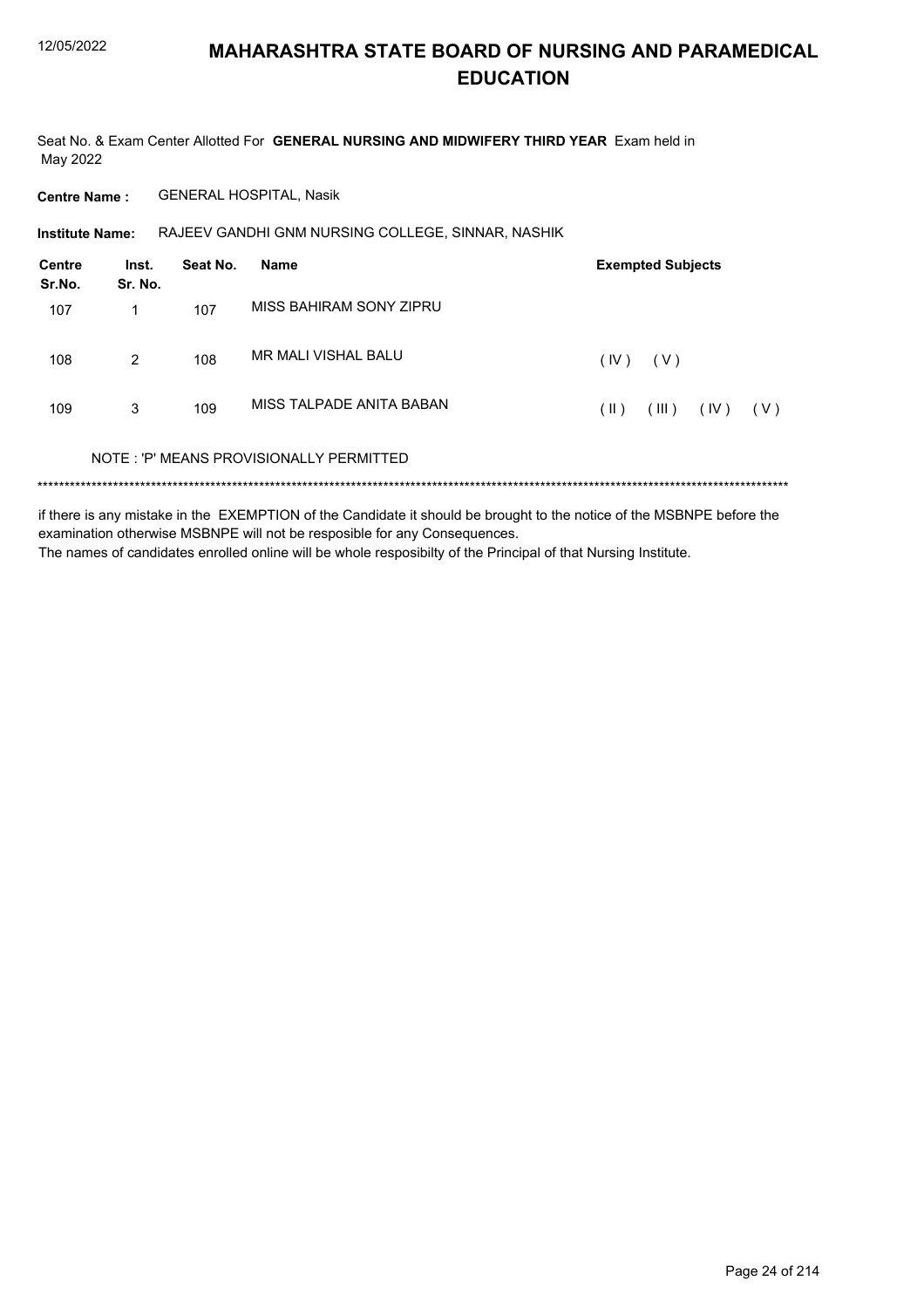Seat No. & Exam Center Allotted For GENERAL NURSING AND MIDWIFERY THIRD YEAR Exam held in May 2022

**Centre Name: GENERAL HOSPITAL, Nasik** 

**Institute Name:** Tuljabhavani Adiwashi Shikshan Krida Nursing Institute, Surgana, Nashik

| Centre<br>Sr.No. | Inst.<br>Sr. No. | Seat No. | <b>Name</b>                             |      | <b>Exempted Subjects</b> |       |       |
|------------------|------------------|----------|-----------------------------------------|------|--------------------------|-------|-------|
| 110              | 1                | 110      | MR PALVI DHANRAJ YASHVANT               | (  ) | (III)                    | (IV)  | ( V ) |
| 111              | 2                | 111      | MR PAWAR SUNIL HARICHANDRA              | (  ) | (III)                    | (IV)  | ( V ) |
| 112              | 3                | 112      | MISS VASAVE SUNAINA KISHOR              | (  ) | (IV)                     | ( V ) |       |
|                  |                  |          | NOTE: 'P' MEANS PROVISIONALLY PERMITTED |      |                          |       |       |
|                  |                  |          |                                         |      |                          |       |       |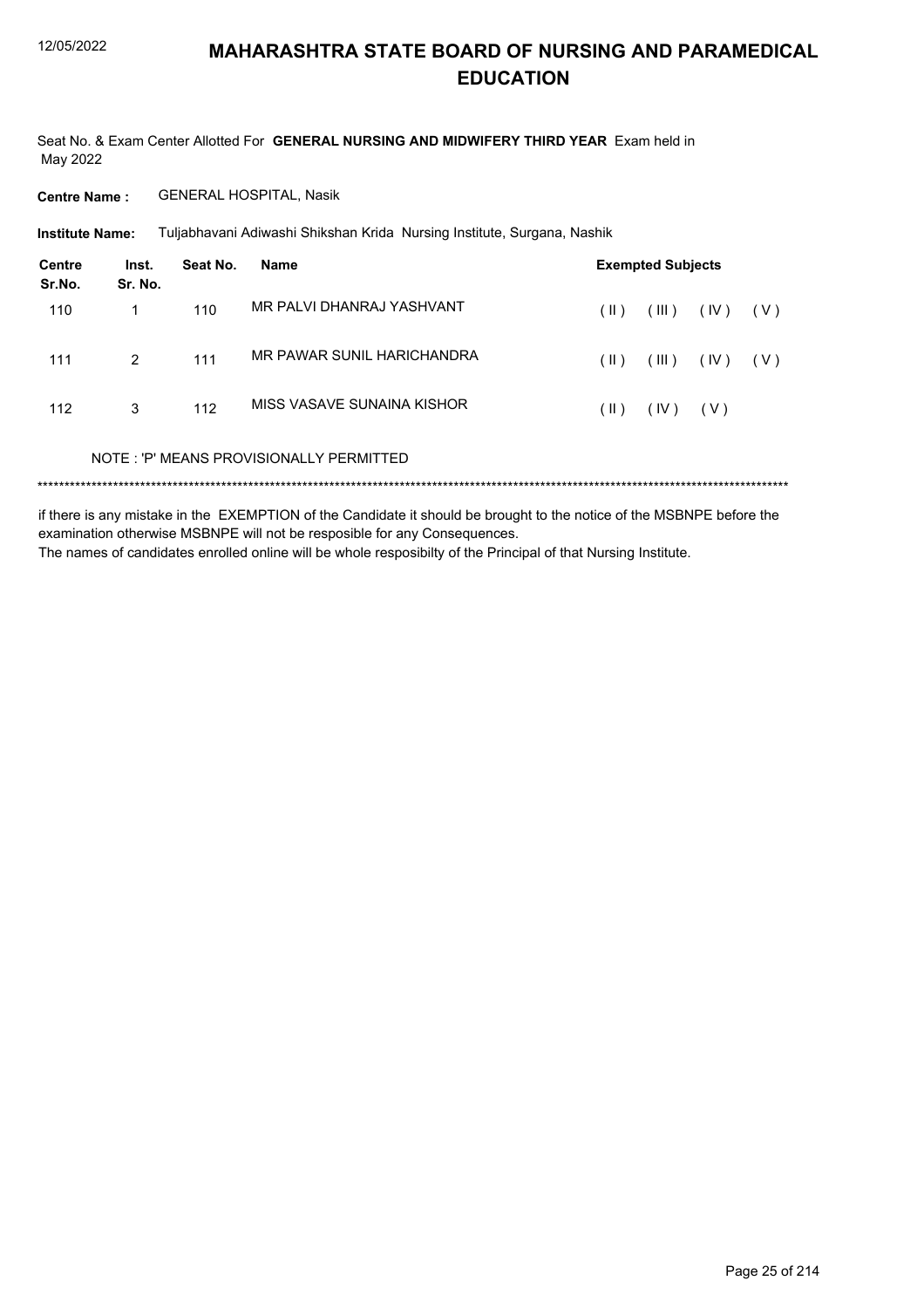Seat No. & Exam Center Allotted For GENERAL NURSING AND MIDWIFERY THIRD YEAR Exam held in May 2022

Centre Name: GENERAL HOSPITAL, Nasik

| <b>Institute Name:</b> |                  |          | M.A.D.SCHOOL OF NURSING, YEOLA, NASHIK  |                          |
|------------------------|------------------|----------|-----------------------------------------|--------------------------|
| Centre<br>Sr.No.       | Inst.<br>Sr. No. | Seat No. | Name                                    | <b>Exempted Subjects</b> |
| 113                    | 1                | 113      | MR KAMBALE YOGESH DILIP                 | (III)<br>(IV)<br>(V)     |
|                        |                  |          | NOTE: 'P' MEANS PROVISIONALLY PERMITTED |                          |

if there is any mistake in the EXEMPTION of the Candidate it should be brought to the notice of the MSBNPE before the examination otherwise MSBNPE will not be resposible for any Consequences.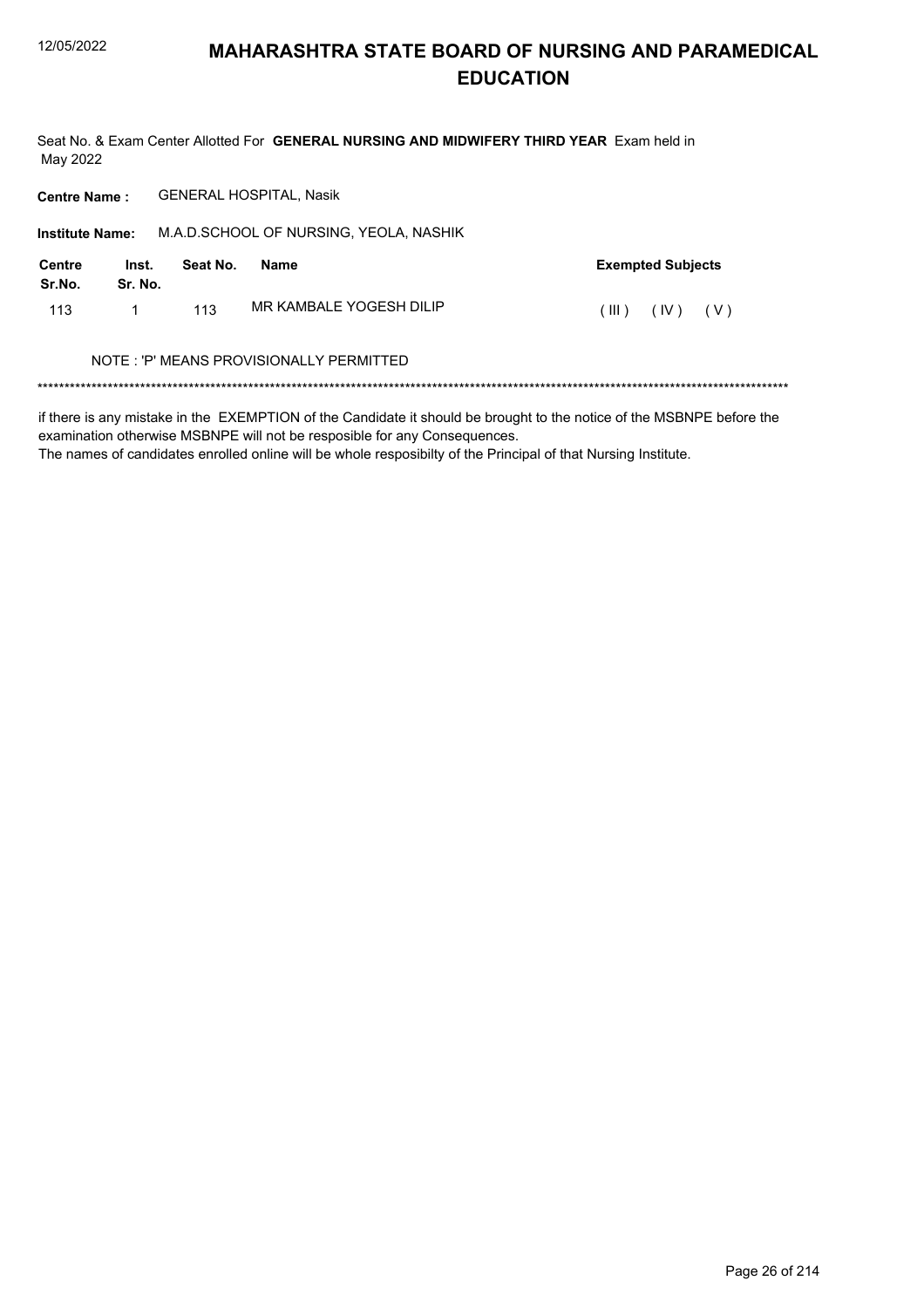Seat No. & Exam Center Allotted For GENERAL NURSING AND MIDWIFERY THIRD YEAR Exam held in May 2022

**Centre Name: GENERAL HOSPITAL, Nasik** 

| <b>Institute Name:</b> |                  |          | JAGADAMBA SCHOOL OF NURSING YEOLA NASHIK |               |                          |       |     |
|------------------------|------------------|----------|------------------------------------------|---------------|--------------------------|-------|-----|
| Centre<br>Sr.No.       | Inst.<br>Sr. No. | Seat No. | Name                                     |               | <b>Exempted Subjects</b> |       |     |
| 114                    |                  | 114      | MISS GAVIT HEENA INDARAM                 | $(\parallel)$ | (IV)                     | ( V ) |     |
| 115                    | 2                | 115      | MR PATIL PUSHPADIP SANJAY                | $(\parallel)$ | (III)                    | (IV)  | (V) |
|                        |                  |          | NOTE: 'P' MEANS PROVISIONALLY PERMITTED  |               |                          |       |     |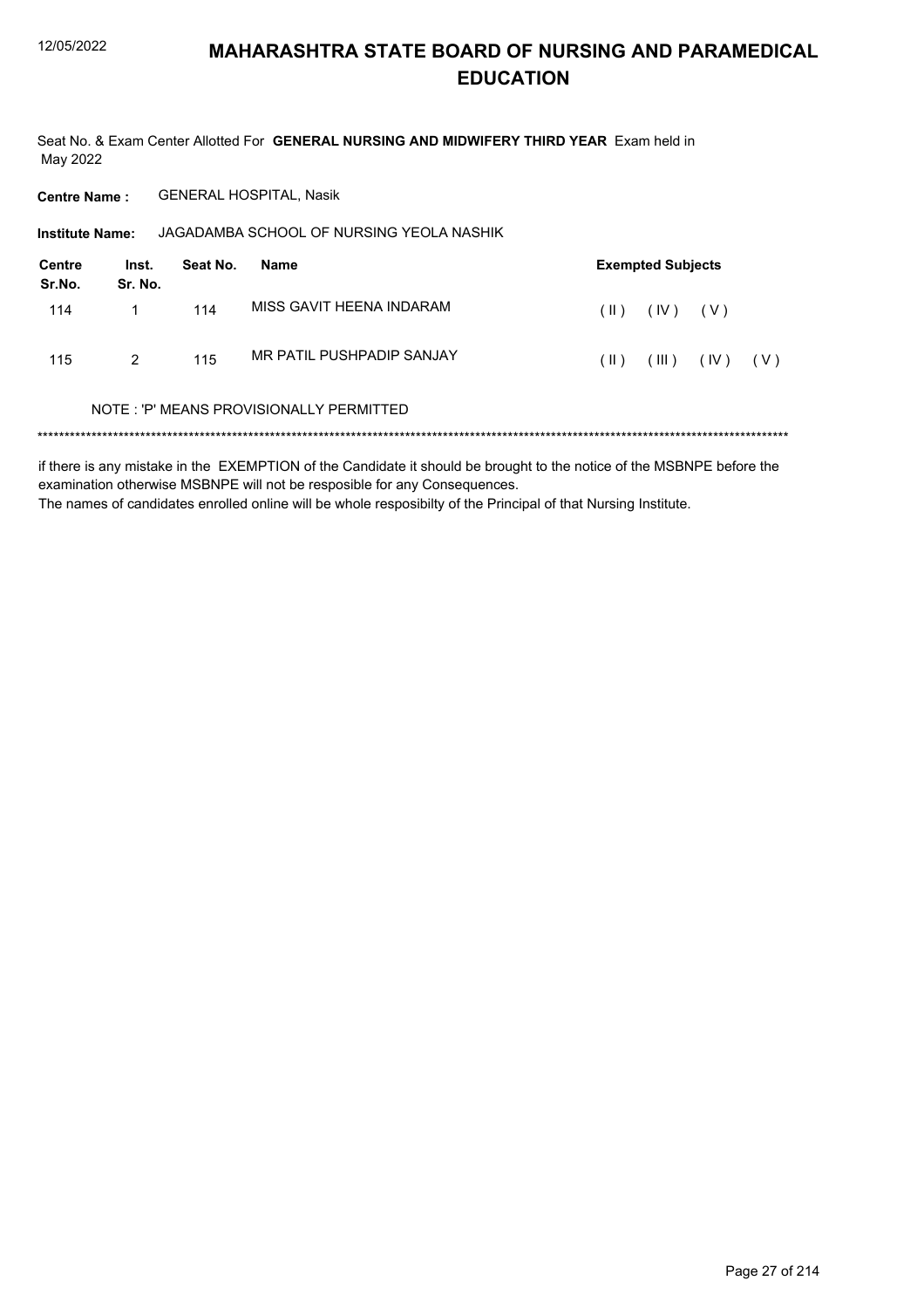Seat No. & Exam Center Allotted For GENERAL NURSING AND MIDWIFERY THIRD YEAR Exam held in May 2022

**Centre Name: GENERAL HOSPITAL, Nasik** 

|                  | Training college of Nursing, general hospital malegaon nashik<br><b>Institute Name:</b> |          |                                          |                               |  |  |  |  |  |
|------------------|-----------------------------------------------------------------------------------------|----------|------------------------------------------|-------------------------------|--|--|--|--|--|
| Centre<br>Sr.No. | Inst.<br>Sr. No.                                                                        | Seat No. | Name                                     | <b>Exempted Subjects</b>      |  |  |  |  |  |
| 116              |                                                                                         | 116      | MISS SHIROLE POOJA DILBHAR               | (III)<br>(IV)<br>( V )<br>(1) |  |  |  |  |  |
|                  |                                                                                         |          | NOTE : 'P' MEANS PROVISIONALLY PERMITTED |                               |  |  |  |  |  |
|                  |                                                                                         |          |                                          |                               |  |  |  |  |  |

if there is any mistake in the EXEMPTION of the Candidate it should be brought to the notice of the MSBNPE before the examination otherwise MSBNPE will not be resposible for any Consequences.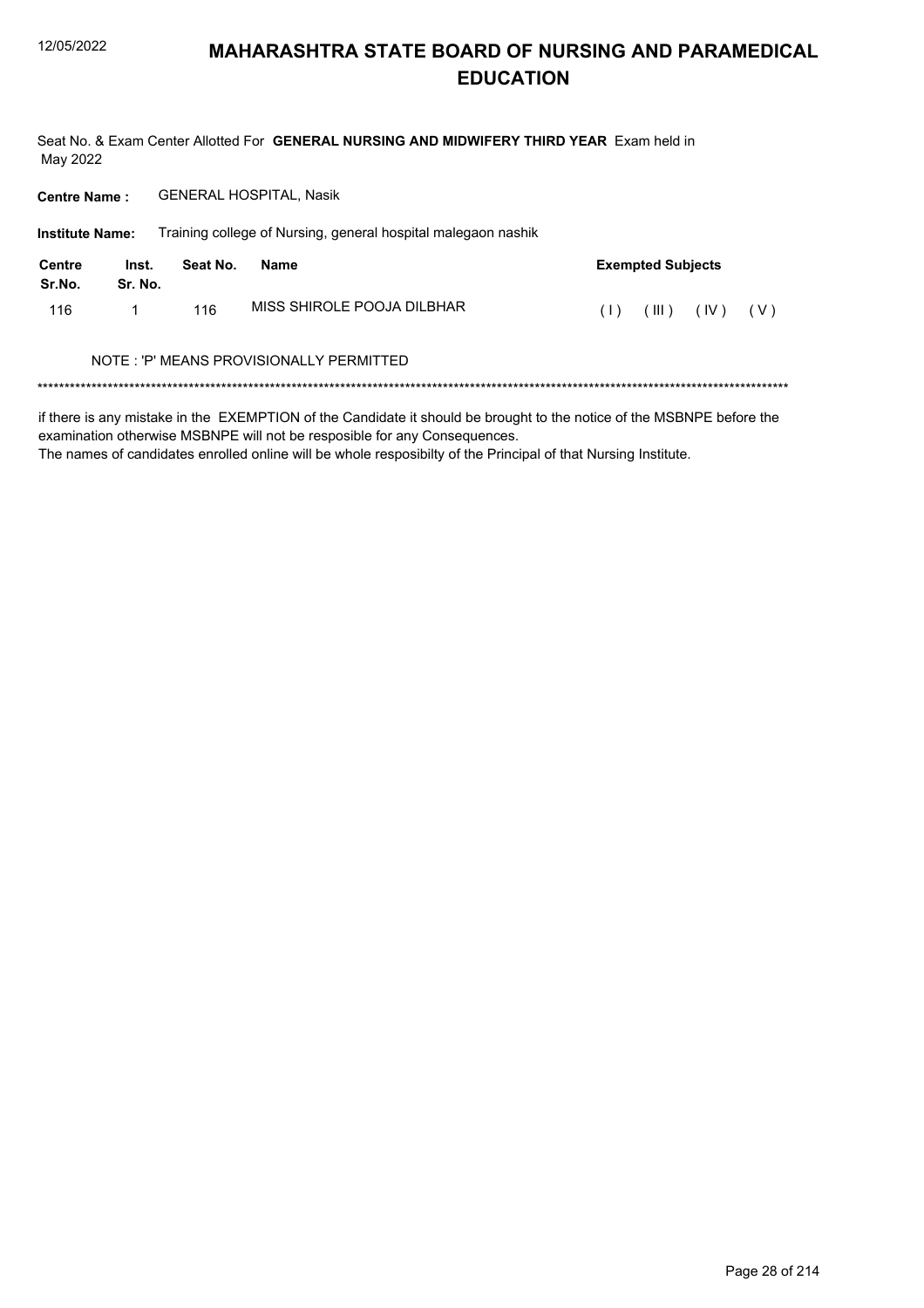Seat No. & Exam Center Allotted For GENERAL NURSING AND MIDWIFERY THIRD YEAR Exam held in May 2022

**Centre Name: GENERAL HOSPITAL, Dhule** 

Institute Name: GENERAL HOSPITAL, DHULE

| Centre<br>Sr.No. | Inst.<br>Sr. No. | Seat No. | Name                        | <b>Exempted Subjects</b> |
|------------------|------------------|----------|-----------------------------|--------------------------|
| 117              |                  | 117      | MR MAIRALE SHRIKANT BHAGWAN | $(IV)$ $(V)$             |

#### NOTE : 'P' MEANS PROVISIONALLY PERMITTED

if there is any mistake in the EXEMPTION of the Candidate it should be brought to the notice of the MSBNPE before the examination otherwise MSBNPE will not be resposible for any Consequences.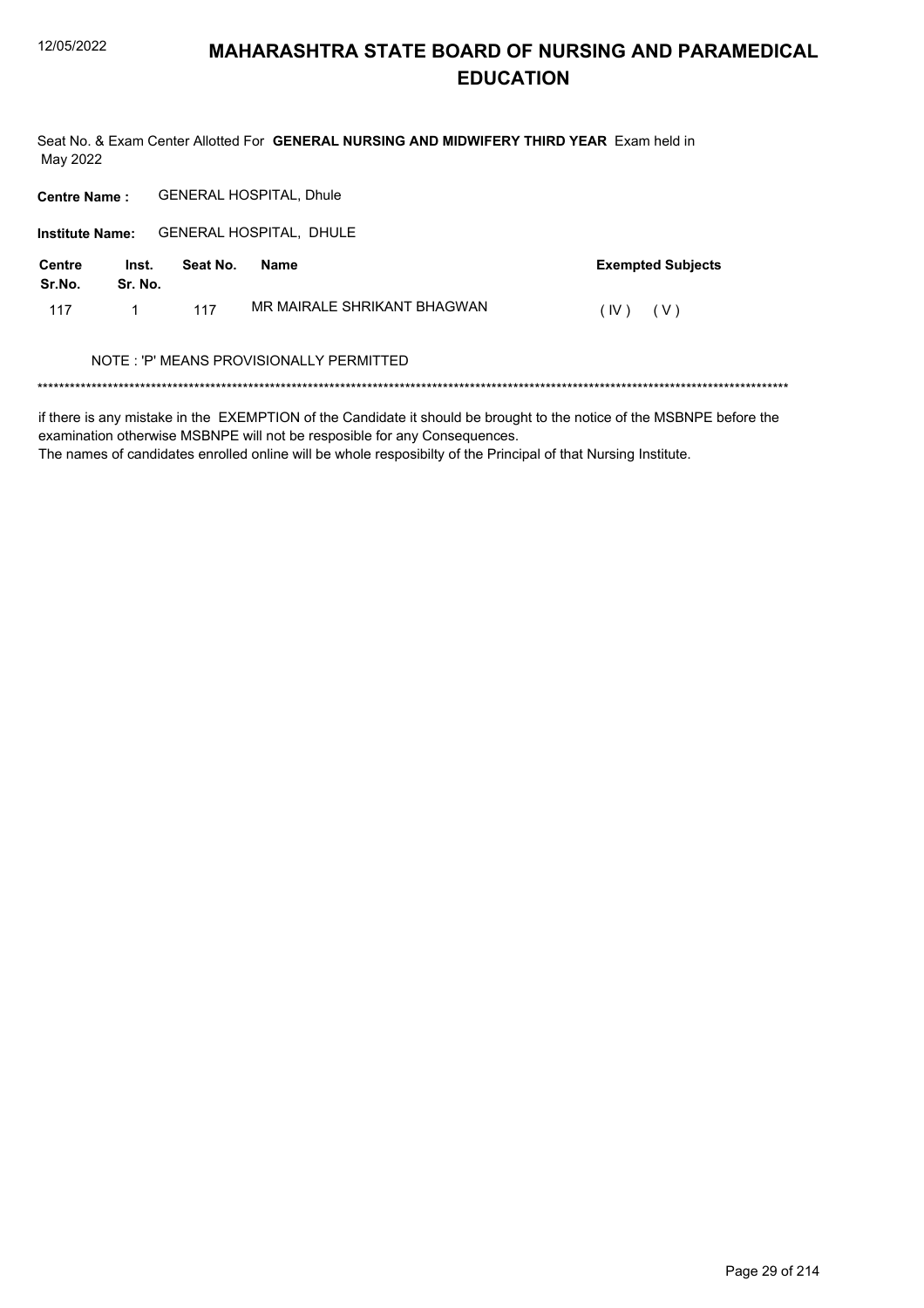Seat No. & Exam Center Allotted For **GENERAL NURSING AND MIDWIFERY THIRD YEAR** Exam held in May 2022

**Centre Name :** GENERAL HOSPITAL, Dhule

**Institute Name: JAWAHAR MED.FOUNDATION, SON, DHULE** 

| <b>Centre</b><br>Sr.No. | Inst.<br>Sr. No.         | Seat No. | <b>Name</b>                 |               | <b>Exempted Subjects</b> |      |       |
|-------------------------|--------------------------|----------|-----------------------------|---------------|--------------------------|------|-------|
| 118                     | 1                        | 118      | MISS GADHARI KAVITA SHANKAR | (  )          | (III)                    | (IV) | ( V ) |
| 119                     | 2                        | 119      | MISS KAKADE JAYSHREE ASHOK  | (  )          | (IV)                     | (V)  |       |
| 120                     | 3                        | 120      | MISS MASULE AKKA ROHIDAS    | $(\parallel)$ | (III)                    | (IV) | ( V ) |
| 121                     | 4                        | 121      | MISS PAWARA RUPALI BADSHAH  | (  )          | (III)                    | (IV) | ( V ) |
|                         | $\cdots$ $\sim$ $\cdots$ |          |                             |               |                          |      |       |

NOTE : 'P' MEANS PROVISIONALLY PERMITTED

\*\*\*\*\*\*\*\*\*\*\*\*\*\*\*\*\*\*\*\*\*\*\*\*\*\*\*\*\*\*\*\*\*\*\*\*\*\*\*\*\*\*\*\*\*\*\*\*\*\*\*\*\*\*\*\*\*\*\*\*\*\*\*\*\*\*\*\*\*\*\*\*\*\*\*\*\*\*\*\*\*\*\*\*\*\*\*\*\*\*\*\*\*\*\*\*\*\*\*\*\*\*\*\*\*\*\*\*\*\*\*\*\*\*\*\*\*\*\*\*\*\*\*\*\*\*\*\*\*\*\*\*\*\*\*\*\*\*\*

if there is any mistake in the EXEMPTION of the Candidate it should be brought to the notice of the MSBNPE before the examination otherwise MSBNPE will not be resposible for any Consequences.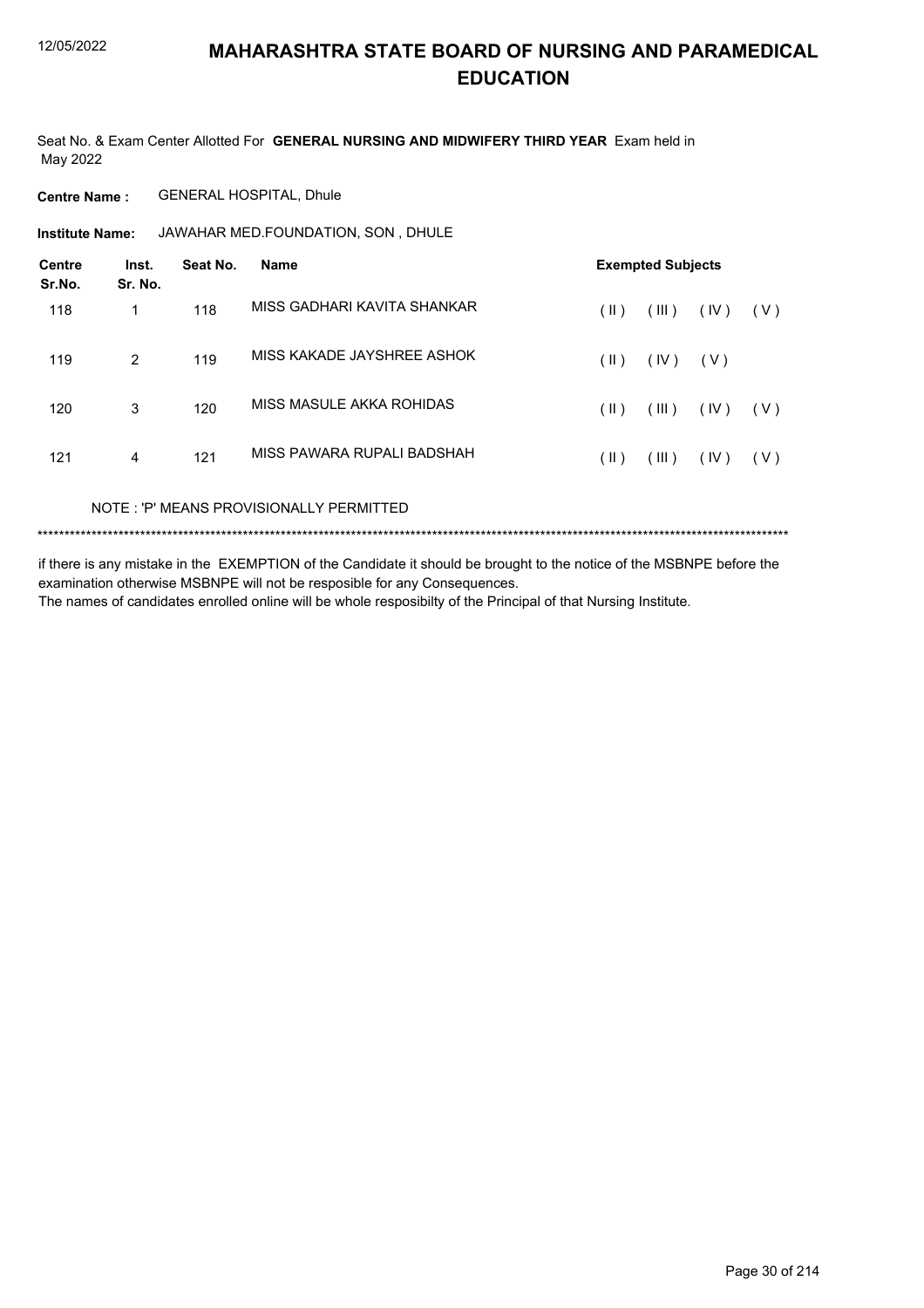Seat No. & Exam Center Allotted For **GENERAL NURSING AND MIDWIFERY THIRD YEAR** Exam held in May 2022

**Centre Name :** GENERAL HOSPITAL, Dhule

GODAVARI COLLEGE OF NURSING , JALGAON **Institute Name:**

| <b>Centre</b><br>Sr.No. | Inst.<br>Sr. No. | Seat No. | <b>Name</b>                    |                         | <b>Exempted Subjects</b> |      |       |  |  |
|-------------------------|------------------|----------|--------------------------------|-------------------------|--------------------------|------|-------|--|--|
| 122                     | $\mathbf 1$      | 122      | MISS FULZELE MANSHI ANANDRAO   | (1)                     | $(\parallel)$            | (IV) | (V)   |  |  |
| 123                     | $\overline{2}$   | 123      | <b>MISS GAVIT MOGRA SUDHIR</b> | $($ II $)$              | (III)                    | (IV) | ( V ) |  |  |
| 124                     | 3                | 124      | MISS HUDE NIKITA GANESH        | (1)                     | $(\parallel)$            | (IV) | (V)   |  |  |
| 125                     | 4                | 125      | MISS KALE AACHAL DHANRAJ       | $(\parallel \parallel)$ | (III)                    | (IV) | (V)   |  |  |
| 126                     | 5                | 126      | MISS KAMBLE PRANALI RAJENDRA   | (1)                     | (III)                    | (IV) | (V)   |  |  |
| 127                     | 6                | 127      | MISS PADVI JYOTI RAVINDRA      | (1)                     | $(\parallel)$            | (IV) | (V)   |  |  |
| 128                     | $\overline{7}$   | 128      | MR PATIL HEMANTKUMAR PRAKASH   | $(\parallel)$           | (IV)                     | (V)  |       |  |  |
| 129                     | 8                | 129      | <b>MR SAYAJI SWAPNIL VIJAY</b> | $(\parallel)$           | (III)                    | (IV) | (V)   |  |  |
| 130                     | 9                | 130      | MISS VALVI ASHWINI RAJESH      | $(\parallel)$           | (IV)                     | (V)  |       |  |  |
| 131                     | 10               | 131      | MISS VALVI LAXMI RAVINDRA      | (1)                     | $(\parallel)$            | (IV) | (V)   |  |  |
|                         |                  |          |                                |                         |                          |      |       |  |  |

NOTE : 'P' MEANS PROVISIONALLY PERMITTED

\*\*\*\*\*\*\*\*\*\*\*\*\*\*\*\*\*\*\*\*\*\*\*\*\*\*\*\*\*\*\*\*\*\*\*\*\*\*\*\*\*\*\*\*\*\*\*\*\*\*\*\*\*\*\*\*\*\*\*\*\*\*\*\*\*\*\*\*\*\*\*\*\*\*\*\*\*\*\*\*\*\*\*\*\*\*\*\*\*\*\*\*\*\*\*\*\*\*\*\*\*\*\*\*\*\*\*\*\*\*\*\*\*\*\*\*\*\*\*\*\*\*\*\*\*\*\*\*\*\*\*\*\*\*\*\*\*\*\*

if there is any mistake in the EXEMPTION of the Candidate it should be brought to the notice of the MSBNPE before the examination otherwise MSBNPE will not be resposible for any Consequences.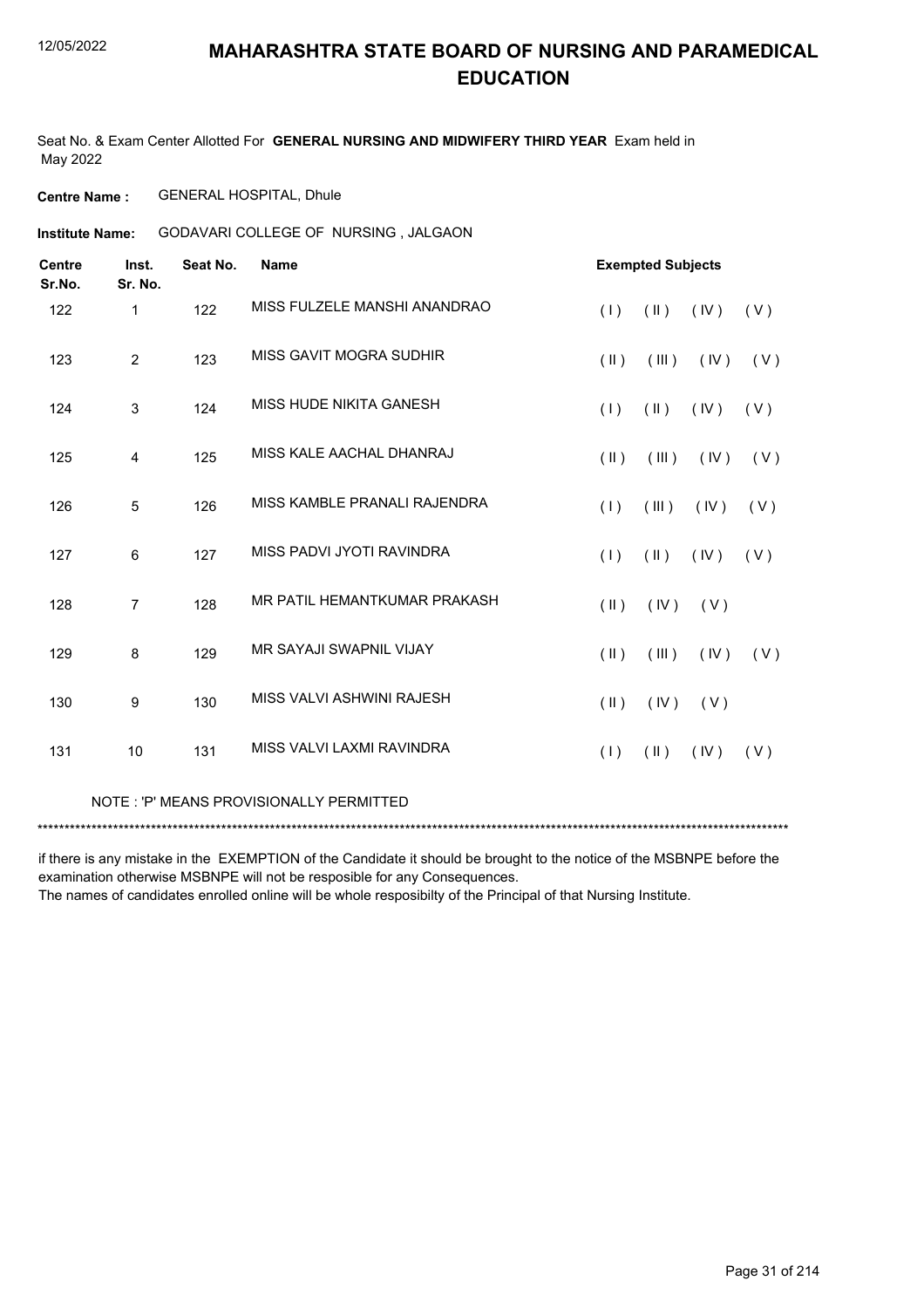Seat No. & Exam Center Allotted For GENERAL NURSING AND MIDWIFERY THIRD YEAR Exam held in May 2022

**Centre Name: GENERAL HOSPITAL, Dhule** 

SAROJINI SCHOOL OF NURSING, DHULE **Institute Name:** 

| Centre<br>Sr.No. | Inst.<br>Sr. No. | Seat No. | Name                                    |      | <b>Exempted Subjects</b> |       |       |
|------------------|------------------|----------|-----------------------------------------|------|--------------------------|-------|-------|
| 132              | 1                | 132      | MISS PADVI CHANDA BAWA                  | (  ) | (III)                    | (IV)  | ( V ) |
| 133              | 2                | 133      | MISS PARDESHI DIPALI SANJAY             | (  ) | (IV)                     | ( V ) |       |
| 134              | 3                | 134      | MISS PAWAR ANJALI RAJU                  | (  ) | (III)                    | (IV)  | ( V ) |
|                  |                  |          | NOTE: 'P' MEANS PROVISIONALLY PERMITTED |      |                          |       |       |
|                  |                  |          |                                         |      |                          |       |       |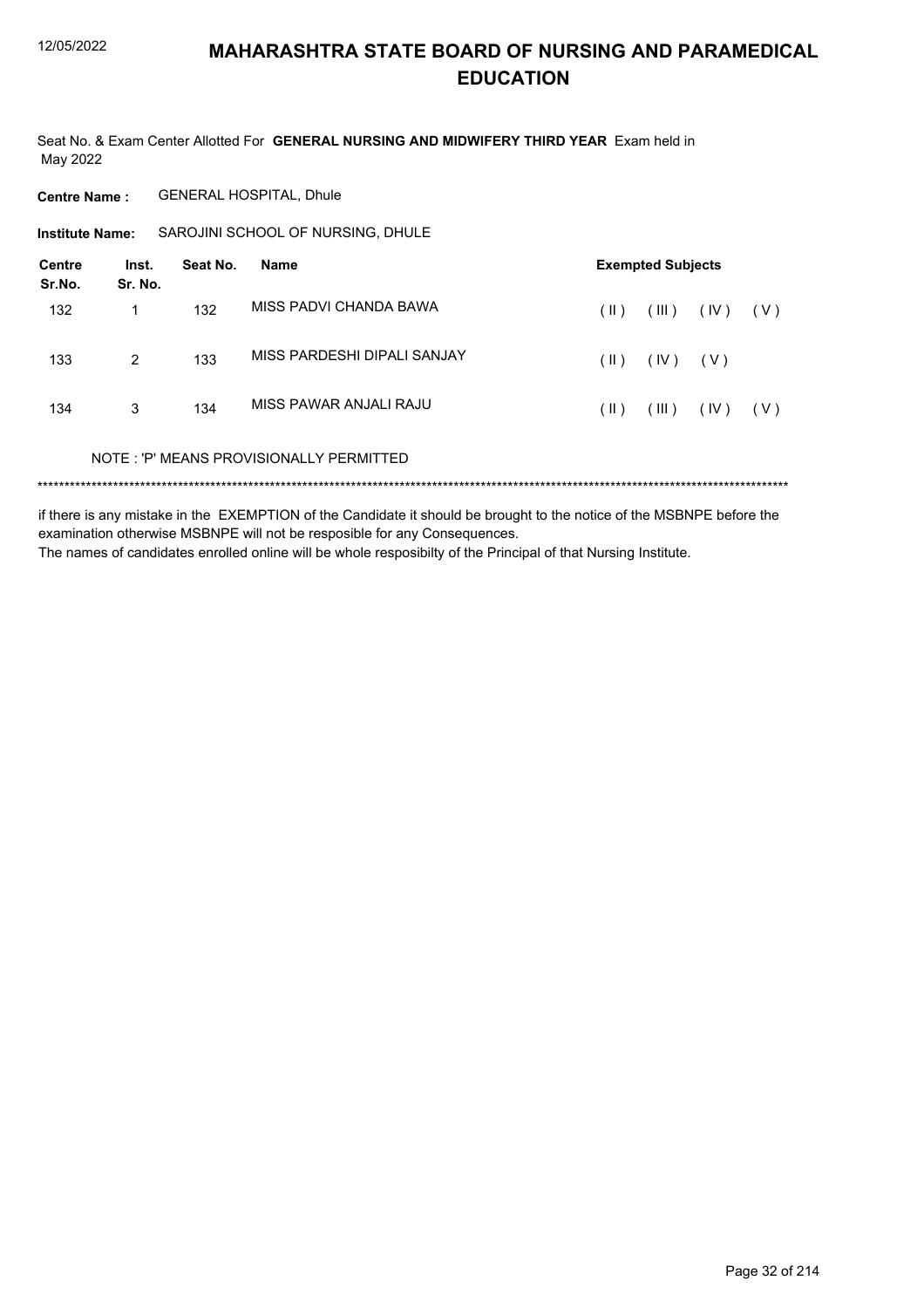Seat No. & Exam Center Allotted For GENERAL NURSING AND MIDWIFERY THIRD YEAR Exam held in May 2022

| <b>Centre Name:</b>     |                  |          | NOOTAN SCHOOL OF NURSING, RAIGAD        |                                |
|-------------------------|------------------|----------|-----------------------------------------|--------------------------------|
| <b>Institute Name:</b>  |                  |          | NOOTAN SCHOOL OF NURSING, RAIGAD        |                                |
| <b>Centre</b><br>Sr.No. | Inst.<br>Sr. No. | Seat No. | Name                                    | <b>Exempted Subjects</b>       |
| 135                     | 1                | 135      | MISS BAIKAR AVANTIKA PRADIP             | (IV)<br>$(\parallel)$<br>( V ) |
|                         |                  |          | NOTE: 'P' MEANS PROVISIONALLY PERMITTED |                                |
|                         |                  |          |                                         |                                |

if there is any mistake in the EXEMPTION of the Candidate it should be brought to the notice of the MSBNPE before the examination otherwise MSBNPE will not be resposible for any Consequences.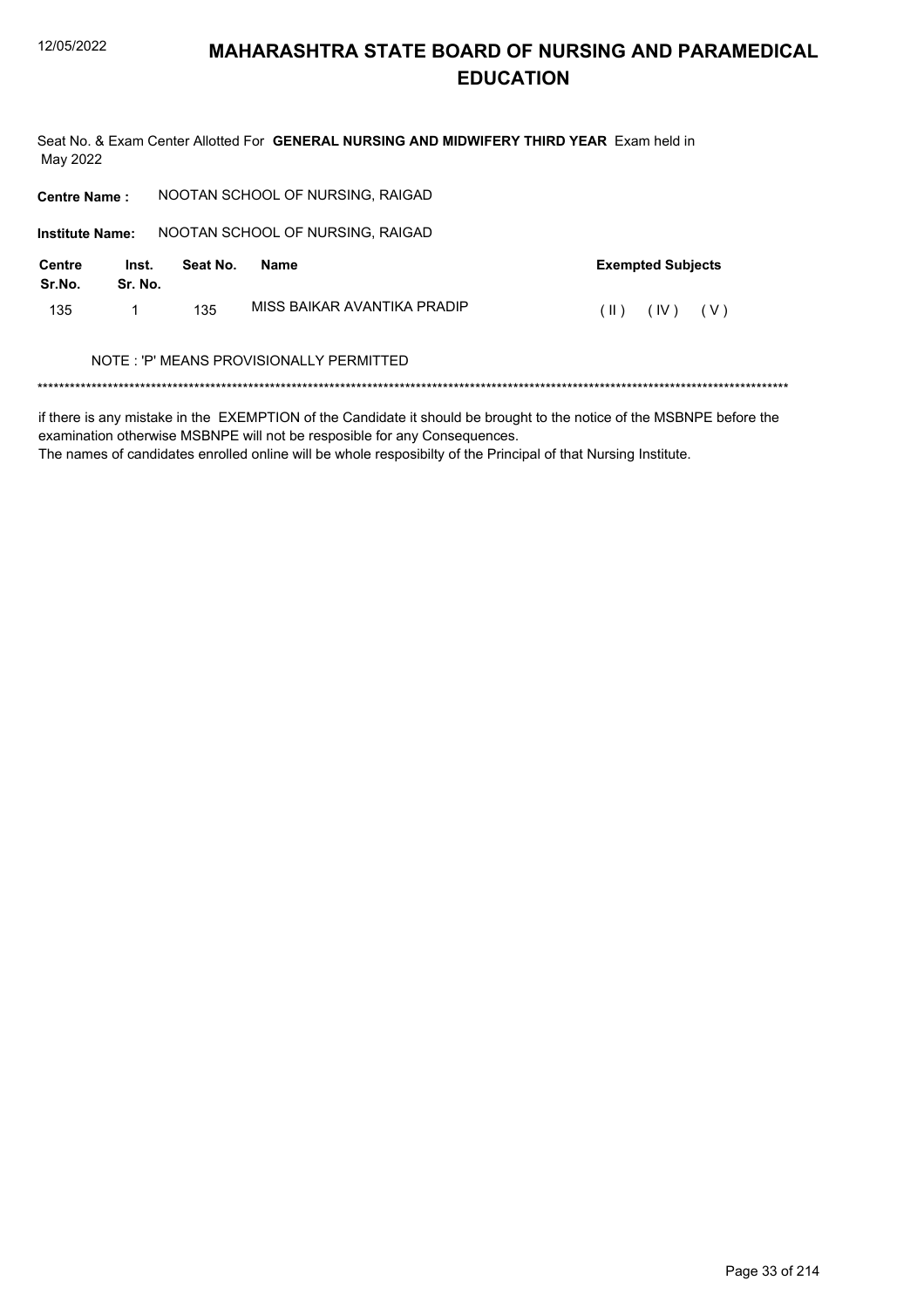Seat No. & Exam Center Allotted For **GENERAL NURSING AND MIDWIFERY THIRD YEAR** Exam held in May 2022

**Centre Name :** NOOTAN SCHOOL OF NURSING, RAIGAD

PRABHAKAR PATIL INSTITUTE OF NURSING EDUCATION, PEN **Institute Name:**

| <b>Centre</b><br>Sr.No. | Inst.<br>Sr. No. | Seat No. | <b>Name</b>                     | <b>Exempted Subjects</b>   |  |  |  |
|-------------------------|------------------|----------|---------------------------------|----------------------------|--|--|--|
| 136                     | 1                | 136      | MISS BHOSALE SHILPA NAMDEO      | (III)<br>(IV)<br>(V)       |  |  |  |
| 137                     | $\overline{2}$   | 137      | MISS GANGODA DIPIKA PADMA       | (III)<br>(IV)<br>(V)       |  |  |  |
| 138                     | 3                | 138      | MISS HATMODE RAJANI PURUSHOTTAM | (IV)<br>(V)                |  |  |  |
| 139                     | 4                | 139      | MISS KHAPARE SHEETAL KESHAVRAO  | (11)<br>(IV)<br>(1)<br>(V) |  |  |  |
| 140                     | 5                | 140      | MISS MHAISKE VISHKHA SIDDARTH   | (IV)<br>(V)                |  |  |  |
| 141                     | 6                | 141      | MISS TEMBHURNE MADHURI RAMLAL   | (IV)<br>(V)                |  |  |  |
|                         |                  |          |                                 |                            |  |  |  |

NOTE : 'P' MEANS PROVISIONALLY PERMITTED

\*\*\*\*\*\*\*\*\*\*\*\*\*\*\*\*\*\*\*\*\*\*\*\*\*\*\*\*\*\*\*\*\*\*\*\*\*\*\*\*\*\*\*\*\*\*\*\*\*\*\*\*\*\*\*\*\*\*\*\*\*\*\*\*\*\*\*\*\*\*\*\*\*\*\*\*\*\*\*\*\*\*\*\*\*\*\*\*\*\*\*\*\*\*\*\*\*\*\*\*\*\*\*\*\*\*\*\*\*\*\*\*\*\*\*\*\*\*\*\*\*\*\*\*\*\*\*\*\*\*\*\*\*\*\*\*\*\*\*

if there is any mistake in the EXEMPTION of the Candidate it should be brought to the notice of the MSBNPE before the examination otherwise MSBNPE will not be resposible for any Consequences.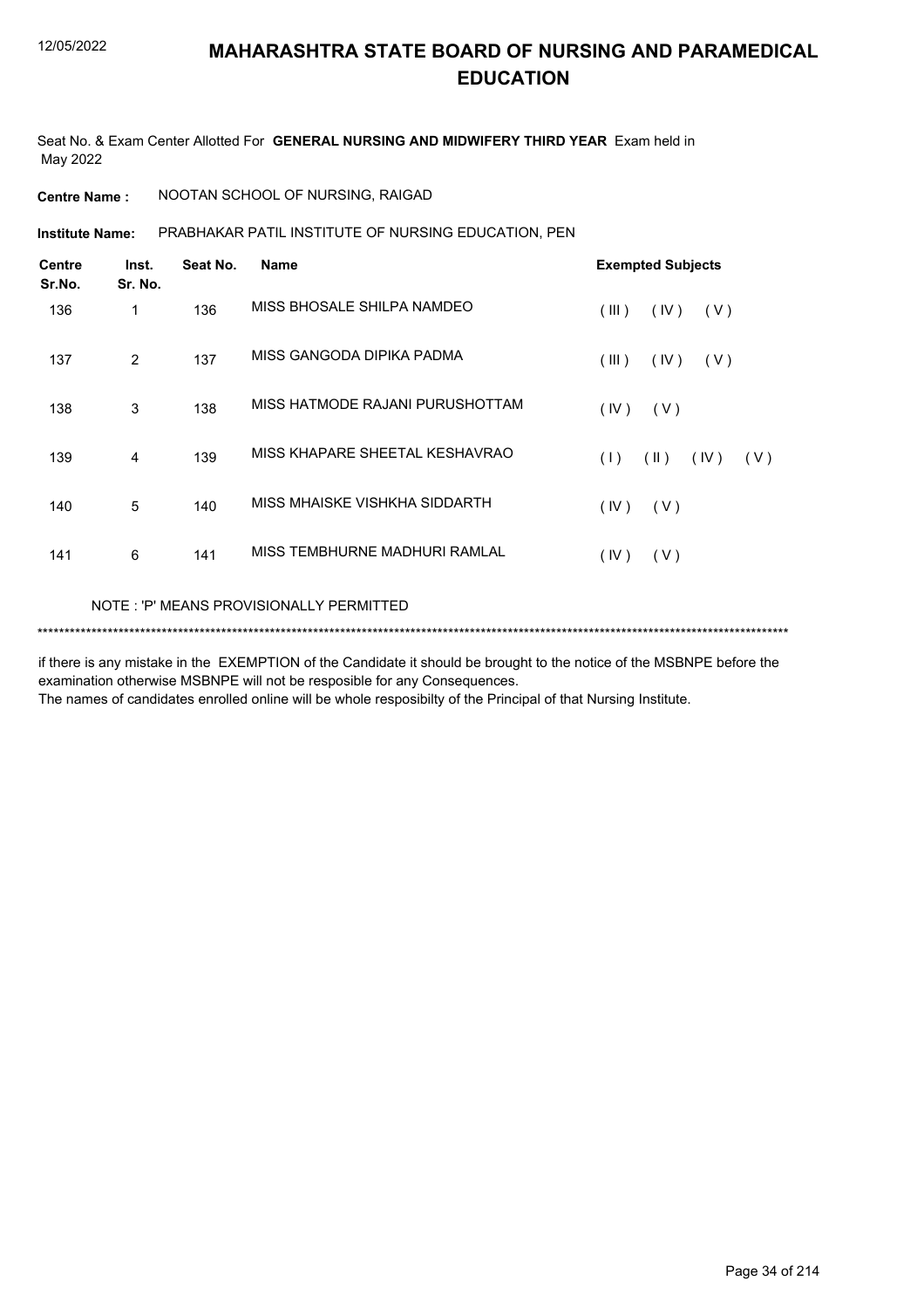Seat No. & Exam Center Allotted For GENERAL NURSING AND MIDWIFERY THIRD YEAR Exam held in May 2022

**Centre Name:** NOOTAN SCHOOL OF NURSING, RAIGAD

D. D. VISPUTE SCHOOL OF NURSING, PANVEL, RAIGAD **Institute Name:** 

| <b>Centre</b><br>Sr.No. | Inst.<br>Sr. No. | Seat No. | Name                                    |      | <b>Exempted Subjects</b> |      |       |
|-------------------------|------------------|----------|-----------------------------------------|------|--------------------------|------|-------|
| 142                     | 1                | 142      | MISS GADMALE NETRA YASHAVANT            | (1)  | $(\parallel)$            | (IV) | ( V ) |
| 143                     | $\overline{2}$   | 143      | MISS JADHAV SHWETA SUDHIR               | (  ) | (III)                    | (IV) | ( V ) |
| 144                     | 3                | 144      | MISS NAIK SAHII I JAGANNATH             | (1)  | $(\parallel)$            | (IV) | ( V ) |
|                         |                  |          | NOTE: 'P' MEANS PROVISIONALLY PERMITTED |      |                          |      |       |
|                         |                  |          |                                         |      |                          |      |       |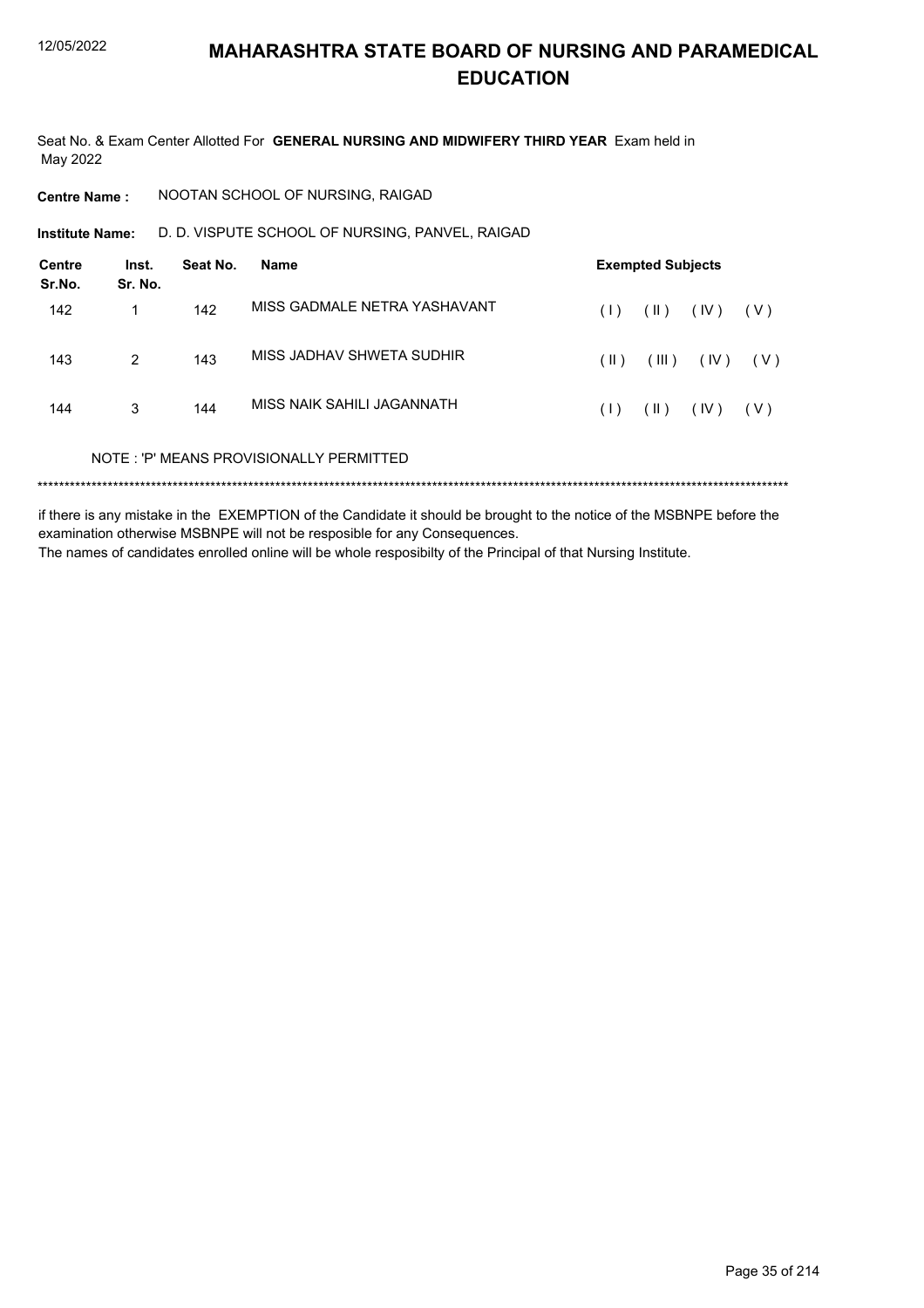Seat No. & Exam Center Allotted For **GENERAL NURSING AND MIDWIFERY THIRD YEAR** Exam held in May 2022

**Centre Name :** YERALA MEDICAL TRUST & RESEARCH CENTRE, SCHOOL OF NURSING , KHARGHAR

KALAVATI INSTITUTE OF NURSING EDUCATION, AIROLI NAVI MUMBAI **Institute Name:**

| <b>Centre</b><br>Sr.No. | Inst.<br>Sr. No. | Seat No. | <b>Name</b>                              | <b>Exempted Subjects</b> |       |      |     |
|-------------------------|------------------|----------|------------------------------------------|--------------------------|-------|------|-----|
| 145                     | 1                | 145      | MISS BHANDARI HEMALATA SHANKAR           | (  )                     | (IV)  | (V)  |     |
| 146                     | 2                | 146      | MISS BHOYE SARITA TULSHIRAM              | (III)                    | (IV)  | (V)  |     |
| 147                     | 3                | 147      | MISS BHUYAL ASHVINI BALKRUSHNA           | $(\parallel)$            | (IV)  | (V)  |     |
| 148                     | 4                | 148      | MISS KIRKIRE NIKITA DILIP                | $(\parallel)$            | (III) | (IV) | (V) |
| 149                     | 5                | 149      | MISS MAHALE DIPALI AMRUTA                | (1)                      | (III) | (IV) | (V) |
| 150                     | 6                | 150      | MISS PATEKAR POOJA PARSHURAM             | (1)                      | (III) | (IV) | (V) |
|                         |                  |          | NOTE : 'P' MEANS PROVISIONALLY PERMITTED |                          |       |      |     |

\*\*\*\*\*\*\*\*\*\*\*\*\*\*\*\*\*\*\*\*\*\*\*\*\*\*\*\*\*\*\*\*\*\*\*\*\*\*\*\*\*\*\*\*\*\*\*\*\*\*\*\*\*\*\*\*\*\*\*\*\*\*\*\*\*\*\*\*\*\*\*\*\*\*\*\*\*\*\*\*\*\*\*\*\*\*\*\*\*\*\*\*\*\*\*\*\*\*\*\*\*\*\*\*\*\*\*\*\*\*\*\*\*\*\*\*\*\*\*\*\*\*\*\*\*\*\*\*\*\*\*\*\*\*\*\*\*\*\*

if there is any mistake in the EXEMPTION of the Candidate it should be brought to the notice of the MSBNPE before the examination otherwise MSBNPE will not be resposible for any Consequences.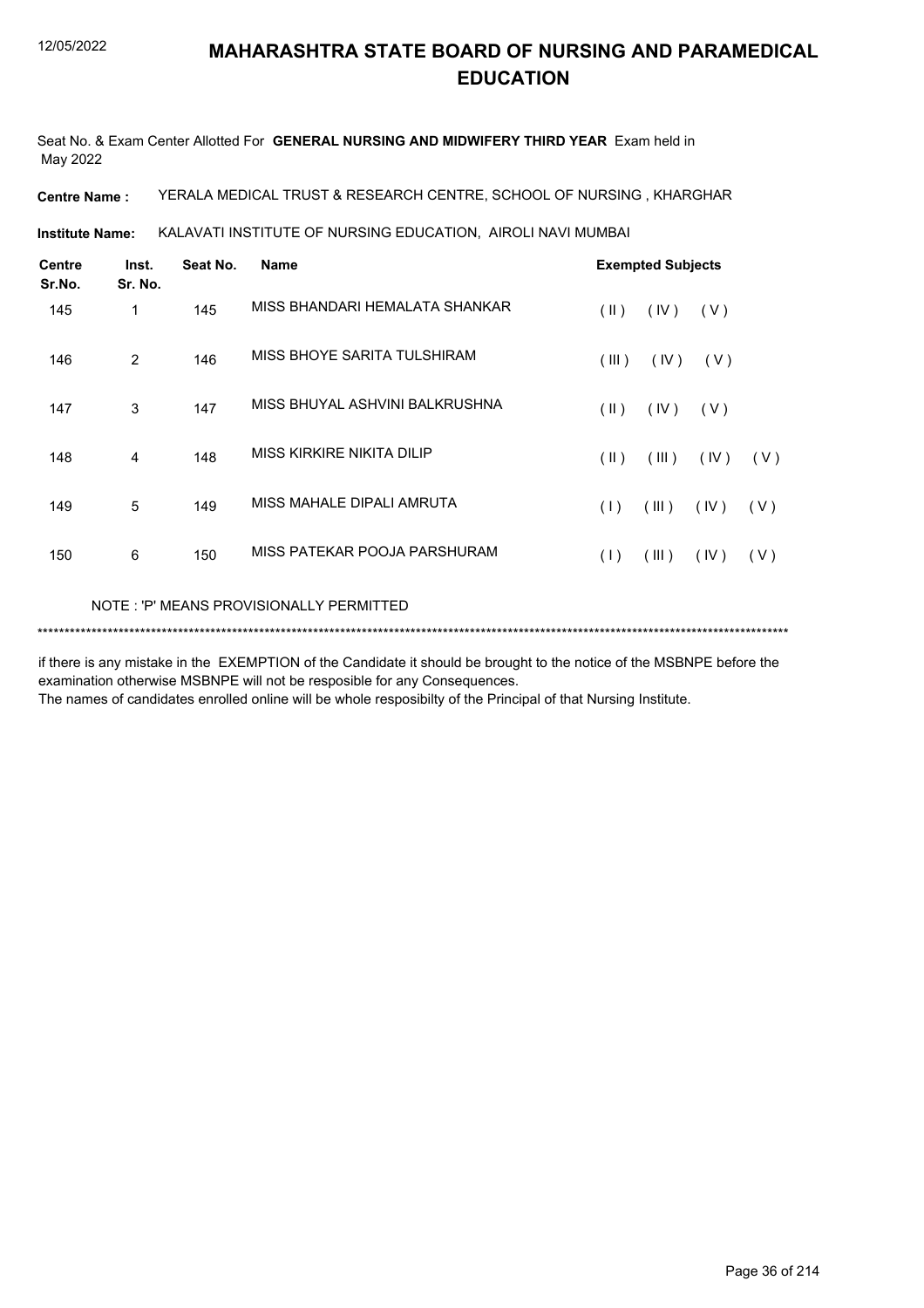Seat No. & Exam Center Allotted For GENERAL NURSING AND MIDWIFERY THIRD YEAR Exam held in May 2022

YERALA MEDICAL TRUST & RESEARCH CENTRE, SCHOOL OF NURSING, KHARGHAR **Centre Name:** 

MGMS FLORENCE NIGHTINGALE INSTITUTE OF NSG EDU., NAVI MUMBAI Institute Name:

| Centre<br>Sr.No. | Inst.<br>Sr. No. | Seat No. | Name                          |      | <b>Exempted Subjects</b> |                   |     |
|------------------|------------------|----------|-------------------------------|------|--------------------------|-------------------|-----|
| 151              |                  | 151      | MISS JANGAM RUTIKA KAILAS     |      |                          | $(1)$ $(1)$ $(1)$ | (V) |
| 152              | 2                | 152      | MISS KALLINGAL TWINKLE SAJEEV | (IV) | ( V )                    |                   |     |

#### NOTE: 'P' MEANS PROVISIONALLY PERMITTED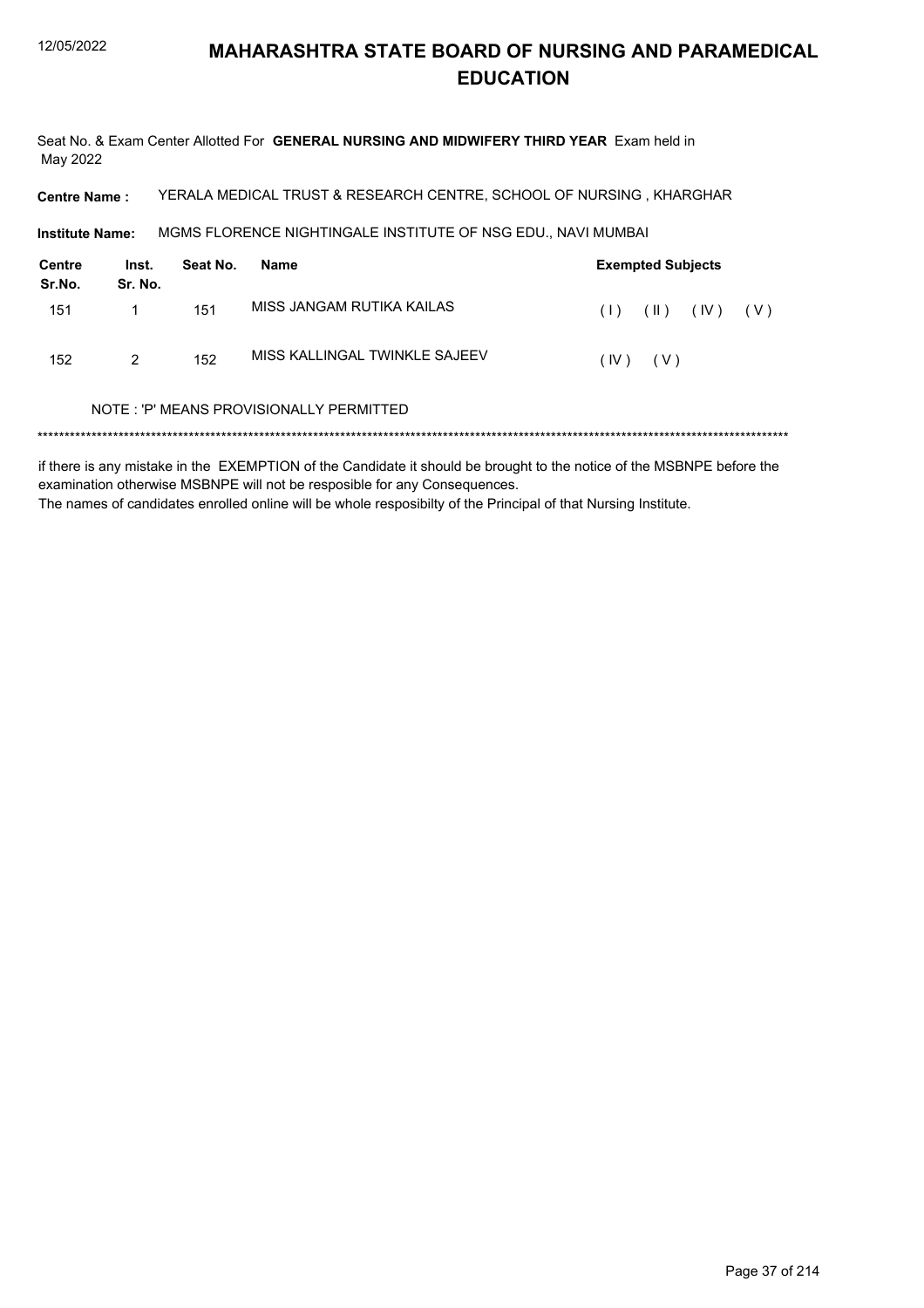Seat No. & Exam Center Allotted For **GENERAL NURSING AND MIDWIFERY THIRD YEAR** Exam held in May 2022

**Centre Name :** YERALA MEDICAL TRUST & RESEARCH CENTRE, SCHOOL OF NURSING , KHARGHAR

YERALA MEDICAL TRUST RESEARCH CENTRE, SCHOOL OF NURSING , KHARGHAR **Institute Name:**

| <b>Centre</b><br>Sr.No. | Inst.<br>Sr. No. | Seat No. | <b>Name</b>                  | <b>Exempted Subjects</b>              |
|-------------------------|------------------|----------|------------------------------|---------------------------------------|
| 153                     | 1                | 153      | MR AUSEKAR ZAID SHAHID       | (III)<br>$(\parallel)$<br>(IV)<br>(V) |
| 154                     | 2                | 154      | MISS KUMBHAR SAYALI PRAMOD   | $(\parallel)$<br>(IV)<br>(V)          |
| 155                     | 3                | 155      | MISS MHATRE PURVA SHAM       | $(\parallel)$<br>(IV)<br>(V)          |
| 156                     | 4                | 156      | MISS PANDIT POOJA BABAL      | (1)<br>$(\parallel)$<br>(IV)<br>(V)   |
| 157                     | 5                | 157      | MISS PASHTE PRATIKSHA KATHOD | (1)<br>$(\parallel)$<br>(IV)<br>(V)   |
| 158                     | 6                | 158      | MISS PATIL VIDHEE PADMAKAR   | (IV)<br>(V)                           |
| 159                     | 7                | 159      | MISS PATIL SUPRIYA ABHIMANYU | $(\parallel)$<br>(1)<br>(IV)<br>(V)   |
| 160                     | 8                | 160      | MISS WAKCHOURE NIKITA JAYANT | (IV)<br>(V)                           |

NOTE : 'P' MEANS PROVISIONALLY PERMITTED

\*\*\*\*\*\*\*\*\*\*\*\*\*\*\*\*\*\*\*\*\*\*\*\*\*\*\*\*\*\*\*\*\*\*\*\*\*\*\*\*\*\*\*\*\*\*\*\*\*\*\*\*\*\*\*\*\*\*\*\*\*\*\*\*\*\*\*\*\*\*\*\*\*\*\*\*\*\*\*\*\*\*\*\*\*\*\*\*\*\*\*\*\*\*\*\*\*\*\*\*\*\*\*\*\*\*\*\*\*\*\*\*\*\*\*\*\*\*\*\*\*\*\*\*\*\*\*\*\*\*\*\*\*\*\*\*\*\*\*

if there is any mistake in the EXEMPTION of the Candidate it should be brought to the notice of the MSBNPE before the examination otherwise MSBNPE will not be resposible for any Consequences.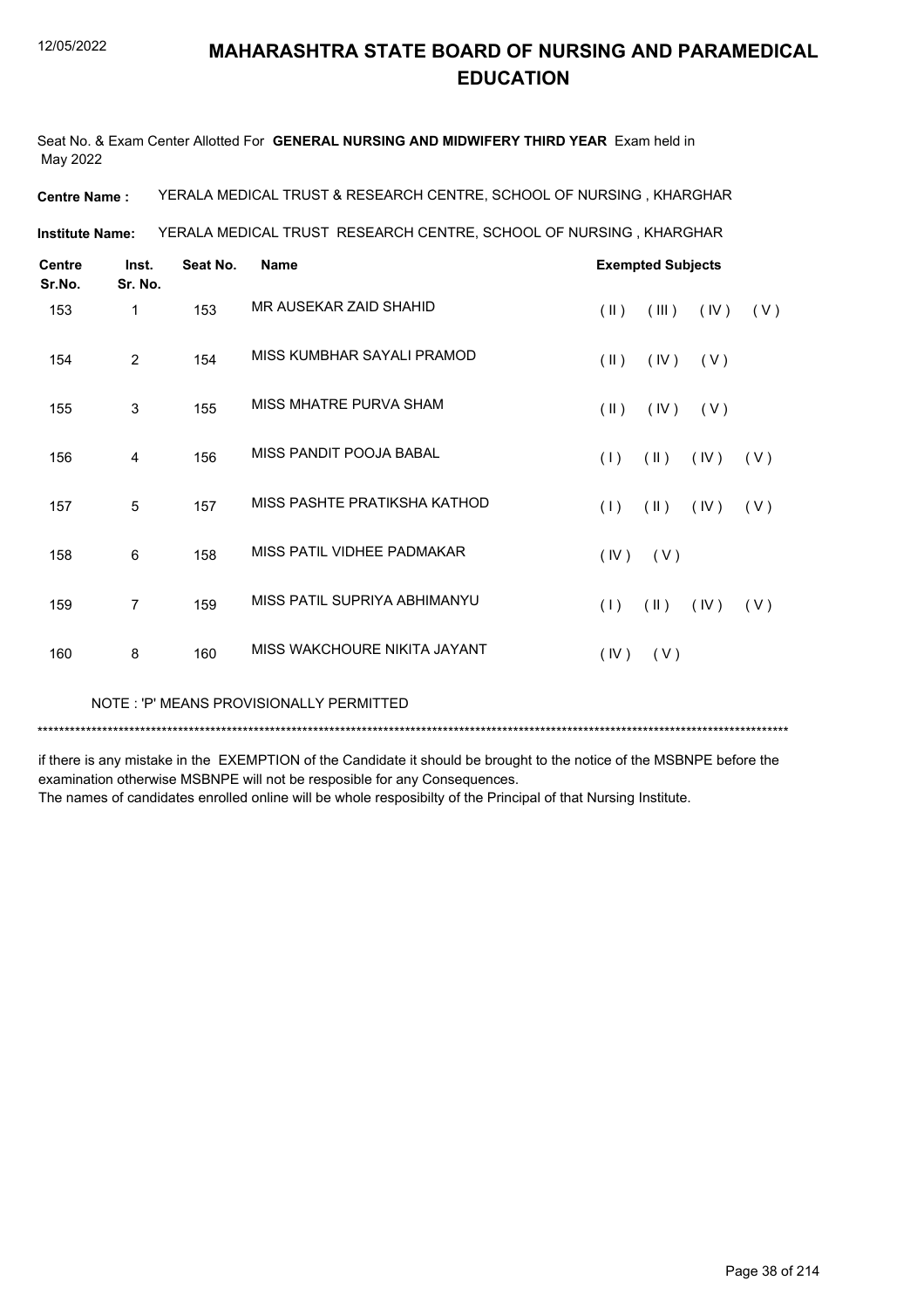Seat No. & Exam Center Allotted For **GENERAL NURSING AND MIDWIFERY THIRD YEAR** Exam held in May 2022

**Centre Name :** YERALA MEDICAL TRUST & RESEARCH CENTRE, SCHOOL OF NURSING , KHARGHAR

DR. D. Y. PATIL INSTITUTE OF NURSING EDUCATION, NAVI MUMBAI **Institute Name:**

| <b>Centre</b><br>Sr.No. | Inst.<br>Sr. No.                         | Seat No. | <b>Name</b>                   |     | <b>Exempted Subjects</b> |      |     |  |  |  |
|-------------------------|------------------------------------------|----------|-------------------------------|-----|--------------------------|------|-----|--|--|--|
| 161                     | 1                                        | 161      | MISS ALAM CHANDANI NISHA      | (1) | $(\parallel)$            | (IV) | (V) |  |  |  |
| 162                     | 2                                        | 162      | MISS KADAM SURABHI SANDIP     | (1) | (11)                     | (IV) | (V) |  |  |  |
| 163                     | 3                                        | 163      | MISS LAHANE SONA SATYESHWAR   | (1) | $(\parallel \parallel)$  | (IV) | (V) |  |  |  |
| 164                     | 4                                        | 164      | MISS METARE NAMRATA GOVIND    | (1) |                          |      |     |  |  |  |
| 165                     | 5                                        | 165      | MISS SALUNKE PRADNYA GANESH   | (1) | (IV)                     | (V)  |     |  |  |  |
| 166                     | 6                                        | 166      | MR SURADKAR CHAITANYA MATHAJI | (1) | (11)                     | (IV) | (V) |  |  |  |
|                         | NOTE : 'P' MEANS PROVISIONALLY PERMITTED |          |                               |     |                          |      |     |  |  |  |

\*\*\*\*\*\*\*\*\*\*\*\*\*\*\*\*\*\*\*\*\*\*\*\*\*\*\*\*\*\*\*\*\*\*\*\*\*\*\*\*\*\*\*\*\*\*\*\*\*\*\*\*\*\*\*\*\*\*\*\*\*\*\*\*\*\*\*\*\*\*\*\*\*\*\*\*\*\*\*\*\*\*\*\*\*\*\*\*\*\*\*\*\*\*\*\*\*\*\*\*\*\*\*\*\*\*\*\*\*\*\*\*\*\*\*\*\*\*\*\*\*\*\*\*\*\*\*\*\*\*\*\*\*\*\*\*\*\*\*

if there is any mistake in the EXEMPTION of the Candidate it should be brought to the notice of the MSBNPE before the examination otherwise MSBNPE will not be resposible for any Consequences.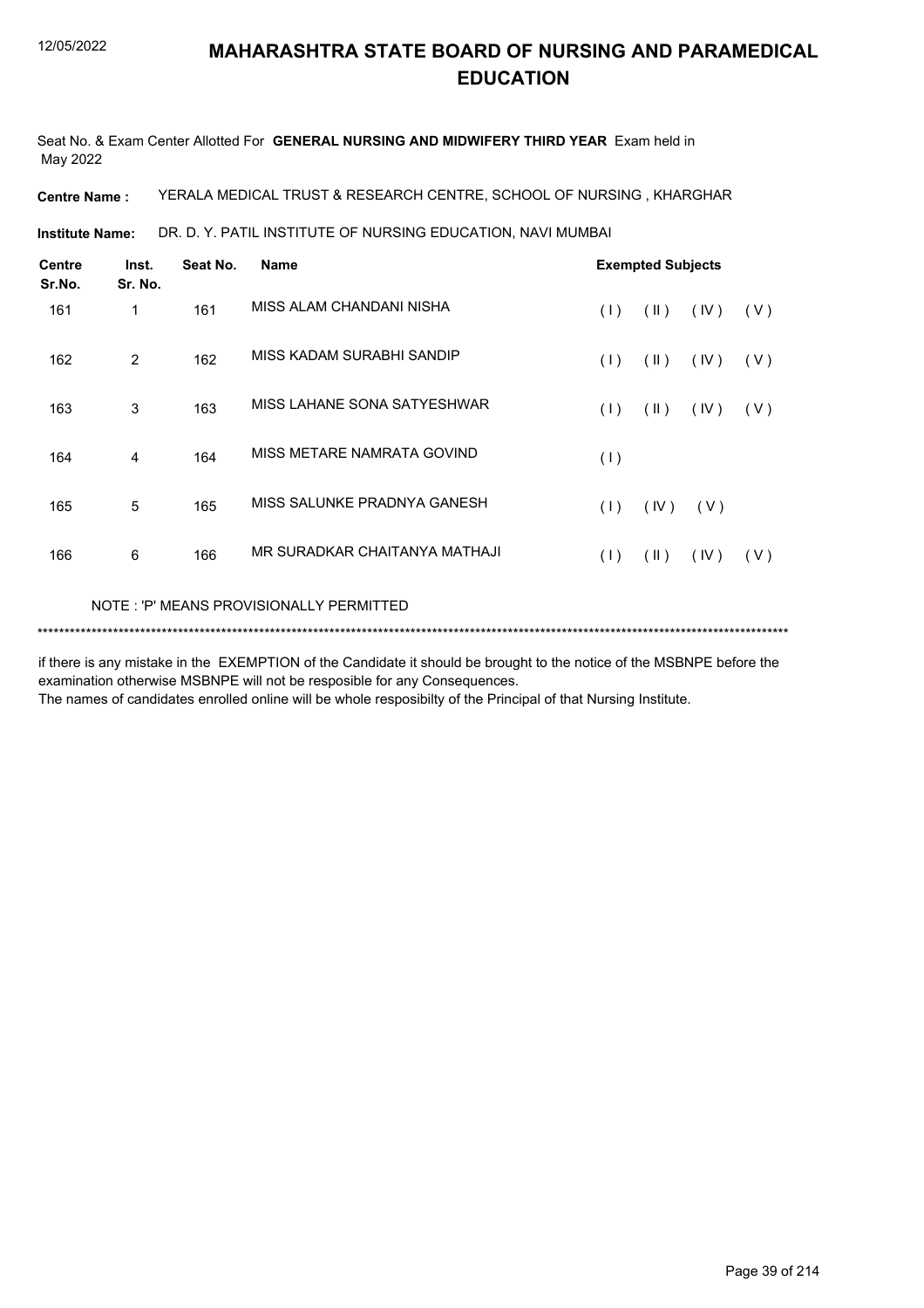Seat No. & Exam Center Allotted For GENERAL NURSING AND MIDWIFERY THIRD YEAR Exam held in May 2022

**Centre Name:** YERALA MEDICAL TRUST & RESEARCH CENTRE, SCHOOL OF NURSING, KHARGHAR

PRATIBHA SCHOOL OF NURSING, KOPERKHAIRANE, NAVI MUMBAI Institute Name:

| Centre<br>Sr.No. | Inst.<br>Sr. No. | Seat No. | Name                          |      | <b>Exempted Subjects</b> |      |     |
|------------------|------------------|----------|-------------------------------|------|--------------------------|------|-----|
| 167              |                  | 167      | MISS DHANKE MEENAKSHI DHANRAJ | (IV) | ( V )                    |      |     |
| 168              | 2                | 168      | MR GAVALI YOGESH KASHINATH    | (1)  | $(\parallel)$            | (IV) | (V) |

#### NOTE: 'P' MEANS PROVISIONALLY PERMITTED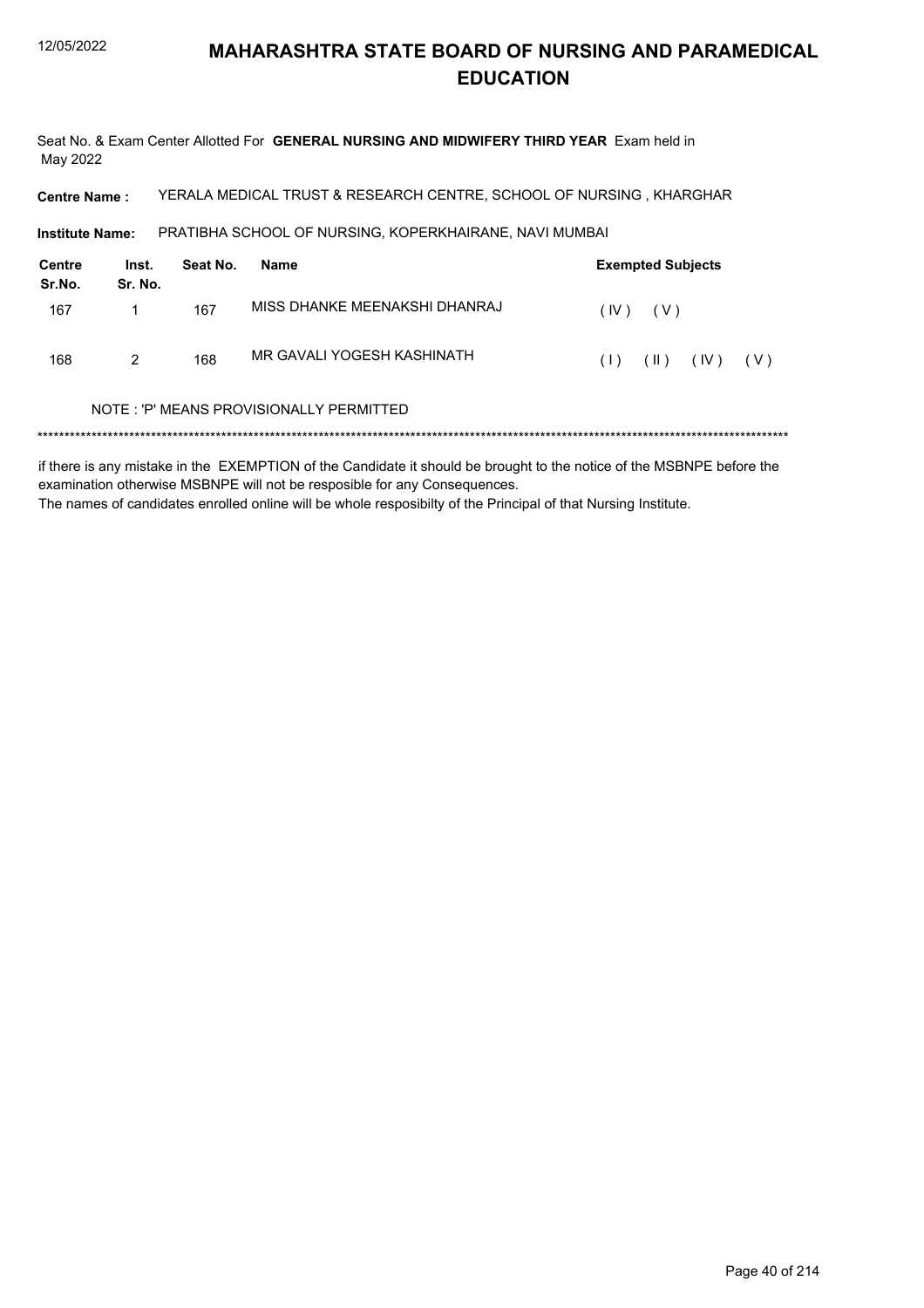Seat No. & Exam Center Allotted For **GENERAL NURSING AND MIDWIFERY THIRD YEAR** Exam held in May 2022

#### **Centre Name :** SAMARTH INSTITUTE OF NURSING EDUCATION, DERVAN

RAMRAJE SCH. NSG, RCON DAPOLI, RATNAGIRI **Institute Name:**

| <b>Centre</b><br>Sr.No. | Inst.<br>Sr. No. | Seat No. | <b>Name</b>                   |               | <b>Exempted Subjects</b> |       |       |
|-------------------------|------------------|----------|-------------------------------|---------------|--------------------------|-------|-------|
| 169                     | 1                | 169      | MISS AVERE NAMRATA NARAYAN    | (1)           | $(\parallel)$            | (IV)  | (V)   |
| 170                     | 2                | 170      | MISS JADHAV GAUTAMI SHANTARAM | $(\parallel)$ | (IV)                     | ( V ) |       |
| 171                     | 3                | 171      | MR KADAM AMON VIJAY           | (  )          | (III)                    | (IV)  | ( V ) |
| 172                     | 4                | 172      | MR KAMBLE ASHISH DIPAK        | (11)          | (IV)                     | (V)   |       |
| 173                     | 5                | 173      | MR NAME ABHIJEET VIJAY        | (II)          | (III)                    | (IV)  | (V)   |

#### NOTE : 'P' MEANS PROVISIONALLY PERMITTED

```
*******************************************************************************************************************************************
```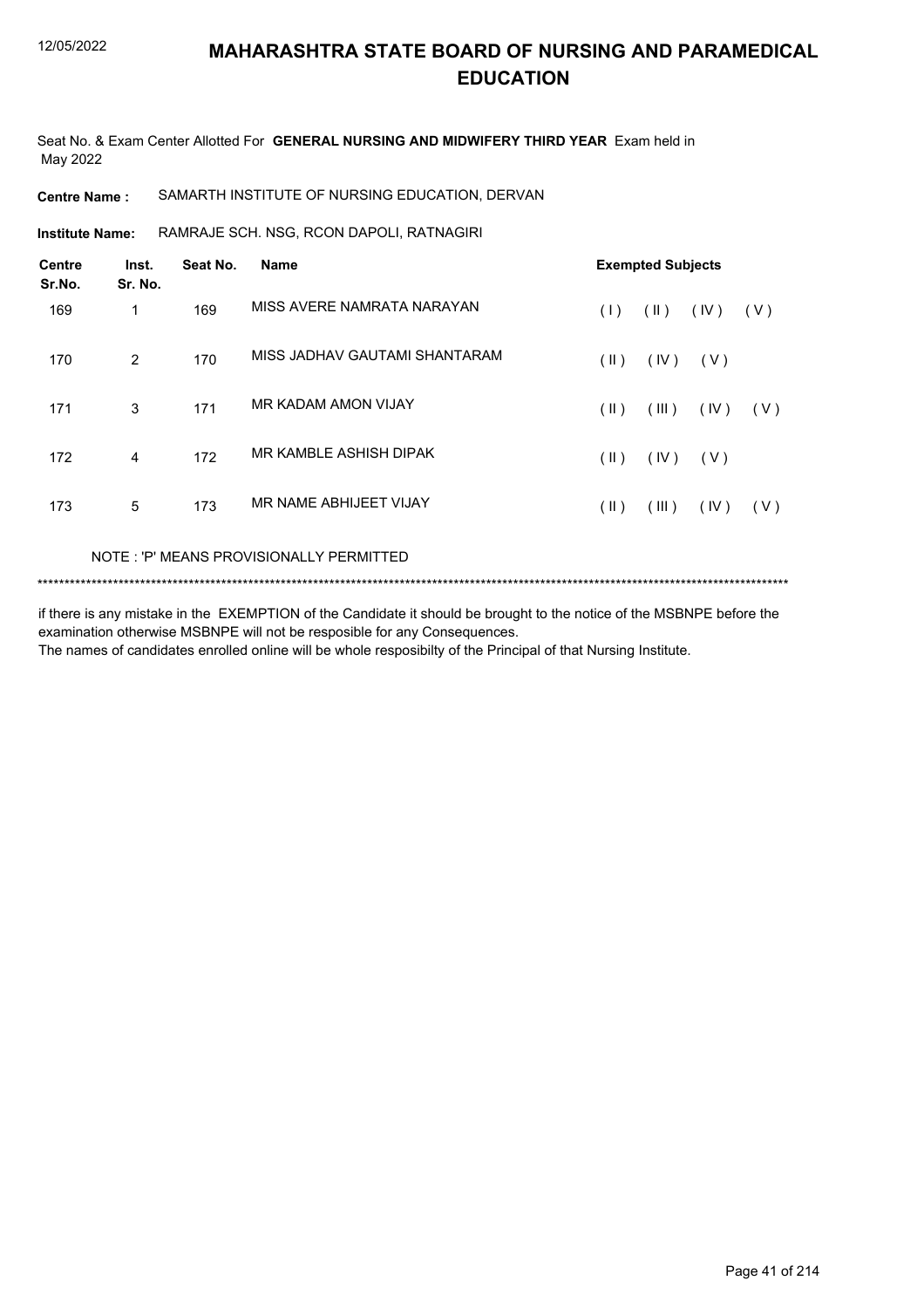Seat No. & Exam Center Allotted For GENERAL NURSING AND MIDWIFERY THIRD YEAR Exam held in May 2022

| <b>Centre Name:</b>     |                                          |          | SAMARTH INSTITUTE OF NURSING EDUCATION, DERVAN |     |                          |      |     |  |
|-------------------------|------------------------------------------|----------|------------------------------------------------|-----|--------------------------|------|-----|--|
| <b>Institute Name:</b>  |                                          |          | SAMARTH INSTITUTE OF NURSING EDUCATION, DERVAN |     |                          |      |     |  |
| <b>Centre</b><br>Sr.No. | Inst.<br>Sr. No.                         | Seat No. | <b>Name</b>                                    |     | <b>Exempted Subjects</b> |      |     |  |
| 174                     |                                          | 174      | MISS DATE PUNAM SHANKAR                        | (1) | (III)                    | (IV) | (V) |  |
|                         | NOTE : 'P' MEANS PROVISIONALLY PERMITTED |          |                                                |     |                          |      |     |  |
|                         |                                          |          |                                                |     |                          |      |     |  |

if there is any mistake in the EXEMPTION of the Candidate it should be brought to the notice of the MSBNPE before the examination otherwise MSBNPE will not be resposible for any Consequences.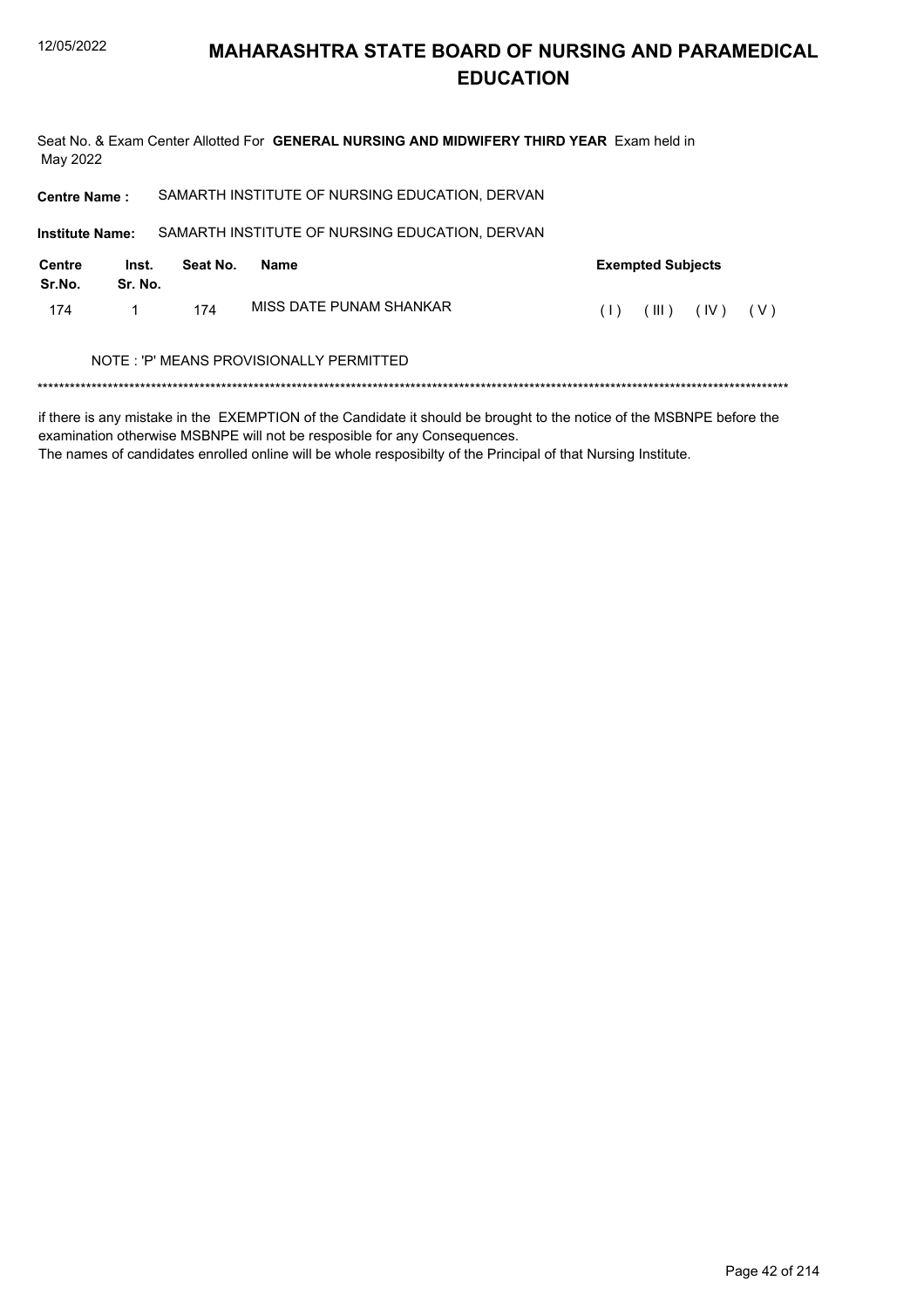Seat No. & Exam Center Allotted For **GENERAL NURSING AND MIDWIFERY THIRD YEAR** Exam held in May 2022

**Centre Name :** SAMARTH INSTITUTE OF NURSING EDUCATION, DERVAN

M.E.S SCHOOL OF NURSING KHED RATNAGIRI **Institute Name:**

| Centre<br>Sr.No. | Inst.<br>Sr. No. | Seat No. | Name                                    |      | <b>Exempted Subjects</b> |       |       |
|------------------|------------------|----------|-----------------------------------------|------|--------------------------|-------|-------|
| 175              | 1                | 175      | MISS KHFDFKAR ANUSHKA PRADIP            | (  ) | (III)                    | (IV)  | ( V ) |
| 176              | 2                | 176      | MISS MAHADIK SHRADDHA RAVINDRA          | (  ) | (IV)                     | ( V ) |       |
| 177              | 3                | 177      | MISS MHABDI SNEHAI SANDEEP              | (1)  | $($ III $)$              | (IV)  | ( V ) |
|                  |                  |          | NOTE: 'P' MEANS PROVISIONALLY PERMITTED |      |                          |       |       |
|                  |                  |          |                                         |      |                          |       |       |

if there is any mistake in the EXEMPTION of the Candidate it should be brought to the notice of the MSBNPE before the examination otherwise MSBNPE will not be resposible for any Consequences. The names of candidates enrolled online will be whole resposibilty of the Principal of that Nursing Institute.

Page 43 of 214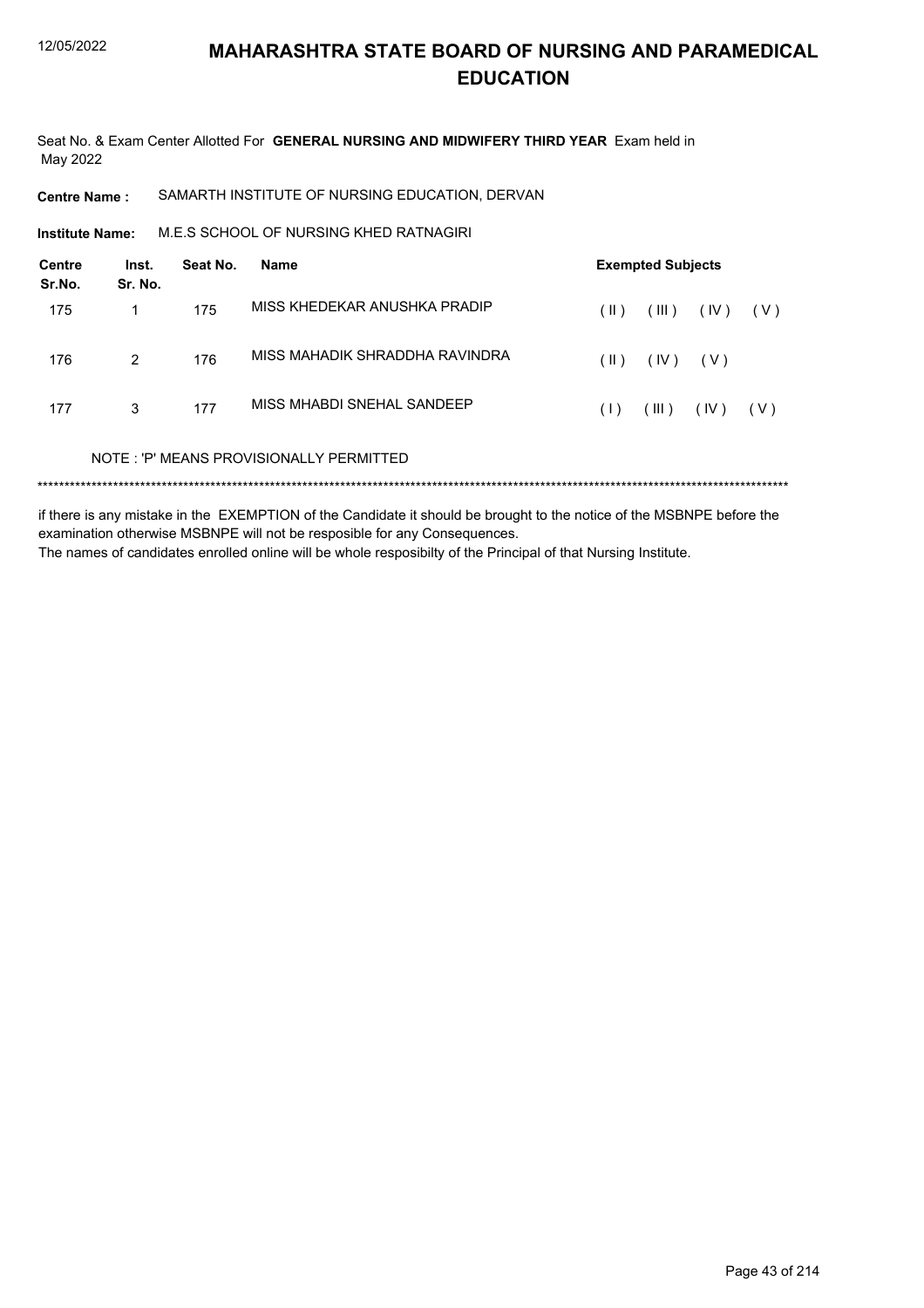Seat No. & Exam Center Allotted For **GENERAL NURSING AND MIDWIFERY THIRD YEAR** Exam held in May 2022

**Centre Name :** SAMARTH INSTITUTE OF NURSING EDUCATION, DERVAN

The Yash Foundations College of Nursing Medical Research Institute, Ratnagiri **Institute Name:**

| <b>Centre</b><br>Sr.No. | Inst.<br>Sr. No. | Seat No. | <b>Name</b>                             |               | <b>Exempted Subjects</b> |      |     |
|-------------------------|------------------|----------|-----------------------------------------|---------------|--------------------------|------|-----|
| 178                     | 1                | 178      | MISS KHANDEKAR RHUSHALI PRAMOD          | (1)           | $(\parallel)$            | (IV) | (V) |
| 179                     | 2                | 179      | MISS KOKARE MAYURI MADHUKAR             | (IV)          | (V)                      |      |     |
| 180                     | 3                | 180      | MISS MOHITE PRADNYA SANTOSH             | (1)           | $(\parallel)$            | (IV) | (V) |
| 181                     | 4                | 181      | MISS POTE DAKSHATA PRAKASH              | $(\parallel)$ | (III)                    | (IV) | (V) |
| 182                     | 5                | 182      | MR POWAR SURAJ SURESH                   | $(\parallel)$ | (III)                    | (IV) | (V) |
| 183                     | 6                | 183      | MISS RASAL SHRADDHA SANTOSH             | $(\parallel)$ | (III)                    | (IV) | (V) |
| 184                     | $\overline{7}$   | 184      | MISS YADAV SALONI SANTOSH               | (1)           | (III)                    | (IV) | (V) |
|                         |                  |          | NOTE: 'P' MEANS PROVISIONALLY PERMITTED |               |                          |      |     |

if there is any mistake in the EXEMPTION of the Candidate it should be brought to the notice of the MSBNPE before the examination otherwise MSBNPE will not be resposible for any Consequences.

\*\*\*\*\*\*\*\*\*\*\*\*\*\*\*\*\*\*\*\*\*\*\*\*\*\*\*\*\*\*\*\*\*\*\*\*\*\*\*\*\*\*\*\*\*\*\*\*\*\*\*\*\*\*\*\*\*\*\*\*\*\*\*\*\*\*\*\*\*\*\*\*\*\*\*\*\*\*\*\*\*\*\*\*\*\*\*\*\*\*\*\*\*\*\*\*\*\*\*\*\*\*\*\*\*\*\*\*\*\*\*\*\*\*\*\*\*\*\*\*\*\*\*\*\*\*\*\*\*\*\*\*\*\*\*\*\*\*\*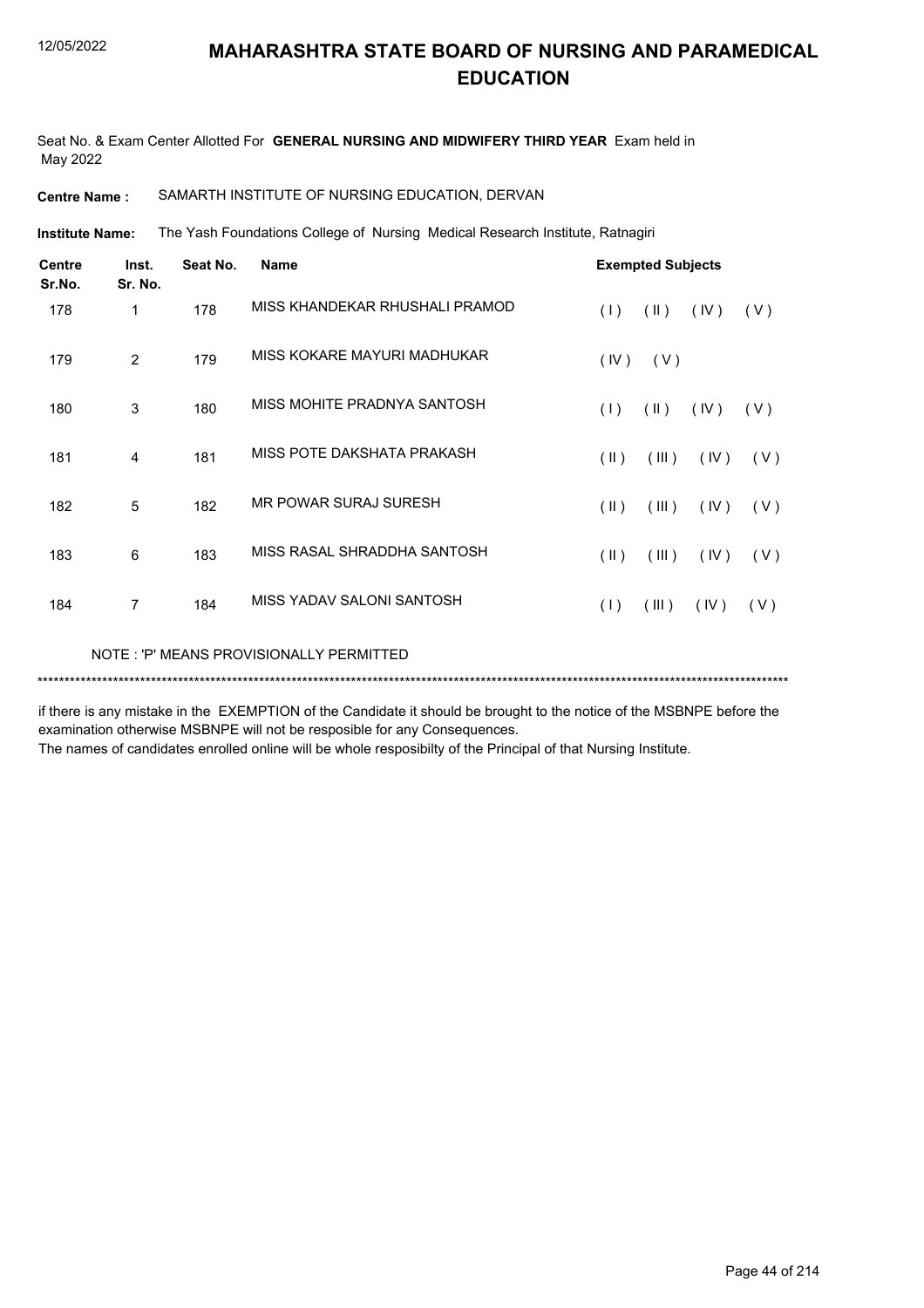Seat No. & Exam Center Allotted For **GENERAL NURSING AND MIDWIFERY THIRD YEAR** Exam held in May 2022

#### **Centre Name :** GENERAL HOSPITAL, NANDURBAR

**Institute Name: DEOMOGRA FOUNDATION TRUST, NANDURBAR** 

| Centre<br>Sr.No. | Inst.<br>Sr. No. | Seat No. | Name                                    |       | <b>Exempted Subjects</b> |      |     |
|------------------|------------------|----------|-----------------------------------------|-------|--------------------------|------|-----|
| 185              | 1                | 185      | MISS CHAURE SANDESHA BUDHU              | (  )  | (III)                    | (IV) | (V) |
| 186              | $\overline{2}$   | 186      | MISS THAKARE MUNNI RAJENDRA             | (  )  | (III)                    | (IV) | (V) |
| 187              | 3                | 187      | MISS VALVI JAYSHRI RAVINDRA             |       |                          |      |     |
| 188              | 4                | 188      | MR VASAVE KAMLESH VANSING               | (III) | (IV)                     | (V)  |     |
|                  |                  |          | NOTE: 'P' MEANS PROVISIONALLY PERMITTED |       |                          |      |     |

\*\*\*\*\*\*\*\*\*\*\*\*\*\*\*\*\*\*\*\*\*\*\*\*\*\*\*\*\*\*\*\*\*\*\*\*\*\*\*\*\*\*\*\*\*\*\*\*\*\*\*\*\*\*\*\*\*\*\*\*\*\*\*\*\*\*\*\*\*\*\*\*\*\*\*\*\*\*\*\*\*\*\*\*\*\*\*\*\*\*\*\*\*\*\*\*\*\*\*\*\*\*\*\*\*\*\*\*\*\*\*\*\*\*\*\*\*\*\*\*\*\*\*\*\*\*\*\*\*\*\*\*\*\*\*\*\*\*\*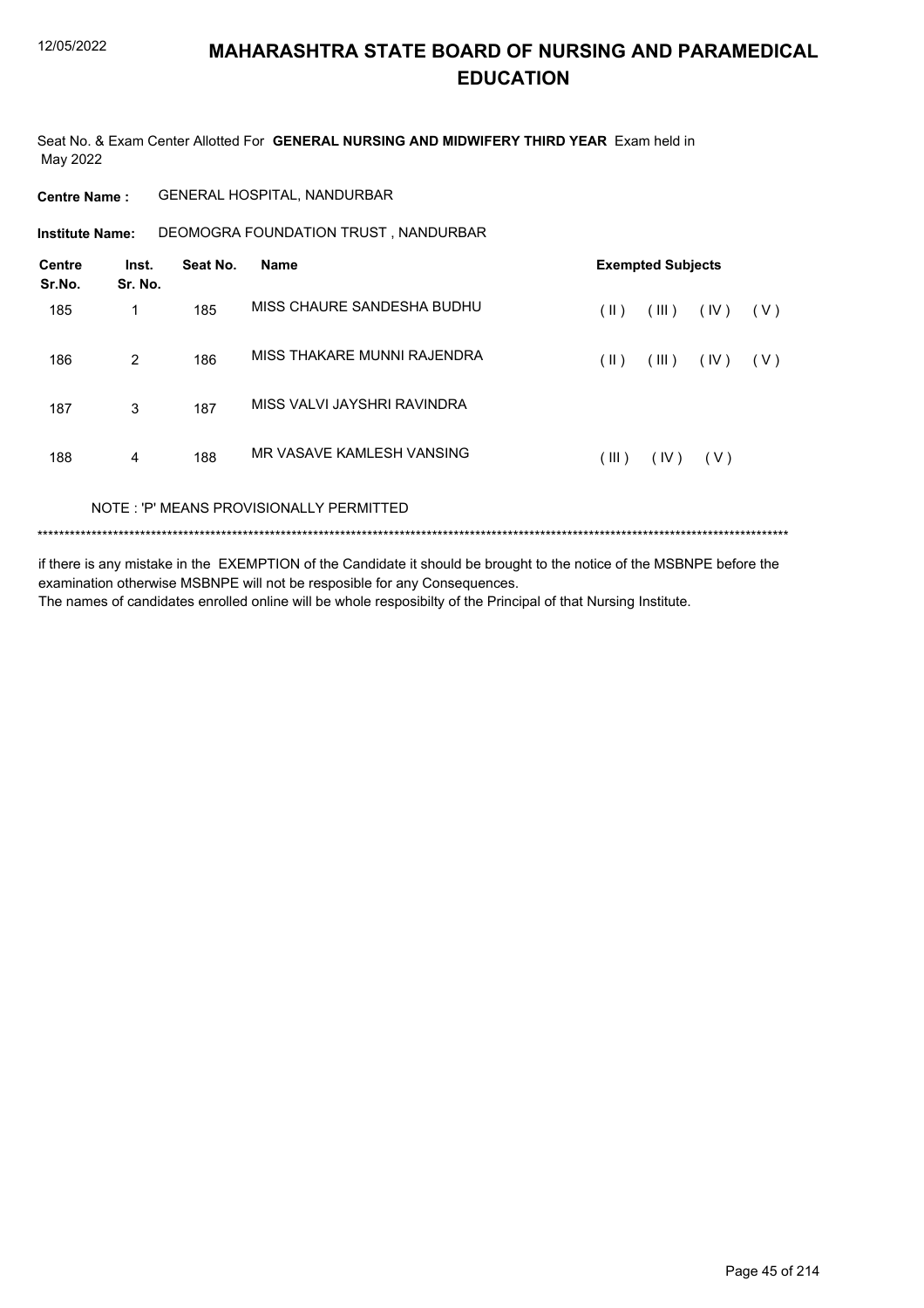Seat No. & Exam Center Allotted For GENERAL NURSING AND MIDWIFERY THIRD YEAR Exam held in May 2022

| <b>Centre Name:</b>     |                  |          | GENERAL HOSPITAL, NANDURBAR             |                                |
|-------------------------|------------------|----------|-----------------------------------------|--------------------------------|
| <b>Institute Name:</b>  |                  |          | Angel Nursing School, nandurbar         |                                |
| <b>Centre</b><br>Sr.No. | Inst.<br>Sr. No. | Seat No. | <b>Name</b>                             | <b>Exempted Subjects</b>       |
| 189                     |                  | 189      | MISS VALVI SONIYA RAMESH                | (  )<br>(III)<br>(IV)<br>( V ) |
|                         |                  |          | NOTE: 'P' MEANS PROVISIONALLY PERMITTED |                                |
|                         |                  |          |                                         |                                |

if there is any mistake in the EXEMPTION of the Candidate it should be brought to the notice of the MSBNPE before the examination otherwise MSBNPE will not be resposible for any Consequences.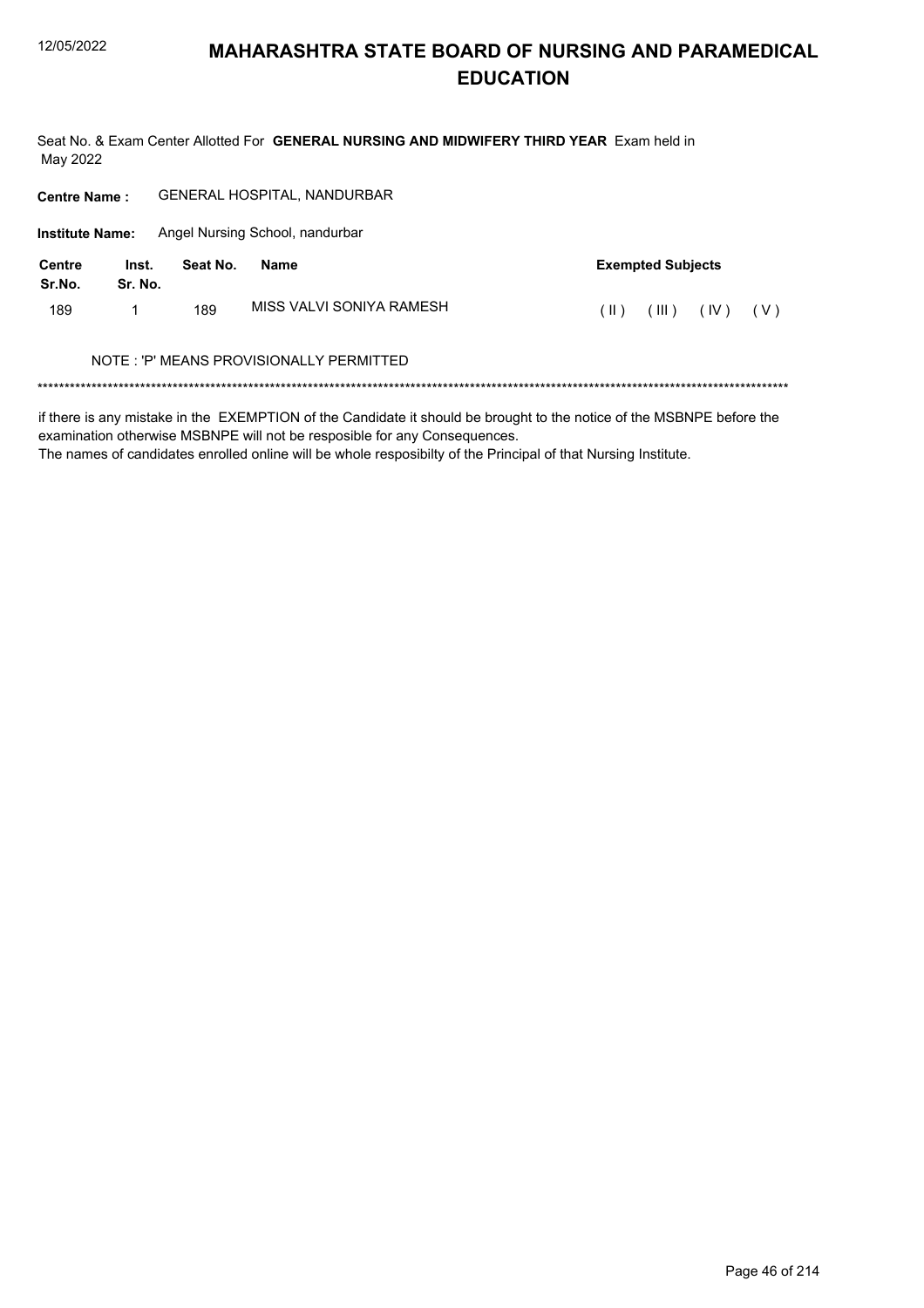Seat No. & Exam Center Allotted For **GENERAL NURSING AND MIDWIFERY THIRD YEAR** Exam held in May 2022

#### **Centre Name :** GENERAL HOSPITAL, NANDURBAR

**Institute Name:** AAISAHEB JAYABAI G.N.M NURSING, PATHRAI, NANDURBAR

| <b>Centre</b><br>Sr.No. | Inst.<br>Sr. No.                        | Seat No. | <b>Name</b>                        |               | <b>Exempted Subjects</b> |       |       |  |  |
|-------------------------|-----------------------------------------|----------|------------------------------------|---------------|--------------------------|-------|-------|--|--|
| 190                     | 1                                       | 190      | MISS MALI JAYASHRI SANTOSH         | $(\parallel)$ | (III)                    | (IV)  | (V)   |  |  |
| 191                     | 2                                       | 191      | MR PADVI KARUNESH KATTHU           | (III)         | (IV)                     | ( V ) |       |  |  |
| 192                     | 3                                       | 192      | MR PAWARA VISHAL LOTAN             | $(\parallel)$ | (III)                    | (IV)  | (V)   |  |  |
| 193                     | 4                                       | 193      | MISS SONAVANE POONAM HARISHCHANDRA | $(\parallel)$ | (III)                    | (IV)  | (V)   |  |  |
| 194                     | 5                                       | 194      | MISS VALVI CHANDAN MANSING         | $(\parallel)$ | (III)                    | (IV)  | ( V ) |  |  |
| 195                     | 6                                       | 195      | <b>MR VALVI PRADIP VISHVAS</b>     | $(\parallel)$ | (III)                    | (IV)  | (V)   |  |  |
| 196                     | $\overline{7}$                          | 196      | MISS WAGH PUJA VIJAY               | (III)         | (IV)                     | (V)   |       |  |  |
|                         | NOTE: 'P' MEANS PROVISIONALLY PERMITTED |          |                                    |               |                          |       |       |  |  |

if there is any mistake in the EXEMPTION of the Candidate it should be brought to the notice of the MSBNPE before the examination otherwise MSBNPE will not be resposible for any Consequences.

\*\*\*\*\*\*\*\*\*\*\*\*\*\*\*\*\*\*\*\*\*\*\*\*\*\*\*\*\*\*\*\*\*\*\*\*\*\*\*\*\*\*\*\*\*\*\*\*\*\*\*\*\*\*\*\*\*\*\*\*\*\*\*\*\*\*\*\*\*\*\*\*\*\*\*\*\*\*\*\*\*\*\*\*\*\*\*\*\*\*\*\*\*\*\*\*\*\*\*\*\*\*\*\*\*\*\*\*\*\*\*\*\*\*\*\*\*\*\*\*\*\*\*\*\*\*\*\*\*\*\*\*\*\*\*\*\*\*\*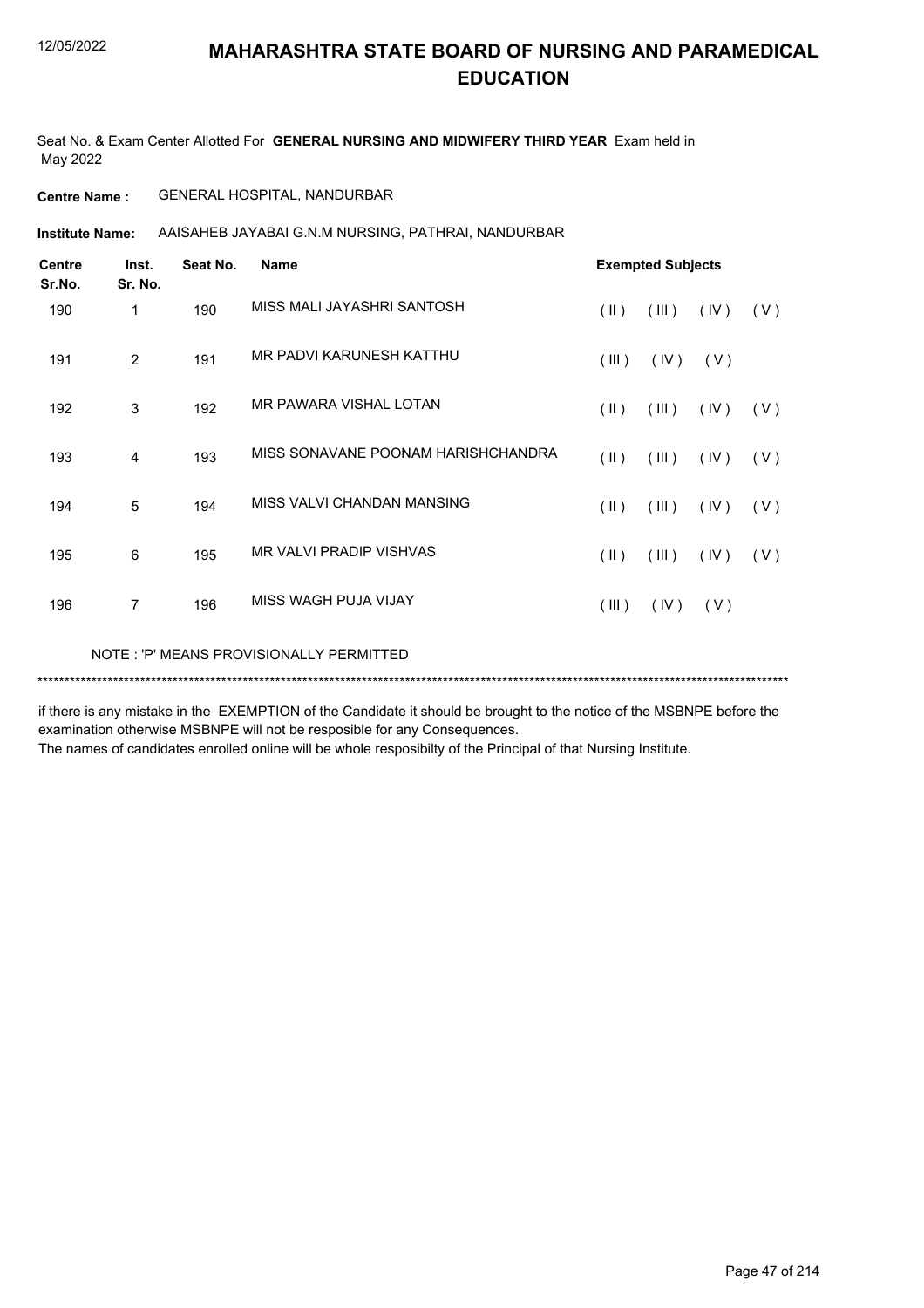Seat No. & Exam Center Allotted For GENERAL NURSING AND MIDWIFERY THIRD YEAR Exam held in May 2022

| <b>Centre Name:</b>    |                  |          | <b>GENERAL HOSPITAL, AHMEDNAGAR</b>     |                               |
|------------------------|------------------|----------|-----------------------------------------|-------------------------------|
| <b>Institute Name:</b> |                  |          | <b>GENERAL HOSPITAL, AHMEDNAGAR</b>     |                               |
| Centre<br>Sr.No.       | Inst.<br>Sr. No. | Seat No. | Name                                    | <b>Exempted Subjects</b>      |
| 197                    |                  | 197      | MR KENDALE SHANTANU ASHOK               | (III)<br>(IV)<br>(1)<br>( V ) |
| 198                    | 2                | 198      | MISS PANDULF VIDYA SHANKAR              | (  )<br>(III)<br>(IV)<br>(V)  |
|                        |                  |          | NOTE: 'P' MEANS PROVISIONALLY PERMITTED |                               |
|                        |                  |          |                                         |                               |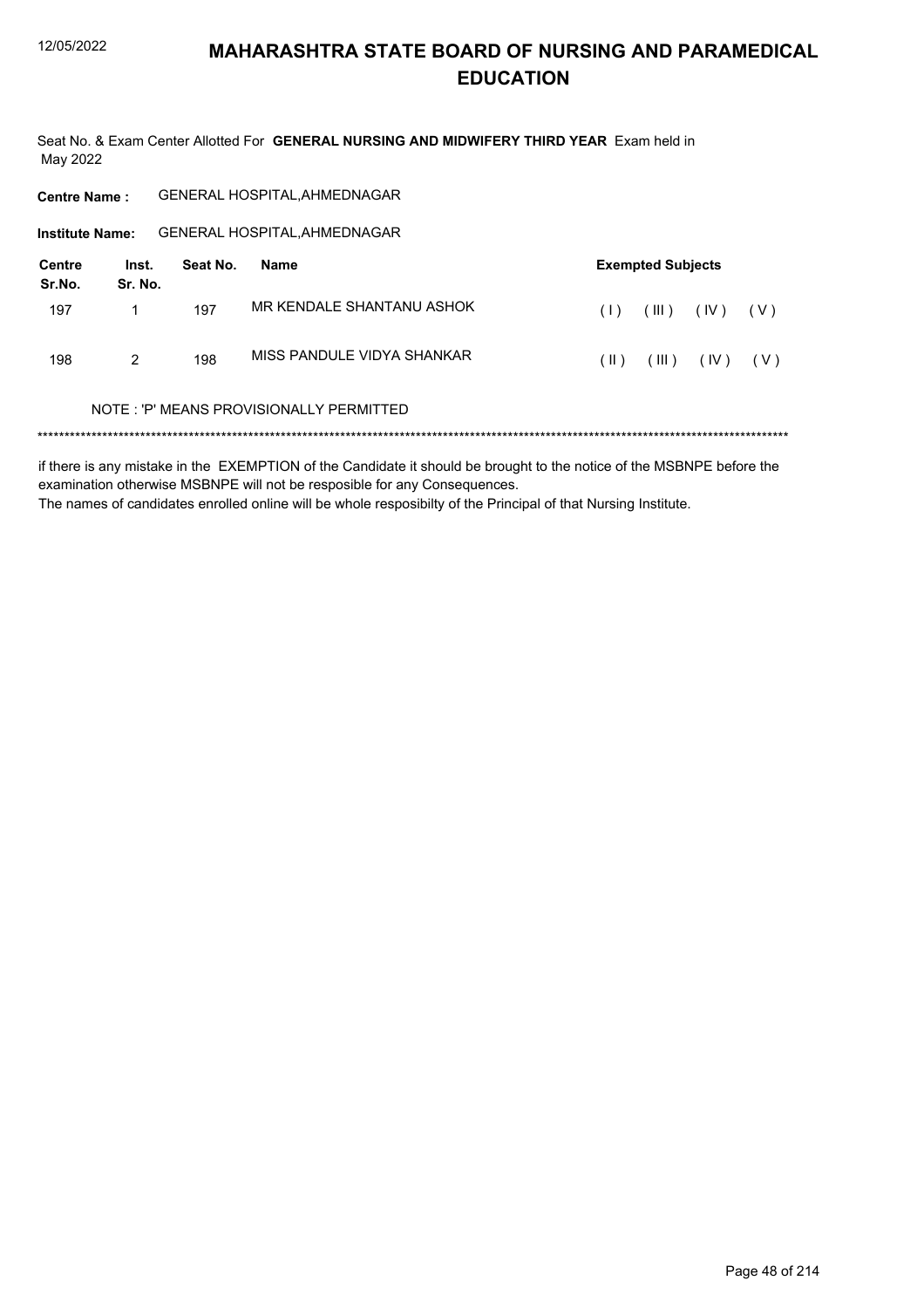#### 12/05/2022

## **MAHARASHTRA STATE BOARD OF NURSING AND PARAMEDICAL EDUCATION**

Seat No. & Exam Center Allotted For **GENERAL NURSING AND MIDWIFERY THIRD YEAR** Exam held in May 2022

#### **Centre Name :** GENERAL HOSPITAL,AHMEDNAGAR

#### **Institute Name: KRANTI SCHOOL OF NURSING AHMEDNAGAR**

| <b>Centre</b><br>Sr.No. | Inst.<br>Sr. No. | Seat No. | <b>Name</b>                                               | <b>Exempted Subjects</b> |             |  |  |
|-------------------------|------------------|----------|-----------------------------------------------------------|--------------------------|-------------|--|--|
| 199                     | 1                | 199      | MR AROLE AMAN ASHISH                                      | $(\parallel)$<br>(III)   | (V)<br>(IV) |  |  |
| 200                     | $\overline{c}$   | 200      | MR BANSODE VISHAL VINOD                                   | (IV)<br>(V)              |             |  |  |
| 201                     | $\mathbf{3}$     | 201      | MR BHAND PRASAD MANOJ                                     |                          |             |  |  |
| 202                     | 4                | 202      | MISS BHINGARDIVE RANI GAUTAM                              | (IV)<br>(V)              |             |  |  |
| 203                     | 5                | 203      | MR BHOR VAIBHAV RAOSAHEB                                  | $(\parallel)$<br>(IV)    | (V)         |  |  |
| 204                     | 6                | 204      | MISS CHITTE ASHVINI BHAUSAHEB                             | $($ II $)$<br>(IV)       | (V)         |  |  |
| 205                     | $\overline{7}$   | 205      | MR DAKE GAURAV ANIL                                       | (IV)<br>(V)              |             |  |  |
| 206                     | 8                | 206      | MR DALVI MAYUR SHASHIKANT                                 | (IV)<br>(V)              |             |  |  |
| 207                     | 9                | 207      | MISS GHODKE SHILPA SANJAY                                 | (IV)<br>(V)              |             |  |  |
| 208                     | 10               | 208      | MISS JADHAV ISHWARI EMMANUEL                              | (IV)<br>(V)              |             |  |  |
| 209                     | 11               | 209      | MISS KADAM SNEHA CHANDRASHEKHAR                           | (IV)<br>$(\parallel)$    | (V)         |  |  |
| 210                     | 12               | 210      | MISS KADAM DNYANESHWARI SUBHASH                           | $(\parallel)$<br>(III)   | (IV)<br>(V) |  |  |
| 211                     | 13               | 211      | MR MHASKE RUSHIKESH JEEVAN                                | (IV)<br>(V)              |             |  |  |
| 212                     | 14               | 212      | MISS PARKHE PRATIKSHA DILIP                               | $(II)$ $(IV)$ $(V)$      |             |  |  |
| 213                     | 15               | 213      | MISS RAHATAL PRAGATI BHAGAWAT                             |                          |             |  |  |
| 214                     | 16               | 214      | MISS SALVE NAYANA ANCIS                                   | $($ II $)$<br>(III)      | (IV)<br>(V) |  |  |
| 215                     | 17               | 215      | MISS SANSARE SWAPNA BALASAHEB                             | $(\parallel)$<br>(IV)    | (V)         |  |  |
| 216                     | 18               | 216      | SMT MAHESHWARI MADHURI RAJU<br>(NEE SARODE MADHURI VIJAY) | $(\parallel)$<br>(1)     | (IV)<br>(V) |  |  |
| 217                     | 19               | 217      | MISS SHERE KOMAL BALASAHEB                                | $(II)$ $(IV)$ $(V)$      |             |  |  |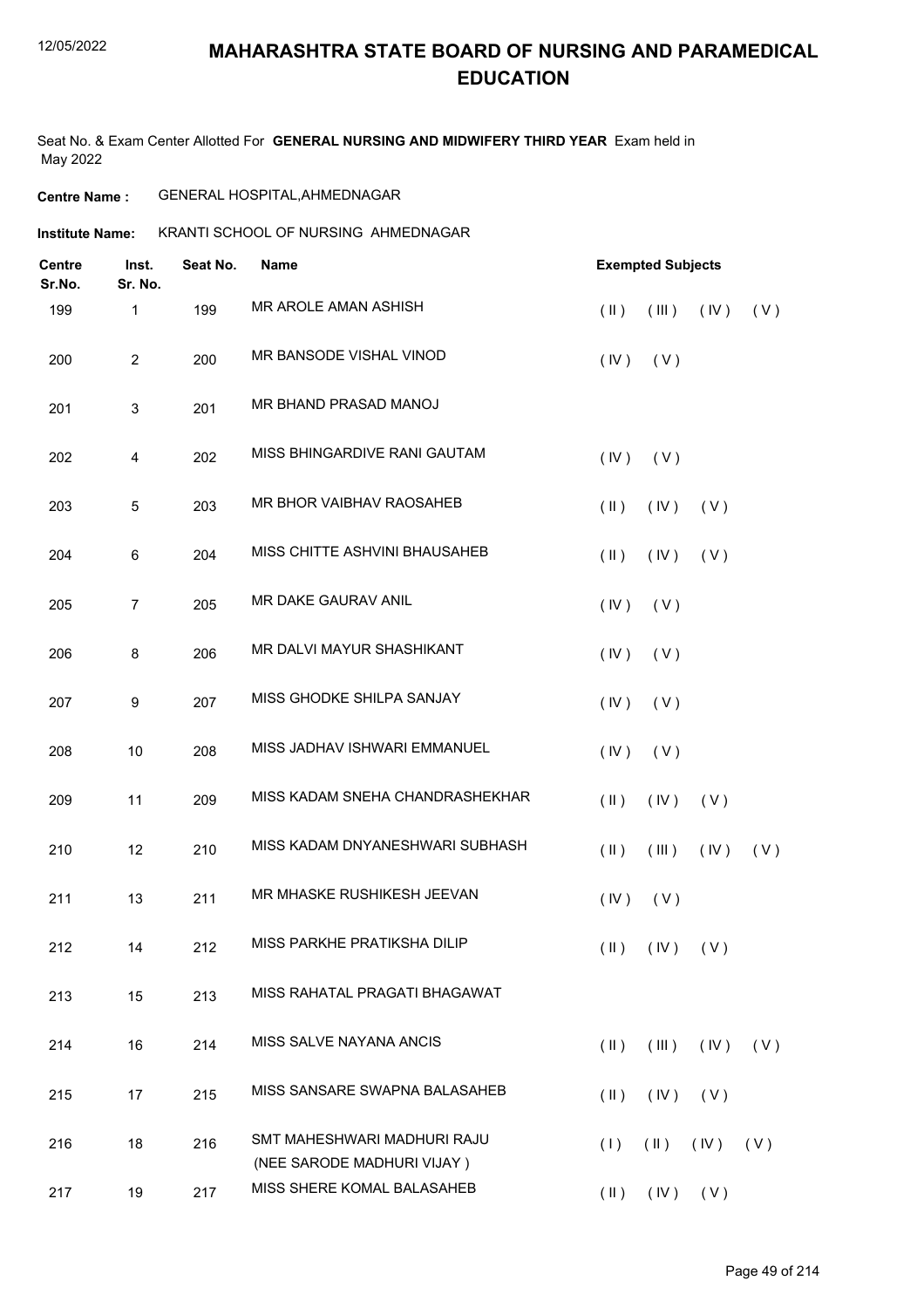| May 2022 |    |     | Seat No. & Exam Center Allotted For GENERAL NURSING AND MIDWIFERY THIRD YEAR Exam held in |      |               |      |       |
|----------|----|-----|-------------------------------------------------------------------------------------------|------|---------------|------|-------|
| 218      | 20 | 218 | SMT GHAVATE SANDIPA AJIT<br>(NEE SHIVALE SANDIPA PANDURANG)                               | (1)  | $(\parallel)$ | (IV) | ( V ) |
| 219      | 21 | 219 | MR THOKAL SACHIN CHANDRAKANT                                                              | (IV) | (V)           |      |       |
|          |    |     | NOTE : 'P' MEANS PROVISIONALLY PERMITTED                                                  |      |               |      |       |

if there is any mistake in the EXEMPTION of the Candidate it should be brought to the notice of the MSBNPE before the examination otherwise MSBNPE will not be resposible for any Consequences.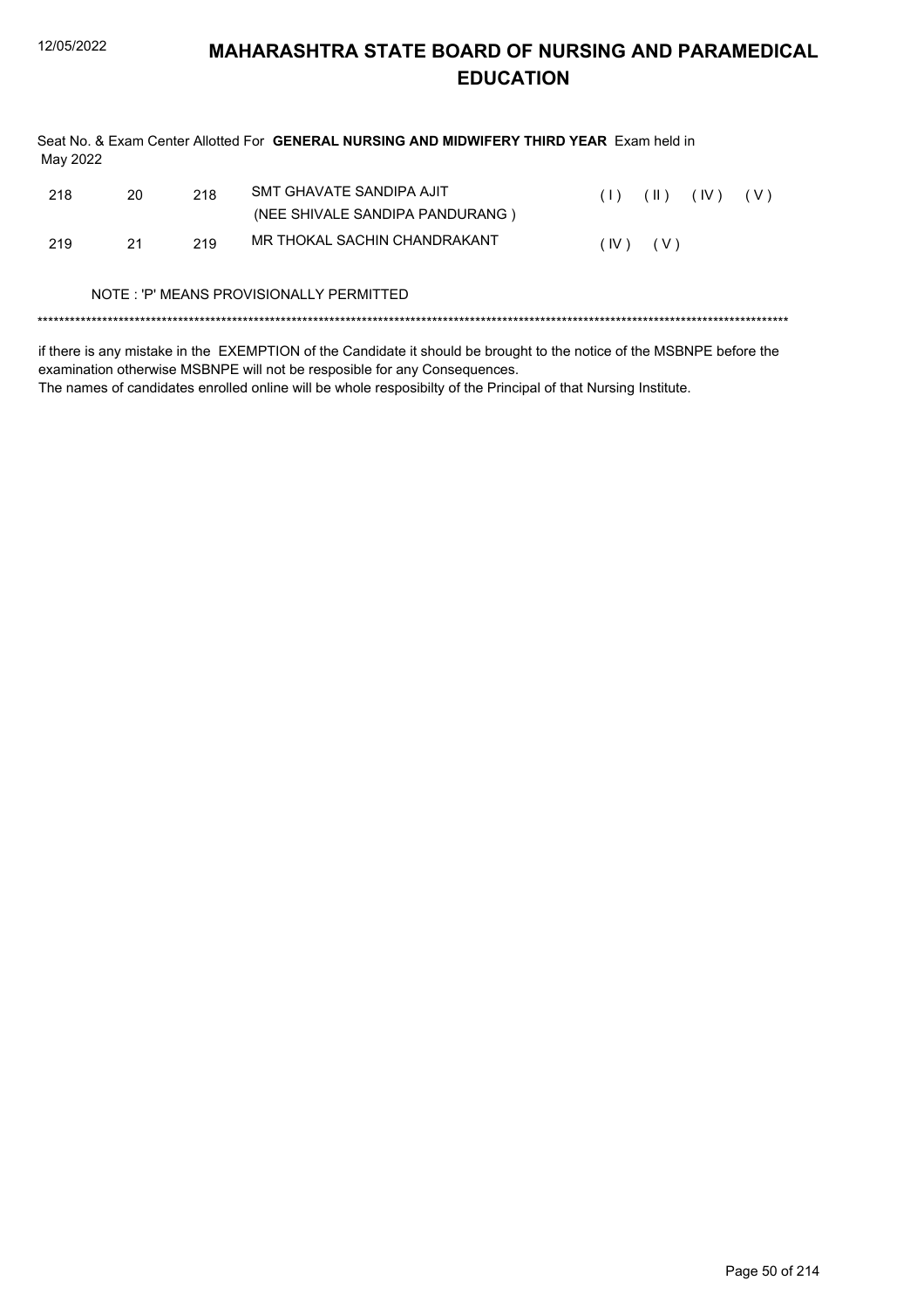Seat No. & Exam Center Allotted For **GENERAL NURSING AND MIDWIFERY THIRD YEAR** Exam held in May 2022

**Centre Name :** GENERAL HOSPITAL,AHMEDNAGAR

**Institute Name:** SEVA NURSING SCHOOL, AHMEDNAGAR

| <b>Centre</b><br>Sr.No. | Inst.<br>Sr. No. | Seat No. | <b>Name</b>                             | <b>Exempted Subjects</b> |       |      |       |
|-------------------------|------------------|----------|-----------------------------------------|--------------------------|-------|------|-------|
| 220                     | 1                | 220      | MISS GAIKWAD MRUNAL RAJENDRA            | (  )                     | (III) | (IV) | ( V ) |
| 221                     | 2                | 221      | MR KHAMKAR ARUN VISHWANATH              | (1)                      | (III) | (IV) | (V)   |
| 222                     | 3                | 222      | MISS LOKHANDE PRATIKSHA KAILAS          |                          |       |      |       |
| 223                     | 4                | 223      | MISS SHINDE AISHWARYA BAPU              | (1)                      | (III) | (IV) | ( V ) |
|                         |                  |          | NOTE: 'P' MEANS PROVISIONALLY PERMITTED |                          |       |      |       |

\*\*\*\*\*\*\*\*\*\*\*\*\*\*\*\*\*\*\*\*\*\*\*\*\*\*\*\*\*\*\*\*\*\*\*\*\*\*\*\*\*\*\*\*\*\*\*\*\*\*\*\*\*\*\*\*\*\*\*\*\*\*\*\*\*\*\*\*\*\*\*\*\*\*\*\*\*\*\*\*\*\*\*\*\*\*\*\*\*\*\*\*\*\*\*\*\*\*\*\*\*\*\*\*\*\*\*\*\*\*\*\*\*\*\*\*\*\*\*\*\*\*\*\*\*\*\*\*\*\*\*\*\*\*\*\*\*\*\*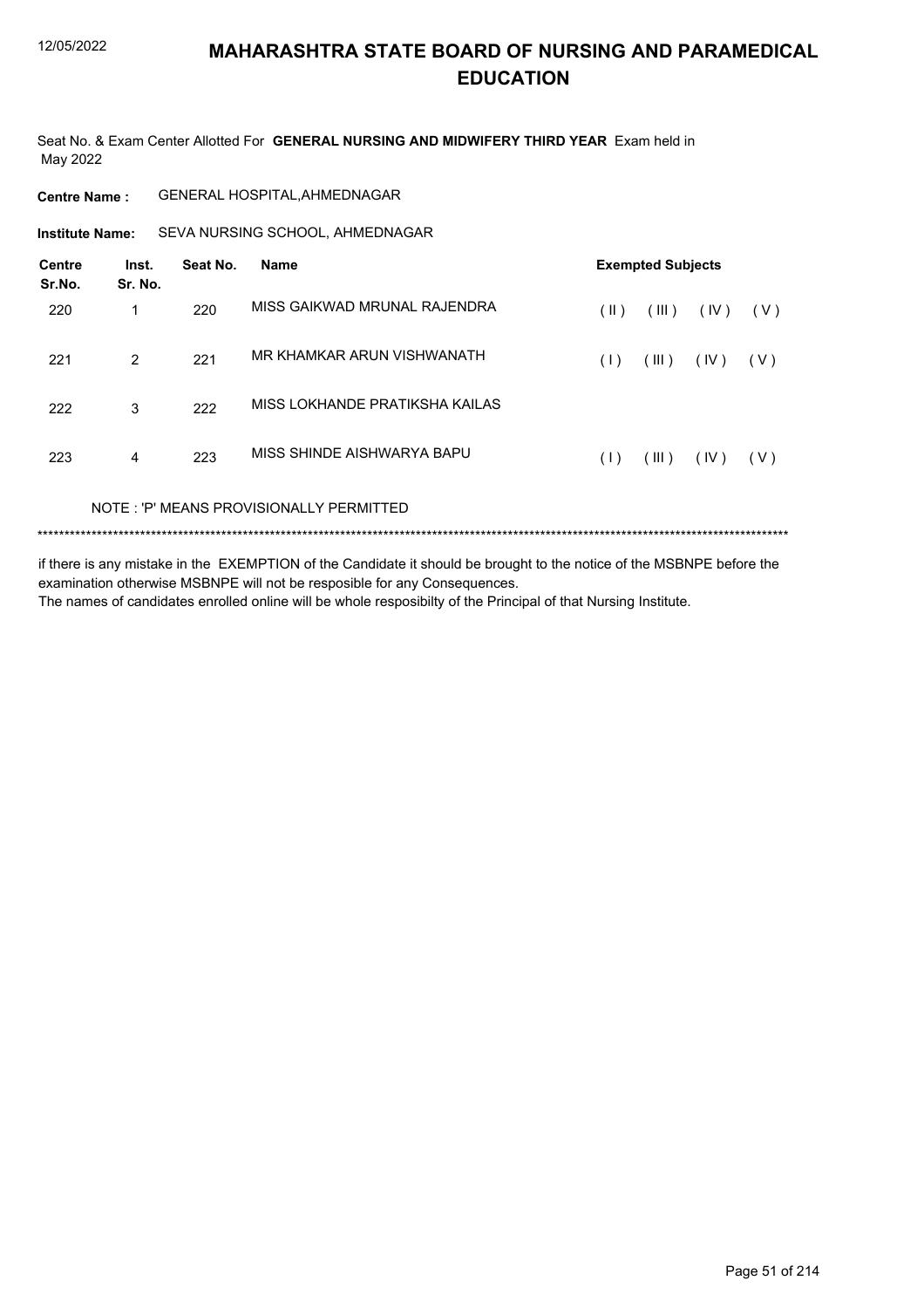Seat No. & Exam Center Allotted For **GENERAL NURSING AND MIDWIFERY THIRD YEAR** Exam held in May 2022

| <b>Centre Name:</b>     |                  |          | <b>GENERAL HOSPITAL, AHMEDNAGAR</b> |                               |
|-------------------------|------------------|----------|-------------------------------------|-------------------------------|
| <b>Institute Name:</b>  |                  |          | E.BOOTH HOSPITAL, AHMEDNAGAR        |                               |
| <b>Centre</b><br>Sr.No. | Inst.<br>Sr. No. | Seat No. | <b>Name</b>                         | <b>Exempted Subjects</b>      |
| 224                     | 1                | 224      | MISS CHAKRE AISHWARYA RAJENDRA      |                               |
| 225                     | 2                | 225      | MISS CHAKRE AAKANKSHA RAJENDRA      |                               |
| 226                     | 3                | 226      | MISS GAWARE SUSHMITA VIJAY          | (1)<br>(III)<br>(IV)<br>( V ) |
| 227                     | 4                | 227      | <b>MISS JENA TANUSHREE</b>          | (1)<br>(III)<br>(IV)<br>(V)   |
| 228                     | 5                | 228      | MISS MESHRAMKAR MITALI MANIK        | (III)<br>(IV)<br>(V)          |
|                         |                  |          |                                     |                               |

#### NOTE : 'P' MEANS PROVISIONALLY PERMITTED

\*\*\*\*\*\*\*\*\*\*\*\*\*\*\*\*\*\*\*\*\*\*\*\*\*\*\*\*\*\*\*\*\*\*\*\*\*\*\*\*\*\*\*\*\*\*\*\*\*\*\*\*\*\*\*\*\*\*\*\*\*\*\*\*\*\*\*\*\*\*\*\*\*\*\*\*\*\*\*\*\*\*\*\*\*\*\*\*\*\*\*\*\*\*\*\*\*\*\*\*\*\*\*\*\*\*\*\*\*\*\*\*\*\*\*\*\*\*\*\*\*\*\*\*\*\*\*\*\*\*\*\*\*\*\*\*\*\*\*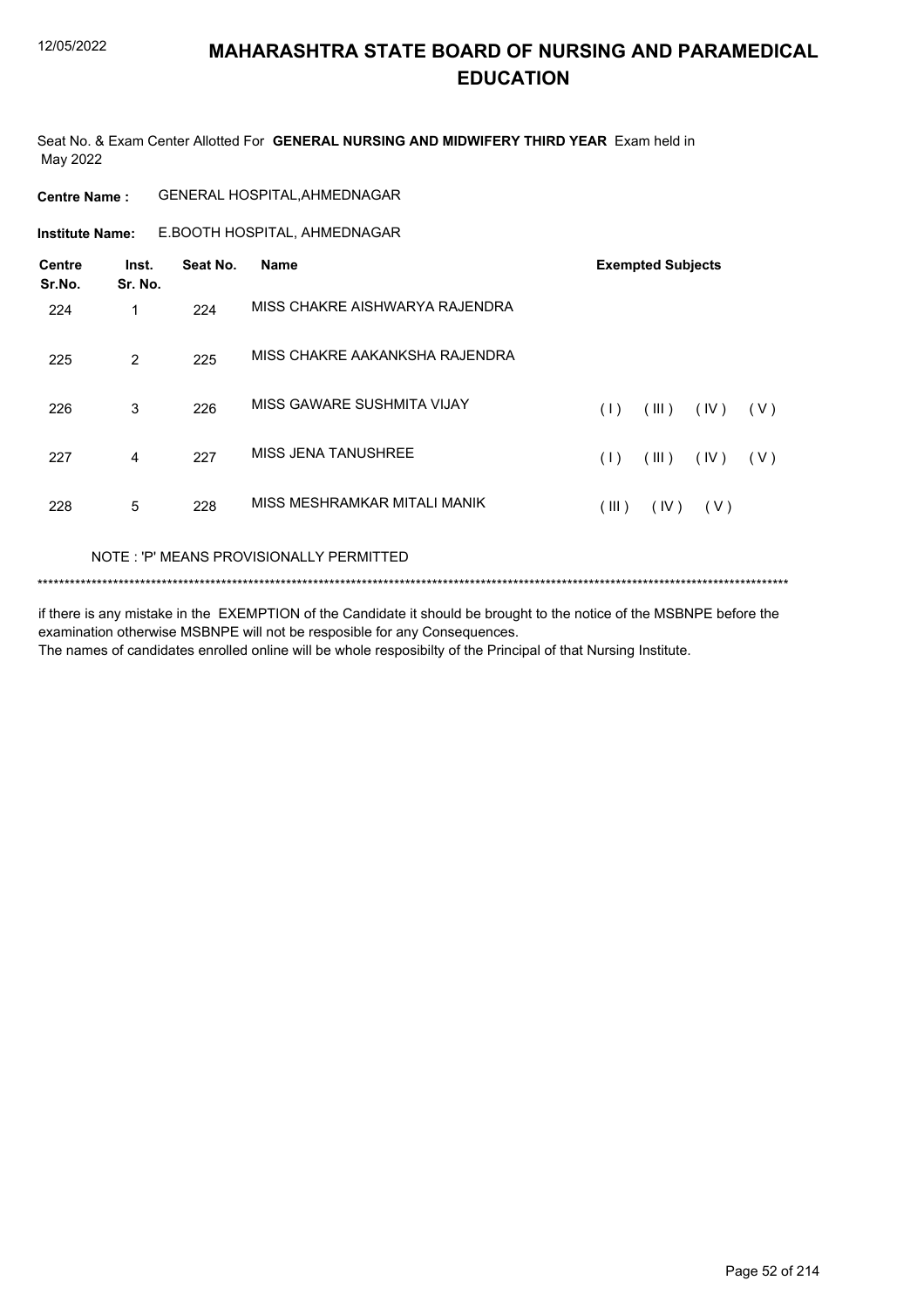Seat No. & Exam Center Allotted For **GENERAL NURSING AND MIDWIFERY THIRD YEAR** Exam held in May 2022

#### **Centre Name :** GENERAL HOSPITAL,AHMEDNAGAR

**Institute Name: PRAVARA MED. TRUST,COLLEGE OF NURSING,LONI,AHMEDNAGAR** 

| <b>Centre</b><br>Sr.No. | Inst.<br>Sr. No. | Seat No. | <b>Name</b>                       | <b>Exempted Subjects</b>      |                             |     |
|-------------------------|------------------|----------|-----------------------------------|-------------------------------|-----------------------------|-----|
| 229                     | 1                | 229      | MR ABHANG SAURABH SANJAY          | (IV)<br>(V)                   |                             |     |
| 230                     | $\overline{2}$   | 230      | MISS AHIRE AKANKSHA SURESH        | (III)<br>(1)                  | (IV)                        | (V) |
| 231                     | 3                | 231      | MISS AHIRE PRATIKSHA SUDHAKAR     | $(\parallel)$<br>(III)        | (IV)                        | (V) |
| 232                     | 4                | 232      | MR ANARASE SAURABH SANTOSH        | $(\parallel)$<br>(IV)         | (V)                         |     |
| 233                     | 5                | 233      | MISS BRAMHANE SONALI TARACHAND    | (IV)<br>(V)                   |                             |     |
| 234                     | 6                | 234      | MISS DIVE PRAJAKTA RAHUL          | (III)<br>(IV)                 | (V)                         |     |
| 235                     | $\overline{7}$   | 235      | MISS DUSHING TEJASWINI JAGANNATH  | $(\parallel)$<br>$($ III $)$  | (IV)                        | (V) |
| 236                     | 8                | 236      | MR GADEKAR DIPAK SHIVAJI          | $(\parallel)$<br>(III)        | (IV)                        | (V) |
| 237                     | 9                | 237      | MISS GAIKWAD DIVYABHARTI RAJENDRA | (III)<br>(IV)                 | (V)                         |     |
| 238                     | 10               | 238      | MISS GORDE HARSHADA BALASAHEB     | (IV)<br>(1)                   | (V)                         |     |
| 239                     | 11               | 239      | MISS JAGDHANE GAYATRI SUDHIR      | $(\parallel)$<br>(IV)         | (V)                         |     |
| 240                     | 12               | 240      | MR KARLE VISHAL VITTHAL           | $(\parallel)$<br>(IV)         | (V)                         |     |
| 241                     | 13               | 241      | MR LANDE SHUBHAM CHANGDEV         | $(\parallel)$<br>(IV)         | (V)                         |     |
| 242                     | 14               | 242      | MR MAGAR ONKAR GORAKSHNATH        | $(1)$ $(1)$ $(1)$ $(1)$ $(1)$ |                             |     |
| 243                     | 15               | 243      | MISS NARODE RUTUJA DATTU          | (III)<br>$($ IV $)$           | (V)                         |     |
| 244                     | 16               | 244      | MISS NIKALE AISHWARYA DEVENDRA    | (III)<br>(IV)                 | (V)                         |     |
| 245                     | 17               | 245      | MISS PALGHADMAL PALLAVI SUNIL     | (1)                           | $(\parallel)$ $(\parallel)$ | (V) |
| 246                     | 18               | 246      | MISS PATIL NAMRATA KRUSHNA        | (IV)<br>(V)                   |                             |     |
| 247                     | 19               | 247      | MR PATOLE SAURABH TUKARAM         | $(IV)$ $(V)$                  |                             |     |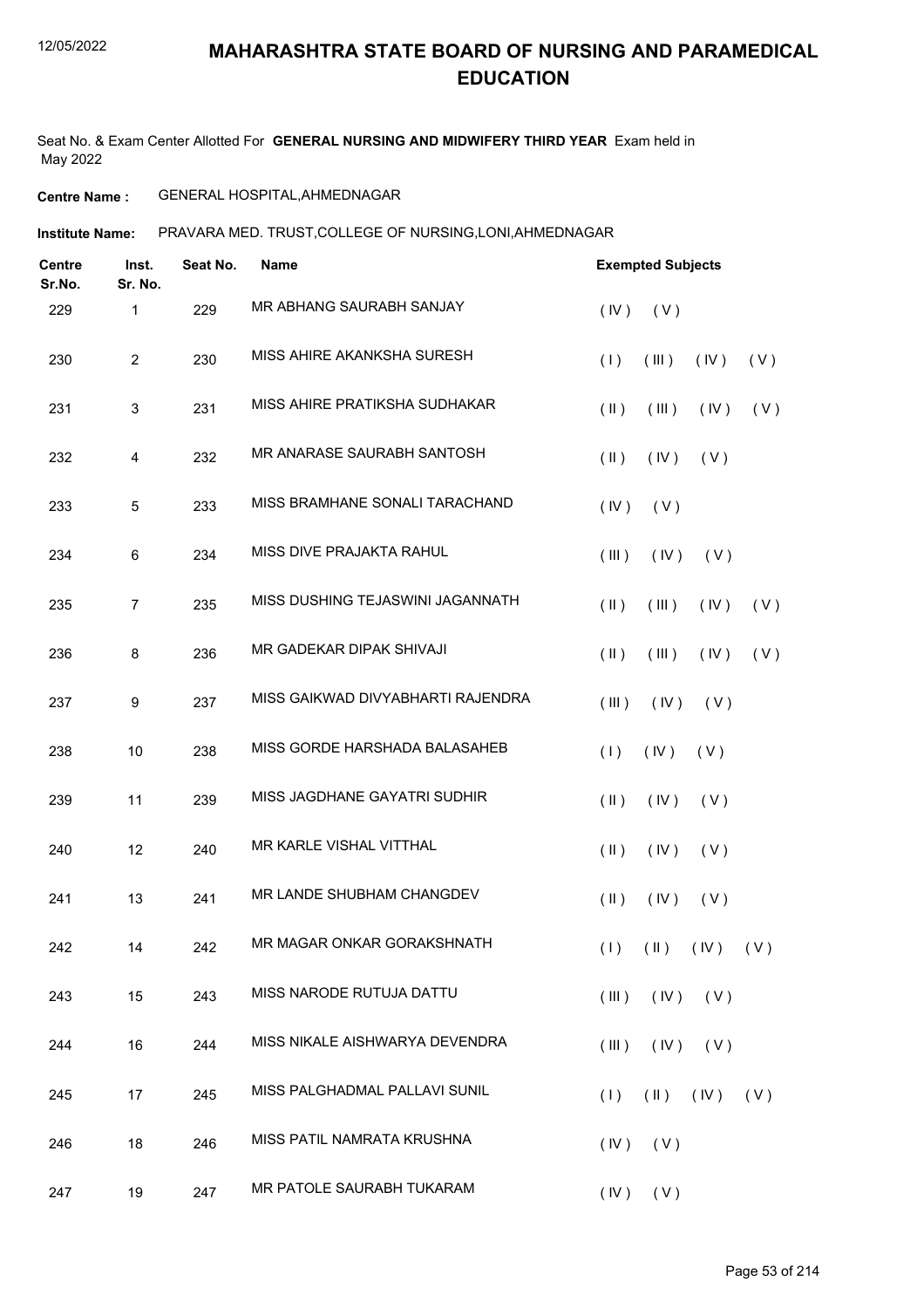| May 2022 |    |     |                                    |               |       |      |     |
|----------|----|-----|------------------------------------|---------------|-------|------|-----|
| 248      | 20 | 248 | MISS PAWAR RESHAMA GANGADHAR       | (III)         | (IV)  | (V)  |     |
| 249      | 21 | 249 | MR PHANSE PRASHANT BHAUSAHEB       | (1)           | (III) | (IV) | (V) |
| 250      | 22 | 250 | MISS SAPKALE SHUBHANGI RAMESH      | $(\parallel)$ | (III) | (IV) | (V) |
| 251      | 23 | 251 | MR SATKAR KIRAN KUNDLIK            | (III)         | (IV)  | (V)  |     |
| 252      | 24 | 252 | MR SHINDE KUNAL RAJENDRA           | $($ II $)$    | (III) | (IV) | (V) |
| 253      | 25 | 253 | MISS SONAWANE PRIYANKA VILAS       | $(\parallel)$ | (III) | (IV) | (V) |
| 254      | 26 | 254 | <b>MR TAMBE ROHIT SANJAY</b>       | (III)         | (IV)  | (V)  |     |
| 255      | 27 | 255 | MISS TRIBHUVAN PALLAVI GORAKH      | $($ II $)$    | (III) | (IV) | (V) |
| 256      | 28 | 256 | MISS TRIBHUVAN BHAGYASHRI RAJENDRA | (III)         | (IV)  | (V)  |     |
| 257      | 29 | 257 | MISS WAGH SONALI NANDU             | (1)           | (III) |      |     |
|          |    |     |                                    |               |       |      |     |

Seat No. & Exam Center Allotted For **GENERAL NURSING AND MIDWIFERY THIRD YEAR** Exam held in

NOTE : 'P' MEANS PROVISIONALLY PERMITTED

\*\*\*\*\*\*\*\*\*\*\*\*\*\*\*\*\*\*\*\*\*\*\*\*\*\*\*\*\*\*\*\*\*\*\*\*\*\*\*\*\*\*\*\*\*\*\*\*\*\*\*\*\*\*\*\*\*\*\*\*\*\*\*\*\*\*\*\*\*\*\*\*\*\*\*\*\*\*\*\*\*\*\*\*\*\*\*\*\*\*\*\*\*\*\*\*\*\*\*\*\*\*\*\*\*\*\*\*\*\*\*\*\*\*\*\*\*\*\*\*\*\*\*\*\*\*\*\*\*\*\*\*\*\*\*\*\*\*\*

if there is any mistake in the EXEMPTION of the Candidate it should be brought to the notice of the MSBNPE before the examination otherwise MSBNPE will not be resposible for any Consequences.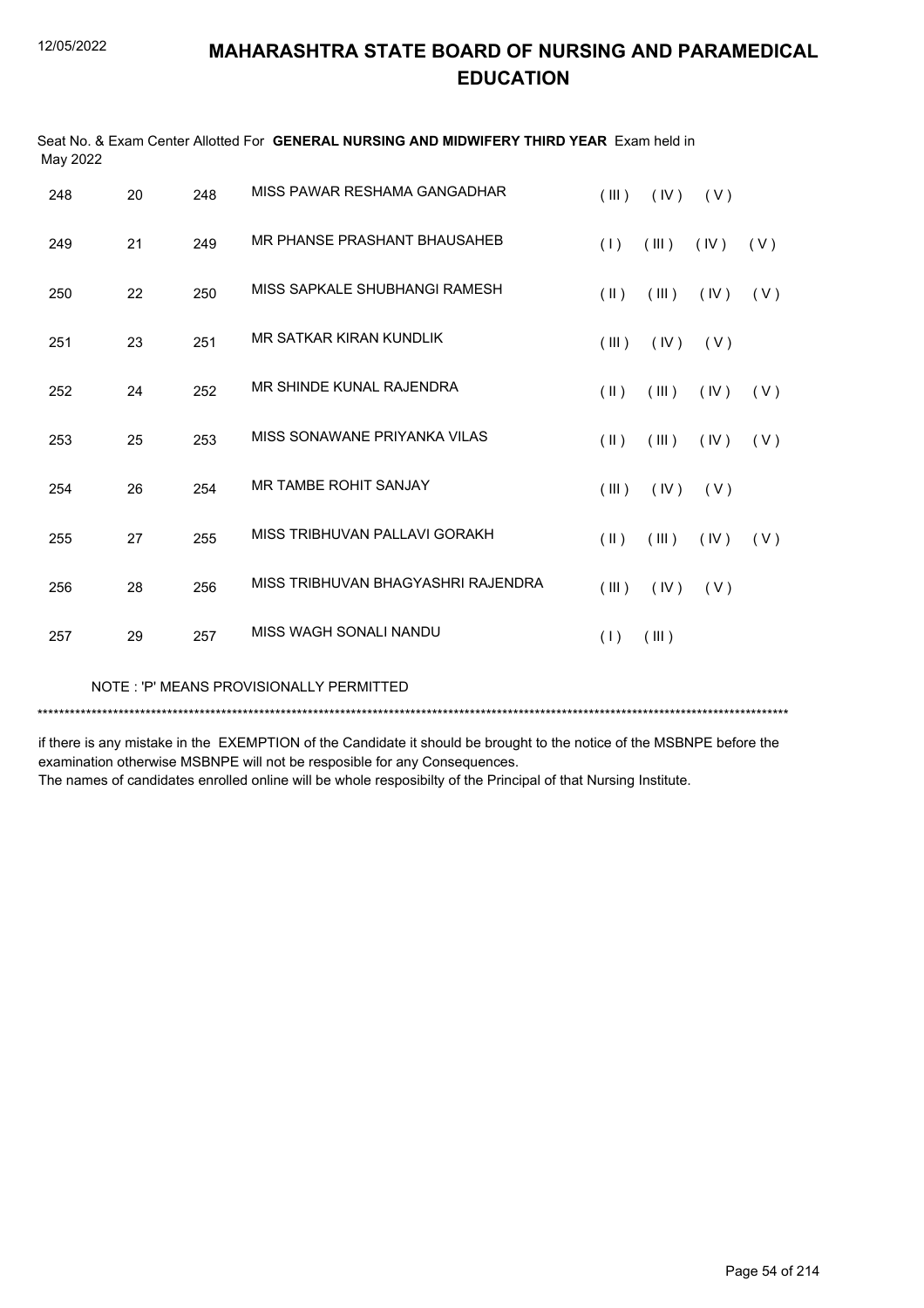Seat No. & Exam Center Allotted For **GENERAL NURSING AND MIDWIFERY THIRD YEAR** Exam held in May 2022

#### **Centre Name :** GENERAL HOSPITAL,AHMEDNAGAR

**Institute Name:** SHRI VIVEKANAND SCHOOL OF NURSING , RAHURI , AHMEDNAGAR

| <b>Centre</b><br>Sr.No. | Inst.<br>Sr. No. | Seat No. | <b>Name</b>                    | <b>Exempted Subjects</b>                    |
|-------------------------|------------------|----------|--------------------------------|---------------------------------------------|
| 258                     | 1                | 258      | MR BELDAR SHREYASH RAJENDRA    | (IV)<br>(V)                                 |
| 259                     | $\overline{c}$   | 259      | MR BHINGARE RAHUL KUSHABAPU    | (IV)<br>(V)                                 |
| 260                     | 3                | 260      | MISS CHAVAN PRATIKSHA SANJAY   | $($ IV $)$<br>(V)                           |
| 261                     | 4                | 261      | MISS GADHE GAURI VIJAY         | (1)<br>(III)<br>(IV)<br>(V)                 |
| 262                     | 5                | 262      | MISS GAIKWAD PRIYANKA RAJENDRA | (1)<br>(IV)<br>(V)                          |
| 263                     | 6                | 263      | MR GAIKWAD SWAPNEEL SANJAY     | (1)<br>(IV)<br>(V)                          |
| 264                     | $\overline{7}$   | 264      | MR GAME SURAJ BALASAHEB        | (IV)<br>(V)                                 |
| 265                     | 8                | 265      | MR GHORPADE SAURABH DATTATRAY  | (IV)<br>(V)                                 |
| 266                     | 9                | 266      | MISS JADHAV AKANKSHA RATNAKAR  | (IV)<br>(V)                                 |
| 267                     | 10               | 267      | MR JAGDHANE VIKAS SANJAY       | (IV)<br>(V)                                 |
| 268                     | 11               | 268      | MISS JAGDHANE PRIYA ADINATH    |                                             |
| 269                     | 12               | 269      | MR KADAM PRATIK ARUN           | (IV)<br>(V)                                 |
| 270                     | 13               | 270      | MISS KAMBLE KAJAL GORAKH       | (1)<br>(IV)<br>(V)                          |
| 271                     | 14               | 271      | MR KARPE VAIBHAV BABASAHEB     | $(IV)$ $(V)$                                |
| 272                     | 15               | 272      | MR KOPARE SAURABH SANJAY       | (IV)<br>(1)<br>(V)                          |
| 273                     | 16               | 273      | MISS PHOPHSE PRIYA RANGNATH    | (1)<br>$(\parallel)$<br>(IV)<br>(V)         |
| 274                     | 17               | 274      | MISS SALAVE SAKSHI SURESH      | $(IV)$ $(V)$                                |
| 275                     | 18               | 275      | MISS SALVE AKANKSHA DINKAR     | $($ IV $)$<br>$(\parallel)$<br>(III)<br>(V) |
| 276                     | 19               | 276      | MISS SALVE DIPALI ANIL         | $(IV)$ $(V)$                                |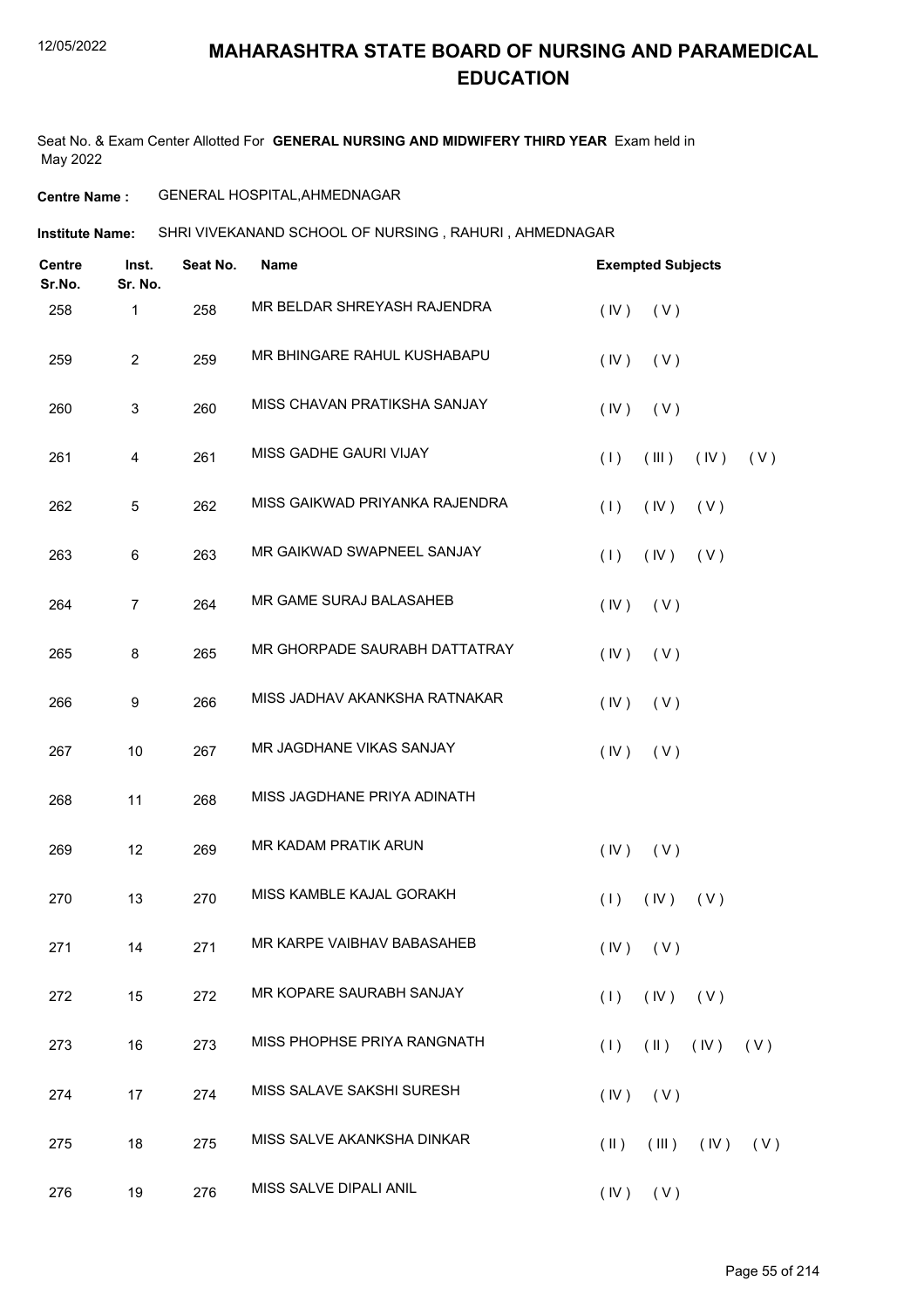# **MAHARASHTRA STATE BOARD OF NURSING AND PARAMEDICAL EDUCATION**

| May 2022 |    |     | Seat No. & Exam Center Allotted For GENERAL NURSING AND MIDWIFERY THIRD YEAR Exam held in |                    |
|----------|----|-----|-------------------------------------------------------------------------------------------|--------------------|
| 277      | 20 | 277 | MISS SHAIKH MINAJ ABDUL                                                                   | (IV)<br>(V)<br>(1) |
| 278      | 21 | 278 | MR TAMBE ABHISHEK RAMESH                                                                  | (IV)<br>(V)        |
| 279      | 22 | 279 | MISS TORNE JAYSHREE VIJAY                                                                 | (IV)<br>( V )      |
| 280      | 23 | 280 | MR VARPE MAYUR MACCHINDRA                                                                 | (IV)<br>( V )      |
| 281      | 24 | 281 | MR VIDHATE PRASHANT DADASAHEB                                                             | (IV)<br>( V )      |
|          |    |     | NOTE: 'P' MEANS PROVISIONALLY PERMITTED                                                   |                    |
|          |    |     |                                                                                           |                    |

if there is any mistake in the EXEMPTION of the Candidate it should be brought to the notice of the MSBNPE before the examination otherwise MSBNPE will not be resposible for any Consequences.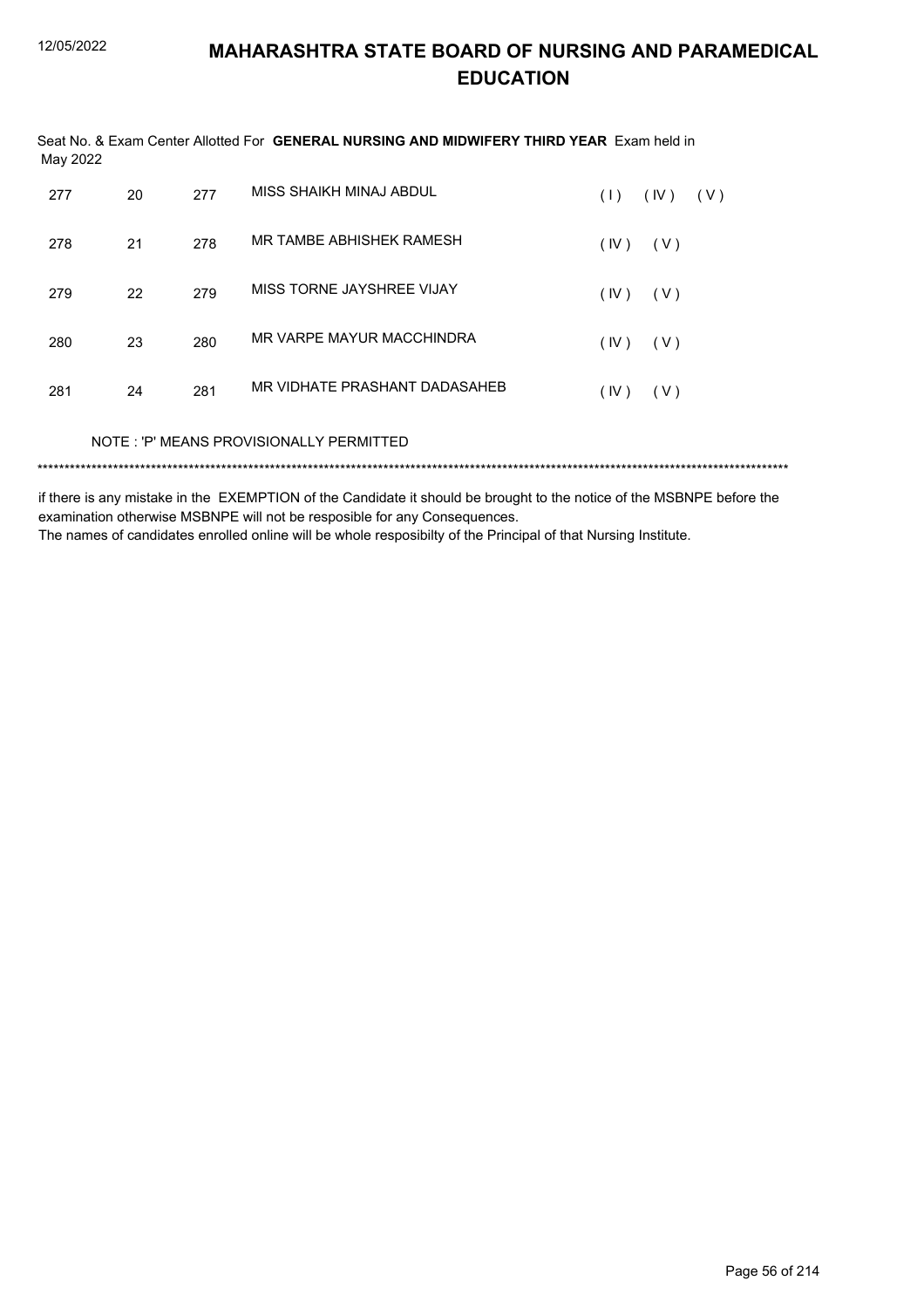Seat No. & Exam Center Allotted For **GENERAL NURSING AND MIDWIFERY THIRD YEAR** Exam held in May 2022

#### **Centre Name :** GENERAL HOSPITAL,AHMEDNAGAR

**Institute Name:** ANAND RISHIJI HOSPITAL MEDICA RES CENTRE, SON, AHMEDNAGAR

| <b>Centre</b><br>Sr.No. | Inst.<br>Sr. No. | Seat No. | <b>Name</b>                    |                         | <b>Exempted Subjects</b> |      |     |
|-------------------------|------------------|----------|--------------------------------|-------------------------|--------------------------|------|-----|
| 282                     | 1                | 282      | MISS BANKAR MONIKA POPAT       | (1)                     | (III)                    | (IV) | (V) |
| 283                     | 2                | 283      | MISS BORDE ESHALI VIKAS        | (1)                     | (IV)                     | (V)  |     |
| 284                     | 3                | 284      | MISS GADEKAR SIDDHI GAJANAN    | (1)                     | $(\parallel)$            | (IV) | (V) |
| 285                     | 4                | 285      | MISS LABADE DIVYA BALASAHEB    | (IV)                    | (V)                      |      |     |
| 286                     | 5                | 286      | MISS MAHANDULE PUNAM BALASAHEB | $(\parallel \parallel)$ | (IV)                     | (V)  |     |
| 287                     | 6                | 287      | MISS NIKAM CHHAKUBAI YUVRAJ    | (1)                     | (IV)                     | (V)  |     |
| 288                     | 7                | 288      | MR PAWAR MAYUR YAMRAJ          | (IV)                    | (V)                      |      |     |
| 289                     | 8                | 289      | MISS TAKPERE PRANJAL ASHOK     | (1)                     | (IV)                     | (V)  |     |

NOTE : 'P' MEANS PROVISIONALLY PERMITTED

\*\*\*\*\*\*\*\*\*\*\*\*\*\*\*\*\*\*\*\*\*\*\*\*\*\*\*\*\*\*\*\*\*\*\*\*\*\*\*\*\*\*\*\*\*\*\*\*\*\*\*\*\*\*\*\*\*\*\*\*\*\*\*\*\*\*\*\*\*\*\*\*\*\*\*\*\*\*\*\*\*\*\*\*\*\*\*\*\*\*\*\*\*\*\*\*\*\*\*\*\*\*\*\*\*\*\*\*\*\*\*\*\*\*\*\*\*\*\*\*\*\*\*\*\*\*\*\*\*\*\*\*\*\*\*\*\*\*\*

if there is any mistake in the EXEMPTION of the Candidate it should be brought to the notice of the MSBNPE before the examination otherwise MSBNPE will not be resposible for any Consequences.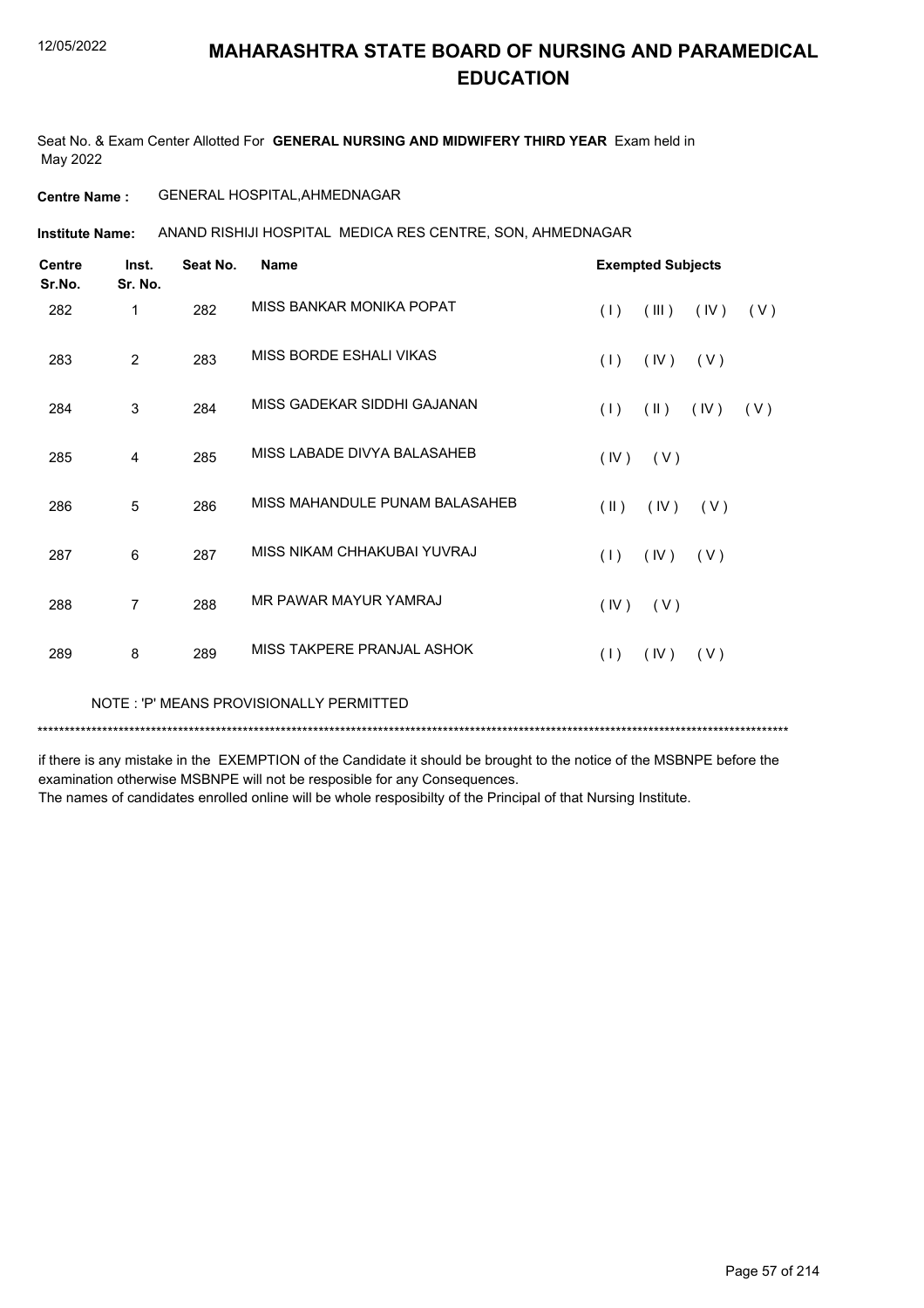Seat No. & Exam Center Allotted For GENERAL NURSING AND MIDWIFERY THIRD YEAR Exam held in May 2022

**Centre Name:** GENERAL HOSPITAL, Satara

Institute Name: GENERAL HOSPITAL, SATARA

| <b>Centre</b><br>Sr.No. | Inst.<br>Sr. No. | Seat No. | Name                     | <b>Exempted Subjects</b>            |  |
|-------------------------|------------------|----------|--------------------------|-------------------------------------|--|
| 290                     |                  | 290      | MISS GAVIT SUVARNA PARSU | $(\parallel)$<br>(IV)<br>(1)<br>(V) |  |
| 291                     | 2                | 291      | MISS LOHAR VIDYA LAXMAN  | (IV)<br>( V )                       |  |

#### NOTE: 'P' MEANS PROVISIONALLY PERMITTED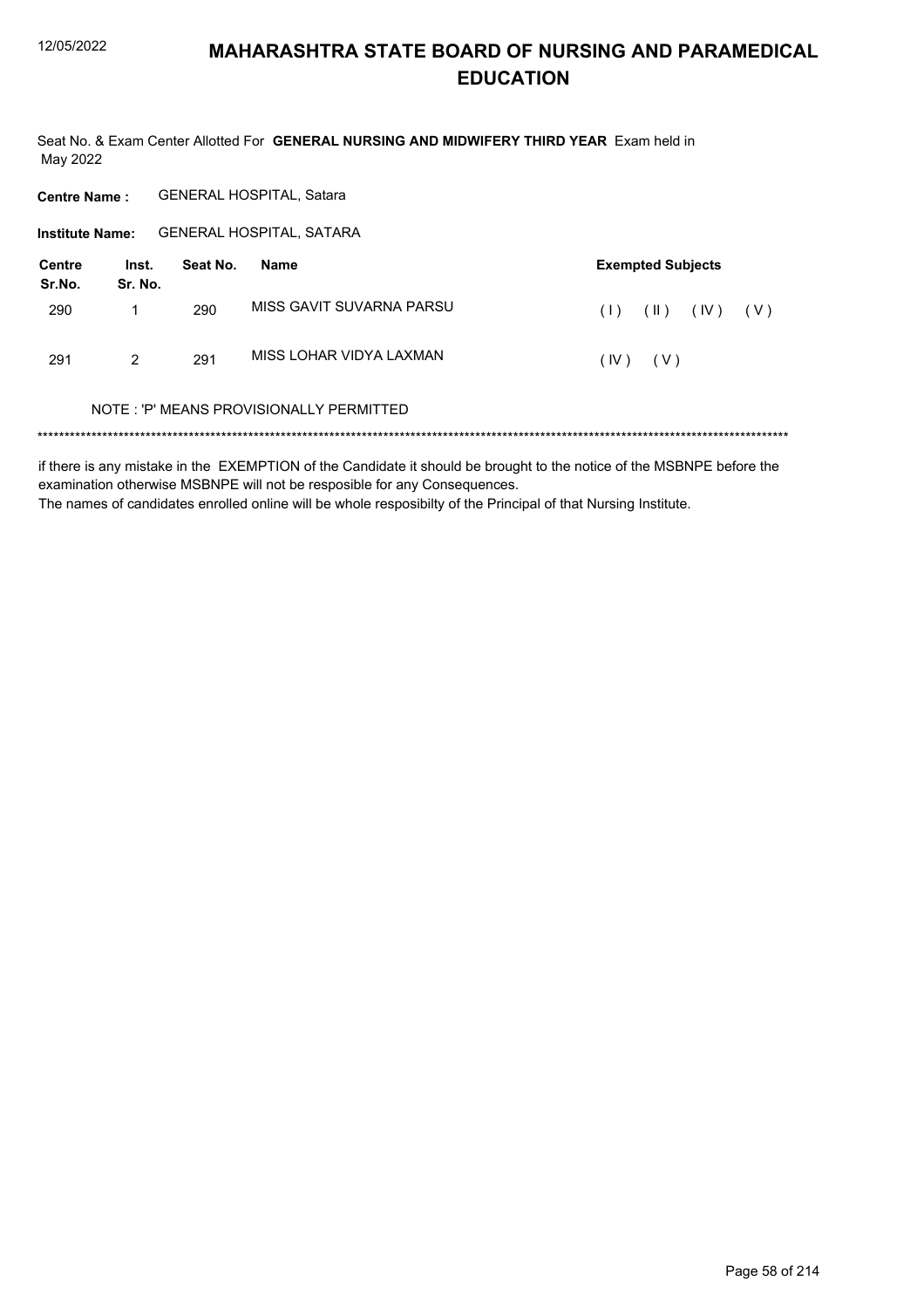Seat No. & Exam Center Allotted For GENERAL NURSING AND MIDWIFERY THIRD YEAR Exam held in May 2022

GENERAL HOSPITAL, Satara **Centre Name:** 

KRISHNA HOSPITAL MEDICAL RESEARCH CENTER, KARAD, SATARA **Institute Name: Centre** Inst. **Exempted Subjects** Seat No. **Name** Sr.No. Sr. No. MISS MASKAR SANDHYARANI KRISHNA 292  $\mathbf{1}$ 292  $(1)$   $(1)$   $(1)$   $(1)$   $(1)$ NOTE: 'P' MEANS PROVISIONALLY PERMITTED 

if there is any mistake in the EXEMPTION of the Candidate it should be brought to the notice of the MSBNPE before the examination otherwise MSBNPE will not be resposible for any Consequences.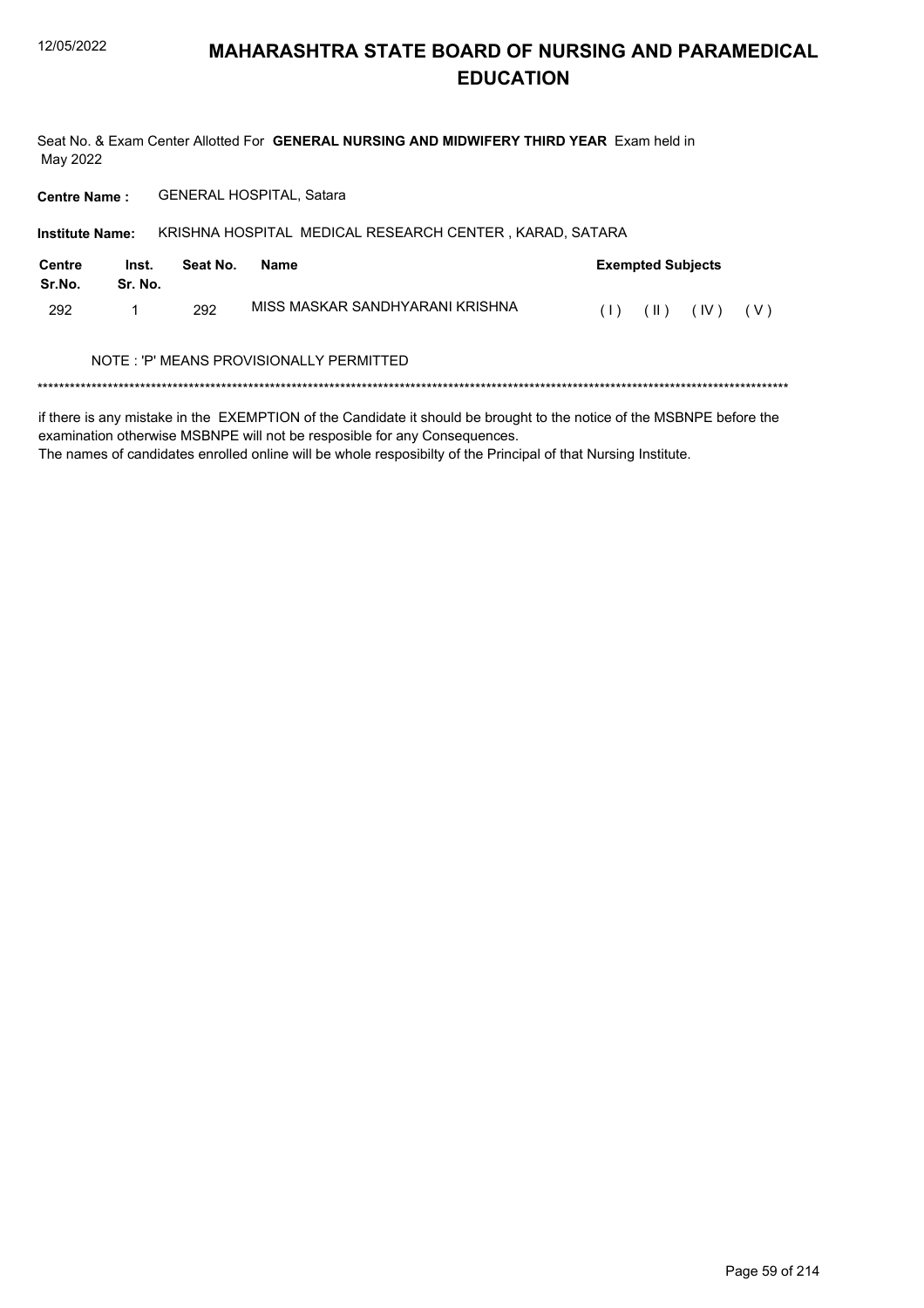Seat No. & Exam Center Allotted For **GENERAL NURSING AND MIDWIFERY THIRD YEAR** Exam held in May 2022

**Centre Name :** GENERAL HOSPITAL, Satara

LATE NARAYANDAS BHAWANGDAS CHHABADA TRAINING COLLEGE OF NURSING, SATARA **Institute Name:**

| <b>Centre</b><br>Sr.No. | Inst.<br>Sr. No. | Seat No. | <b>Name</b>                             | <b>Exempted Subjects</b> |       |      |     |
|-------------------------|------------------|----------|-----------------------------------------|--------------------------|-------|------|-----|
| 293                     | 1                | 293      | MR BANSODE DISHANT DILIP                | $(\parallel \parallel)$  | (III) | (IV) | (V) |
| 294                     | 2                | 294      | MISS CHAWARE MONALI BABULAL             | $(\parallel \parallel)$  | (IV)  | (V)  |     |
| 295                     | 3                | 295      | MISS KAMBLE DHANASHRI SUBHASH           |                          |       |      |     |
| 296                     | 4                | 296      | MISS PARIHAR SAKSHI SANDEEP             | (1)                      | (III) | (IV) | (V) |
| 297                     | 5                | 297      | MISS PAWAR VAISHNAVI KRUSHNA            |                          |       |      |     |
| 298                     | 6                | 298      | MISS SHAIKH SAJEEDA SAYYEDSAHEB         | $(\parallel)$            | (IV)  | (V)  |     |
|                         |                  |          | NOTE: 'P' MEANS PROVISIONALLY PERMITTED |                          |       |      |     |

\*\*\*\*\*\*\*\*\*\*\*\*\*\*\*\*\*\*\*\*\*\*\*\*\*\*\*\*\*\*\*\*\*\*\*\*\*\*\*\*\*\*\*\*\*\*\*\*\*\*\*\*\*\*\*\*\*\*\*\*\*\*\*\*\*\*\*\*\*\*\*\*\*\*\*\*\*\*\*\*\*\*\*\*\*\*\*\*\*\*\*\*\*\*\*\*\*\*\*\*\*\*\*\*\*\*\*\*\*\*\*\*\*\*\*\*\*\*\*\*\*\*\*\*\*\*\*\*\*\*\*\*\*\*\*\*\*\*\*

if there is any mistake in the EXEMPTION of the Candidate it should be brought to the notice of the MSBNPE before the examination otherwise MSBNPE will not be resposible for any Consequences.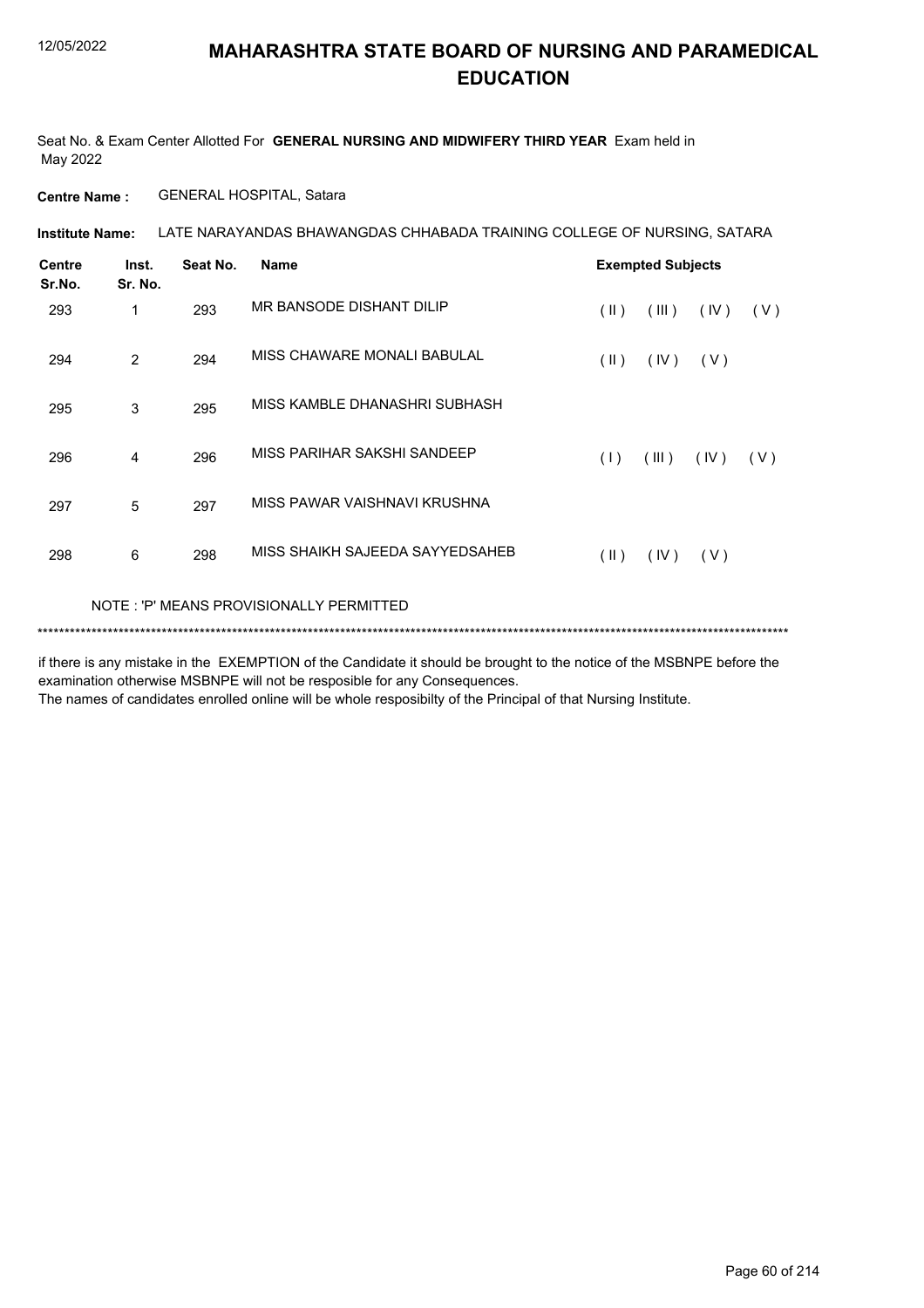Seat No. & Exam Center Allotted For GENERAL NURSING AND MIDWIFERY THIRD YEAR Exam held in May 2022

**Centre Name:** GENERAL HOSPITAL, Satara

Institute Name: APARNA INST. OF NURSING EDUCATION, KARAD

| Centre<br>Sr.No. | Inst.<br>Sr. No. | Seat No. | Name                      |              | <b>Exempted Subjects</b> |      |       |  |  |
|------------------|------------------|----------|---------------------------|--------------|--------------------------|------|-------|--|--|
| 299              |                  | 299      | MISS GURAV RUTUJA SANJAY  | $(\ )$       | $($ III $)$              | (IV) | ( V ) |  |  |
| 300              | 2                | 300      | MISS JUJAR RUTUJA SUBHASH | $(IV)$ $(V)$ |                          |      |       |  |  |

#### NOTE: 'P' MEANS PROVISIONALLY PERMITTED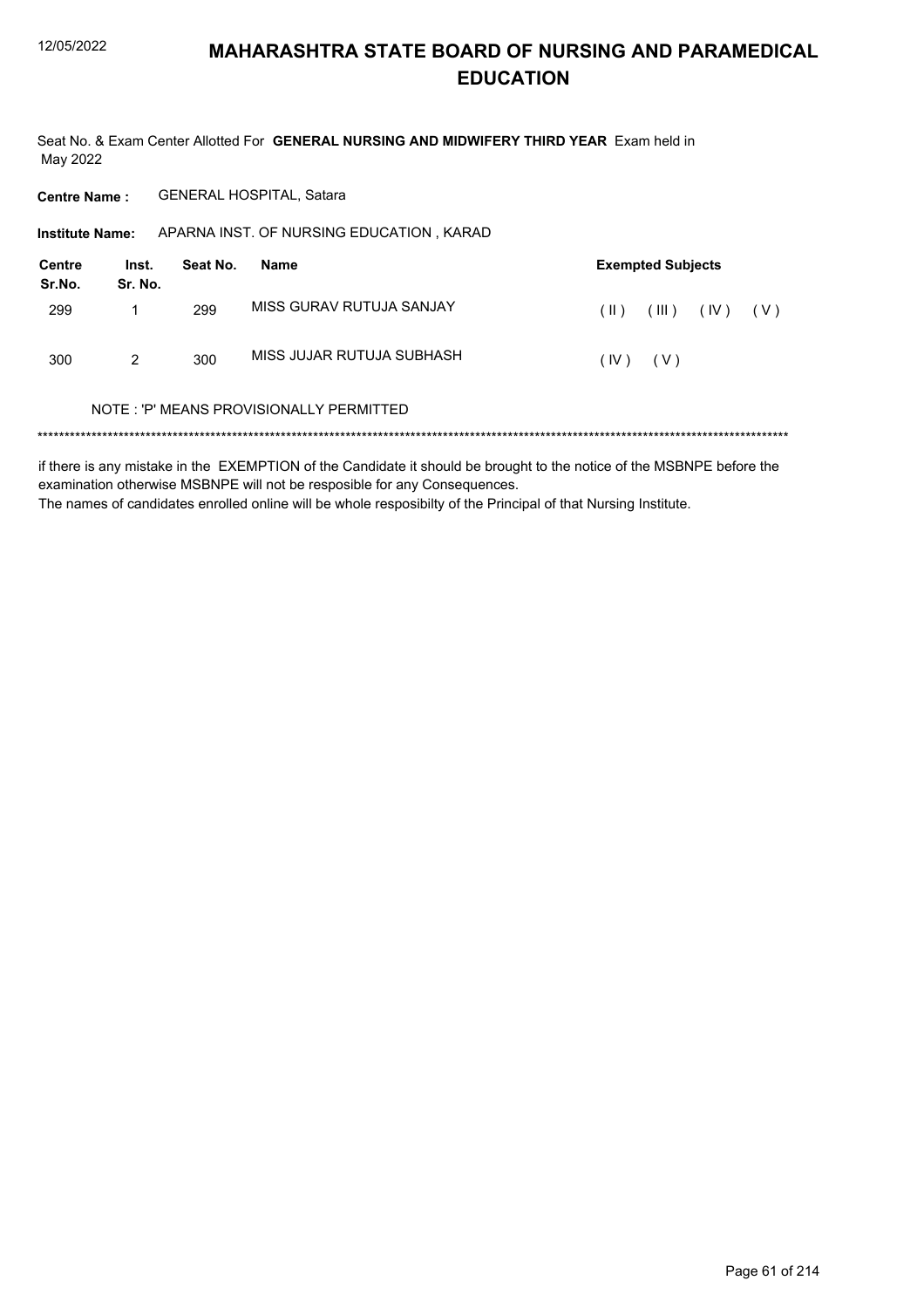Seat No. & Exam Center Allotted For GENERAL NURSING AND MIDWIFERY THIRD YEAR Exam held in May 2022

**Centre Name: GENERAL HOSPITAL, Sangli** 

Institute Name: KAMAL INSTITUTE OF NURSING EDUCATION, JATH, SANGLI

| Centre<br>Sr.No. | Inst.<br>Sr. No. | Seat No. | Name                          | <b>Exempted Subjects</b> |
|------------------|------------------|----------|-------------------------------|--------------------------|
| 301              |                  | 301      | MISS KAMBLE SONALI SHARANAPPA |                          |

#### NOTE : 'P' MEANS PROVISIONALLY PERMITTED

if there is any mistake in the EXEMPTION of the Candidate it should be brought to the notice of the MSBNPE before the examination otherwise MSBNPE will not be resposible for any Consequences.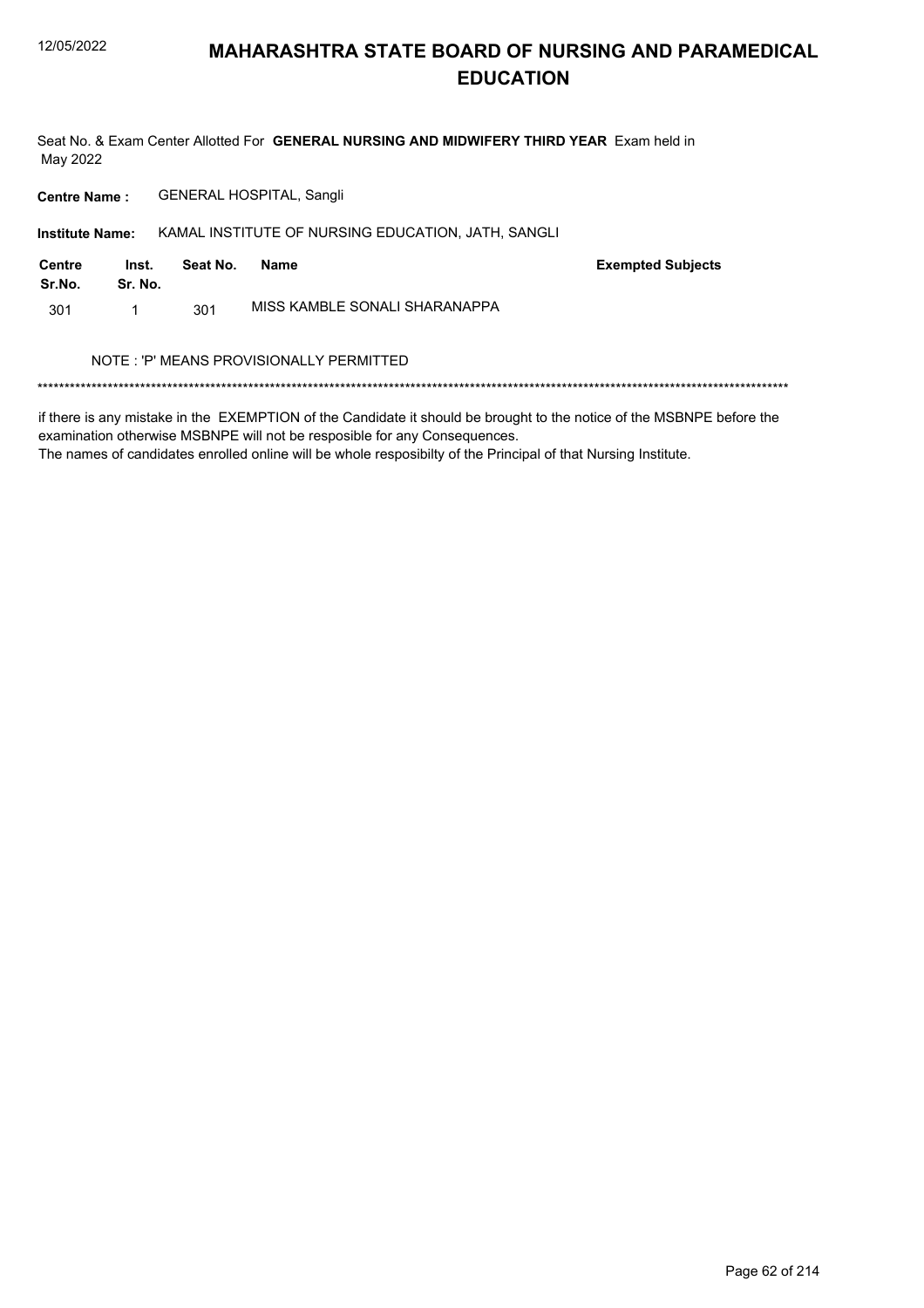Seat No. & Exam Center Allotted For GENERAL NURSING AND MIDWIFERY THIRD YEAR Exam held in May 2022

Centre Name: GENERAL HOSPITAL, Sangli

| <b>Institute Name:</b>  |                  |          | UMA INST. OF NURSING EDUCATION, SANGLI  |                          |
|-------------------------|------------------|----------|-----------------------------------------|--------------------------|
| <b>Centre</b><br>Sr.No. | Inst.<br>Sr. No. | Seat No. | Name                                    | <b>Exempted Subjects</b> |
| 302                     | 1                | 302      | MR MORE AKASH ANIL                      | (III)<br>$(\ )$          |
|                         |                  |          | NOTE: 'P' MEANS PROVISIONALLY PERMITTED |                          |

if there is any mistake in the EXEMPTION of the Candidate it should be brought to the notice of the MSBNPE before the examination otherwise MSBNPE will not be resposible for any Consequences.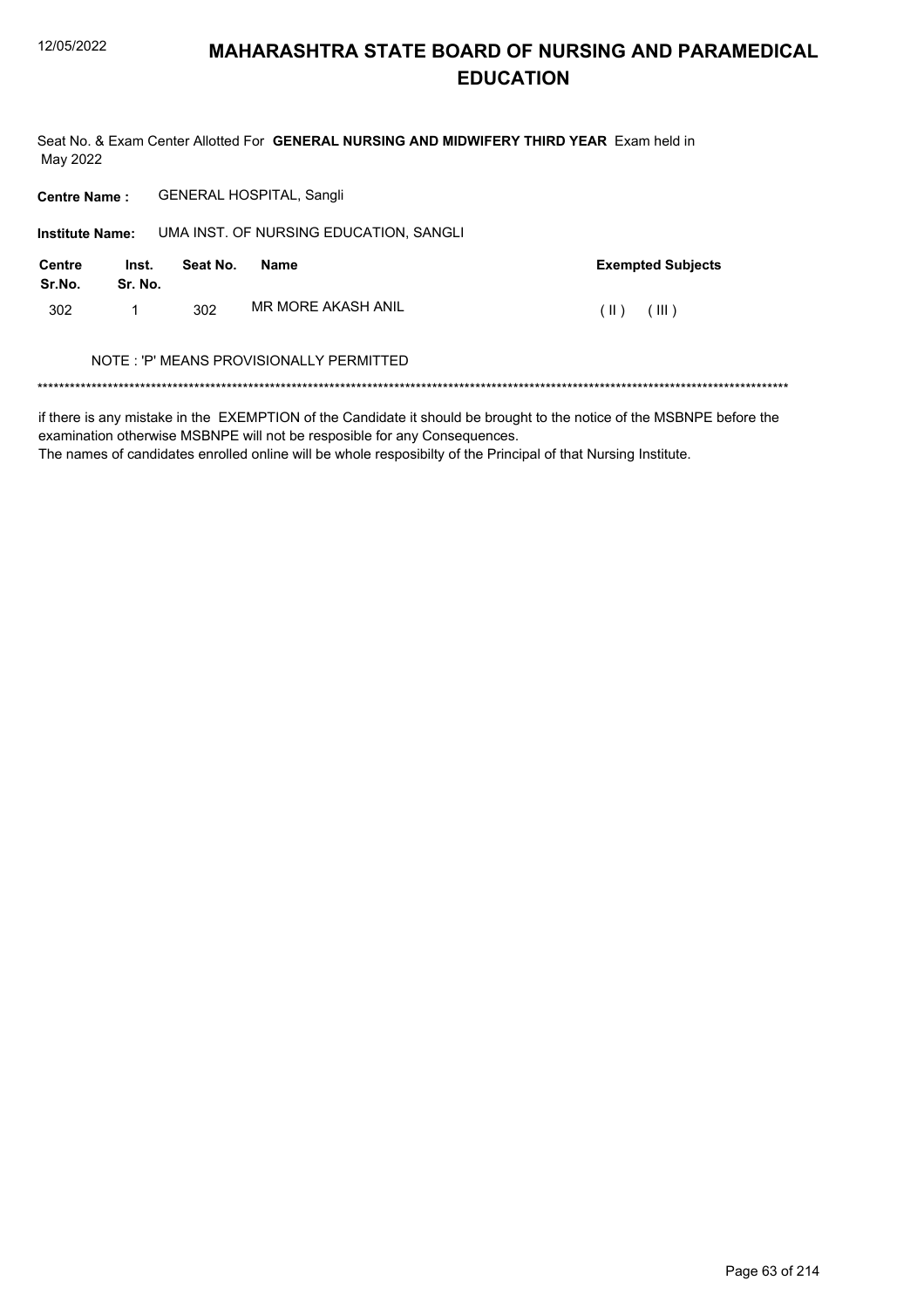Seat No. & Exam Center Allotted For **GENERAL NURSING AND MIDWIFERY THIRD YEAR** Exam held in May 2022

**Centre Name :** GENERAL HOSPITAL, Sangli

**Institute Name:** WANLESS HOSPITAL COLLEGE OF NURSING, MIRAJ , DIST SANGLI

| <b>Centre</b><br>Sr.No. | Inst.<br>Sr. No. | Seat No. | <b>Name</b>                   | <b>Exempted Subjects</b>               |
|-------------------------|------------------|----------|-------------------------------|----------------------------------------|
| 303                     | 1                | 303      | MISS AIWALE SUJATA NILESH     | (IV)<br>(V)                            |
| 304                     | $\overline{c}$   | 304      | MISS AWALE DAKSHATA PANDIT    |                                        |
| 305                     | 3                | 305      | MISS BHORE PRAJAKTA SAMUEL    |                                        |
| 306                     | 4                | 306      | MR BIRANJE ONKAR SAMVEL       | (IV)<br>$(\parallel)$<br>(V)           |
| 307                     | 5                | 307      | MISS GASTE PRIYANKA JALINDAR  | (1)<br>$(\parallel)$<br>(IV)<br>(V)    |
| 308                     | 6                | 308      | MISS LONDHE ANJALI KIRAN      | (V)<br>(IV)                            |
| 309                     | $\overline{7}$   | 309      | MISS MOHITE STUTI RAKESH      |                                        |
| 310                     | 8                | 310      | MISS MOHITE AKANKSHA RAMESH   | $(\parallel)$<br>(III)<br>(IV)<br>(V)  |
| 311                     | 9                | 311      | MISS PATIL SHARON SANJOT      | (1)<br>$(\parallel)$<br>(IV)<br>(V)    |
| 312                     | 10               | 312      | MISS PAWAR STUTI SURENDRA     | (1)<br>$(\parallel)$<br>(V)<br>(IV)    |
| 313                     | 11               | 313      | MISS PODALI SAPANA MUNSWAMI   | $(\parallel \parallel)$<br>(IV)<br>(V) |
| 314                     | 12               | 314      | MISS RAJPUT ANJALI VIJAYSINGH | (1)<br>$(\parallel)$<br>(V)<br>(IV)    |
| 315                     | 13               | 315      | MISS SAKATE POOJA SHAM        | $(\parallel)$<br>(IV)<br>(V)           |
| 316                     | 14               | 316      | MISS SAMUDRE PREETI SAMUEL    | $(V)$ $(V)$                            |
| 317                     | 15               | 317      | MR SOUNDADE ASHISH VIVEKANAND | (IV)<br>(III)<br>(V)                   |
| 318                     | 16               | 318      | MISS SURYAWANSHI POOJA SANJAY | (IV)<br>$(\parallel \parallel)$<br>(V) |
| 319                     | 17               | 319      | MR TANDLE MAKRAND SUDHIR      |                                        |
| 320                     | 18               | 320      | MISS WAIDANDE SNEHA SURYAKANT | (1)<br>$($ IV $)$<br>(V)               |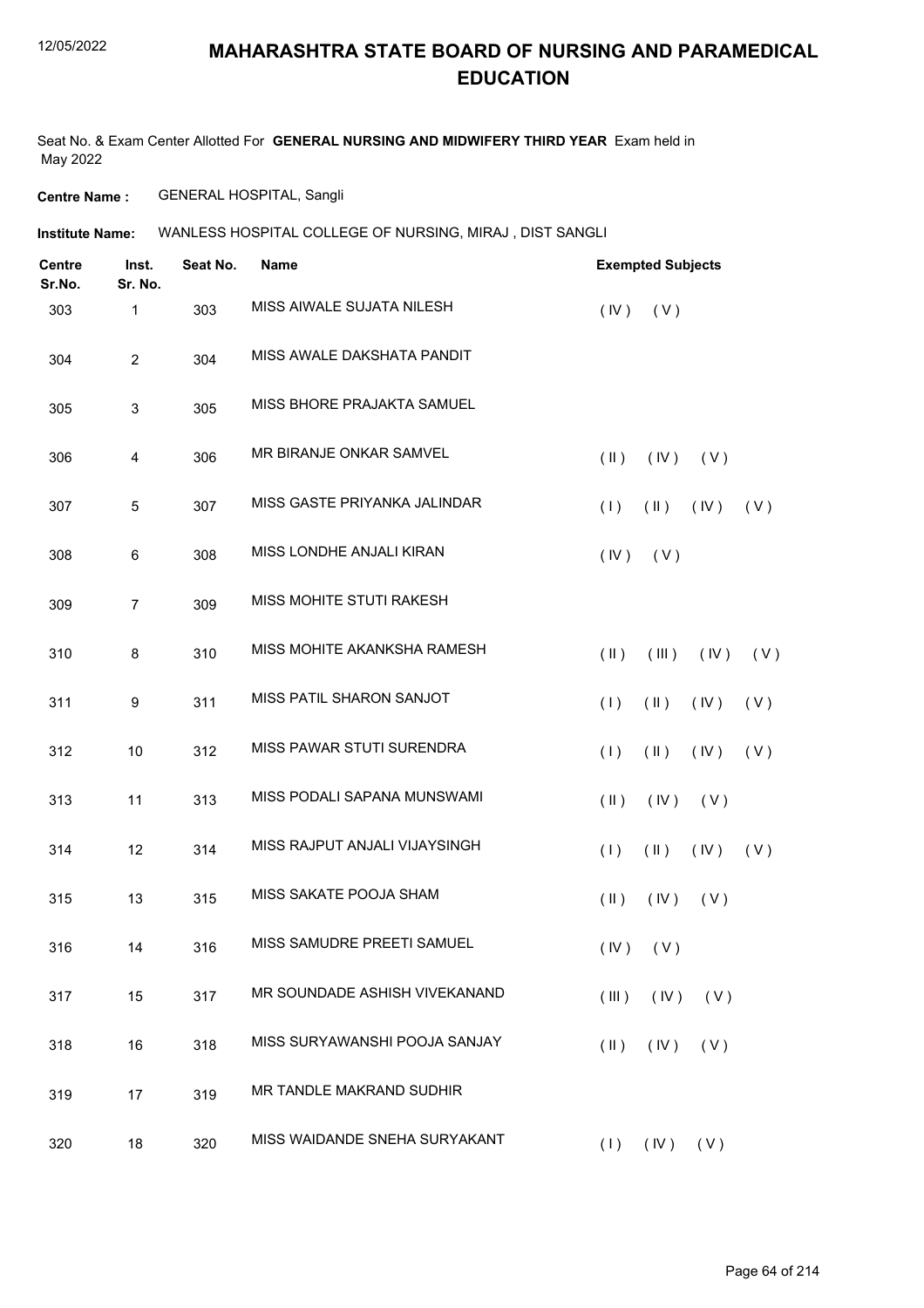Seat No. & Exam Center Allotted For GENERAL NURSING AND MIDWIFERY THIRD YEAR Exam held in May 2022

NOTE: 'P' MEANS PROVISIONALLY PERMITTED

if there is any mistake in the EXEMPTION of the Candidate it should be brought to the notice of the MSBNPE before the examination otherwise MSBNPE will not be resposible for any Consequences.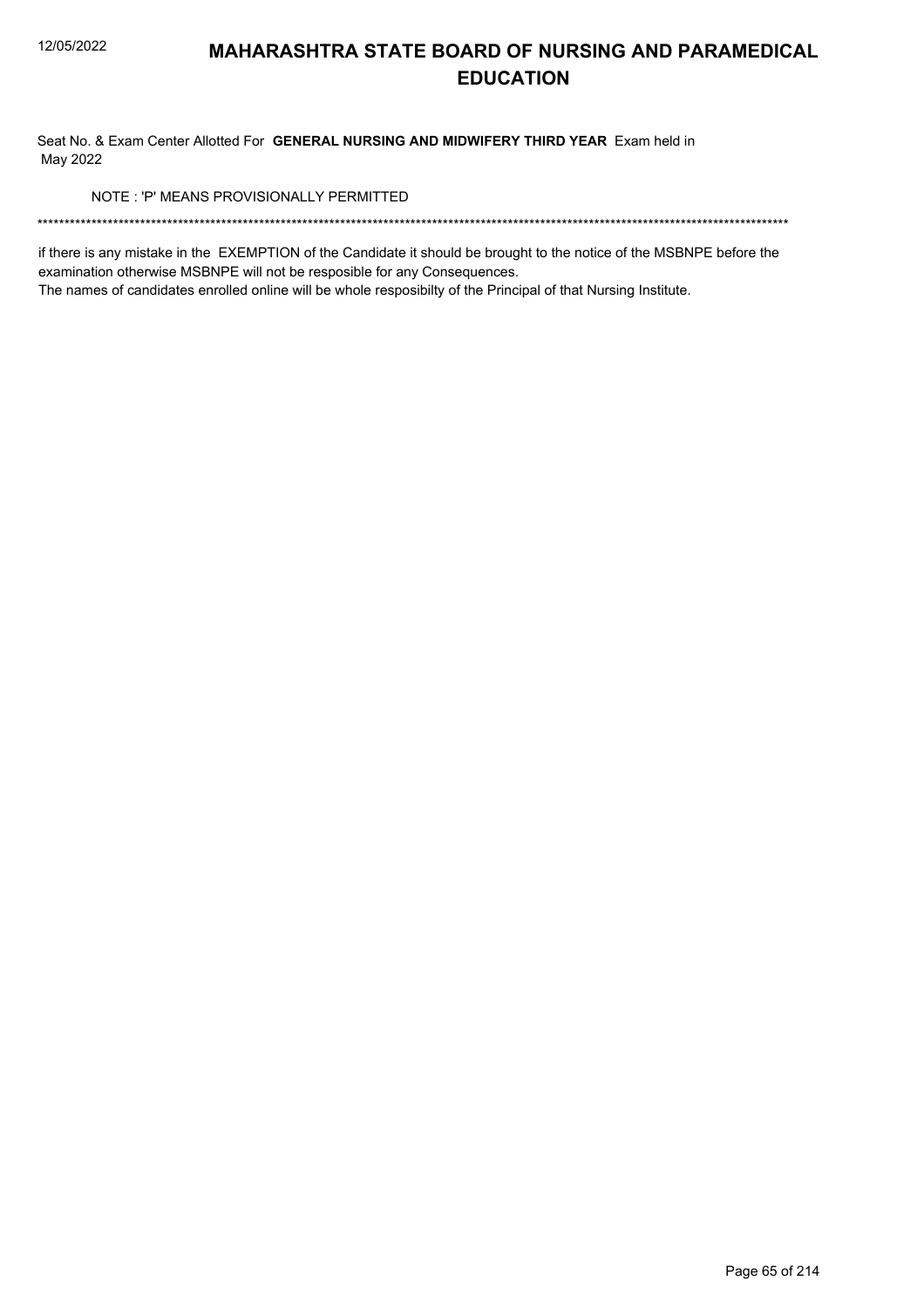Seat No. & Exam Center Allotted For **GENERAL NURSING AND MIDWIFERY THIRD YEAR** Exam held in May 2022

**Centre Name :** GENERAL HOSPITAL, Sangli

**Institute Name: LOKNETE RAJARAMBAPU PATIL , TRG. COLL. OF NURSING , ISLAMPUR, WALWA, SANGLI** 

| <b>Centre</b><br>Sr.No. | Inst.<br>Sr. No. | Seat No. | <b>Name</b>                                                    |               | <b>Exempted Subjects</b> |      |     |
|-------------------------|------------------|----------|----------------------------------------------------------------|---------------|--------------------------|------|-----|
| 321                     | 1                | 321      | MR GORGILE SAURABH DNYANESHWAR                                 | (IV)          | (V)                      |      |     |
| 322                     | $\overline{2}$   | 322      | MR KAKADE SUSHANT SHANTARAM                                    | (1)           | $(\parallel)$            | (IV) | (V) |
| 323                     | 3                | 323      | MR KALE RAVIRAJ SHANKAR                                        | (1)           | $(\parallel)$            | (IV) | (V) |
| 324                     | 4                | 324      | MR KALE SHALTIYAL PRAKASH                                      |               |                          |      |     |
| 325                     | 5                | 325      | SMT KARANDE SANDHYA VIKRAM<br>(NEE KAMBLE SANDHYARANI DHANAJI) | (1)           | $(\parallel)$            | (IV) | (V) |
| 326                     | 6                | 326      | <b>MR KAMBLE ROHAN VIKAS</b>                                   |               |                          |      |     |
| 327                     | 7                | 327      | MR MOHITE PRASHANT TANAJI                                      | $(\parallel)$ | (IV)                     | (V)  |     |
| 328                     | 8                | 328      | MISS MORE AKANKSHA ASHOK                                       | (III)         | (IV)                     | (V)  |     |
|                         |                  |          |                                                                |               |                          |      |     |

NOTE : 'P' MEANS PROVISIONALLY PERMITTED

\*\*\*\*\*\*\*\*\*\*\*\*\*\*\*\*\*\*\*\*\*\*\*\*\*\*\*\*\*\*\*\*\*\*\*\*\*\*\*\*\*\*\*\*\*\*\*\*\*\*\*\*\*\*\*\*\*\*\*\*\*\*\*\*\*\*\*\*\*\*\*\*\*\*\*\*\*\*\*\*\*\*\*\*\*\*\*\*\*\*\*\*\*\*\*\*\*\*\*\*\*\*\*\*\*\*\*\*\*\*\*\*\*\*\*\*\*\*\*\*\*\*\*\*\*\*\*\*\*\*\*\*\*\*\*\*\*\*\*

if there is any mistake in the EXEMPTION of the Candidate it should be brought to the notice of the MSBNPE before the examination otherwise MSBNPE will not be resposible for any Consequences.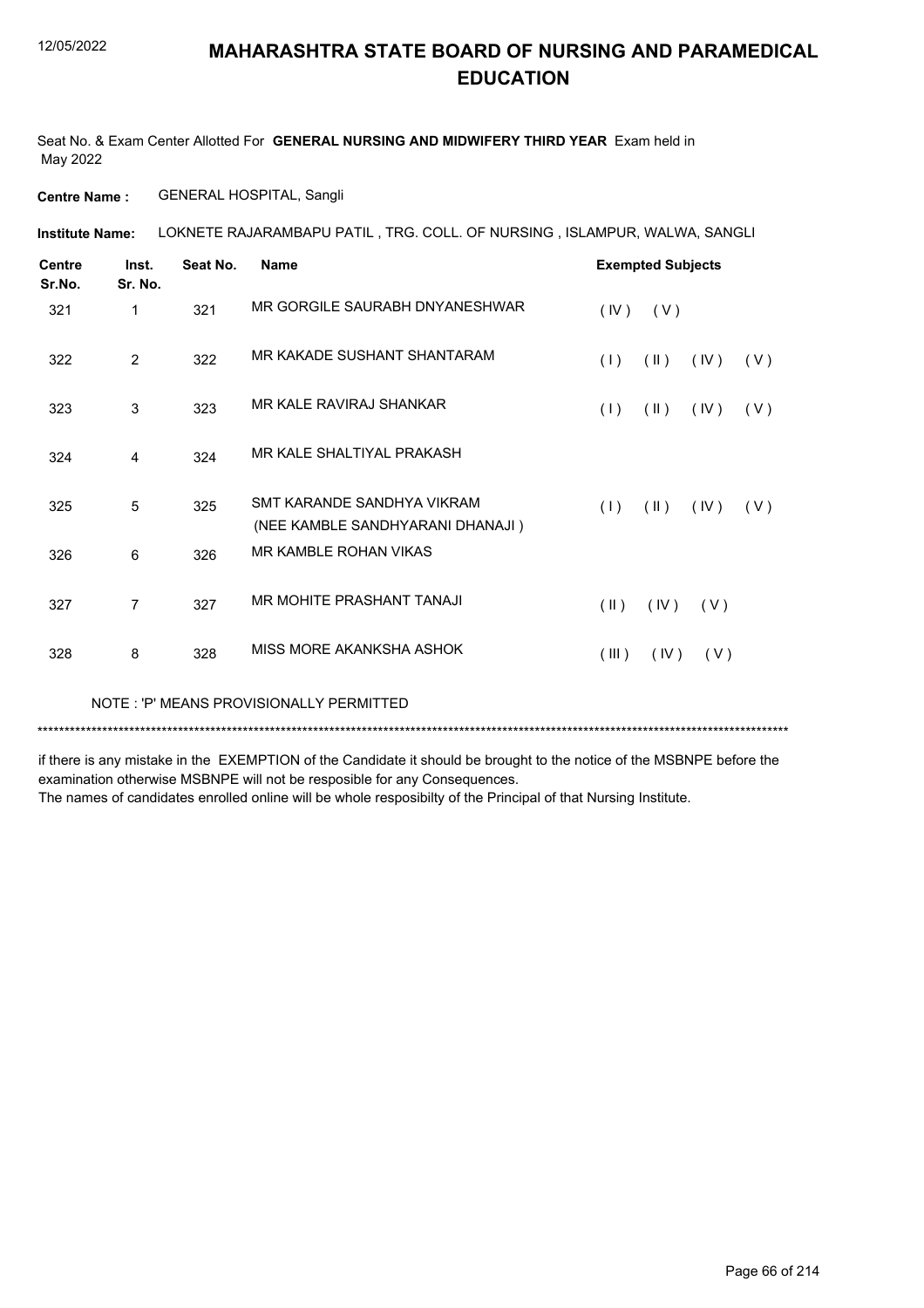Seat No. & Exam Center Allotted For GENERAL NURSING AND MIDWIFERY THIRD YEAR Exam held in May 2022

Centre Name: GENERAL HOSPITAL, Sangli

| <b>Institute Name:</b> |                                          |          | KASEGAON EDUCATION SOCIETY, SCHOOL OF NURSING, ISLAMPUR, SANGLI |     |                          |      |       |  |  |
|------------------------|------------------------------------------|----------|-----------------------------------------------------------------|-----|--------------------------|------|-------|--|--|
| Centre<br>Sr.No.       | Inst.<br>Sr. No.                         | Seat No. | Name                                                            |     | <b>Exempted Subjects</b> |      |       |  |  |
| 329                    |                                          | 329      | MISS ANUSE MADHURI SITARAM                                      | (1) | $(\parallel)$            | (IV) | ( V ) |  |  |
| 330                    | 2                                        | 330      | MISS MOHITE SUPRIYA DILIP                                       | (1) | $(\parallel)$            | (IV) | ( V ) |  |  |
|                        | NOTE : 'P' MEANS PROVISIONALLY PERMITTED |          |                                                                 |     |                          |      |       |  |  |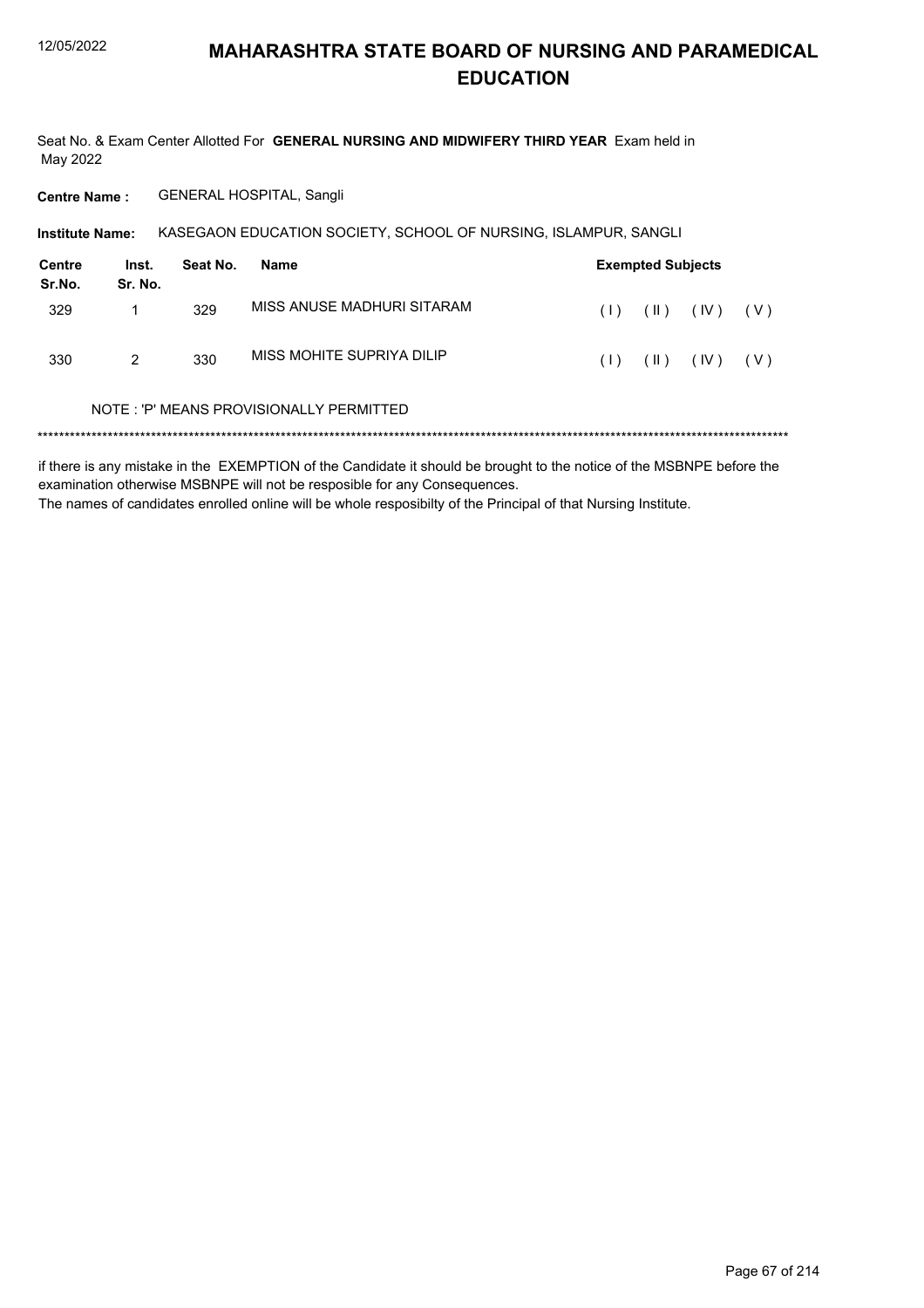Seat No. & Exam Center Allotted For GENERAL NURSING AND MIDWIFERY THIRD YEAR Exam held in May 2022

**Centre Name: GENERAL HOSPITAL, Sangli** 

| <b>Institute Name:</b> |                  |          | MARY BHORE GENERAL NURSING SCHOOL, MIRAJ |               |                          |      |       |
|------------------------|------------------|----------|------------------------------------------|---------------|--------------------------|------|-------|
| Centre<br>Sr.No.       | Inst.<br>Sr. No. | Seat No. | <b>Name</b>                              |               | <b>Exempted Subjects</b> |      |       |
| 331                    |                  | 331      | MR TIWADE ANOSH SATISH                   | $(\parallel)$ | (III)                    | (IV) | ( V ) |
|                        |                  |          | NOTE: 'P' MEANS PROVISIONALLY PERMITTED  |               |                          |      |       |
|                        |                  |          |                                          |               |                          |      |       |

if there is any mistake in the EXEMPTION of the Candidate it should be brought to the notice of the MSBNPE before the examination otherwise MSBNPE will not be resposible for any Consequences.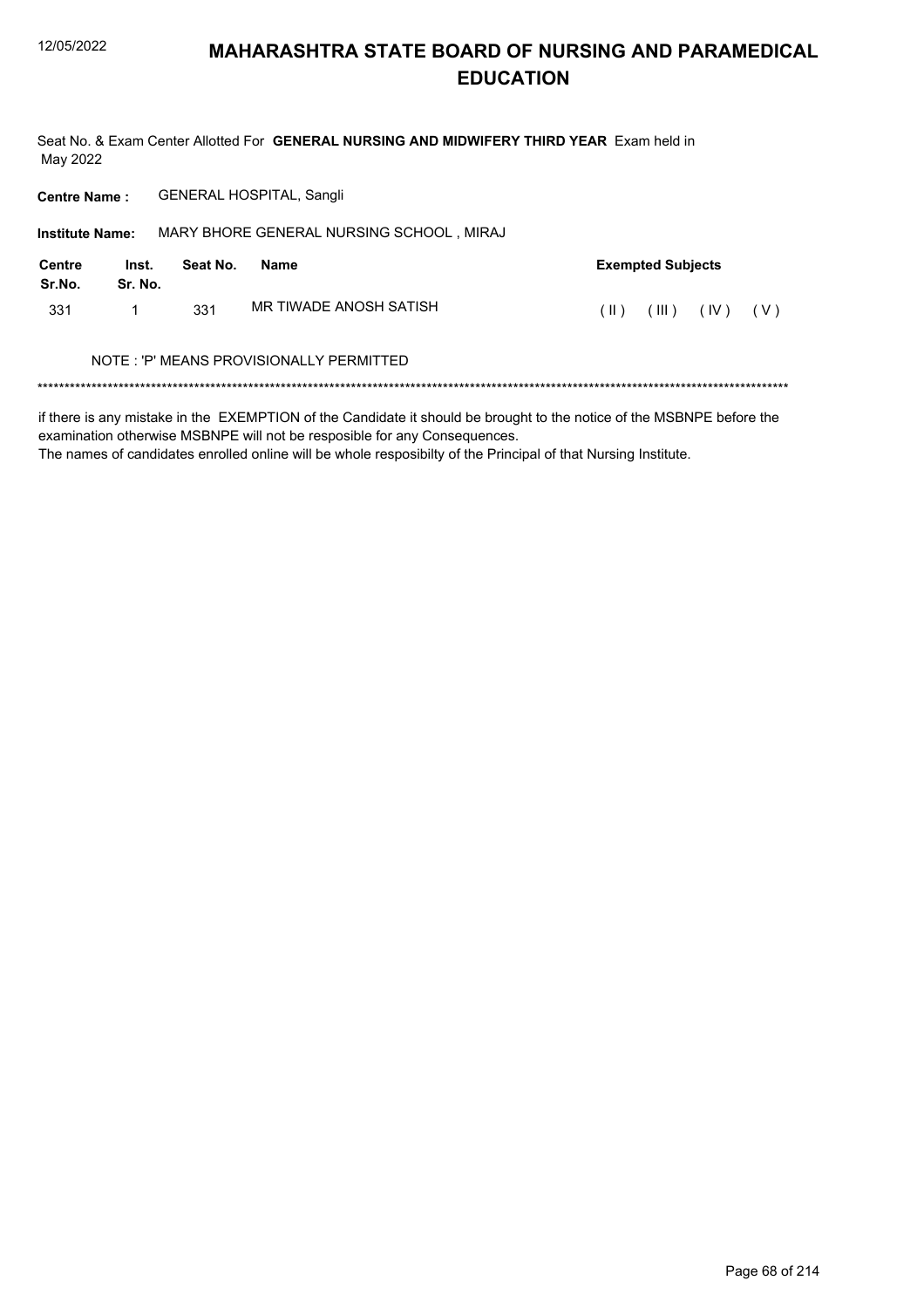Seat No. & Exam Center Allotted For **GENERAL NURSING AND MIDWIFERY THIRD YEAR** Exam held in May 2022

**Centre Name :** GENERAL HOSPITAL, Sangli

**Institute Name:** GULABRAO PATIL INSTITUTE OF NURSING SCIENCES, MIRAJ, SANGLI

| <b>Centre</b><br>Sr.No. | Inst.<br>Sr. No. | Seat No. | <b>Name</b>                     |                         | <b>Exempted Subjects</b> |      |     |
|-------------------------|------------------|----------|---------------------------------|-------------------------|--------------------------|------|-----|
| 332                     | 1                | 332      | MR AIWALE ANIKET SANJAY         |                         |                          |      |     |
| 333                     | $\overline{2}$   | 333      | MISS AWALE PRIYANKA SURESH      | $(\parallel \parallel)$ | (IV)                     | (V)  |     |
| 334                     | 3                | 334      | MR BHORE MONTY LINKAN           | $(\parallel)$           | (IV)                     | (V)  |     |
| 335                     | 4                | 335      | MISS DABHADE KRUPA ROCKY        |                         |                          |      |     |
| 336                     | 5                | 336      | MISS GHATGE AISHWARYA SURESH    | (1)                     | $(\parallel \parallel)$  | (IV) | (V) |
| 337                     | 6                | 337      | MISS KARANDE SUPRIYA SANJAY     |                         |                          |      |     |
| 338                     | $\overline{7}$   | 338      | MISS KATE ROJINA SACHIN         | $(\parallel)$           | (IV)                     | (V)  |     |
| 339                     | 8                | 339      | MR KATE SIMON SACHIN            | $(\parallel \parallel)$ | (IV)                     | (V)  |     |
| 340                     | 9                | 340      | MISS LONDHE SIMRAN KISHOR       |                         |                          |      |     |
| 341                     | 10               | 341      | MISS MARRI DEPHINE ANTHONY      | (1)                     | $(\parallel)$            | (IV) | (V) |
| 342                     | 11               | 342      | MR MASKE NIHAL RAJU             | $(\parallel \parallel)$ | (III)                    | (IV) | (V) |
| 343                     | 12               | 343      | MR MIRAJKAR HRISHIKESH PRATIBHA |                         |                          |      |     |
| 344                     | 13               | 344      | MISS MOHITE AISHWARYA GUNJAN    | (1)                     | $(\parallel)$            | (IV) | (V) |
| 345                     | 14               | 345      | MISS MOHITE SUVARTA VIJAY       |                         | $(IV)$ $(V)$             |      |     |
| 346                     | 15               | 346      | MR NAIK OMKAR CHANDRAKANT       |                         |                          |      |     |
| 347                     | 16               | 347      | MR RAKHAWALDAR KARTIK SANJAY    | $(\parallel \parallel)$ | (III)                    | (IV) | (V) |
| 348                     | 17               | 348      | MISS RANDIVE ASAWARI RAJENDRA   | $(\parallel \parallel)$ | (IV)                     | (V)  |     |
| 349                     | 18               | 349      | MR SHAIKH SHOURAT PARVEZ        |                         |                          |      |     |
| 350                     | 19               | 350      | MISS SOUNDADE REENA SANJAY      | (III)                   | (IV)                     | (V)  |     |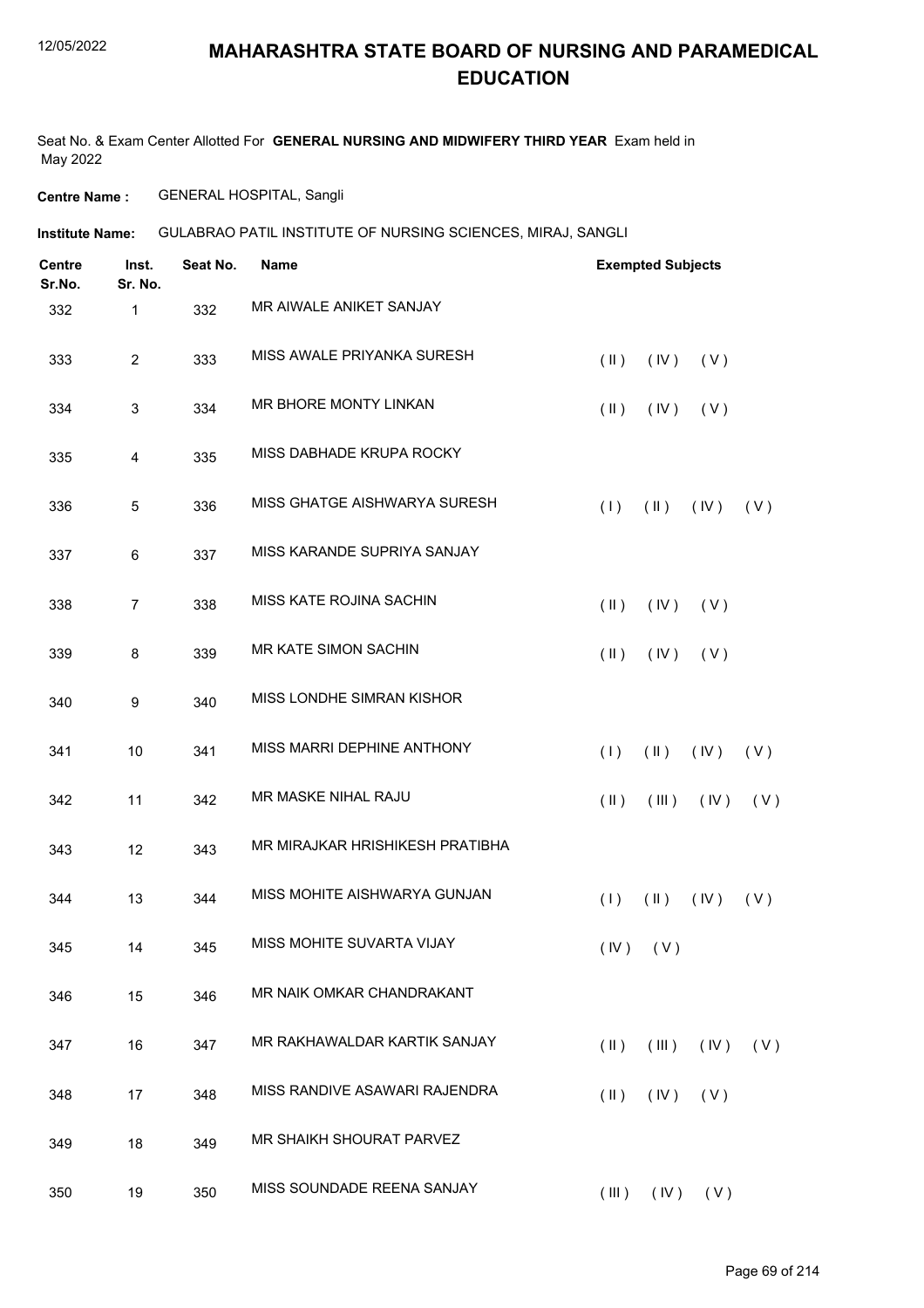Seat No. & Exam Center Allotted For GENERAL NURSING AND MIDWIFERY THIRD YEAR Exam held in May 2022 351 20 351 MR SWAMI NIKHIL NARAYAN  $(0.1) - (1.1)$ 

| 351 | ZU | 351 | <u>IVILLO VYAIVILINIIN IIE INALVA LAIN</u> | (IV) | (V) |  |
|-----|----|-----|--------------------------------------------|------|-----|--|
| 352 | 21 | 352 | MR VARE ANIKET MAHADEV                     |      |     |  |
| 353 | 22 | 353 | MR WAVARE SHUBHAM SANJAY                   |      |     |  |
|     |    |     | NOTE: 'P' MEANS PROVISIONALLY PERMITTED    |      |     |  |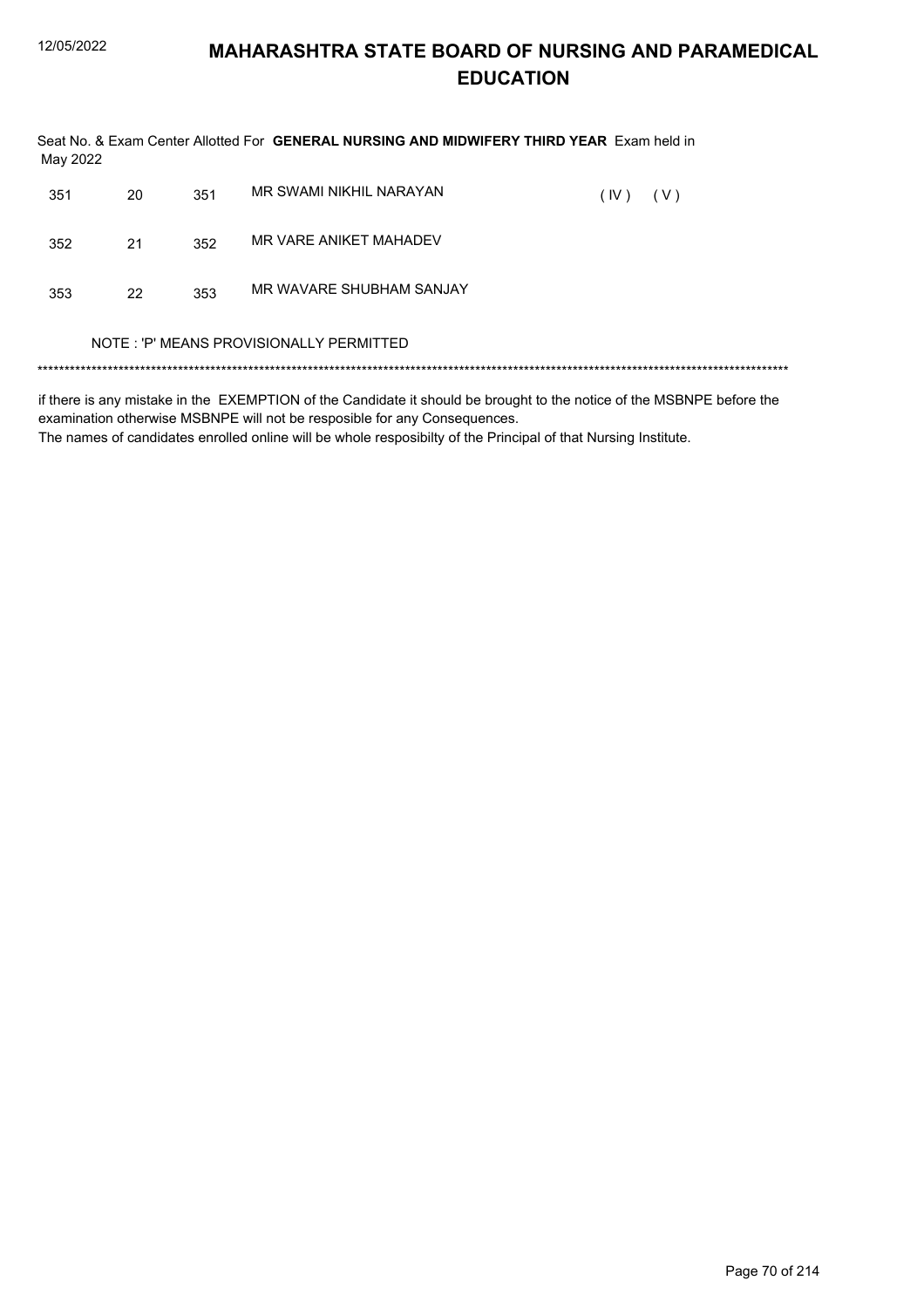Seat No. & Exam Center Allotted For GENERAL NURSING AND MIDWIFERY THIRD YEAR Exam held in May 2022

Centre Name: GENERAL HOSPITAL, Sangli

| <b>Institute Name:</b> |                  | CHINGUAAI INSTITUTE OF NURSING EDUCATION, KAVATHE MAHANKAL, SANGLI |                                         |     |                          |       |     |
|------------------------|------------------|--------------------------------------------------------------------|-----------------------------------------|-----|--------------------------|-------|-----|
| Centre<br>Sr.No.       | Inst.<br>Sr. No. | Seat No.                                                           | Name                                    |     | <b>Exempted Subjects</b> |       |     |
| 354                    |                  | 354                                                                | MISS DESHMUKH KRUTIKA SUNILRAO          | (1) | $(\parallel)$            | (III) |     |
| 355                    | 2                | 355                                                                | MISS KAMBLE VAISHALI APPASO             | (1) | $(\parallel)$            | (IV)  | (V) |
|                        |                  |                                                                    | NOTE: 'P' MEANS PROVISIONALLY PERMITTED |     |                          |       |     |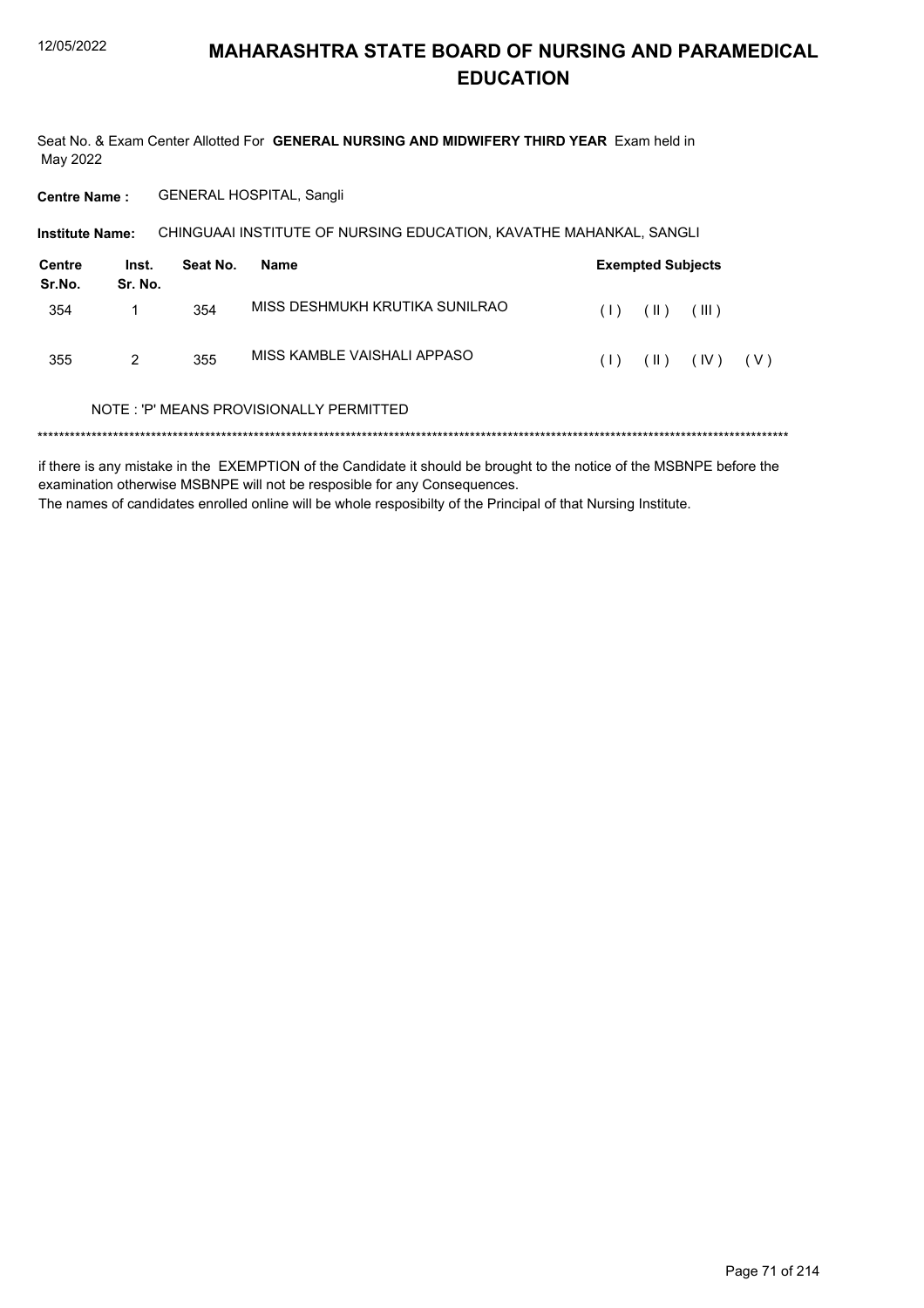Seat No. & Exam Center Allotted For GENERAL NURSING AND MIDWIFERY THIRD YEAR Exam held in May 2022

**Centre Name:** BHARATI VIDYAPEETH COLLEGE OF NURSING, PUNE

Institute Name: Sevadham Trust A.S.M.T. SON, MAVAL, PUNE,

| Centre<br>Sr.No. | Inst.<br>Sr. No. | Seat No. | <b>Name</b>                             |     | <b>Exempted Subjects</b> |      |     |
|------------------|------------------|----------|-----------------------------------------|-----|--------------------------|------|-----|
| 356              |                  | 356      | MR CHORGE OMKAR SANJAY                  |     |                          |      |     |
| 357              | 2                | 357      | MISS GADEKAR POOJA TRYMBAK              | (1) | (  )                     | (IV) | (V) |
| 358              | 3                | 358      | MISS LONDHE RUTUJA PRAMOD               |     |                          |      |     |
| 359              | 4                | 359      | MISS PATHAN YASMEEN IBRAHIM             |     |                          |      |     |
|                  |                  |          | NOTE: 'P' MEANS PROVISIONALLY PERMITTED |     |                          |      |     |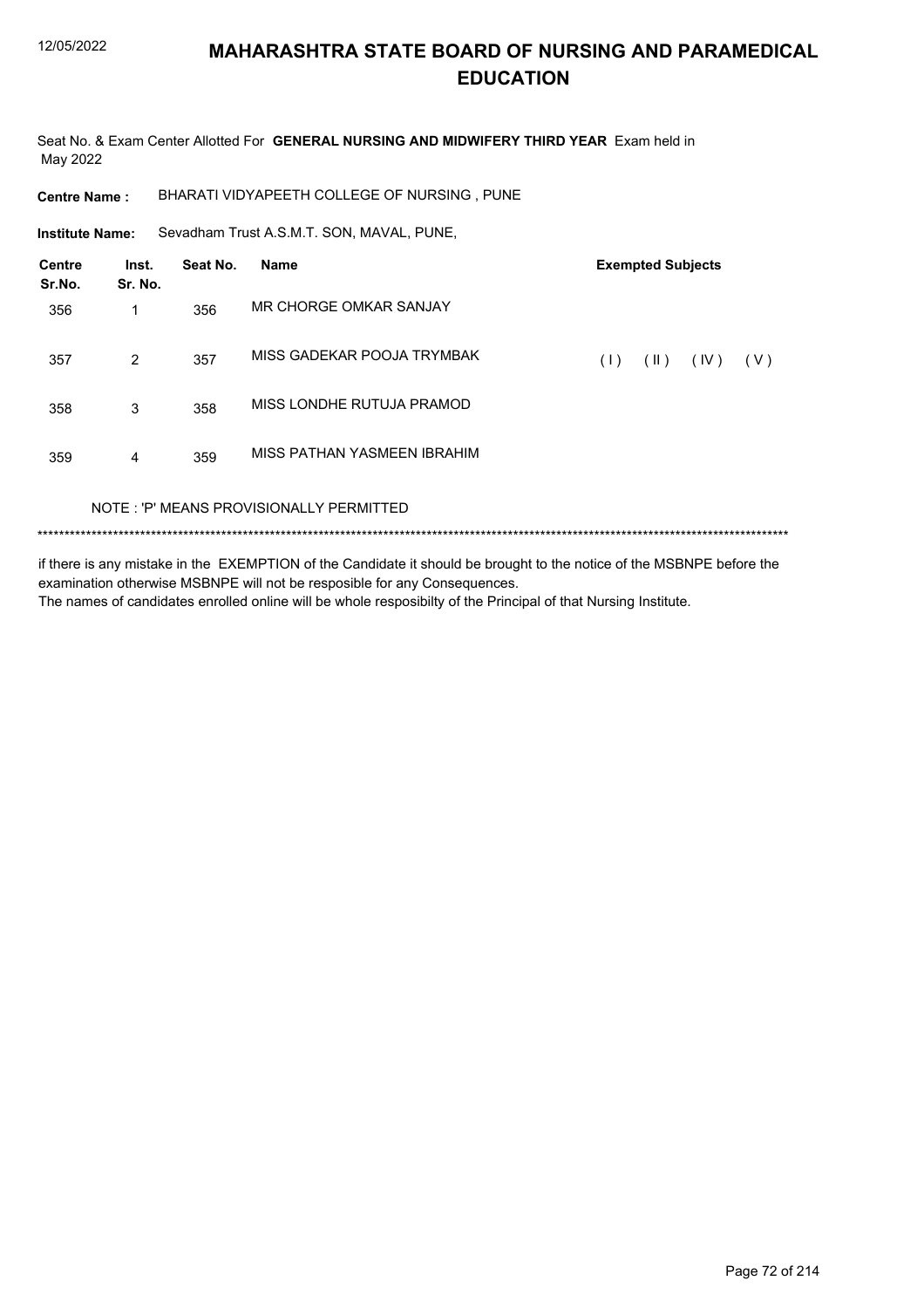Seat No. & Exam Center Allotted For **GENERAL NURSING AND MIDWIFERY THIRD YEAR** Exam held in May 2022

**Centre Name :** BHARATI VIDYAPEETH COLLEGE OF NURSING , PUNE

ANAND MEDICAL FOUNDATION, SON, KURULI, KHED, PUNE **Institute Name:**

| <b>Centre</b><br>Sr.No. | Inst.<br>Sr. No. | Seat No. | <b>Name</b>                    | <b>Exempted Subjects</b> |                         |      |     |
|-------------------------|------------------|----------|--------------------------------|--------------------------|-------------------------|------|-----|
| 360                     | 1                | 360      | SMT VAJE SUNITA SATISH         | (1)                      | $(\parallel)$           | (IV) | (V) |
|                         |                  |          | (NEE BAMBALE SUNITA THAMA)     |                          |                         |      |     |
| 361                     | 2                | 361      | MISS DAGADE RUTUJA ARUN        | (1)                      | (IV)                    | (V)  |     |
| 362                     | 3                | 362      | MISS GOLE ASHWINI ANIL         | (1)                      | (IV)                    | (V)  |     |
| 363                     | 4                | 363      | MISS KAHAR SHRADDHA BALRAM     | (1)                      | $(\parallel)$           | (IV) | (V) |
| 364                     | 5                | 364      | MISS KHANDARE SHITAL SHANKAR   | (1)                      | $(\parallel)$           | (IV) | (V) |
| 365                     | 6                | 365      | MISS SHINDE GAYATRI DATTATRAYA | (1)                      | $(\parallel \parallel)$ | (IV) | (V) |
| 366                     | 7                | 366      | MISS SHINGE PALLAVI SADHU      | (1)                      | $(\parallel)$           | (IV) | (V) |
|                         |                  |          |                                |                          |                         |      |     |

NOTE : 'P' MEANS PROVISIONALLY PERMITTED

\*\*\*\*\*\*\*\*\*\*\*\*\*\*\*\*\*\*\*\*\*\*\*\*\*\*\*\*\*\*\*\*\*\*\*\*\*\*\*\*\*\*\*\*\*\*\*\*\*\*\*\*\*\*\*\*\*\*\*\*\*\*\*\*\*\*\*\*\*\*\*\*\*\*\*\*\*\*\*\*\*\*\*\*\*\*\*\*\*\*\*\*\*\*\*\*\*\*\*\*\*\*\*\*\*\*\*\*\*\*\*\*\*\*\*\*\*\*\*\*\*\*\*\*\*\*\*\*\*\*\*\*\*\*\*\*\*\*\*

if there is any mistake in the EXEMPTION of the Candidate it should be brought to the notice of the MSBNPE before the examination otherwise MSBNPE will not be resposible for any Consequences.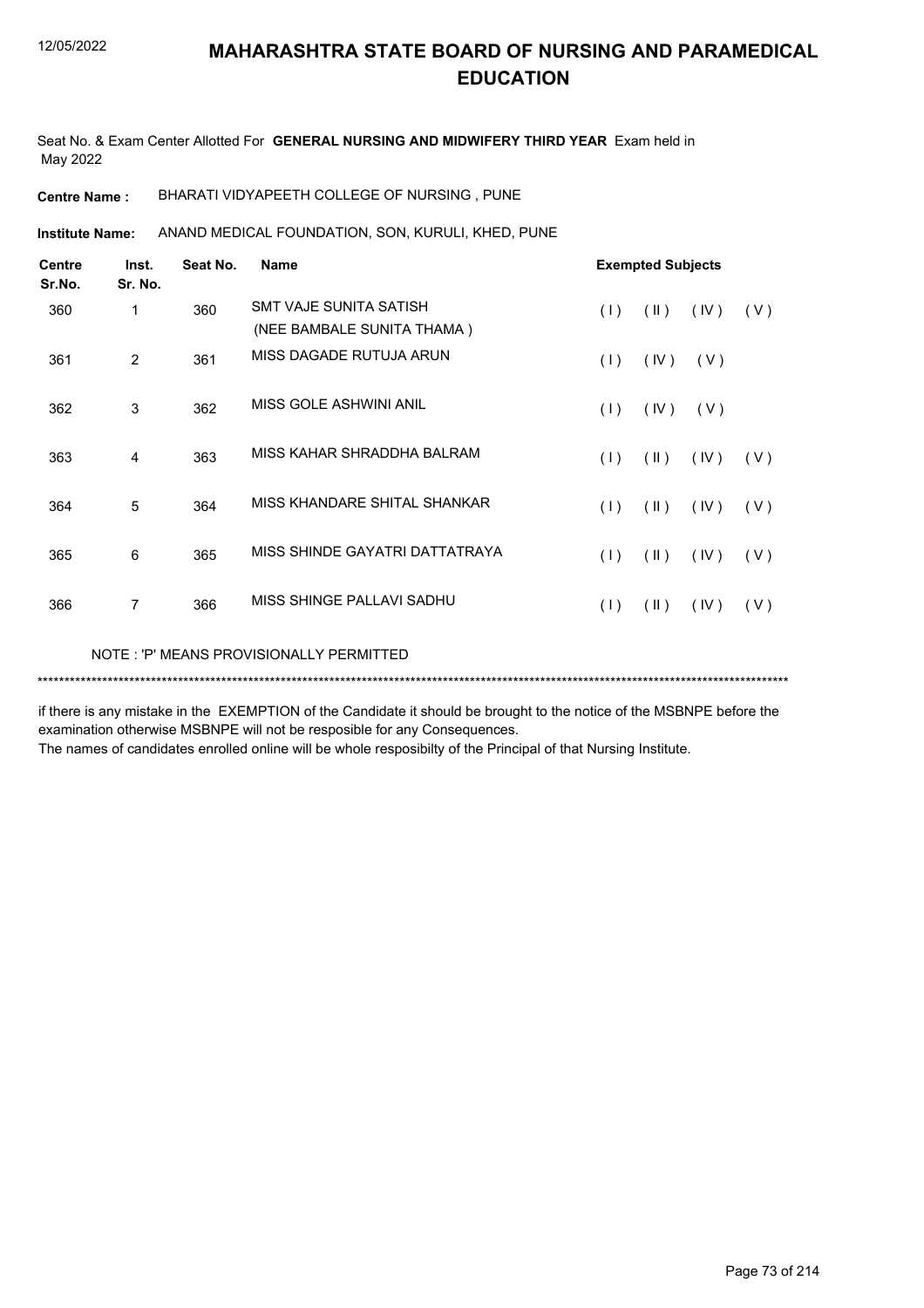Seat No. & Exam Center Allotted For **GENERAL NURSING AND MIDWIFERY THIRD YEAR** Exam held in May 2022

**Centre Name :** BHARATI VIDYAPEETH COLLEGE OF NURSING , PUNE

DR. D.Y. PATIL INST OF NURSING EDU , PIMPRI ,PUNE **Institute Name:**

| <b>Centre</b><br>Sr.No. | Inst.<br>Sr. No. | Seat No. | Name                            | <b>Exempted Subjects</b> |                     |     |
|-------------------------|------------------|----------|---------------------------------|--------------------------|---------------------|-----|
| 367                     | 1                | 367      | MR ANKALI SUMIT DEEPAK          | $(\parallel \parallel)$  | (III)<br>(IV)       | (V) |
| 368                     | $\overline{2}$   | 368      | MISS AWALE AMRUTA BALAJI        |                          |                     |     |
| 369                     | $\mathfrak{S}$   | 369      | MISS GAWARE RUBEKA ANIL         | (III)                    | (IV)<br>(V)         |     |
| 370                     | 4                | 370      | MISS GOTE RAJASHRI RAJU         | (III)                    | (V)<br>(IV)         |     |
| 371                     | 5                | 371      | MISS JADHAV TRISHALA BALAJI     |                          |                     |     |
| 372                     | 6                | 372      | MR PAKHARE ABHISHEK SANJAY      | (III)                    | (IV)<br>(V)         |     |
| 373                     | $\overline{7}$   | 373      | MISS RUPEKAR SIYONA SANJAY      | $($ II $)$               | (III)<br>(IV)       | (V) |
| 374                     | 8                | 374      | MR SAMGE SUDAM DILIP            | $($ II $)$               | (III)<br>(IV)       | (V) |
| 375                     | 9                | 375      | MR SURADKAR GANESH KISAN        | (III)                    | (IV)<br>(V)         |     |
| 376                     | 10               | 376      | MISS SWAMI VIJAYASHANTI NATARAJ |                          |                     |     |
| 377                     | 11               | 377      | MR TATHE PRADIP SANJAY          | (III)                    | (IV)<br>(V)         |     |
| 378                     | 12               | 378      | MR THORAT TEJAS SANJAY          | $(\parallel)$            | $($ III $)$<br>(IV) | (V) |
|                         |                  |          |                                 |                          |                     |     |

NOTE : 'P' MEANS PROVISIONALLY PERMITTED

\*\*\*\*\*\*\*\*\*\*\*\*\*\*\*\*\*\*\*\*\*\*\*\*\*\*\*\*\*\*\*\*\*\*\*\*\*\*\*\*\*\*\*\*\*\*\*\*\*\*\*\*\*\*\*\*\*\*\*\*\*\*\*\*\*\*\*\*\*\*\*\*\*\*\*\*\*\*\*\*\*\*\*\*\*\*\*\*\*\*\*\*\*\*\*\*\*\*\*\*\*\*\*\*\*\*\*\*\*\*\*\*\*\*\*\*\*\*\*\*\*\*\*\*\*\*\*\*\*\*\*\*\*\*\*\*\*\*\*

if there is any mistake in the EXEMPTION of the Candidate it should be brought to the notice of the MSBNPE before the examination otherwise MSBNPE will not be resposible for any Consequences.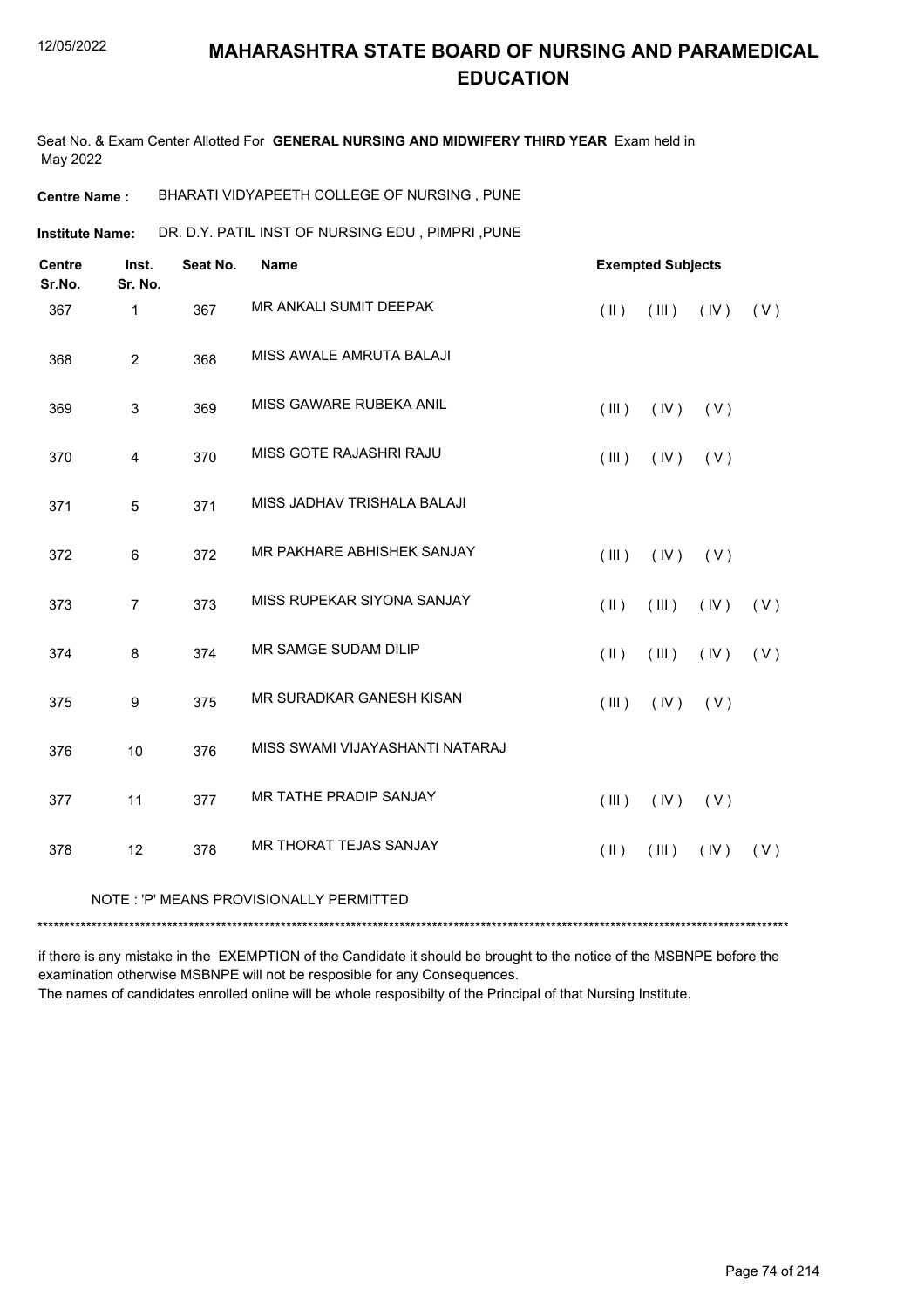### **MAHARASHTRA STATE BOARD OF NURSING AND PARAMEDICAL EDUCATION**

Seat No. & Exam Center Allotted For GENERAL NURSING AND MIDWIFERY THIRD YEAR Exam held in May 2022 BHARATI VIDYAPEETH COLLEGE OF NURSING, PUNE **Centre Name:** 

| <b>Institute Name:</b> |                  |          | BHARATI VIDYAPEETH COLLEGE OF NURSING, PUNE |      |                          |                                               |  |
|------------------------|------------------|----------|---------------------------------------------|------|--------------------------|-----------------------------------------------|--|
| Centre<br>Sr.No.       | Inst.<br>Sr. No. | Seat No. | Name                                        |      | <b>Exempted Subjects</b> |                                               |  |
| 379                    |                  | 379      | MISS SHINDE POOJA DATTA                     | (II) |                          | $(\mathbb{II})$ $(\mathbb{V})$ $(\mathbb{V})$ |  |

#### NOTE : 'P' MEANS PROVISIONALLY PERMITTED

if there is any mistake in the EXEMPTION of the Candidate it should be brought to the notice of the MSBNPE before the examination otherwise MSBNPE will not be resposible for any Consequences.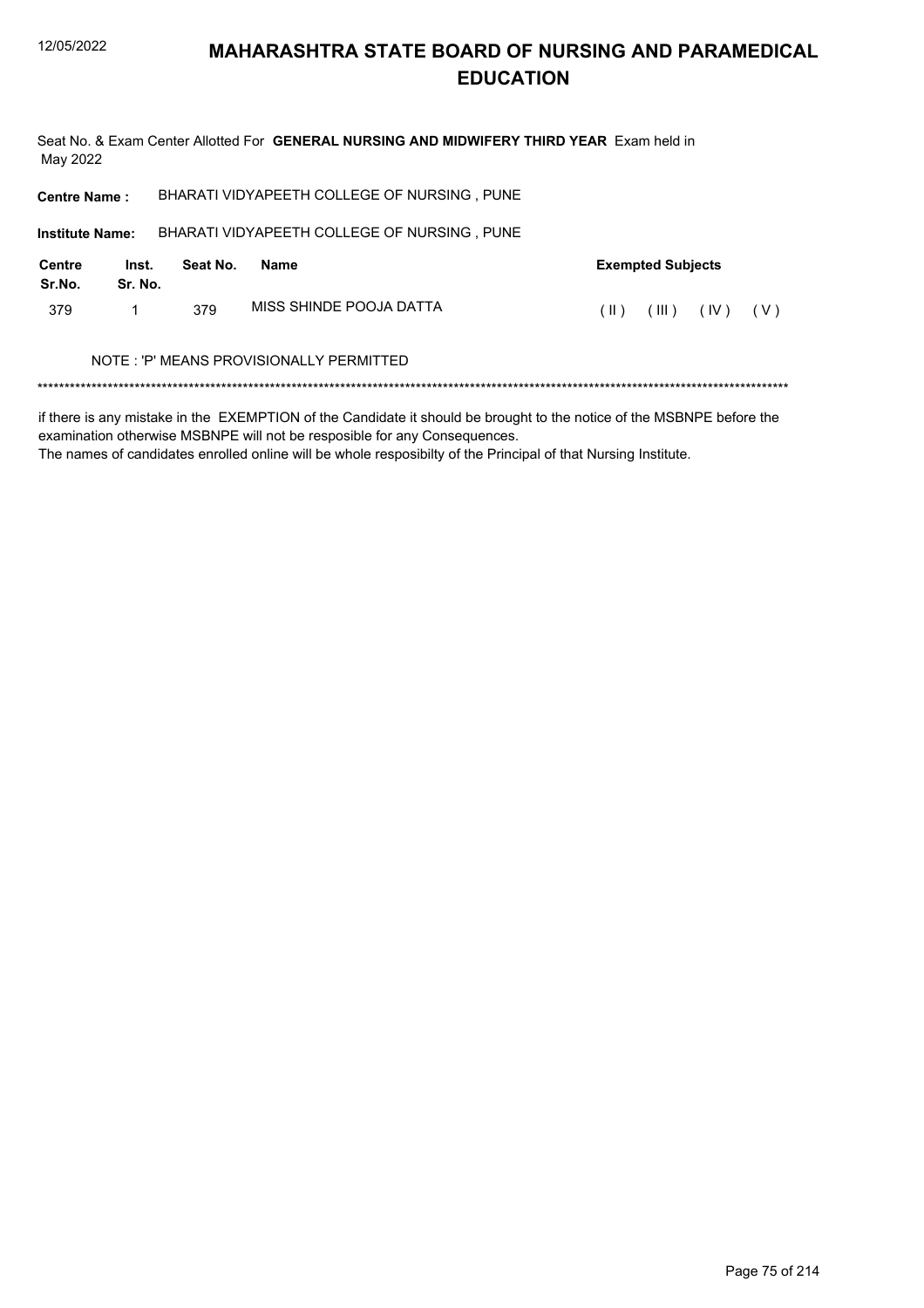Seat No. & Exam Center Allotted For **GENERAL NURSING AND MIDWIFERY THIRD YEAR** Exam held in May 2022

**Centre Name :** BHARATI VIDYAPEETH COLLEGE OF NURSING , PUNE

DWARIKA SANGAMNER INSTITUTE OF NURSING EDUCATION, PUNE **Institute Name:**

| <b>Centre</b><br>Sr.No. | Inst.<br>Sr. No. | Seat No. | <b>Name</b>                             |     | <b>Exempted Subjects</b> |      |       |
|-------------------------|------------------|----------|-----------------------------------------|-----|--------------------------|------|-------|
| 380                     | 1                | 380      | MISS JAGTAP RUTUJA RAJESH               | (1) | (III)                    | (IV) | (V)   |
| 381                     | 2                | 381      | MISS PAWAR NAMITA RAVINDRA              |     |                          |      |       |
| 382                     | 3                | 382      | MISS RAUT SUPRIYA SHANKAR               | (1) | (III)                    | (IV) | ( V ) |
| 383                     | 4                | 383      | MISS SOMKUWAR KRUTIKA SHESHARO          | (1) | (III)                    | (IV) | ( V ) |
|                         |                  |          | NOTE: 'P' MEANS PROVISIONALLY PERMITTED |     |                          |      |       |
|                         |                  |          |                                         |     |                          |      |       |

if there is any mistake in the EXEMPTION of the Candidate it should be brought to the notice of the MSBNPE before the examination otherwise MSBNPE will not be resposible for any Consequences.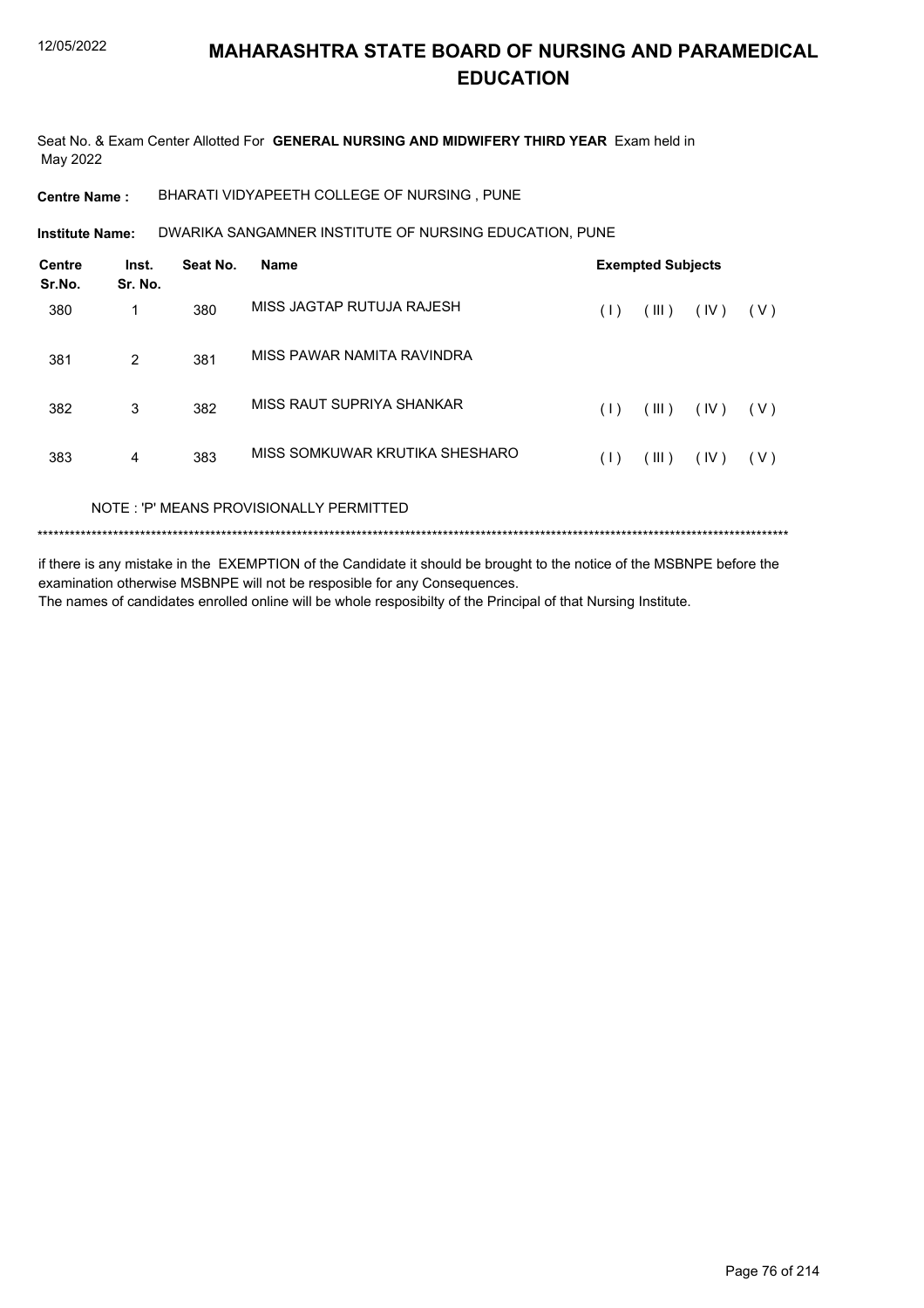Seat No. & Exam Center Allotted For GENERAL NURSING AND MIDWIFERY THIRD YEAR Exam held in May 2022

BHARATI VIDYAPEETH COLLEGE OF NURSING, PUNE **Centre Name:** 

C Y DANGAT PATIL SHIKSHAN AND KRIDA MANDAL, SCHOOL OF NURSING, PUNE Institute Name:

| Centre<br>Sr.No. | Inst.<br>Sr. No. | Seat No. | Name                                    |               | <b>Exempted Subjects</b> |       |       |
|------------------|------------------|----------|-----------------------------------------|---------------|--------------------------|-------|-------|
| 384              | 1                | 384      | MR BHATANE SUNIL SUSHEN                 | (  )          | (III)                    | (IV)  | ( V ) |
| 385              | 2                | 385      | MR JADHAVAR VISHAL BABAN                | $(\parallel)$ | (IV)                     | ( V ) |       |
| 386              | 3                | 386      | MR WAGHMARE NAGNATH ANNARAO             | $(\parallel)$ | (IV)                     | ( V ) |       |
|                  |                  |          | NOTE: 'P' MEANS PROVISIONALLY PERMITTED |               |                          |       |       |
|                  |                  |          |                                         |               |                          |       |       |

if there is any mistake in the EXEMPTION of the Candidate it should be brought to the notice of the MSBNPE before the examination otherwise MSBNPE will not be resposible for any Consequences. The names of candidates enrolled online will be whole resposibilty of the Principal of that Nursing Institute.

Page 77 of 214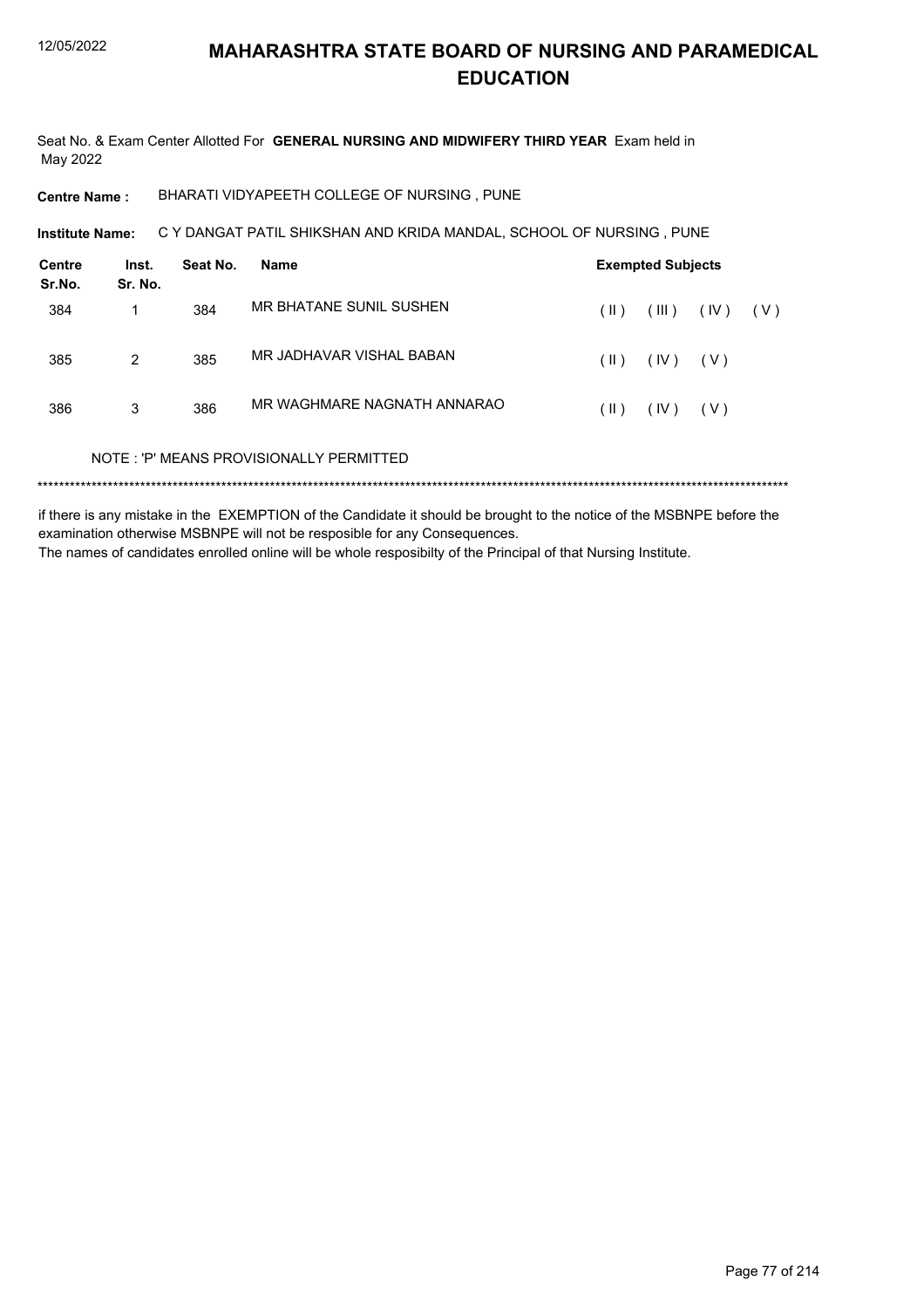Seat No. & Exam Center Allotted For GENERAL NURSING AND MIDWIFERY THIRD YEAR Exam held in May 2022

BHARATI VIDYAPEETH COLLEGE OF NURSING, PUNE **Centre Name:** 

GIRIRAJ SCHOOL OF NURSING, BARAMATI Institute Name:

| Centre<br>Sr.No. | Inst.<br>Sr. No. | Seat No. | Name                             | <b>Exempted Subjects</b> |
|------------------|------------------|----------|----------------------------------|--------------------------|
| 387              |                  | 387      | MISS KURESHI FARHIN MOHAMADIKRAM |                          |
| 388              | 2                | 388      | MISS WANKHADE AMRAPALI BHAGWAN   | (IV)<br>( V )<br>$(\ )$  |

#### NOTE: 'P' MEANS PROVISIONALLY PERMITTED

if there is any mistake in the EXEMPTION of the Candidate it should be brought to the notice of the MSBNPE before the examination otherwise MSBNPE will not be resposible for any Consequences. The names of candidates enrolled online will be whole resposibilty of the Principal of that Nursing Institute.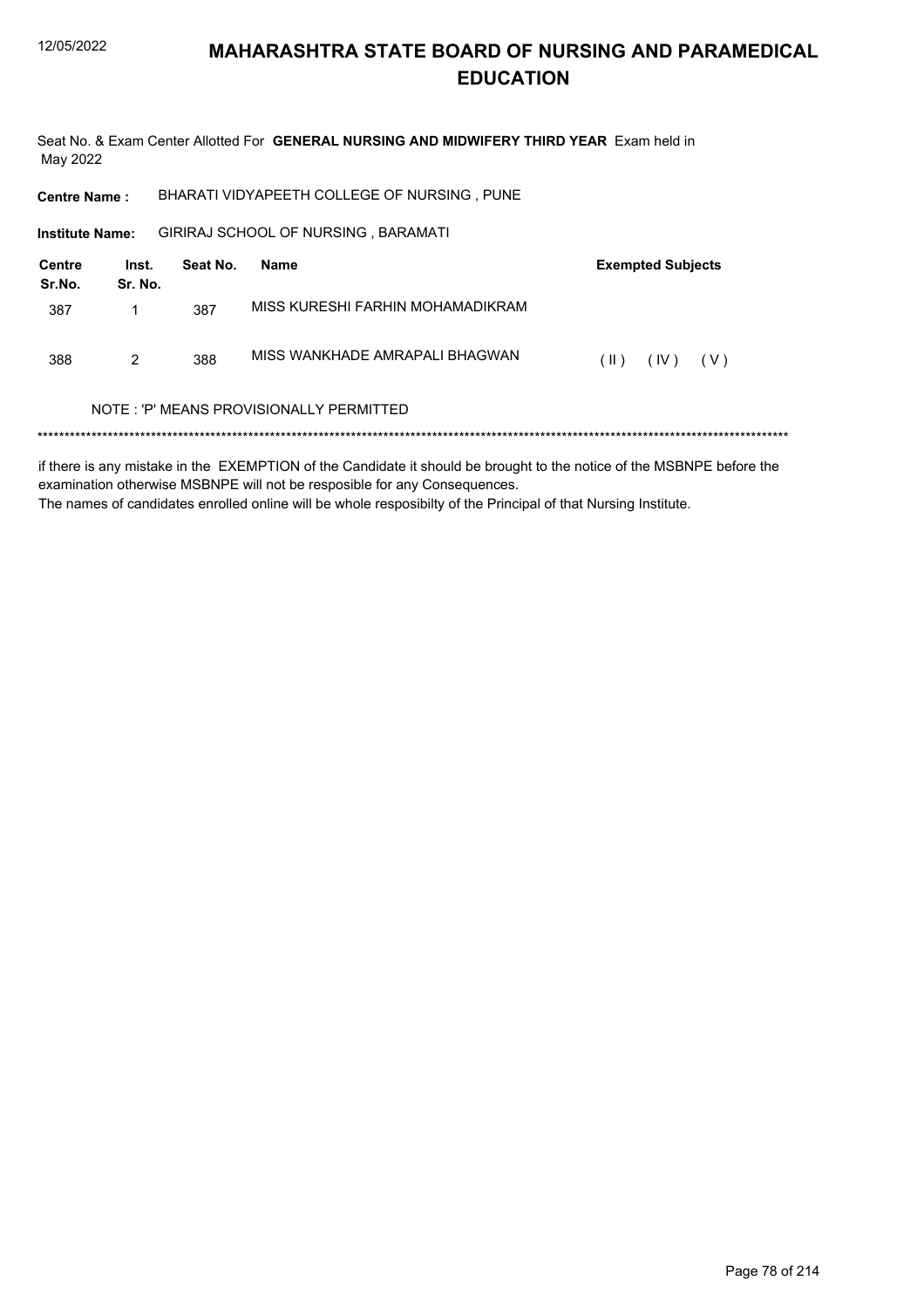Seat No. & Exam Center Allotted For **GENERAL NURSING AND MIDWIFERY THIRD YEAR** Exam held in May 2022

**Centre Name :** BHARATI VIDYAPEETH COLLEGE OF NURSING , PUNE

SUSHRUSHA NURSING SCHOOL, DAUND , PUNE **Institute Name:**

| Inst.          | Seat No. | <b>Name</b>                         |               |               |      |                          |
|----------------|----------|-------------------------------------|---------------|---------------|------|--------------------------|
| 1              | 389      | MR BHONG TEJAS MAHADEO              | $($ II $)$    | (III)         | (IV) | (V)                      |
| $\overline{c}$ | 390      | MISS BORADE MAYURI KISHOR           | (1)           | $(\parallel)$ | (IV) | (V)                      |
| 3              | 391      | MISS JADHAV NAMRATA NILESH          | (1)           | $(\parallel)$ | (IV) | (V)                      |
| 4              | 392      | MR KANBARGE JOEL MEGHRAJ            | (1)           | $(\parallel)$ | (IV) | (V)                      |
| 5              | 393      | MISS MAGARE NEHA SANTOSH            | (1)           | $(\parallel)$ | (IV) | (V)                      |
| 6              | 394      | MR MOTE YASH KESHAV                 | $($ II $)$    | (IV)          | (V)  |                          |
| $\overline{7}$ | 395      | MISS PAWAR PRADNYA BHIMRAJ          | (1)           | $(\parallel)$ | (IV) | (V)                      |
| 8              | 396      | MISS RANSHUR PRAJAKTA BALASAHEB     | (1)           | $(\parallel)$ | (IV) | (V)                      |
| 9              | 397      | MR SALGAR VISHAL RAMESH             | $($ II $)$    | (IV)          | (V)  |                          |
| 10             | 398      | MISS SHELAKE ALKA BABURAO           | $($ II $)$    | (IV)          | (V)  |                          |
| 11             | 399      | MISS SURYAWANSHI BHAGYASHREE GANGAR | (1)           | (IV)          | (V)  |                          |
| 12             | 400      | MISS TAMBE SONALI SATISH            | $(\parallel)$ | (IV)          | (V)  |                          |
| 13             | 401      | MR WAYADANDE ASHITOSH SHANKAR       | (1)           | $(\parallel)$ | (IV) | (V)                      |
|                | Sr. No.  |                                     |               |               |      | <b>Exempted Subjects</b> |

#### NOTE : 'P' MEANS PROVISIONALLY PERMITTED

\*\*\*\*\*\*\*\*\*\*\*\*\*\*\*\*\*\*\*\*\*\*\*\*\*\*\*\*\*\*\*\*\*\*\*\*\*\*\*\*\*\*\*\*\*\*\*\*\*\*\*\*\*\*\*\*\*\*\*\*\*\*\*\*\*\*\*\*\*\*\*\*\*\*\*\*\*\*\*\*\*\*\*\*\*\*\*\*\*\*\*\*\*\*\*\*\*\*\*\*\*\*\*\*\*\*\*\*\*\*\*\*\*\*\*\*\*\*\*\*\*\*\*\*\*\*\*\*\*\*\*\*\*\*\*\*\*\*\*

if there is any mistake in the EXEMPTION of the Candidate it should be brought to the notice of the MSBNPE before the examination otherwise MSBNPE will not be resposible for any Consequences. The names of candidates enrolled online will be whole resposibilty of the Principal of that Nursing Institute.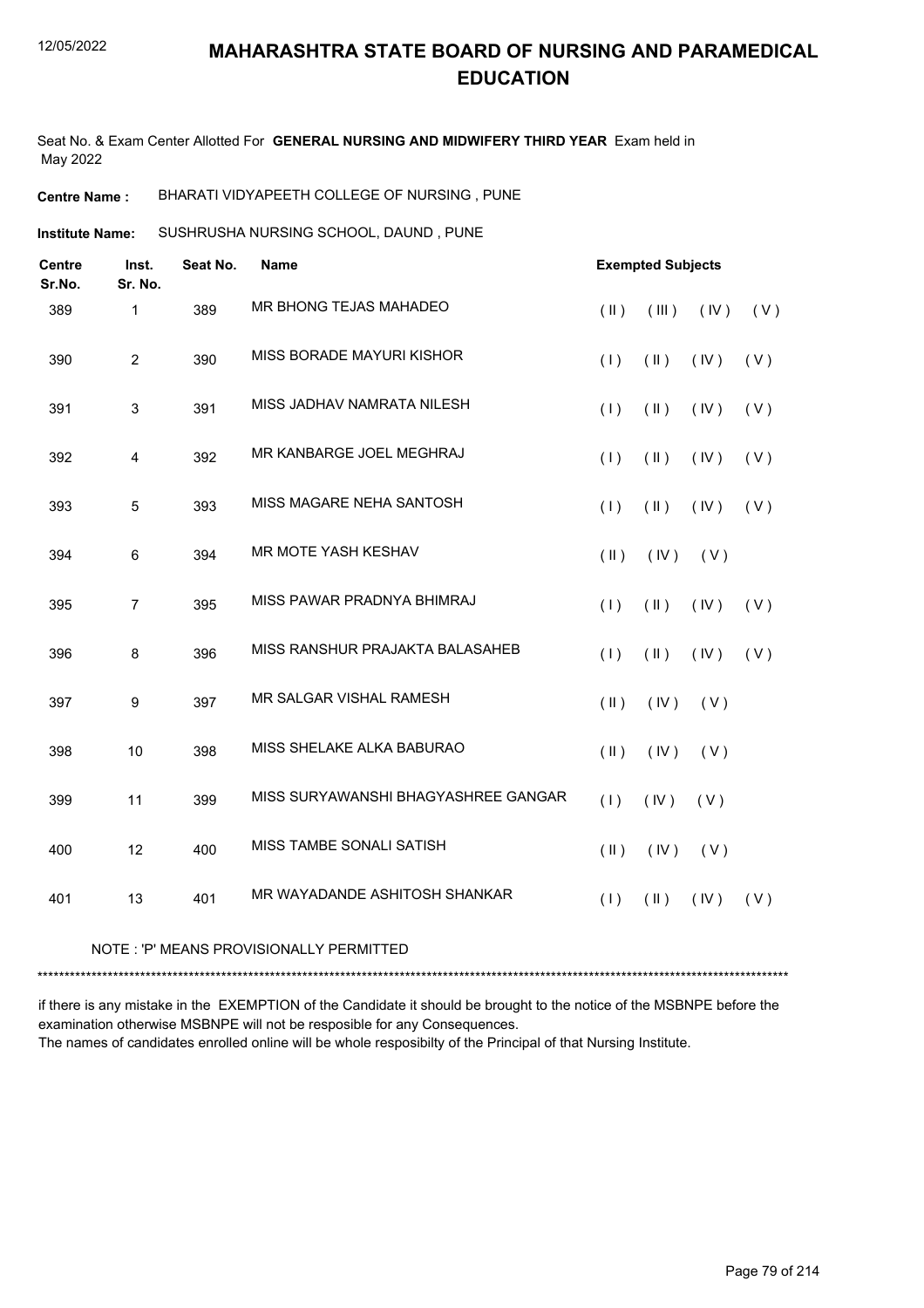Seat No. & Exam Center Allotted For GENERAL NURSING AND MIDWIFERY THIRD YEAR Exam held in May 2022

**Centre Name:** BHARATI VIDYAPEETH COLLEGE OF NURSING, PUNE

SAHARA INSTITUTE OF NURSING EDUCATION, AKLUJ, SOLAPUR Institute Name:

| Centre<br>Sr.No. | Inst.<br>Sr. No. | Seat No. | Name                       | <b>Exempted Subjects</b> |
|------------------|------------------|----------|----------------------------|--------------------------|
| 402              |                  | 402      | MISS SIDAM MANISHA ROHIDAS |                          |

#### NOTE : 'P' MEANS PROVISIONALLY PERMITTED

if there is any mistake in the EXEMPTION of the Candidate it should be brought to the notice of the MSBNPE before the examination otherwise MSBNPE will not be resposible for any Consequences.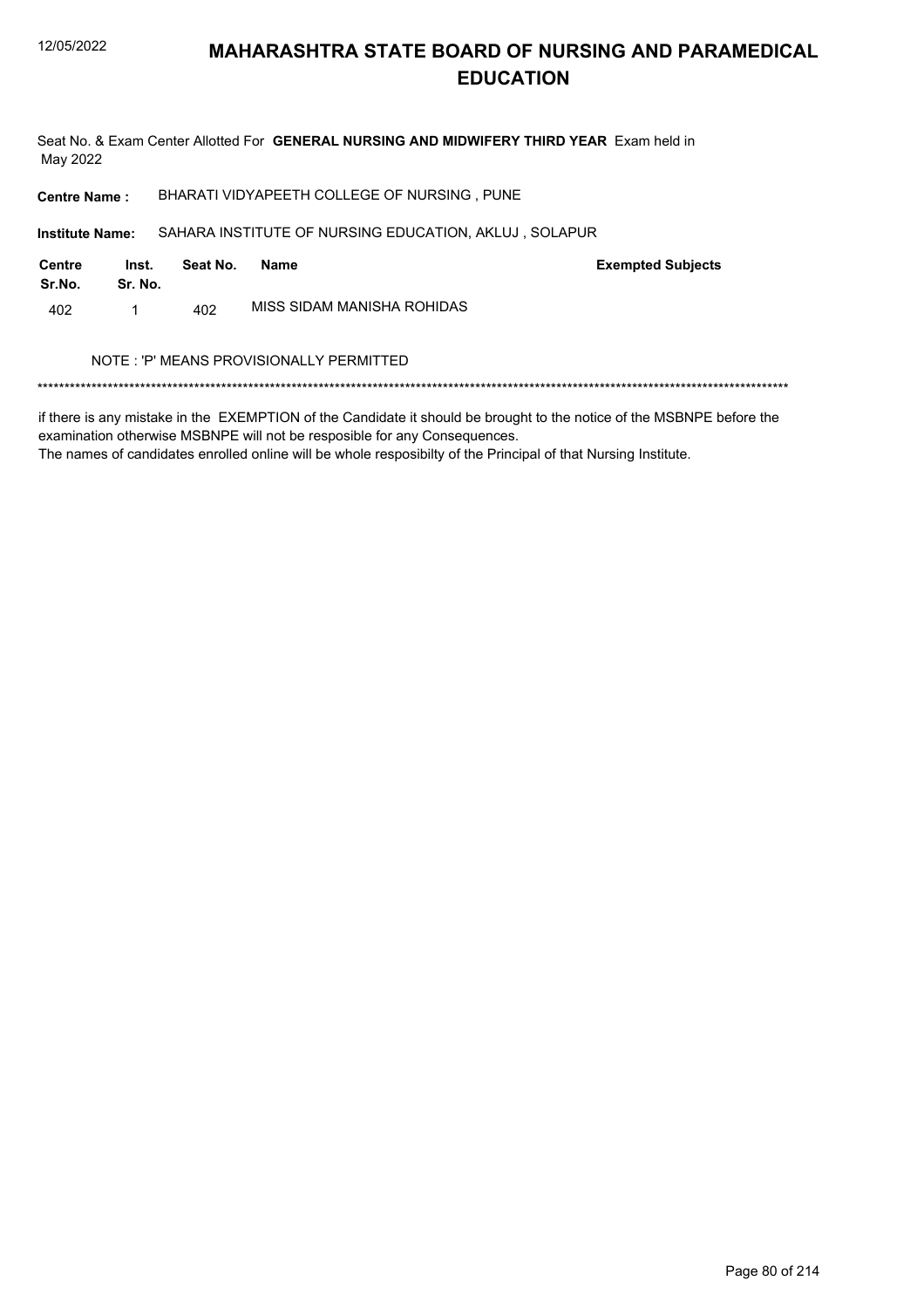Seat No. & Exam Center Allotted For GENERAL NURSING AND MIDWIFERY THIRD YEAR Exam held in May 2022

| <b>Centre Name:</b>    |                  |          | BHARATI VIDYAPEETH COLLEGE OF NURSING, PUNE |                          |
|------------------------|------------------|----------|---------------------------------------------|--------------------------|
| <b>Institute Name:</b> |                  |          | SHARDABAI PAWAR INSTITUTE OF NURSING, PUNE  |                          |
| Centre<br>Sr.No.       | Inst.<br>Sr. No. | Seat No. | <b>Name</b>                                 | <b>Exempted Subjects</b> |
| 403                    |                  | 403      | MISS AGAWANE MANJEFRI TRIMBAK               | (IV)<br>( V )<br>(  )    |
|                        |                  |          | NOTE: 'P' MEANS PROVISIONALLY PERMITTED     |                          |
|                        |                  |          |                                             |                          |

if there is any mistake in the EXEMPTION of the Candidate it should be brought to the notice of the MSBNPE before the examination otherwise MSBNPE will not be resposible for any Consequences.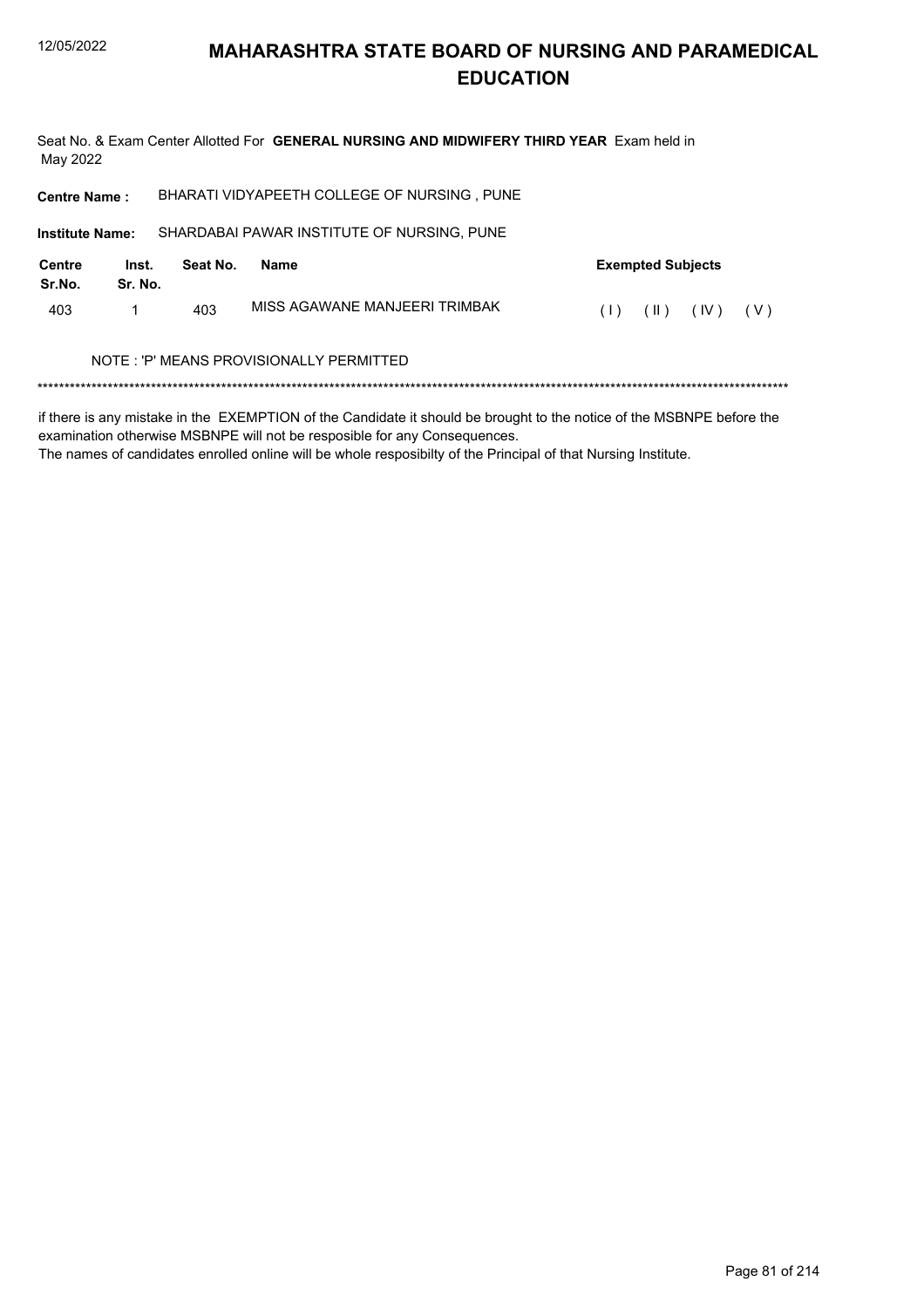Seat No. & Exam Center Allotted For GENERAL NURSING AND MIDWIFERY THIRD YEAR Exam held in May 2022

BHARATI VIDYAPEETH COLLEGE OF NURSING, PUNE **Centre Name:** 

GURURAJ SCHOOL OF NURSING, PUNE **Institute Name:** 

| Centre<br>Sr.No. | Inst.<br>Sr. No. | Seat No. | Name                                            |               | <b>Exempted Subjects</b> |       |       |
|------------------|------------------|----------|-------------------------------------------------|---------------|--------------------------|-------|-------|
| 404              |                  | 404      | SMT GAIKWAD RANI BHAU<br>(NEE AWARE RANI MITHU) | (1)           | (III)                    | (IV)  | ( V ) |
| 405              | 2                | 405      | MISS DHOBALE MANDA RAMDAS                       | $(\parallel)$ | (III)                    | (IV)  | ( V ) |
| 406              | 3                | 406      | MISS KAKADE DIVYA PRASHANT                      | (III)         | (IV)                     | ( V ) |       |
|                  |                  |          | NOTE: 'P' MEANS PROVISIONALLY PERMITTED         |               |                          |       |       |
|                  |                  |          |                                                 |               |                          |       |       |

if there is any mistake in the EXEMPTION of the Candidate it should be brought to the notice of the MSBNPE before the examination otherwise MSBNPE will not be resposible for any Consequences. The names of candidates enrolled online will be whole resposibilty of the Principal of that Nursing Institute.

Page 82 of 214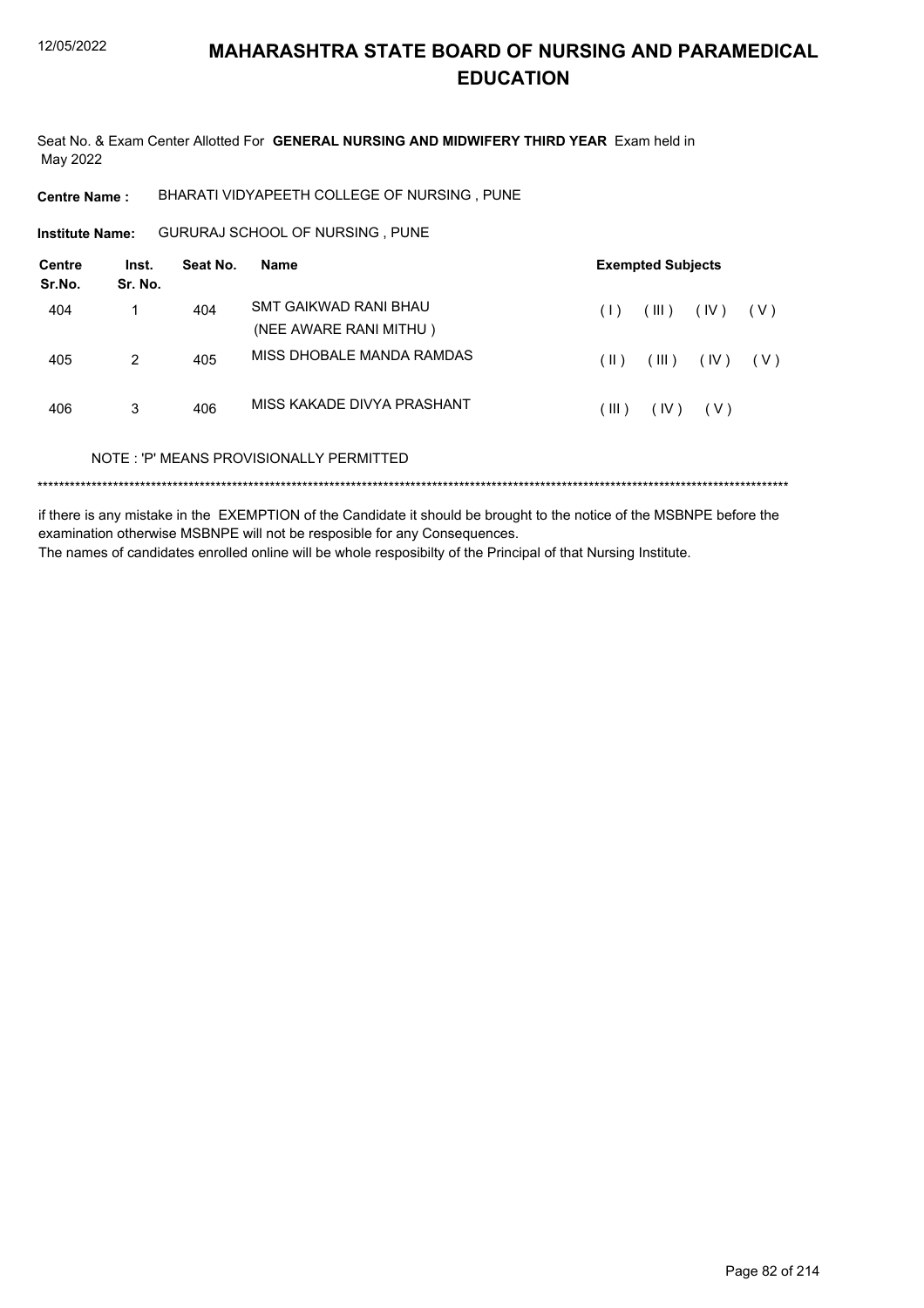Seat No. & Exam Center Allotted For GENERAL NURSING AND MIDWIFERY THIRD YEAR Exam held in May 2022

BHARATI VIDYAPEETH COLLEGE OF NURSING, PUNE **Centre Name:** 

KOPERGAON TALUKA VIDYARTHI SAHAYYAK SCHOOL OF NURSING, KOPERGAON Institute Name:

| Centre<br>Sr.No. | Inst.<br>Sr. No. | Seat No. | Name                      | <b>Exempted Subjects</b> |
|------------------|------------------|----------|---------------------------|--------------------------|
| 407              |                  | 407      | MISS PAWAR ASHWINI SANJAY | (IV)<br>(V)              |

#### NOTE : 'P' MEANS PROVISIONALLY PERMITTED

if there is any mistake in the EXEMPTION of the Candidate it should be brought to the notice of the MSBNPE before the examination otherwise MSBNPE will not be resposible for any Consequences.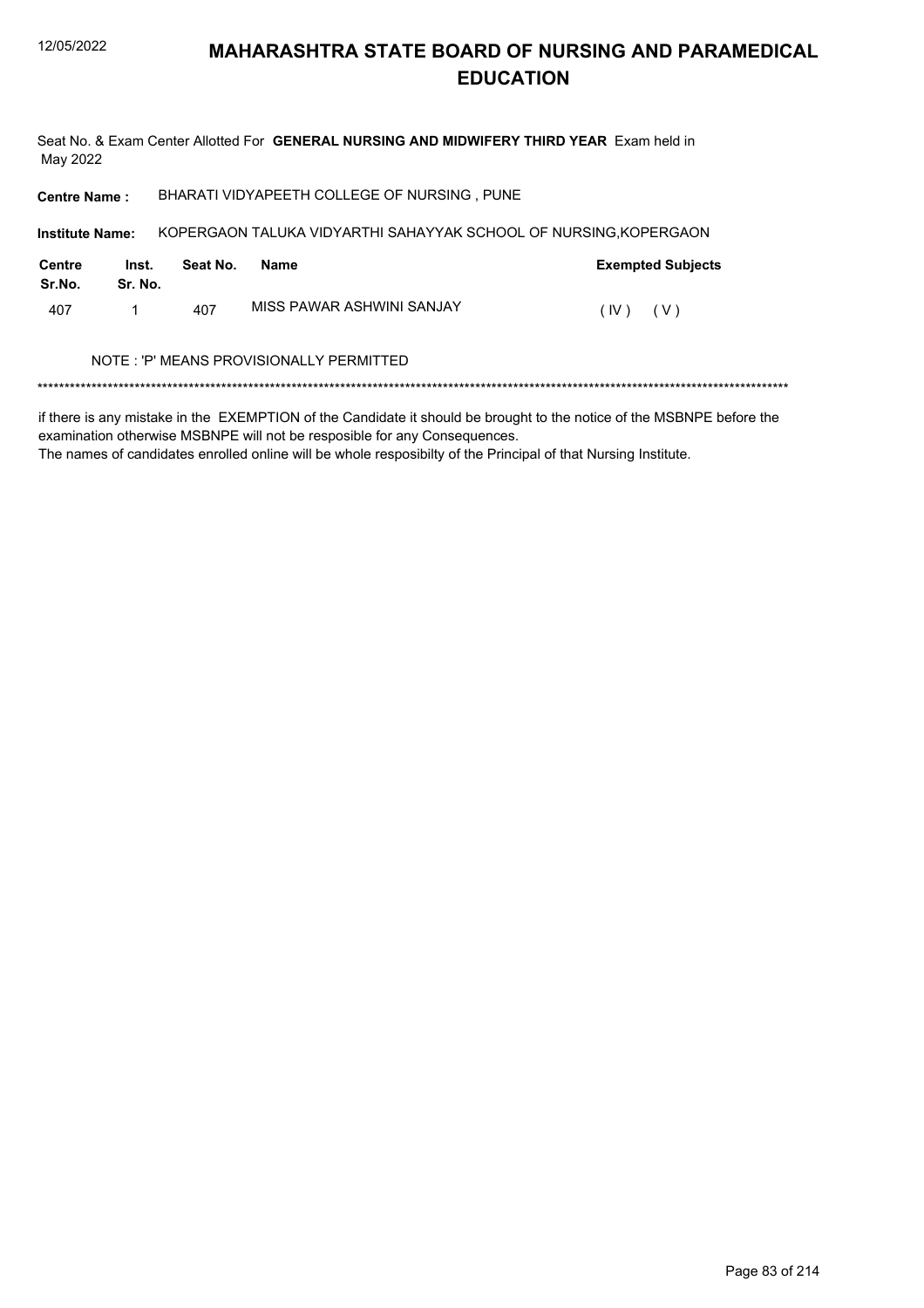Seat No. & Exam Center Allotted For GENERAL NURSING AND MIDWIFERY THIRD YEAR Exam held in May 2022

BHARATI VIDYAPEETH COLLEGE OF NURSING, PUNE **Centre Name:** 

YASHODHARA NURSING INSTITUTE, SOLAPUR Institute Name:

| Centre<br>Sr.No. | Inst.<br>Sr. No. | Seat No. | Name                          | <b>Exempted Subjects</b> |
|------------------|------------------|----------|-------------------------------|--------------------------|
| 408              |                  | 408      | MISS WADEKAR SHRADDHA SANTOSH |                          |

#### NOTE : 'P' MEANS PROVISIONALLY PERMITTED

if there is any mistake in the EXEMPTION of the Candidate it should be brought to the notice of the MSBNPE before the examination otherwise MSBNPE will not be resposible for any Consequences.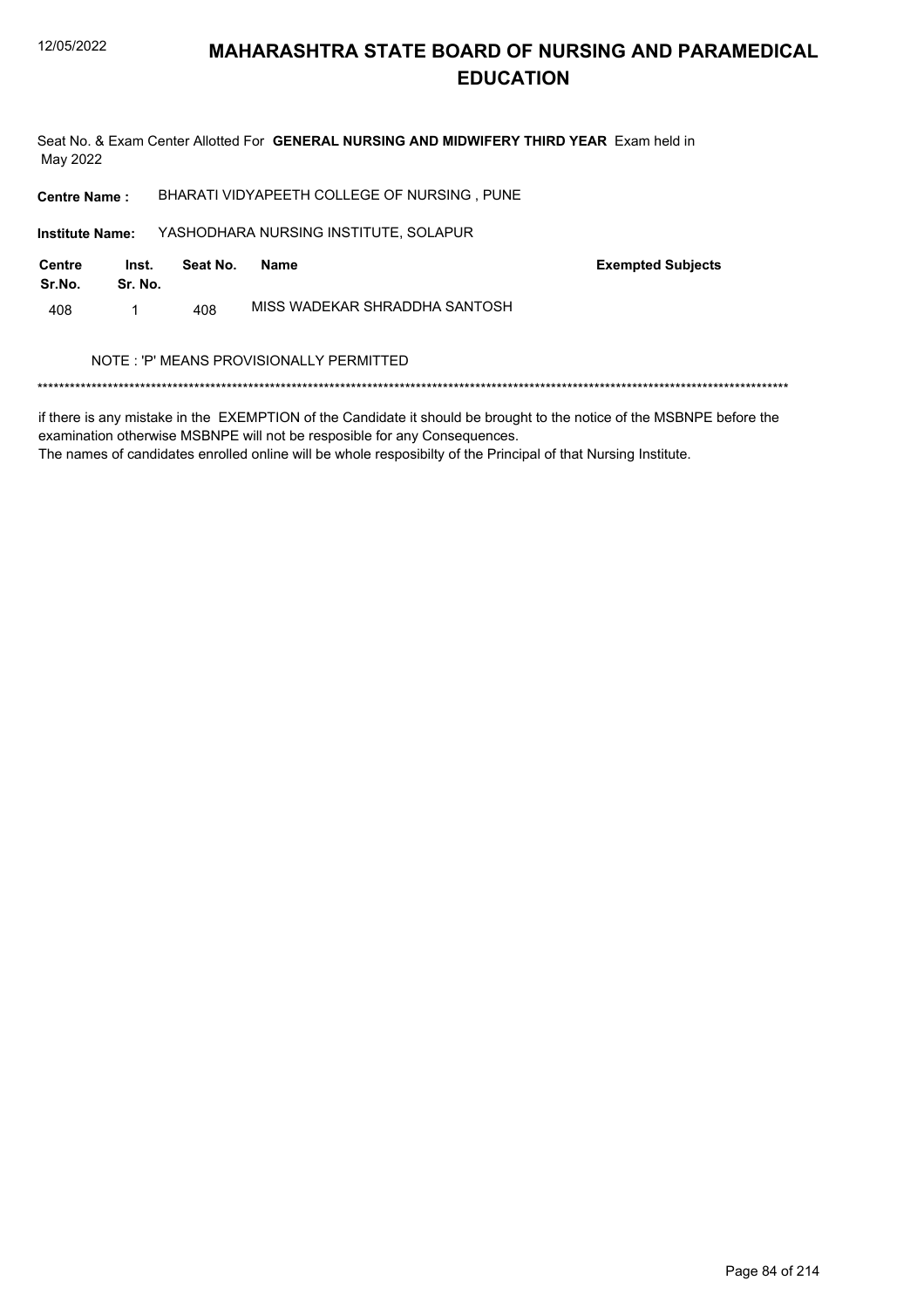410

 $\overline{2}$ 

### **MAHARASHTRA STATE BOARD OF NURSING AND PARAMEDICAL EDUCATION**

 $(1)$   $(1)$ 

 $(\mathbb{H})$ 

Seat No. & Exam Center Allotted For GENERAL NURSING AND MIDWIFERY THIRD YEAR Exam held in May 2022

BHARATI VIDYAPEETH COLLEGE OF NURSING, PUNE **Centre Name:** 

VIJAYSINH MOHITE PATIL SCHOOL OF NURSING, MALSHIRAS, SOLAPUR **Institute Name: Centre** Inst. Seat No. **Exempted Subjects** Name Sr.No. Sr. No. MR BHATANE UMESH TRAMBAK 409  $\mathbf{1}$ 409 MISS PATIL MONALI BHIMRAOJI

#### NOTE: 'P' MEANS PROVISIONALLY PERMITTED

410

if there is any mistake in the EXEMPTION of the Candidate it should be brought to the notice of the MSBNPE before the examination otherwise MSBNPE will not be resposible for any Consequences. The names of candidates enrolled online will be whole resposibilty of the Principal of that Nursing Institute.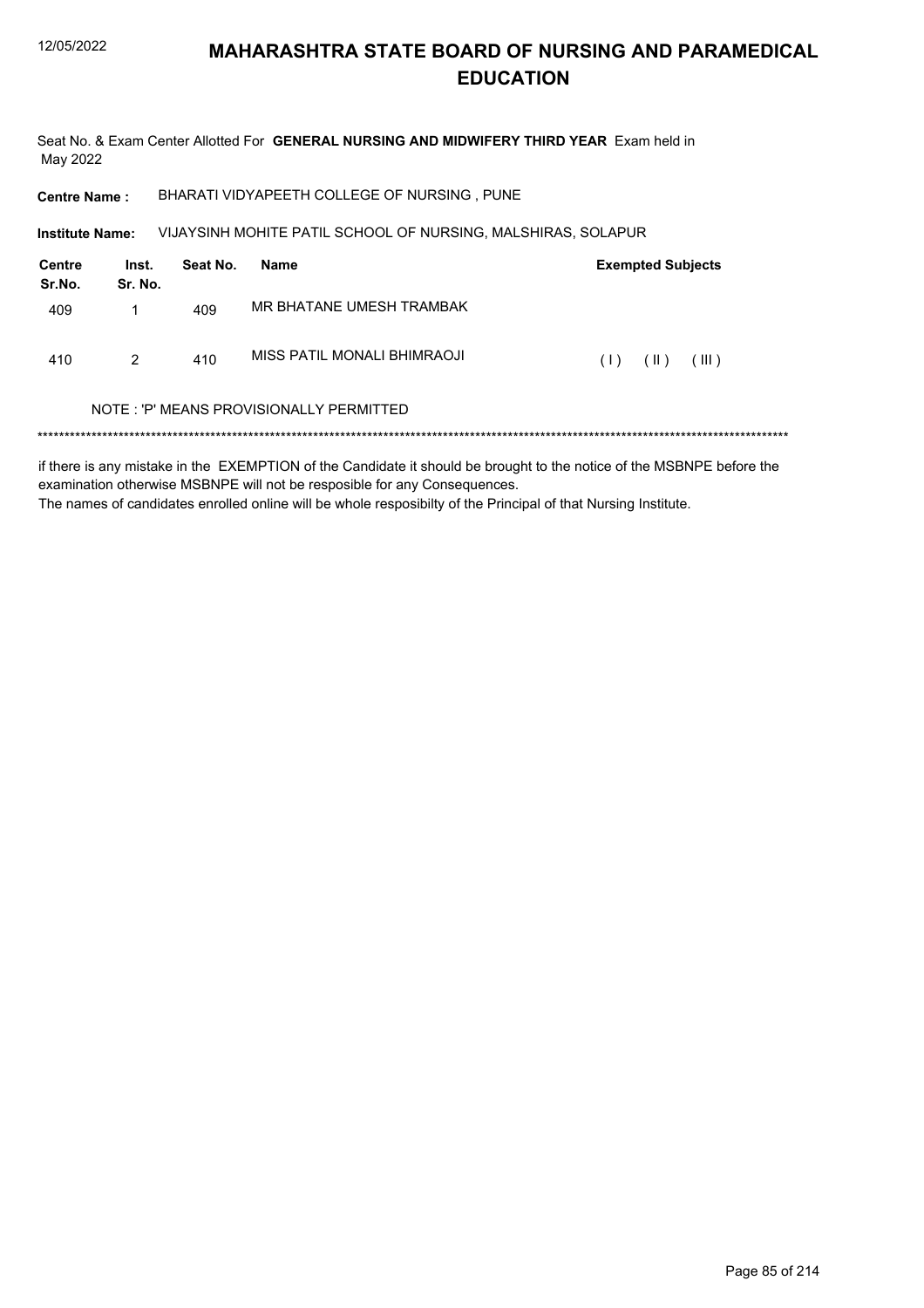Seat No. & Exam Center Allotted For **GENERAL NURSING AND MIDWIFERY THIRD YEAR** Exam held in May 2022

**Centre Name :** BHARATI VIDYAPEETH COLLEGE OF NURSING , PUNE

LATE UDHAVRAO TULSHIRAM JADHAVAR FOUNDATIONS INSTITUTE OF NURSING, PUNE **Institute Name:**

| <b>Centre</b><br>Sr.No. | Inst.<br>Sr. No. | Seat No. | <b>Name</b>                             |               | <b>Exempted Subjects</b> |       |     |
|-------------------------|------------------|----------|-----------------------------------------|---------------|--------------------------|-------|-----|
| 411                     | 1                | 411      | MISS HOLF SONAM DNYANOBA                | $(\parallel)$ | (III)                    | (IV)  | (V) |
| 412                     | 2                | 412      | MR KHADKE SHUBHAM DIPAK                 | (1)           | (III)                    | (IV)  | (V) |
| 413                     | 3                | 413      | MISS PAWARA ANKITA JAYENDRA             |               |                          |       |     |
| 414                     | 4                | 414      | MISS PAWARA DURGA BHIMSING              | $(\parallel)$ | (III)                    | (IV)  | (V) |
| 415                     | 5                | 415      | MISS PAWARA ROSHANI MOHANSING           | $(\parallel)$ | (III)                    | (IV)  | (V) |
| 416                     | 6                | 416      | MISS PAWARA SANGITA DARASING            |               |                          |       |     |
| 417                     | $\overline{7}$   | 417      | MISS PAWARA VARSHA UDESING              | (III)         | (IV)                     | ( V ) |     |
|                         |                  |          | NOTE: 'P' MEANS PROVISIONALLY PERMITTED |               |                          |       |     |
|                         |                  |          |                                         |               |                          |       |     |

if there is any mistake in the EXEMPTION of the Candidate it should be brought to the notice of the MSBNPE before the examination otherwise MSBNPE will not be resposible for any Consequences.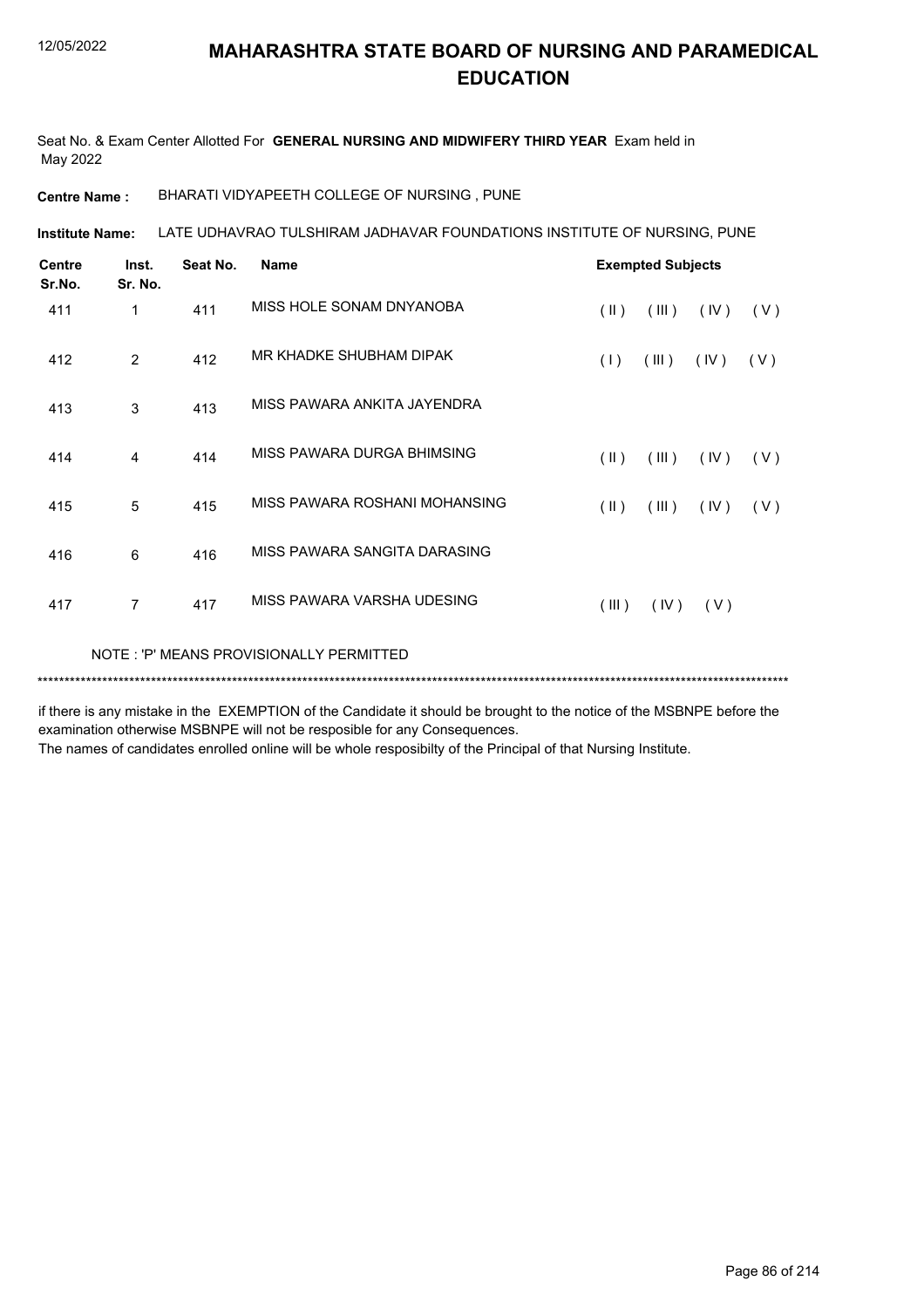Seat No. & Exam Center Allotted For GENERAL NURSING AND MIDWIFERY THIRD YEAR Exam held in May 2022

BHARATI VIDYAPEETH COLLEGE OF NURSING, PUNE **Centre Name:** 

SARDARBI INSTITUTE OF NURSING EDUCATION, MOHOL, SOLAPUR Institute Name:

| <b>Centre</b><br>Sr.No. | Inst.<br>Sr. No. | Seat No. | <b>Name</b>                                                 |     | <b>Exempted Subjects</b> |       |
|-------------------------|------------------|----------|-------------------------------------------------------------|-----|--------------------------|-------|
| 418                     | 1                | 418      | SMT NYAYANIRGUDE SARIKA DHIRAJ<br>(NEE BHOSALE SARIKA ARUN) | (1) | (  )                     | (III) |
| 419                     | 2                | 419      | MISS KAGADE SHITAL RAJIVA                                   |     |                          |       |
| 420                     | 3                | 420      | MR MAGARE SUMEDH SUDHAKAR                                   |     |                          |       |
|                         |                  |          | NOTE: 'P' MEANS PROVISIONALLY PERMITTED                     |     |                          |       |
|                         |                  |          |                                                             |     |                          |       |

if there is any mistake in the EXEMPTION of the Candidate it should be brought to the notice of the MSBNPE before the examination otherwise MSBNPE will not be resposible for any Consequences. The names of candidates enrolled online will be whole resposibilty of the Principal of that Nursing Institute.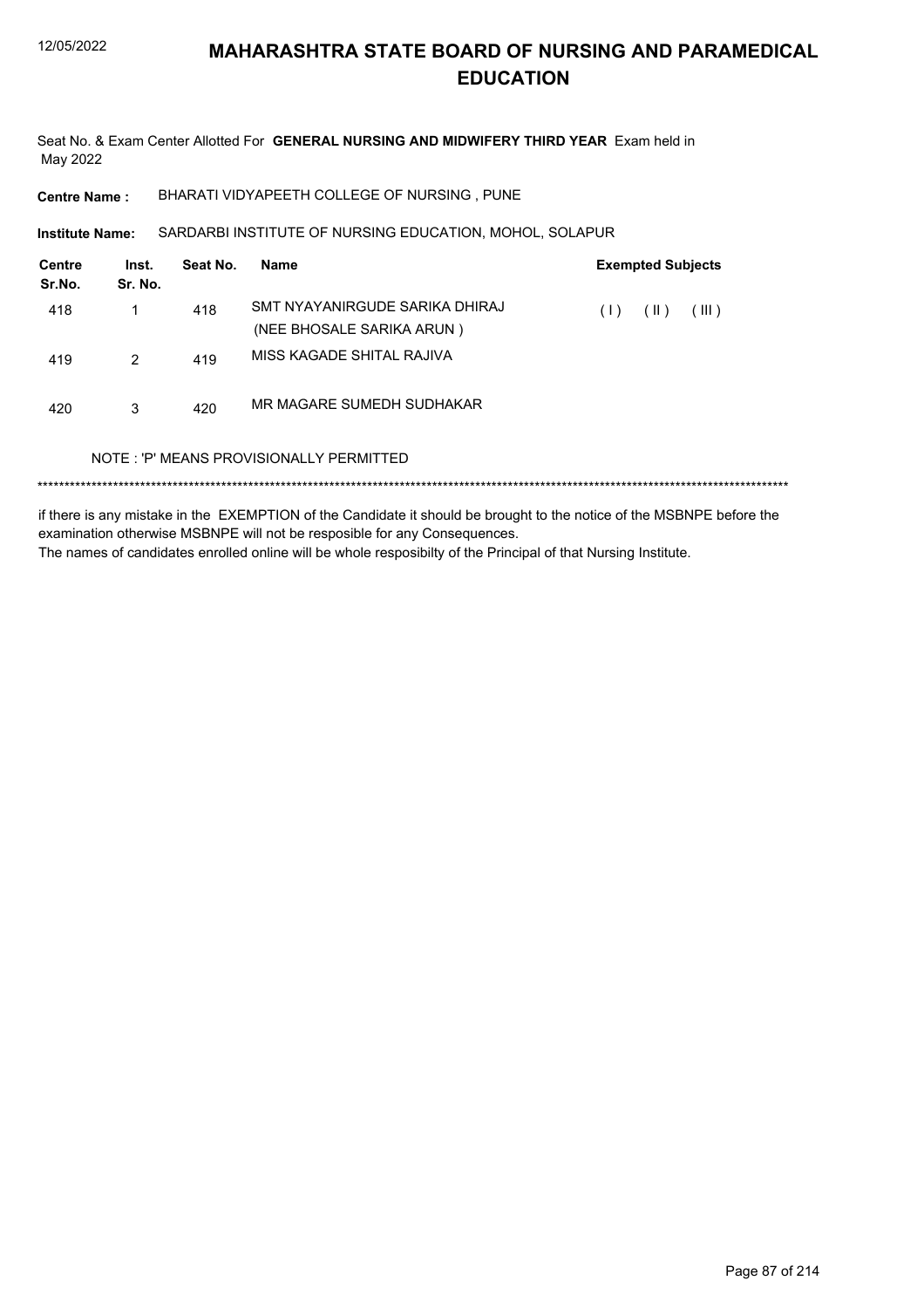Seat No. & Exam Center Allotted For GENERAL NURSING AND MIDWIFERY THIRD YEAR Exam held in May 2022

BHARATI VIDYAPEETH COLLEGE OF NURSING, PUNE **Centre Name:** 

YASH INSTITUTE OF NURSING PARAMEDICAL SCIENCES, INDAPUR, PUNE Institute Name:

| <b>Centre</b><br>Sr.No. | Inst.<br>Sr. No. | Seat No. | <b>Name</b>                             | <b>Exempted Subjects</b>       |
|-------------------------|------------------|----------|-----------------------------------------|--------------------------------|
| 421                     | 1                | 421      | MR BHOSALE RANJIT DILIP                 | (IV)<br>( V )                  |
| 422                     | 2                | 422      | MISS KATF PRATIKSHA ARUN                | $(\parallel)$<br>(IV)<br>( V ) |
| 423                     | 3                | 423      | MR PAWAR ABHIJIT VIJAY                  | (III)<br>(IV)<br>( V )         |
|                         |                  |          | NOTE: 'P' MEANS PROVISIONALLY PERMITTED |                                |

if there is any mistake in the EXEMPTION of the Candidate it should be brought to the notice of the MSBNPE before the examination otherwise MSBNPE will not be resposible for any Consequences. The names of candidates enrolled online will be whole resposibilty of the Principal of that Nursing Institute.

Page 88 of 214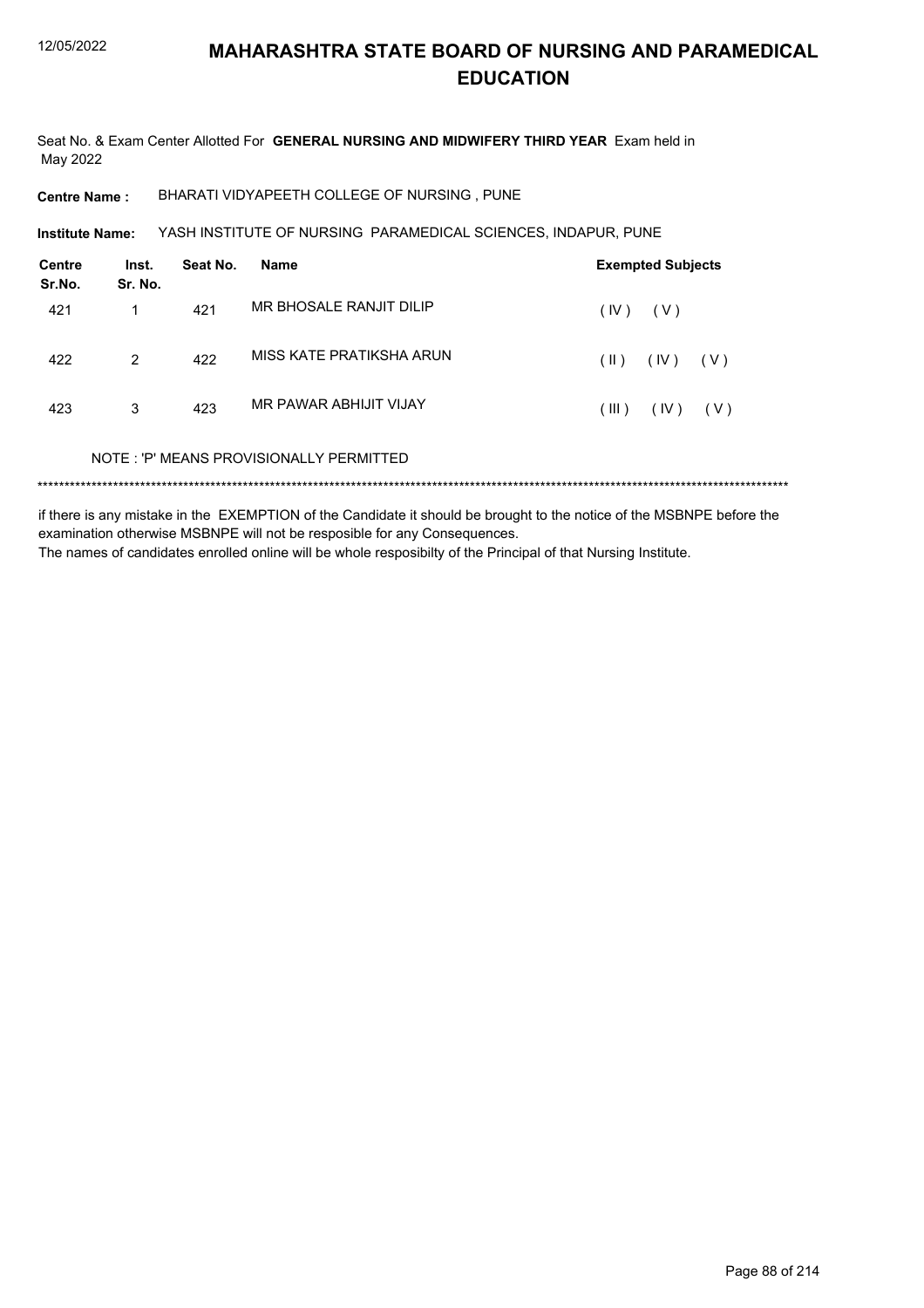Seat No. & Exam Center Allotted For **GENERAL NURSING AND MIDWIFERY THIRD YEAR** Exam held in May 2022

**Centre Name :** BHARATI VIDYAPEETH COLLEGE OF NURSING , PUNE

PIMPRI NURSING SCHOOL CHINCHWAD PUNE **Institute Name:**

| <b>Centre</b><br>Sr.No. | Inst.<br>Sr. No. | Seat No. | <b>Name</b>                  | <b>Exempted Subjects</b> |       |      |       |
|-------------------------|------------------|----------|------------------------------|--------------------------|-------|------|-------|
| 424                     | 1                | 424      | MISS BOMBLE SWATI DNYANDEV   | (1)                      | (III) | (IV) | ( V ) |
| 425                     | $\overline{2}$   | 425      | MISS JADHAV MANSI HARIBHAV   | $(\parallel)$            | (IV)  | (V)  |       |
| 426                     | 3                | 426      | MISS MAHALE VAISHALI VISHWAS | (1)                      | (III) | (IV) | ( V ) |
| 427                     | 4                | 427      | MISS NAIK NISHA BAHADURSING  | (1)                      | (III) | (IV) | ( V ) |
| 428                     | 5                | 428      | MISS SHIRSAT AMRUTA SUBHASH  | (1)                      | (III) | (IV) | ( V ) |
|                         |                  |          |                              |                          |       |      |       |

#### NOTE : 'P' MEANS PROVISIONALLY PERMITTED

```
*******************************************************************************************************************************************
```
if there is any mistake in the EXEMPTION of the Candidate it should be brought to the notice of the MSBNPE before the examination otherwise MSBNPE will not be resposible for any Consequences. The names of candidates enrolled online will be whole resposibilty of the Principal of that Nursing Institute.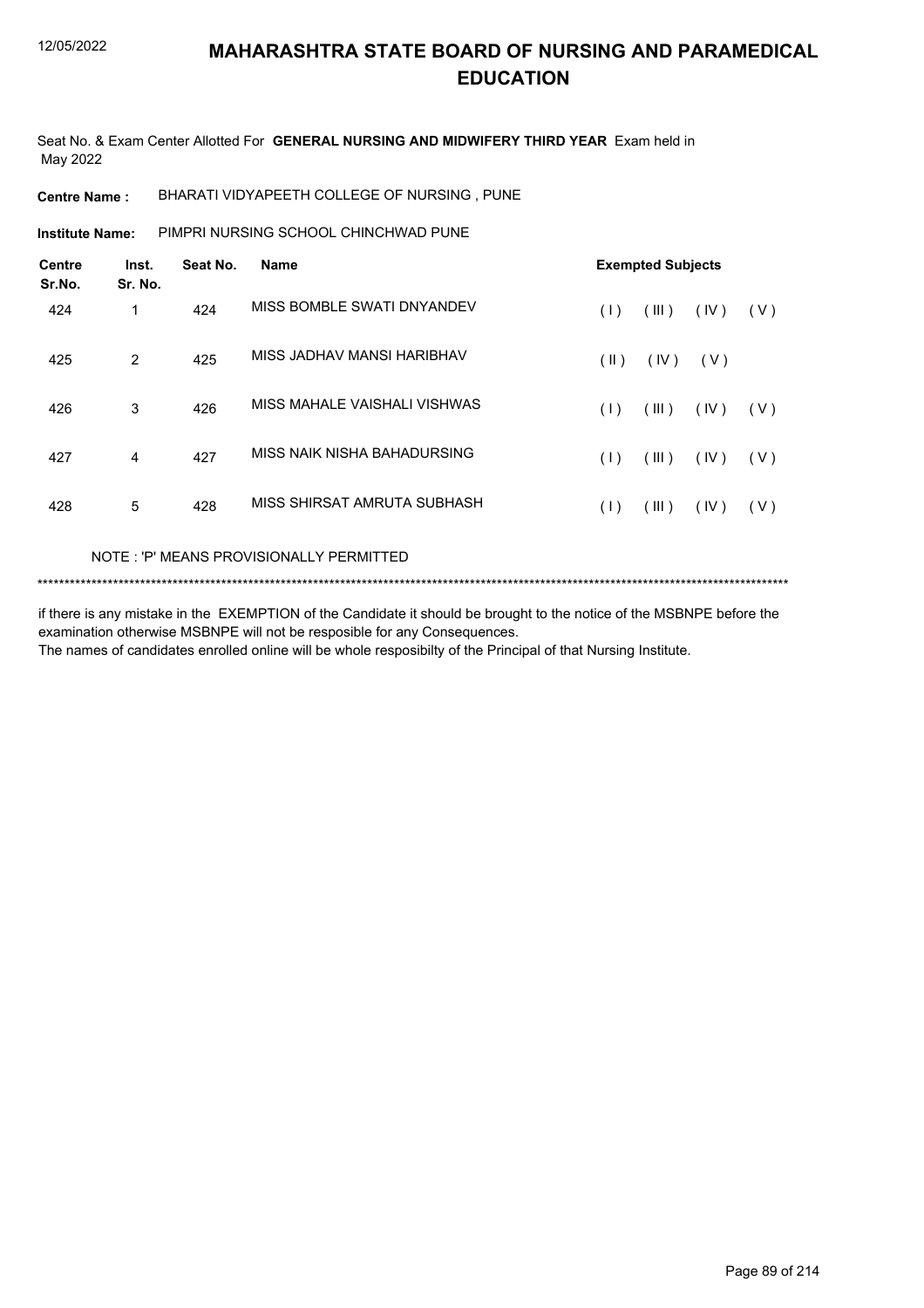Seat No. & Exam Center Allotted For **GENERAL NURSING AND MIDWIFERY THIRD YEAR** Exam held in May 2022

**Centre Name :** BHARATI VIDYAPEETH COLLEGE OF NURSING , PUNE

Dhareshwar Institute of Nursing, Pune **Institute Name:**

| <b>Centre</b><br>Sr.No. | Inst.<br>Sr. No. | Seat No. | <b>Name</b>                             |                         | <b>Exempted Subjects</b> |      |     |
|-------------------------|------------------|----------|-----------------------------------------|-------------------------|--------------------------|------|-----|
| 429                     | 1                | 429      | MISS DANDEKAR SAKUNTI SAKHARAM          | (1)                     | (III)                    | (IV) | (V) |
| 430                     | 2                | 430      | MR DARADE MADHAV RAJU                   | (  )                    | (III)                    | (IV) | (V) |
| 431                     | 3                | 431      | MISS GOND USHA DEVRAM                   | (III)                   | (IV)                     | (V)  |     |
| 432                     | 4                | 432      | MISS GOSAVI SHIVANI ANIL                | $($ III $)$             | (IV)                     | (V)  |     |
| 433                     | 5                | 433      | MR KEDAR RAJARAM BALAJI                 | (1)                     | (III)                    | (IV) | (V) |
| 434                     | 6                | 434      | MR RUKADIKAR ASHKNAAZ DEEPAK            | $(\parallel)$           | (III)                    | (IV) | (V) |
| 435                     | $\overline{7}$   | 435      | MR SATHE SUSHANT VITTHAL                | $(\parallel \parallel)$ | (III)                    | (IV) | (V) |
|                         |                  |          | NOTE: 'P' MEANS PROVISIONALLY PERMITTED |                         |                          |      |     |

if there is any mistake in the EXEMPTION of the Candidate it should be brought to the notice of the MSBNPE before the examination otherwise MSBNPE will not be resposible for any Consequences.

\*\*\*\*\*\*\*\*\*\*\*\*\*\*\*\*\*\*\*\*\*\*\*\*\*\*\*\*\*\*\*\*\*\*\*\*\*\*\*\*\*\*\*\*\*\*\*\*\*\*\*\*\*\*\*\*\*\*\*\*\*\*\*\*\*\*\*\*\*\*\*\*\*\*\*\*\*\*\*\*\*\*\*\*\*\*\*\*\*\*\*\*\*\*\*\*\*\*\*\*\*\*\*\*\*\*\*\*\*\*\*\*\*\*\*\*\*\*\*\*\*\*\*\*\*\*\*\*\*\*\*\*\*\*\*\*\*\*\*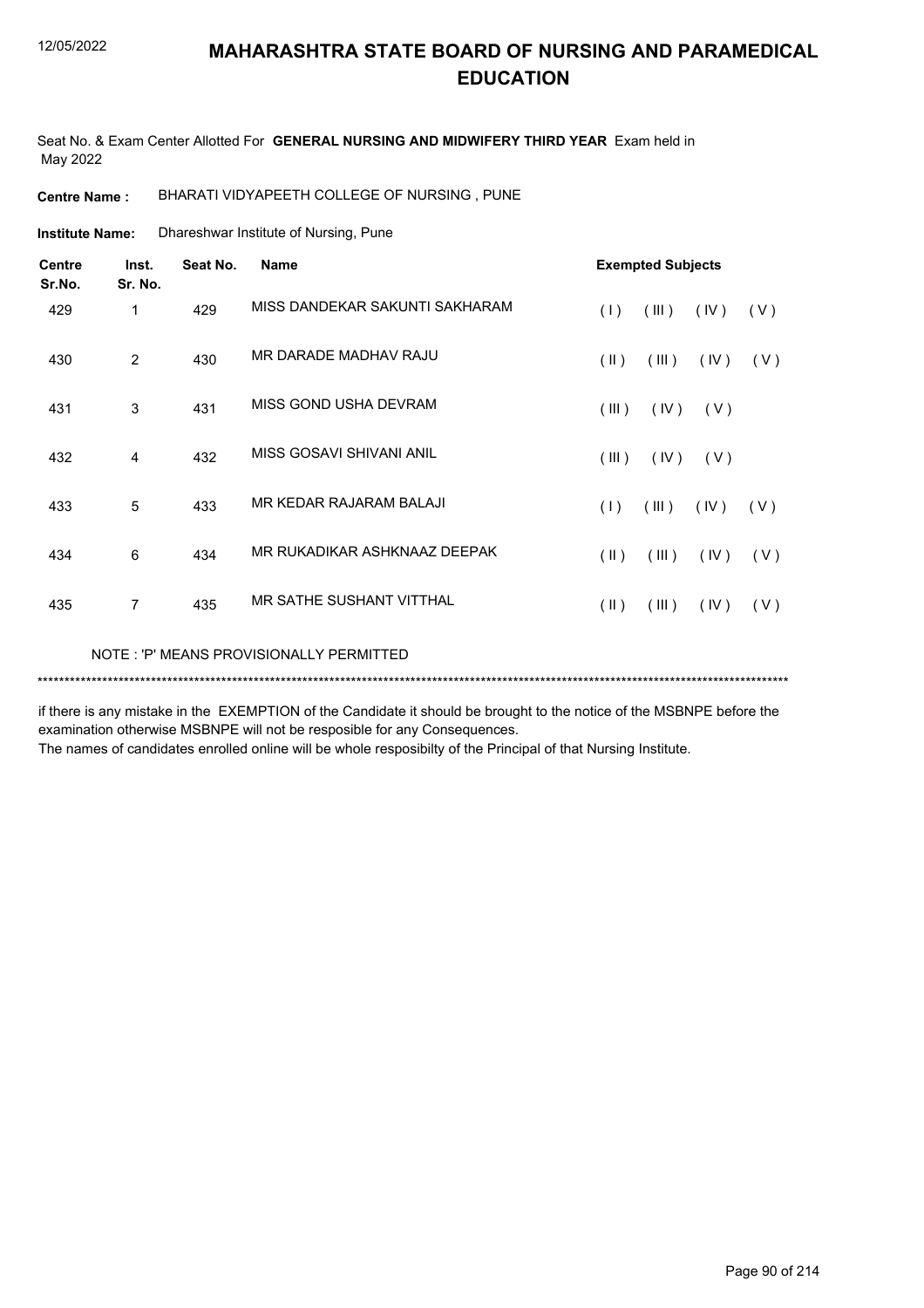Seat No. & Exam Center Allotted For GENERAL NURSING AND MIDWIFERY THIRD YEAR Exam held in May 2022

BHARATI VIDYAPEETH COLLEGE OF NURSING, PUNE **Centre Name:** 

**Institute Name:** Rajmata Jijau Shikshan Prasarak Mandal School of Nursing, Pune

| <b>Centre</b><br>Sr.No. | Inst.<br>Sr. No. | Seat No. | <b>Name</b>                             | <b>Exempted Subjects</b> |       |      |       |  |
|-------------------------|------------------|----------|-----------------------------------------|--------------------------|-------|------|-------|--|
| 436                     |                  | 436      | MISS AI HAT PRANALLANIL                 | (  )                     | (III) | (IV) | ( V ) |  |
| 437                     | 2                | 437      | MISS BANSODE KAJAL ARJUN                | (  )                     | (III) | (IV) | (V)   |  |
| 438                     | 3                | 438      | MR WAYDANDE SANDESH PANDIT              | (  )                     | (III) | (IV) | (V)   |  |
|                         |                  |          | NOTE: 'P' MEANS PROVISIONALLY PERMITTED |                          |       |      |       |  |
|                         |                  |          |                                         |                          |       |      |       |  |

if there is any mistake in the EXEMPTION of the Candidate it should be brought to the notice of the MSBNPE before the examination otherwise MSBNPE will not be resposible for any Consequences. The names of candidates enrolled online will be whole resposibilty of the Principal of that Nursing Institute.

Page 91 of 214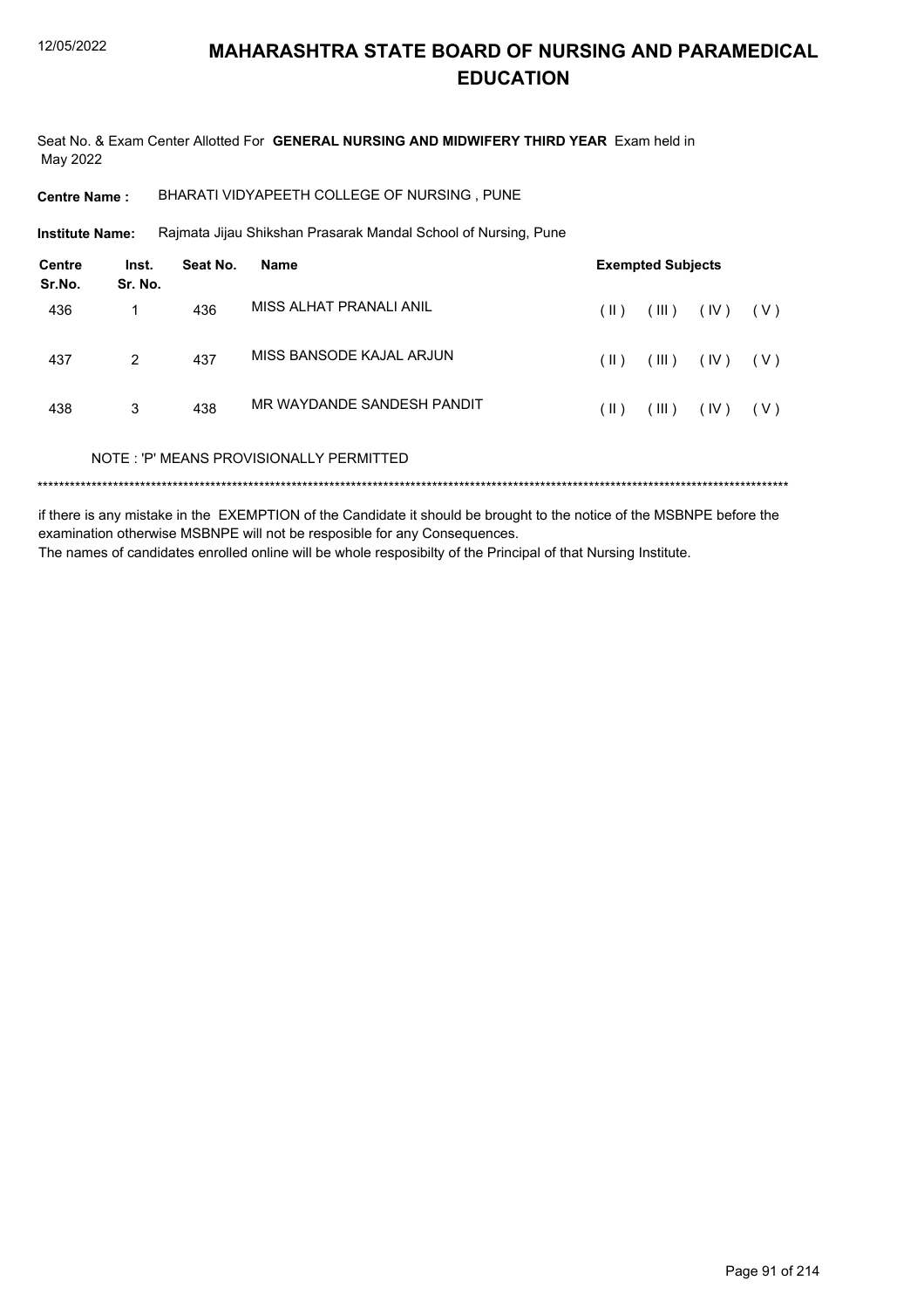Seat No. & Exam Center Allotted For GENERAL NURSING AND MIDWIFERY THIRD YEAR Exam held in May 2022

BHARATI VIDYAPEETH COLLEGE OF NURSING, PUNE **Centre Name:** 

SNEHAL GNM INSTITUTE OF NURSING PUNE **Institute Name:** 

| Centre<br>Sr.No. | Inst.<br>Sr. No. | Seat No. | Name                                                                                                                                                                                                                                                                                                                                                | <b>Exempted Subjects</b> |       |                                               |              |
|------------------|------------------|----------|-----------------------------------------------------------------------------------------------------------------------------------------------------------------------------------------------------------------------------------------------------------------------------------------------------------------------------------------------------|--------------------------|-------|-----------------------------------------------|--------------|
| 439              |                  | 439      | MR MORALE KRISHNA RAJABHAU                                                                                                                                                                                                                                                                                                                          | (1)                      |       | $(\mathbb{II})$ $(\mathbb{V})$ $(\mathbb{V})$ |              |
| 440              | $\mathcal{P}$    | 440      | MR THOMBARE AKSHAYKUMAR DATTATRAYA                                                                                                                                                                                                                                                                                                                  | $(\parallel)$            | (III) |                                               | $(IV)$ $(V)$ |
|                  | $\cdots$         |          | $\overline{1}$ , $\overline{1}$ , $\overline{1}$ , $\overline{1}$ , $\overline{1}$ , $\overline{1}$ , $\overline{1}$ , $\overline{1}$ , $\overline{1}$ , $\overline{1}$ , $\overline{1}$ , $\overline{1}$ , $\overline{1}$ , $\overline{1}$ , $\overline{1}$ , $\overline{1}$ , $\overline{1}$ , $\overline{1}$ , $\overline{1}$ , $\overline{1}$ , |                          |       |                                               |              |

#### NOTE: 'P' MEANS PROVISIONALLY PERMITTED

if there is any mistake in the EXEMPTION of the Candidate it should be brought to the notice of the MSBNPE before the examination otherwise MSBNPE will not be resposible for any Consequences. The names of candidates enrolled online will be whole resposibilty of the Principal of that Nursing Institute.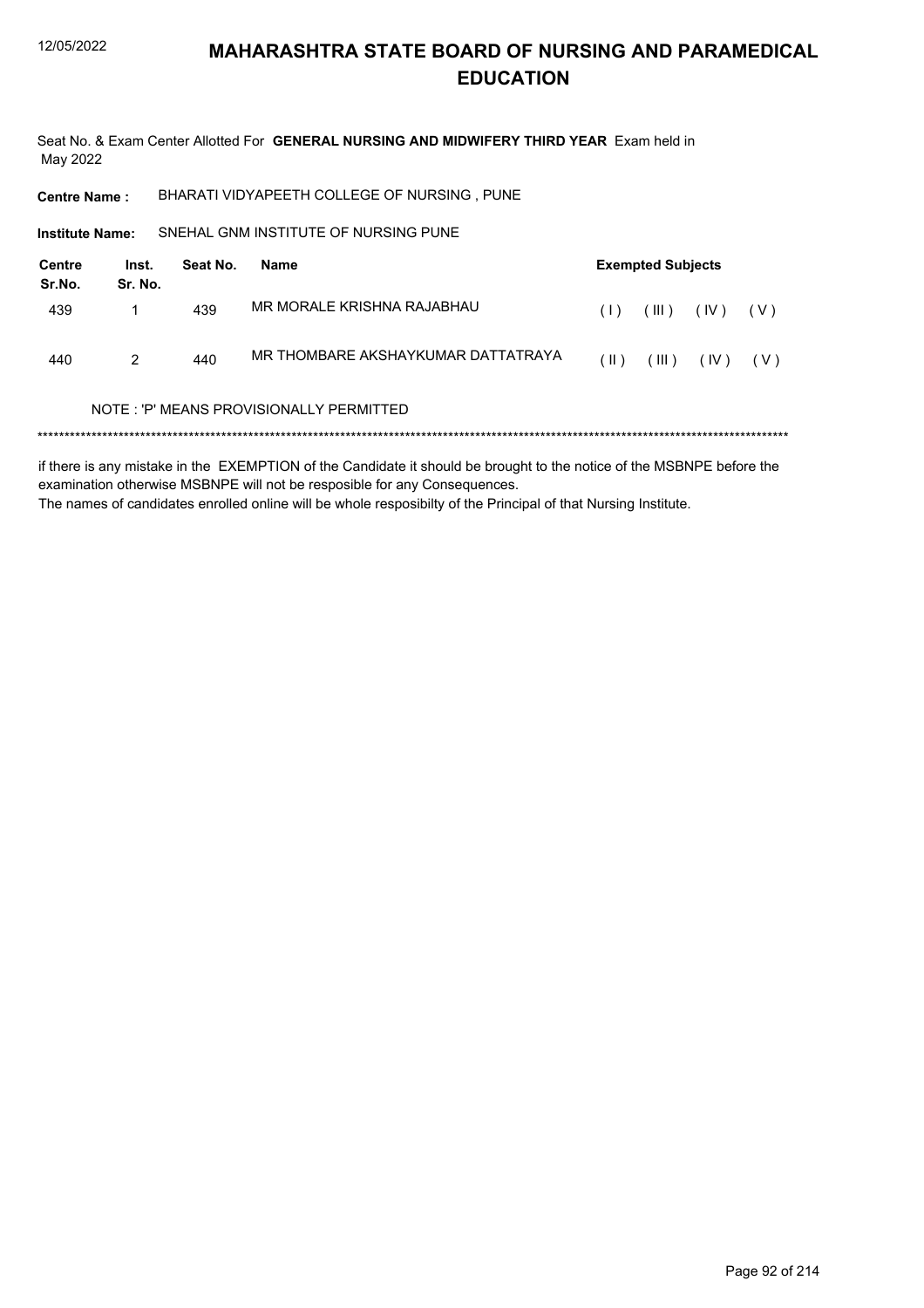Seat No. & Exam Center Allotted For GENERAL NURSING AND MIDWIFERY THIRD YEAR Exam held in May 2022

DR. D.Y.PATIL INSTITUTE OF NURSING EDUCATION, KOLHAPUR **Centre Name:** 

DR. J. J. MAGDUM SON, SHIROL, KOLHAPUR Institute Name:

| <b>Centre</b><br>Sr.No. | Inst.<br>Sr. No. | Seat No. | Name                      | <b>Exempted Subjects</b> |       |              |  |
|-------------------------|------------------|----------|---------------------------|--------------------------|-------|--------------|--|
| 441                     |                  | 441      | MISS BHISE DIVYA UTTAM    | (1)                      | (III) | $(IV)$ $(V)$ |  |
| 442                     | $\mathcal{P}$    | 442      | MR KAMBLE AJINKYA AVINASH | (IV)                     | ( V ) |              |  |

#### NOTE: 'P' MEANS PROVISIONALLY PERMITTED

if there is any mistake in the EXEMPTION of the Candidate it should be brought to the notice of the MSBNPE before the examination otherwise MSBNPE will not be resposible for any Consequences. The names of candidates enrolled online will be whole resposibilty of the Principal of that Nursing Institute.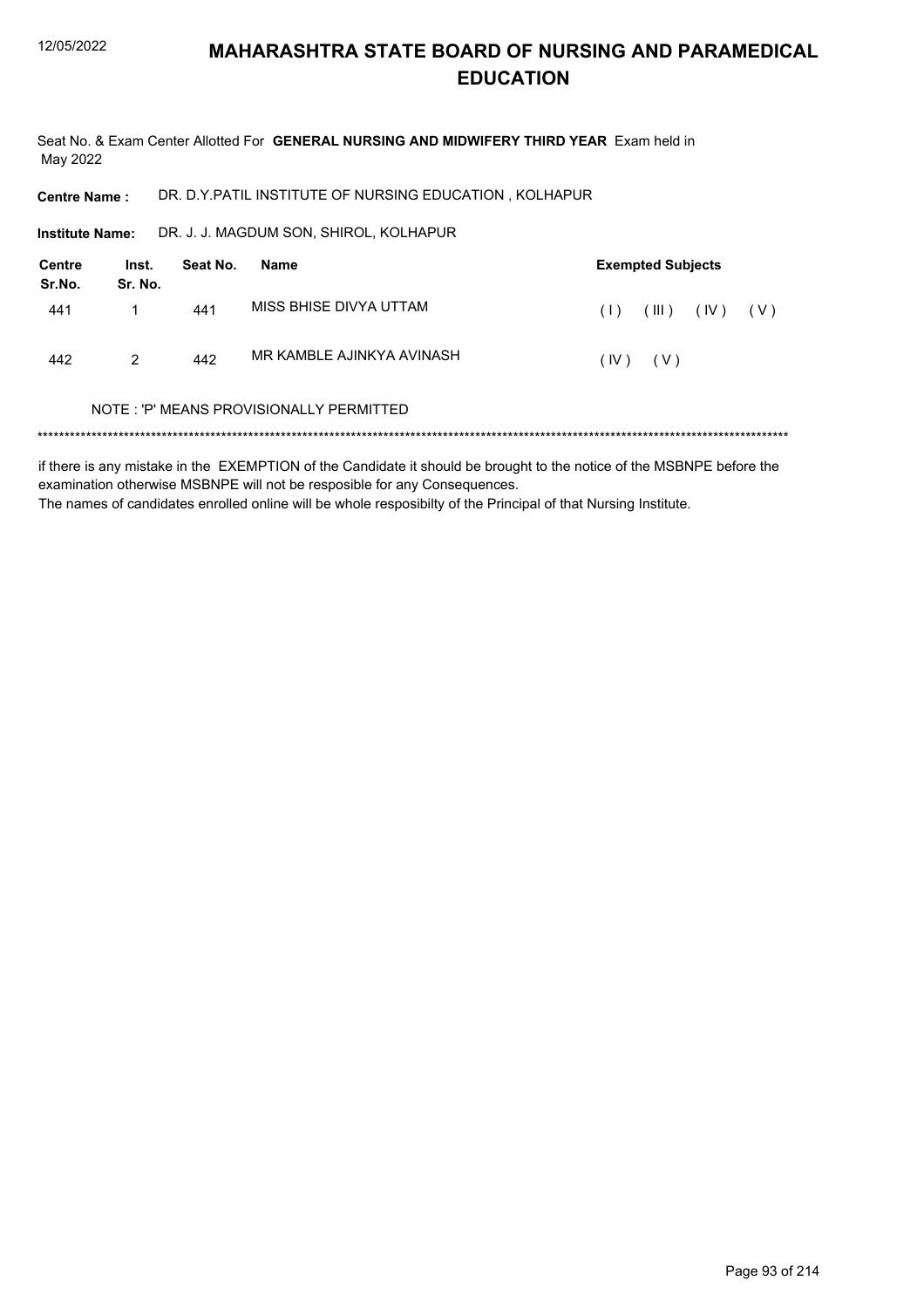Seat No. & Exam Center Allotted For **GENERAL NURSING AND MIDWIFERY THIRD YEAR** Exam held in May 2022

**Centre Name :** DR. D.Y.PATIL INSTITUTE OF NURSING EDUCATION , KOLHAPUR

KEDARI REDEKAR NURSING SCHOOL, GADHINGLAJ, KOLHAPUR **Institute Name:**

| Centre<br>Sr.No. | Inst.<br>Sr. No. | Seat No. | Name                                    | <b>Exempted Subjects</b> |       |      |     |  |
|------------------|------------------|----------|-----------------------------------------|--------------------------|-------|------|-----|--|
| 443              |                  | 443      | MR PETARE RUTURAJ UDAY                  | $(\  \)$                 | (III) | (IV) | (V) |  |
|                  |                  |          | NOTE: 'P' MEANS PROVISIONALLY PERMITTED |                          |       |      |     |  |

\*\*\*\*\*\*\*\*\*\*\*\*\*\*\*\*\*\*\*\*\*\*\*\*\*\*\*\*\*\*\*\*\*\*\*\*\*\*\*\*\*\*\*\*\*\*\*\*\*\*\*\*\*\*\*\*\*\*\*\*\*\*\*\*\*\*\*\*\*\*\*\*\*\*\*\*\*\*\*\*\*\*\*\*\*\*\*\*\*\*\*\*\*\*\*\*\*\*\*\*\*\*\*\*\*\*\*\*\*\*\*\*\*\*\*\*\*\*\*\*\*\*\*\*\*\*\*\*\*\*\*\*\*\*\*\*\*\*\*

if there is any mistake in the EXEMPTION of the Candidate it should be brought to the notice of the MSBNPE before the examination otherwise MSBNPE will not be resposible for any Consequences.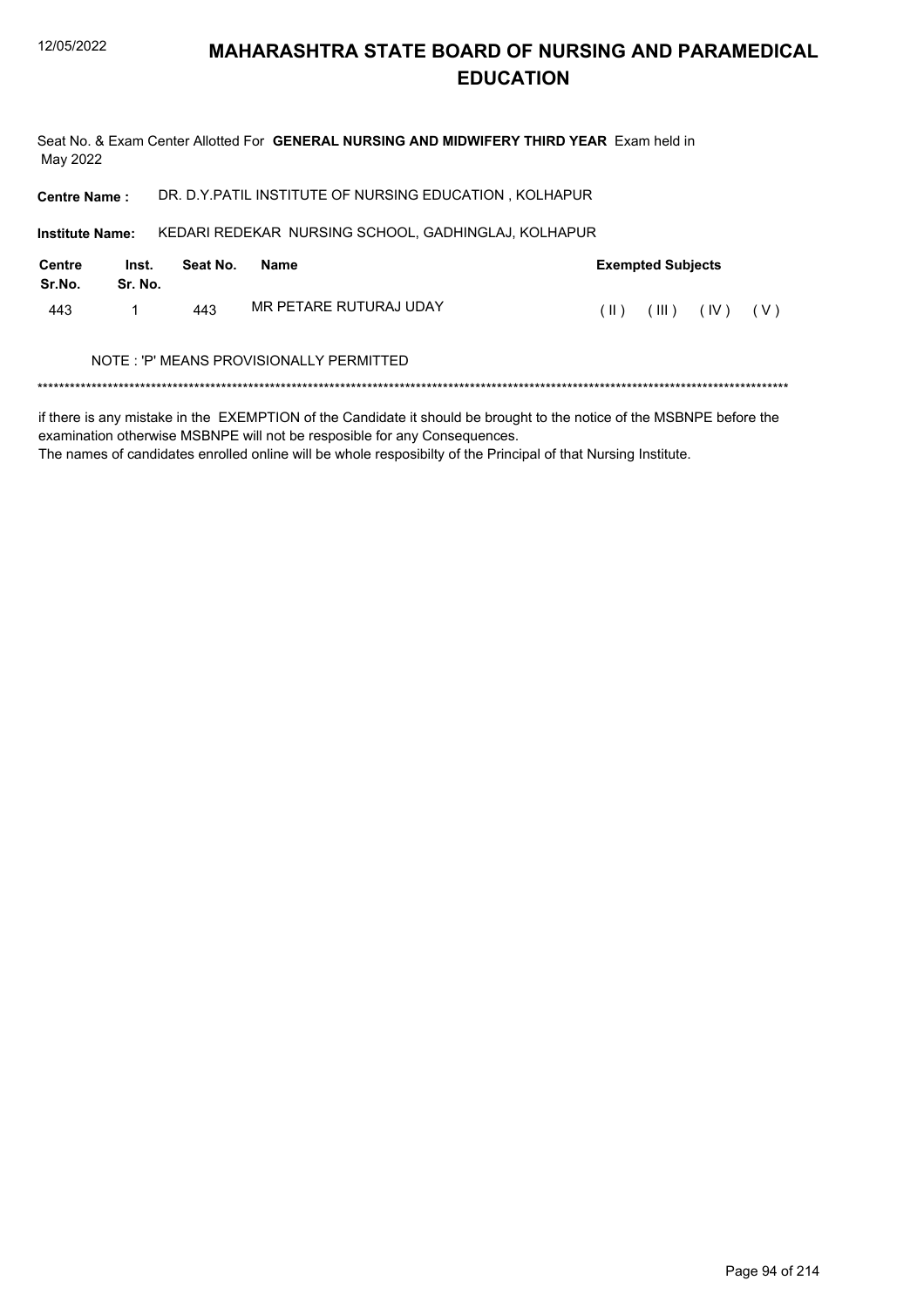Seat No. & Exam Center Allotted For **GENERAL NURSING AND MIDWIFERY THIRD YEAR** Exam held in May 2022

**Centre Name :** DR. D.Y.PATIL INSTITUTE OF NURSING EDUCATION , KOLHAPUR

DR. D.Y.PATIL INSTITUTE OF NURSING EDUCATION , KOLHAPUR **Institute Name:**

| Centre<br>Sr.No. | Inst.<br>Sr. No. | Seat No. | Name                                    | <b>Exempted Subjects</b> |       |      |       |  |
|------------------|------------------|----------|-----------------------------------------|--------------------------|-------|------|-------|--|
| 444              | 1                | 444      | MISS JADHAV GAURI ANIL                  | $(\parallel)$            | (III) | (IV) | ( V ) |  |
| 445              | 2                | 445      | MISS POWAR SUDHARANI SHIVAJI            | (1)                      | (III) | (IV) | ( V ) |  |
| 446              | 3                | 446      | MISS VEER AARTI TANAJI                  | (1)                      | (III) | (IV) | ( V ) |  |
|                  |                  |          | NOTE: 'P' MEANS PROVISIONALLY PERMITTED |                          |       |      |       |  |
|                  |                  |          |                                         |                          |       |      |       |  |

if there is any mistake in the EXEMPTION of the Candidate it should be brought to the notice of the MSBNPE before the examination otherwise MSBNPE will not be resposible for any Consequences. The names of candidates enrolled online will be whole resposibilty of the Principal of that Nursing Institute.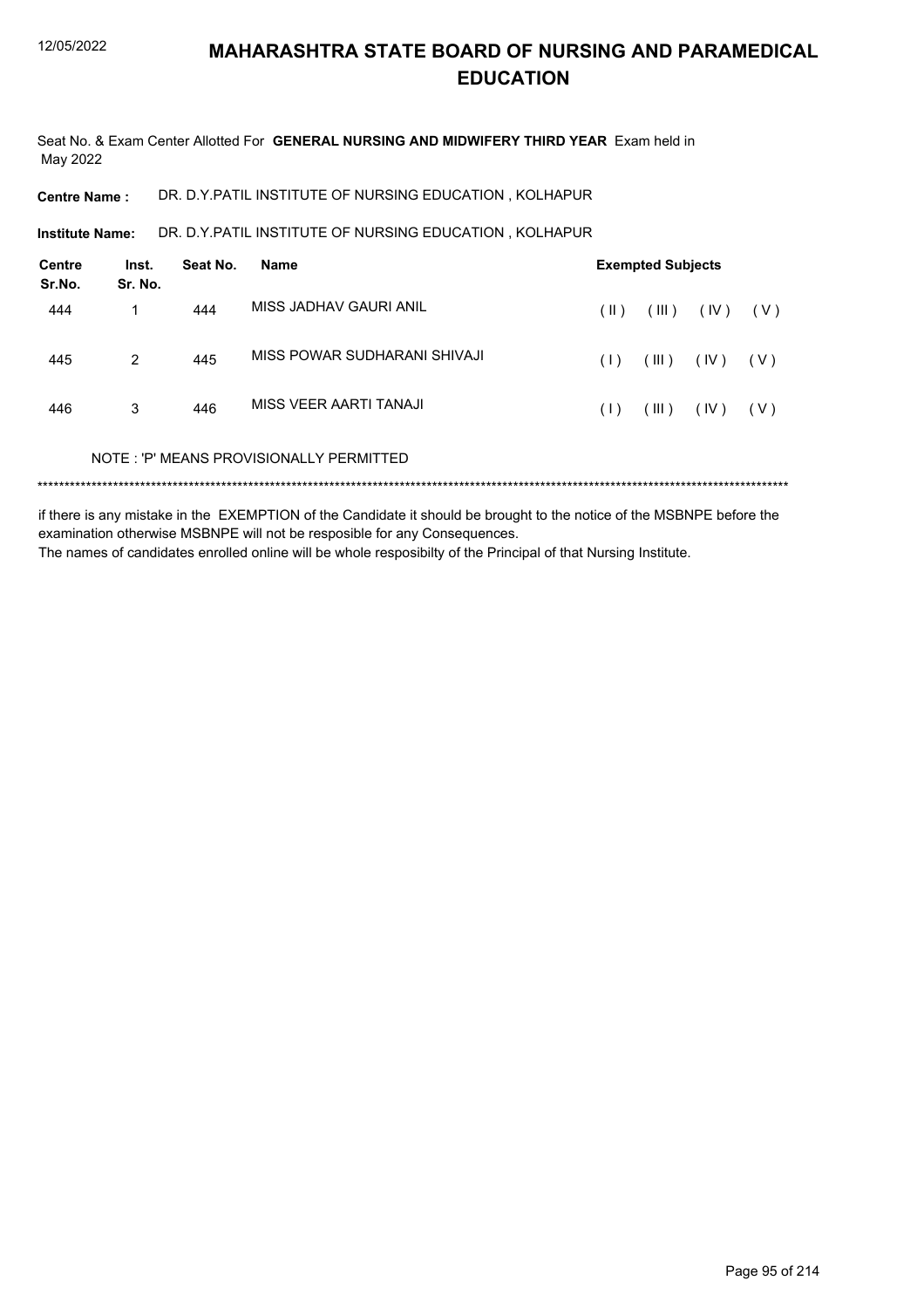Seat No. & Exam Center Allotted For **GENERAL NURSING AND MIDWIFERY THIRD YEAR** Exam held in May 2022

**Centre Name :** DR. D.Y.PATIL INSTITUTE OF NURSING EDUCATION , KOLHAPUR

SHRI BHAIRAVNATH NURSING SCHOOL , ICHALKARANJI , KOLHAPUR **Institute Name:**

| Centre<br>Sr.No. | Inst.<br>Sr. No. | Seat No. | Name                                    | <b>Exempted Subjects</b> |       |       |       |  |
|------------------|------------------|----------|-----------------------------------------|--------------------------|-------|-------|-------|--|
| 447              |                  | 447      | MISS HEGADE JYOTI KIRAN                 | (  )                     | (III) | (IV)  | ( V ) |  |
| 448              | 2                | 448      | MISS KAMBLE MANALI DARGONDA             | (  )                     | (III) | (IV)  | ( V ) |  |
| 449              | 3                | 449      | MISS SHINDE UJAWALA SHANTKUMAR          | (III)                    | (IV)  | ( V ) |       |  |
|                  |                  |          | NOTE: 'P' MEANS PROVISIONALLY PERMITTED |                          |       |       |       |  |

if there is any mistake in the EXEMPTION of the Candidate it should be brought to the notice of the MSBNPE before the examination otherwise MSBNPE will not be resposible for any Consequences. The names of candidates enrolled online will be whole resposibilty of the Principal of that Nursing Institute.

Page 96 of 214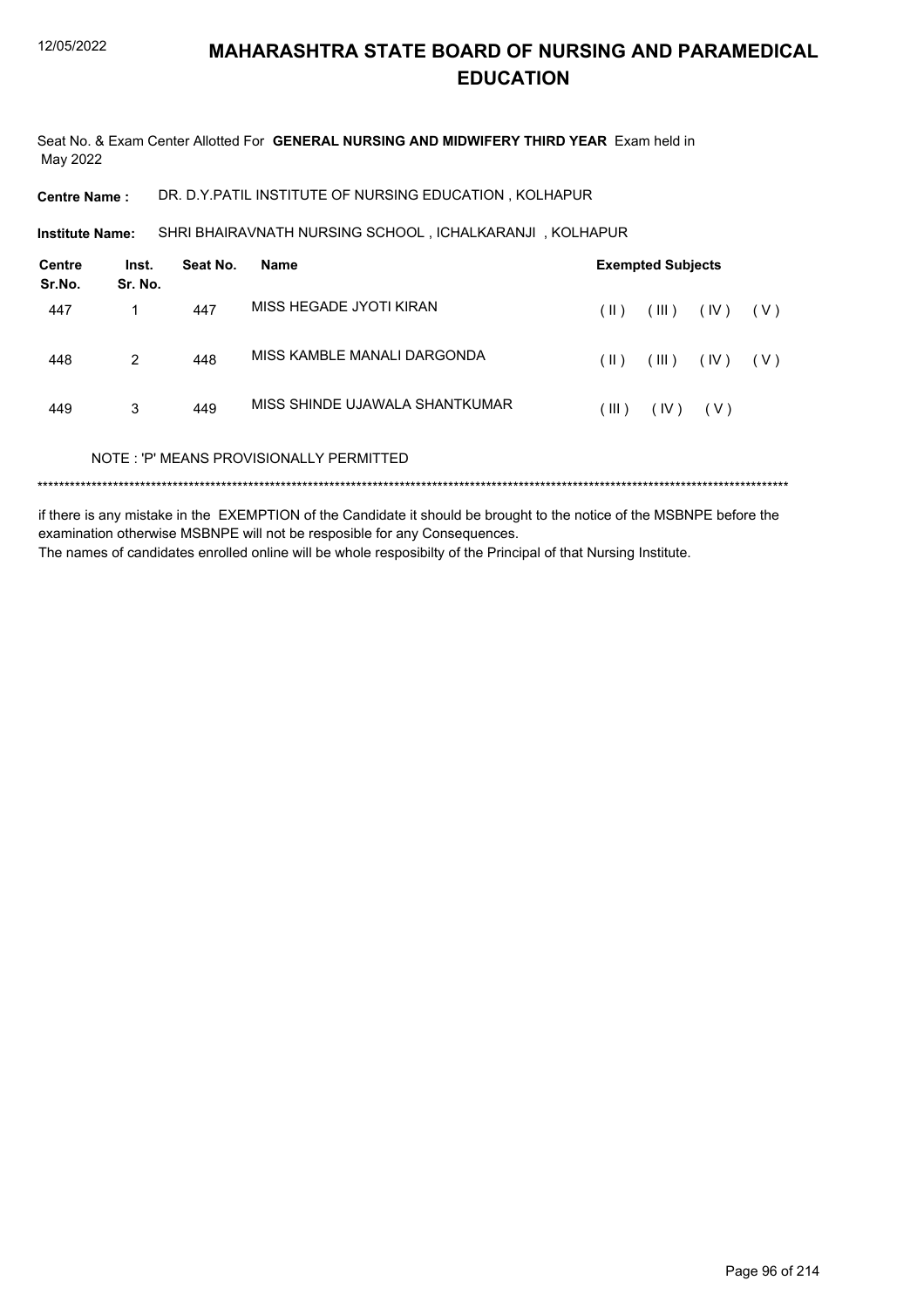Seat No. & Exam Center Allotted For **GENERAL NURSING AND MIDWIFERY THIRD YEAR** Exam held in May 2022

**Centre Name :** DR. D.Y.PATIL INSTITUTE OF NURSING EDUCATION , KOLHAPUR

SANT GAJANAN MAHARAJ SCHOOL OF NURSING, CHINCHEWADI, GADHINGLAJ, KOLHAPUR **Institute Name:**

| <b>Centre</b><br>Sr.No. | Inst.<br>Sr. No. | Seat No. | <b>Name</b>                     | <b>Exempted Subjects</b> |       |       |       |
|-------------------------|------------------|----------|---------------------------------|--------------------------|-------|-------|-------|
| 450                     | 1                | 450      | MR AMBOLE SUBHASH GANAPATI      | (  )                     | (III) | (IV)  | ( V ) |
| 451                     | 2                | 451      | MISS BUVA SONALI MARUTI         | (III)                    | (IV)  | ( V ) |       |
| 452                     | 3                | 452      | MISS GAWAS KAJAL BHAGWAN        | (1)                      | (III) | (IV)  | ( V ) |
| 453                     | 4                | 453      | MISS SARTAPE SWAPNALI BALASAHEB | (1)                      | (  )  | (III) |       |
|                         |                  |          |                                 |                          |       |       |       |

NOTE : 'P' MEANS PROVISIONALLY PERMITTED

\*\*\*\*\*\*\*\*\*\*\*\*\*\*\*\*\*\*\*\*\*\*\*\*\*\*\*\*\*\*\*\*\*\*\*\*\*\*\*\*\*\*\*\*\*\*\*\*\*\*\*\*\*\*\*\*\*\*\*\*\*\*\*\*\*\*\*\*\*\*\*\*\*\*\*\*\*\*\*\*\*\*\*\*\*\*\*\*\*\*\*\*\*\*\*\*\*\*\*\*\*\*\*\*\*\*\*\*\*\*\*\*\*\*\*\*\*\*\*\*\*\*\*\*\*\*\*\*\*\*\*\*\*\*\*\*\*\*\*

if there is any mistake in the EXEMPTION of the Candidate it should be brought to the notice of the MSBNPE before the examination otherwise MSBNPE will not be resposible for any Consequences. The names of candidates enrolled online will be whole resposibilty of the Principal of that Nursing Institute.

Page 97 of 214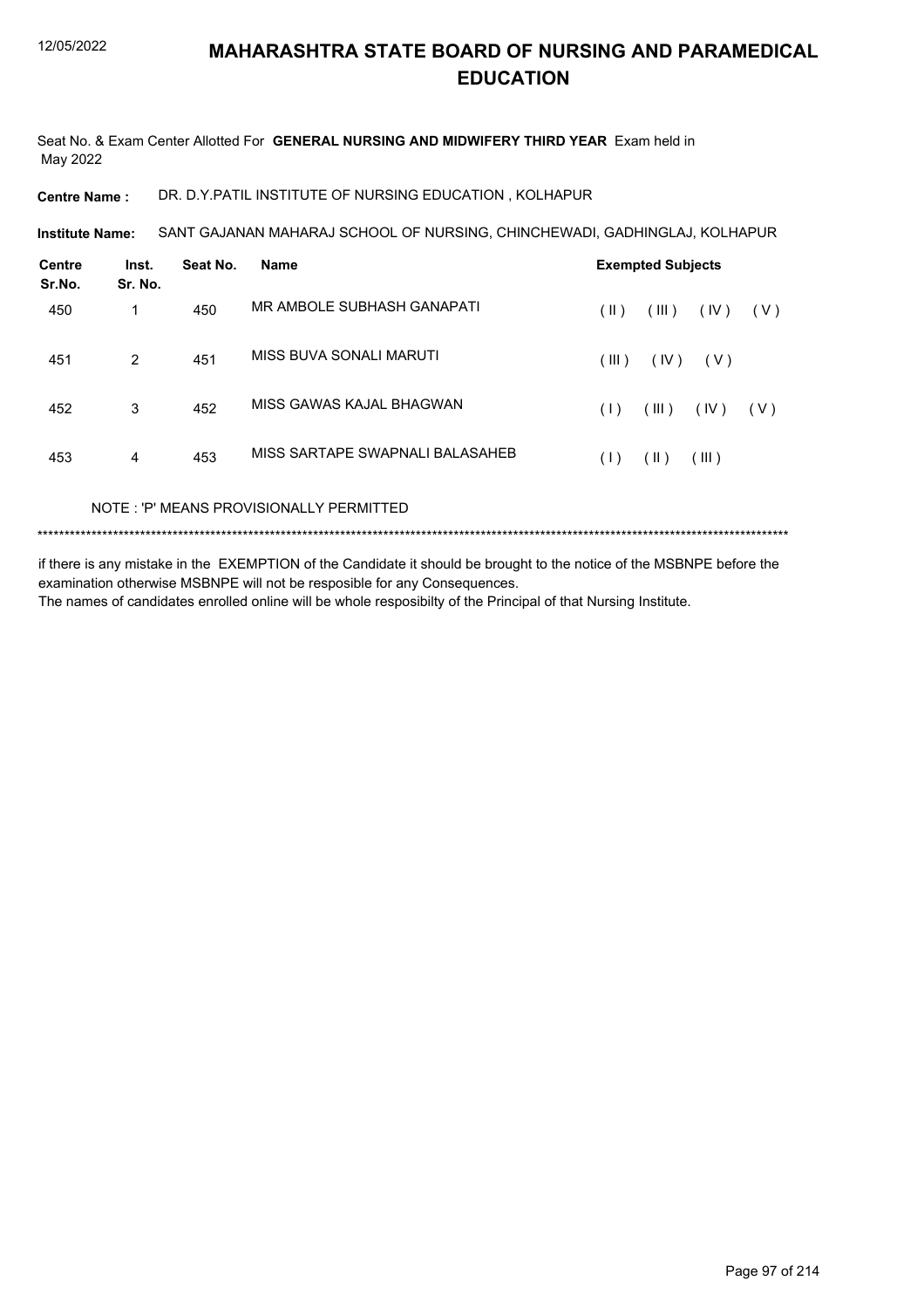Seat No. & Exam Center Allotted For **GENERAL NURSING AND MIDWIFERY THIRD YEAR** Exam held in May 2022

**Centre Name :** DR. D.Y.PATIL INSTITUTE OF NURSING EDUCATION , KOLHAPUR

LATE SOU ROSHANBI SHAMANJI NURSING SCHOOL, GADHINGLAJ, KOLHAPUR **Institute Name:**

| <b>Centre</b><br>Sr.No. | Inst.<br>Sr. No. | Seat No. | <b>Name</b>                             |                         | <b>Exempted Subjects</b> |      |     |
|-------------------------|------------------|----------|-----------------------------------------|-------------------------|--------------------------|------|-----|
| 454                     | 1                | 454      | MISS BALLAL PRAMILA VASANT              |                         |                          |      |     |
| 455                     | 2                | 455      | MISS BANSODE MANASI SURAJ               | (IV)                    | (V)                      |      |     |
| 456                     | 3                | 456      | MISS BANSODE AVANTIKA SURAJ             | (IV)                    | (V)                      |      |     |
| 457                     | 4                | 457      | MISS CHOUGALE SUPRIYA SUBHASH           | $(\parallel)$           | (III)                    | (IV) | (V) |
| 458                     | 5                | 458      | <b>MR GOUD GANESH TANAJI</b>            | $(\parallel)$           | (III)                    | (IV) | (V) |
| 459                     | 6                | 459      | MISS HULE ANJALI SHANKAR                | $(\parallel \parallel)$ | (IV)                     | (V)  |     |
| 460                     | $\overline{7}$   | 460      | MISS KATKOLE RAMA RAJU                  | $(\parallel)$           | (III)                    | (IV) | (V) |
|                         |                  |          | NOTE: 'P' MEANS PROVISIONALLY PERMITTED |                         |                          |      |     |

if there is any mistake in the EXEMPTION of the Candidate it should be brought to the notice of the MSBNPE before the examination otherwise MSBNPE will not be resposible for any Consequences.

\*\*\*\*\*\*\*\*\*\*\*\*\*\*\*\*\*\*\*\*\*\*\*\*\*\*\*\*\*\*\*\*\*\*\*\*\*\*\*\*\*\*\*\*\*\*\*\*\*\*\*\*\*\*\*\*\*\*\*\*\*\*\*\*\*\*\*\*\*\*\*\*\*\*\*\*\*\*\*\*\*\*\*\*\*\*\*\*\*\*\*\*\*\*\*\*\*\*\*\*\*\*\*\*\*\*\*\*\*\*\*\*\*\*\*\*\*\*\*\*\*\*\*\*\*\*\*\*\*\*\*\*\*\*\*\*\*\*\*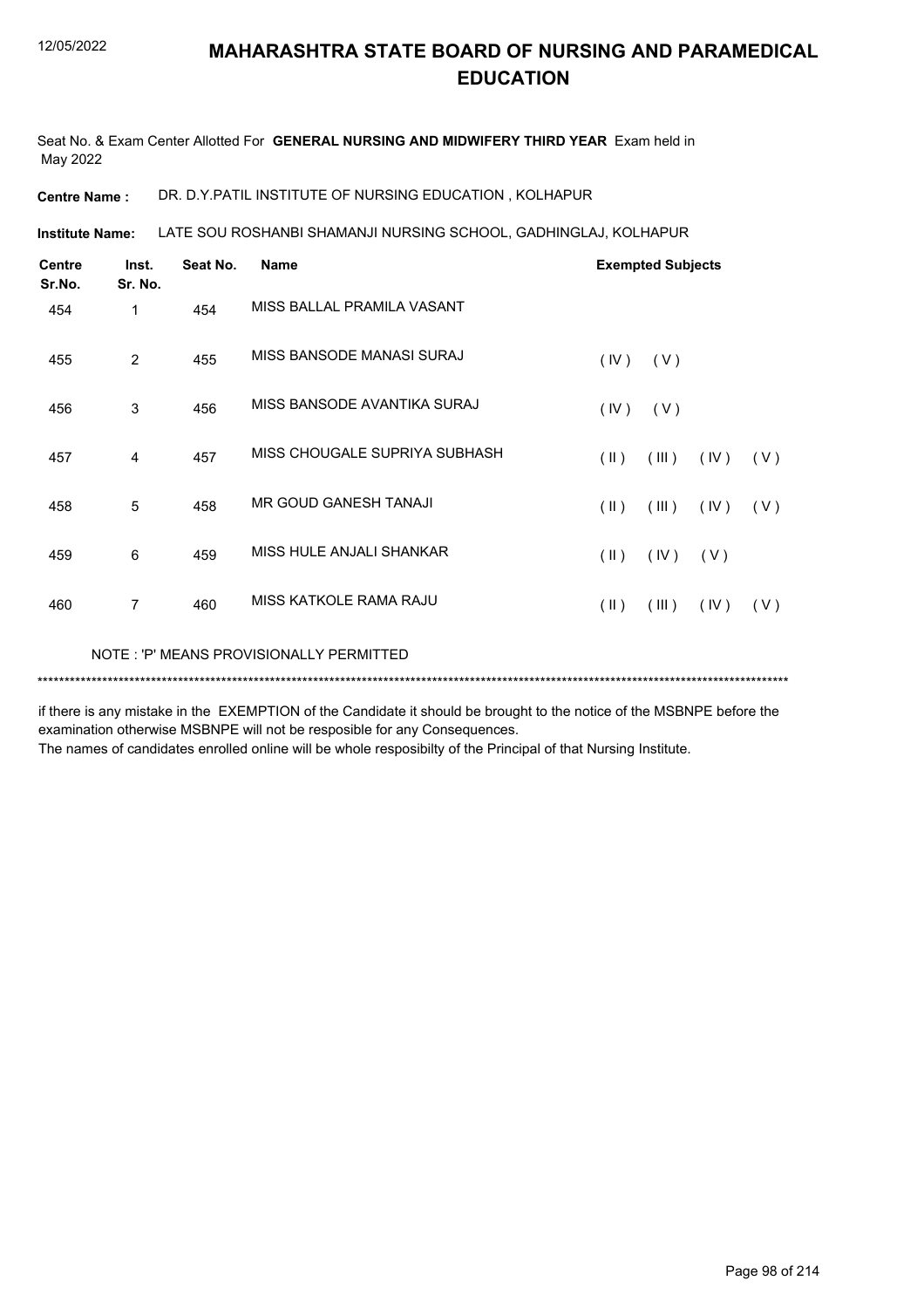Seat No. & Exam Center Allotted For **GENERAL NURSING AND MIDWIFERY THIRD YEAR** Exam held in May 2022

**Centre Name :** DR. D.Y.PATIL INSTITUTE OF NURSING EDUCATION , KOLHAPUR

YASHWANT NURSING INSTITUTE, KODOLI PANHALA KOLHAPUR **Institute Name:**

| Inst.<br>Sr. No. | Seat No. | <b>Name</b>                                             |                                         |       |      |                          |
|------------------|----------|---------------------------------------------------------|-----------------------------------------|-------|------|--------------------------|
| 1                | 461      | MISS CHOPADE GENISIS AMOL                               | (IV)                                    | ( V ) |      |                          |
| 2                | 462      | MISS DHONGADE ARCHANA JALINDAR                          | (1)                                     | (III) | (IV) | ( V )                    |
| 3                | 463      | MISS GAIKWAD PRIYANKA PAPPU                             | (1)                                     | (III) | (IV) | ( V )                    |
| 4                | 464      | SMT DESHMUKH POOJA VAIBHAV<br>(NEE KASHID POOJA NAMDEV) |                                         |       |      |                          |
|                  |          |                                                         |                                         |       |      |                          |
|                  |          |                                                         | NOTE: 'P' MEANS PROVISIONALLY PERMITTED |       |      | <b>Exempted Subjects</b> |

if there is any mistake in the EXEMPTION of the Candidate it should be brought to the notice of the MSBNPE before the examination otherwise MSBNPE will not be resposible for any Consequences. The names of candidates enrolled online will be whole resposibilty of the Principal of that Nursing Institute.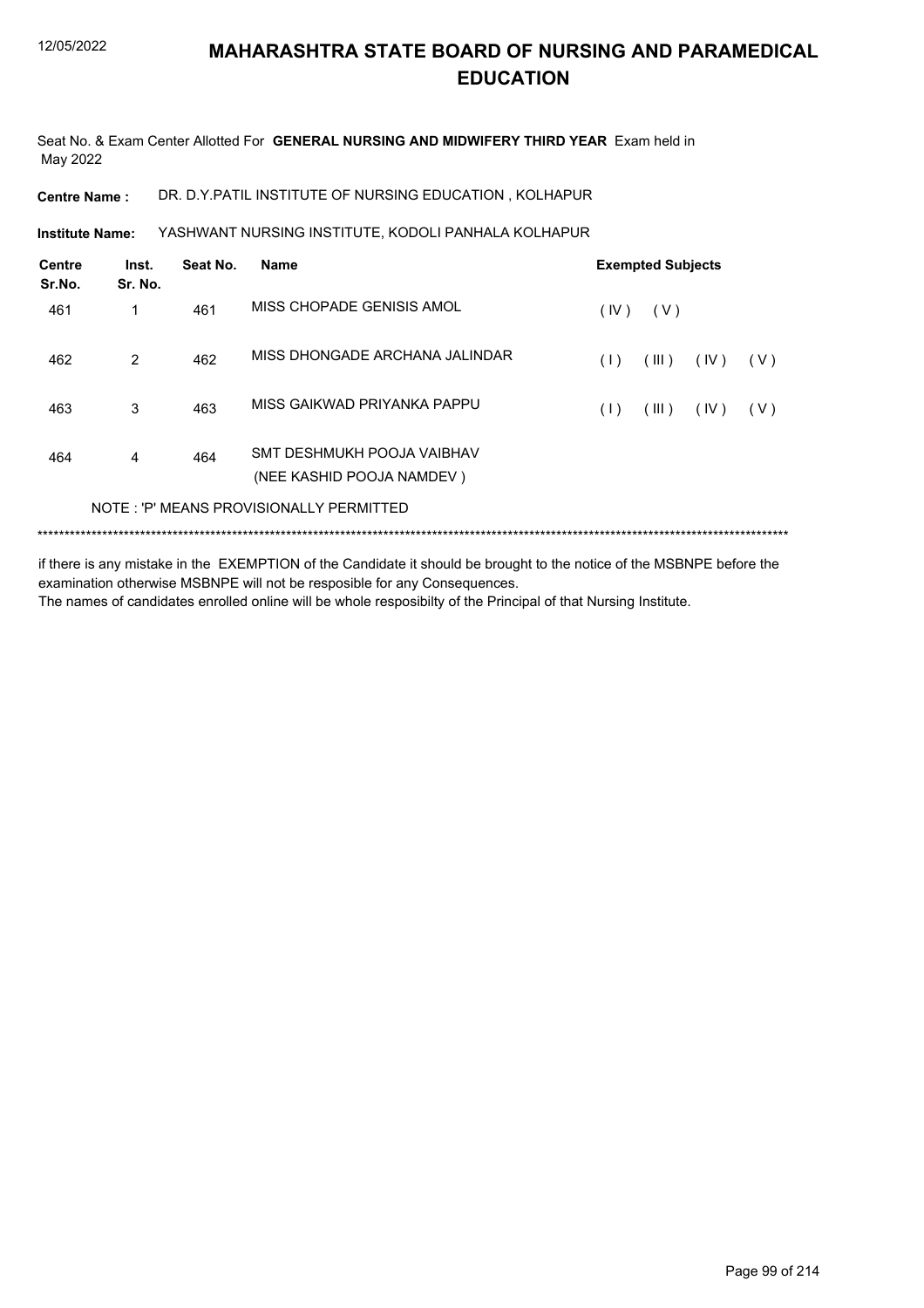Seat No. & Exam Center Allotted For GENERAL NURSING AND MIDWIFERY THIRD YEAR Exam held in May 2022

DR. D.Y.PATIL INSTITUTE OF NURSING EDUCATION, KOLHAPUR **Centre Name:** 

Institute Name: APEX NURSING SCHOOL KARVIR, KOLHAPUR

| Centre<br>Sr.No. | Inst.<br>Sr. No. | Seat No. | <b>Exempted Subjects</b><br>Name |     |         |       |  |
|------------------|------------------|----------|----------------------------------|-----|---------|-------|--|
| 465              |                  | 465      | MISS PATIL RUPALI NIVRUTTI       | (1) | (IV)    | ( V ) |  |
| 466              | 2                | 466      | MISS PAVALE PRATIKSHA SUDAM      | (1) | ( III ) |       |  |

#### NOTE: 'P' MEANS PROVISIONALLY PERMITTED

if there is any mistake in the EXEMPTION of the Candidate it should be brought to the notice of the MSBNPE before the examination otherwise MSBNPE will not be resposible for any Consequences. The names of candidates enrolled online will be whole resposibilty of the Principal of that Nursing Institute.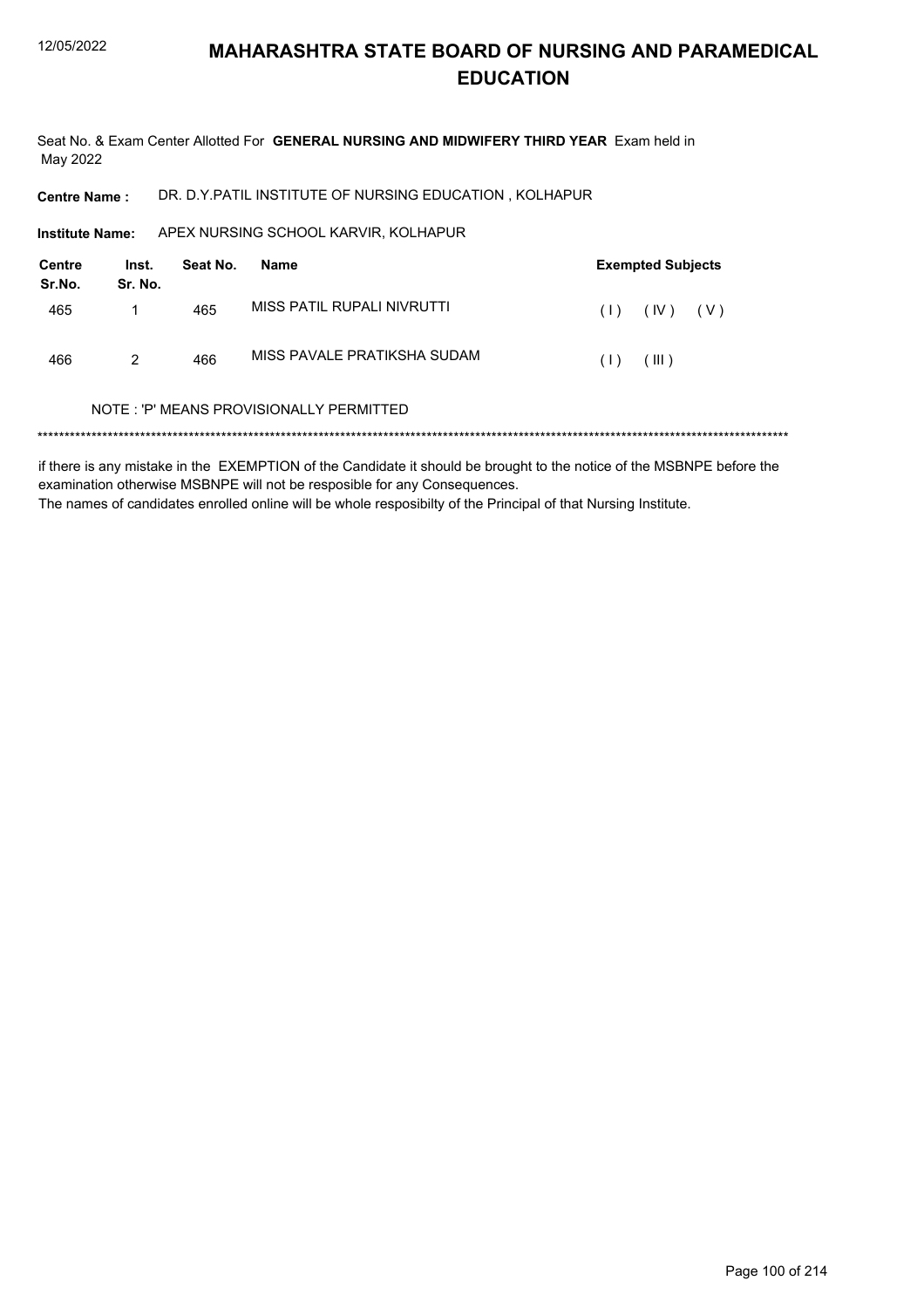Seat No. & Exam Center Allotted For **GENERAL NURSING AND MIDWIFERY THIRD YEAR** Exam held in May 2022

**Centre Name :** PAD DR. V. VIKHE PATIL INSTITUTE OF NURSING EDUCATION, AHMEDNAGAR

**Institute Name:** PAD DR. V. VIKHE PATIL INSTITUTE OF NURSING EDUCATION, AHMEDNAGAR

| <b>Centre</b><br>Sr.No. | Inst.<br>Sr. No. | Seat No. | <b>Name</b>                                          |                                | <b>Exempted Subjects</b>      |     |  |  |  |
|-------------------------|------------------|----------|------------------------------------------------------|--------------------------------|-------------------------------|-----|--|--|--|
| 467                     | 1                | 467      | MR AGHAV NITIN NARAYAN                               | (IV)<br>(V)                    |                               |     |  |  |  |
| 468                     | $\overline{2}$   | 468      | MR BARDE KRUSHNA DILIP                               | (IV)<br>(V)                    |                               |     |  |  |  |
| 469                     | 3                | 469      | MISS BARSE HARSHADA SADANAND                         | (IV)<br>(V)                    |                               |     |  |  |  |
| 470                     | 4                | 470      | MR BHONGALE SANKET ROHIDAS                           | (1)<br>$(\parallel \parallel)$ | (IV)                          | (V) |  |  |  |
| 471                     | 5                | 471      | SMT CHAWRIYA HEMA SHEKHAR<br>(NEE BUMBAK HEMA SUNIL) |                                |                               |     |  |  |  |
| 472                     | 6                | 472      | MISS CHAKRANARAYAN VIDYA LUKAS                       | (1)<br>$(\parallel)$           | (IV)                          | (V) |  |  |  |
| 473                     | $\overline{7}$   | 473      | MR DALVI AKASH GOVIND                                | $(\parallel)$<br>(III)         | (IV)                          | (V) |  |  |  |
| 474                     | 8                | 474      | MISS DHAGE PRATIKSHA ANNA                            | (1)<br>$(\parallel)$           | (IV)                          | (V) |  |  |  |
| 475                     | 9                | 475      | MR EDHATE TEJAS VIJAY                                | (1)<br>(IV)                    | (V)                           |     |  |  |  |
| 476                     | 10               | 476      | MISS GADHE SONALI BHANUDAS                           | $($ II $)$<br>(IV)             | (V)                           |     |  |  |  |
| 477                     | 11               | 477      | MISS GAIKWAD VANDANA KAMLAKAR                        | (IV)<br>(V)                    |                               |     |  |  |  |
| 478                     | 12               | 478      | MISS GAIKWAD ASHWINI SANJAY                          | (IV)<br>(V)                    |                               |     |  |  |  |
| 479                     | 13               | 479      | MISS GARAD JAYSHRI RAMNATH                           | (IV)<br>(V)                    |                               |     |  |  |  |
| 480                     | 14               | 480      | MR GAYKAR PRAVIN SURESH                              | $(IV)$ $(V)$                   |                               |     |  |  |  |
| 481                     | 15               | 481      | MR GAYKWAD SHIVSHANKAR SURESH                        | (1)                            | $(\mathbb{I})$ $(\mathbb{N})$ | (V) |  |  |  |
| 482                     | 16               | 482      | MISS GORDE SHWETA PAWLAS                             | (IV)<br>(V)                    |                               |     |  |  |  |
| 483                     | 17               | 483      | MR JOSHI AMOL GOVIND                                 | (1)<br>(III)                   | (IV)                          | (V) |  |  |  |
| 484                     | 18               | 484      | MR KAMBLE RAHUL CHANDRAKANT                          | $(\parallel)$<br>(III)         | $($ IV $)$                    | (V) |  |  |  |
| 485                     | 19               | 485      | MISS KHANDAGLE KOMAL SURESH                          | $(1)$ $(1)$ $(1)$ $(1)$ $(1)$  |                               |     |  |  |  |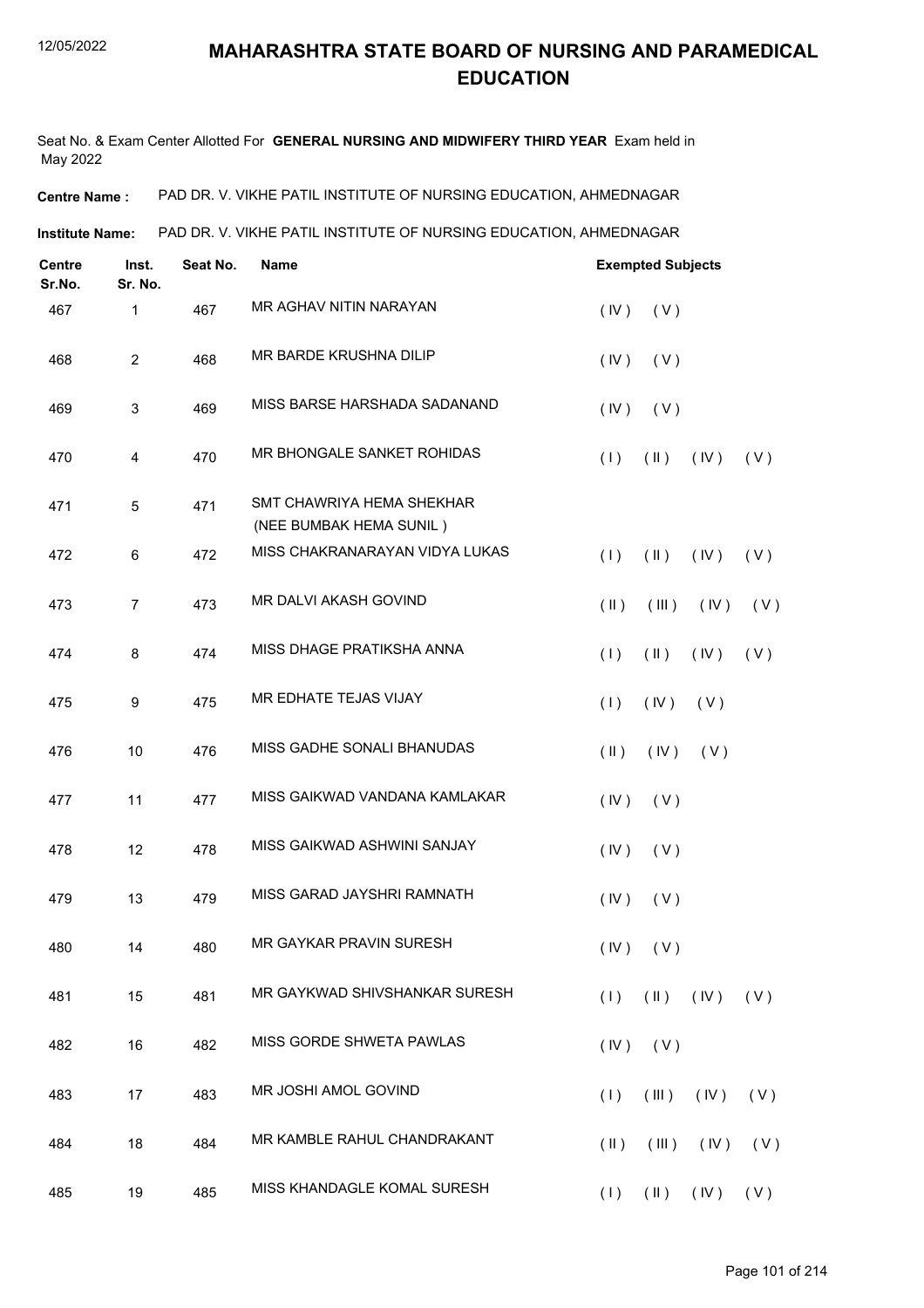| May 2022 |                                         |     | Seat No. & Exam Center Allotted For GENERAL NURSING AND MIDWIFERY THIRD YEAR Exam held in |               |                               |      |     |  |  |
|----------|-----------------------------------------|-----|-------------------------------------------------------------------------------------------|---------------|-------------------------------|------|-----|--|--|
| 486      | 20                                      | 486 | MISS LONDHE MOHINI ANTONI                                                                 | (1)           | $(\parallel)$                 | (IV) | (V) |  |  |
| 487      | 21                                      | 487 | MISS MORE PAYAL RAJU                                                                      | $(\parallel)$ | (IV)                          | (V)  |     |  |  |
| 488      | 22                                      | 488 | MISS MUTKULE DIPA BHAUSAHEB                                                               | (1)           | $(\parallel)$                 | (IV) | (V) |  |  |
| 489      | 23                                      | 489 | MR NERKAR PRAJWAL PRAKASH                                                                 | $(\parallel)$ | (IV)                          | (V)  |     |  |  |
| 490      | 24                                      | 490 | MISS PADALE NIKITA ASARAM                                                                 | (IV)          | (V)                           |      |     |  |  |
| 491      | 25                                      | 491 | MR PANHALE HARISH SANJAY                                                                  | (1)           | $(\parallel)$                 | (IV) | (V) |  |  |
| 492      | 26                                      | 492 | MR PARGE SHUBHAM RAJU                                                                     |               |                               |      |     |  |  |
| 493      | 27                                      | 493 | MR PARKHE JAIN DILIP                                                                      | (1)           | $(\parallel)$                 | (IV) | (V) |  |  |
| 494      | 28                                      | 494 | MR PARLE STEVE PETER                                                                      | (1)           | (III)                         | (IV) | (V) |  |  |
| 495      | 29                                      | 495 | MISS SANAP PRATIKSHA SANJAY                                                               | (1)           | $(\parallel)$                 | (IV) | (V) |  |  |
| 496      | 30                                      | 496 | MR SAYYAD MUSHIR ASGARALI                                                                 |               |                               |      |     |  |  |
| 497      | 31                                      | 497 | MR SHINDE VISHAL TAYAGA                                                                   | (1)           | $(\parallel)$                 | (IV) | (V) |  |  |
| 498      | 32                                      | 498 | MISS SOMKUWAR PRAJAKTA MOHAN                                                              | (1)           | (III)                         | (IV) | (V) |  |  |
| 499      | 33                                      | 499 | MR THORAT SANKET NANASAHEB                                                                |               | $(II)$ $(IV)$ $(V)$           |      |     |  |  |
| 500      | 34                                      | 500 | MR UNDE SHUBHAM KACHARU                                                                   | $(\parallel)$ | (IV)                          | (V)  |     |  |  |
| 501      | 35                                      | 501 | MISS WAGHMARE JYOTI SUDHAKAR                                                              |               |                               |      |     |  |  |
| 502      | 36                                      | 502 | MISS WAGHMARE SHWETA KIRAN                                                                | (III)         | (IV)                          | (V)  |     |  |  |
| 503      | 37                                      | 503 | MR WAMAN OMPRATAP BABASAHEB                                                               | (1)           | $(\mathbb{I})$ $(\mathbb{N})$ |      | (V) |  |  |
|          | NOTE: 'P' MEANS PROVISIONALLY PERMITTED |     |                                                                                           |               |                               |      |     |  |  |
|          |                                         |     |                                                                                           |               |                               |      |     |  |  |

if there is any mistake in the EXEMPTION of the Candidate it should be brought to the notice of the MSBNPE before the examination otherwise MSBNPE will not be resposible for any Consequences.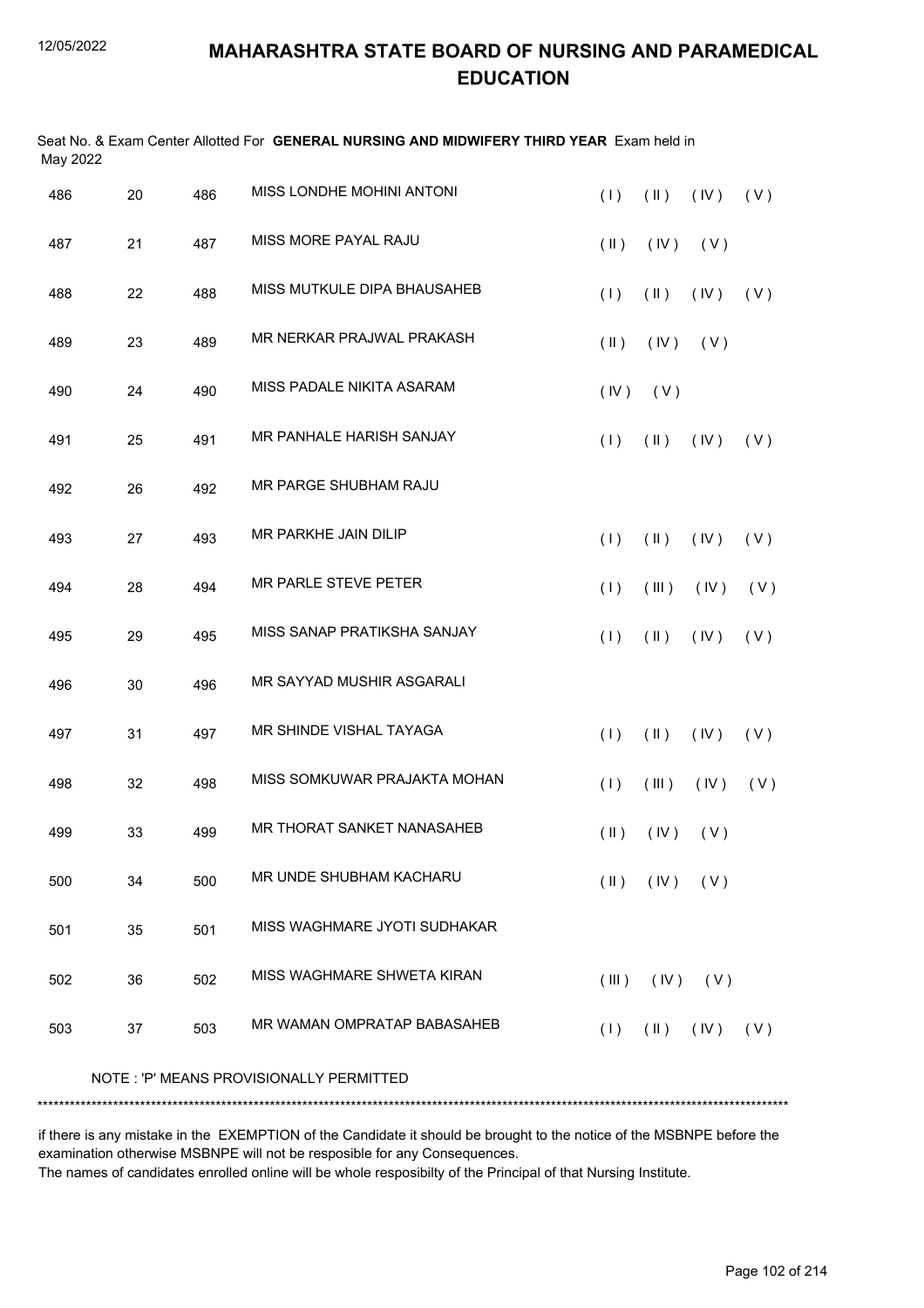Seat No. & Exam Center Allotted For **GENERAL NURSING AND MIDWIFERY THIRD YEAR** Exam held in May 2022

**Centre Name :** PAD DR. V. VIKHE PATIL INSTITUTE OF NURSING EDUCATION, AHMEDNAGAR

PARVATIBAI MHASKE INSTITUTE OF NURSING, AHMEDNAGAR **Institute Name:**

| <b>Centre</b><br>Sr.No. | Inst.<br>Sr. No. | Seat No. | <b>Name</b>                 | <b>Exempted Subjects</b> |               |      |     |
|-------------------------|------------------|----------|-----------------------------|--------------------------|---------------|------|-----|
| 504                     | 1                | 504      | MISS BADHE KOMAL SAMPAT     | (1)                      | $(\parallel)$ | (IV) | (V) |
| 505                     | 2                | 505      | MR NAVGHARE MACHHINDRA BAPU | (1)                      | $(\parallel)$ | (IV) | (V) |
| 506                     | 3                | 506      | MISS PADALE KARMEL JOHN     | $(\parallel)$            | (III)         | (IV) | (V) |
| 507                     | 4                | 507      | MISS PAWAR JAYA DNYANDEV    | $(\parallel \parallel)$  | (IV)          | (V)  |     |
| 508                     | 5                | 508      | MISS RASAL RUTUJA SHIVAJI   | $($ II $)$               | (IV)          | (V)  |     |
| 509                     | 6                | 509      | MISS RASAL ARCHANA SAHEBRAO | $(\parallel \parallel)$  | (IV)          | (V)  |     |
| 510                     | $\overline{7}$   | 510      | MISS SHINDE JYOTI BHARAT    | $(\parallel \parallel)$  | (IV)          | (V)  |     |
|                         |                  |          |                             |                          |               |      |     |

\*\*\*\*\*\*\*\*\*\*\*\*\*\*\*\*\*\*\*\*\*\*\*\*\*\*\*\*\*\*\*\*\*\*\*\*\*\*\*\*\*\*\*\*\*\*\*\*\*\*\*\*\*\*\*\*\*\*\*\*\*\*\*\*\*\*\*\*\*\*\*\*\*\*\*\*\*\*\*\*\*\*\*\*\*\*\*\*\*\*\*\*\*\*\*\*\*\*\*\*\*\*\*\*\*\*\*\*\*\*\*\*\*\*\*\*\*\*\*\*\*\*\*\*\*\*\*\*\*\*\*\*\*\*\*\*\*\*\* NOTE : 'P' MEANS PROVISIONALLY PERMITTED

if there is any mistake in the EXEMPTION of the Candidate it should be brought to the notice of the MSBNPE before the examination otherwise MSBNPE will not be resposible for any Consequences.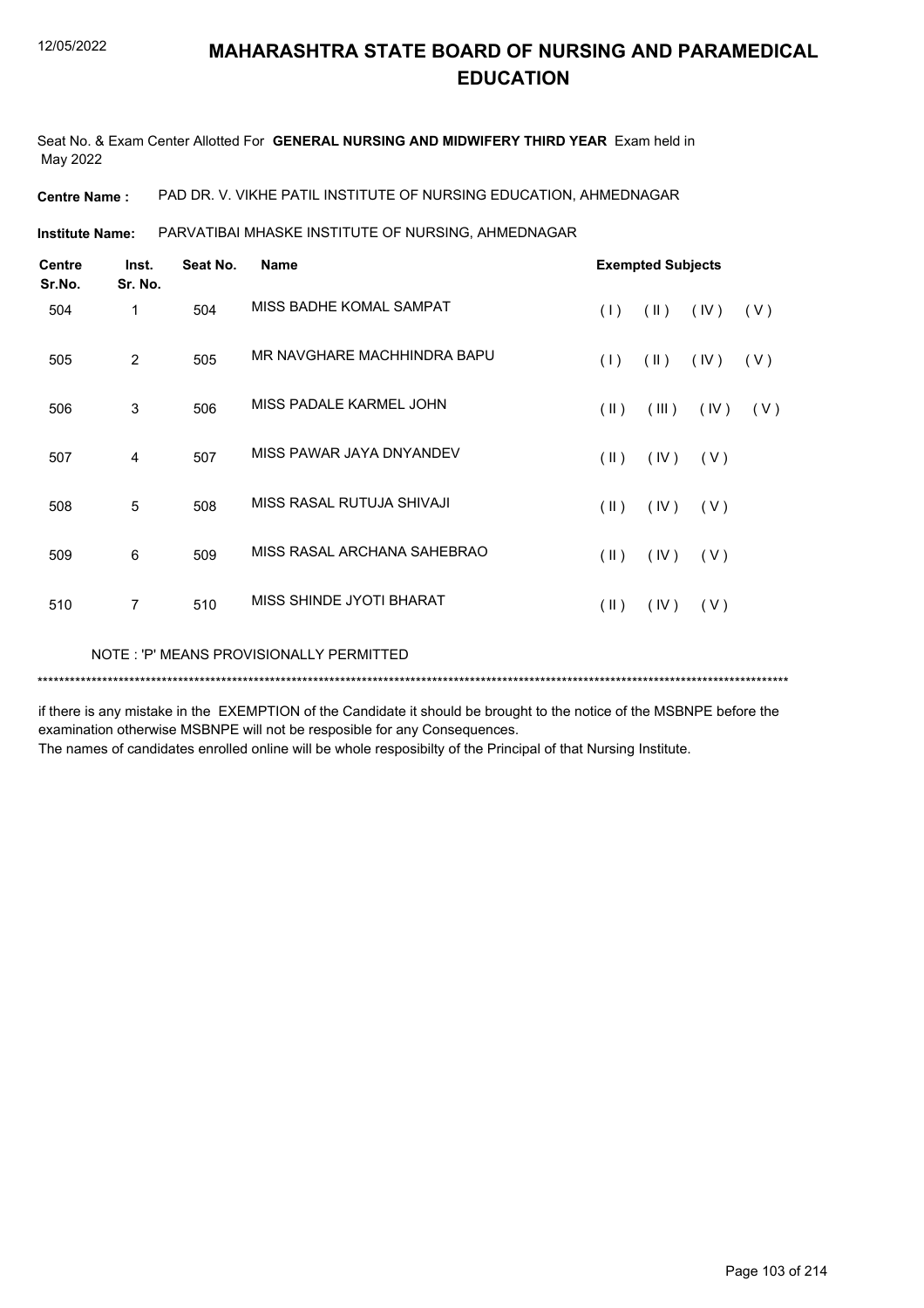Seat No. & Exam Center Allotted For **GENERAL NURSING AND MIDWIFERY THIRD YEAR** Exam held in May 2022

**Centre Name :** PAD DR. V. VIKHE PATIL INSTITUTE OF NURSING EDUCATION, AHMEDNAGAR

MAHARASHTRA HOMOEOPATHIC FOUNDATIONS SCHOOL OF NURSING , PATHAR , AHMEDNAGAR **Institute Name:**

| Centre<br>Sr.No. | Inst.<br>Sr. No. | Seat No. | <b>Name</b>                             | <b>Exempted Subjects</b> |       |       |       |
|------------------|------------------|----------|-----------------------------------------|--------------------------|-------|-------|-------|
| 511              | 1                | 511      | MISS BHANGALE YOGITA SOMNATH            | (III)                    | (IV)  | ( V ) |       |
| 512              | 2                | 512      | MR JADHAV AKASH BHARAT                  | $(\parallel)$            | (III) | (IV)  | ( V ) |
| 513              | 3                | 513      | MR SHENGAL ANIKET VALU                  |                          |       |       |       |
|                  |                  |          | NOTE: 'P' MEANS PROVISIONALLY PERMITTED |                          |       |       |       |

if there is any mistake in the EXEMPTION of the Candidate it should be brought to the notice of the MSBNPE before the examination otherwise MSBNPE will not be resposible for any Consequences. The names of candidates enrolled online will be whole resposibilty of the Principal of that Nursing Institute.

Page 104 of 214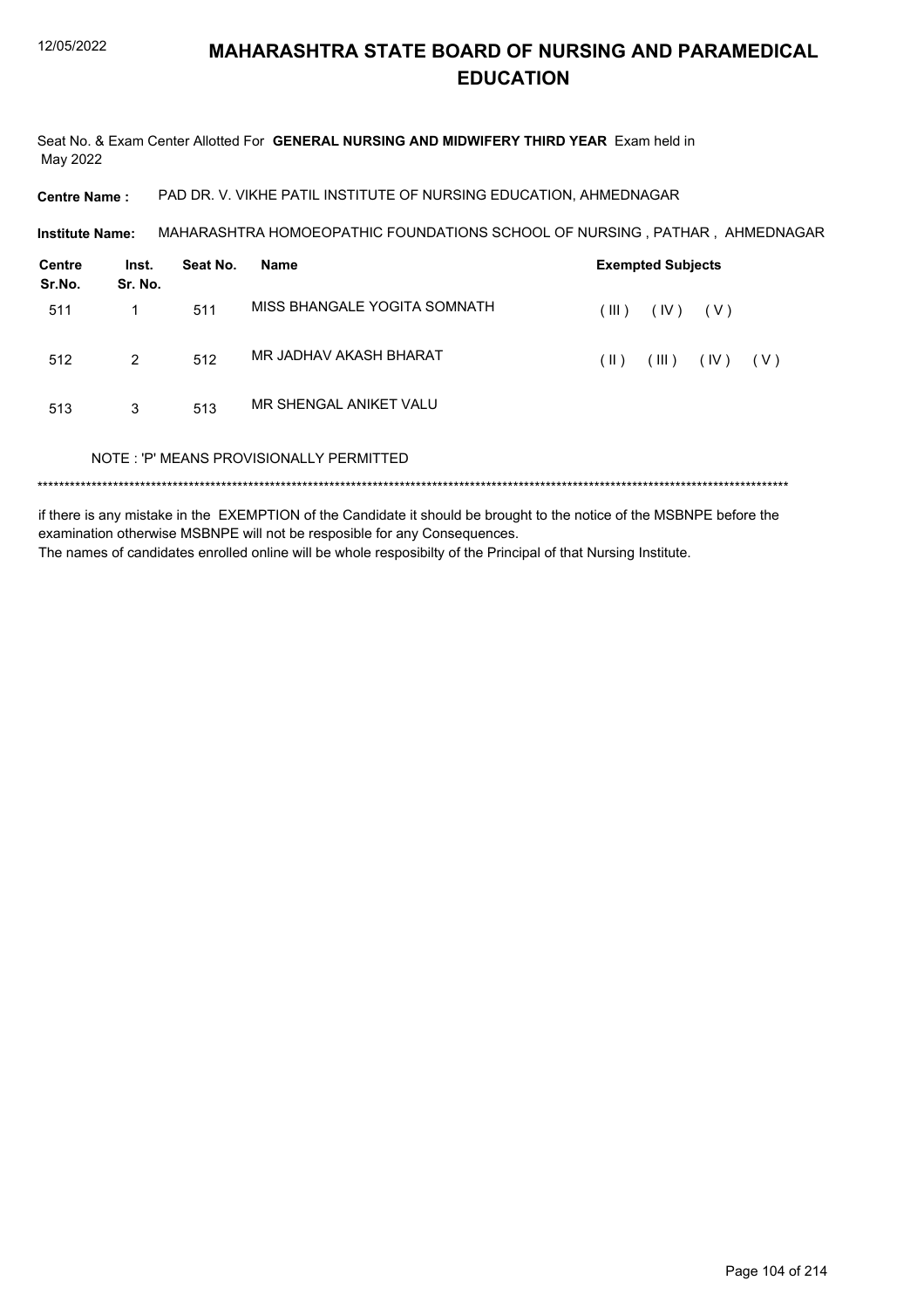Seat No. & Exam Center Allotted For **GENERAL NURSING AND MIDWIFERY THIRD YEAR** Exam held in May 2022

**Centre Name :** PAD DR. V. VIKHE PATIL INSTITUTE OF NURSING EDUCATION, AHMEDNAGAR

**Institute Name:** SAI NURSING INSTITUTE , RAHATA, AHMEDNAGAR

| <b>Centre</b><br>Sr.No. | Inst.<br>Sr. No. | Seat No. | <b>Name</b>                    | <b>Exempted Subjects</b> |       |      |       |  |
|-------------------------|------------------|----------|--------------------------------|--------------------------|-------|------|-------|--|
| 514                     | 1                | 514      | MISS BAGUL RUTUJA JIVAN        | $(\parallel)$            | (III) | (IV) | ( V ) |  |
| 515                     | 2                | 515      | MR BANSODE AVINASH CHANDRABHAN | (1)                      | (  )  | (IV) | ( V ) |  |
| 516                     | 3                | 516      | MR DARUWALE SHUBHAM RAJU       | $(\parallel)$            | (III) | (IV) | ( V ) |  |
| 517                     | 4                | 517      | MISS WAGHMARE MAMTA SHAMRAO    | (IV)                     | (V)   |      |       |  |

NOTE : 'P' MEANS PROVISIONALLY PERMITTED

\*\*\*\*\*\*\*\*\*\*\*\*\*\*\*\*\*\*\*\*\*\*\*\*\*\*\*\*\*\*\*\*\*\*\*\*\*\*\*\*\*\*\*\*\*\*\*\*\*\*\*\*\*\*\*\*\*\*\*\*\*\*\*\*\*\*\*\*\*\*\*\*\*\*\*\*\*\*\*\*\*\*\*\*\*\*\*\*\*\*\*\*\*\*\*\*\*\*\*\*\*\*\*\*\*\*\*\*\*\*\*\*\*\*\*\*\*\*\*\*\*\*\*\*\*\*\*\*\*\*\*\*\*\*\*\*\*\*\*

if there is any mistake in the EXEMPTION of the Candidate it should be brought to the notice of the MSBNPE before the examination otherwise MSBNPE will not be resposible for any Consequences. The names of candidates enrolled online will be whole resposibilty of the Principal of that Nursing Institute.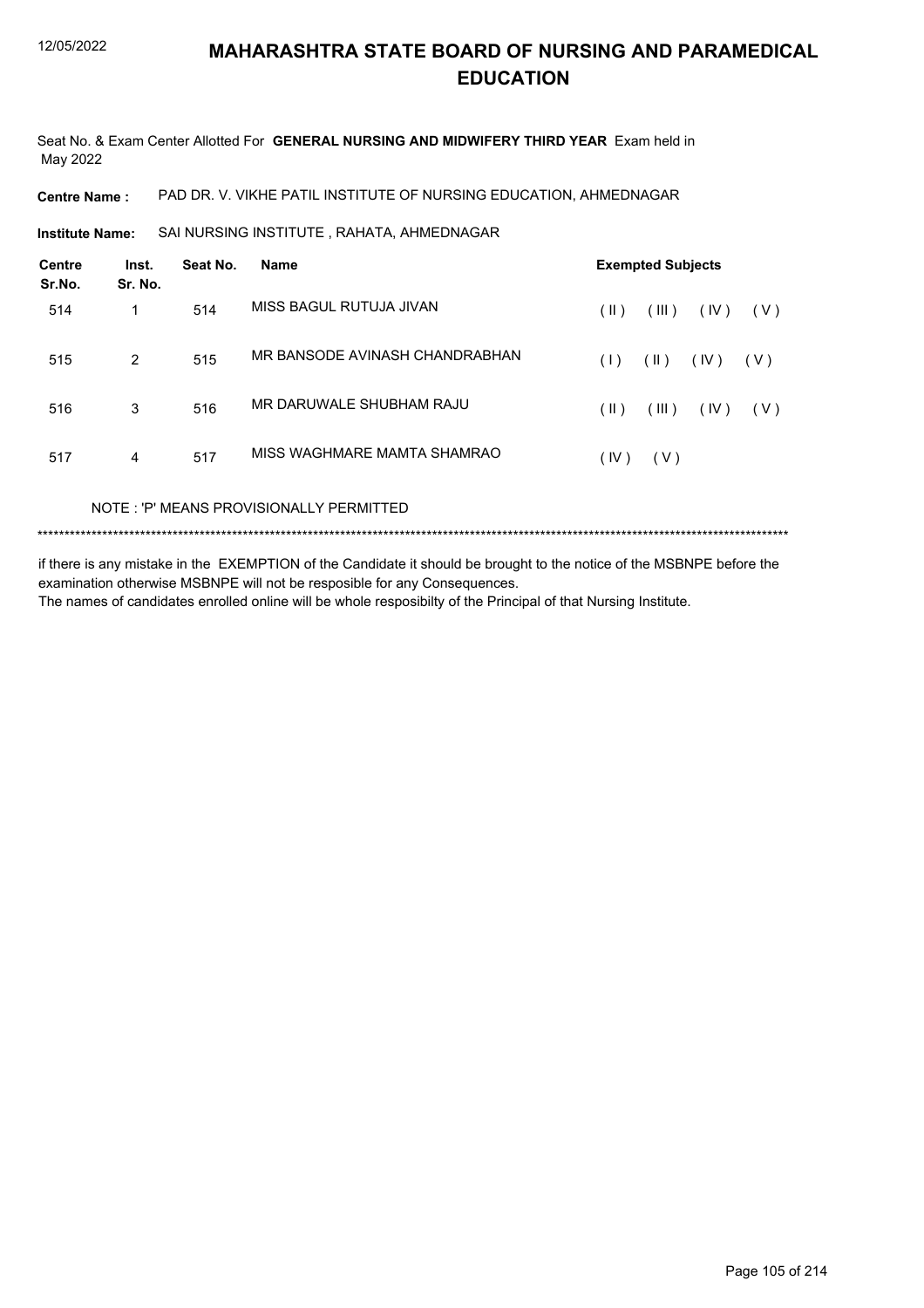Seat No. & Exam Center Allotted For **GENERAL NURSING AND MIDWIFERY THIRD YEAR** Exam held in May 2022

**Centre Name :** PAD DR. V. VIKHE PATIL INSTITUTE OF NURSING EDUCATION, AHMEDNAGAR

SHRUTI NURSING SCHOOL, SHRIRAMPUR, AHMEDNAGAR **Institute Name:**

| Centre<br>Sr.No. | Inst.<br>Sr. No. | Seat No. | Name                                    | <b>Exempted Subjects</b> |       |      |     |  |
|------------------|------------------|----------|-----------------------------------------|--------------------------|-------|------|-----|--|
| 518              | $\mathbf{1}$     | 518      | MISS AMOLIK KIRAN BALASAHEB             |                          |       |      |     |  |
| 519              | $\overline{2}$   | 519      | MISS AMOLIK PRIYANKA BALU               | (IV)                     | (V)   |      |     |  |
| 520              | 3                | 520      | MR DIVE KARAN VINAYAK                   | $($ II $)$               | (III) | (IV) | (V) |  |
| 521              | 4                | 521      | MISS GAIKWAD SHITAL ASHOK               | $($ II $)$               | (III) | (IV) | (V) |  |
| 522              | $\overline{5}$   | 522      | MISS GARUD RUPALI VIJAY                 | $($ II $)$               | (III) | (IV) | (V) |  |
| 523              | 6                | 523      | MR JAWALE AJAY UMESH                    | (IV)                     | (V)   |      |     |  |
| 524              | $\overline{7}$   | 524      | MISS KADAM MADHUBALA INDRABHAN          | $($ II $)$               | (III) | (IV) | (V) |  |
| 525              | 8                | 525      | <b>MR LANDE KIRAN DIPAK</b>             | $($ II $)$               | (III) | (IV) | (V) |  |
| 526              | 9                | 526      | MISS MAKRAND PALLAVI MADHUKAR           | (III)                    | (IV)  | (V)  |     |  |
| 527              | 10               | 527      | MR PANDIT AJAY ASHOK                    | $($ II $)$               | (III) | (IV) | (V) |  |
| 528              | 11               | 528      | MISS PATHARE NEHA RAMESH                | $($ II $)$               | (III) | (IV) | (V) |  |
| 529              | 12               | 529      | MISS RANANAWARE SUVARNA MARKAS          | $($ II $)$               | (III) | (IV) | (V) |  |
| 530              | 13               | 530      | MISS SAKHARE PALLAVI PARSHURAM          | $($ II $)$               | (III) | (IV) | (V) |  |
| 531              | 14               | 531      | MISS SHINGADE VAISHALI DASHRATH         | $($ II $)$               | (III) | (IV) | (V) |  |
| 532              | 15               | 532      | MISS TRIBHUVAN KUSUM ISHWAR             | (III)                    | (IV)  | (V)  |     |  |
|                  |                  |          | NOTE: 'P' MEANS PROVISIONALLY PERMITTED |                          |       |      |     |  |

\*\*\*\*\*\*\*\*\*\*\*\*\*\*\*\*\*\*\*\*\*\*\*\*\*\*\*\*\*\*\*\*\*\*\*\*\*\*\*\*\*\*\*\*\*\*\*\*\*\*\*\*\*\*\*\*\*\*\*\*\*\*\*\*\*\*\*\*\*\*\*\*\*\*\*\*\*\*\*\*\*\*\*\*\*\*\*\*\*\*\*\*\*\*\*\*\*\*\*\*\*\*\*\*\*\*\*\*\*\*\*\*\*\*\*\*\*\*\*\*\*\*\*\*\*\*\*\*\*\*\*\*\*\*\*\*\*\*\*

if there is any mistake in the EXEMPTION of the Candidate it should be brought to the notice of the MSBNPE before the examination otherwise MSBNPE will not be resposible for any Consequences.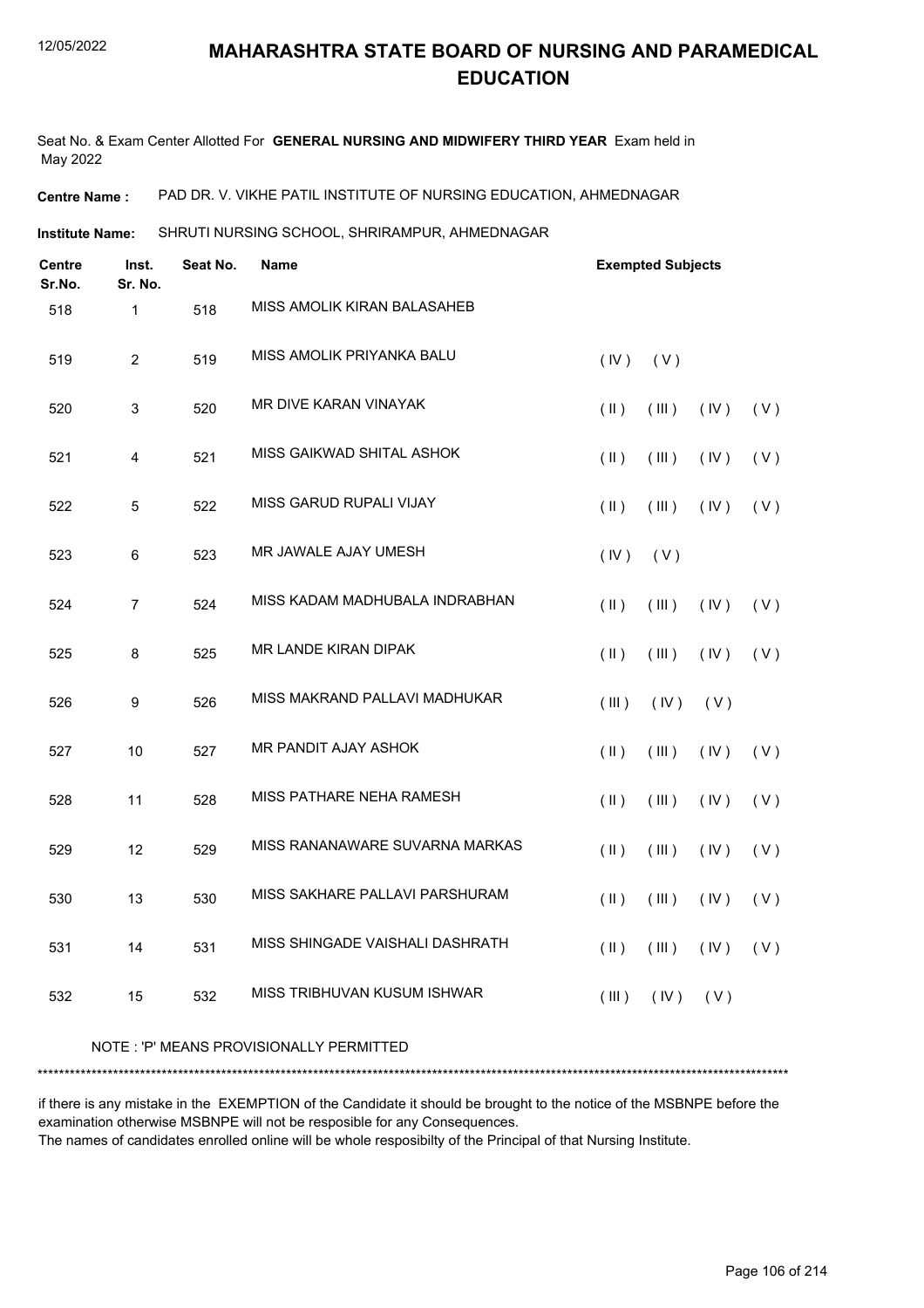Seat No. & Exam Center Allotted For **GENERAL NURSING AND MIDWIFERY THIRD YEAR** Exam held in May 2022

**Centre Name :** PAD DR. V. VIKHE PATIL INSTITUTE OF NURSING EDUCATION, AHMEDNAGAR

Swami Samarth Nursing College, Kolpewadi, Ahmednagar **Institute Name:**

| <b>Centre</b><br>Sr.No. | Inst.<br>Sr. No. | Seat No. | <b>Name</b>                             | <b>Exempted Subjects</b> |               |       |     |  |
|-------------------------|------------------|----------|-----------------------------------------|--------------------------|---------------|-------|-----|--|
| 533                     | 1                | 533      | MISS BHOYE ARCHANA RAMA                 |                          |               |       |     |  |
| 534                     | 2                | 534      | MISS BHOYE MANISHA JANU                 | (1)                      | $($ II $)$    | (IV)  | (V) |  |
| 535                     | 3                | 535      | MISS CHAURE JYOTI SITARAM               | (1)                      | $(\parallel)$ | (IV)  | (V) |  |
| 536                     | 4                | 536      | MISS DALVI VAISHALI DIWAL               | (1)                      | (IV)          | (V)   |     |  |
| 537                     | 5                | 537      | MISS DHODI GAYNESHWARI SHAILESH         | (1)                      | (IV)          | (V)   |     |  |
| 538                     | 6                | 538      | MISS JADHAV SUSMITA CHAITYA             | (1)                      | $(\parallel)$ | (IV)  | (V) |  |
| 539                     | $\overline{7}$   | 539      | MISS KAKAD MANISHA DASHMA               | (1)                      | (IV)          | (V)   |     |  |
| 540                     | 8                | 540      | MISS KANAL POOJA VILAS                  | (1)                      | (11)          | (IV)  | (V) |  |
| 541                     | 9                | 541      | MISS KHARPADE SAHYANDRI VALHYA          | (1)                      | (III)         | (IV)  | (V) |  |
| 542                     | 10               | 542      | MISS MEDHA ARCHANA JAYVANT              | (III)                    | (IV)          | ( V ) |     |  |
| 543                     | 11               | 543      | <b>MISS TANDEL RENUKA SUNIL</b>         | (1)                      | (III)         | (IV)  | (V) |  |
|                         |                  |          | NOTE: 'P' MEANS PROVISIONALLY PERMITTED |                          |               |       |     |  |
|                         |                  |          |                                         |                          |               |       |     |  |

if there is any mistake in the EXEMPTION of the Candidate it should be brought to the notice of the MSBNPE before the examination otherwise MSBNPE will not be resposible for any Consequences.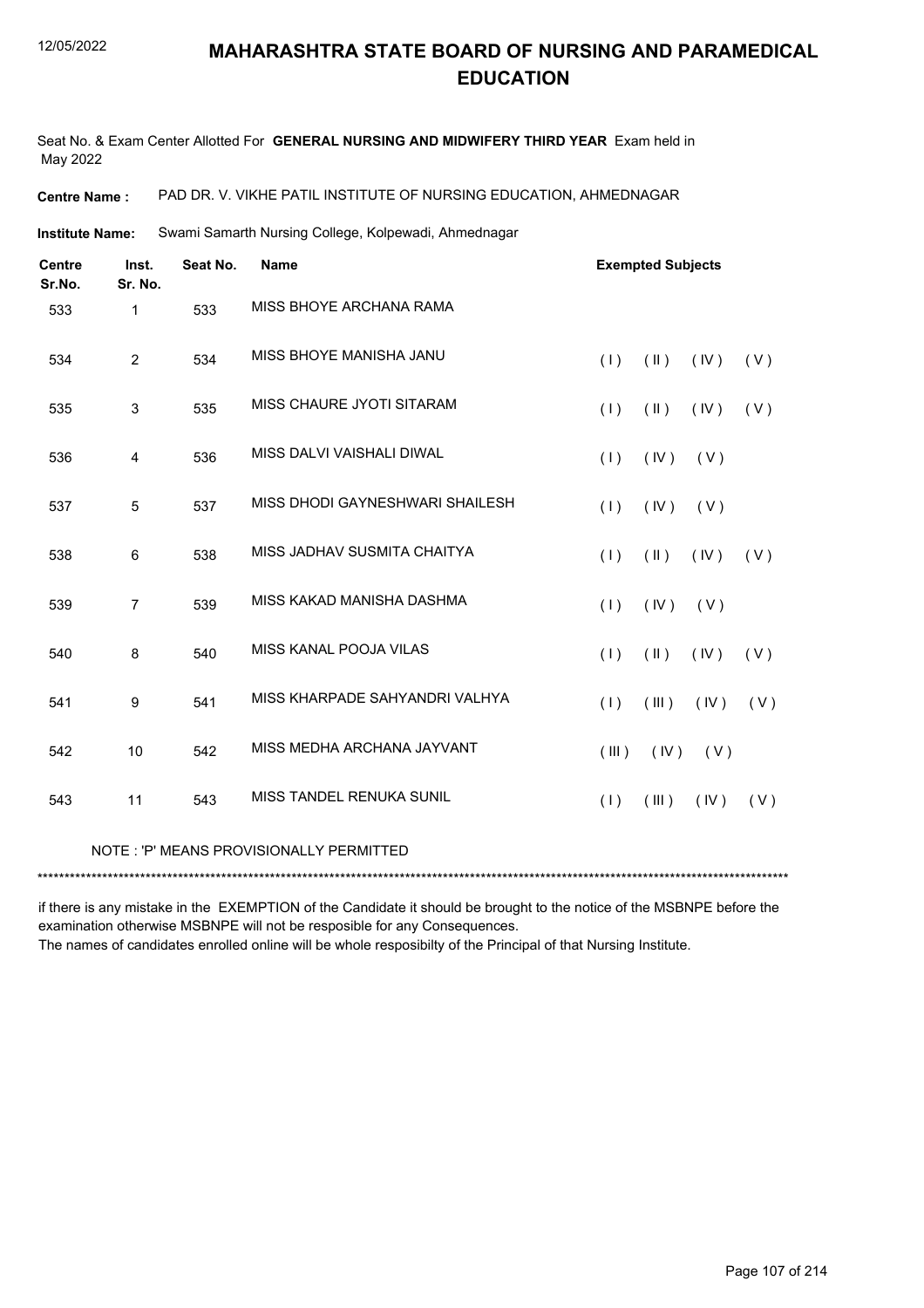Seat No. & Exam Center Allotted For **GENERAL NURSING AND MIDWIFERY THIRD YEAR** Exam held in May 2022

**Centre Name :** PAD DR. V. VIKHE PATIL INSTITUTE OF NURSING EDUCATION, AHMEDNAGAR

Jijamata Nursing School, Newasa, Ahmednagar **Institute Name:**

| <b>Centre</b><br>Sr.No. | Inst.<br>Sr. No. | Seat No. | <b>Name</b>                   |                         | <b>Exempted Subjects</b> |      |     |
|-------------------------|------------------|----------|-------------------------------|-------------------------|--------------------------|------|-----|
| 544                     | 1                | 544      | MR BANSODE PRADIP DILIP       | $(\parallel)$           | (IV)                     | (V)  |     |
| 545                     | $\overline{2}$   | 545      | MISS BHORE POONAM RAJENDRA    | (1)                     | $(\parallel)$            | (IV) | (V) |
| 546                     | 3                | 546      | MISS DUSHING VAISHALI SHIVAJI | $(\parallel \parallel)$ | (IV)                     | (V)  |     |
| 547                     | 4                | 547      | MISS GAIKWAD PRITI DADASAHEB  | $($ III $)$             | (IV)                     | (V)  |     |
| 548                     | 5                | 548      | MISS GHUSALE SONALI MADHUKAR  | (IV)                    | (V)                      |      |     |
| 549                     | 6                | 549      | MR SALVE AKSHAY SUNDARBHAN    | (IV)                    | (V)                      |      |     |
| 550                     | $\overline{7}$   | 550      | MISS SHIRSATH KANCHAN SANJAY  | (IV)                    | (V)                      |      |     |
| 551                     | 8                | 551      | MISS TADAVI SONAL JAMSING     | (1)                     | (III)                    | (IV) | (V) |
| 552                     | 9                | 552      | MISS VANJARE SANCHITA YOSEF   | (1)                     | (III)                    | (IV) | (V) |
|                         |                  |          |                               |                         |                          |      |     |

NOTE : 'P' MEANS PROVISIONALLY PERMITTED

\*\*\*\*\*\*\*\*\*\*\*\*\*\*\*\*\*\*\*\*\*\*\*\*\*\*\*\*\*\*\*\*\*\*\*\*\*\*\*\*\*\*\*\*\*\*\*\*\*\*\*\*\*\*\*\*\*\*\*\*\*\*\*\*\*\*\*\*\*\*\*\*\*\*\*\*\*\*\*\*\*\*\*\*\*\*\*\*\*\*\*\*\*\*\*\*\*\*\*\*\*\*\*\*\*\*\*\*\*\*\*\*\*\*\*\*\*\*\*\*\*\*\*\*\*\*\*\*\*\*\*\*\*\*\*\*\*\*\*

if there is any mistake in the EXEMPTION of the Candidate it should be brought to the notice of the MSBNPE before the examination otherwise MSBNPE will not be resposible for any Consequences.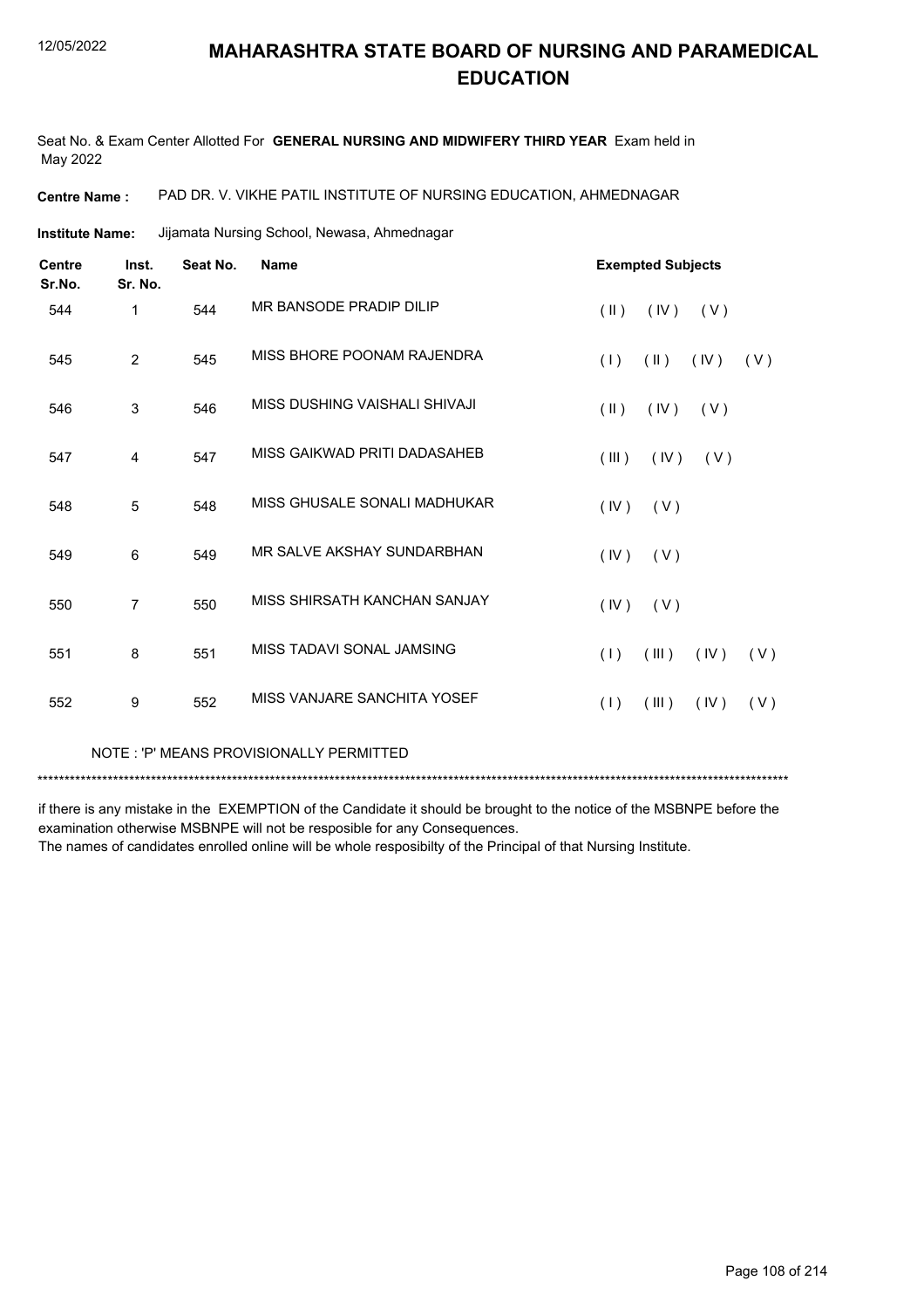Seat No. & Exam Center Allotted For **GENERAL NURSING AND MIDWIFERY THIRD YEAR** Exam held in May 2022

**Centre Name :** PAD DR. V. VIKHE PATIL INSTITUTE OF NURSING EDUCATION, AHMEDNAGAR

**Institute Name:** Vamanrao Ithape RGNM School, Sangamner, Ahmednagar

| <b>Centre</b><br>Sr.No. | Inst.<br>Sr. No. | Seat No. | <b>Exempted Subjects</b>          |                                             |  |  |  |
|-------------------------|------------------|----------|-----------------------------------|---------------------------------------------|--|--|--|
| 553                     | 1                | 553      | MR ADANGALE VISHAL BHIMRAJ        | (V)<br>(IV)                                 |  |  |  |
| 554                     | $\overline{c}$   | 554      | MISS BAMBALE BHAGYASHRI RAMDAS    | $(\parallel)$<br>(III)<br>(IV)<br>(V)       |  |  |  |
| 555                     | 3                | 555      | <b>MISS GADAG INDU BABU</b>       | (V)<br>$(\parallel)$<br>(IV)                |  |  |  |
| 556                     | 4                | 556      | MR GADAKH SHUBHAM SONYABAPU       | (III)<br>(IV)<br>(V)                        |  |  |  |
| 557                     | 5                | 557      | MISS GADEKAR MUKTA ARJUN          | $(\parallel)$<br>(III)<br>(IV)<br>(V)       |  |  |  |
| 558                     | 6                | 558      | <b>MISS GHARAT MAYURI SUBHASH</b> | (III)<br>(IV)<br>(V)                        |  |  |  |
| 559                     | $\overline{7}$   | 559      | MISS INGOLE RAJESHWARI RAJENDRA   |                                             |  |  |  |
| 560                     | 8                | 560      | MISS JADHAV PRACHI SANTOSH        | $(\parallel)$<br>(III)<br>(IV)<br>(V)       |  |  |  |
| 561                     | 9                | 561      | MISS KADALE ARCHANA KARBHARI      | (III)<br>(IV)<br>(V)                        |  |  |  |
| 562                     | 10               | 562      | MISS KAMBLE ROHINI NAMDEV         |                                             |  |  |  |
| 563                     | 11               | 563      | MR KHARAT MAHESH RAJENDRA         | $(\parallel)$<br>(III)<br>(IV)<br>(V)       |  |  |  |
| 564                     | 12               | 564      | MISS LOHAKARE VIDYA KASHINATH     | $($ II $)$<br>(1)<br>(IV)<br>(V)            |  |  |  |
| 565                     | 13               | 565      | MISS MORE NITA LAXMAN             |                                             |  |  |  |
| 566                     | 14               | 566      | MR PALAVE SANDIP BALASAHEB        |                                             |  |  |  |
| 567                     | 15               | 567      | MISS PARADHI PUJA RAMDAS          | $(\parallel)$<br>(III)<br>(IV)<br>(V)       |  |  |  |
| 568                     | 16               | 568      | MISS PAWAR APEKSHA SUNIL          | (III)<br>$(\parallel)$<br>(IV)<br>(V)       |  |  |  |
| 569                     | 17               | 569      | MISS SONONE PRACHEE VILAS         | $(\parallel)$<br>(1)<br>(IV)<br>(V)         |  |  |  |
| 570                     | 18               | 570      | MISS TANDEL YOGITA GANPAT         | $(\parallel \parallel)$<br>$(IV)$ $(V)$     |  |  |  |
| 571                     | 19               | 571      | MISS THAKARE ANJU SHIRAD          | $(\mathbb{I})$ $(\mathbb{N})$<br>(1)<br>(V) |  |  |  |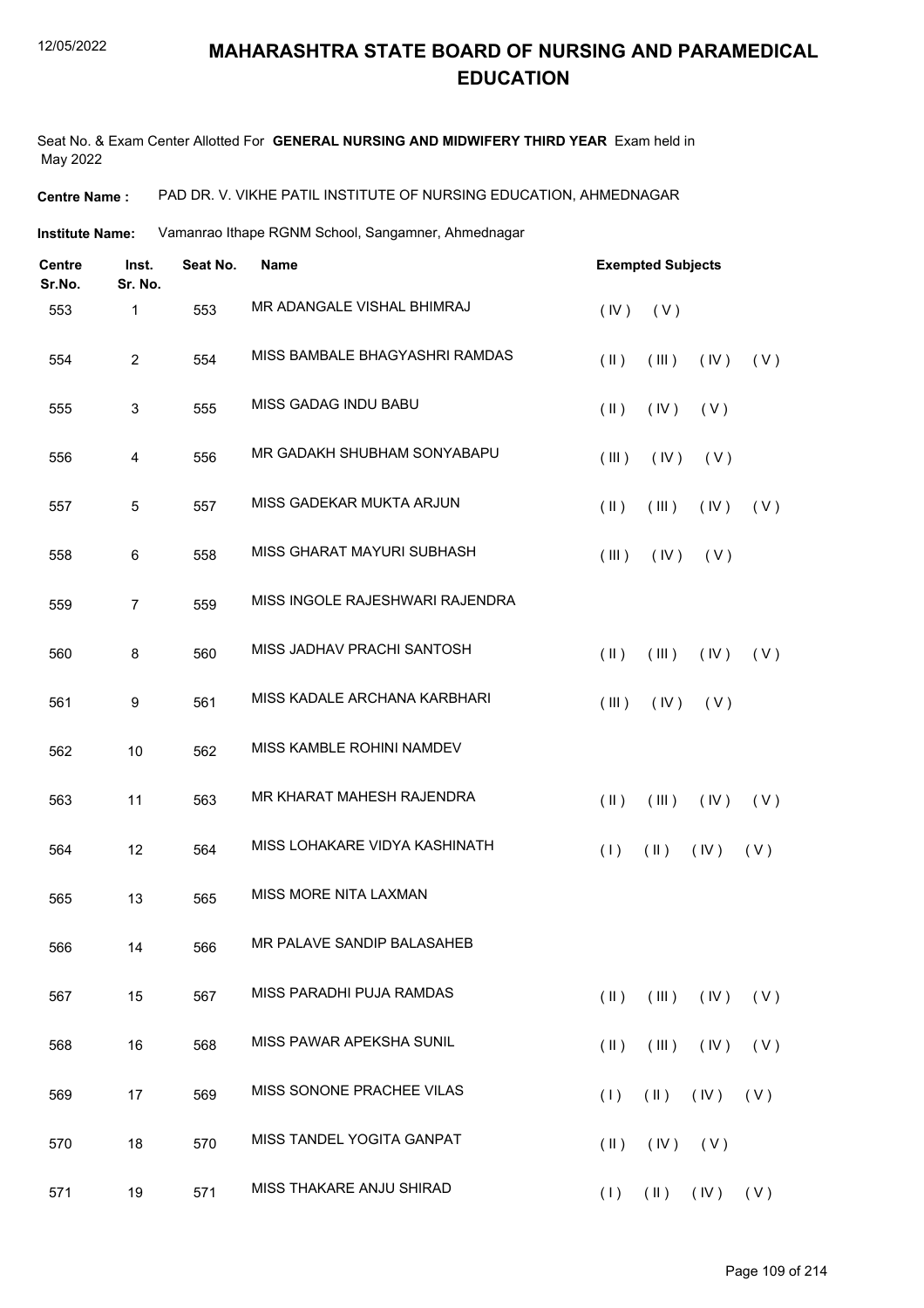Seat No. & Exam Center Allotted For GENERAL NURSING AND MIDWIFERY THIRD YEAR Exam held in May 2022

NOTE: 'P' MEANS PROVISIONALLY PERMITTED

if there is any mistake in the EXEMPTION of the Candidate it should be brought to the notice of the MSBNPE before the examination otherwise MSBNPE will not be resposible for any Consequences.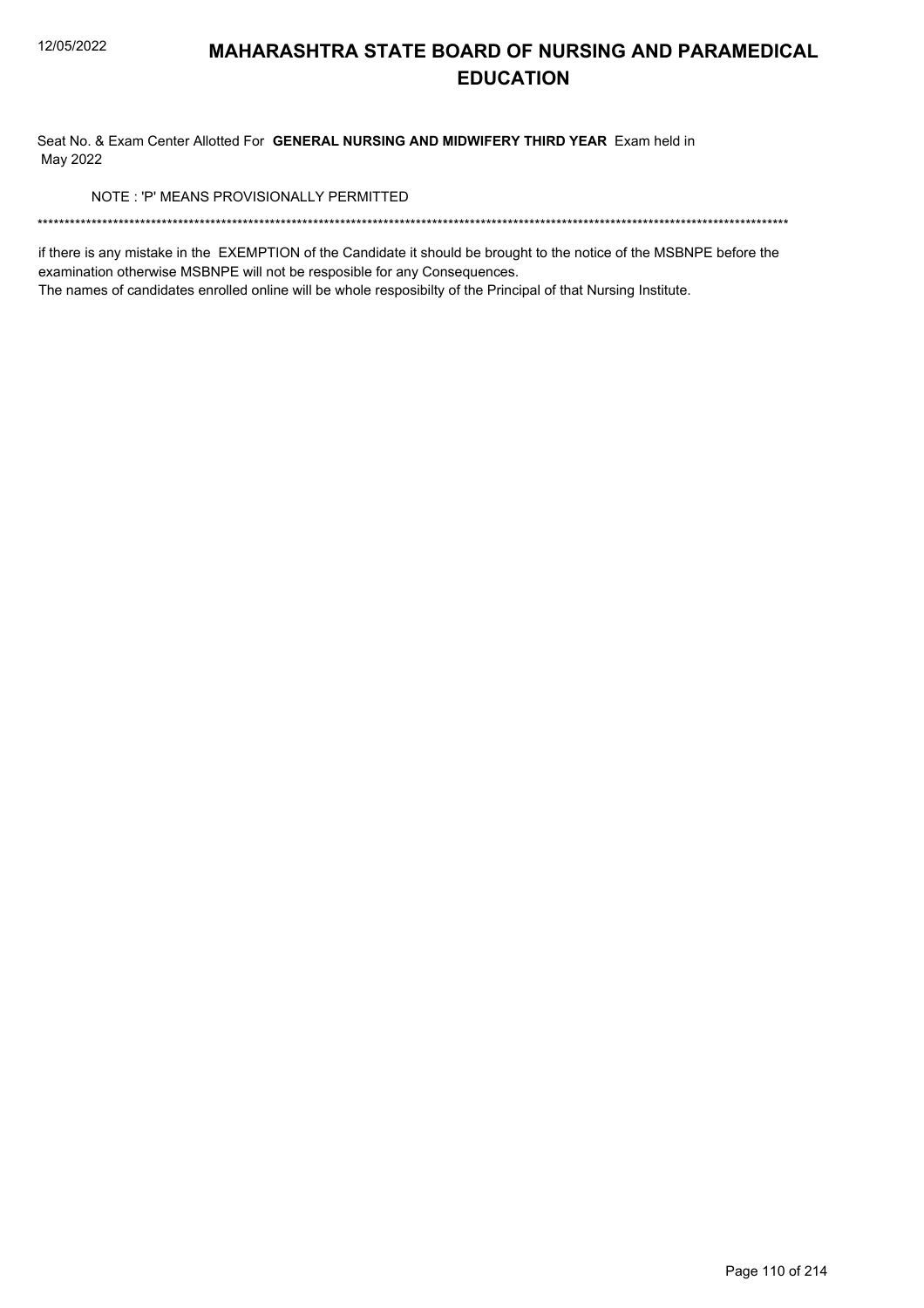Seat No. & Exam Center Allotted For **GENERAL NURSING AND MIDWIFERY THIRD YEAR** Exam held in May 2022

#### **Centre Name :** SIDDHAKALA SCHOOL OF NURSING, SANGAMNER, AHMEDNAGAR

SHREE SAI NURSING SCHOOL, JAMKHED, AHMEDNAGAR **Institute Name:**

| <b>Centre</b><br>Sr.No. | Inst.<br>Sr. No. | Seat No. | <b>Name</b>                  | <b>Exempted Subjects</b>     |             |  |
|-------------------------|------------------|----------|------------------------------|------------------------------|-------------|--|
| 572                     | $\mathbf{1}$     | 572      | MISS DIVE KALPANA SAYAJI     | (1)<br>(III)                 | (IV)<br>(V) |  |
| 573                     | $\overline{2}$   | 573      | MR JAGATAP VAIBHAV DATTATRAY | $(\parallel)$<br>$($ III $)$ | (IV)<br>(V) |  |
| 574                     | 3                | 574      | MISS KAMBLE REKHA NAMDEO     | (1)<br>$(\parallel)$         | (III)       |  |
| 575                     | 4                | 575      | MISS MUNTODE SHAILA FRANCIS  | $($ II $)$<br>(III)          | (IV)<br>(V) |  |
| 576                     | 5                | 576      | MR NIMBALKAR VINOD TANAJI    |                              |             |  |
| 577                     | 6                | 577      | MISS PACHARE PRATIBHA LAXMAN | $(\parallel)$<br>(III)       | (IV)<br>(V) |  |
| 578                     | $\overline{7}$   | 578      | MR PALANDE ANIKET BHIMSEN    | $(\parallel)$<br>(IV)        | (V)         |  |
| 579                     | 8                | 579      | MR PAWAR ROHIT HANUMANT      |                              |             |  |
| 580                     | 9                | 580      | MR SANAP AKSHAY PHULCHAND    | (IV)<br>(V)                  |             |  |
| 581                     | 10               | 581      | MISS TAYDE SARIKA HARISH     | (IV)<br>(1)                  | (V)         |  |
| 582                     | 11               | 582      | MISS UBALE KAJAL DASU        | (IV)<br>(V)                  |             |  |
| 583                     | 12               | 583      | MISS VHATKAR POONAM SHRIDHAR |                              |             |  |

#### NOTE : 'P' MEANS PROVISIONALLY PERMITTED

\*\*\*\*\*\*\*\*\*\*\*\*\*\*\*\*\*\*\*\*\*\*\*\*\*\*\*\*\*\*\*\*\*\*\*\*\*\*\*\*\*\*\*\*\*\*\*\*\*\*\*\*\*\*\*\*\*\*\*\*\*\*\*\*\*\*\*\*\*\*\*\*\*\*\*\*\*\*\*\*\*\*\*\*\*\*\*\*\*\*\*\*\*\*\*\*\*\*\*\*\*\*\*\*\*\*\*\*\*\*\*\*\*\*\*\*\*\*\*\*\*\*\*\*\*\*\*\*\*\*\*\*\*\*\*\*\*\*\*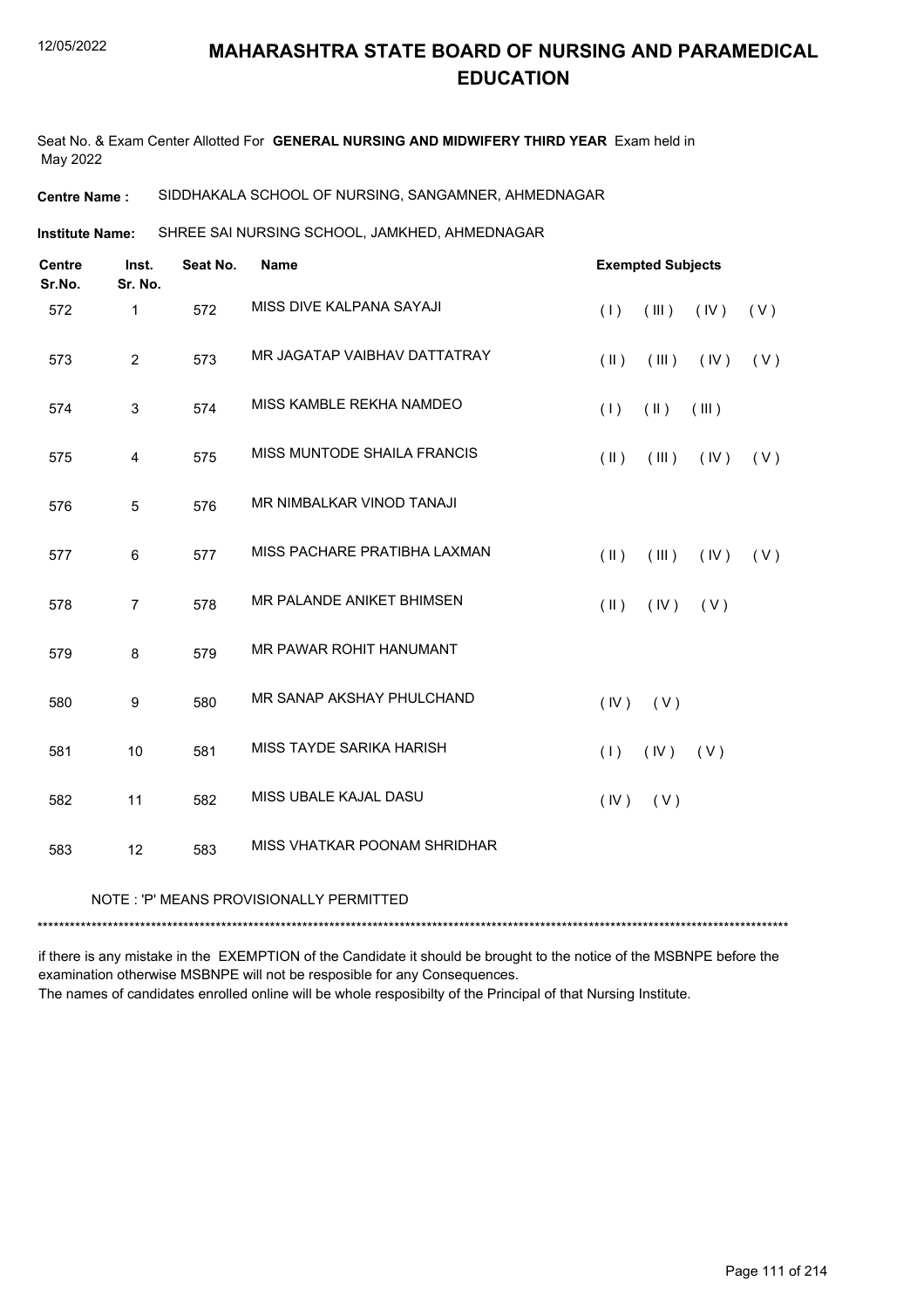Seat No. & Exam Center Allotted For **GENERAL NURSING AND MIDWIFERY THIRD YEAR** Exam held in May 2022

**Centre Name :** SIDDHAKALA SCHOOL OF NURSING, SANGAMNER, AHMEDNAGAR

MANGALA INSTITUTE OF NURSING EDUCATION,AKOLE, AHMEDNAGAR **Institute Name:**

| <b>Centre</b><br>Sr.No. | Inst.<br>Sr. No. | Seat No. | <b>Name</b>                  |      | <b>Exempted Subjects</b> |      |     |
|-------------------------|------------------|----------|------------------------------|------|--------------------------|------|-----|
| 584                     | 1                | 584      | MR DIGHE SHUBHAM PANDURANG   | (1)  | $(\parallel)$            | (IV) | (V) |
| 585                     | $\overline{2}$   | 585      | MISS KADALE SONALI TANHAJI   | (1)  | $(\parallel)$            | (IV) | (V) |
| 586                     | 3                | 586      | MISS KHARAT BHAGYSHRI SANJAY | (1)  | $(\parallel)$            | (IV) | (V) |
| 587                     | $\overline{4}$   | 587      | MR PHANSE NITIN SUKHDEO      | (IV) | (V)                      |      |     |
| 588                     | 5                | 588      | MR SHINDE AKSHAY SURESH      | (IV) | (V)                      |      |     |

#### NOTE : 'P' MEANS PROVISIONALLY PERMITTED

\*\*\*\*\*\*\*\*\*\*\*\*\*\*\*\*\*\*\*\*\*\*\*\*\*\*\*\*\*\*\*\*\*\*\*\*\*\*\*\*\*\*\*\*\*\*\*\*\*\*\*\*\*\*\*\*\*\*\*\*\*\*\*\*\*\*\*\*\*\*\*\*\*\*\*\*\*\*\*\*\*\*\*\*\*\*\*\*\*\*\*\*\*\*\*\*\*\*\*\*\*\*\*\*\*\*\*\*\*\*\*\*\*\*\*\*\*\*\*\*\*\*\*\*\*\*\*\*\*\*\*\*\*\*\*\*\*\*\*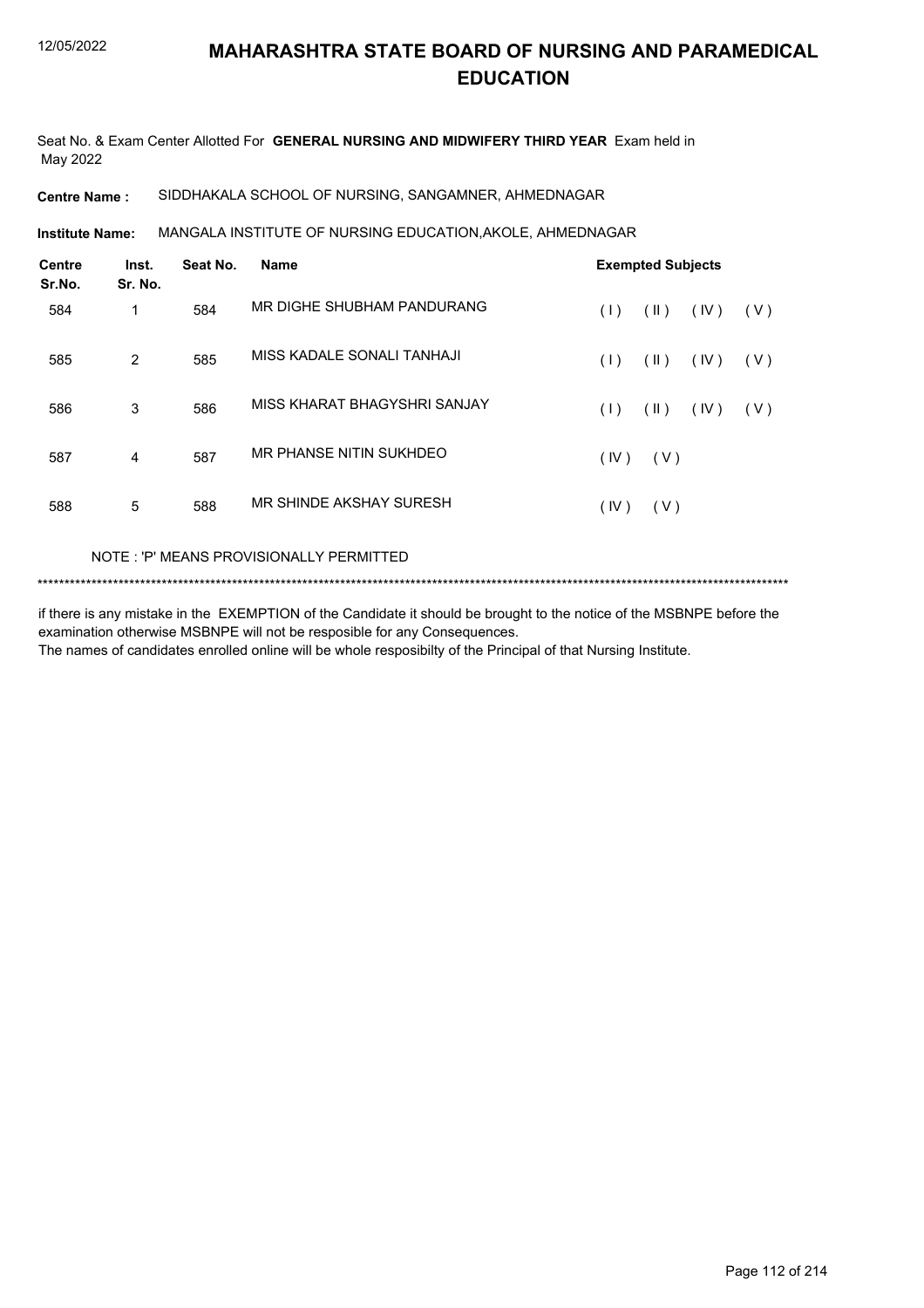Seat No. & Exam Center Allotted For **GENERAL NURSING AND MIDWIFERY THIRD YEAR** Exam held in May 2022

**Centre Name :** SIDDHAKALA SCHOOL OF NURSING, SANGAMNER, AHMEDNAGAR

LATE BHAU DAJI PATIL DESHMUKH GRAMIN VIKAS PRATISHTHANS RANM SCHOOL, AHMEDNAGAR **Institute Name:**

| <b>Centre</b><br>Sr.No. | Inst.<br>Sr. No. | Seat No. | <b>Name</b>                  | <b>Exempted Subjects</b>                        |  |  |  |
|-------------------------|------------------|----------|------------------------------|-------------------------------------------------|--|--|--|
| 589                     | $\mathbf{1}$     | 589      | MISS AWARI RUPALI RAMDAS     | (IV)<br>$(\parallel \parallel)$<br>( V )        |  |  |  |
| 590                     | $\overline{2}$   | 590      | MISS BANDE SITABAI KUSHABA   | (IV)<br>(V)<br>(1)                              |  |  |  |
| 591                     | 3                | 591      | MISS BHALCHIM PRIYA LAXMAN   | (1)<br>$(\parallel \parallel)$<br>(IV)<br>(V)   |  |  |  |
| 592                     | $\overline{4}$   | 592      | MISS DAMALE VANITA TUKARAM   | (IV)<br>(1)<br>(V)                              |  |  |  |
| 593                     | 5                | 593      | MISS GODE INDRAYANI BHASKAR  | (IV)<br>(V)                                     |  |  |  |
| 594                     | 6                | 594      | MR GODE SHASHIKANT GANGARAM  | $(\parallel)$<br>(IV)<br>(V)                    |  |  |  |
| 595                     | $\overline{7}$   | 595      | MR KADLAG PAWAN HARIBHAU     | $(\parallel \parallel)$<br>(III)<br>(IV)<br>(V) |  |  |  |
| 596                     | $\,8\,$          | 596      | MISS PATHAVE KAMAL KISAN     | (IV)<br>(V)                                     |  |  |  |
| 597                     | 9                | 597      | MISS UMBARE ROHINI PUNAJI    | (1)<br>(IV)<br>(V)                              |  |  |  |
| 598                     | 10               | 598      | MISS VEDE RUPALI VITTHAL     | (1)<br>(IV)<br>(V)                              |  |  |  |
| 599                     | 11               | 599      | MISS WAGHMARE KAJAL KARBHARI | $(\parallel)$<br>(IV)<br>(1)<br>(V)             |  |  |  |
| 600                     | 12               | 600      | MISS WAYAL SUSHAMA DAGADU    | (IV)<br>(V)                                     |  |  |  |

#### NOTE : 'P' MEANS PROVISIONALLY PERMITTED

\*\*\*\*\*\*\*\*\*\*\*\*\*\*\*\*\*\*\*\*\*\*\*\*\*\*\*\*\*\*\*\*\*\*\*\*\*\*\*\*\*\*\*\*\*\*\*\*\*\*\*\*\*\*\*\*\*\*\*\*\*\*\*\*\*\*\*\*\*\*\*\*\*\*\*\*\*\*\*\*\*\*\*\*\*\*\*\*\*\*\*\*\*\*\*\*\*\*\*\*\*\*\*\*\*\*\*\*\*\*\*\*\*\*\*\*\*\*\*\*\*\*\*\*\*\*\*\*\*\*\*\*\*\*\*\*\*\*\*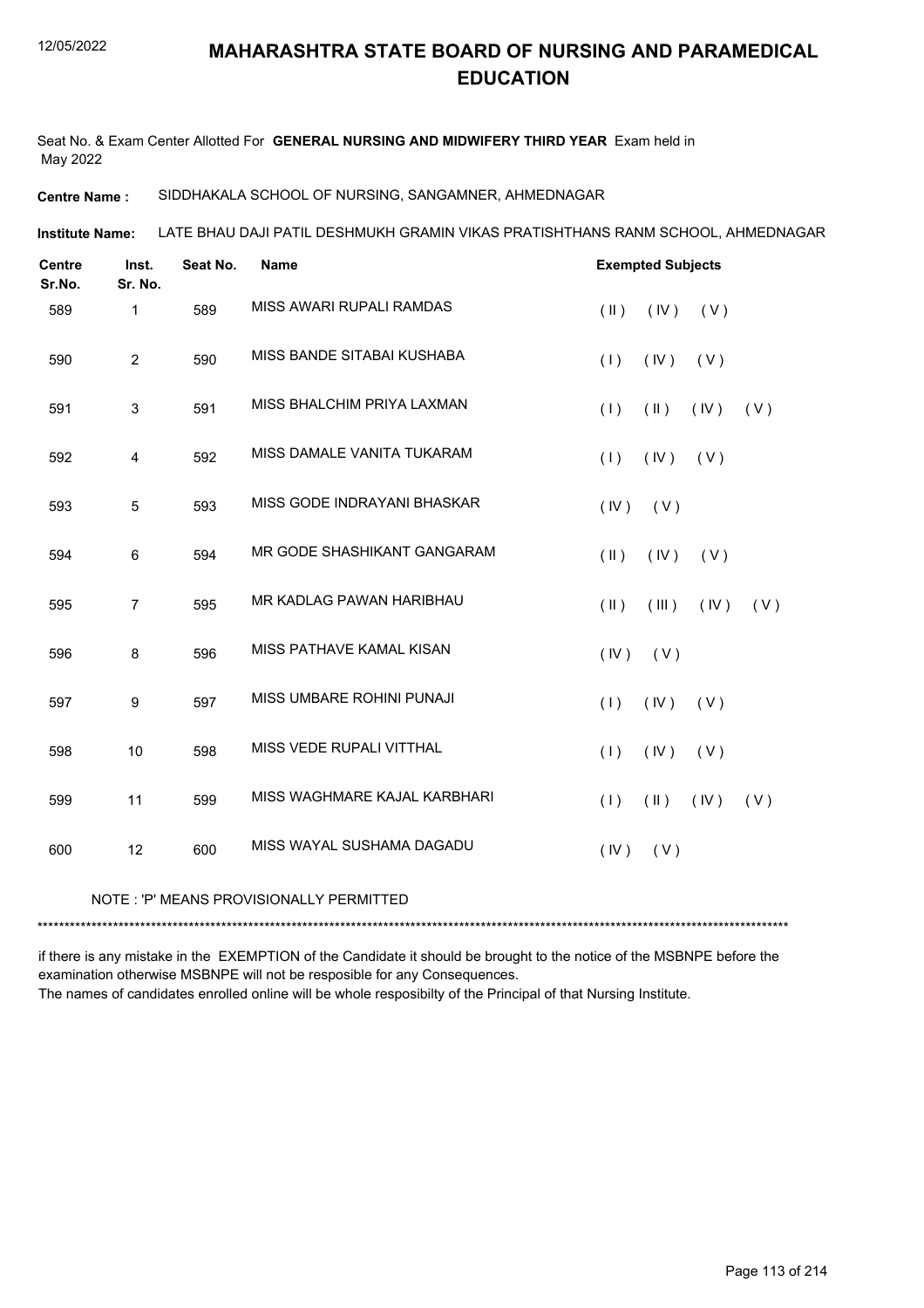Seat No. & Exam Center Allotted For **GENERAL NURSING AND MIDWIFERY THIRD YEAR** Exam held in May 2022

#### **Centre Name :** SIDDHAKALA SCHOOL OF NURSING, SANGAMNER, AHMEDNAGAR

JIJAMATA NURSING SCHOOL, SHEVGAON, AHMEDNAGAR **Institute Name:**

| <b>Centre</b><br>Sr.No. | Inst.<br>Sr. No. | Seat No. | Name                             | <b>Exempted Subjects</b>                      |
|-------------------------|------------------|----------|----------------------------------|-----------------------------------------------|
| 601                     | $\mathbf{1}$     | 601      | MISS BHARASKAR ASHWINI BHAUSAHEB | (IV)<br>(V)                                   |
| 602                     | $\overline{2}$   | 602      | MISS CHINTAMANI PRIYANKA ATMARAM | (1)<br>(IV)<br>(V)                            |
| 603                     | $\mathbf{3}$     | 603      | MR GAIKWAD AKASH SHIVAJI         | (IV)<br>(V)                                   |
| 604                     | 4                | 604      | MISS INGLE PRITI SURESH          | (IV)<br>(V)                                   |
| 605                     | 5                | 605      | MISS JADHAV ROHINI RAOSHAHEB     | (1)<br>$(\parallel \parallel)$<br>(IV)<br>(V) |
| 606                     | 6                | 606      | MISS KOLHE ANISHA SUNIL          | (IV)<br>(V)                                   |
| 607                     | $\overline{7}$   | 607      | MISS LADE AKSHADA VINOD          | (IV)<br>(V)                                   |
| 608                     | 8                | 608      | MR LANDE AKSHAY NARAYAN          | (IV)<br>(V)                                   |
| 609                     | 9                | 609      | MR PACHPIND KISHOR SUKHDEV       | (1)<br>(III)<br>(IV)<br>(V)                   |
| 610                     | 10               | 610      | MISS PAWAR VISHAKHA SANTOSH      | (IV)<br>(V)                                   |
| 611                     | 11               | 611      | MISS SABLE PRITI BALASAHEB       | (III)<br>(IV)<br>(V)                          |
| 612                     | 12               | 612      | MISS SHERE RUTUJA RAJENDRA       | $(\parallel)$<br>(V)<br>(IV)                  |
| 613                     | 13               | 613      | MISS SONONE KIRAN BHASKAR        | (1)<br>(IV)<br>(V)                            |
| 614                     | 14               | 614      | MISS UMALE MAYURI DADARAO        | (1)<br>(III)<br>(IV)<br>(V)                   |
|                         |                  |          |                                  |                                               |

#### NOTE : 'P' MEANS PROVISIONALLY PERMITTED

\*\*\*\*\*\*\*\*\*\*\*\*\*\*\*\*\*\*\*\*\*\*\*\*\*\*\*\*\*\*\*\*\*\*\*\*\*\*\*\*\*\*\*\*\*\*\*\*\*\*\*\*\*\*\*\*\*\*\*\*\*\*\*\*\*\*\*\*\*\*\*\*\*\*\*\*\*\*\*\*\*\*\*\*\*\*\*\*\*\*\*\*\*\*\*\*\*\*\*\*\*\*\*\*\*\*\*\*\*\*\*\*\*\*\*\*\*\*\*\*\*\*\*\*\*\*\*\*\*\*\*\*\*\*\*\*\*\*\*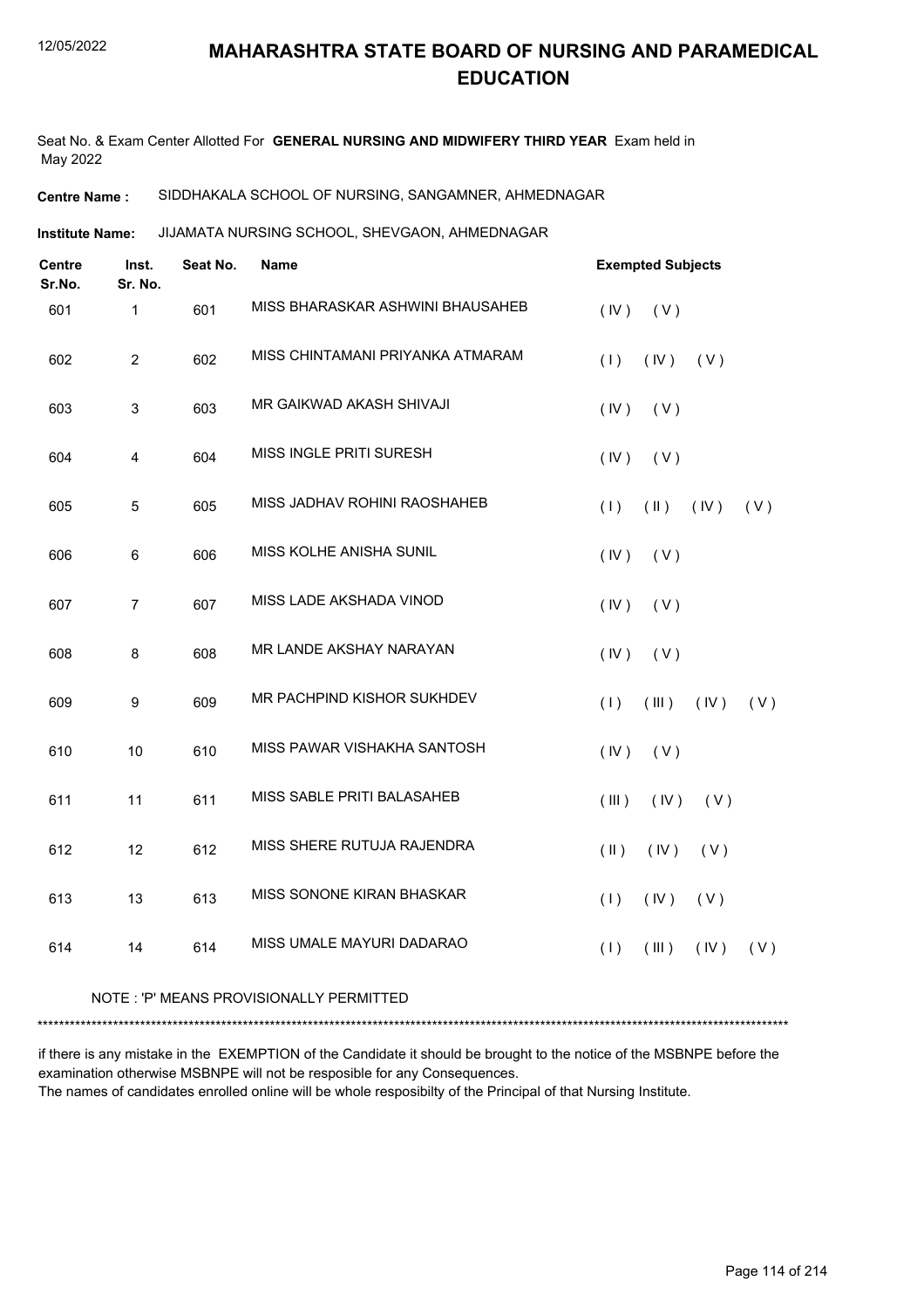Seat No. & Exam Center Allotted For GENERAL NURSING AND MIDWIFERY THIRD YEAR Exam held in May 2022

SIDDHAKALA SCHOOL OF NURSING, SANGAMNER, AHMEDNAGAR **Centre Name:** 

**Institute Name:** SIDDHAKALA SCHOOL OF NURSING, SANGAMNER, AHMEDNAGAR **Centre** Inst. Seat No. **Name Exempted Subjects** Sr.No. Sr. No. MR AMBEDKAR KIRAN BABASAHEB 615  $\mathbf{1}$ 615  $(1)$   $(1)$   $(1)$   $(1)$   $(1)$ 

#### NOTE: 'P' MEANS PROVISIONALLY PERMITTED

if there is any mistake in the EXEMPTION of the Candidate it should be brought to the notice of the MSBNPE before the examination otherwise MSBNPE will not be resposible for any Consequences.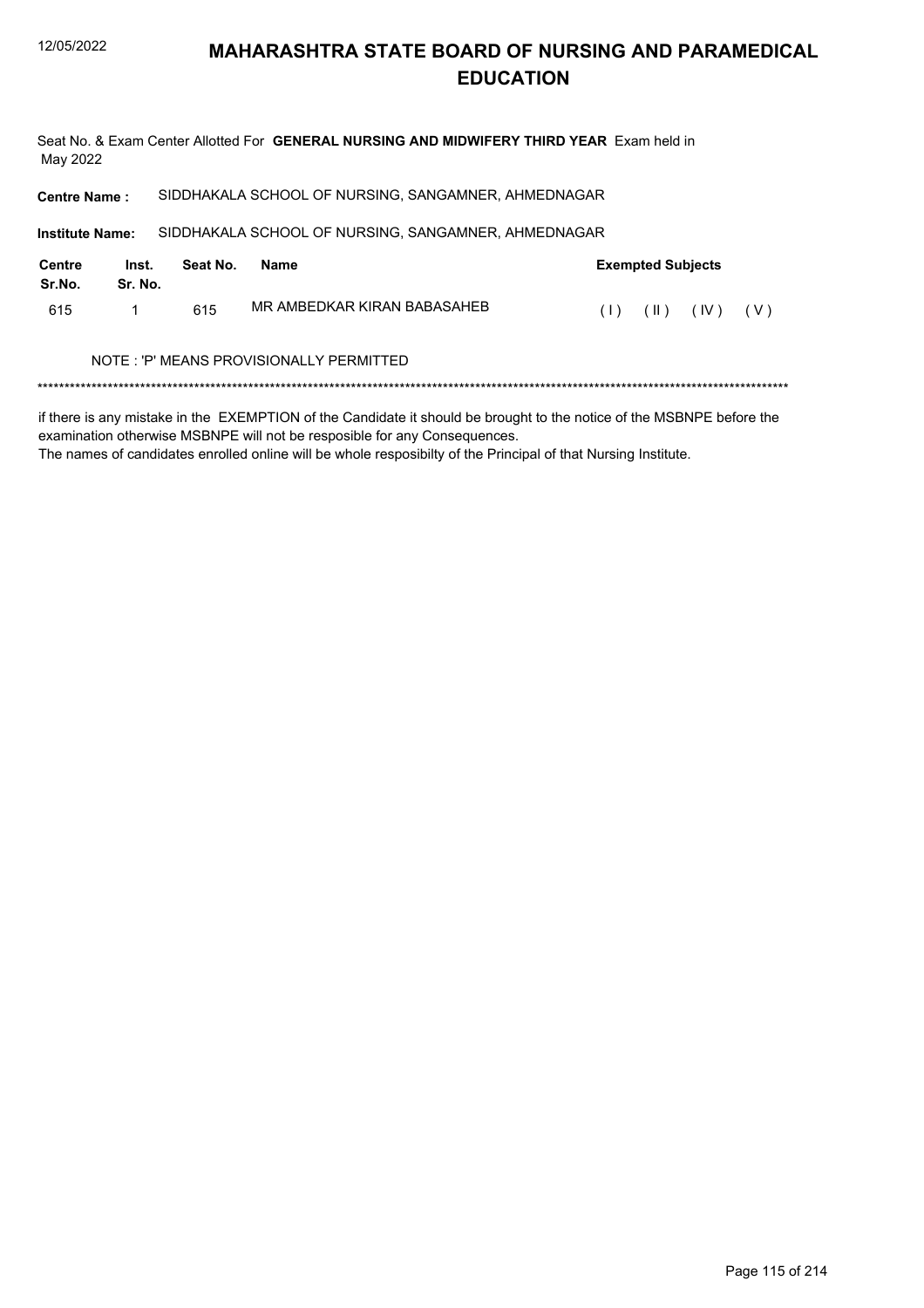Seat No. & Exam Center Allotted For **GENERAL NURSING AND MIDWIFERY THIRD YEAR** Exam held in May 2022

**Centre Name :** SIDDHAKALA SCHOOL OF NURSING, SANGAMNER, AHMEDNAGAR

VIJAYA SCHOOL OF NURSING PARNER AHMEDNAGAR **Institute Name:**

| <b>Centre</b><br>Sr.No. | Inst.<br>Sr. No. | Seat No. | <b>Name</b>                             | <b>Exempted Subjects</b>              |
|-------------------------|------------------|----------|-----------------------------------------|---------------------------------------|
| 616                     | 1                | 616      | MISS BARSHING SHWETA MANGESH            | (IV)<br>(V)                           |
| 617                     | 2                | 617      | MISS GAIKWAD PRATIKSHA PANDIT           | (III)<br>(IV)<br>(V)                  |
| 618                     | 3                | 618      | MR KAKADE WILSON PRADEEP                | $(\parallel)$<br>(III)<br>(IV)<br>(V) |
| 619                     | 4                | 619      | MISS ROKADE SARIKA YASHWANT             | (V)<br>(IV)                           |
| 620                     | 5                | 620      | MISS SABLE SUREKHA ASHOK                | $(\parallel)$<br>(1)<br>(III)         |
| 621                     | 6                | 621      | MR SHELAR ABHISHEK VIJAY                | (V)<br>(IV)                           |
| 622                     | $\overline{7}$   | 622      | MISS THORAT PRAGATI SANJAY              | $($ III $)$<br>(IV)<br>(V)            |
|                         |                  |          | NOTE: 'P' MEANS PROVISIONALLY PERMITTED |                                       |

if there is any mistake in the EXEMPTION of the Candidate it should be brought to the notice of the MSBNPE before the examination otherwise MSBNPE will not be resposible for any Consequences.

\*\*\*\*\*\*\*\*\*\*\*\*\*\*\*\*\*\*\*\*\*\*\*\*\*\*\*\*\*\*\*\*\*\*\*\*\*\*\*\*\*\*\*\*\*\*\*\*\*\*\*\*\*\*\*\*\*\*\*\*\*\*\*\*\*\*\*\*\*\*\*\*\*\*\*\*\*\*\*\*\*\*\*\*\*\*\*\*\*\*\*\*\*\*\*\*\*\*\*\*\*\*\*\*\*\*\*\*\*\*\*\*\*\*\*\*\*\*\*\*\*\*\*\*\*\*\*\*\*\*\*\*\*\*\*\*\*\*\*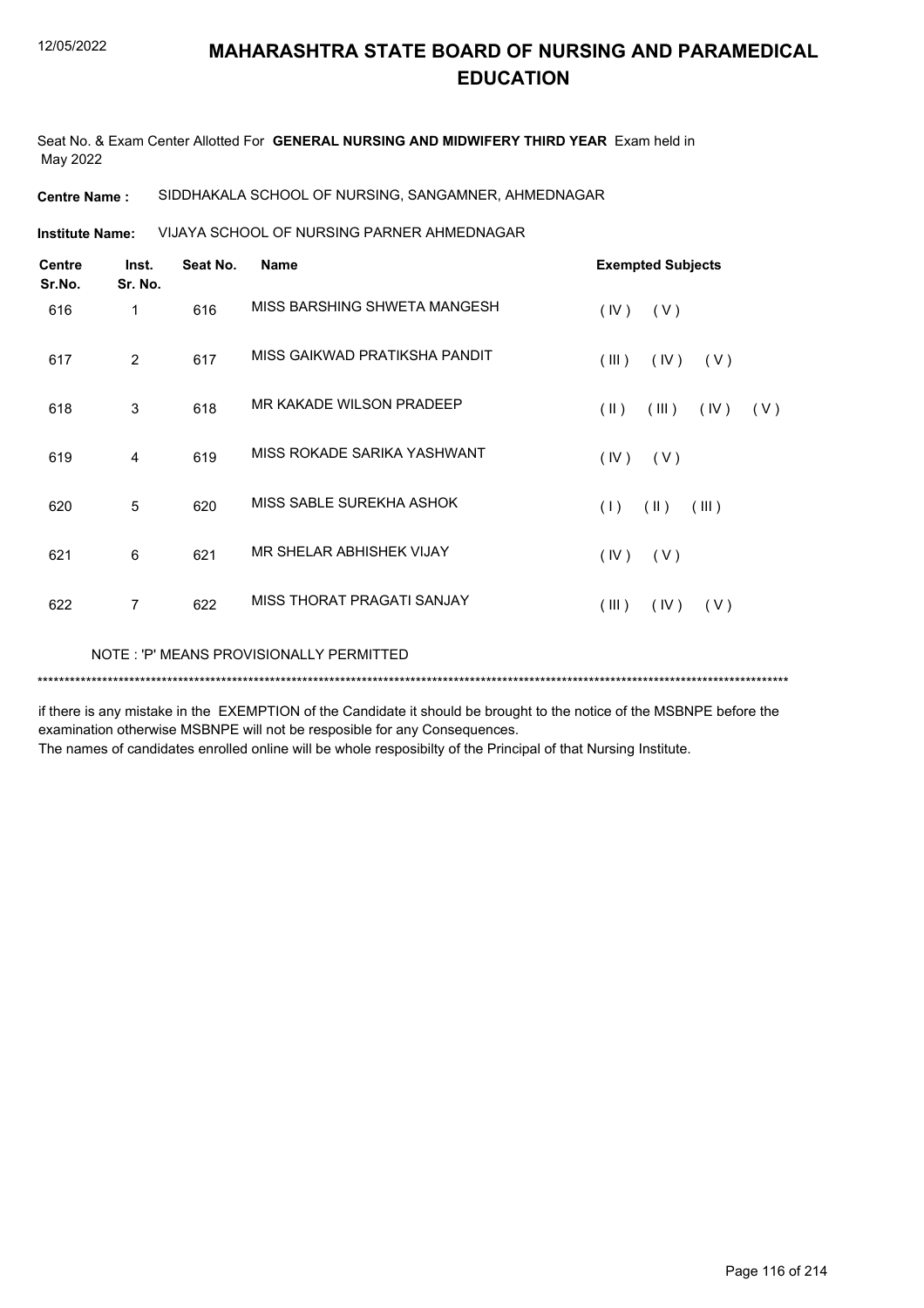Seat No. & Exam Center Allotted For **GENERAL NURSING AND MIDWIFERY THIRD YEAR** Exam held in May 2022

#### **Centre Name :** SIDDHAKALA SCHOOL OF NURSING, SANGAMNER, AHMEDNAGAR

**Institute Name:** Praytna Nursing College, Ahmednagar

| <b>Centre</b><br>Sr.No. | Inst.<br>Sr. No. | Seat No. | <b>Name</b>                    | <b>Exempted Subjects</b>                       |
|-------------------------|------------------|----------|--------------------------------|------------------------------------------------|
| 623                     | 1                | 623      | MISS BAGADE MANASI RAKESH      | (IV)<br>(V)                                    |
| 624                     | $\overline{c}$   | 624      | MISS BARDE SUNITA LAHU         | $(\parallel)$<br>(IV)<br>(V)                   |
| 625                     | 3                | 625      | MR BORUDE PRADIP AHILU         | (1)<br>$(\parallel)$<br>(IV)<br>(V)            |
| 626                     | 4                | 626      | MISS DIGHE SUSHAMA PANDURANG   | (1)<br>$(\parallel)$<br>(V)<br>(IV)            |
| 627                     | 5                | 627      | MR GAIKWAD AASHISH SUDHIR      | (IV)<br>(V)                                    |
| 628                     | 6                | 628      | MR GAIKWAD ASHISH ARVIND       | $(\parallel)$<br>(IV)<br>(V)                   |
| 629                     | $\overline{7}$   | 629      | MR HIWALE AJINATH KAILAS       | $($ II $)$<br>(IV)<br>(V)                      |
| 630                     | 8                | 630      | MR JADHAV ONKAR TUKARAM        | (1)<br>$(\parallel)$<br>(V)<br>(IV)            |
| 631                     | 9                | 631      | MR MALI SAGAR SAHEBRAO         | (IV)<br>(V)                                    |
| 632                     | 10               | 632      | MISS PADVI KINTABAI PISA       | (IV)<br>(V)                                    |
| 633                     | 11               | 633      | MISS PADVI MINA FOTYA          | (1)<br>$(\parallel)$<br>(IV)<br>(V)            |
| 634                     | 12               | 634      | MISS PADVI SAVITABAI DAMNYA    | (IV)<br>(V)                                    |
| 635                     | 13               | 635      | MR PAHILWAN RAHUL ANDRES       | (1)<br>$(\parallel)$<br>(IV)<br>(V)            |
| 636                     | 14               | 636      | MISS PATOLE TRUPTI TUKARAM     | $(\mathsf{II})$ $(\mathsf{IV})$ $(\mathsf{V})$ |
| 637                     | 15               | 637      | MISS RAUT PRIYANKA GOMA        | $(\parallel)$<br>$(IV)$ $(V)$                  |
| 638                     | 16               | 638      | MISS SHELAR POOJA VIJAY        | $(IV)$ $(V)$<br>(1)                            |
| 639                     | 17               | 639      | MR SONAWANE PRAFULL SURESH     | $($ IV $)$<br>(V)                              |
| 640                     | 18               | 640      | MISS TADVI SUNITA KARMA        | $(II)$ $(IV)$ $(V)$                            |
| 641                     | 19               | 641      | MISS TEMBHURNE PRANALI DHANRAJ | $(1)$ $(1)$ $(1)$ $(1)$ $(1)$                  |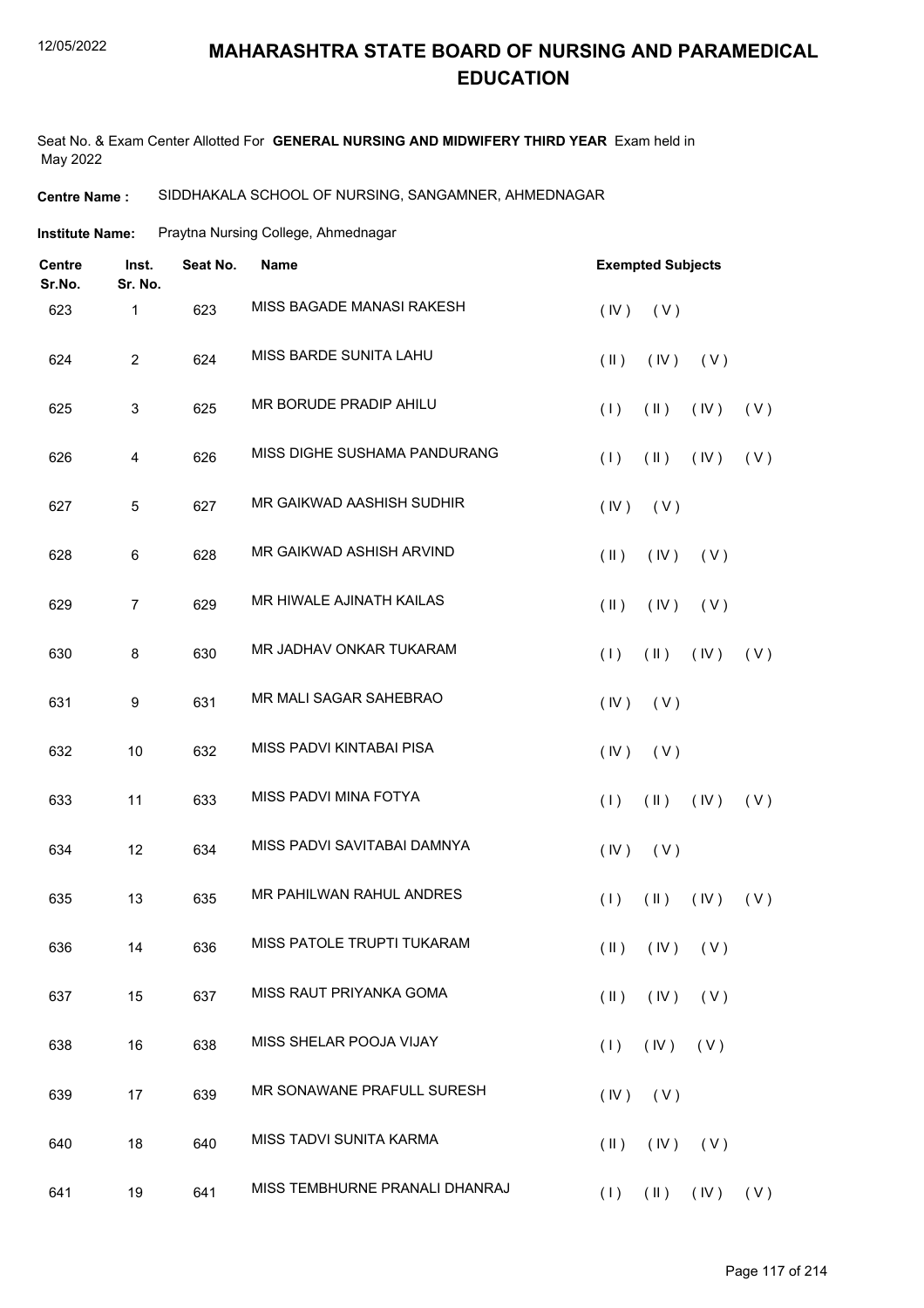| May 2022 |    |     | Seat No. & Exam Center Allotted For GENERAL NURSING AND MIDWIFERY THIRD YEAR Exam held in |                         |               |      |     |
|----------|----|-----|-------------------------------------------------------------------------------------------|-------------------------|---------------|------|-----|
| 642      | 20 | 642 | MR THOMBE MUKESH SAVALERAM                                                                | (IV)                    | (V)           |      |     |
| 643      | 21 | 643 | MISS VADAGALE NEHA VIJAY                                                                  | (1)                     | $(\parallel)$ | (IV) | (V) |
| 644      | 22 | 644 | MISS VALVI MOGARA SUPA                                                                    | (1)                     | $(\parallel)$ | (IV) | (V) |
| 645      | 23 | 645 | MISS VALVI URMILA KARMA                                                                   | (1)                     | $(\parallel)$ | (IV) | (V) |
| 646      | 24 | 646 | MISS VASAVE PRAMILABAI KOTYA                                                              | $(\parallel \parallel)$ | (IV)          | (V)  |     |
| 647      | 25 | 647 | MISS VASAVE SHEVANTI KALASHYA                                                             | (IV)                    | (V)           |      |     |
| 648      | 26 | 648 | MISS VASAVE VESTI HANJA                                                                   | (IV)                    | (V)           |      |     |
| 649      | 27 | 649 | MISS WAGHCHOURE PRITI ISHWARLAL                                                           | (1)                     | $(\parallel)$ | (IV) | (V) |
|          |    |     | NOTE: 'P' MEANS PROVISIONALLY PERMITTED                                                   |                         |               |      |     |

\*\*\*\*\*\*\*\*\*\*\*\*\*\*\*\*\*\*\*\*\*\*\*\*\*\*\*\*\*\*\*\*\*\*\*\*\*\*\*\*\*\*\*\*\*\*\*\*\*\*\*\*\*\*\*\*\*\*\*\*\*\*\*\*\*\*\*\*\*\*\*\*\*\*\*\*\*\*\*\*\*\*\*\*\*\*\*\*\*\*\*\*\*\*\*\*\*\*\*\*\*\*\*\*\*\*\*\*\*\*\*\*\*\*\*\*\*\*\*\*\*\*\*\*\*\*\*\*\*\*\*\*\*\*\*\*\*\*\*

if there is any mistake in the EXEMPTION of the Candidate it should be brought to the notice of the MSBNPE before the examination otherwise MSBNPE will not be resposible for any Consequences.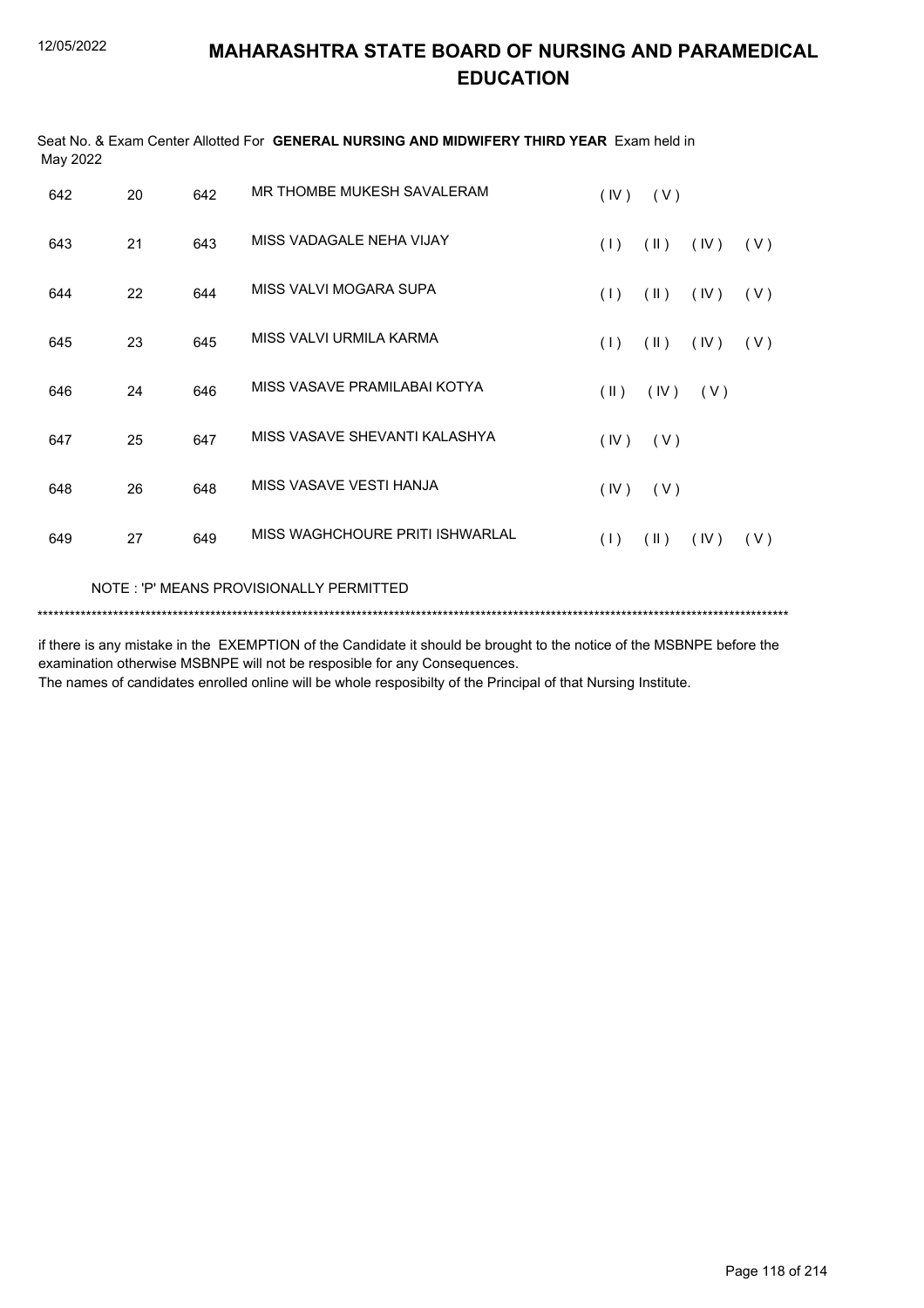Seat No. & Exam Center Allotted For **GENERAL NURSING AND MIDWIFERY THIRD YEAR** Exam held in May 2022

#### **Centre Name :** SIDDHAKALA SCHOOL OF NURSING, SANGAMNER, AHMEDNAGAR

Sant Eknath Institute of Nursing, Shevgaon, Ahmednagar **Institute Name:**

| <b>Centre</b><br>Sr.No. | Inst.<br>Sr. No. | Seat No. | <b>Name</b>                    |                         | <b>Exempted Subjects</b> |      |     |
|-------------------------|------------------|----------|--------------------------------|-------------------------|--------------------------|------|-----|
| 650                     | 1                | 650      | MR ABHANG AVINASH GANGADHAR    | $(\parallel \parallel)$ | (III)                    | (IV) | (V) |
| 651                     | 2                | 651      | MR GAIKWAD SURESH KADUBAL      | $(\parallel)$           | (IV)                     | (V)  |     |
| 652                     | 3                | 652      | MR GHODKE AKSHAY RAJENDRA      | $(\parallel \parallel)$ | (III)                    | (IV) | (V) |
| 653                     | 4                | 653      | MR GORDE BHAUSAHEB CHHAGAN     | (III)                   | (IV)                     | (V)  |     |
| 654                     | 5                | 654      | MISS KHARAT SONI SUNIL         | $(\parallel)$           | (III)                    | (IV) | (V) |
| 655                     | 6                | 655      | MISS MISAL RUPALI DHONDIRAM    | (IV)                    | (V)                      |      |     |
| 656                     | $\overline{7}$   | 656      | MR NARAWADE SANKET ASHOK       | $(\parallel)$           | (III)                    | (IV) | (V) |
| 657                     | 8                | 657      | MISS SALAVE AMRUTA CHHATRADHAR | $(\parallel)$           | (IV)                     | (V)  |     |

NOTE : 'P' MEANS PROVISIONALLY PERMITTED

\*\*\*\*\*\*\*\*\*\*\*\*\*\*\*\*\*\*\*\*\*\*\*\*\*\*\*\*\*\*\*\*\*\*\*\*\*\*\*\*\*\*\*\*\*\*\*\*\*\*\*\*\*\*\*\*\*\*\*\*\*\*\*\*\*\*\*\*\*\*\*\*\*\*\*\*\*\*\*\*\*\*\*\*\*\*\*\*\*\*\*\*\*\*\*\*\*\*\*\*\*\*\*\*\*\*\*\*\*\*\*\*\*\*\*\*\*\*\*\*\*\*\*\*\*\*\*\*\*\*\*\*\*\*\*\*\*\*\*

if there is any mistake in the EXEMPTION of the Candidate it should be brought to the notice of the MSBNPE before the examination otherwise MSBNPE will not be resposible for any Consequences.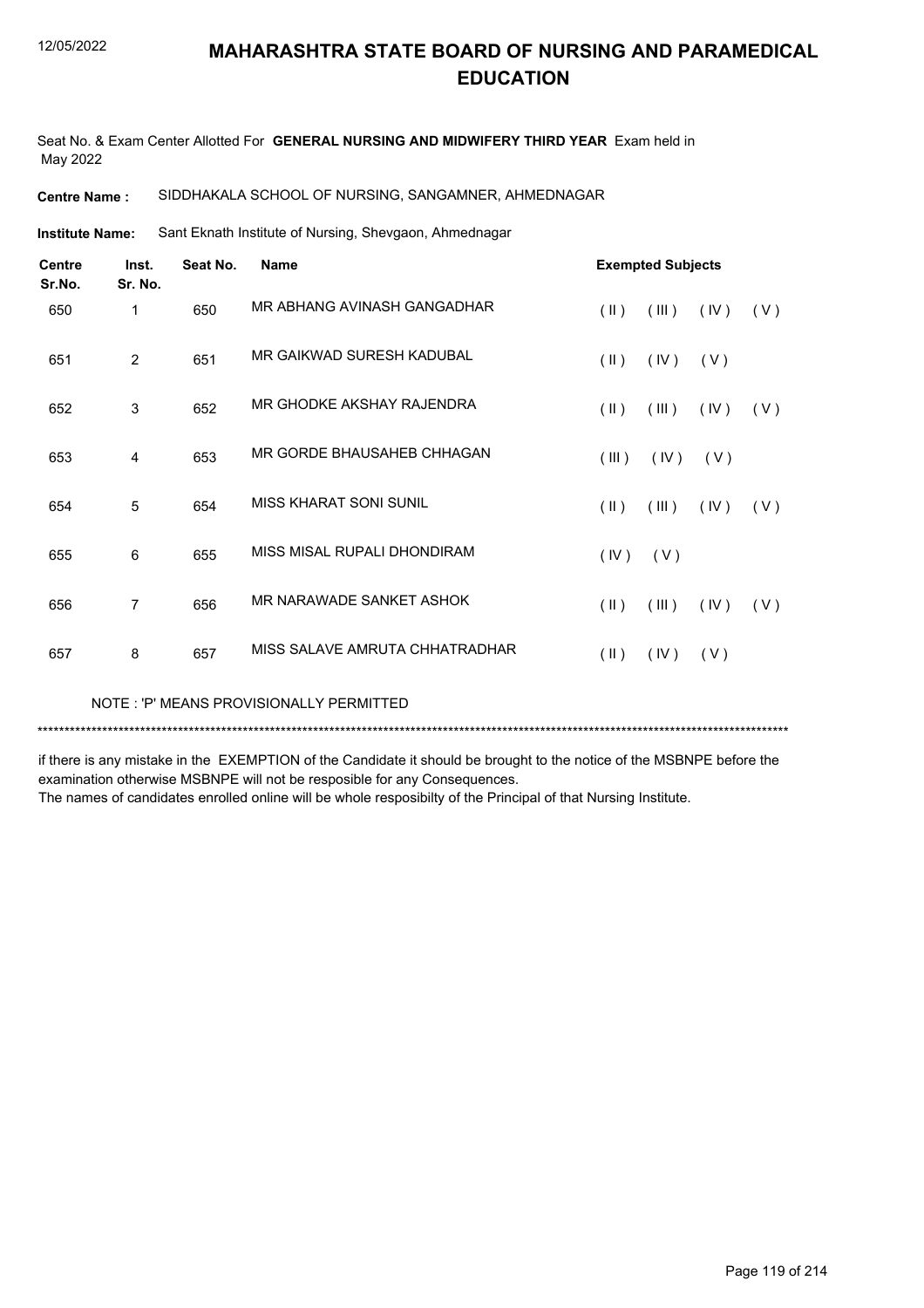Seat No. & Exam Center Allotted For **GENERAL NURSING AND MIDWIFERY THIRD YEAR** Exam held in May 2022

**Centre Name :** FLORENCE NIGHTINGALE TRAINING COLLEGE OF NURSING,WARDHA.

**Institute Name: FLORENCE NIGHTINGALE TRAINING COLLEGE OF NURSING, WARDHA.** 

| Inst.<br>Centre<br>Sr.No.<br>Sr. No. |                | Seat No. | <b>Name</b>                       | <b>Exempted Subjects</b> |                     |                               |     |
|--------------------------------------|----------------|----------|-----------------------------------|--------------------------|---------------------|-------------------------------|-----|
| 658                                  | 1              | 658      | MISS BASWANT MADHURI RAJUJI       | (1)                      | $(\parallel)$       | (IV)                          | (V) |
| 659                                  | $\overline{2}$ | 659      | MISS BHAGAT SHRADHA SANJAY        | (IV)                     | (V)                 |                               |     |
| 660                                  | 3              | 660      | MR BHONGADE AMRAPAL VIJAYRAO      | (III)                    | (IV)                | (V)                           |     |
| 661                                  | 4              | 661      | MISS BHONGADE RUTUJA BABARAO      | (III)                    | (IV)                | (V)                           |     |
| 662                                  | 5              | 662      | MISS JANWE SANA GAJANAN           | (IV)                     | (V)                 |                               |     |
| 663                                  | 6              | 663      | MR KAMBLE HARSHAL SATISH          | (IV)                     | (V)                 |                               |     |
| 664                                  | $\overline{7}$ | 664      | MISS KAMDI MANJU SUNIL            | (IV)                     | (V)                 |                               |     |
| 665                                  | 8              | 665      | MISS KULMETHE APEKSHA NARAYAN     | (1)                      | $(\parallel)$       | (IV)                          | (V) |
| 666                                  | 9              | 666      | MISS KUMBHARE DIKSHA VILAS        | (1)                      | $(\parallel)$       | (IV)                          | (V) |
| 667                                  | 10             | 667      | MISS KURJEKAR HARSHALI VILAS      | (1)                      | $(\parallel)$       | (IV)                          | (V) |
| 668                                  | 11             | 668      | MR LAMSONGE TANMAY MAHENDRA       | (1)                      | $(\parallel)$       | (IV)                          | (V) |
| 669                                  | 12             | 669      | MISS LIHITKAR AMISHA SUBHASH      | (IV)                     | (V)                 |                               |     |
| 670                                  | 13             | 670      | MISS MOON KOMAL RAJIV             | (III)                    | (IV)                | (V)                           |     |
| 671                                  | 14             | 671      | MISS NARAYANE PRACHI VINOD        |                          |                     | $(1)$ $(1)$ $(1)$ $(1)$ $(1)$ |     |
| 672                                  | 15             | 672      | MISS PADOLE PUJA VILASRAO         | (IV)                     | (V)                 |                               |     |
| 673                                  | 16             | 673      | MR RATHOD DIPAK HEMRAJ            | $(\parallel)$            | (III)               | (IV)                          | (V) |
| 674                                  | 17             | 674      | MR VAIDYA AACHAL SIDDHARTH        | (III)                    | (IV)                | (V)                           |     |
| 675                                  | 18             | 675      | MISS VAIDYA SNEHALATA DNYANESHWAR | $(\parallel)$            | (III)               | $($ IV $)$                    | (V) |
| 676                                  | 19             | 676      | MR WALKE VRUSHANT RAHULJI         |                          | $(II)$ $(IV)$ $(V)$ |                               |     |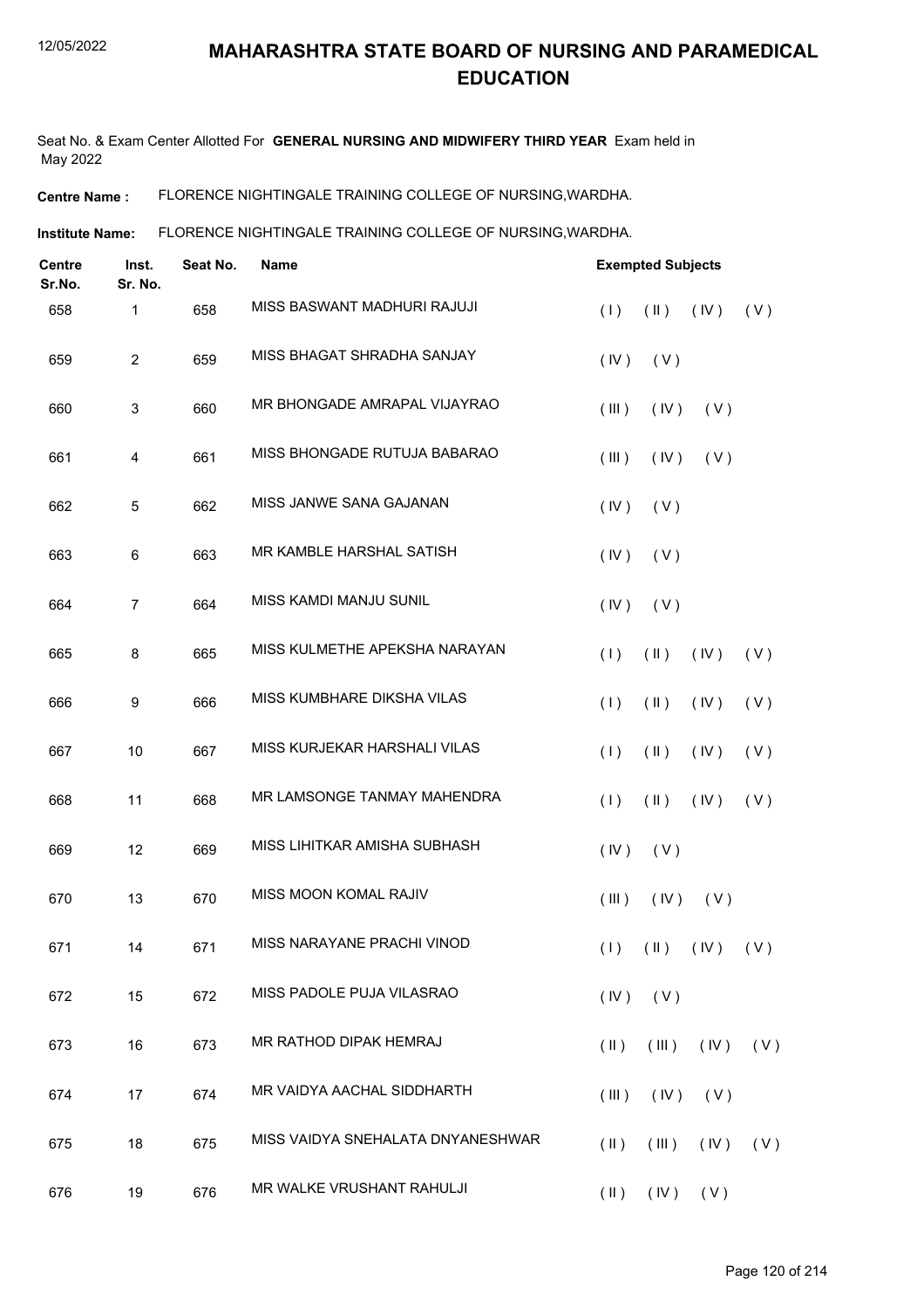Seat No. & Exam Center Allotted For GENERAL NURSING AND MIDWIFERY THIRD YEAR Exam held in May 2022

NOTE: 'P' MEANS PROVISIONALLY PERMITTED

if there is any mistake in the EXEMPTION of the Candidate it should be brought to the notice of the MSBNPE before the examination otherwise MSBNPE will not be resposible for any Consequences.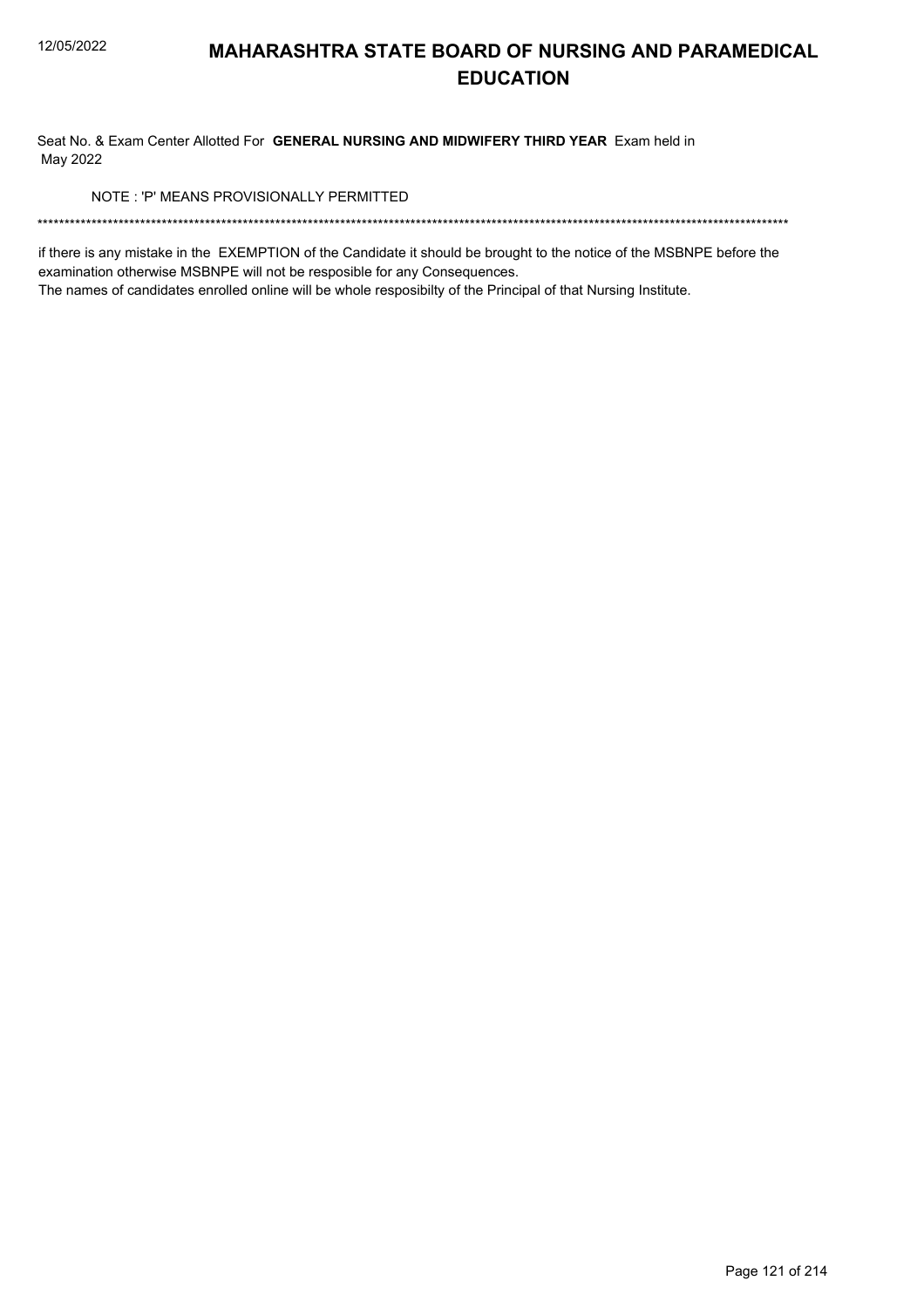Seat No. & Exam Center Allotted For GENERAL NURSING AND MIDWIFERY THIRD YEAR Exam held in May 2022

FLORENCE NIGHTINGALE TRAINING COLLEGE OF NURSING, WARDHA. **Centre Name:** 

SHALOM SCHOOL OF NURSING, WARDHA **Institute Name: Centre** Inst. Seat No. **Exempted Subjects Name** Sr.No. Sr. No. MISS JINDE RAJSHRI UTTAM 677  $\mathbf{1}$ 677  $(III)$   $(IV)$   $(V)$ NOTE: 'P' MEANS PROVISIONALLY PERMITTED

if there is any mistake in the EXEMPTION of the Candidate it should be brought to the notice of the MSBNPE before the examination otherwise MSBNPE will not be resposible for any Consequences.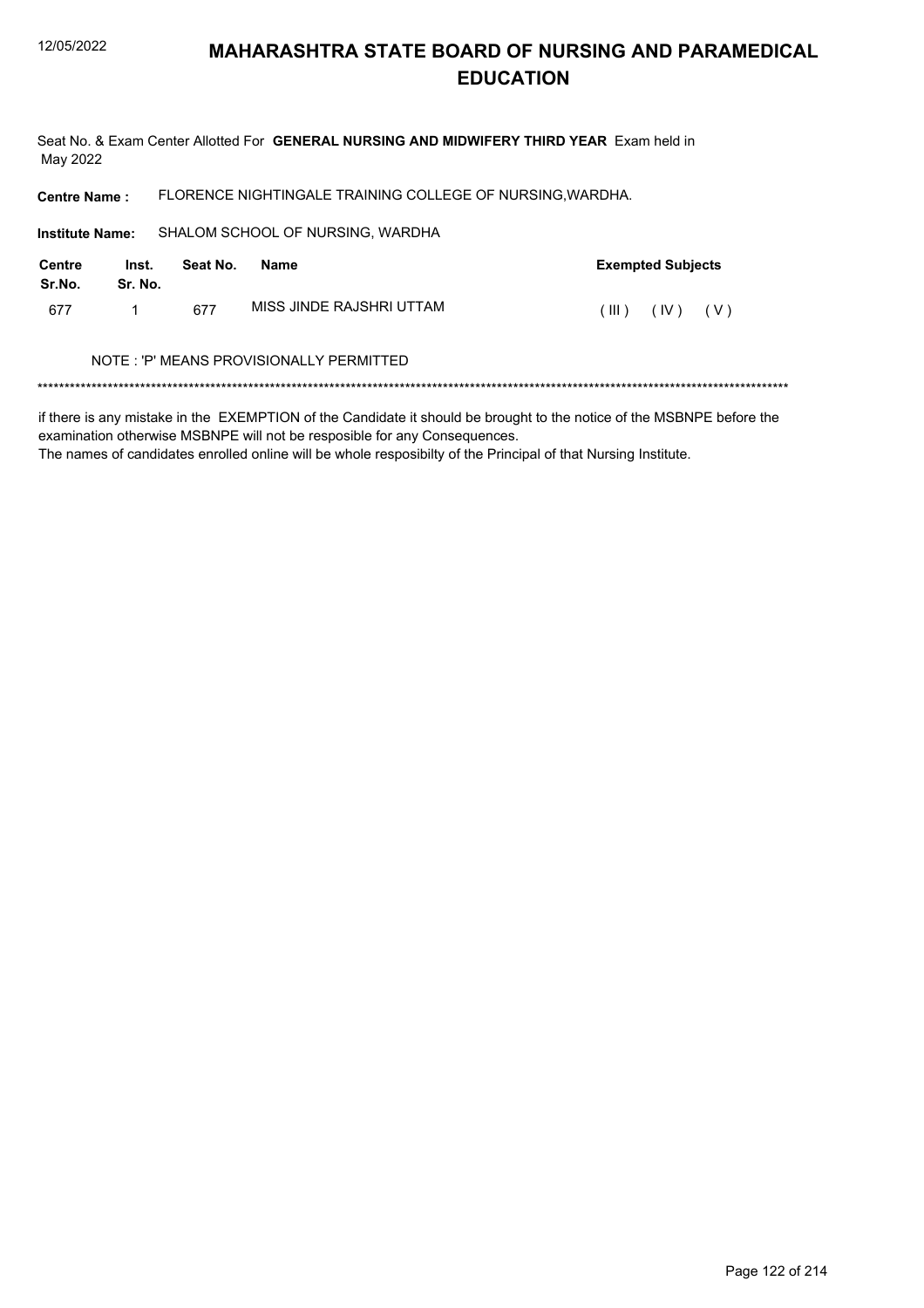Seat No. & Exam Center Allotted For GENERAL NURSING AND MIDWIFERY THIRD YEAR Exam held in May 2022

FLORENCE NIGHTINGALE TRAINING COLLEGE OF NURSING, WARDHA. **Centre Name:** 

KASABAI SCHOOL OF NURSING, SEVAGRAM, WARDHA Institute Name:

| <b>Centre</b><br>Sr.No. | Inst.<br>Sr. No. | Seat No. | Name                       |              | <b>Exempted Subjects</b> |      |     |
|-------------------------|------------------|----------|----------------------------|--------------|--------------------------|------|-----|
| 678                     |                  | 678      | MISS RAIPURE PRAGATI VIJAY | $(\ )$       | $(\mathbb{H})$           | (IV) | (V) |
| 679                     | 2                | 679      | MISS SOGE MINAL BHIMRAO    | $(IV)$ $(V)$ |                          |      |     |

#### NOTE: 'P' MEANS PROVISIONALLY PERMITTED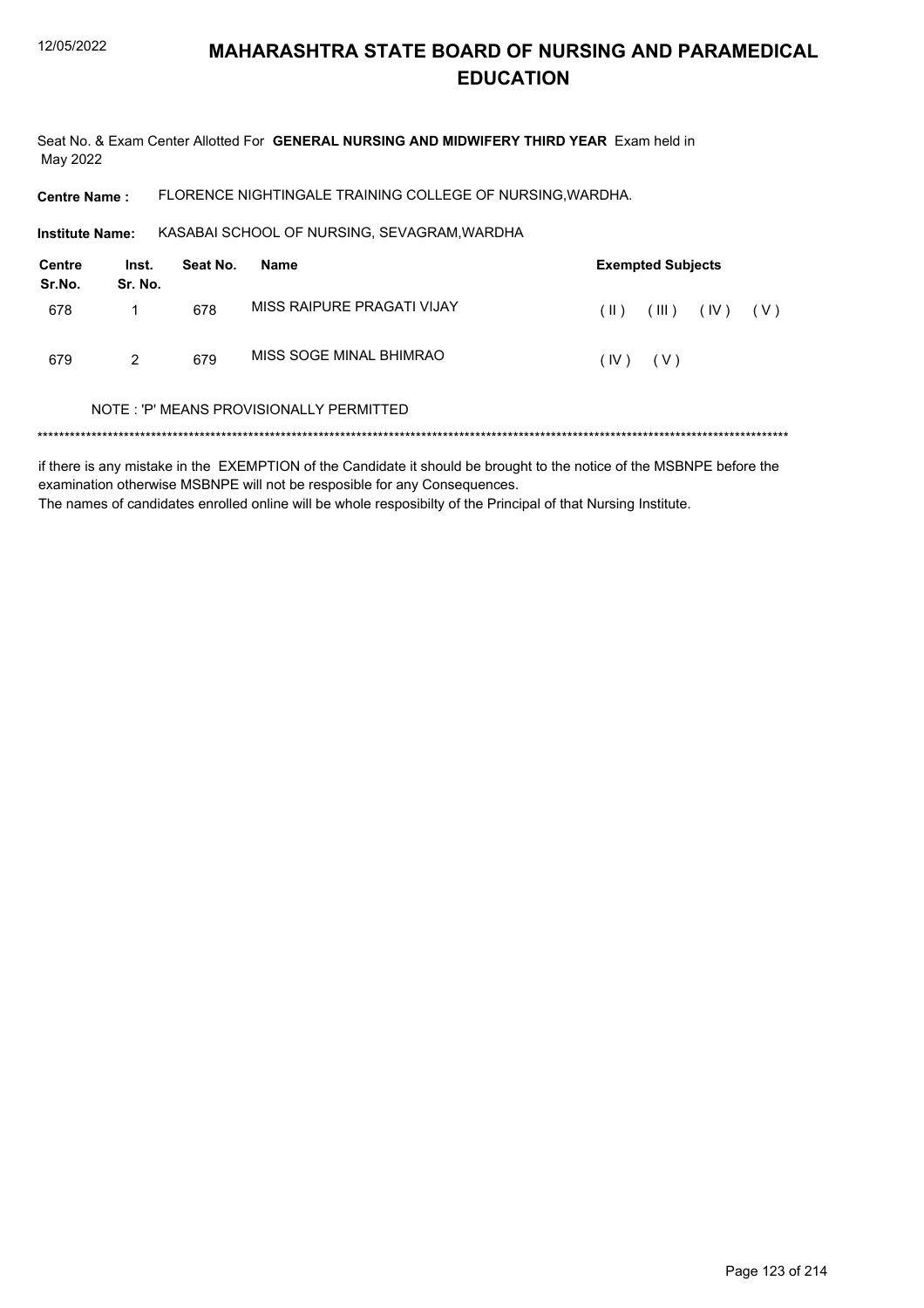Seat No. & Exam Center Allotted For GENERAL NURSING AND MIDWIFERY THIRD YEAR Exam held in May 2022

FLORENCE NIGHTINGALE TRAINING COLLEGE OF NURSING, WARDHA. **Centre Name:** 

SARASWATI NURSING SCHOOL GUNJKHEDA WARDHA Institute Name:

| Centre<br>Sr.No. | Seat No.<br>Name<br>Inst.<br>Sr. No. |     |                                         |        | <b>Exempted Subjects</b> |      |       |
|------------------|--------------------------------------|-----|-----------------------------------------|--------|--------------------------|------|-------|
| 680              |                                      | 680 | MR SHAMBHARKAR SANGHARSH MANGAL         | ( II ) | $($ III $)$              | (IV) | ( V ) |
|                  |                                      |     | NOTE: 'P' MEANS PROVISIONALLY PERMITTED |        |                          |      |       |
|                  |                                      |     |                                         |        |                          |      |       |

if there is any mistake in the EXEMPTION of the Candidate it should be brought to the notice of the MSBNPE before the examination otherwise MSBNPE will not be resposible for any Consequences.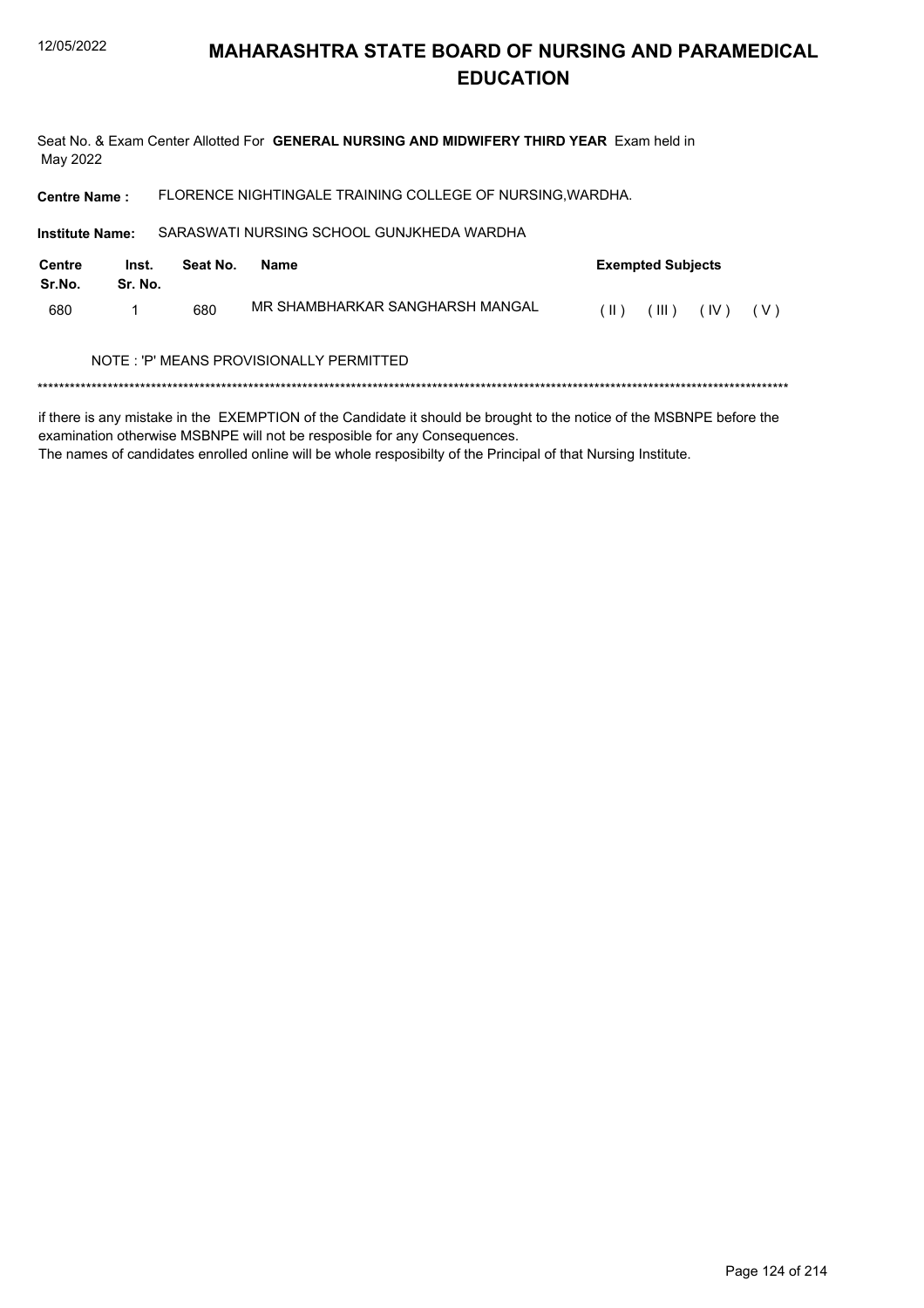Seat No. & Exam Center Allotted For **GENERAL NURSING AND MIDWIFERY THIRD YEAR** Exam held in May 2022

**Centre Name :** DIST.HOSPITAL FOR WOMEN , AMRAVATI

MAA GAYATRI SCHOOL OF NURSING, ACHALPUR, AMRAVATI **Institute Name:**

| <b>Centre</b><br>Sr.No. | Inst.<br>Sr. No. | Seat No. | <b>Name</b>                    | <b>Exempted Subjects</b>              |
|-------------------------|------------------|----------|--------------------------------|---------------------------------------|
| 681                     | 1                | 681      | MR FURSULE SAURABHA ASHOK      | $($ II $)$<br>(IV)<br>(V)             |
| 682                     | 2                | 682      | MR GUHE AMIT SURESHRAO         | $(\parallel)$<br>(1)<br>(IV)<br>(V)   |
| 683                     | 3                | 683      | MISS PACHODKAR GAUTAMI MANILAL | (III)<br>$(\parallel)$<br>(IV)<br>(V) |
| 684                     | 4                | 684      | MISS SAIRISE MAYURI ASHOKRAO   | (IV)<br>(V)                           |
| 685                     | 5                | 685      | MISS SAIRISE NIKITA ASHOK      | (IV)<br>(V)                           |
| 686                     | 6                | 686      | MISS WARDHE NAMRATA SAMADHAN   | $($ II $)$<br>(III)<br>(IV)<br>(V)    |
|                         |                  |          |                                |                                       |

NOTE : 'P' MEANS PROVISIONALLY PERMITTED

\*\*\*\*\*\*\*\*\*\*\*\*\*\*\*\*\*\*\*\*\*\*\*\*\*\*\*\*\*\*\*\*\*\*\*\*\*\*\*\*\*\*\*\*\*\*\*\*\*\*\*\*\*\*\*\*\*\*\*\*\*\*\*\*\*\*\*\*\*\*\*\*\*\*\*\*\*\*\*\*\*\*\*\*\*\*\*\*\*\*\*\*\*\*\*\*\*\*\*\*\*\*\*\*\*\*\*\*\*\*\*\*\*\*\*\*\*\*\*\*\*\*\*\*\*\*\*\*\*\*\*\*\*\*\*\*\*\*\*

if there is any mistake in the EXEMPTION of the Candidate it should be brought to the notice of the MSBNPE before the examination otherwise MSBNPE will not be resposible for any Consequences.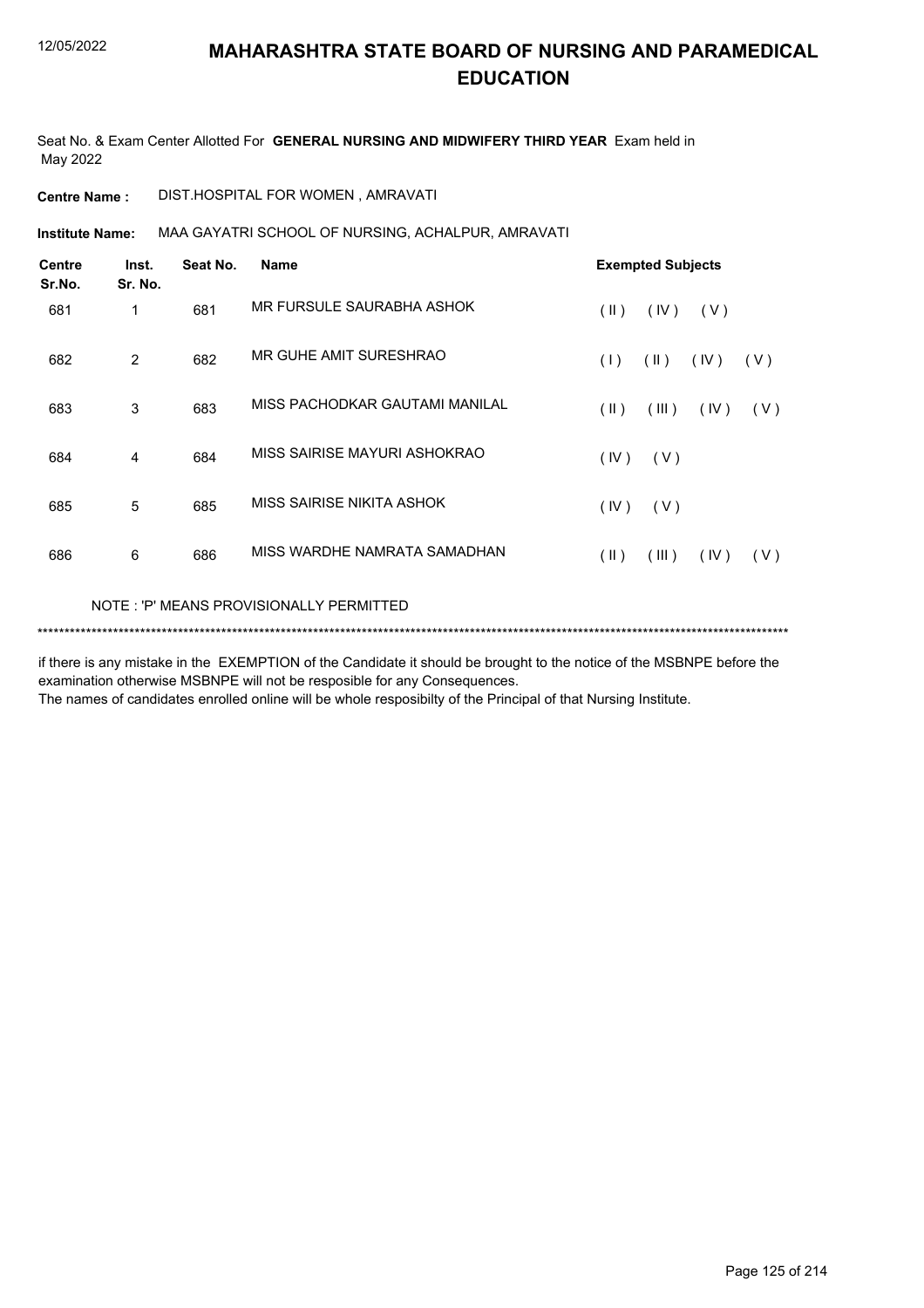Seat No. & Exam Center Allotted For **GENERAL NURSING AND MIDWIFERY THIRD YEAR** Exam held in May 2022

**Centre Name :** DIST.HOSPITAL FOR WOMEN , AMRAVATI

DR. PANJABRAO DESHMUKH INST. OF NSG. AMRAVATI **Institute Name:**

| <b>Centre</b><br>Sr.No. | Inst.<br>Sr. No. | Seat No. | <b>Name</b>                   |               | <b>Exempted Subjects</b> |      |     |
|-------------------------|------------------|----------|-------------------------------|---------------|--------------------------|------|-----|
| 687                     | $\mathbf{1}$     | 687      | MISS GAWAI PRANITA AVDHUTRAO  | $($ II $)$    | (III)                    | (IV) | (V) |
| 688                     | $\overline{2}$   | 688      | MR GOHALKAR RUTIK SURESH      | (III)         | (IV)                     | (V)  |     |
| 689                     | 3                | 689      | MR INGLE STAVAN DANIYAL       | $(\parallel)$ | (IV)                     | (V)  |     |
| 690                     | $\overline{4}$   | 690      | MISS JADHAO AMRUTA DILIP      | $(\parallel)$ | (III)                    | (IV) | (V) |
| 691                     | 5                | 691      | MISS MAKODE TEJAL RAMDAS      | (IV)          | (V)                      |      |     |
| 692                     | 6                | 692      | MR MHASKE AMIT ANANT          | $($ II $)$    | (III)                    | (IV) | (V) |
| 693                     | $\overline{7}$   | 693      | MISS NEWARE SNEHA RAMESHRAO   | $(\parallel)$ | (III)                    | (IV) | (V) |
| 694                     | 8                | 694      | MISS NISWADE PALLAVI MOHANRAO | $($ II $)$    | (III)                    | (IV) | (V) |
| 695                     | 9                | 695      | MR PANDAGREY ANKUSH NARAYAN   | (  )          | (III)                    | (IV) | (V) |
| 696                     | 10               | 696      | MISS RATHOD ANKITA GAJANAN    | $($ II $)$    | (III)                    | (IV) | (V) |
| 697                     | 11               | 697      | MR TIDKE ANIKET VINODRAO      | (III)         | (IV)                     | (V)  |     |
| 698                     | 12               | 698      | MISS WANKHADE DEEKSHA BANDU   | (III)         | (IV)                     | (V)  |     |

#### NOTE : 'P' MEANS PROVISIONALLY PERMITTED

\*\*\*\*\*\*\*\*\*\*\*\*\*\*\*\*\*\*\*\*\*\*\*\*\*\*\*\*\*\*\*\*\*\*\*\*\*\*\*\*\*\*\*\*\*\*\*\*\*\*\*\*\*\*\*\*\*\*\*\*\*\*\*\*\*\*\*\*\*\*\*\*\*\*\*\*\*\*\*\*\*\*\*\*\*\*\*\*\*\*\*\*\*\*\*\*\*\*\*\*\*\*\*\*\*\*\*\*\*\*\*\*\*\*\*\*\*\*\*\*\*\*\*\*\*\*\*\*\*\*\*\*\*\*\*\*\*\*\*

if there is any mistake in the EXEMPTION of the Candidate it should be brought to the notice of the MSBNPE before the examination otherwise MSBNPE will not be resposible for any Consequences.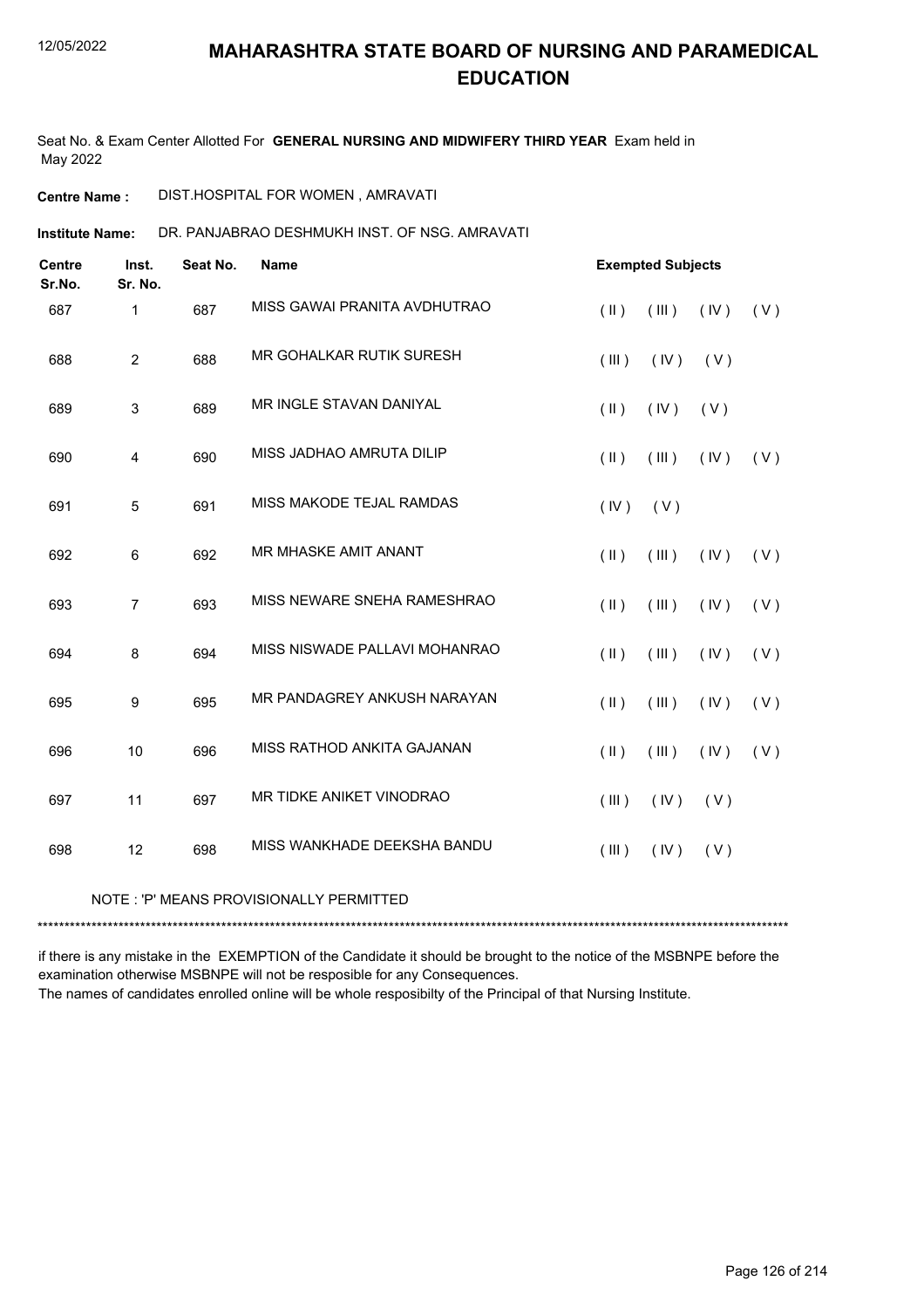Seat No. & Exam Center Allotted For **GENERAL NURSING AND MIDWIFERY THIRD YEAR** Exam held in May 2022

**Centre Name :** DIST.HOSPITAL FOR WOMEN , AMRAVATI

SARASWATI INSTITUTE OF NURSING SCIENCES AND RESEARCH, AMRAVATI **Institute Name:**

| <b>Centre</b><br>Sr.No. | Inst.<br>Sr. No. | Seat No. | <b>Name</b>                                               |                         | <b>Exempted Subjects</b> |      |       |
|-------------------------|------------------|----------|-----------------------------------------------------------|-------------------------|--------------------------|------|-------|
| 699                     | 1                | 699      | MISS ALONE SAMRUDDHI KISHOR                               | $($ II $)$              | (III)                    | (IV) | (V)   |
| 700                     | 2                | 700      | MISS AMBADKAR VAISHNAVI RAJENDRARAO                       | $(\parallel)$           | (III)                    | (IV) | ( V ) |
| 701                     | 3                | 701      | MISS BHANAK PUNAM RAMESH                                  | $(\parallel \parallel)$ | (III)                    | (IV) | (V)   |
| 702                     | 4                | 702      | MISS BHORAL KAVITA PRALHAD                                | (1)                     | $(\parallel)$            | (IV) | (V)   |
| 703                     | 5                | 703      | SMT ALATKAR ASHVINI SACHIN<br>(NEE KALE ASHVINI VINODRAO) | (III)                   | (IV)                     | (V)  |       |
| 704                     | 6                | 704      | MISS MASRAM RUCHIKA SANJAY                                | (IV)                    | (V)                      |      |       |
| 705                     | 7                | 705      | MISS RAJANKAR DEVYANI SURESH                              | (IV)                    | (V)                      |      |       |
|                         |                  |          |                                                           |                         |                          |      |       |

NOTE : 'P' MEANS PROVISIONALLY PERMITTED

\*\*\*\*\*\*\*\*\*\*\*\*\*\*\*\*\*\*\*\*\*\*\*\*\*\*\*\*\*\*\*\*\*\*\*\*\*\*\*\*\*\*\*\*\*\*\*\*\*\*\*\*\*\*\*\*\*\*\*\*\*\*\*\*\*\*\*\*\*\*\*\*\*\*\*\*\*\*\*\*\*\*\*\*\*\*\*\*\*\*\*\*\*\*\*\*\*\*\*\*\*\*\*\*\*\*\*\*\*\*\*\*\*\*\*\*\*\*\*\*\*\*\*\*\*\*\*\*\*\*\*\*\*\*\*\*\*\*\*

if there is any mistake in the EXEMPTION of the Candidate it should be brought to the notice of the MSBNPE before the examination otherwise MSBNPE will not be resposible for any Consequences.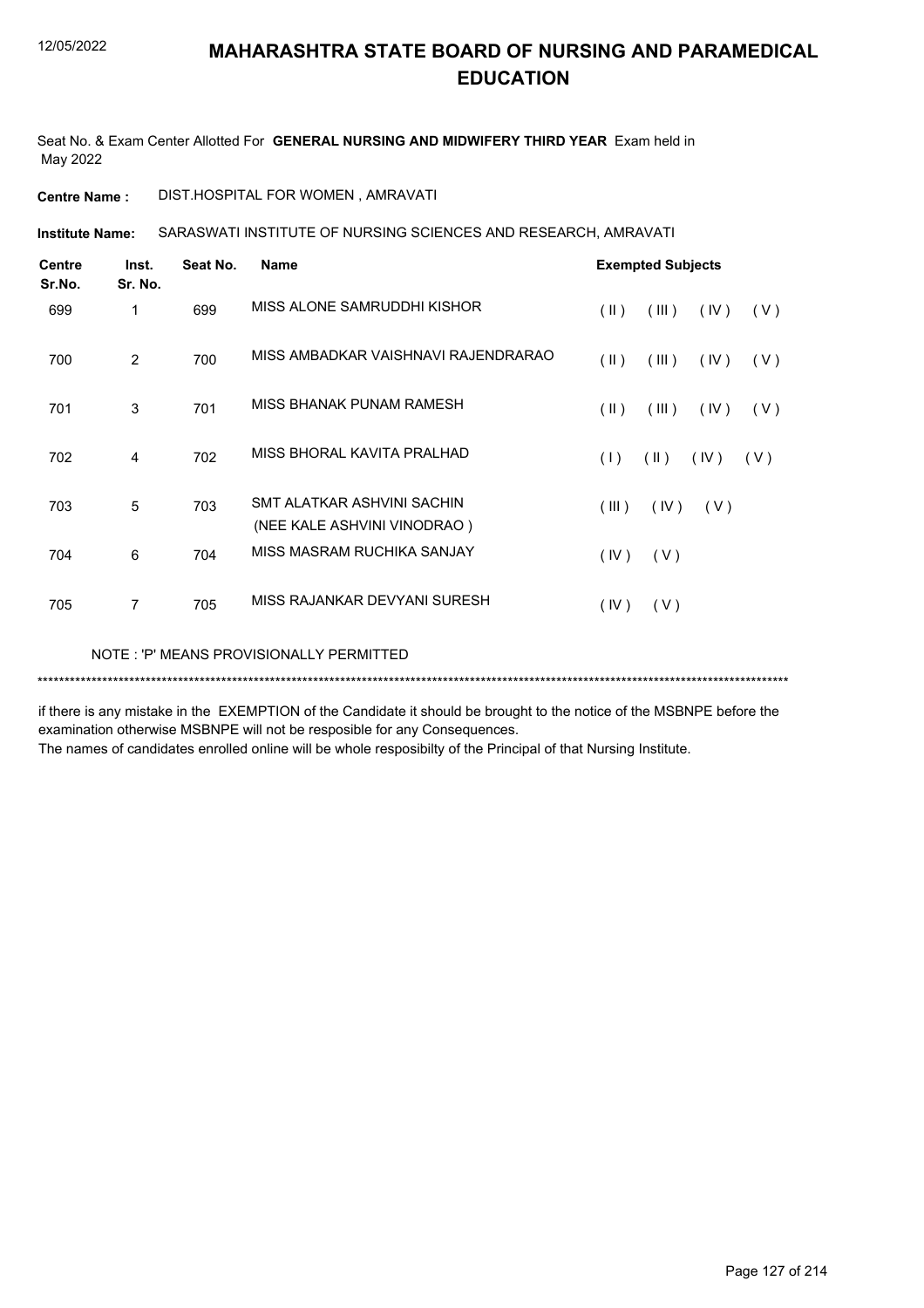Seat No. & Exam Center Allotted For GENERAL NURSING AND MIDWIFERY THIRD YEAR Exam held in May 2022

| <b>Centre Name:</b>    |                  |          | <b>GENERAL HOSPITAL, CHANDRAPUR</b>     |                               |
|------------------------|------------------|----------|-----------------------------------------|-------------------------------|
| <b>Institute Name:</b> |                  |          | PRABHADEVI NURSING SCHOOL, CHANDRAPUR   |                               |
| Centre<br>Sr.No.       | Inst.<br>Sr. No. | Seat No. | <b>Name</b>                             | <b>Exempted Subjects</b>      |
| 706                    |                  | 706      | MISS AI AMF RADHIKA INDARSHA            | (IV)<br>(III)<br>( V )<br>(1) |
|                        |                  |          | NOTE: 'P' MEANS PROVISIONALLY PERMITTED |                               |
|                        |                  |          |                                         |                               |

if there is any mistake in the EXEMPTION of the Candidate it should be brought to the notice of the MSBNPE before the examination otherwise MSBNPE will not be resposible for any Consequences.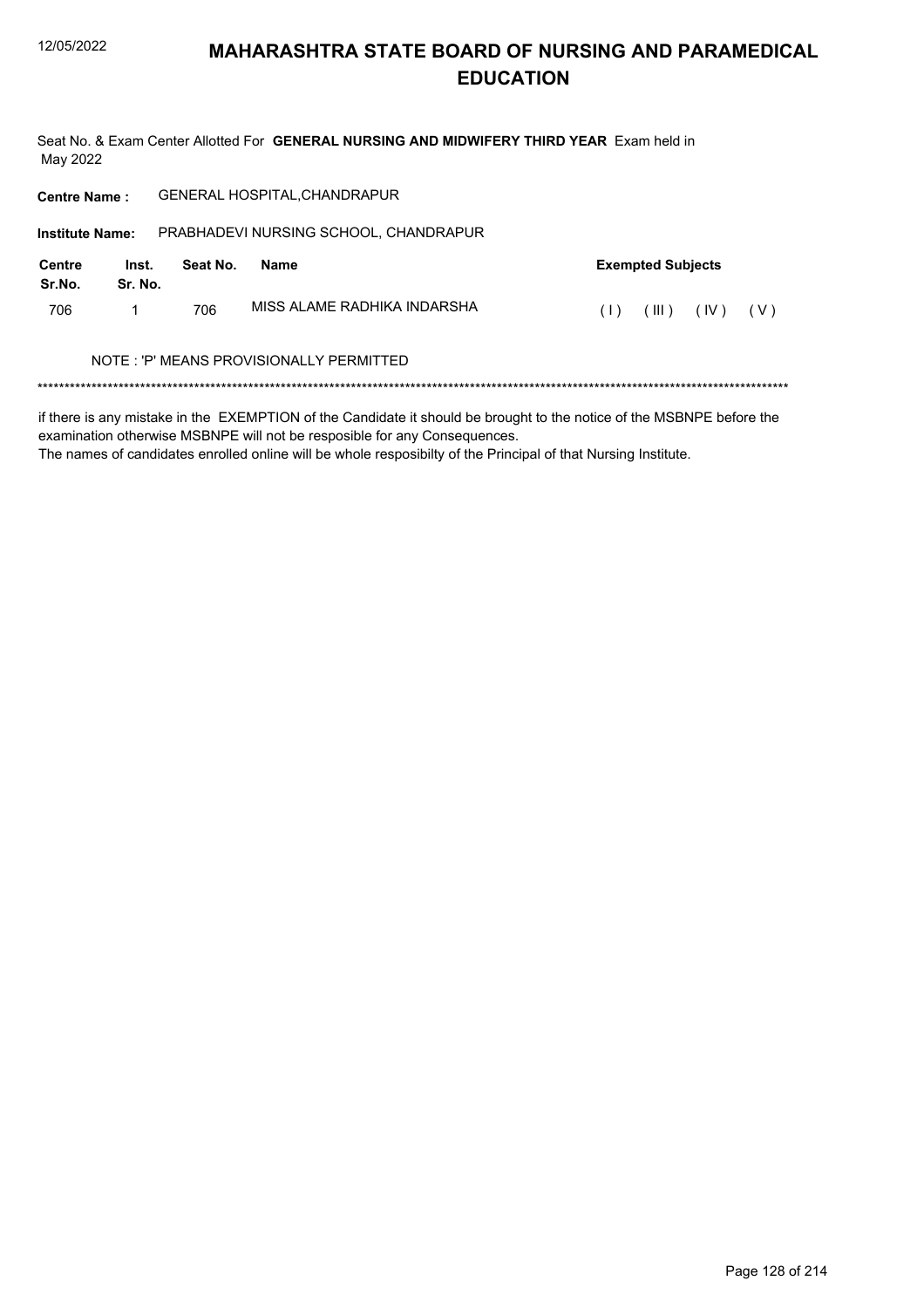Seat No. & Exam Center Allotted For GENERAL NURSING AND MIDWIFERY THIRD YEAR Exam held in May 2022

**Centre Name:** GENERAL HOSPITAL, CHANDRAPUR

Institute Name: MOTHER TERESA NURSING ACADAMY, BALLARPUR, CHANDRAPUR

| <b>Centre</b><br>Sr.No. | Inst.<br>Sr. No. | Seat No. | <b>Name</b>                             |       | <b>Exempted Subjects</b> |     |  |
|-------------------------|------------------|----------|-----------------------------------------|-------|--------------------------|-----|--|
| 707                     | 1                | 707      | MISS DHOKE SUPRIYA SANGHARATNA          | (III) | (IV)                     | (V) |  |
| 708                     | 2                | 708      | MISS MADAVI PAYAL RAMESHRAO             |       |                          |     |  |
| 709                     | 3                | 709      | MISS RANGARI DIPMALA JAYCHAND           |       |                          |     |  |
| 710                     | 4                | 710      | MR TAWADE AKASH BHAURAO                 |       |                          |     |  |
|                         |                  |          | NOTE: 'P' MEANS PROVISIONALLY PERMITTED |       |                          |     |  |
|                         |                  |          |                                         |       |                          |     |  |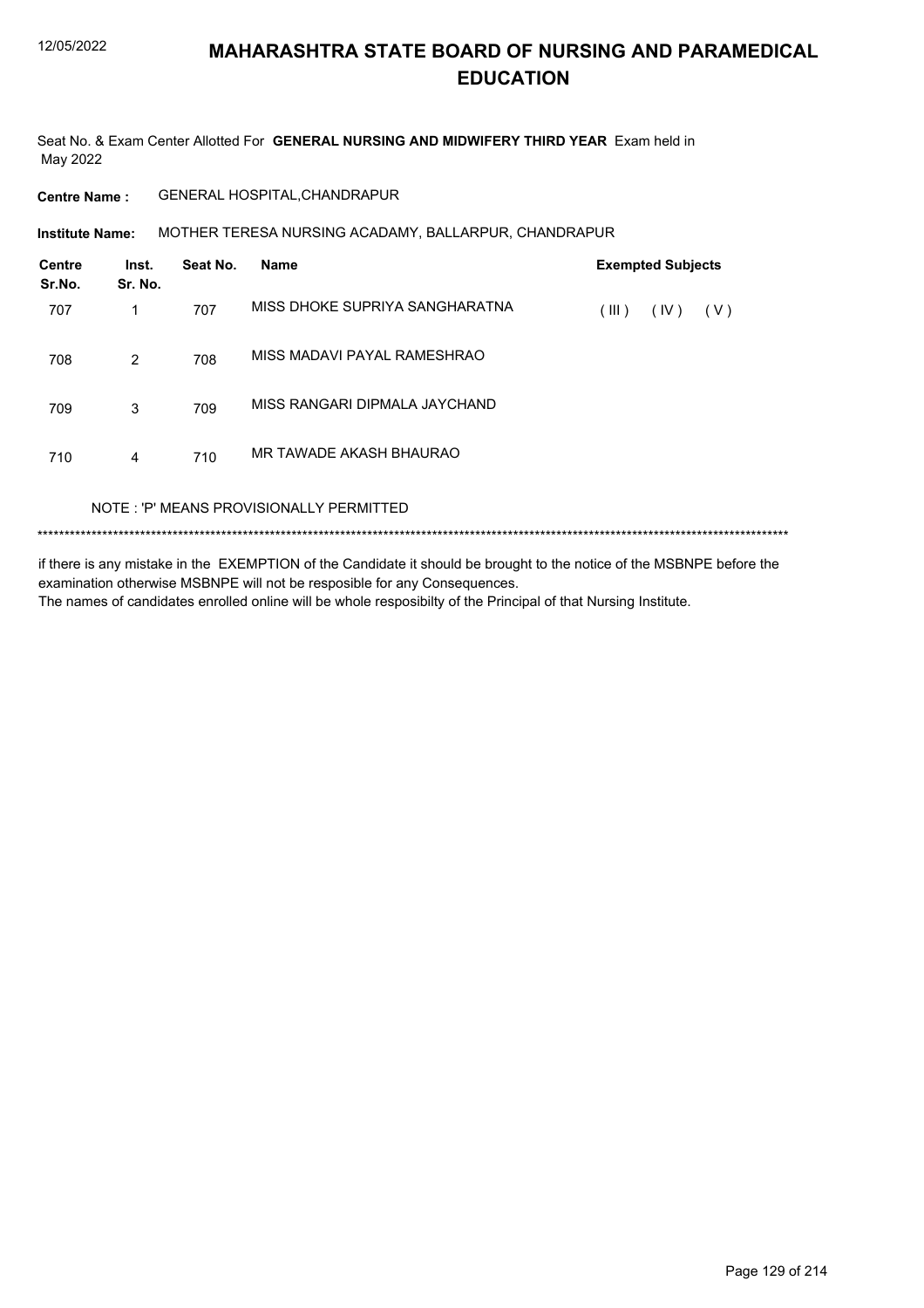Seat No. & Exam Center Allotted For GENERAL NURSING AND MIDWIFERY THIRD YEAR Exam held in May 2022

| Centre Name : | <b>GENERAL HOSPITAL, CHANDRAPUR</b> |
|---------------|-------------------------------------|
|               |                                     |

**Institute Name:** St.Paul Nursing College, Ballarpur, Chandrapur

| Centre<br>Sr.No. | Inst.<br>Sr. No. | Seat No. | Name                                    |       | <b>Exempted Subjects</b> |       |       |
|------------------|------------------|----------|-----------------------------------------|-------|--------------------------|-------|-------|
| 711              |                  | 711      | MISS BHAGAT RAGINI DEVANAND             | (1)   | (III)                    | (IV)  | ( V ) |
| 712              | 2                | 712      | MISS DEVNATH MANISHA KARTIK             | (1)   | (III)                    | (IV)  | ( V ) |
| 713              | 3                | 713      | MR KOMAI WAR VAIBHAV VIJAY              | (III) | (IV)                     | ( V ) |       |
|                  |                  |          | NOTE: 'P' MEANS PROVISIONALLY PERMITTED |       |                          |       |       |
|                  |                  |          |                                         |       |                          |       |       |

if there is any mistake in the EXEMPTION of the Candidate it should be brought to the notice of the MSBNPE before the examination otherwise MSBNPE will not be resposible for any Consequences. The names of candidates enrolled online will be whole resposibilty of the Principal of that Nursing Institute.

Page 130 of 214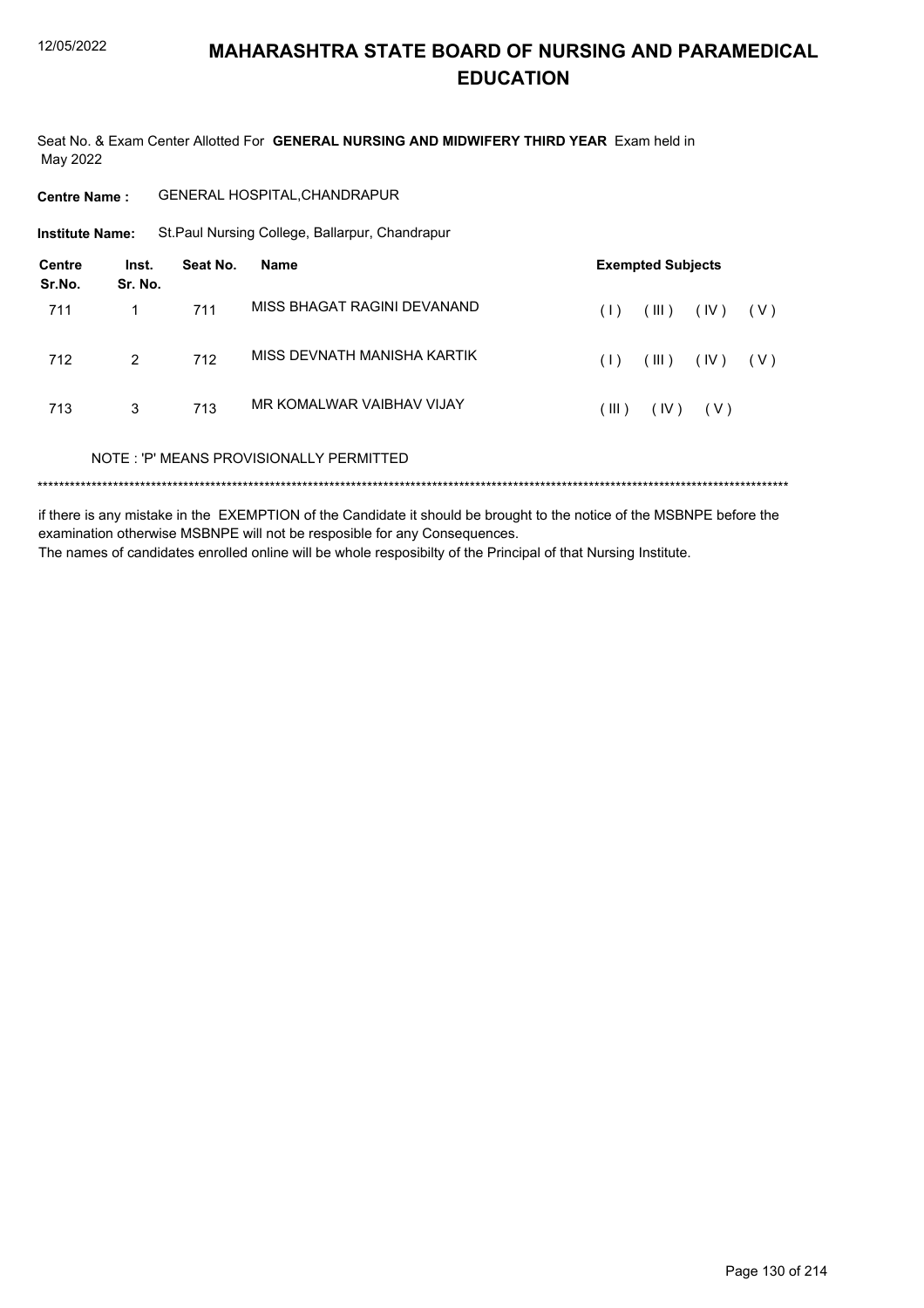Seat No. & Exam Center Allotted For GENERAL NURSING AND MIDWIFERY THIRD YEAR Exam held in May 2022

GENERAL HOSPITAL, CHANDRAPUR **Centre Name:** 

**Institute Name:** Meerabai Kamble College of Nursing, Chandrapur

| Centre<br>Sr.No. | Inst.<br>Sr. No. | Seat No. | Name                           | <b>Exempted Subjects</b> |
|------------------|------------------|----------|--------------------------------|--------------------------|
| 714              |                  | 714      | MISS MESHRAM SUCHITRA GAJANAN  | (IV)<br>(1)<br>( V )     |
| 715              | 2                | 715      | MISS SONTAKKE KARISHMA PREMLAL | (IV)<br>( V )            |

#### NOTE: 'P' MEANS PROVISIONALLY PERMITTED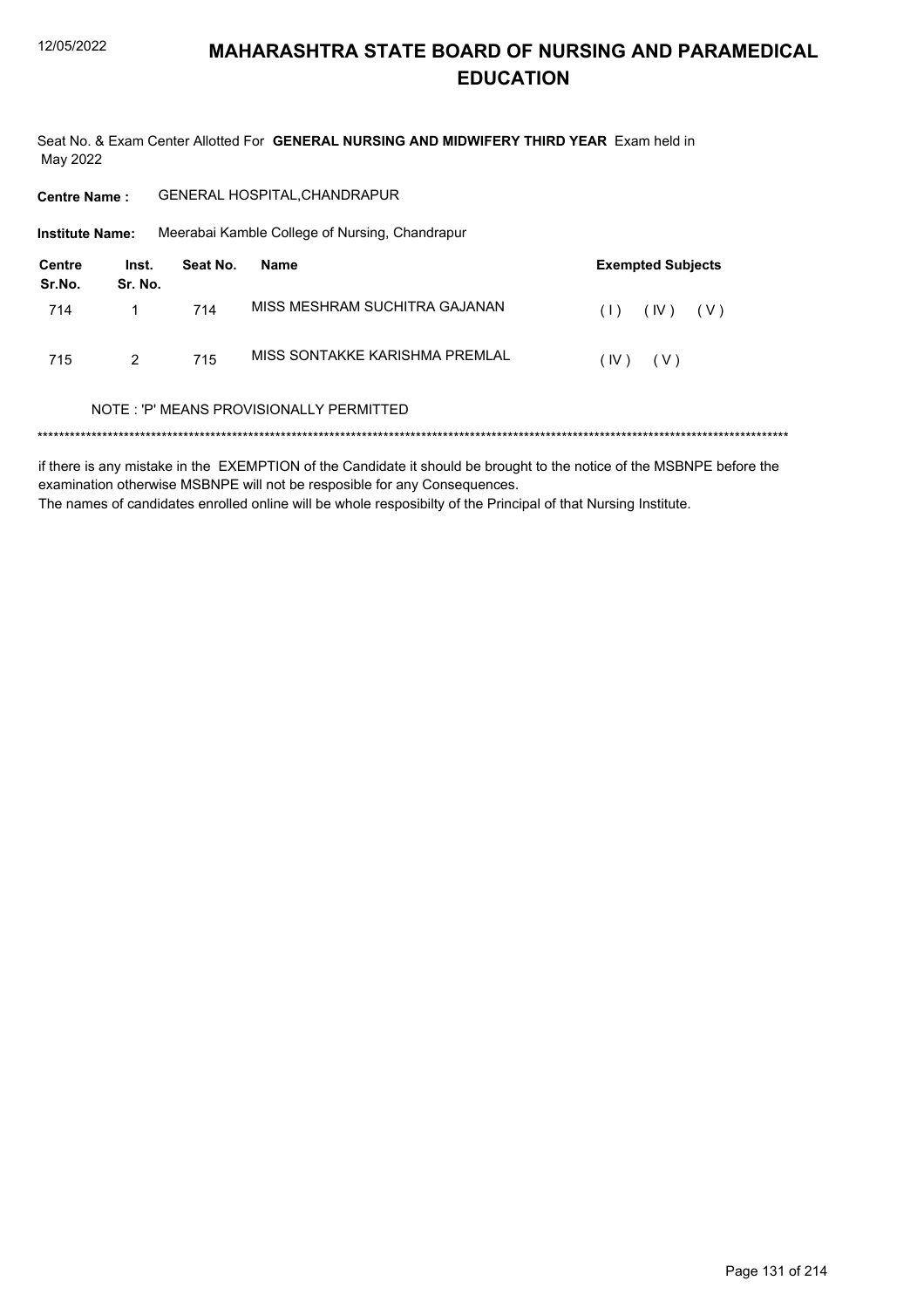Seat No. & Exam Center Allotted For **GENERAL NURSING AND MIDWIFERY THIRD YEAR** Exam held in May 2022

**Centre Name :** GENERAL HOSPITAL ,YAVATMAL

SUMITRABAI THAKARE TRAINING COLLEGE OF NURSING, YAVATMAL **Institute Name:**

| <b>Centre</b><br>Sr.No. | Inst.<br>Sr. No. | Seat No. | <b>Name</b>                     |               | <b>Exempted Subjects</b> |       |     |
|-------------------------|------------------|----------|---------------------------------|---------------|--------------------------|-------|-----|
| 716                     | 1                | 716      | MISS BHAGAT SNEHA BABARAO       | (1)           | (III)                    | (IV)  | (V) |
| 717                     | $\overline{2}$   | 717      | MISS GEDAM SANJIWANI RAMCHANDRA |               |                          |       |     |
| 718                     | 3                | 718      | MISS GHOTEKAR PUNAM CHINTAMAN   | $(\parallel)$ | (III)                    | (IV)  | (V) |
| 719                     | 4                | 719      | MISS KAMBALE PRADNYA VINAYAK    | (III)         | (IV)                     | ( V ) |     |
| 720                     | 5                | 720      | MISS SHAMBHARKAR RAJANI RAHUL   | (III)         | (IV)                     | (V)   |     |
|                         |                  |          |                                 |               |                          |       |     |

NOTE : 'P' MEANS PROVISIONALLY PERMITTED

```
*******************************************************************************************************************************************
```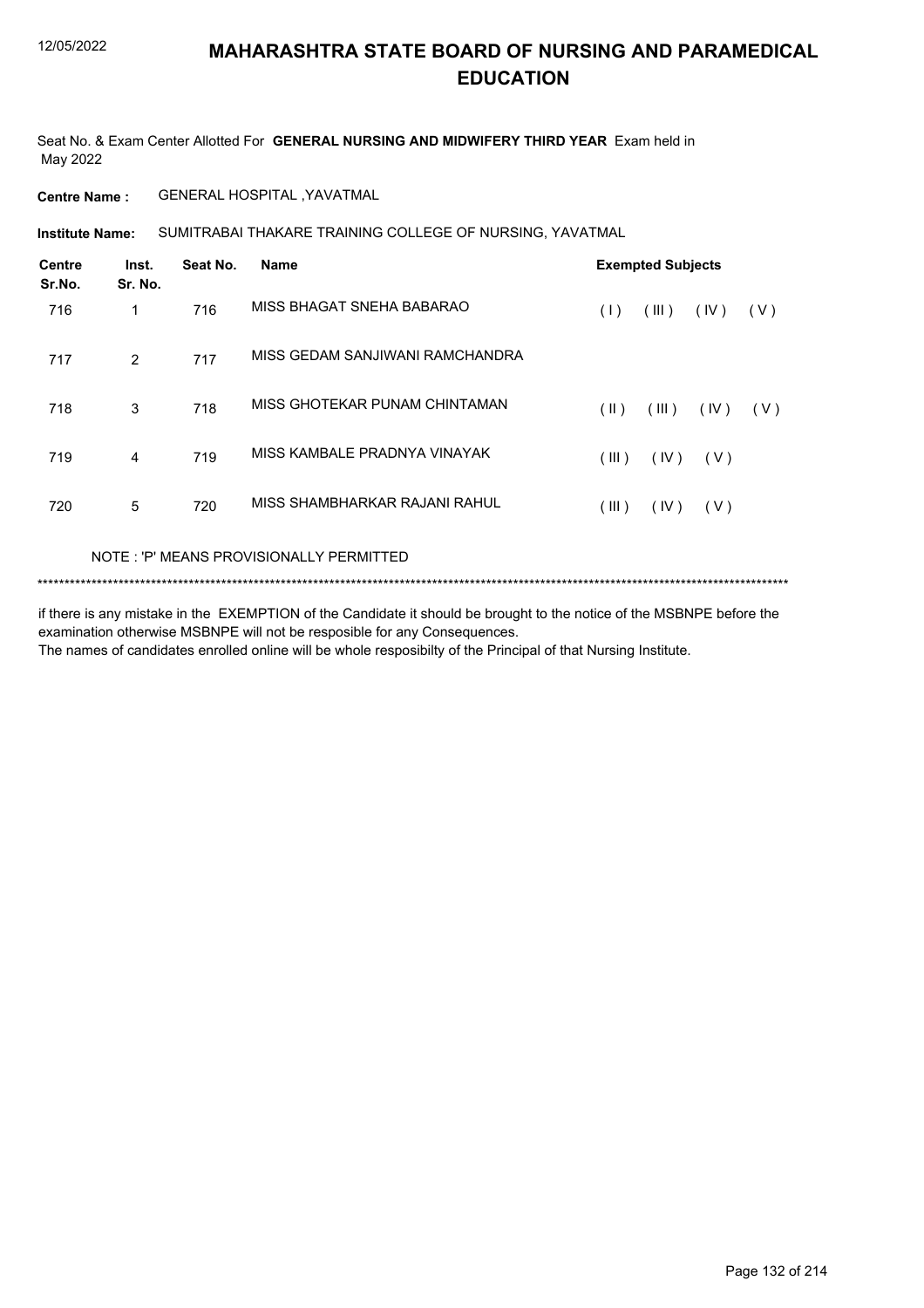Seat No. & Exam Center Allotted For **GENERAL NURSING AND MIDWIFERY THIRD YEAR** Exam held in May 2022

**Centre Name :** GENERAL HOSPITAL ,YAVATMAL

**Institute Name:** SAKSHI DESHMUKH INST OF NURSING , LOHARA , YAVATMAL

| <b>Centre</b><br>Sr.No. | Inst.<br>Sr. No. | Seat No. | <b>Name</b>                     |                         | <b>Exempted Subjects</b> |      |     |
|-------------------------|------------------|----------|---------------------------------|-------------------------|--------------------------|------|-----|
| 721                     | 1                | 721      | MR ADE ONKAR BRAMHANAND         | $(\parallel)$           | (III)                    | (IV) | (V) |
| 722                     | $\overline{2}$   | 722      | MISS BAKAL ACHAL ARUN           | $(\parallel)$           | (IV)                     | (V)  |     |
| 723                     | 3                | 723      | MR BENKAR PIYUSH ANANT          | $(\parallel \parallel)$ | (III)                    | (IV) | (V) |
| 724                     | 4                | 724      | MISS CHHAWARE RESHMA ISTRAIL    |                         |                          |      |     |
| 725                     | 5                | 725      | MISS GANVIR ANITA OMPRAKASH     | $(\parallel)$           | (III)                    | (IV) | (V) |
| 726                     | 6                | 726      | MISS JIVANE SIMRAN DINKAR       | (IV)                    | (V)                      |      |     |
| 727                     | $\overline{7}$   | 727      | MISS KENDRE NIKITA VASANT       |                         |                          |      |     |
| 728                     | 8                | 728      | MISS KHANDARE RUDRANI SHANKAR   | (1)                     | (IV)                     | (V)  |     |
| 729                     | 9                | 729      | MISS KHARODE POONAM SHAMRAV     | (IV)                    | (V)                      |      |     |
| 730                     | 10               | 730      | MR PUSNAKE HIMANSHU DNYANESHWAR | (1)                     | $(\parallel)$            | (IV) | (V) |
| 731                     | 11               | 731      | MISS SAKHARKAR SONALI TANBAJI   | (IV)                    | (V)                      |      |     |
| 732                     | 12               | 732      | MISS SAMUDRE VIVEKA SANJAY      |                         |                          |      |     |
| 733                     | 13               | 733      | MISS SHENDE ASHWINI SURYABHANJI | (III)                   | (IV)                     | (V)  |     |
| 734                     | 14               | 734      | MISS SOMALKAR LAKSHMI ASHOK     |                         | $(II)$ $(IV)$ $(V)$      |      |     |
| 735                     | 15               | 735      | MISS TEKALE BHAVNA KESHVRAO     | (1)                     | (IV)                     | (V)  |     |
| 736                     | 16               | 736      | MISS TIPALE VISHAKHA VITTHAL    | (1)                     | $(\parallel)$            |      |     |
| 737                     | 17               | 737      | MR WARKAD PRANAV RAMESHRAO      | (1)                     | $($ IV $)$               | (V)  |     |
|                         |                  |          |                                 |                         |                          |      |     |

NOTE : 'P' MEANS PROVISIONALLY PERMITTED

\*\*\*\*\*\*\*\*\*\*\*\*\*\*\*\*\*\*\*\*\*\*\*\*\*\*\*\*\*\*\*\*\*\*\*\*\*\*\*\*\*\*\*\*\*\*\*\*\*\*\*\*\*\*\*\*\*\*\*\*\*\*\*\*\*\*\*\*\*\*\*\*\*\*\*\*\*\*\*\*\*\*\*\*\*\*\*\*\*\*\*\*\*\*\*\*\*\*\*\*\*\*\*\*\*\*\*\*\*\*\*\*\*\*\*\*\*\*\*\*\*\*\*\*\*\*\*\*\*\*\*\*\*\*\*\*\*\*\* if there is any mistake in the EXEMPTION of the Candidate it should be brought to the notice of the MSBNPE before the

examination otherwise MSBNPE will not be resposible for any Consequences.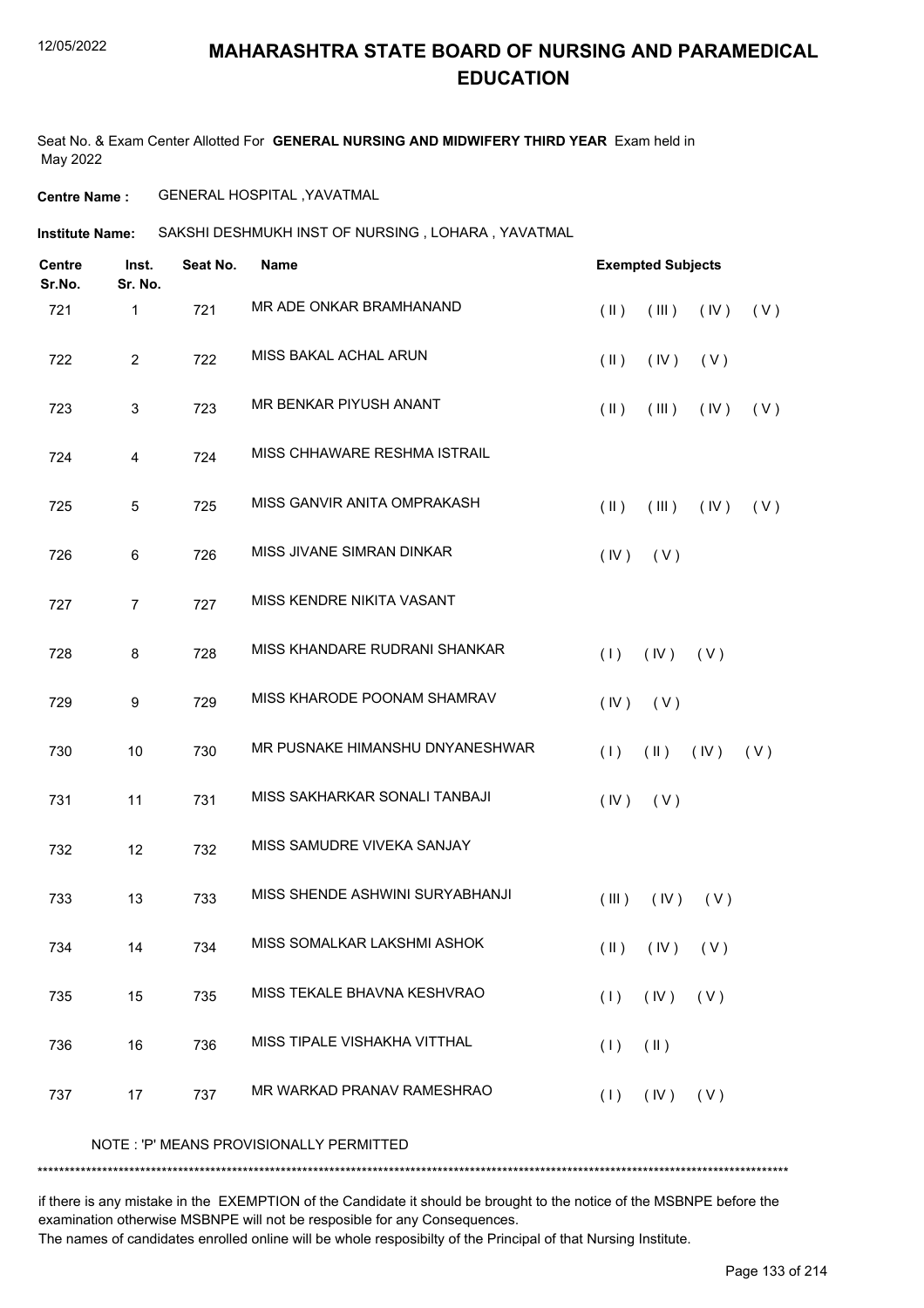Seat No. & Exam Center Allotted For GENERAL NURSING AND MIDWIFERY THIRD YEAR Exam held in May 2022

**GENERAL HOSPITAL , YAVATMAL Centre Name:** 

PRUTHVIRAJ DESHMUKH NURSING INSTITUTE, LOHARA, YAVATMAL Institute Name:

| Centre<br>Sr.No. | Inst.<br>Sr. No. | Seat No. | Name                           | <b>Exempted Subjects</b> |
|------------------|------------------|----------|--------------------------------|--------------------------|
| 738              |                  | 738      | MISS NAIK PRATIKSHA SHANKARRAO |                          |
| 739              | 2                | 739      | MR PATIL KUNAL UTTAMRAO        |                          |

#### NOTE: 'P' MEANS PROVISIONALLY PERMITTED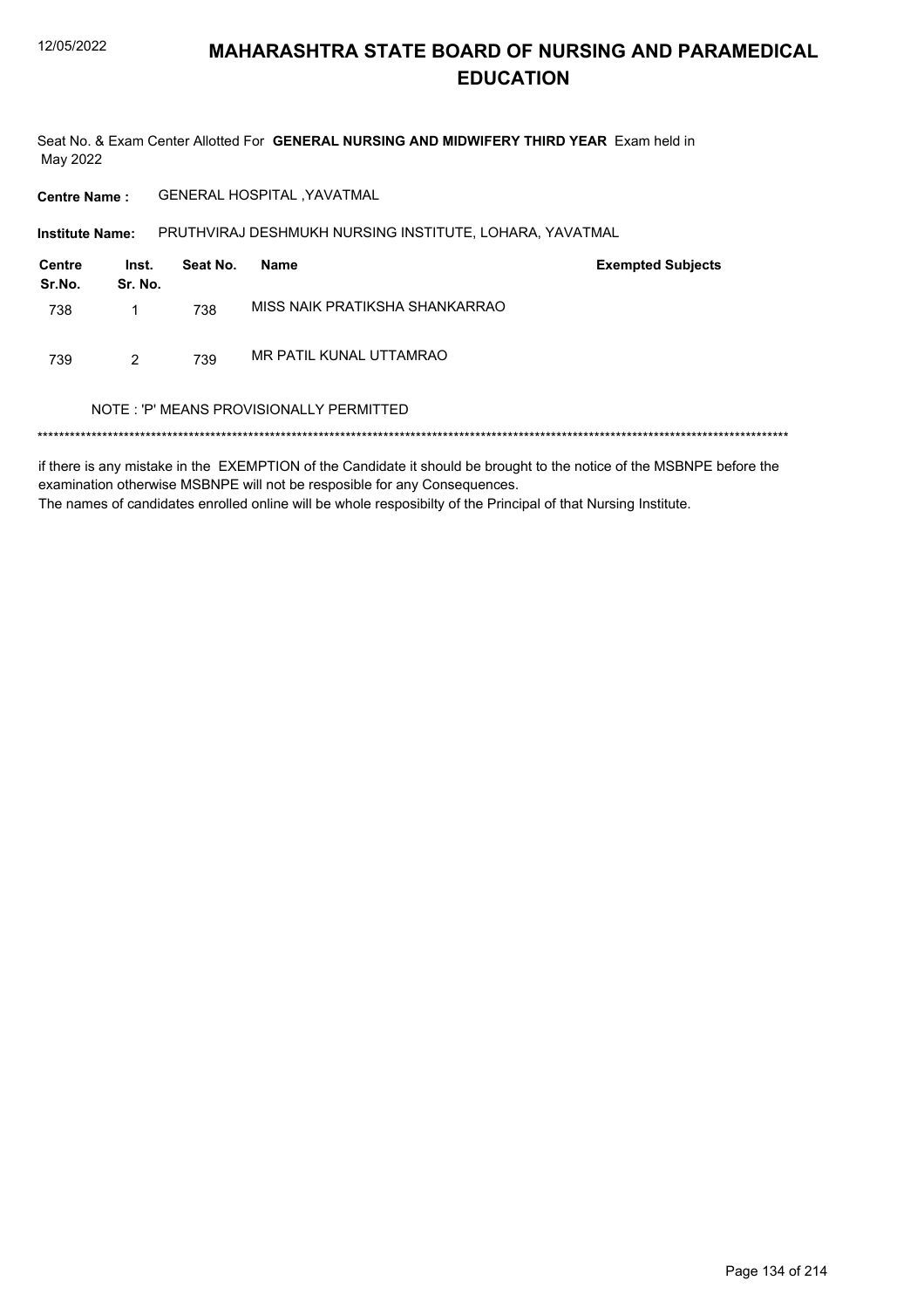Seat No. & Exam Center Allotted For GENERAL NURSING AND MIDWIFERY THIRD YEAR Exam held in May 2022

**Centre Name:** GENERAL HOSPITAL, BULDANA

MOTHER TERESA SCHOOL OF NURSING, BULDANA **Institute Name:** 

| <b>Centre</b><br>Sr.No. | Inst.<br>Sr. No. | Seat No. | Name                                    | <b>Exempted Subjects</b> |
|-------------------------|------------------|----------|-----------------------------------------|--------------------------|
| 740                     |                  | 740      | MR DAPURKAR SHIVAM KISAN                | (IV)<br>(V)<br>(1)       |
| 741                     | $\overline{2}$   | 741      | MR PATIL YASH ASHOK                     | (IV)<br>(V)              |
| 742                     | 3                | 742      | MR RATHOD RAHUL UTTAM                   | (IV)<br>( V )            |
|                         |                  |          | NOTE: 'P' MEANS PROVISIONALLY PERMITTED |                          |
|                         |                  |          |                                         |                          |

if there is any mistake in the EXEMPTION of the Candidate it should be brought to the notice of the MSBNPE before the examination otherwise MSBNPE will not be resposible for any Consequences. The names of candidates enrolled online will be whole resposibilty of the Principal of that Nursing Institute.

Page 135 of 214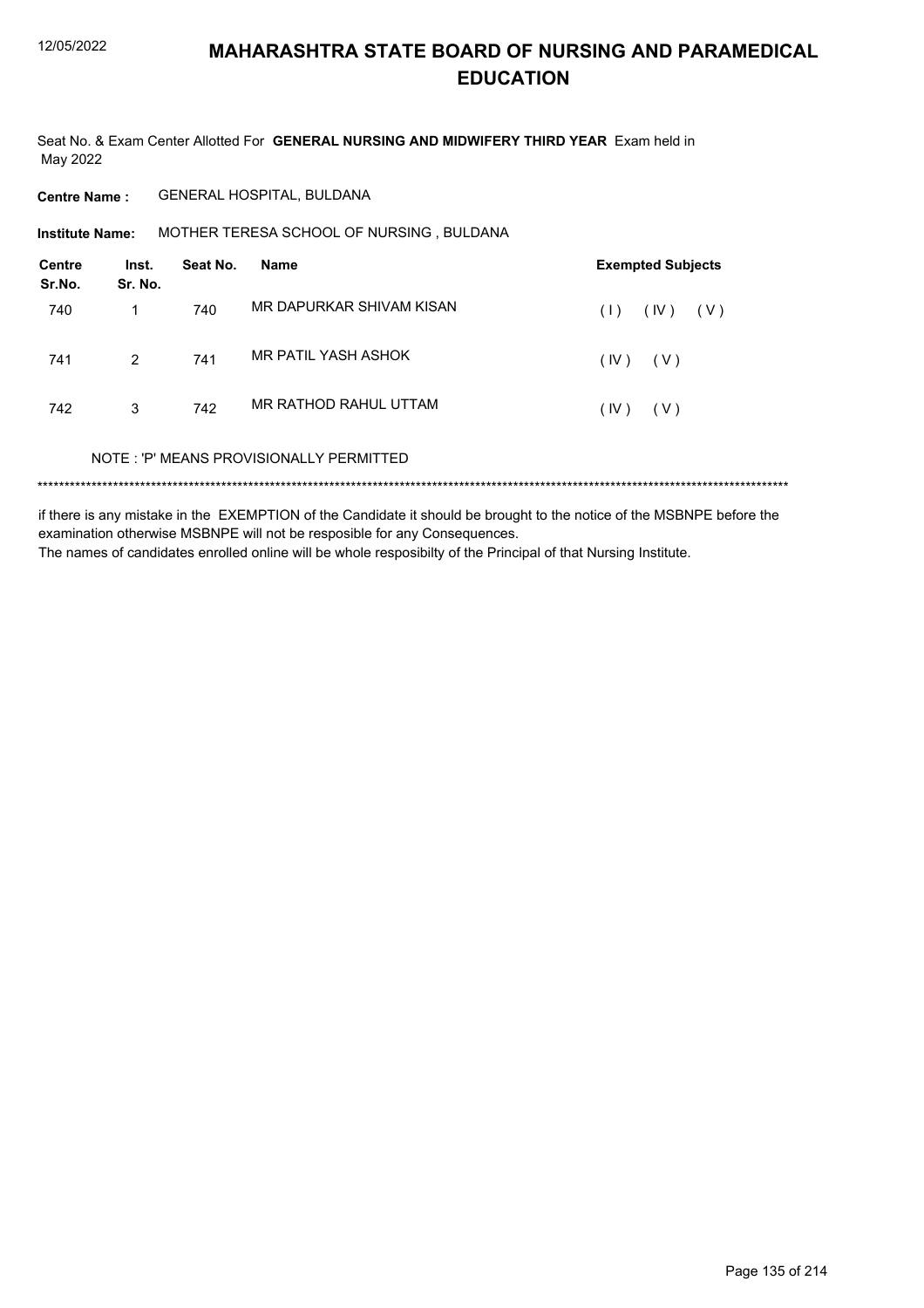Seat No. & Exam Center Allotted For **GENERAL NURSING AND MIDWIFERY THIRD YEAR** Exam held in May 2022

**Centre Name :** GENERAL HOSPITAL, BULDANA

**Institute Name:** ANANDI NURSING INSTITUTE COLLEGE , BULDANA

| Inst.<br>Sr. No. | Seat No. | <b>Name</b>                      | <b>Exempted Subjects</b> |
|------------------|----------|----------------------------------|--------------------------|
| 1                | 743      | MISS BAJADKAR POOJA ANANDA       | (IV)<br>(V)              |
| 2                | 744      | MISS HIWALE SHRADDHA SUSHILKUMAR | (  )<br>(IV)<br>( V )    |
| 3                | 745      | MISS NAROTE PUJA VITTHAL         | (IV)<br>(V)              |
| 4                | 746      | MISS SONANI RANJANA ASHOK        | (III)<br>(IV)<br>(V)     |
|                  |          |                                  |                          |

NOTE : 'P' MEANS PROVISIONALLY PERMITTED

\*\*\*\*\*\*\*\*\*\*\*\*\*\*\*\*\*\*\*\*\*\*\*\*\*\*\*\*\*\*\*\*\*\*\*\*\*\*\*\*\*\*\*\*\*\*\*\*\*\*\*\*\*\*\*\*\*\*\*\*\*\*\*\*\*\*\*\*\*\*\*\*\*\*\*\*\*\*\*\*\*\*\*\*\*\*\*\*\*\*\*\*\*\*\*\*\*\*\*\*\*\*\*\*\*\*\*\*\*\*\*\*\*\*\*\*\*\*\*\*\*\*\*\*\*\*\*\*\*\*\*\*\*\*\*\*\*\*\*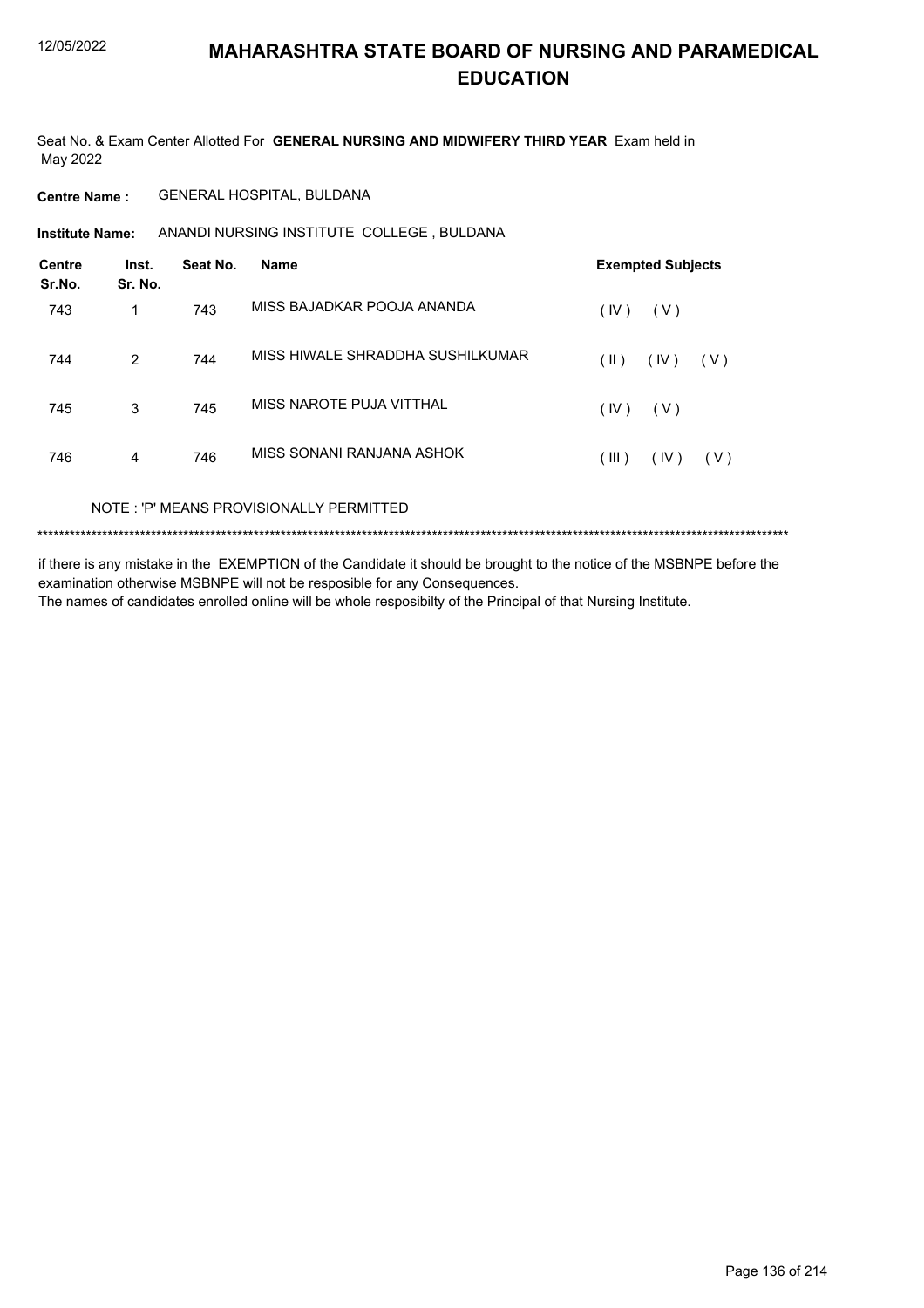Seat No. & Exam Center Allotted For **GENERAL NURSING AND MIDWIFERY THIRD YEAR** Exam held in May 2022

**Centre Name :** GENERAL HOSPITAL, BULDANA

VASANTPRABHA SCHOOL OF NURSING BULDHANA **Institute Name:**

| <b>Centre</b><br>Sr.No. | Inst.<br>Sr. No. | Seat No. | <b>Name</b>                             | <b>Exempted Subjects</b>    |
|-------------------------|------------------|----------|-----------------------------------------|-----------------------------|
| 747                     | 1                | 747      | MISS BANGAR KIRAN GAJANAN               | (IV)<br>(V)                 |
| 748                     | 2                | 748      | MR GAWAI SAURABH GULABRAO               | (III)<br>(IV)<br>(V)        |
| 749                     | 3                | 749      | MR KHANDARE AJAY MANOHAR                | (1)<br>(III)<br>(IV)<br>(V) |
| 750                     | 4                | 750      | MISS LAHANE VAISHNAVI DEVANAND          | (III)<br>(1)<br>(IV)<br>(V) |
| 751                     | 5                | 751      | MISS RAJPUT USHA RAMDAS                 | (IV)<br>(V)                 |
| 752                     | 6                | 752      | MISS SARKATE SWATI RAMESH               | (III)<br>(IV)<br>(V)        |
|                         |                  |          | NOTE: 'P' MEANS PROVISIONALLY PERMITTED |                             |

\*\*\*\*\*\*\*\*\*\*\*\*\*\*\*\*\*\*\*\*\*\*\*\*\*\*\*\*\*\*\*\*\*\*\*\*\*\*\*\*\*\*\*\*\*\*\*\*\*\*\*\*\*\*\*\*\*\*\*\*\*\*\*\*\*\*\*\*\*\*\*\*\*\*\*\*\*\*\*\*\*\*\*\*\*\*\*\*\*\*\*\*\*\*\*\*\*\*\*\*\*\*\*\*\*\*\*\*\*\*\*\*\*\*\*\*\*\*\*\*\*\*\*\*\*\*\*\*\*\*\*\*\*\*\*\*\*\*\*

if there is any mistake in the EXEMPTION of the Candidate it should be brought to the notice of the MSBNPE before the examination otherwise MSBNPE will not be resposible for any Consequences.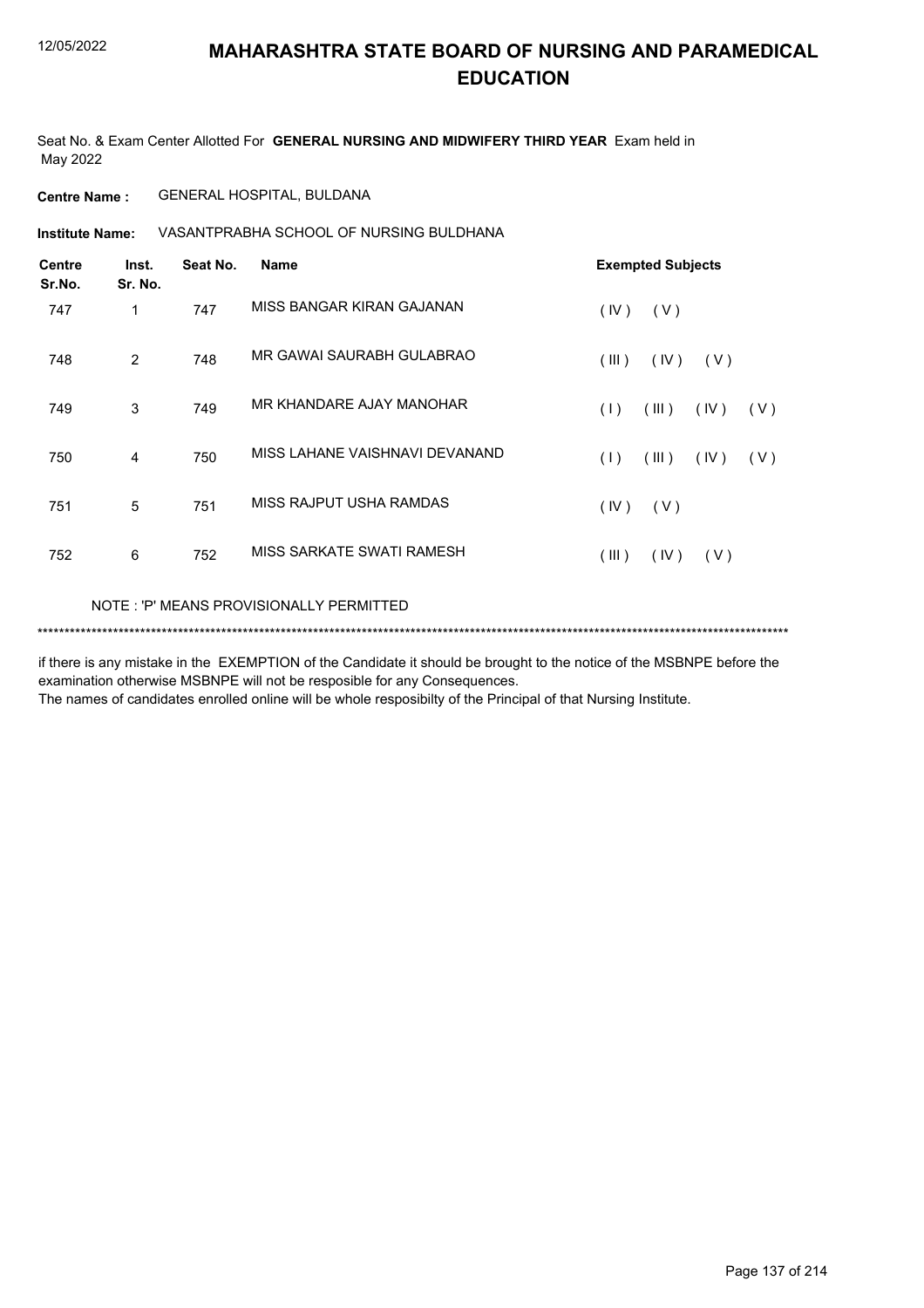Seat No. & Exam Center Allotted For **GENERAL NURSING AND MIDWIFERY THIRD YEAR** Exam held in May 2022

#### **Centre Name :** GENERAL HOSPITAL, BULDANA

ONENESS SCHOOL OF NURSING BULDHANA **Institute Name:**

| <b>Centre</b><br>Sr.No. | Inst.<br>Sr. No. | Seat No. | <b>Name</b>                   |               | <b>Exempted Subjects</b> |      |     |
|-------------------------|------------------|----------|-------------------------------|---------------|--------------------------|------|-----|
| 753                     | $\mathbf{1}$     | 753      | MR ADWE SAGAR GAJANAN         | $(\parallel)$ | (III)                    |      |     |
| 754                     | $\overline{c}$   | 754      | MISS BODADE VARSHA SHESHRAO   | (III)         | (IV)                     | (V)  |     |
| 755                     | 3                | 755      | MR CHAVAN TRISHUL DEVIDAS     | $(\parallel)$ | (III)                    |      |     |
| 756                     | 4                | 756      | MISS GAWAI POONAM SANGAPAL    | (1)           | $(\parallel)$            | (IV) | (V) |
| 757                     | 5                | 757      | MISS GAWAI SHUBHANGI JITENDRA | $(\parallel)$ | (IV)                     | (V)  |     |
| 758                     | 6                | 758      | MISS INGLE PALLAVI RAMESH     | $(\parallel)$ | (III)                    | (IV) | (V) |
| 759                     | $\overline{7}$   | 759      | MISS INGLE ARUNA GAUTAM       | $(\parallel)$ | (III)                    | (IV) | (V) |
| 760                     | 8                | 760      | MISS KAMBLE MANISHA ASHOK     | (1)           | $(\parallel)$            | (IV) | (V) |
| 761                     | 9                | 761      | MISS KUSALKAR ASHWINI GAJANAN | (1)           | $(\parallel)$            | (IV) | (V) |
| 762                     | 10               | 762      | MR LATHAD MANOJ MAHADEO       | (1)           | $(\parallel \parallel)$  | (IV) | (V) |
| 763                     | 11               | 763      | MR TEKALE YOGESH DATTATRAYA   | $(\parallel)$ | (IV)                     | (V)  |     |
| 764                     | 12               | 764      | MISS THAKARE ANITA KAILAS     | (IV)          | (V)                      |      |     |

#### NOTE : 'P' MEANS PROVISIONALLY PERMITTED

\*\*\*\*\*\*\*\*\*\*\*\*\*\*\*\*\*\*\*\*\*\*\*\*\*\*\*\*\*\*\*\*\*\*\*\*\*\*\*\*\*\*\*\*\*\*\*\*\*\*\*\*\*\*\*\*\*\*\*\*\*\*\*\*\*\*\*\*\*\*\*\*\*\*\*\*\*\*\*\*\*\*\*\*\*\*\*\*\*\*\*\*\*\*\*\*\*\*\*\*\*\*\*\*\*\*\*\*\*\*\*\*\*\*\*\*\*\*\*\*\*\*\*\*\*\*\*\*\*\*\*\*\*\*\*\*\*\*\*

if there is any mistake in the EXEMPTION of the Candidate it should be brought to the notice of the MSBNPE before the examination otherwise MSBNPE will not be resposible for any Consequences.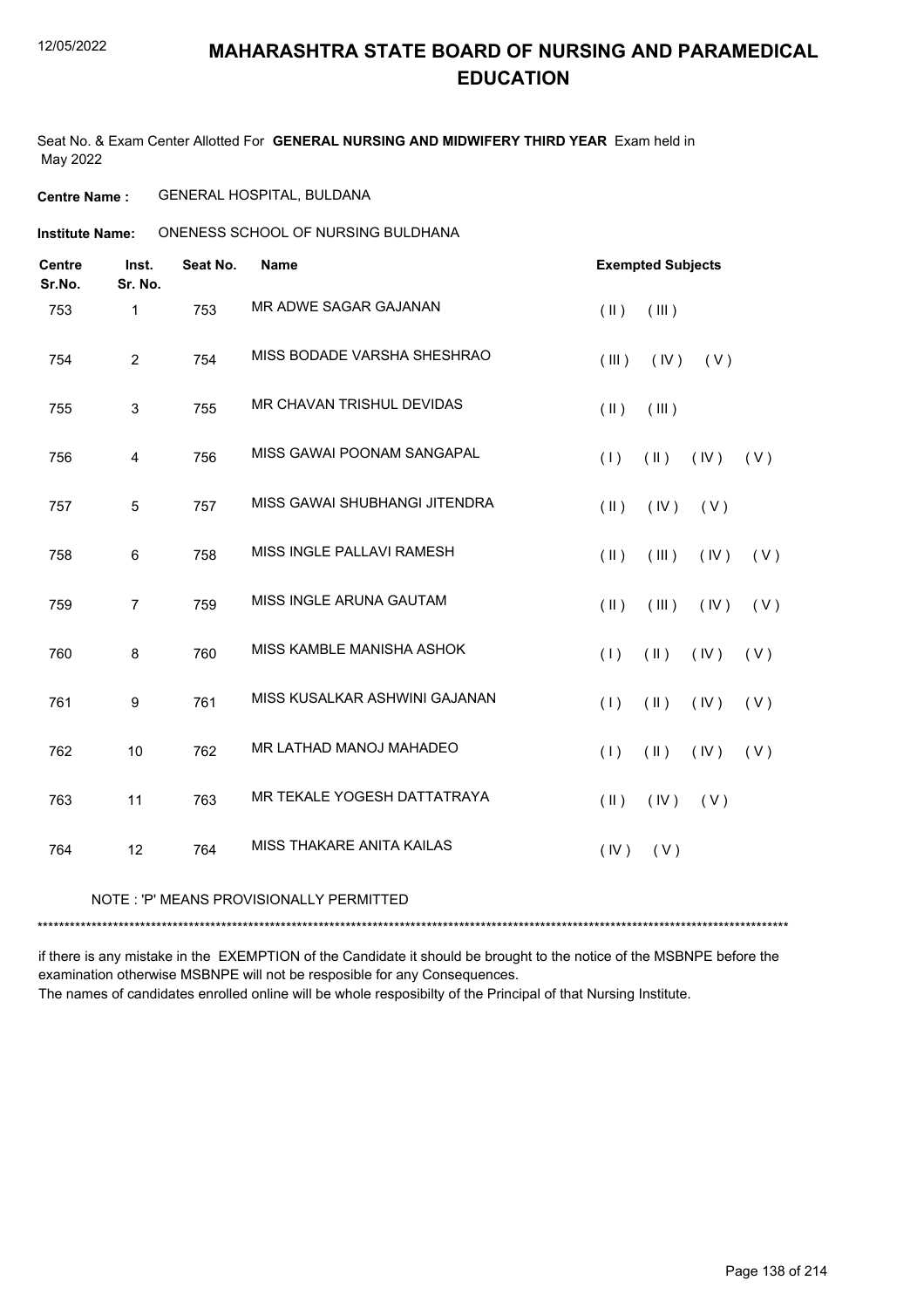Seat No. & Exam Center Allotted For GENERAL NURSING AND MIDWIFERY THIRD YEAR Exam held in May 2022

| <b>GENERAL HOSPITAL, Bhandara</b><br><b>Centre Name:</b> |                          |
|----------------------------------------------------------|--------------------------|
| GENERAL HOSPITAL, BHANDARA<br><b>Institute Name:</b>     |                          |
| Seat No.<br>Centre<br>Name<br>Inst.<br>Sr.No.<br>Sr. No. | <b>Exempted Subjects</b> |
| MISS KOKUDE RITA UMRAO<br>765<br>765                     | (IV)<br>(V)<br>(1)       |
| NOTE: 'P' MEANS PROVISIONALLY PERMITTED                  |                          |

if there is any mistake in the EXEMPTION of the Candidate it should be brought to the notice of the MSBNPE before the examination otherwise MSBNPE will not be resposible for any Consequences.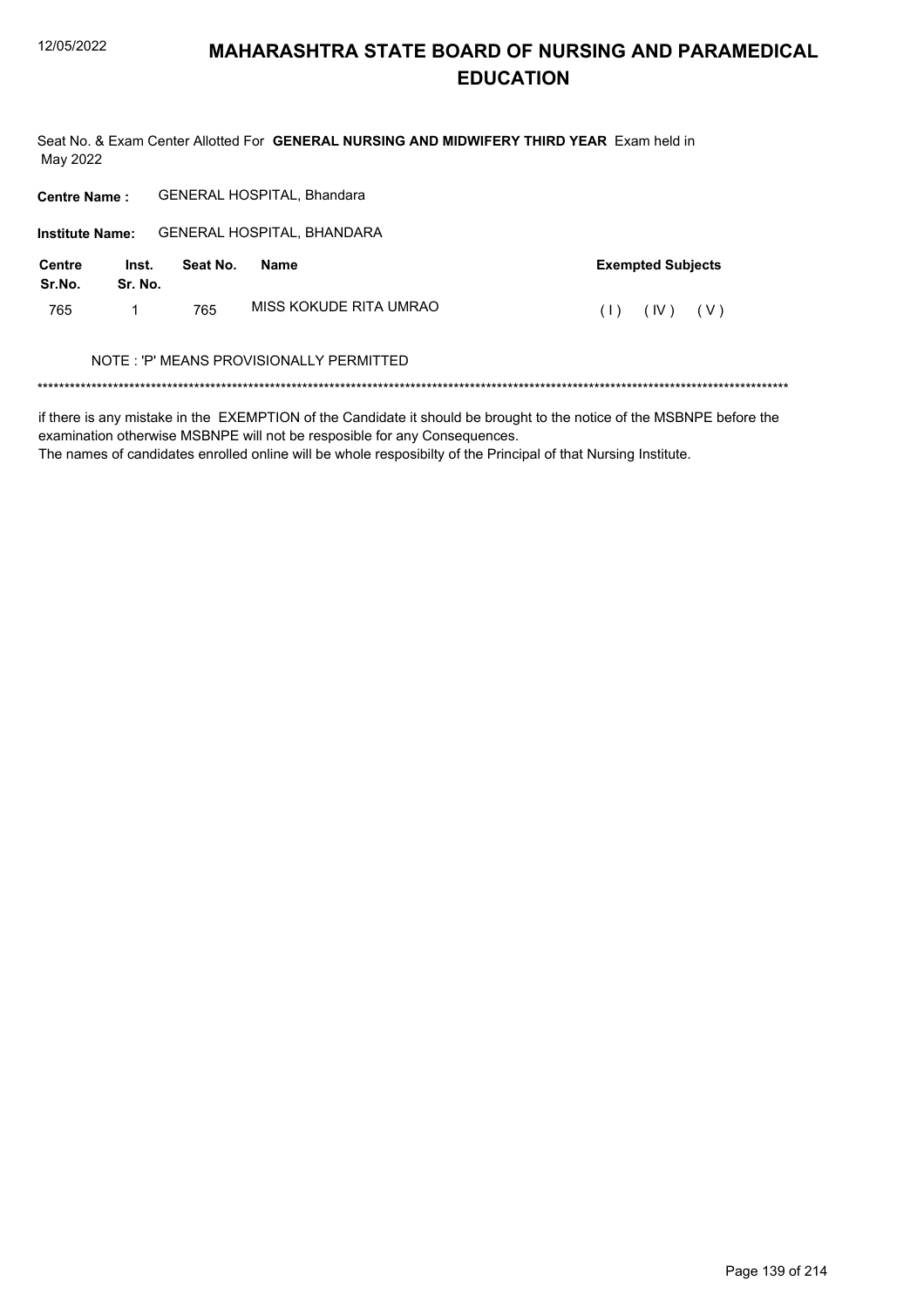#### 12/05/2022

### **MAHARASHTRA STATE BOARD OF NURSING AND PARAMEDICAL EDUCATION**

Seat No. & Exam Center Allotted For **GENERAL NURSING AND MIDWIFERY THIRD YEAR** Exam held in May 2022

#### **Centre Name :** GENERAL HOSPITAL, Bhandara

| <b>Centre</b><br>Sr.No. | Inst.<br>Sr. No. | Seat No. | Name                              |               | <b>Exempted Subjects</b> |      |     |
|-------------------------|------------------|----------|-----------------------------------|---------------|--------------------------|------|-----|
| 766                     | $\mathbf{1}$     | 766      | MISS BADWAIK DIPALI LANKESHWAR    | (1)           | $(\parallel)$            | (IV) | (V) |
| 767                     | $\overline{2}$   | 767      | MISS BAWANKULE MAYURI DADARAM     | $(\parallel)$ | (III)                    | (IV) | (V) |
| 768                     | 3                | 768      | MISS BHIMTE RAJSHRI RAJU          |               |                          |      |     |
| 769                     | 4                | 769      | MR BHURE VIJAY DEVIDAS            | (1)           | (III)                    | (IV) | (V) |
| 770                     | 5                | 770      | MR BHURE NILESH SANJAY            | (1)           | (III)                    | (IV) | (V) |
| 771                     | 6                | 771      | <b>MR BHURE CHETAN ARUN</b>       | (1)           | (III)                    | (IV) | (V) |
| 772                     | $\overline{7}$   | 772      | MISS FANDE SHIVANI RAJU           | (1)           | $(\parallel)$            | (IV) | (V) |
| 773                     | 8                | 773      | MISS GEDAM SHWETA RAMESH          | (1)           | $(\parallel)$            |      |     |
| 774                     | 9                | 774      | <b>MR HATKAR NIKESH SOVINDRAO</b> | (1)           | $(\parallel)$            | (IV) | (V) |
| 775                     | 10               | 775      | MISS LENDE SEEMA SADASHIV         | $(\parallel)$ | (III)                    | (IV) | (V) |
| 776                     | 11               | 776      | MISS MADAME PRATIKSHA BUDHANAND   | (1)           | (IV)                     | (V)  |     |
| 777                     | 12               | 777      | MISS MOTGHARE PRANALI PRAKASH     | $(\parallel)$ | (III)                    | (IV) | (V) |
| 778                     | 13               | 778      | MISS RAMGUNDEWAR SAMIKSHA SANJAY  | (1)           | $(\parallel)$            | (IV) | (V) |
| 779                     | 14               | 779      | MR SINDHIMESHRAM AJAY UTTAM       | (1)           | $(\parallel)$            | (IV) | (V) |
| 780                     | 15               | 780      | MISS TANDE ACHAL DEVCHAND         | (IV)          | (V)                      |      |     |
|                         |                  |          |                                   |               |                          |      |     |

#### NOTE : 'P' MEANS PROVISIONALLY PERMITTED

\*\*\*\*\*\*\*\*\*\*\*\*\*\*\*\*\*\*\*\*\*\*\*\*\*\*\*\*\*\*\*\*\*\*\*\*\*\*\*\*\*\*\*\*\*\*\*\*\*\*\*\*\*\*\*\*\*\*\*\*\*\*\*\*\*\*\*\*\*\*\*\*\*\*\*\*\*\*\*\*\*\*\*\*\*\*\*\*\*\*\*\*\*\*\*\*\*\*\*\*\*\*\*\*\*\*\*\*\*\*\*\*\*\*\*\*\*\*\*\*\*\*\*\*\*\*\*\*\*\*\*\*\*\*\*\*\*\*\*

if there is any mistake in the EXEMPTION of the Candidate it should be brought to the notice of the MSBNPE before the examination otherwise MSBNPE will not be resposible for any Consequences.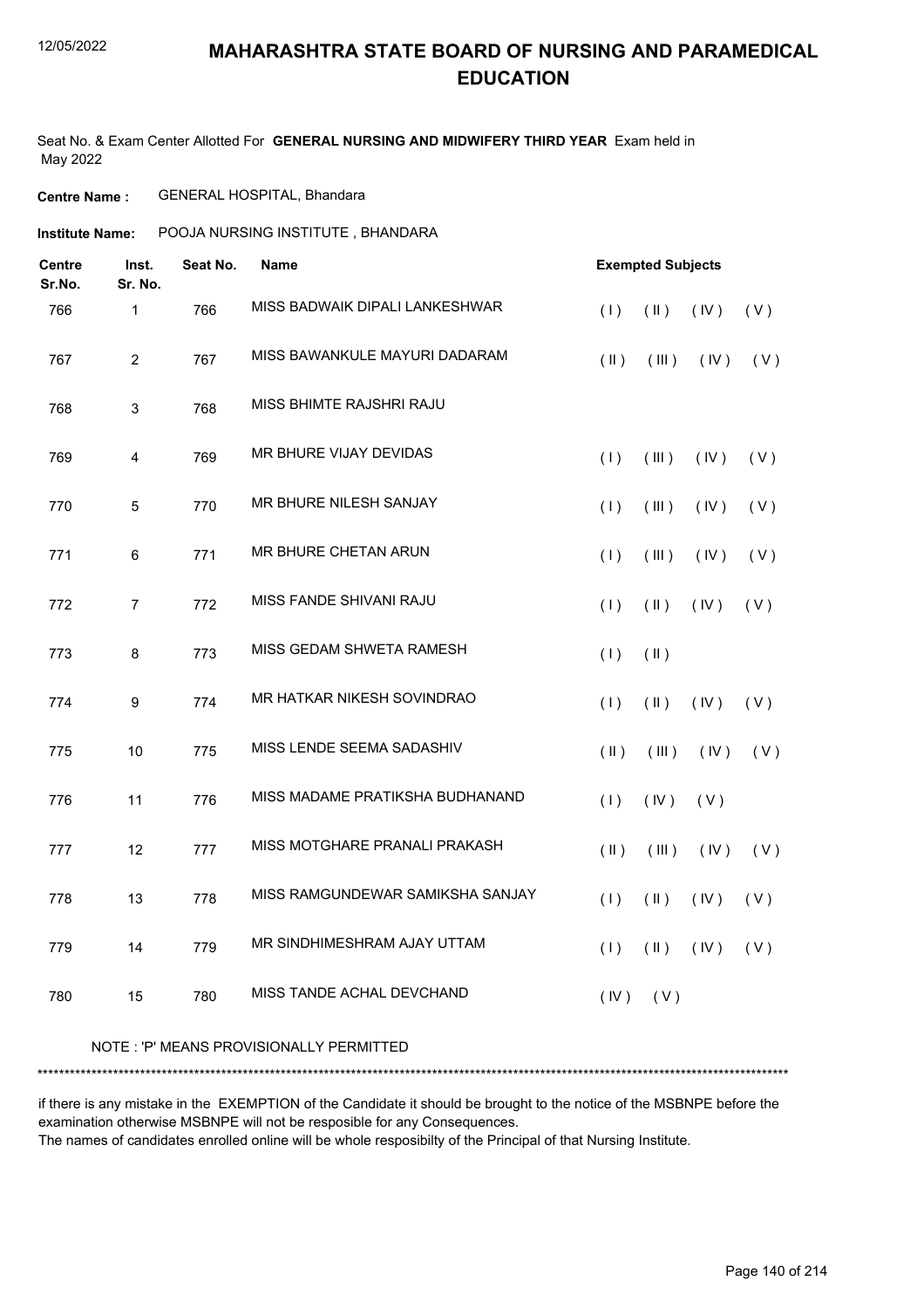Seat No. & Exam Center Allotted For **GENERAL NURSING AND MIDWIFERY THIRD YEAR** Exam held in May 2022

**Centre Name :** GENERAL HOSPITAL, Bhandara

**Institute Name:** AROMIRA SCHOOL OF NURSING, BHANDARA

| <b>Centre</b><br>Sr.No. | Inst.<br>Sr. No. | Seat No. | <b>Name</b>                    |               | <b>Exempted Subjects</b> |       |     |
|-------------------------|------------------|----------|--------------------------------|---------------|--------------------------|-------|-----|
| 781                     | 1                | 781      | MISS MESHRAM ROHINI RAVINDRA   | $(\parallel)$ |                          |       |     |
| 782                     | 2                | 782      | MISS MESHRAM NIVEDITA RUPCHAND | (1)           | $(\parallel)$            | (IV)  | (V) |
| 783                     | 3                | 783      | MISS PATIL SHILPA ANANDRAO     | (1)           | (11)                     | (IV)  | (V) |
| 784                     | 4                | 784      | MISS RAMTEKE PRACHI RAVI       | (1)           | $(\parallel)$            | (IV)  | (V) |
| 785                     | 5                | 785      | MISS SHENDE RANI CHANDRAMANI   | (1)           | (IV)                     | (V)   |     |
| 786                     | 6                | 786      | MISS TUMRAM SHUBHANGI TUKARAM  | (1)           | $(\parallel)$            | (III) |     |
|                         |                  |          |                                |               |                          |       |     |

NOTE : 'P' MEANS PROVISIONALLY PERMITTED

\*\*\*\*\*\*\*\*\*\*\*\*\*\*\*\*\*\*\*\*\*\*\*\*\*\*\*\*\*\*\*\*\*\*\*\*\*\*\*\*\*\*\*\*\*\*\*\*\*\*\*\*\*\*\*\*\*\*\*\*\*\*\*\*\*\*\*\*\*\*\*\*\*\*\*\*\*\*\*\*\*\*\*\*\*\*\*\*\*\*\*\*\*\*\*\*\*\*\*\*\*\*\*\*\*\*\*\*\*\*\*\*\*\*\*\*\*\*\*\*\*\*\*\*\*\*\*\*\*\*\*\*\*\*\*\*\*\*\*

if there is any mistake in the EXEMPTION of the Candidate it should be brought to the notice of the MSBNPE before the examination otherwise MSBNPE will not be resposible for any Consequences.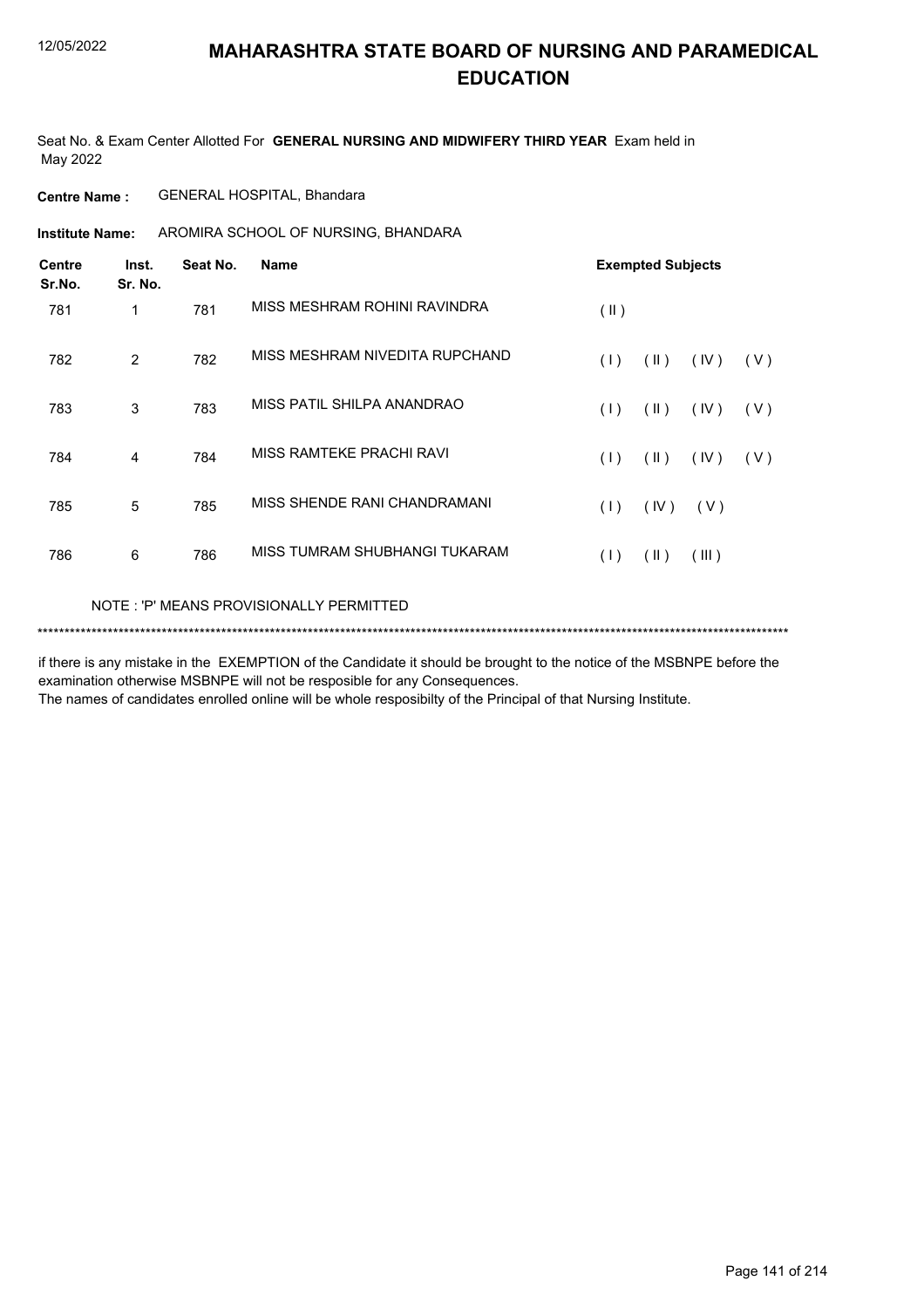Seat No. & Exam Center Allotted For **GENERAL NURSING AND MIDWIFERY THIRD YEAR** Exam held in May 2022

| <b>Centre Name :</b> | <b>GENERAL HOSPITAL, Bhandara</b> |  |
|----------------------|-----------------------------------|--|
|                      |                                   |  |

Spandan Nursing School, Pauni, Bhandara **Institute Name:**

| <b>Centre</b><br>Sr.No. | Inst.<br>Sr. No. | Seat No. | <b>Name</b>                             |      | <b>Exempted Subjects</b> |      |     |
|-------------------------|------------------|----------|-----------------------------------------|------|--------------------------|------|-----|
| 787                     | 1                | 787      | MISS BAGDE NIKITA VISHVAPAL             | (1)  | (III)                    | (IV) | (V) |
| 788                     | 2                | 788      | MISS DESHPANDE RAGINI RAJKUMAR          |      |                          |      |     |
| 789                     | 3                | 789      | MISS DHAPODE SANGITA VINAYAK            | (IV) | (V)                      |      |     |
| 790                     | 4                | 790      | MISS GEDAM PALLAVI VIKAS                | (1)  | (IV)                     | (V)  |     |
| 791                     | 5                | 791      | MR GONDANE SAGAR ANIL                   |      |                          |      |     |
| 792                     | 6                | 792      | MISS MADAVI KAMALI BIRASU               | (1)  | $(\parallel)$            | (IV) | (V) |
| 793                     | $\overline{7}$   | 793      | MISS WALMIKE KAJAL PANDURANG            | (1)  | (IV)                     | (V)  |     |
|                         |                  |          | NOTE: 'P' MEANS PROVISIONALLY PERMITTED |      |                          |      |     |
|                         |                  |          |                                         |      |                          |      |     |

if there is any mistake in the EXEMPTION of the Candidate it should be brought to the notice of the MSBNPE before the examination otherwise MSBNPE will not be resposible for any Consequences.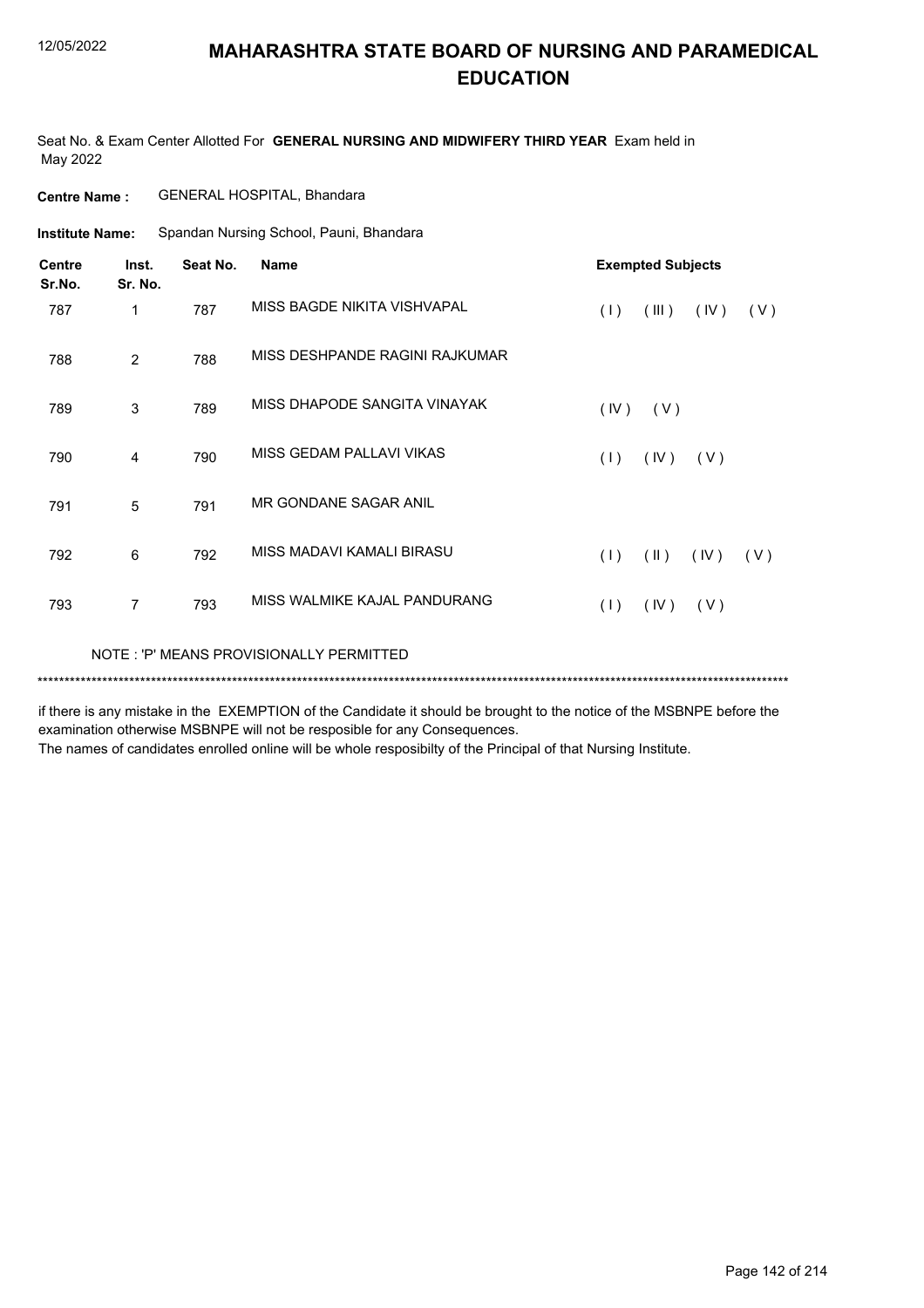Seat No. & Exam Center Allotted For **GENERAL NURSING AND MIDWIFERY THIRD YEAR** Exam held in May 2022

#### **Centre Name :** GENERAL HOSPITAL GADCHIROLI

**Institute Name: DR. SALVE NURSING INSTITUTE COLLEGE, GADCHIROLI** 

| <b>Centre</b><br>Sr.No. | Inst.<br>Sr. No. | Seat No. | <b>Name</b>                     | <b>Exempted Subjects</b>                     |
|-------------------------|------------------|----------|---------------------------------|----------------------------------------------|
| 794                     | 1                | 794      | MR ALAM NIMESHKUMAR DEORAO      | (III)<br>(IV)<br>(V)                         |
| 795                     | $\overline{2}$   | 795      | MISS BANSOD MANISHA DNYANESHWAR | (1)<br>(IV)<br>(V)                           |
| 796                     | 3                | 796      | MISS BHAGAT RANI RAJESH         | (1)<br>(IV)<br>(V)                           |
| 797                     | 4                | 797      | MISS BHOSKAR NUTAN DEORAO       | (1)<br>$(\parallel)$<br>(IV)<br>(V)          |
| 798                     | 5                | 798      | MISS GAJABE SUPRIYA SUDHAKAR    | (IV)<br>(V)                                  |
| 799                     | 6                | 799      | MISS GAJBHIYE MAITHILI VIJAY    | (IV)<br>(V)                                  |
| 800                     | $\overline{7}$   | 800      | MISS GAYAKWAD SHIVANI RAVINDRA  | (V)<br>(IV)                                  |
| 801                     | 8                | 801      | MISS MADAVI NANDINI GANESH      | (1)<br>(IV)<br>(V)                           |
| 802                     | 9                | 802      | MISS MONDAL APARNA KHOKAN       | (1)<br>$(\parallel)$<br>(IV)<br>(V)          |
| 803                     | 10               | 803      | MISS NIKESAR SUSHIL SUDHAKAR    | $(\parallel)$<br>(1)<br>(IV)<br>(V)          |
| 804                     | 11               | 804      | MISS PADA ASHWINI DAMODHAR      | (1)<br>(IV)<br>(V)                           |
| 805                     | 12               | 805      | MISS ROY SUSHMITA RAMCHANDRA    | (IV)<br>(V)                                  |
| 806                     | 13               | 806      | MISS SARATE PRIYA RAJENDRA      | (IV)<br>(V)                                  |
| 807                     | 14               | 807      | MR SATPUDKE PRASHANT BHARATJI   | $(\mathbb{I})$ $(\mathbb{V})$ $(\mathbb{V})$ |
| 808                     | 15               | 808      | MISS SHENDE SUJATA MAROTI       | $(\mathbb{I})$ $(\mathbb{N})$<br>(1)<br>(V)  |
| 809                     | 16               | 809      | MR SURA AKSHAYKUMAR NARAYAN     | (IV)<br>(V)                                  |
| 810                     | 17               | 810      | MISS TEKAM ARATI KISANRAO       | (IV)<br>(V)                                  |
| 811                     | 18               | 811      | MISS UKEY SHITAL SIDHARTH       | $(IV)$ $(V)$                                 |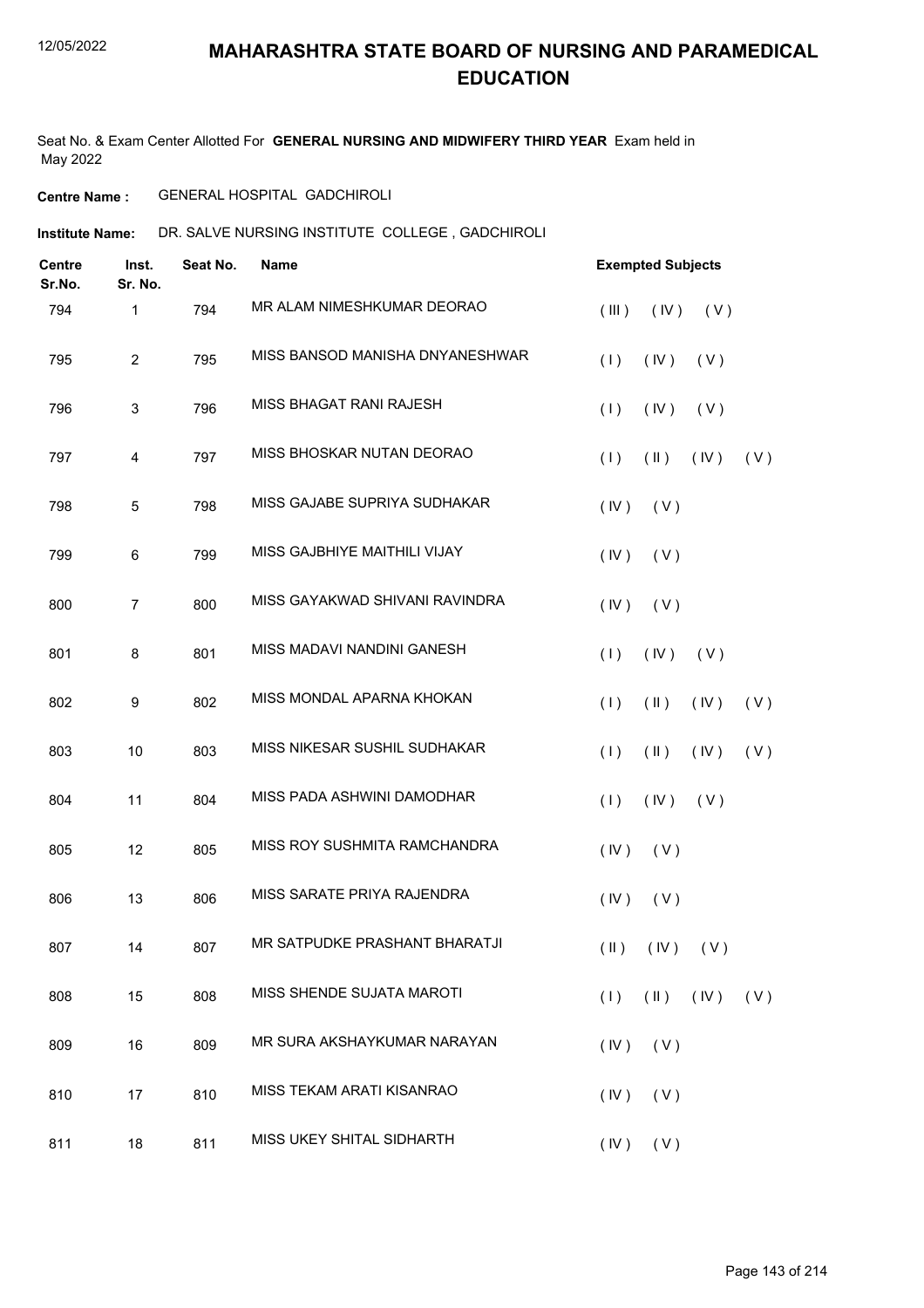Seat No. & Exam Center Allotted For GENERAL NURSING AND MIDWIFERY THIRD YEAR Exam held in May 2022

NOTE: 'P' MEANS PROVISIONALLY PERMITTED

if there is any mistake in the EXEMPTION of the Candidate it should be brought to the notice of the MSBNPE before the examination otherwise MSBNPE will not be resposible for any Consequences.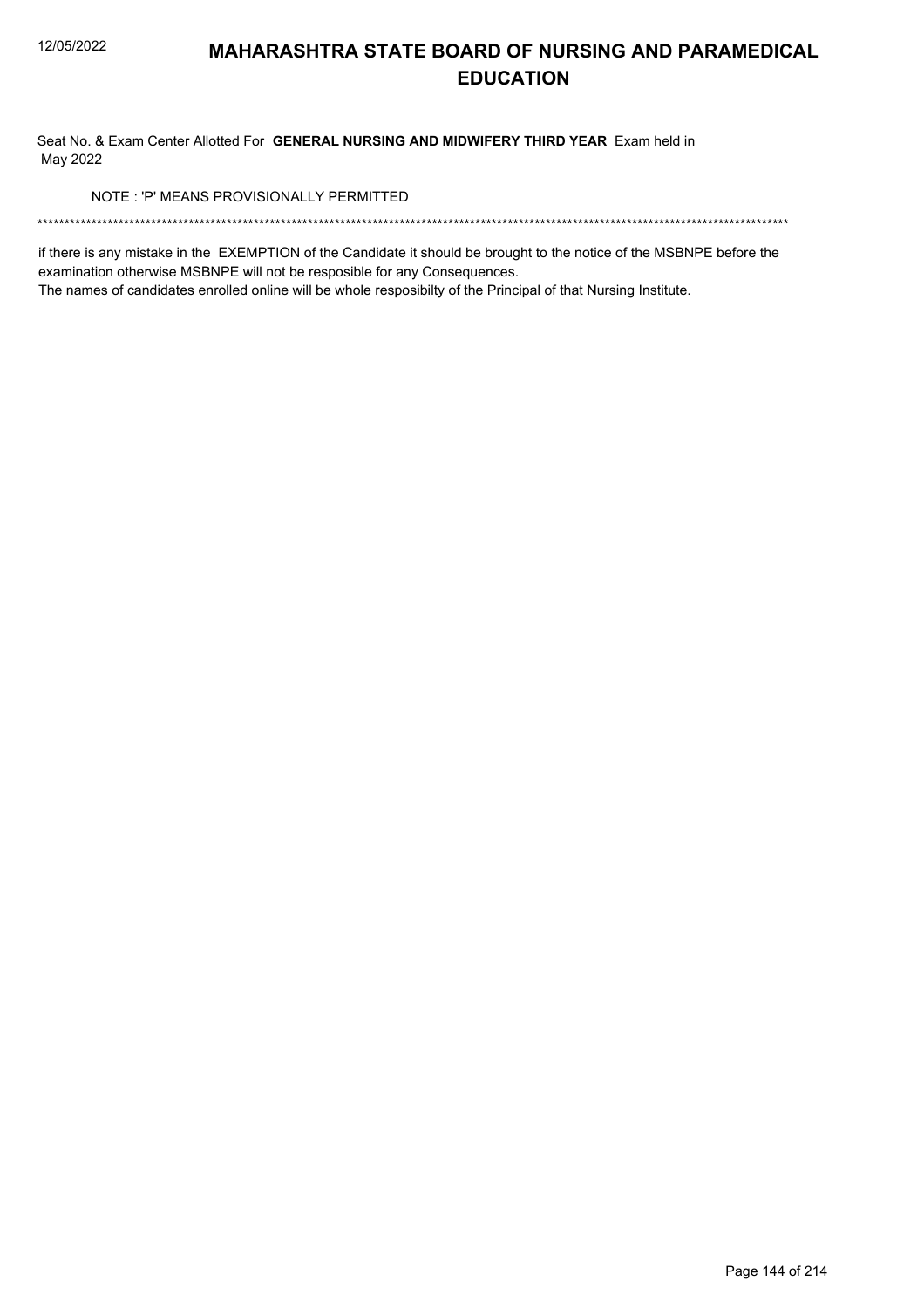Seat No. & Exam Center Allotted For **GENERAL NURSING AND MIDWIFERY THIRD YEAR** Exam held in May 2022

### **Centre Name :** GENERAL HOSPITAL GADCHIROLI

Institute Name: NAVJEEVAN NURSING SCHOOL, CHAMORSHI, GADCHIROLI

| <b>Centre</b><br>Sr.No. | Inst.<br>Sr. No. | Seat No. | <b>Name</b>                  | <b>Exempted Subjects</b>   |
|-------------------------|------------------|----------|------------------------------|----------------------------|
| 812                     | 1                | 812      | MISS ATRAM HARSHA MANGRU     | (IV)<br>(V)                |
| 813                     | 2                | 813      | MISS DOHANE KALYANI NARENDRA | (IV)<br>(V)                |
| 814                     | 3                | 814      | MISS MAHATO SAKSHI CHHAGAN   | (  )<br>(IV)<br>(1)<br>(V) |
| 815                     | 4                | 815      | MISS WADDE KAJAL DEVRAO      | (IV)<br>(V)                |
|                         |                  |          |                              |                            |

NOTE : 'P' MEANS PROVISIONALLY PERMITTED

\*\*\*\*\*\*\*\*\*\*\*\*\*\*\*\*\*\*\*\*\*\*\*\*\*\*\*\*\*\*\*\*\*\*\*\*\*\*\*\*\*\*\*\*\*\*\*\*\*\*\*\*\*\*\*\*\*\*\*\*\*\*\*\*\*\*\*\*\*\*\*\*\*\*\*\*\*\*\*\*\*\*\*\*\*\*\*\*\*\*\*\*\*\*\*\*\*\*\*\*\*\*\*\*\*\*\*\*\*\*\*\*\*\*\*\*\*\*\*\*\*\*\*\*\*\*\*\*\*\*\*\*\*\*\*\*\*\*\*

if there is any mistake in the EXEMPTION of the Candidate it should be brought to the notice of the MSBNPE before the examination otherwise MSBNPE will not be resposible for any Consequences. The names of candidates enrolled online will be whole resposibilty of the Principal of that Nursing Institute.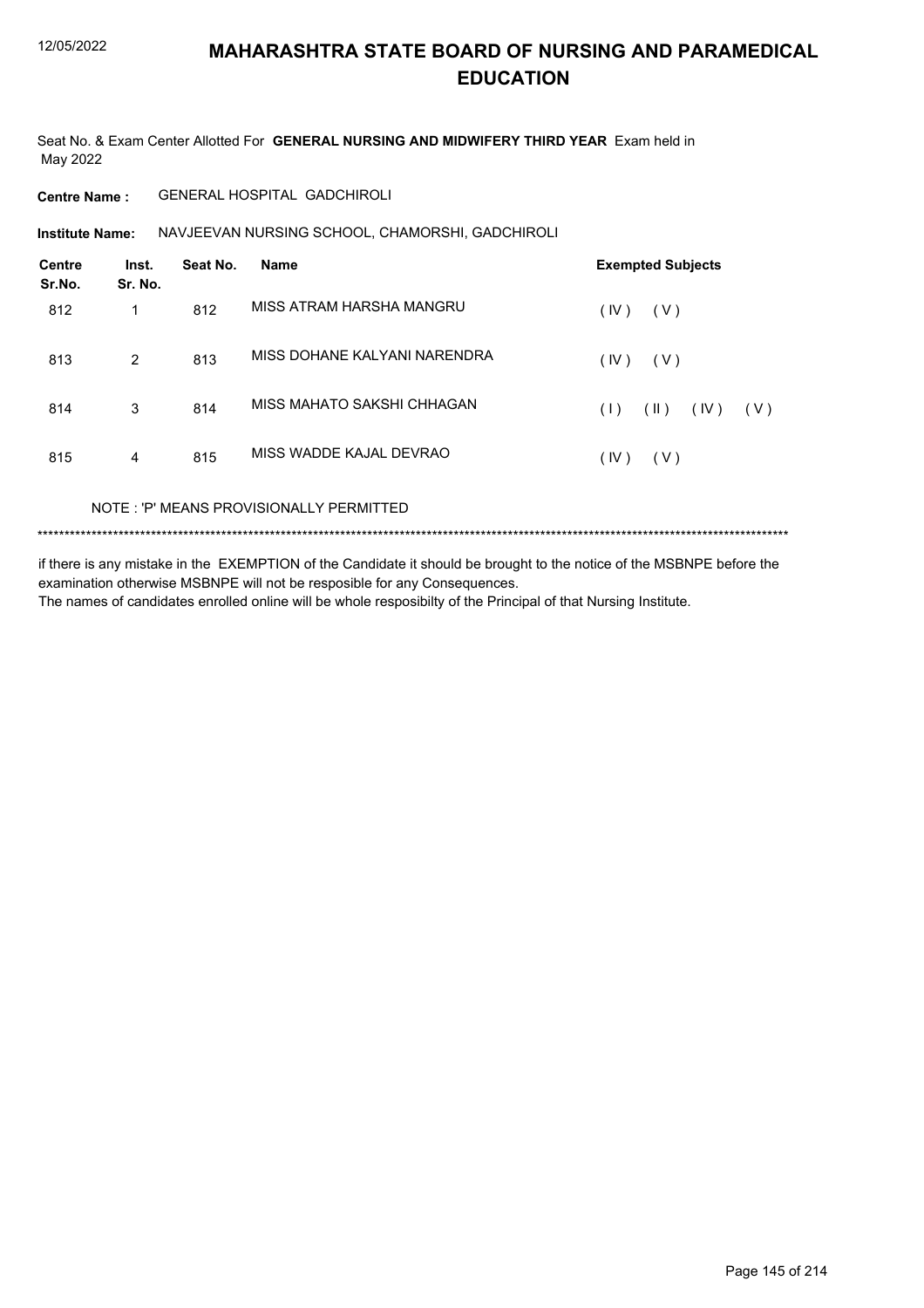Seat No. & Exam Center Allotted For **GENERAL NURSING AND MIDWIFERY THIRD YEAR** Exam held in May 2022

**Centre Name :** MADHURIBAI DESHMUKH INST.OF NSG.EDU., NAGPUR

MADHURIBAI DESHMUKH INST.OF NSG.EDU., NAGPUR **Institute Name:**

| <b>Centre</b><br>Sr.No. | Inst.<br>Sr. No. | Seat No. | <b>Name</b>                      | <b>Exempted Subjects</b> |       |      |     |
|-------------------------|------------------|----------|----------------------------------|--------------------------|-------|------|-----|
| 816                     | $\mathbf{1}$     | 816      | MISS FUNDE BHARTI NILKANTH       | $(\parallel \parallel)$  | (III) | (IV) | (V) |
| 817                     | $\overline{2}$   | 817      | MISS GAJBHIYE RUPALI RAGHUNANDAN | $(\parallel)$            | (III) | (IV) | (V) |
| 818                     | 3                | 818      | MISS GANVIR MEGHA RAJENDRA       | $(\parallel \parallel)$  | (IV)  | (V)  |     |
| 819                     | 4                | 819      | MISS JUMALE SANGINI PRAMOD       |                          |       |      |     |
| 820                     | $\overline{5}$   | 820      | MR KHAN NASIRALI ZAFARULLAH      | $(\parallel)$            | (III) | (IV) | (V) |
| 821                     | 6                | 821      | MISS MESHRAM NIKITA VISHWAPAL    | $($ II $)$               | (III) | (IV) | (V) |
| 822                     | $\overline{7}$   | 822      | MISS PATIL SEJAL ISHWARDAS       | $(\parallel \parallel)$  | (IV)  | (V)  |     |
| 823                     | 8                | 823      | MISS RATHOD POOJA ANKUSH         | $(\parallel)$            | (III) | (IV) | (V) |
| 824                     | 9                | 824      | MISS UKEY SEEMA ASHOK            | (IV)                     | (V)   |      |     |
|                         |                  |          |                                  |                          |       |      |     |

NOTE : 'P' MEANS PROVISIONALLY PERMITTED

\*\*\*\*\*\*\*\*\*\*\*\*\*\*\*\*\*\*\*\*\*\*\*\*\*\*\*\*\*\*\*\*\*\*\*\*\*\*\*\*\*\*\*\*\*\*\*\*\*\*\*\*\*\*\*\*\*\*\*\*\*\*\*\*\*\*\*\*\*\*\*\*\*\*\*\*\*\*\*\*\*\*\*\*\*\*\*\*\*\*\*\*\*\*\*\*\*\*\*\*\*\*\*\*\*\*\*\*\*\*\*\*\*\*\*\*\*\*\*\*\*\*\*\*\*\*\*\*\*\*\*\*\*\*\*\*\*\*\*

if there is any mistake in the EXEMPTION of the Candidate it should be brought to the notice of the MSBNPE before the examination otherwise MSBNPE will not be resposible for any Consequences.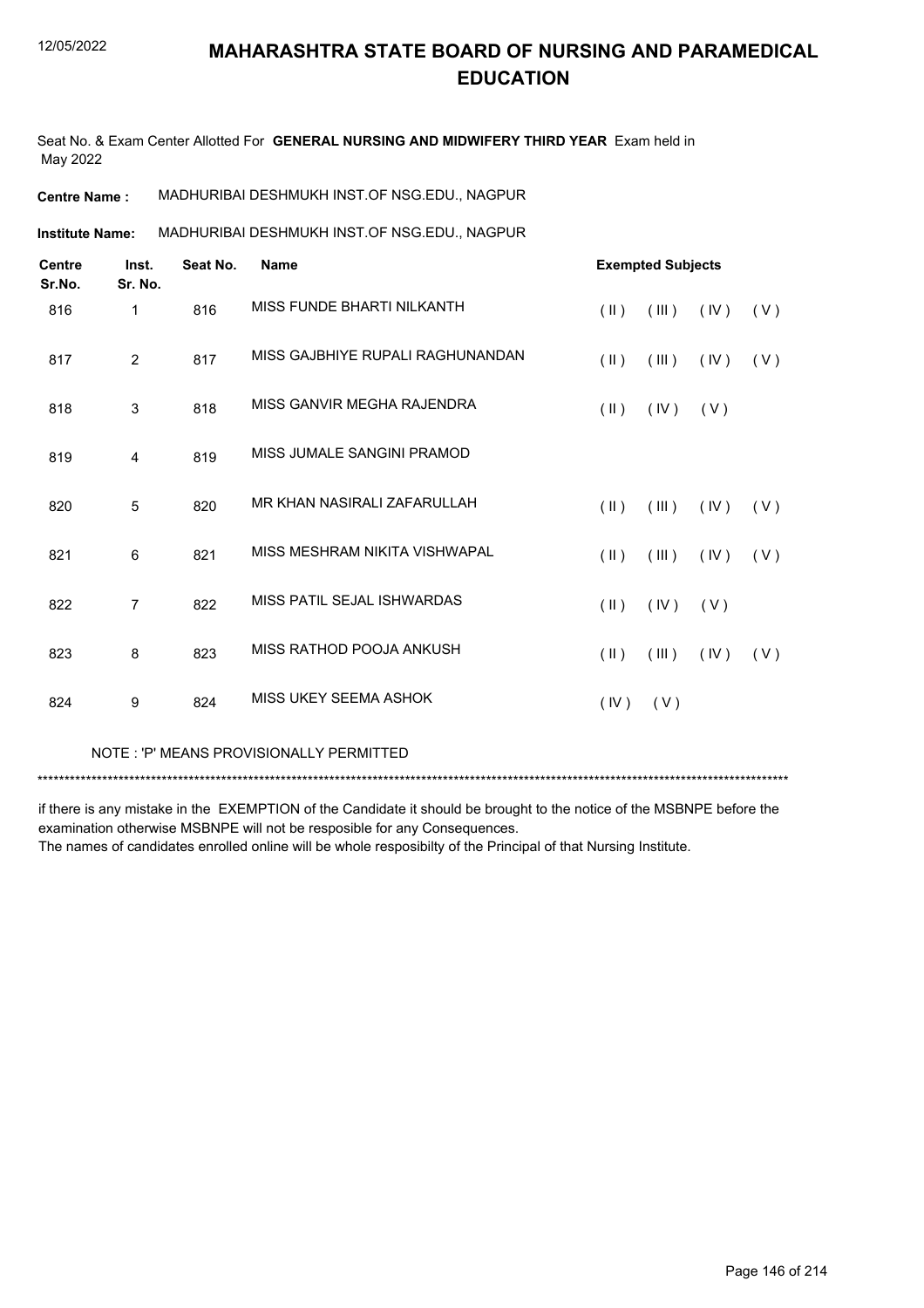Seat No. & Exam Center Allotted For GENERAL NURSING AND MIDWIFERY THIRD YEAR Exam held in May 2022

MADHURIBAI DESHMUKH INST.OF NSG.EDU., NAGPUR **Centre Name:** 

SURETECH COLLEGE OF NURSING, NAGPUR **Institute Name: Centre** Inst. Seat No. **Exempted Subjects Name** Sr.No. Sr. No. MISS KALE RIYA SURESH 825  $\mathbf{1}$ 825  $(1)$   $(11)$   $(1V)$   $(V)$ 

### NOTE: 'P' MEANS PROVISIONALLY PERMITTED

if there is any mistake in the EXEMPTION of the Candidate it should be brought to the notice of the MSBNPE before the examination otherwise MSBNPE will not be resposible for any Consequences.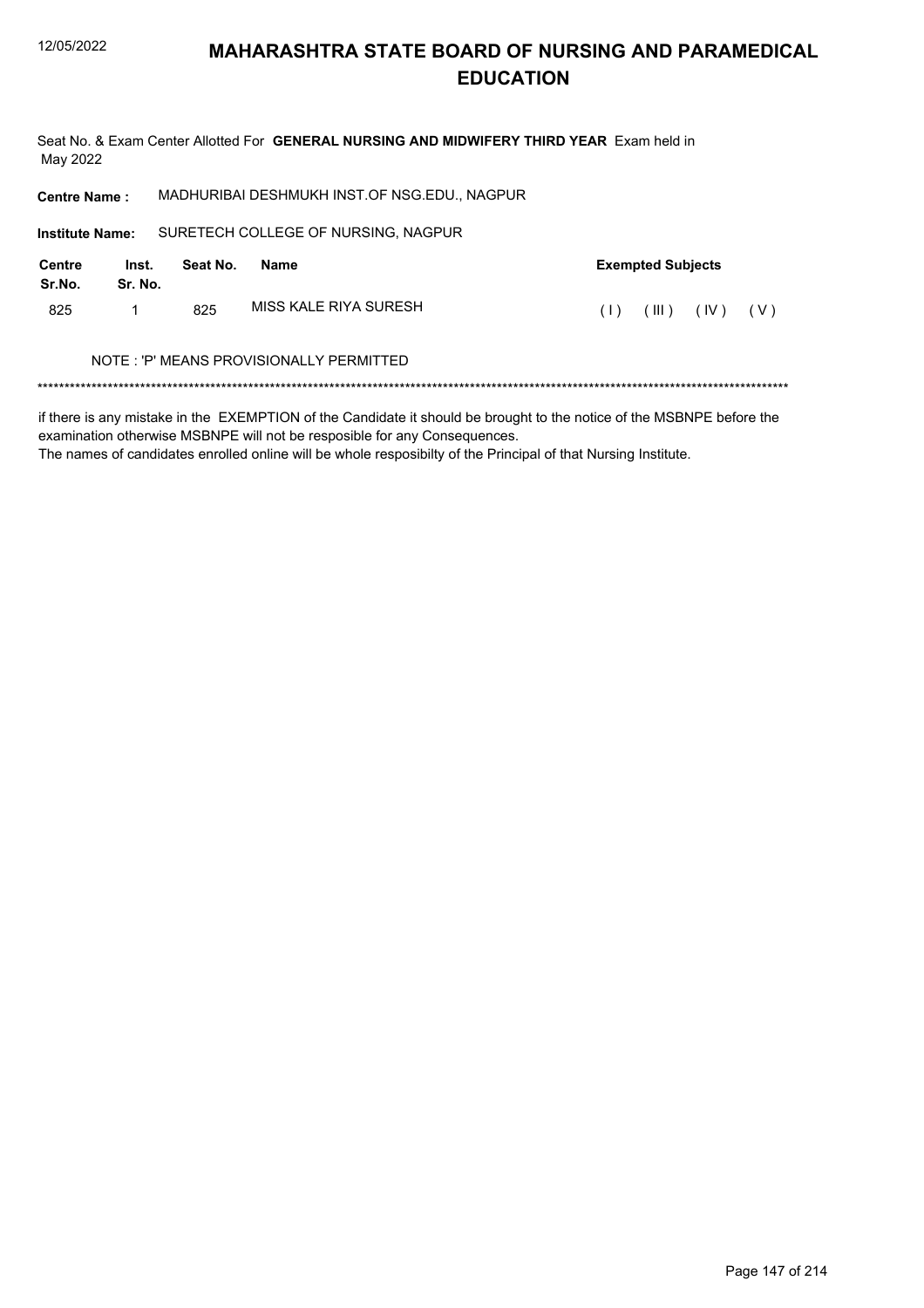Seat No. & Exam Center Allotted For GENERAL NURSING AND MIDWIFERY THIRD YEAR Exam held in May 2022

MADHURIBAI DESHMUKH INST.OF NSG.EDU., NAGPUR **Centre Name:** 

Institute Name: ASHARAM SCHOOL OF NURSING, NAGPUR

| Centre<br>Sr.No. | Inst.<br>Sr. No. | Seat No. | Name                                    |      | <b>Exempted Subjects</b> |      |       |  |
|------------------|------------------|----------|-----------------------------------------|------|--------------------------|------|-------|--|
| 826              |                  | 826      | MISS DHURVE LAXMI KUNDAN                | (  ) | $(\parallel \parallel)$  | (IV) | ( V ) |  |
| 827              | 2                | 827      | MISS KHANDEKAR PRIYANKA NARESH          | (1)  | $(\parallel \parallel)$  | (IV) | ( V ) |  |
|                  |                  |          | NOTE: 'P' MEANS PROVISIONALLY PERMITTED |      |                          |      |       |  |

if there is any mistake in the EXEMPTION of the Candidate it should be brought to the notice of the MSBNPE before the examination otherwise MSBNPE will not be resposible for any Consequences. The names of candidates enrolled online will be whole resposibilty of the Principal of that Nursing Institute.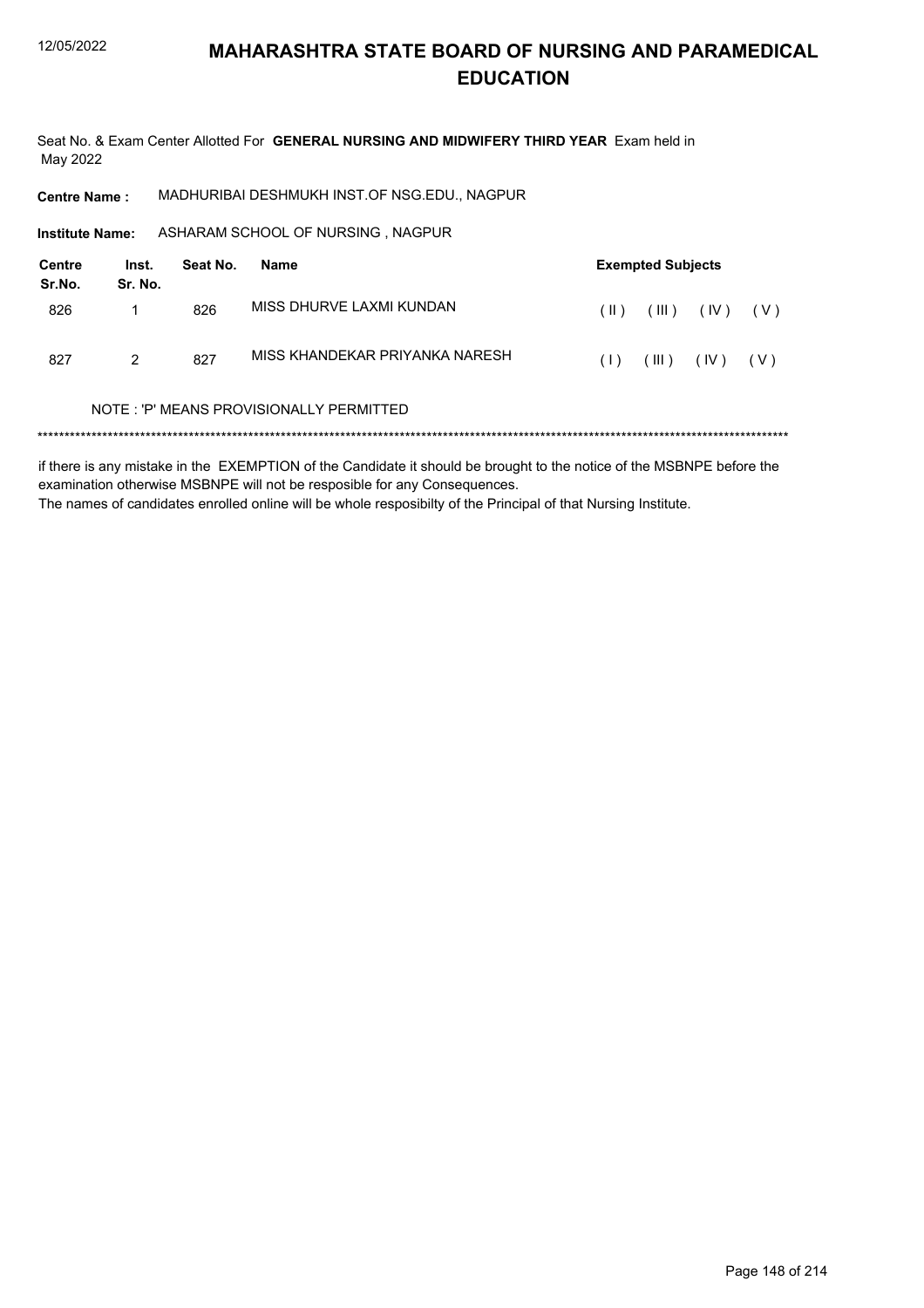Seat No. & Exam Center Allotted For **GENERAL NURSING AND MIDWIFERY THIRD YEAR** Exam held in May 2022

**Centre Name :** MADHURIBAI DESHMUKH INST.OF NSG.EDU., NAGPUR

S. CHANDRA SCHOOL OF NURSING, ARJUNI GONDIA **Institute Name:**

| <b>Centre</b><br>Sr.No. | Inst.<br>Sr. No. | Seat No. | <b>Name</b>                             | <b>Exempted Subjects</b>              |
|-------------------------|------------------|----------|-----------------------------------------|---------------------------------------|
| 828                     | 1                | 828      | MISS BADOLE PUJA TULARAM                | (IV)<br>(V)                           |
| 829                     | 2                | 829      | MISS BAMBOLE SHALU DHANPAL              | $(\parallel)$<br>(III)<br>(IV)<br>(V) |
| 830                     | 3                | 830      | MISS CHAWARE PRATIKSHA MAHESH           | (IV)<br>(V)                           |
| 831                     | 4                | 831      | MR GEDAM ABHISHEKH VISHWAJIT            | (1)<br>(III)<br>(IV)<br>(V)           |
| 832                     | 5                | 832      | MISS HATTIMARE DIPIKA BHOJRAJ           | (III)<br>(1)<br>(IV)<br>(V)           |
| 833                     | 6                | 833      | <b>MISS UKEY PALLAVI SUNIL</b>          | $(\parallel)$<br>(III)<br>(IV)<br>(V) |
|                         |                  |          | NOTE: 'P' MEANS PROVISIONALLY PERMITTED |                                       |

\*\*\*\*\*\*\*\*\*\*\*\*\*\*\*\*\*\*\*\*\*\*\*\*\*\*\*\*\*\*\*\*\*\*\*\*\*\*\*\*\*\*\*\*\*\*\*\*\*\*\*\*\*\*\*\*\*\*\*\*\*\*\*\*\*\*\*\*\*\*\*\*\*\*\*\*\*\*\*\*\*\*\*\*\*\*\*\*\*\*\*\*\*\*\*\*\*\*\*\*\*\*\*\*\*\*\*\*\*\*\*\*\*\*\*\*\*\*\*\*\*\*\*\*\*\*\*\*\*\*\*\*\*\*\*\*\*\*\*

if there is any mistake in the EXEMPTION of the Candidate it should be brought to the notice of the MSBNPE before the examination otherwise MSBNPE will not be resposible for any Consequences.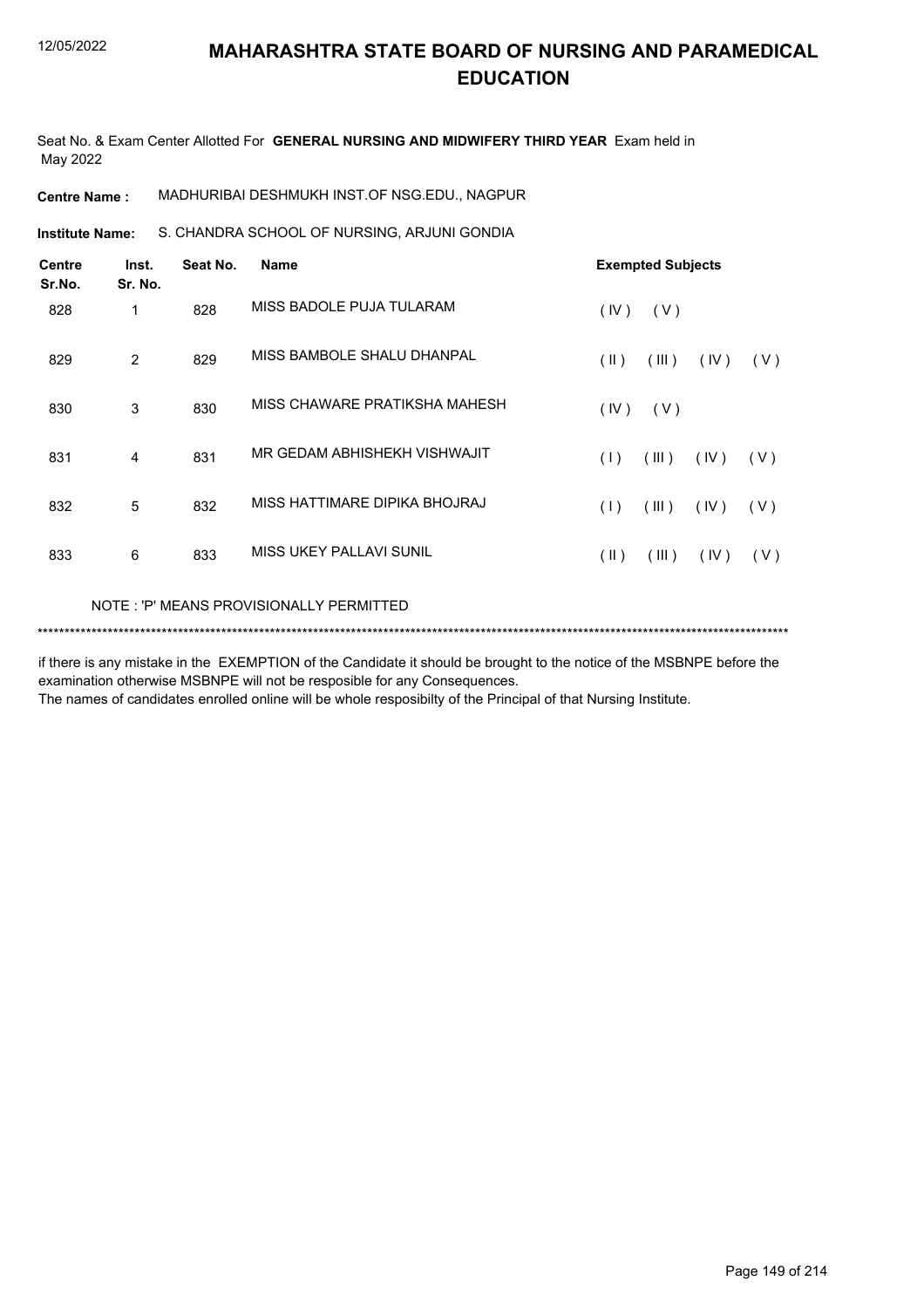Seat No. & Exam Center Allotted For GENERAL NURSING AND MIDWIFERY THIRD YEAR Exam held in May 2022

MADHURIBAI DESHMUKH INST.OF NSG.EDU., NAGPUR **Centre Name:** 

CENTRAL INDIA NURSING COLLEGE NAGPUR Institute Name:

| Centre<br>Sr.No. | Inst.<br>Sr. No. | Seat No. | Name                                    | <b>Exempted Subjects</b> |                |      |       |
|------------------|------------------|----------|-----------------------------------------|--------------------------|----------------|------|-------|
| 834              |                  | 834      | MISS MESHRAM KALASH KISHOR              | (  )                     | $($ III $)$    | (IV) | (V)   |
| 835              | 2                | 835      | MISS POKLE PRAGATI DINESH               | (1)                      | $(\mathbb{H})$ | (IV) | ( V ) |
|                  |                  |          | NOTE: 'P' MEANS PROVISIONALLY PERMITTED |                          |                |      |       |

if there is any mistake in the EXEMPTION of the Candidate it should be brought to the notice of the MSBNPE before the examination otherwise MSBNPE will not be resposible for any Consequences. The names of candidates enrolled online will be whole resposibilty of the Principal of that Nursing Institute.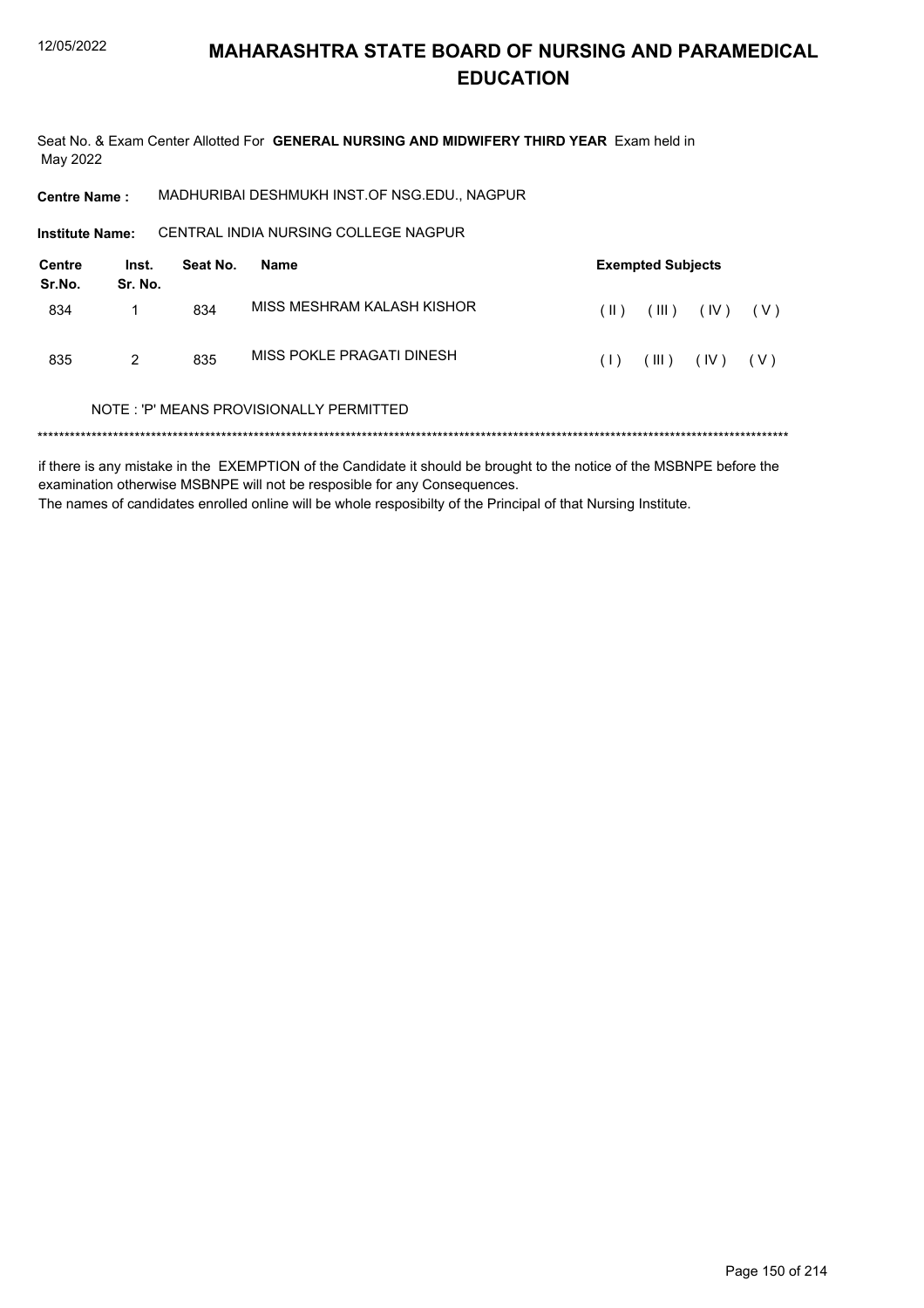Seat No. & Exam Center Allotted For GENERAL NURSING AND MIDWIFERY THIRD YEAR Exam held in May 2022

**Centre Name:** MADHURIBAI DESHMUKH INST.OF NSG.EDU., NAGPUR

Institute Name: RADHABAI BAHEKAR SCHOOL OF NURSING, GONDIA.

| <b>Centre</b><br>Sr.No. | Inst.<br>Sr. No. | Seat No. | <b>Name</b>                             | <b>Exempted Subjects</b> |
|-------------------------|------------------|----------|-----------------------------------------|--------------------------|
| 836                     | 1                | 836      | MISS CHAWARE PRAGATI BALAKDAS           |                          |
| 837                     | 2                | 837      | MISS KURVE BHARATI PANDURANG            |                          |
| 838                     | 3                | 838      | MISS NARNAWARE SWATI VINODKUMAR         |                          |
| 839                     | 4                | 839      | MISS SAWWALAKHE PUNAM BUDHRAM           | (III)<br>(IV)<br>(V)     |
|                         |                  |          | NOTE: 'P' MEANS PROVISIONALLY PERMITTED |                          |

if there is any mistake in the EXEMPTION of the Candidate it should be brought to the notice of the MSBNPE before the examination otherwise MSBNPE will not be resposible for any Consequences. The names of candidates enrolled online will be whole resposibilty of the Principal of that Nursing Institute.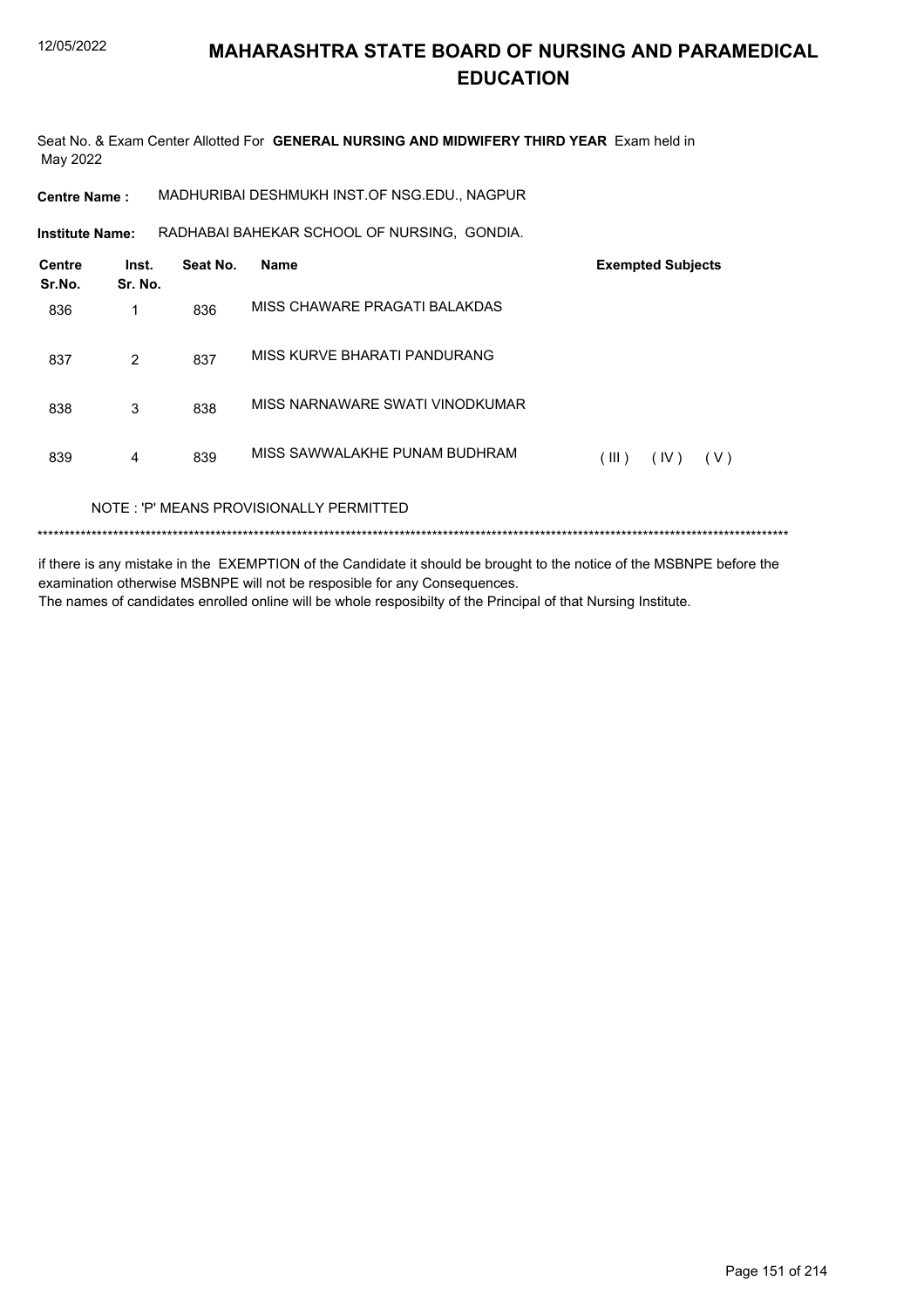Seat No. & Exam Center Allotted For **GENERAL NURSING AND MIDWIFERY THIRD YEAR** Exam held in May 2022

**Centre Name :** GENERAL HOSPITAL, Akola

INSTITUTE OF NURSING EDUCATION & RESEARCH, AKOLA **Institute Name:**

| <b>Centre</b><br>Sr.No. | Inst.<br>Sr. No. | Seat No. | <b>Name</b>                      | <b>Exempted Subjects</b> |               |      |     |
|-------------------------|------------------|----------|----------------------------------|--------------------------|---------------|------|-----|
| 840                     | 1                | 840      | MR ADE VITTHAL BABAN             | (1)                      | $(\parallel)$ | (IV) | (V) |
| 841                     | $\overline{2}$   | 841      | MR DAMODAR ASHISH MOHAN          | (IV)                     | (V)           |      |     |
| 842                     | 3                | 842      | MISS DHALE ANJALI RAM            | $(\parallel)$            | (IV)          | (V)  |     |
| 843                     | $\overline{4}$   | 843      | MISS INGLE ASHWINI DEVANAND      | (III)                    | (IV)          | (V)  |     |
| 844                     | 5                | 844      | MISS KATHALE SHIVANI SADASHIVRAO | $(\parallel)$            | (III)         | (IV) | (V) |
| 845                     | $6\phantom{a}$   | 845      | MISS KHANDARE VAISHALI YUVRAJ    | (III)                    | (IV)          | (V)  |     |
| 846                     | $\overline{7}$   | 846      | MISS LOHAKARE KARISHMA PRAKASH   | (IV)                     | (V)           |      |     |
| 847                     | 8                | 847      | MISS MEHWASH ALFIYA GHULAMRASOOL | (1)                      | (IV)          | (V)  |     |
| 848                     | 9                | 848      | MISS PATIL KOMAL DEEPAKRAO       | $($ II $)$               | (III)         | (IV) | (V) |
| 849                     | 10               | 849      | MISS SARKATE SUJATA GAJANAN      | $(\parallel)$            | (IV)          | (V)  |     |
| 850                     | 11               | 850      | MISS SURWADE RUPALI RAJENDRA     | (1)                      | $(\parallel)$ | (IV) | (V) |
| 851                     | 12               | 851      | MISS UPARWAT PRITI SAHADEO       | $($ II $)$               | (III)         | (IV) | (V) |
| 852                     | 13               | 852      | MISS WAGHAMARE POOJA PURUSHOTTAM | $($ II $)$               | (III)         | (IV) | (V) |
| 853                     | 14               | 853      | MISS WAKODE JUHI KUSHAL          |                          |               |      |     |

#### NOTE : 'P' MEANS PROVISIONALLY PERMITTED

\*\*\*\*\*\*\*\*\*\*\*\*\*\*\*\*\*\*\*\*\*\*\*\*\*\*\*\*\*\*\*\*\*\*\*\*\*\*\*\*\*\*\*\*\*\*\*\*\*\*\*\*\*\*\*\*\*\*\*\*\*\*\*\*\*\*\*\*\*\*\*\*\*\*\*\*\*\*\*\*\*\*\*\*\*\*\*\*\*\*\*\*\*\*\*\*\*\*\*\*\*\*\*\*\*\*\*\*\*\*\*\*\*\*\*\*\*\*\*\*\*\*\*\*\*\*\*\*\*\*\*\*\*\*\*\*\*\*\*

if there is any mistake in the EXEMPTION of the Candidate it should be brought to the notice of the MSBNPE before the examination otherwise MSBNPE will not be resposible for any Consequences. The names of candidates enrolled online will be whole resposibilty of the Principal of that Nursing Institute.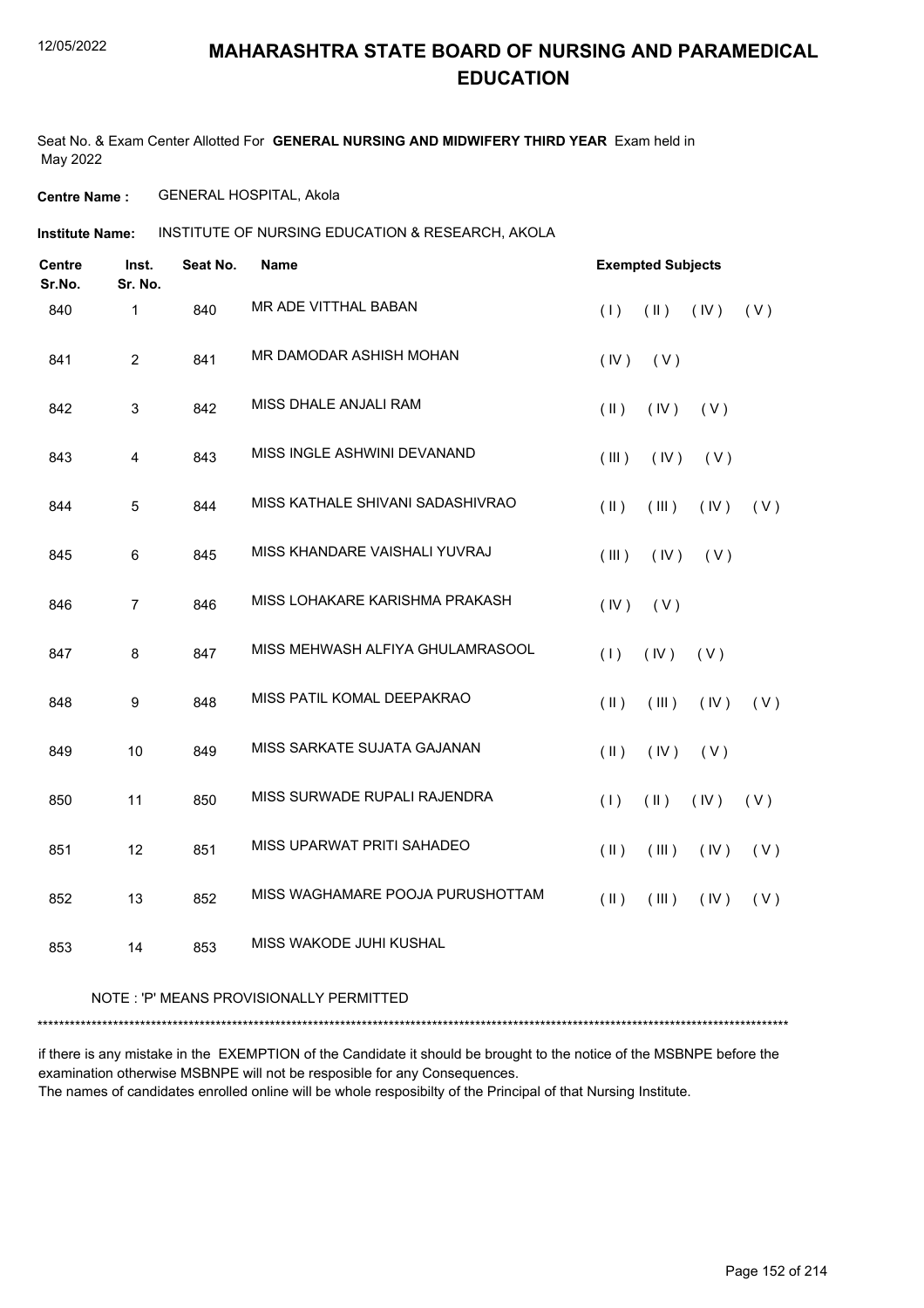Seat No. & Exam Center Allotted For **GENERAL NURSING AND MIDWIFERY THIRD YEAR** Exam held in May 2022

**Centre Name :** GENERAL HOSPITAL, Akola

**Institute Name: ANATIONAL SCHOOL OF NURSING, AKOLA** 

| <b>Centre</b><br>Sr.No. | Inst.<br>Sr. No. | Seat No. | <b>Name</b>                | <b>Exempted Subjects</b> |               |       |       |
|-------------------------|------------------|----------|----------------------------|--------------------------|---------------|-------|-------|
| 854                     | 1                | 854      | MISS CHAVHAN VISHAKHA AJAY | (1)                      | $(\parallel)$ | (IV)  | ( V ) |
| 855                     | $\overline{2}$   | 855      | MR RAUT AAKANSHA MANIK     | $(\parallel)$            | (IV)          | ( V ) |       |
| 856                     | 3                | 856      | MISS SULEKAR KOMAL SHILAS  | (III)                    | (IV)          | ( V ) |       |
| 857                     | 4                | 857      | MR UJAWANE PRAJWAL LAXMAN  | (  )                     | (III)         | (IV)  | (V)   |
|                         |                  |          |                            |                          |               |       |       |

NOTE : 'P' MEANS PROVISIONALLY PERMITTED

\*\*\*\*\*\*\*\*\*\*\*\*\*\*\*\*\*\*\*\*\*\*\*\*\*\*\*\*\*\*\*\*\*\*\*\*\*\*\*\*\*\*\*\*\*\*\*\*\*\*\*\*\*\*\*\*\*\*\*\*\*\*\*\*\*\*\*\*\*\*\*\*\*\*\*\*\*\*\*\*\*\*\*\*\*\*\*\*\*\*\*\*\*\*\*\*\*\*\*\*\*\*\*\*\*\*\*\*\*\*\*\*\*\*\*\*\*\*\*\*\*\*\*\*\*\*\*\*\*\*\*\*\*\*\*\*\*\*\*

if there is any mistake in the EXEMPTION of the Candidate it should be brought to the notice of the MSBNPE before the examination otherwise MSBNPE will not be resposible for any Consequences. The names of candidates enrolled online will be whole resposibilty of the Principal of that Nursing Institute.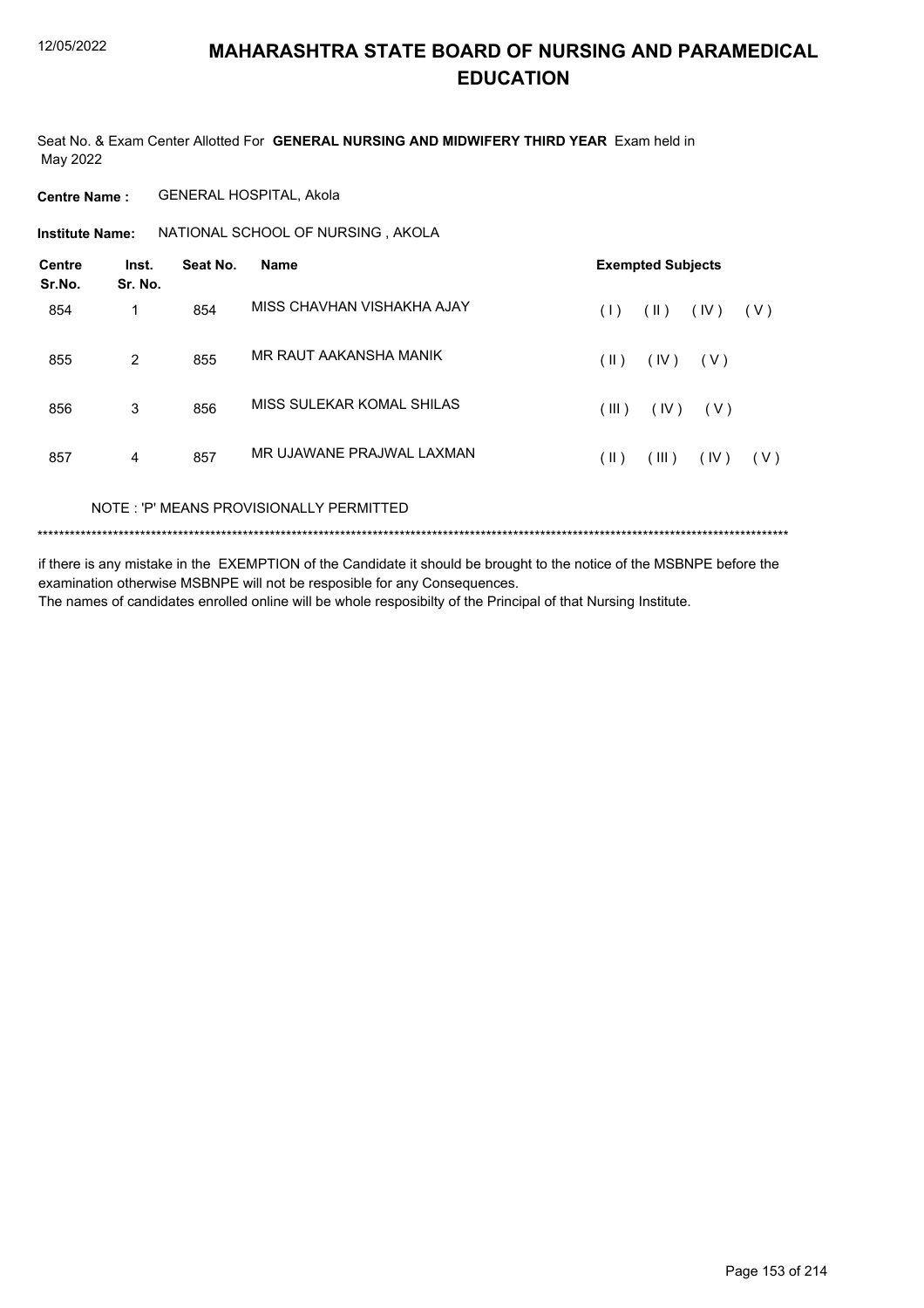Seat No. & Exam Center Allotted For **GENERAL NURSING AND MIDWIFERY THIRD YEAR** Exam held in May 2022

**Centre Name :** GENERAL HOSPITAL, Akola

MAHARSHI WALMIKI INSTITUTE OF NURSING MALKAPUR,AKOLA **Institute Name:**

| Centre<br>Sr.No. | Inst.<br>Sr. No. | Seat No. | <b>Name</b>                   | <b>Exempted Subjects</b>               |
|------------------|------------------|----------|-------------------------------|----------------------------------------|
| 858              | 1                | 858      | MISS BADUKALE MEGHA ASHOK     | (IV)<br>(V)                            |
| 859              | $\overline{2}$   | 859      | MISS KHAIRKAR POOJA RAMESHRAO | (IV)<br>(V)                            |
| 860              | 3                | 860      | <b>MR LAD ANIL SHRIRAM</b>    | (IV)<br>(V)                            |
| 861              | 4                | 861      | MISS NARWADE SUJATA MANIK     | $(\parallel \parallel)$<br>(IV)<br>(V) |
| 862              | 5                | 862      | MISS RASKAR SONY RAMCHANDRA   | (IV)<br>(V)                            |
| 863              | 6                | 863      | MR SHINDE PRAVIN PRAKASH      | (III)<br>(IV)<br>(V)                   |
|                  |                  |          |                               |                                        |

NOTE : 'P' MEANS PROVISIONALLY PERMITTED

\*\*\*\*\*\*\*\*\*\*\*\*\*\*\*\*\*\*\*\*\*\*\*\*\*\*\*\*\*\*\*\*\*\*\*\*\*\*\*\*\*\*\*\*\*\*\*\*\*\*\*\*\*\*\*\*\*\*\*\*\*\*\*\*\*\*\*\*\*\*\*\*\*\*\*\*\*\*\*\*\*\*\*\*\*\*\*\*\*\*\*\*\*\*\*\*\*\*\*\*\*\*\*\*\*\*\*\*\*\*\*\*\*\*\*\*\*\*\*\*\*\*\*\*\*\*\*\*\*\*\*\*\*\*\*\*\*\*\*

if there is any mistake in the EXEMPTION of the Candidate it should be brought to the notice of the MSBNPE before the examination otherwise MSBNPE will not be resposible for any Consequences.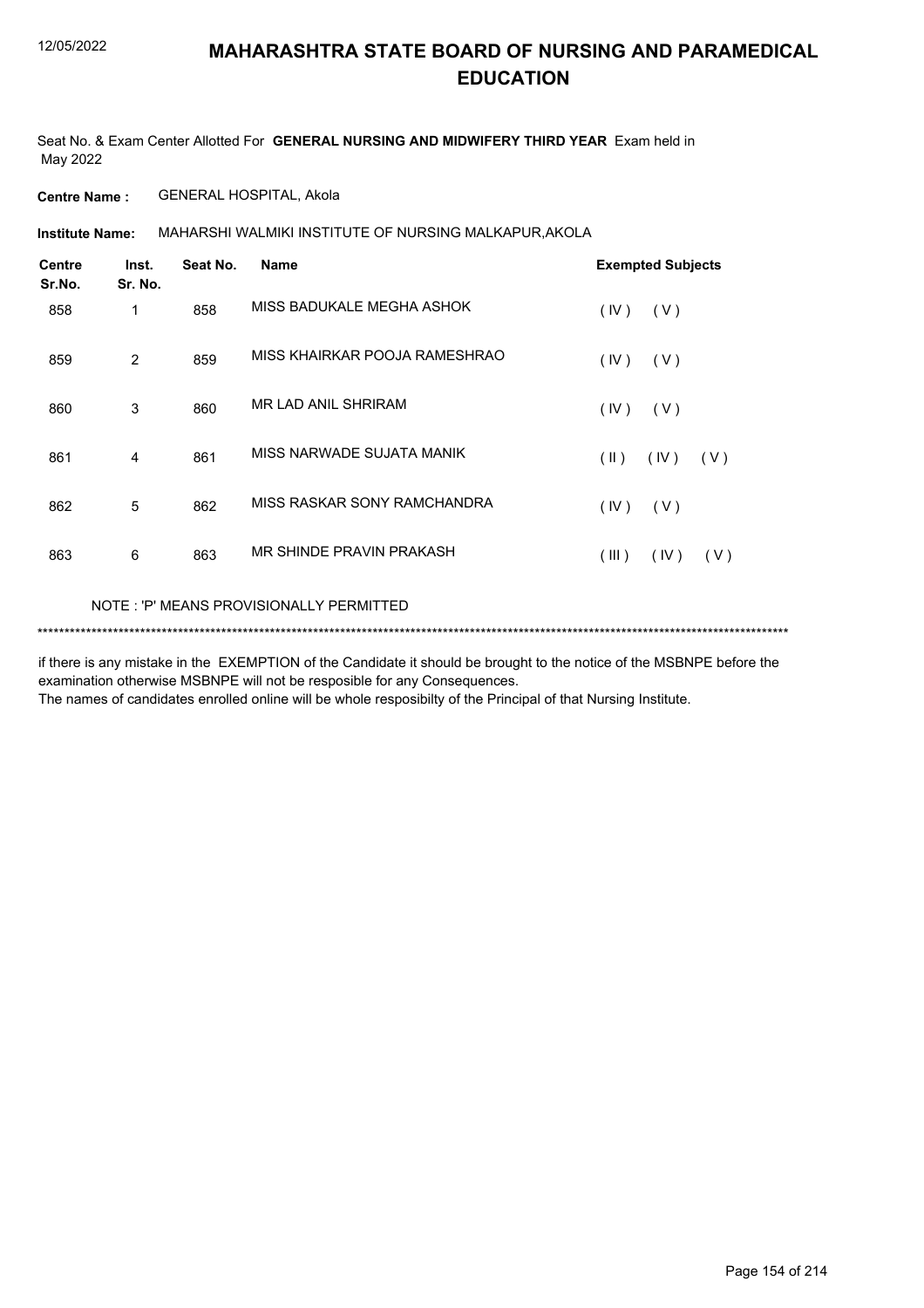### 12/05/2022

### **MAHARASHTRA STATE BOARD OF NURSING AND PARAMEDICAL EDUCATION**

Seat No. & Exam Center Allotted For **GENERAL NURSING AND MIDWIFERY THIRD YEAR** Exam held in May 2022

**Centre Name :** GENERAL HOSPITAL, Akola

### **Institute Name:** SAVITRIBAI FULE SCHOOL OF NURSING AKOLA

| <b>Centre</b><br>Sr.No. | Inst.<br>Sr. No. | Seat No. | Name                                    | <b>Exempted Subjects</b>            |
|-------------------------|------------------|----------|-----------------------------------------|-------------------------------------|
| 864                     | 1                | 864      | MR ADHAO SAWAN RAMDAS                   | (V)<br>(IV)                         |
| 865                     | $\overline{c}$   | 865      | MR CHIKATE ROHIT DHANRAJ                |                                     |
| 866                     | 3                | 866      | MR DHADWE PARIMAL MADHAV                | (IV)<br>(V)                         |
| 867                     | 4                | 867      | MISS GAWAI RAJAMATI DAULAT              | (III)<br>(IV)<br>(V)                |
| 868                     | 5                | 868      | MISS GAWAI ROSHANI NAVAL                | (1)<br>$(\parallel)$<br>(IV)<br>(V) |
| 869                     | 6                | 869      | MISS GAWAI SAVITA HARIDAS               | $(\parallel)$<br>(V)<br>(1)<br>(IV) |
| 870                     | $\overline{7}$   | 870      | MISS GAWANDE NIKITA RAVINDRA            | (IV)<br>(V)                         |
| 871                     | 8                | 871      | MISS GOLAMBE PAYAL BALKRUSHNA           | (IV)<br>(V)                         |
| 872                     | 9                | 872      | MISS INGALE SEEMA MADHUKAR              | (III)<br>(IV)<br>(V)                |
| 873                     | 10               | 873      | <b>MR KHARATE OM SUMANT</b>             | (IV)<br>(V)                         |
| 874                     | 11               | 874      | MISS MANKAR SHITAL PUNDLIK              | (1)<br>$(\parallel)$<br>(IV)<br>(V) |
| 875                     | 12               | 875      | MISS PATIL KIRAN PRAKASHRAO             | (III)<br>(IV)<br>(V)                |
| 876                     | 13               | 876      | MR SONAGRE AKSHAY VIJAY                 |                                     |
| 877                     | 14               | 877      | MISS SURADKAR TEJASWINI UDDHAVRAO       | $(1)$ $(1)$ $(1)$                   |
| 878                     | 15               | 878      | MISS WADKAR SHRADDHA SHYAM              | $(III)$ $(IV)$ $(V)$                |
| 879                     | 16               | 879      | MISS WANKHADE PAYAL DIPAK               | $(IV)$ $(V)$<br>$($ III $)$         |
|                         |                  |          | NOTE: 'P' MEANS PROVISIONALLY PERMITTED |                                     |
|                         |                  |          |                                         |                                     |

if there is any mistake in the EXEMPTION of the Candidate it should be brought to the notice of the MSBNPE before the examination otherwise MSBNPE will not be resposible for any Consequences.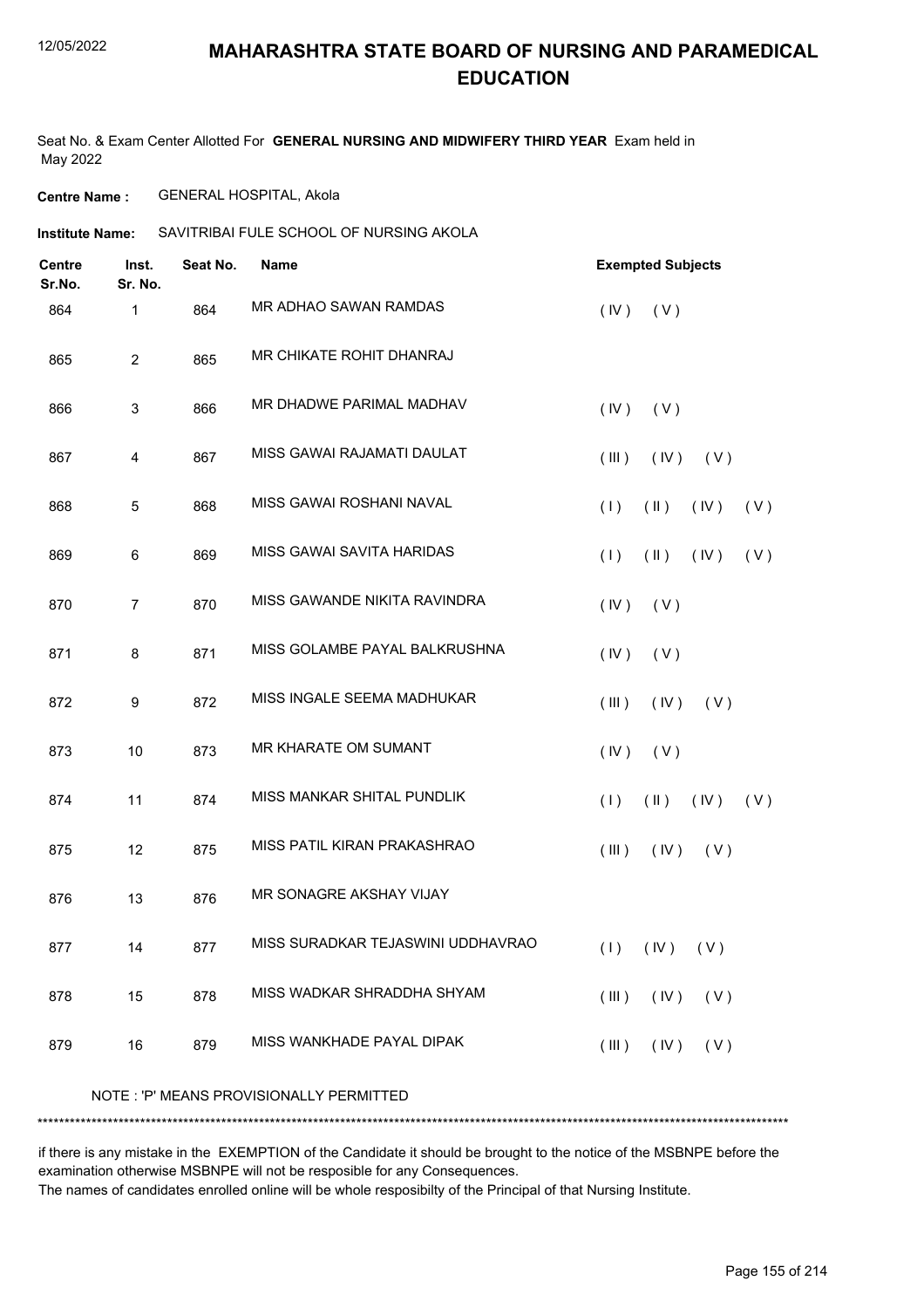Seat No. & Exam Center Allotted For GENERAL NURSING AND MIDWIFERY THIRD YEAR Exam held in May 2022

**Centre Name:** GENERAL HOSPITAL, Akola

SAVITRIBAI PHULE INSTITUTE OF NURSING WASHIM Institute Name:

| <b>Centre</b><br>Sr.No. | Inst.<br>Sr. No. | Seat No. | Name                        | <b>Exempted Subjects</b> |             |      |       |  |
|-------------------------|------------------|----------|-----------------------------|--------------------------|-------------|------|-------|--|
| 880                     |                  | 880      | MR GAJBHIYE TEJAS GANGADHAR | $(\ )$                   | $($ III $)$ | (IV) | ( V ) |  |
| 881                     | 2                | 881      | MR GUNJAL SACHIN DEVIDASRAO | (  )                     | $($ III $)$ | (IV) | (V)   |  |

#### NOTE: 'P' MEANS PROVISIONALLY PERMITTED

if there is any mistake in the EXEMPTION of the Candidate it should be brought to the notice of the MSBNPE before the examination otherwise MSBNPE will not be resposible for any Consequences. The names of candidates enrolled online will be whole resposibilty of the Principal of that Nursing Institute.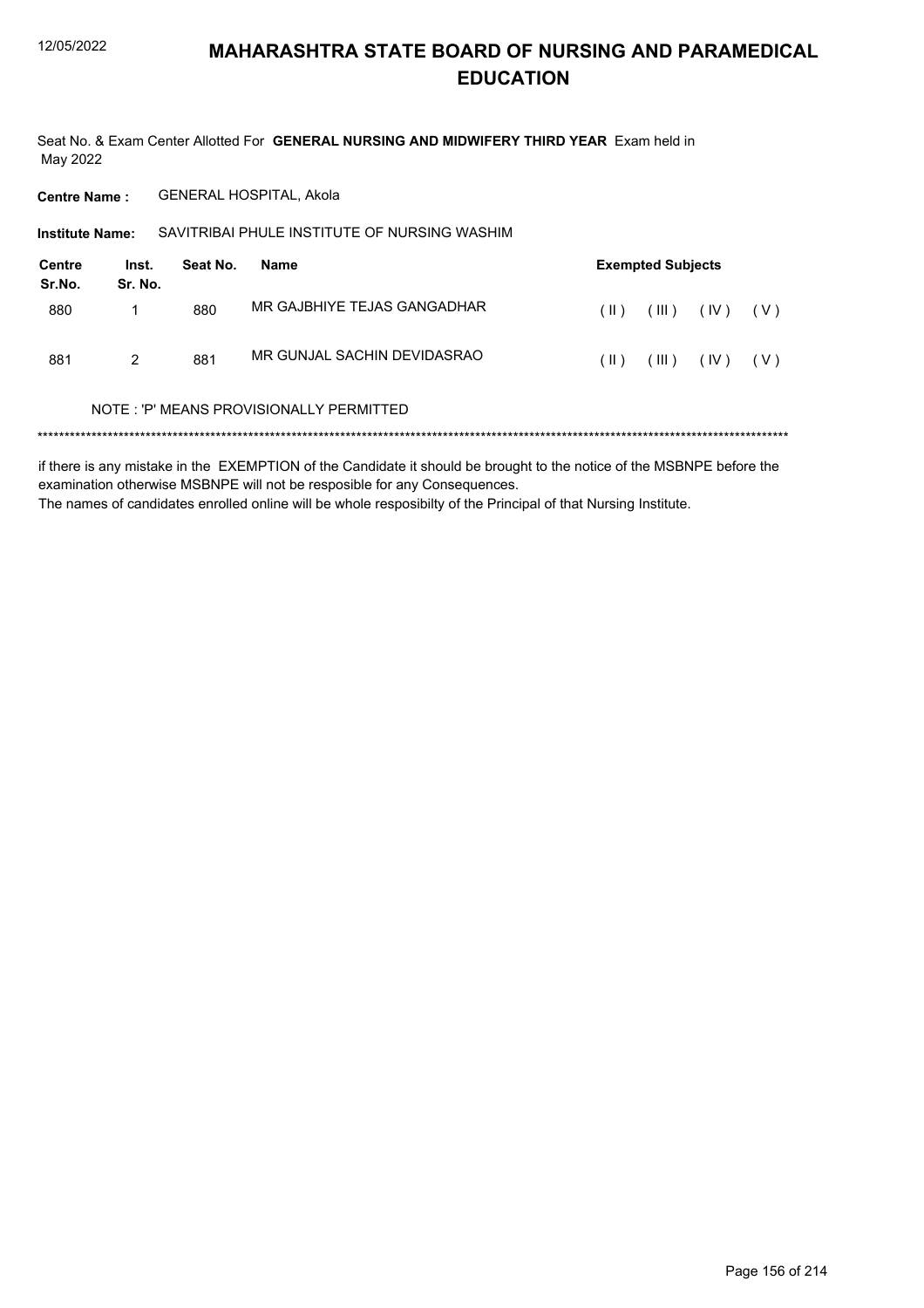Seat No. & Exam Center Allotted For **GENERAL NURSING AND MIDWIFERY THIRD YEAR** Exam held in May 2022

**Centre Name :** GENERAL HOSPITAL, Akola

Mahatma Fule Nursing School, Akola **Institute Name:**

| <b>Centre</b><br>Sr.No. | Inst.<br>Sr. No. | Seat No. | <b>Name</b>                       | <b>Exempted Subjects</b> |       |      |     |
|-------------------------|------------------|----------|-----------------------------------|--------------------------|-------|------|-----|
| 882                     | 1                | 882      | MISS CHAUTHMAL PRATIKSHA PRASHANT | (III)                    | (IV)  | (V)  |     |
| 883                     | 2                | 883      | MISS KHADE GITA SHAMARAO          | (  )                     | (III) | (IV) | (V) |
| 884                     | 3                | 884      | MISS KHODE SONALI KISHOR          | (IV)                     | (V)   |      |     |
| 885                     | 4                | 885      | MISS KHULE KANCHAN JAGDISH        | (III)                    | (IV)  | (V)  |     |
| 886                     | 5                | 886      | MISS SURDKAR DIPALI DHARAMRAJ     | $(\parallel)$            | (IV)  | (V)  |     |
| 887                     | 6                | 887      | MISS VANJARI ACHAL SANTOSH        | (III)                    | (IV)  | (V)  |     |
|                         |                  |          |                                   |                          |       |      |     |

NOTE : 'P' MEANS PROVISIONALLY PERMITTED

\*\*\*\*\*\*\*\*\*\*\*\*\*\*\*\*\*\*\*\*\*\*\*\*\*\*\*\*\*\*\*\*\*\*\*\*\*\*\*\*\*\*\*\*\*\*\*\*\*\*\*\*\*\*\*\*\*\*\*\*\*\*\*\*\*\*\*\*\*\*\*\*\*\*\*\*\*\*\*\*\*\*\*\*\*\*\*\*\*\*\*\*\*\*\*\*\*\*\*\*\*\*\*\*\*\*\*\*\*\*\*\*\*\*\*\*\*\*\*\*\*\*\*\*\*\*\*\*\*\*\*\*\*\*\*\*\*\*\*

if there is any mistake in the EXEMPTION of the Candidate it should be brought to the notice of the MSBNPE before the examination otherwise MSBNPE will not be resposible for any Consequences.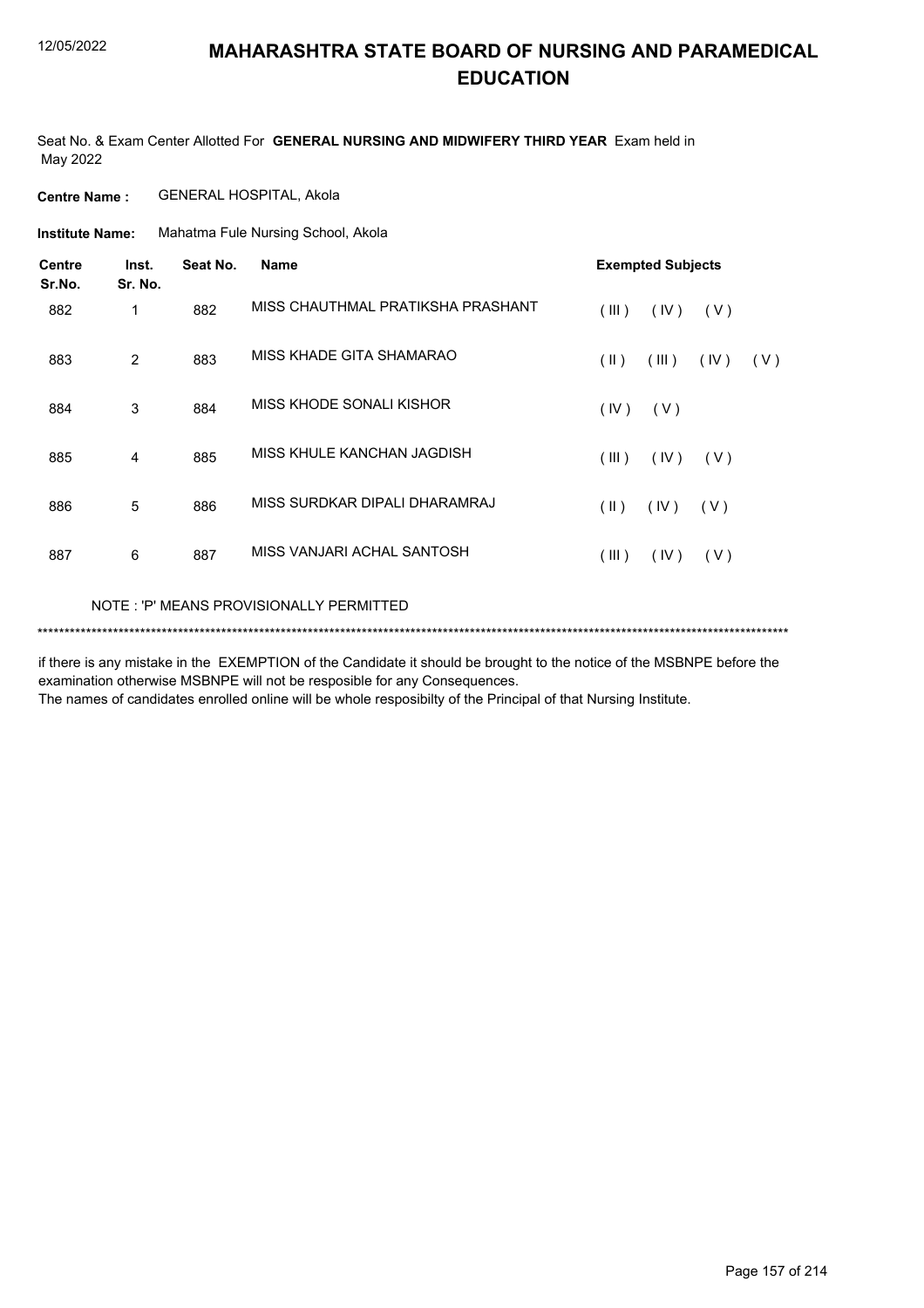Seat No. & Exam Center Allotted For **GENERAL NURSING AND MIDWIFERY THIRD YEAR** Exam held in May 2022

**Centre Name :** GENERAL HOSPITAL, Akola

**Institute Name:** ANGEL OF MERCY INSTITUTE OF NURSING SCIENCE, AKOLA

| (V) |
|-----|
|     |
|     |
|     |
|     |
| (V) |
|     |

### NOTE : 'P' MEANS PROVISIONALLY PERMITTED

\*\*\*\*\*\*\*\*\*\*\*\*\*\*\*\*\*\*\*\*\*\*\*\*\*\*\*\*\*\*\*\*\*\*\*\*\*\*\*\*\*\*\*\*\*\*\*\*\*\*\*\*\*\*\*\*\*\*\*\*\*\*\*\*\*\*\*\*\*\*\*\*\*\*\*\*\*\*\*\*\*\*\*\*\*\*\*\*\*\*\*\*\*\*\*\*\*\*\*\*\*\*\*\*\*\*\*\*\*\*\*\*\*\*\*\*\*\*\*\*\*\*\*\*\*\*\*\*\*\*\*\*\*\*\*\*\*\*\*

if there is any mistake in the EXEMPTION of the Candidate it should be brought to the notice of the MSBNPE before the examination otherwise MSBNPE will not be resposible for any Consequences. The names of candidates enrolled online will be whole resposibilty of the Principal of that Nursing Institute.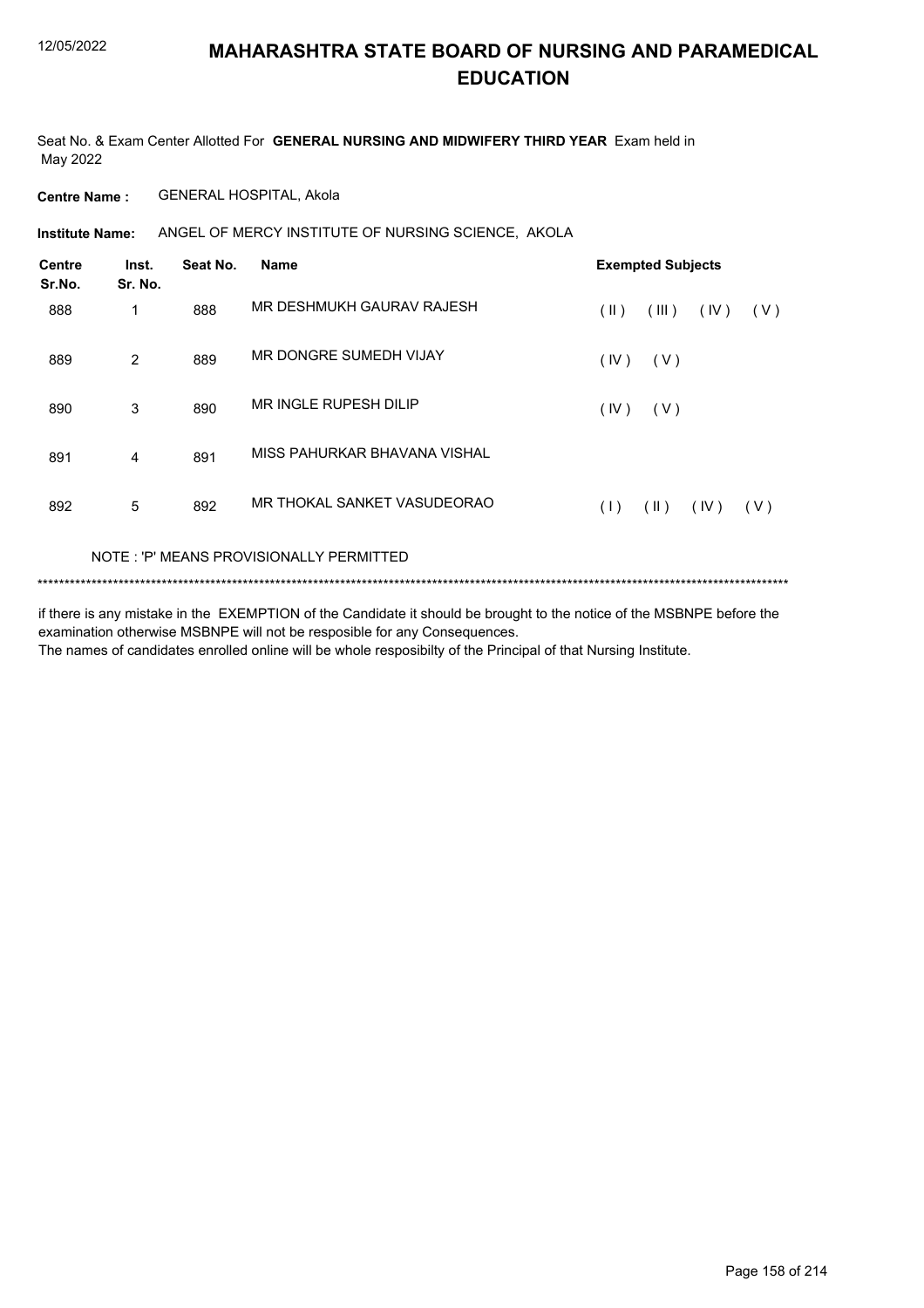Seat No. & Exam Center Allotted For GENERAL NURSING AND MIDWIFERY THIRD YEAR Exam held in May 2022

**Centre Name:** Shri Guru Govind Singh Mem. Hospital, Station Road, Nanded

GOVINDRAO PAUL NURSING SCHOOL, NANDED **Institute Name:** 

| Centre<br>Sr.No. | Inst.<br>Sr. No. | Seat No. | <b>Name</b>                             |      | <b>Exempted Subjects</b> |      |       |
|------------------|------------------|----------|-----------------------------------------|------|--------------------------|------|-------|
| 893              |                  | 893      | MISS KAMBI F MANISHA KAILAS             | (  ) | (III)                    | (IV) | (V)   |
| 894              | 2                | 894      | MR PADGHANE AMOL ANANDRAO               | (  ) | (III)                    | (IV) | ( V ) |
| 895              | 3                | 895      | MISS SAWATKAR VIDDHYA DILIP             |      |                          |      |       |
|                  |                  |          | NOTE: 'P' MEANS PROVISIONALLY PERMITTED |      |                          |      |       |
|                  |                  |          |                                         |      |                          |      |       |

if there is any mistake in the EXEMPTION of the Candidate it should be brought to the notice of the MSBNPE before the examination otherwise MSBNPE will not be resposible for any Consequences. The names of candidates enrolled online will be whole resposibilty of the Principal of that Nursing Institute.

Page 159 of 214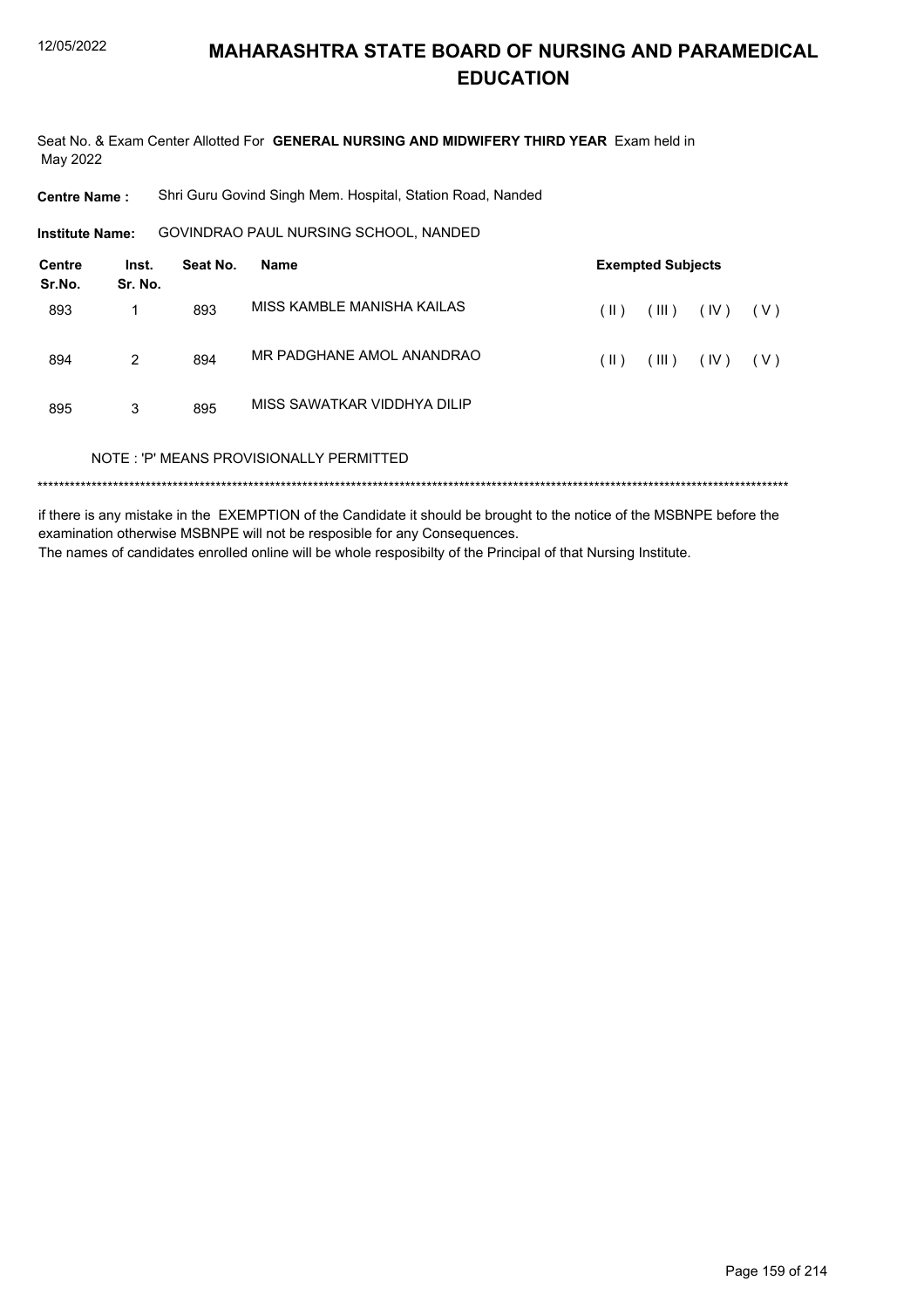Seat No. & Exam Center Allotted For **GENERAL NURSING AND MIDWIFERY THIRD YEAR** Exam held in May 2022

**Centre Name :** Shri Guru Govind Singh Mem. Hospital, Station Road, Nanded

MOTHER TERESA NURSING SCHOOL, NANDED **Institute Name:**

| Centre<br>Sr.No. | Inst.<br>Sr. No. | Seat No. | <b>Name</b>                             |               | <b>Exempted Subjects</b>                   |      |     |
|------------------|------------------|----------|-----------------------------------------|---------------|--------------------------------------------|------|-----|
| 896              | 1                | 896      | MISS BHAGAT SWATI BHIMRAO               | $(\parallel)$ | (III)                                      | (IV) | (V) |
| 897              | $\overline{c}$   | 897      | MISS DUKRE ASHWINI VISHVANATH           | (IV)          | (V)                                        |      |     |
| 898              | 3                | 898      | MISS EDAKE ROSHANI MANOHAR              | (1)           | (III)                                      | (IV) | (V) |
| 899              | 4                | 899      | MISS JONDHALE KANCHAN RAJESH            | (1)           | (III)                                      | (IV) | (V) |
| 900              | 5                | 900      | MISS LANDGE SONALI SAMBHAJI             |               |                                            |      |     |
| 901              | 6                | 901      | MR MAHADALE KUNAL MOHAN                 | (1)           | (IV)                                       | (V)  |     |
| 902              | $\overline{7}$   | 902      | MR NARWADE TEJAS DEVIDAS                | (1)           | (IV)                                       | (V)  |     |
| 903              | 8                | 903      | MR POSHAT YUVRAJ SANJAY                 | (1)           | (IV)                                       | (V)  |     |
| 904              | 9                | 904      | MR RENKE SAIPRASAD LAXMAN               | (IV)          | (V)                                        |      |     |
| 905              | 10               | 905      | MISS SAROYA KAJAL SHOBHAM               | (IV)          | (V)                                        |      |     |
| 906              | 11               | 906      | MR SASANE SHUBHAM MADHUKAR              | (1)           | (III)                                      | (IV) | (V) |
| 907              | 12               | 907      | MISS TAGADE SUNITA CHANDU               |               |                                            |      |     |
| 908              | 13               | 908      | MR TELANG KANKANESH GANESH              | (1)           | (III)                                      | (IV) | (V) |
| 909              | 14               | 909      | MISS TIWARI SHWETA SANTOSH              |               | $(IV)$ $(V)$                               |      |     |
| 910              | 15               | 910      | MISS YEDKE SHWETA BHIMRAO               | (1)           | $(\parallel \parallel)$ $(\parallel \lor)$ |      | (V) |
|                  |                  |          | NOTE: 'P' MEANS PROVISIONALLY PERMITTED |               |                                            |      |     |
|                  |                  |          |                                         |               |                                            |      |     |

if there is any mistake in the EXEMPTION of the Candidate it should be brought to the notice of the MSBNPE before the examination otherwise MSBNPE will not be resposible for any Consequences.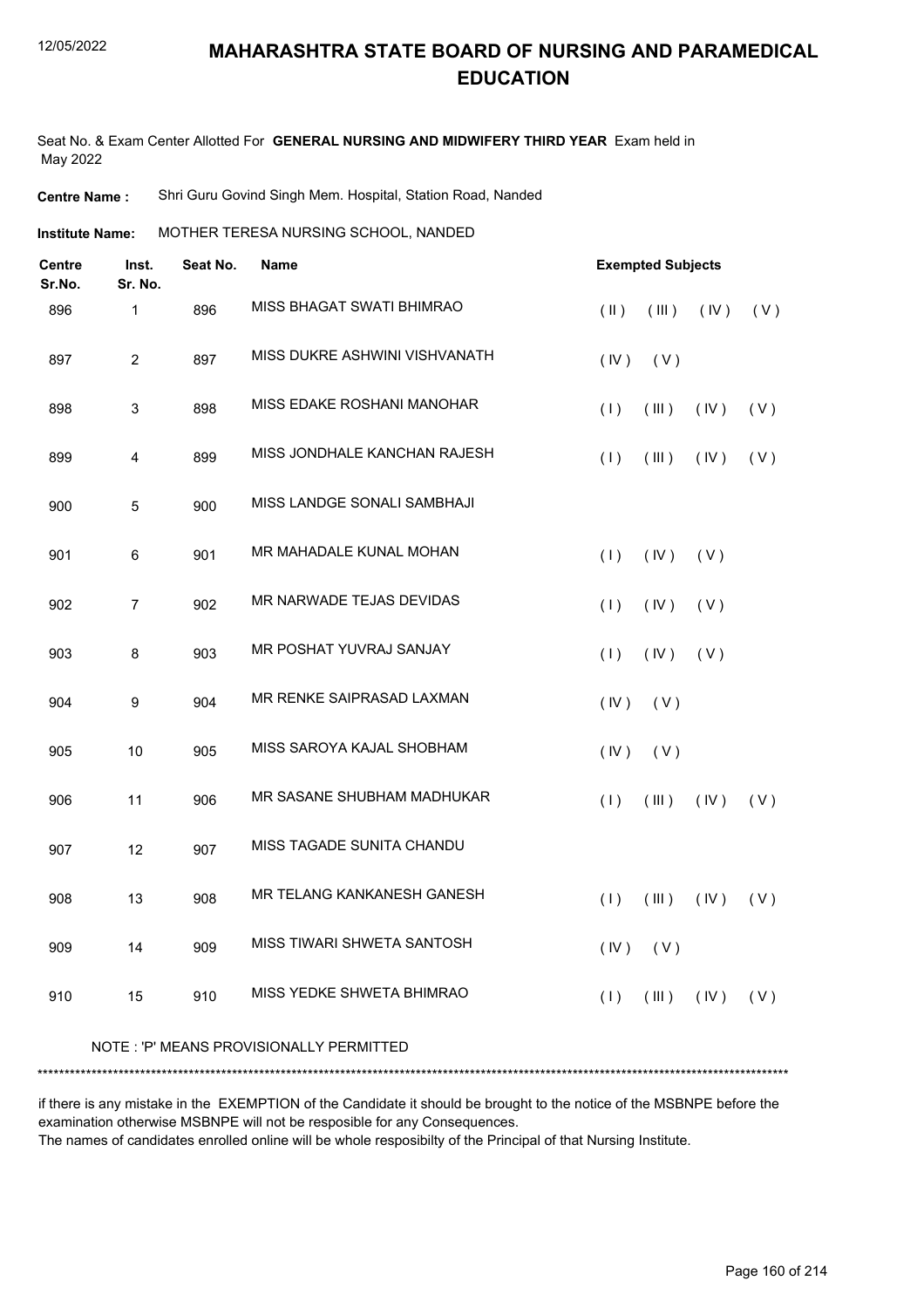Seat No. & Exam Center Allotted For GENERAL NURSING AND MIDWIFERY THIRD YEAR Exam held in May 2022

Shri Guru Govind Singh Mem. Hospital, Station Road, Nanded **Centre Name:** 

**Institute Name:** Akshay Nursing School, Nanded

| <b>Centre</b><br>Sr.No. | Inst.<br>Sr. No. | Seat No. | <b>Name</b>                 |       | <b>Exempted Subjects</b> |       |     |
|-------------------------|------------------|----------|-----------------------------|-------|--------------------------|-------|-----|
| 911                     |                  | 911      | MISS BHAGAT MALTI DHARMPAL  | (III) | (IV)                     | (V)   |     |
| 912                     | 2                | 912      | MR CHAHANDE DISHANT BABARAO | (III) | (IV)                     | ( V ) |     |
| 913                     | 3                | 913      | MR CHAVAN SACHIN DADARAO    | (  )  | (III)                    | (IV)  | (V) |
| 914                     | 4                | 914      | MISS KAMBALE NANDINI ARJUN  | (III) | (IV)                     | (V)   |     |
|                         |                  |          |                             |       |                          |       |     |

NOTE: 'P' MEANS PROVISIONALLY PERMITTED

if there is any mistake in the EXEMPTION of the Candidate it should be brought to the notice of the MSBNPE before the examination otherwise MSBNPE will not be resposible for any Consequences. The names of candidates enrolled online will be whole resposibilty of the Principal of that Nursing Institute.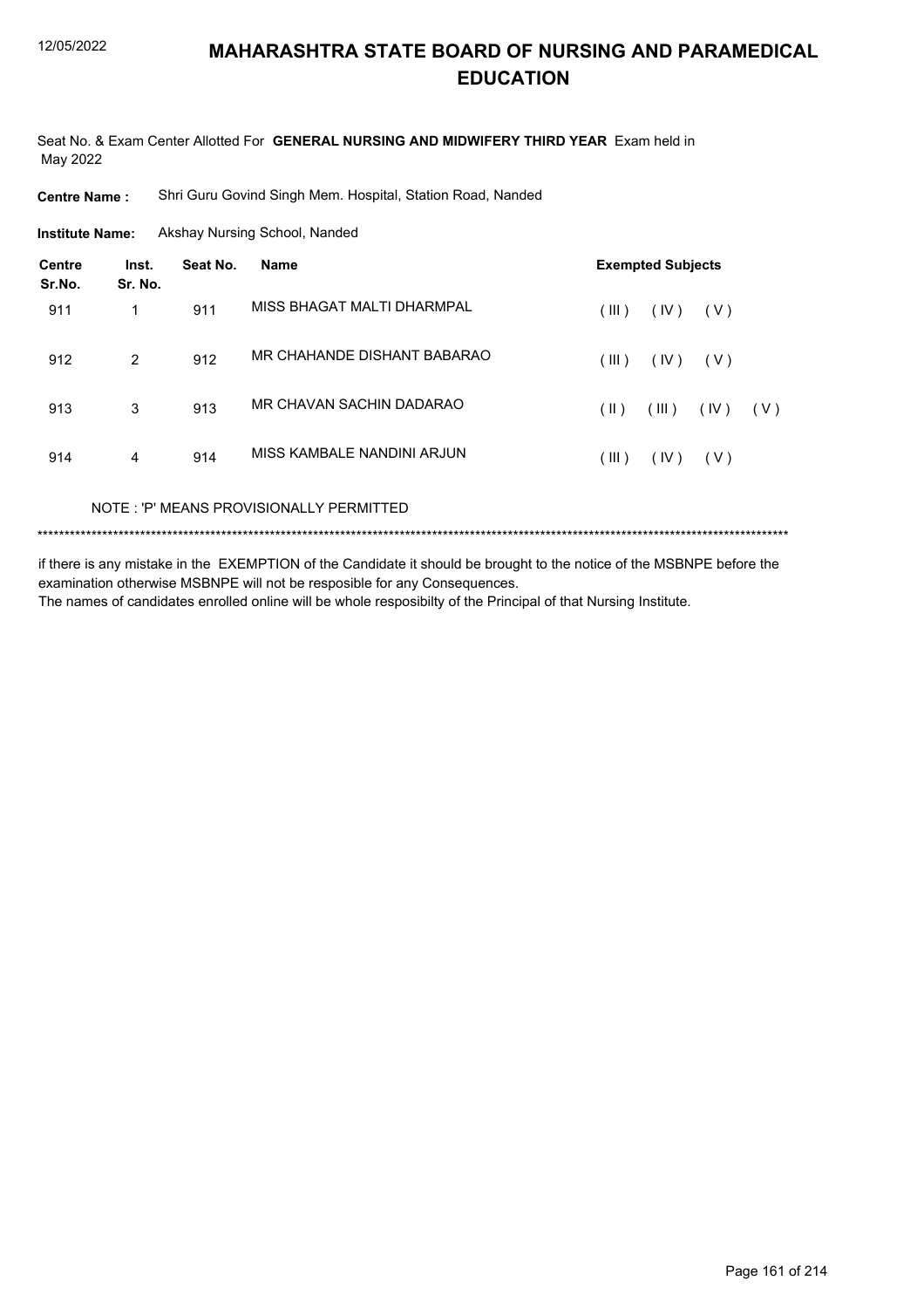Seat No. & Exam Center Allotted For **GENERAL NURSING AND MIDWIFERY THIRD YEAR** Exam held in May 2022

**Centre Name :** Shri Guru Govind Singh Mem. Hospital, Station Road, Nanded

Shivaprasad Nursing Institute, Mukhed, Nanded **Institute Name:**

| Centre<br>Sr.No. | Inst.<br>Sr. No. | Seat No. | <b>Name</b>                         |               | <b>Exempted Subjects</b> |      |       |
|------------------|------------------|----------|-------------------------------------|---------------|--------------------------|------|-------|
| 915              | 1                | 915      | MR BHALERAO VAIBHAV HARIDAS         | (  )          | (III)                    | (IV) | (V)   |
| 916              | 2                | 916      | MR DHAWALE ASHISHKUMAR KONDIBA      | $(\parallel)$ | (III)                    | (IV) | ( V ) |
| 917              | 3                | 917      | MR JADHAV BALAJI SHANKAR            | (  )          | (III)                    | (IV) | (V)   |
| 918              | 4                | 918      | MR JADHAV NIKHIL RAMDAS             | $(\parallel)$ | (III)                    | (IV) | (V)   |
| 919              | 5                | 919      | MR RATHOD ADESH BALAJI              | $(\parallel)$ | (III)                    | (IV) | ( V ) |
| 920              | 6                | 920      | MISS SURYAWANSHI SANTOSHIMATA YADAV | (IV)          | (V)                      |      |       |

NOTE : 'P' MEANS PROVISIONALLY PERMITTED

\*\*\*\*\*\*\*\*\*\*\*\*\*\*\*\*\*\*\*\*\*\*\*\*\*\*\*\*\*\*\*\*\*\*\*\*\*\*\*\*\*\*\*\*\*\*\*\*\*\*\*\*\*\*\*\*\*\*\*\*\*\*\*\*\*\*\*\*\*\*\*\*\*\*\*\*\*\*\*\*\*\*\*\*\*\*\*\*\*\*\*\*\*\*\*\*\*\*\*\*\*\*\*\*\*\*\*\*\*\*\*\*\*\*\*\*\*\*\*\*\*\*\*\*\*\*\*\*\*\*\*\*\*\*\*\*\*\*\*

if there is any mistake in the EXEMPTION of the Candidate it should be brought to the notice of the MSBNPE before the examination otherwise MSBNPE will not be resposible for any Consequences.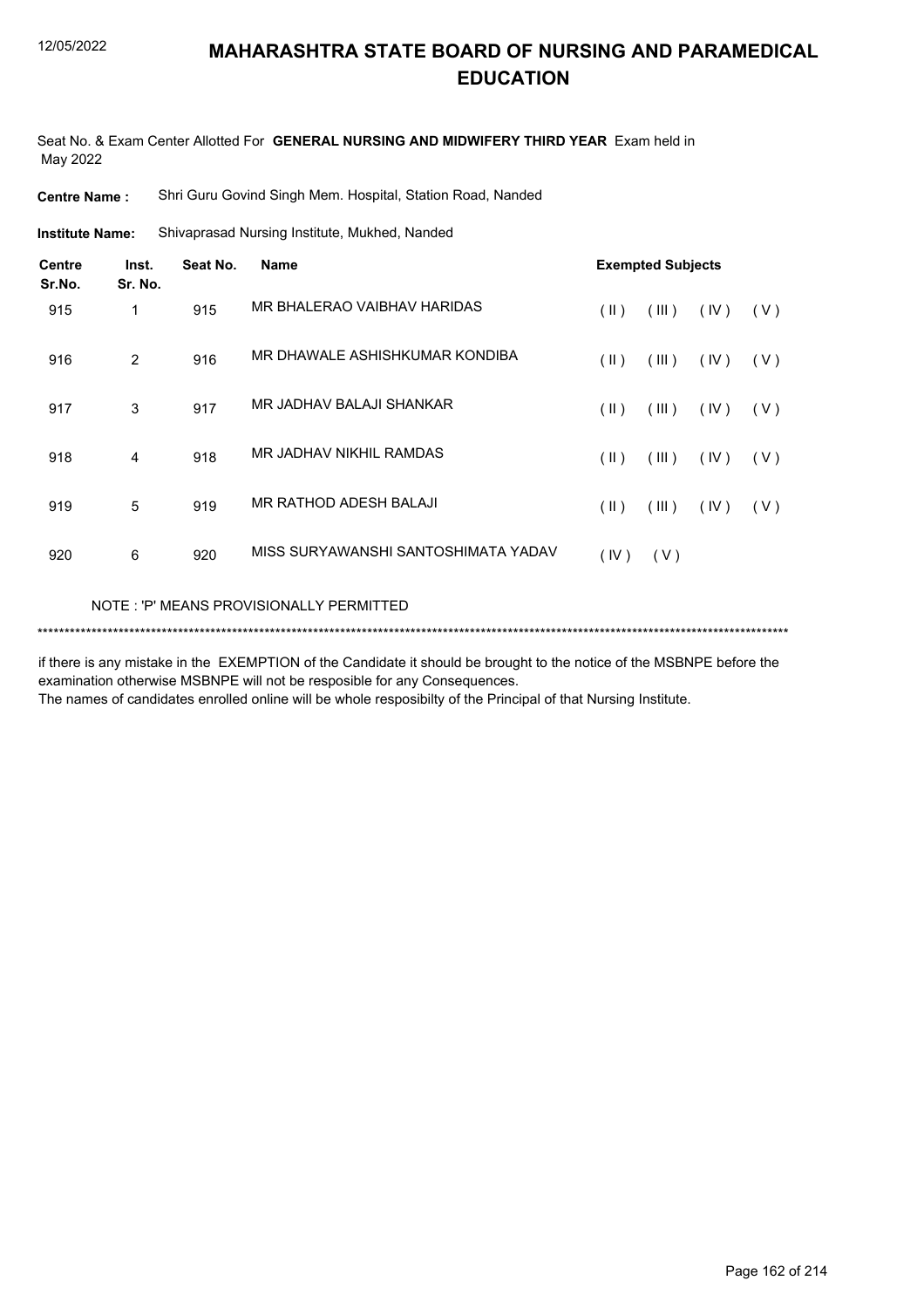Seat No. & Exam Center Allotted For GENERAL NURSING AND MIDWIFERY THIRD YEAR Exam held in May 2022

**Centre Name:** Shri Guru Govind Singh Mem. Hospital, Station Road, Nanded

DAGDOJIRAO PATIL RGNM NURSING SCHOOL HADGAON, NANDED **Institute Name:** 

| Centre<br>Sr.No. | Inst.<br>Sr. No. | Seat No. | <b>Name</b>                             | <b>Exempted Subjects</b> |                |       |       |  |
|------------------|------------------|----------|-----------------------------------------|--------------------------|----------------|-------|-------|--|
| 921              | 1                | 921      | MR GOND RAJESH GANGARAM                 | (  )                     | (III)          | (IV)  | ( V ) |  |
| 922              | 2                | 922      | MISS KAMBLE USHALATA DEVIDAS            | (  )                     | (IV)           | ( V ) |       |  |
| 923              | 3                | 923      | MR I ANDGE SACHIN SAMBHAJI              | (  )                     | $(\mathbb{H})$ | (IV)  | ( V ) |  |
|                  |                  |          | NOTE: 'P' MEANS PROVISIONALLY PERMITTED |                          |                |       |       |  |
|                  |                  |          |                                         |                          |                |       |       |  |

if there is any mistake in the EXEMPTION of the Candidate it should be brought to the notice of the MSBNPE before the examination otherwise MSBNPE will not be resposible for any Consequences. The names of candidates enrolled online will be whole resposibilty of the Principal of that Nursing Institute.

Page 163 of 214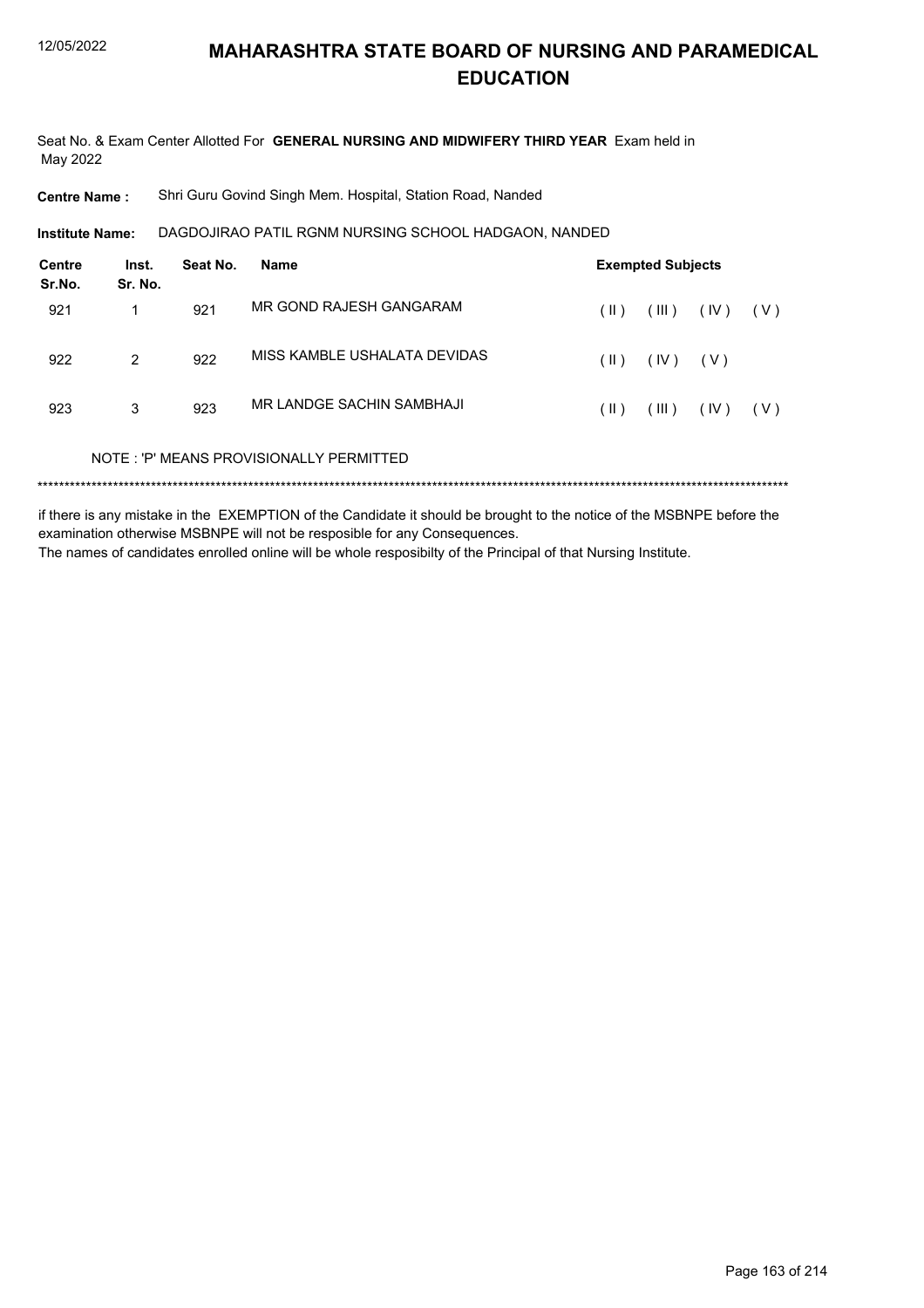Seat No. & Exam Center Allotted For GENERAL NURSING AND MIDWIFERY THIRD YEAR Exam held in May 2022

Shri Guru Govind Singh Mem. Hospital, Station Road, Nanded **Centre Name:** 

| <b>Institute Name:</b> |                  |          | SHRI GURURGOVIND SINGHJI MEMORIAL SCHOOL OF NURSING. ARDHAPUR. NANDED |      |                          |
|------------------------|------------------|----------|-----------------------------------------------------------------------|------|--------------------------|
| Centre<br>Sr.No.       | Inst.<br>Sr. No. | Seat No. | Name                                                                  |      | <b>Exempted Subjects</b> |
| 924                    |                  | 924      | MISS MORE SAKSHI SANJAY                                               | (IV) | ( V )                    |

### NOTE : 'P' MEANS PROVISIONALLY PERMITTED

if there is any mistake in the EXEMPTION of the Candidate it should be brought to the notice of the MSBNPE before the examination otherwise MSBNPE will not be resposible for any Consequences.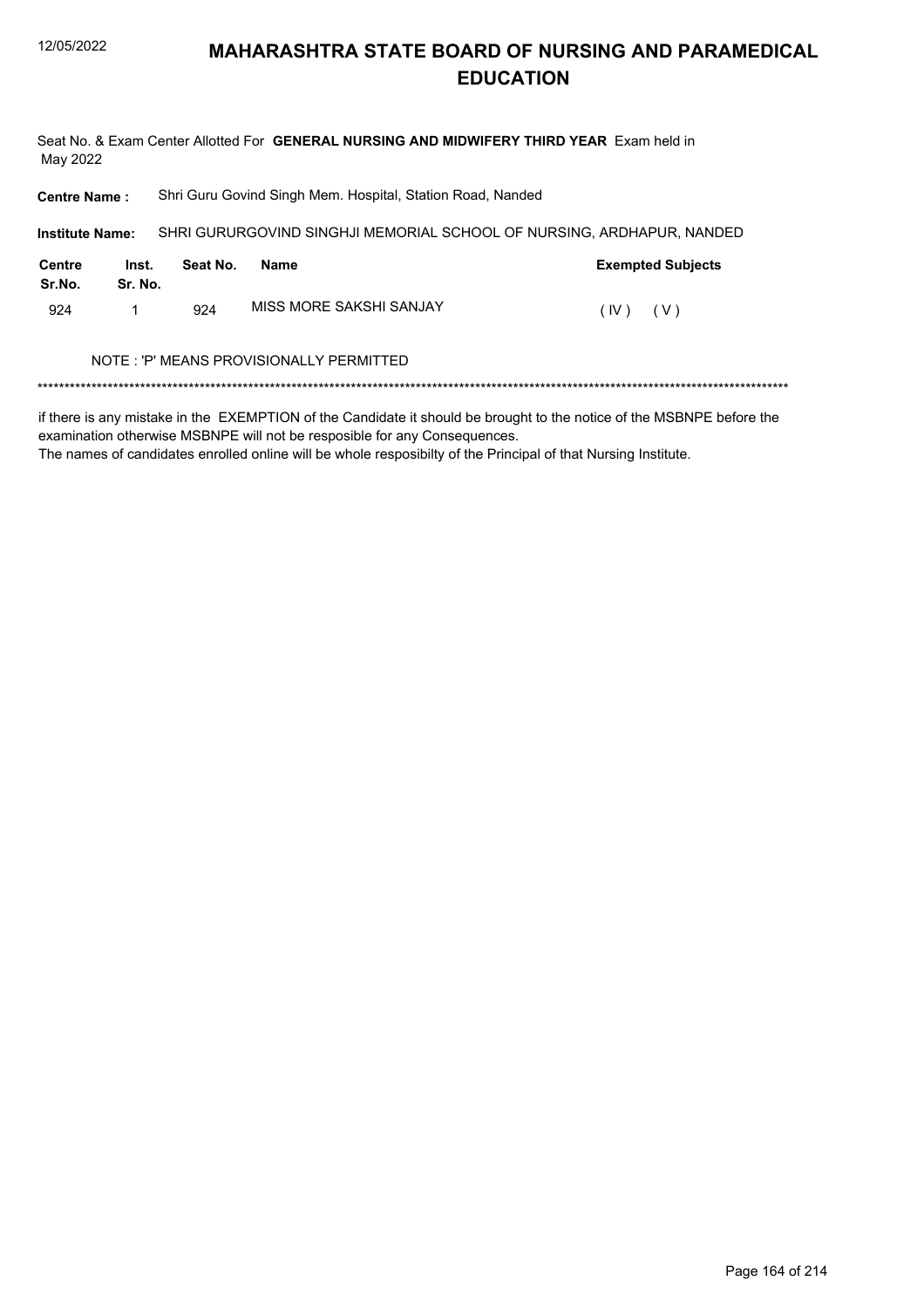Seat No. & Exam Center Allotted For **GENERAL NURSING AND MIDWIFERY THIRD YEAR** Exam held in May 2022

### **Centre Name :** GENERAL HOSPITAL, Parbhani

| MAULI INSTITUTE OF NURSING, PARBHANI |  |
|--------------------------------------|--|
|                                      |  |

| <b>Centre</b><br>Sr.No. | Inst.<br>Sr. No. | Seat No. | <b>Name</b>                             |               | <b>Exempted Subjects</b>      |                               |     |
|-------------------------|------------------|----------|-----------------------------------------|---------------|-------------------------------|-------------------------------|-----|
| 925                     | 1                | 925      | <b>MISS BANSOD RITA RAHUL</b>           | (1)           | $(\parallel)$                 | (IV)                          | (V) |
| 926                     | $\overline{2}$   | 926      | MISS DHAKRE MANKARNA BALIRAM            | (IV)          | (V)                           |                               |     |
| 927                     | $\mathbf{3}$     | 927      | MISS GAIKWAD NEHA VILAS                 | (III)         | (IV)                          | (V)                           |     |
| 928                     | 4                | 928      | MISS GHODGE NEETA JALBA                 | (1)           | $(\parallel)$                 | (IV)                          | (V) |
| 929                     | 5                | 929      | MISS KALE PRANOTI VASANT                | $(\parallel)$ | (IV)                          | (V)                           |     |
| 930                     | 6                | 930      | MISS KHILLARE MAMTA MURLIDHAR           | $(\parallel)$ | (IV)                          | (V)                           |     |
| 931                     | $\overline{7}$   | 931      | MISS KOTHULE SHITAL PANDIT              | $($ II $)$    | (IV)                          | (V)                           |     |
| 932                     | 8                | 932      | MISS KOTHULE ARTI RAMA                  | (1)           | $(\parallel)$                 | (IV)                          | (V) |
| 933                     | 9                | 933      | MR MAKRAND SUMEDH MAHENDRA              | $(\parallel)$ | (IV)                          | (V)                           |     |
| 934                     | 10               | 934      | MISS MENDKE CHHAYA KARNAJI              | (III)         | (IV)                          | (V)                           |     |
| 935                     | 11               | 935      | MISS NARWADE SUJATA SITARAM             | (1)           | $(\parallel)$                 | (IV)                          | (V) |
| 936                     | 12               | 936      | MISS QURESHI SHAYESTASAMREEN SKSARW     |               |                               |                               |     |
| 937                     | 13               | 937      | MISS RAJPUT SAVITA BUDHA                | (1)           | (III)                         | (IV)                          | (V) |
| 938                     | 14               | 938      | MISS SHARNAGAT SANTOSHI MILIND          |               |                               | $(1)$ $(1)$ $(1)$ $(1)$ $(1)$ |     |
| 939                     | 15               | 939      | MISS TOMPE SONALI MACCHINDRA            | $(\parallel)$ | $(IV)$ $(V)$                  |                               |     |
| 940                     | 16               | 940      | MISS WANOLE SHILPA SHIVAJI              | (1)           | $(\mathbb{I})$ $(\mathbb{N})$ |                               | (V) |
|                         |                  |          | NOTE: 'P' MEANS PROVISIONALLY PERMITTED |               |                               |                               |     |
|                         |                  |          |                                         |               |                               |                               |     |

if there is any mistake in the EXEMPTION of the Candidate it should be brought to the notice of the MSBNPE before the examination otherwise MSBNPE will not be resposible for any Consequences.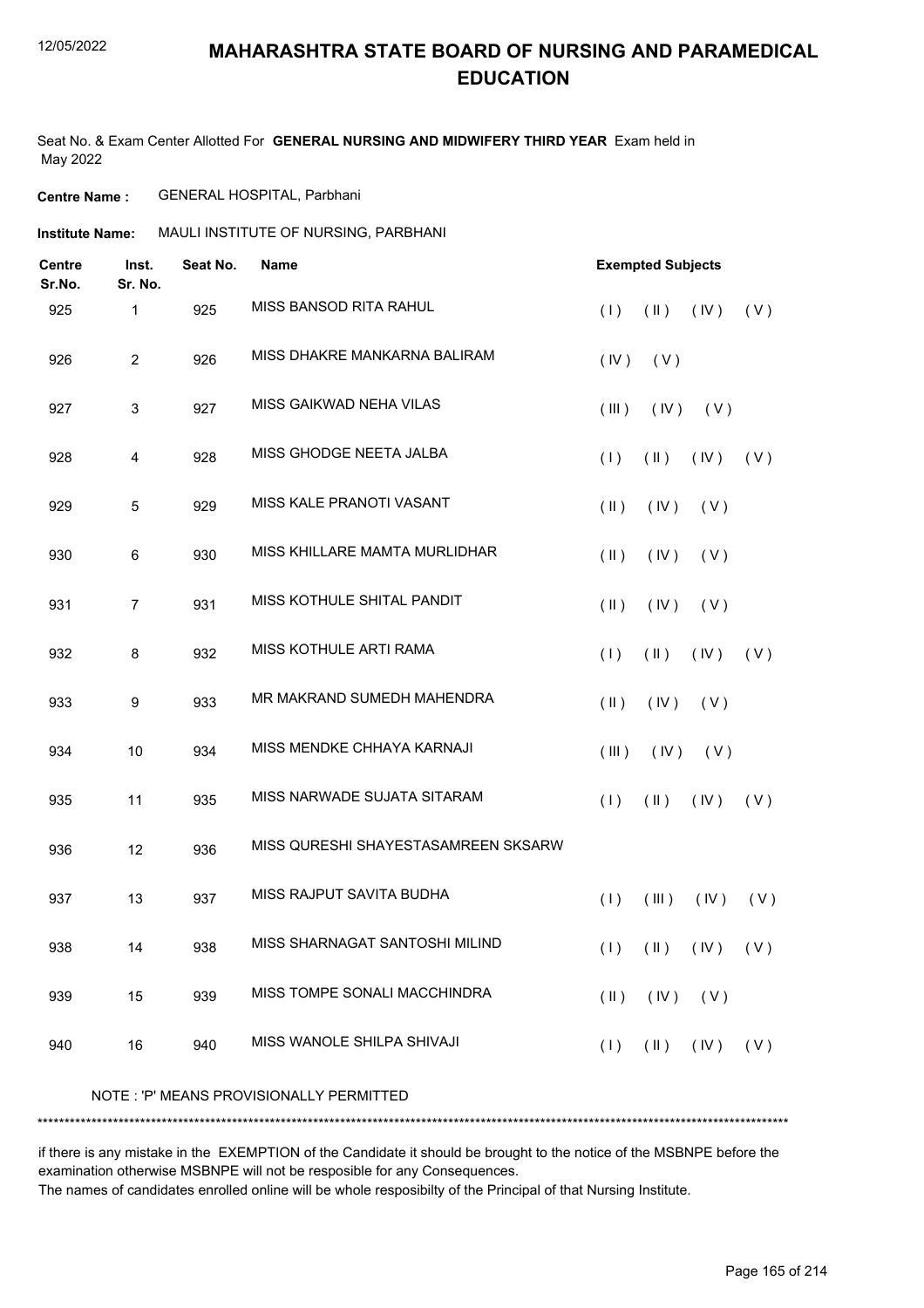Seat No. & Exam Center Allotted For **GENERAL NURSING AND MIDWIFERY THIRD YEAR** Exam held in May 2022

### **Centre Name :** GENERAL HOSPITAL, Parbhani

**Institute Name: INSTITUTE OF NURSING, PARBHANI** 

| <b>Centre</b><br>Sr.No. | Inst.<br>Sr. No. | Seat No. | <b>Name</b>                    | <b>Exempted Subjects</b> |            |       |     |  |
|-------------------------|------------------|----------|--------------------------------|--------------------------|------------|-------|-----|--|
| 941                     | 1                | 941      | MR BHARTI DIPAK CHINTAMANI     | (  )                     | (III)      | (IV)  | (V) |  |
| 942                     | 2                | 942      | MISS KANKUTE ANJALI VASANTRAO  | (  )                     | (IV)       | ( V ) |     |  |
| 943                     | 3                | 943      | MISS MASKE YASHODA VILAS       | (1)                      | $($ II $)$ | (IV)  | (V) |  |
| 944                     | 4                | 944      | MISS NAIK PUNAM RAMKISHAN      | (  )                     | (III)      | (IV)  | (V) |  |
| 945                     | 5                | 945      | MISS SURYAWANSHI KAJAL BHAGWAT | (  )                     | (IV)       | (V)   |     |  |

### NOTE : 'P' MEANS PROVISIONALLY PERMITTED

```
*******************************************************************************************************************************************
```
if there is any mistake in the EXEMPTION of the Candidate it should be brought to the notice of the MSBNPE before the examination otherwise MSBNPE will not be resposible for any Consequences. The names of candidates enrolled online will be whole resposibilty of the Principal of that Nursing Institute.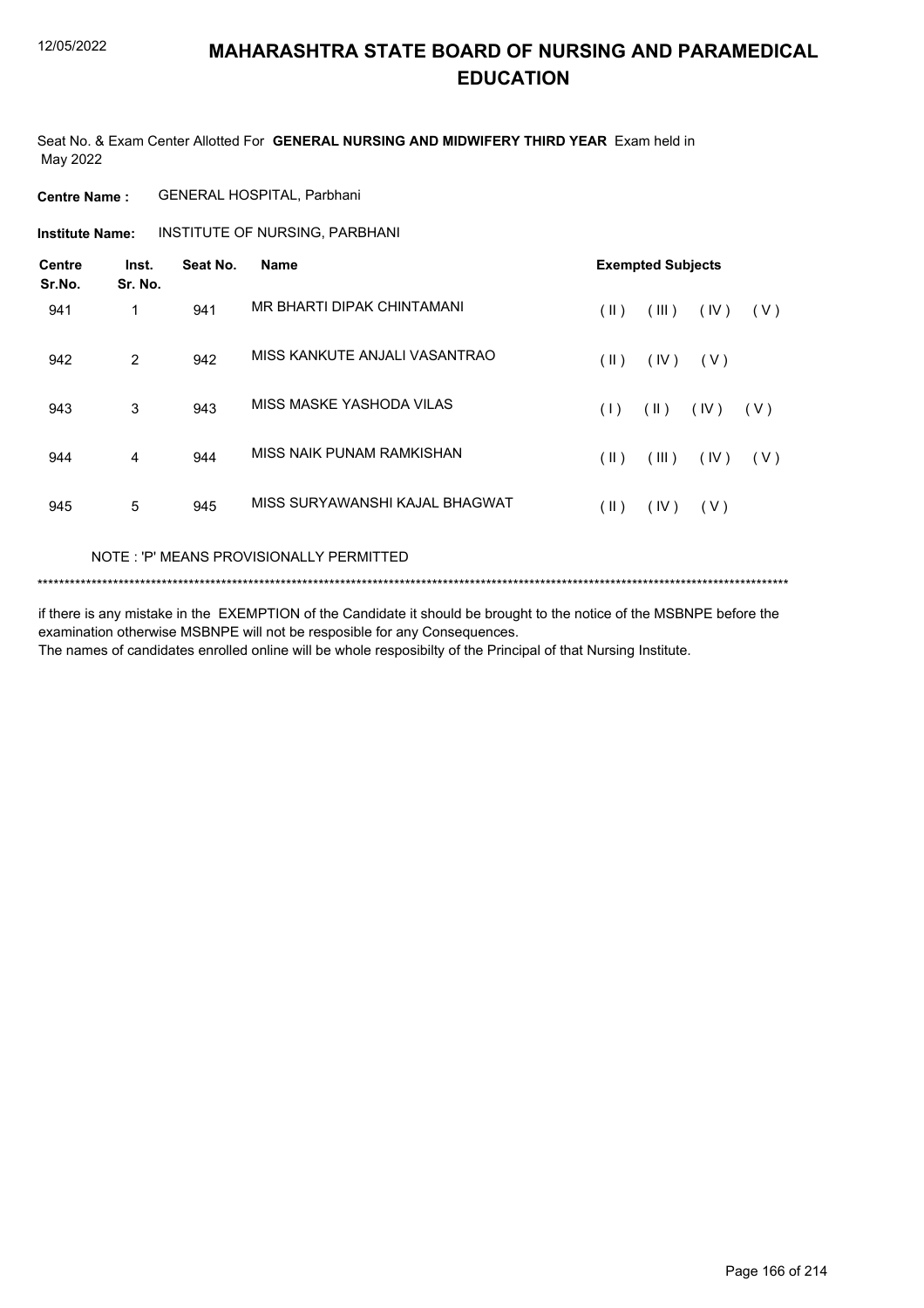Seat No. & Exam Center Allotted For GENERAL NURSING AND MIDWIFERY THIRD YEAR Exam held in May 2022

**Centre Name:** GENERAL HOSPITAL, Parbhani

BELESHWAR INSTITUTE OF NURSING, PARBHANI **Institute Name:** 

| Centre<br>Sr.No. | Inst.<br>Sr. No. | Seat No. | Name                     |      | <b>Exempted Subjects</b> |
|------------------|------------------|----------|--------------------------|------|--------------------------|
| 946              |                  | 946      | MR CHAVAN SHRAVAN SUNIL  |      | $(1)$ $(1)$ $(11)$       |
| 947              | 2                | 947      | MISS KHEBALE NIKITA RAJU | (  ) | $(IV)$ $(V)$             |

### NOTE: 'P' MEANS PROVISIONALLY PERMITTED

if there is any mistake in the EXEMPTION of the Candidate it should be brought to the notice of the MSBNPE before the examination otherwise MSBNPE will not be resposible for any Consequences. The names of candidates enrolled online will be whole resposibilty of the Principal of that Nursing Institute.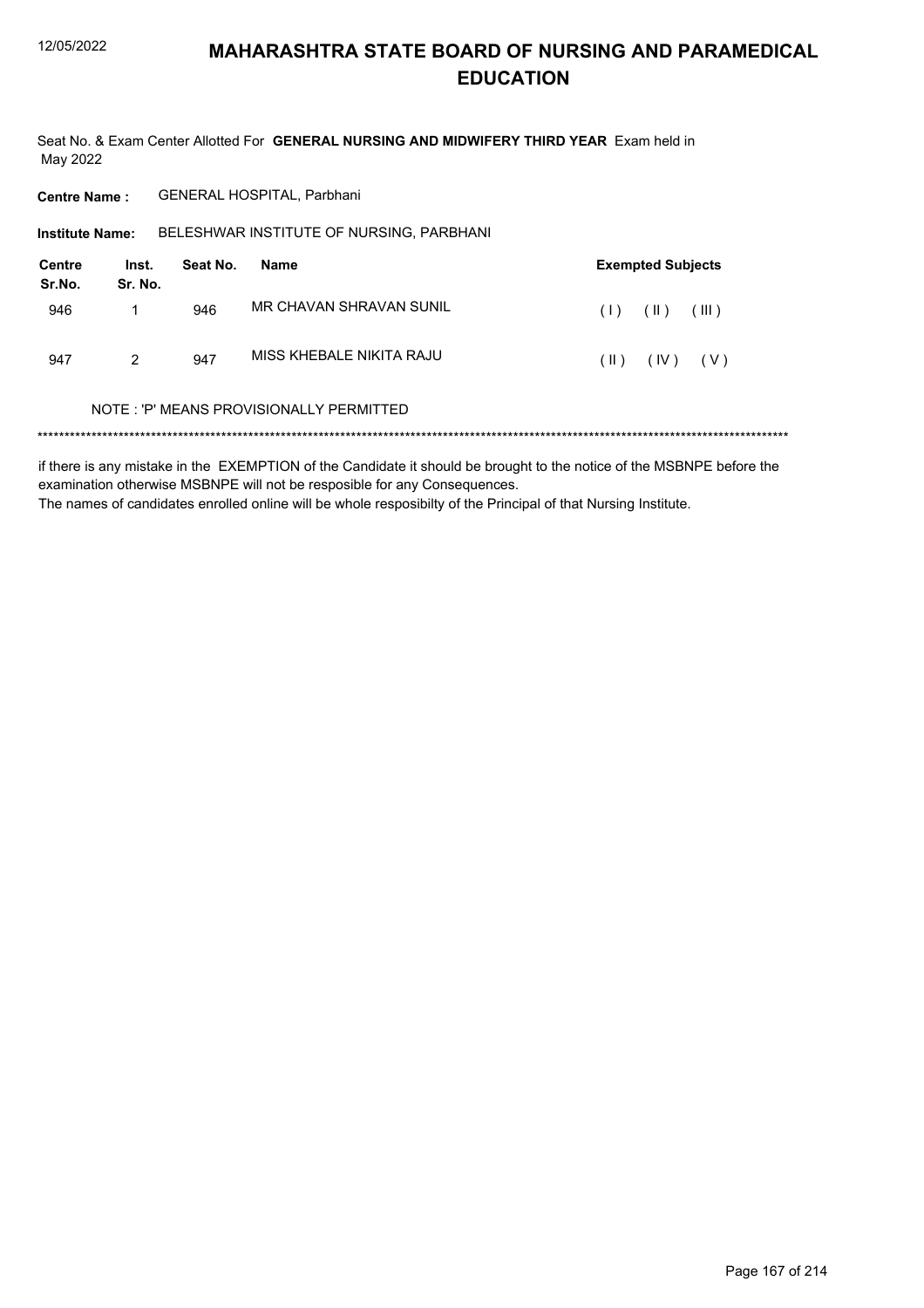Seat No. & Exam Center Allotted For GENERAL NURSING AND MIDWIFERY THIRD YEAR Exam held in May 2022

| <b>Centre Name:</b>     |                  |          | <b>GENERAL HOSPITAL, Parbhani</b>                 |      |                          |      |       |
|-------------------------|------------------|----------|---------------------------------------------------|------|--------------------------|------|-------|
| <b>Institute Name:</b>  |                  |          | Ananditai Bengal Nursing School, Sengaon, Hingoli |      |                          |      |       |
| <b>Centre</b><br>Sr.No. | Inst.<br>Sr. No. | Seat No. | <b>Name</b>                                       |      | <b>Exempted Subjects</b> |      |       |
| 948                     |                  | 948      | MISS KAI F SHRUTI MANOJ                           | (II) | (III)                    | (IV) | ( V ) |
|                         |                  |          | NOTE : 'P' MEANS PROVISIONALLY PERMITTED          |      |                          |      |       |
|                         |                  |          |                                                   |      |                          |      |       |

if there is any mistake in the EXEMPTION of the Candidate it should be brought to the notice of the MSBNPE before the examination otherwise MSBNPE will not be resposible for any Consequences.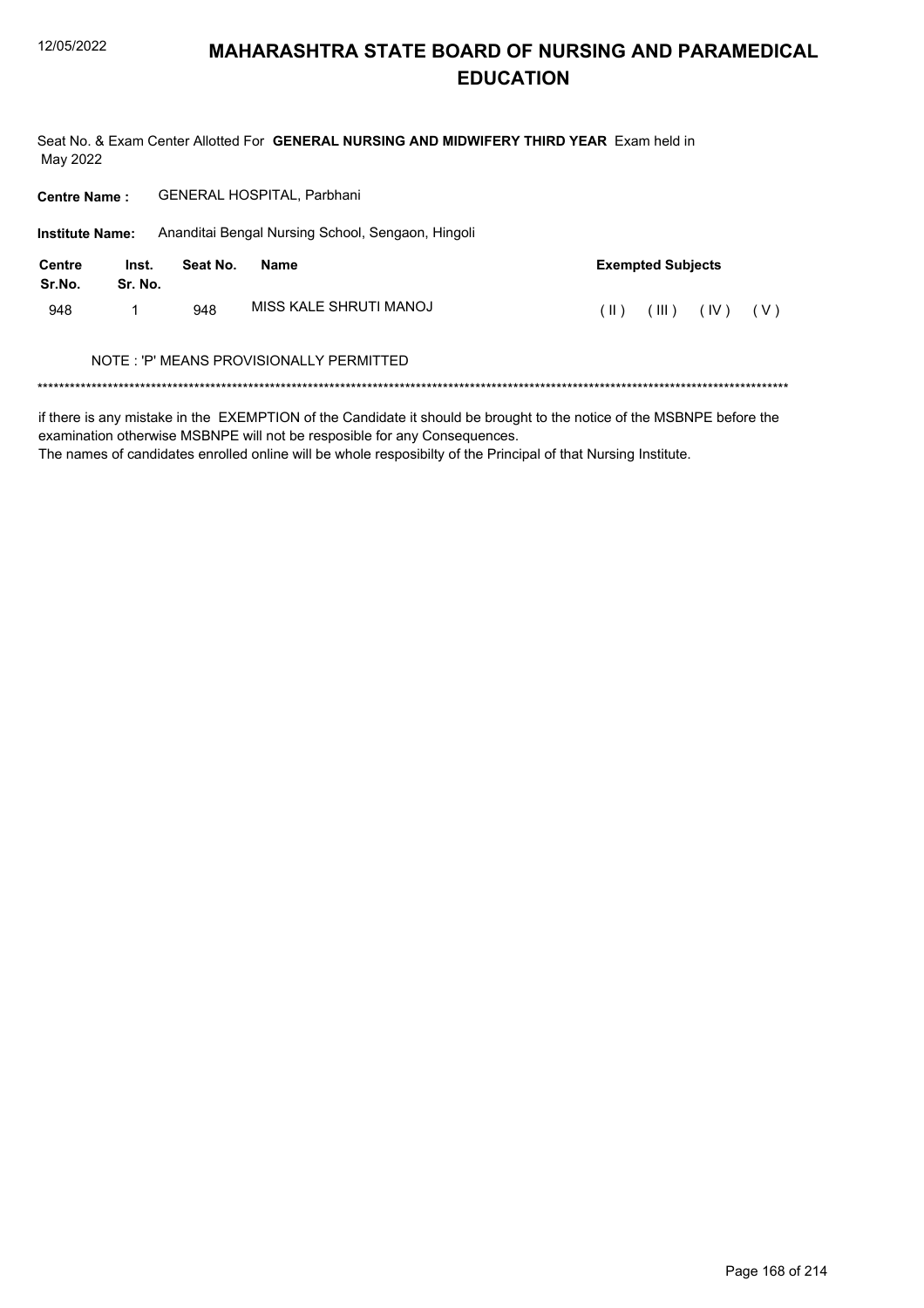Seat No. & Exam Center Allotted For GENERAL NURSING AND MIDWIFERY THIRD YEAR Exam held in May 2022

| <b>Centre Name:</b>     |                  |          | <b>GENERAL HOSPITAL, Osmanabad</b>      |     |                          |
|-------------------------|------------------|----------|-----------------------------------------|-----|--------------------------|
| <b>Institute Name:</b>  |                  |          | GENERAL HOSPITAL, SON, OSMANABAD        |     |                          |
| <b>Centre</b><br>Sr.No. | Inst.<br>Sr. No. | Seat No. | <b>Name</b>                             |     | <b>Exempted Subjects</b> |
| 949                     |                  | 949      | MISS KALE SONALI SHIVRAM                | (1) | (IV)<br>(V)              |
|                         |                  |          | NOTE: 'P' MEANS PROVISIONALLY PERMITTED |     |                          |
|                         |                  |          |                                         |     |                          |

if there is any mistake in the EXEMPTION of the Candidate it should be brought to the notice of the MSBNPE before the examination otherwise MSBNPE will not be resposible for any Consequences.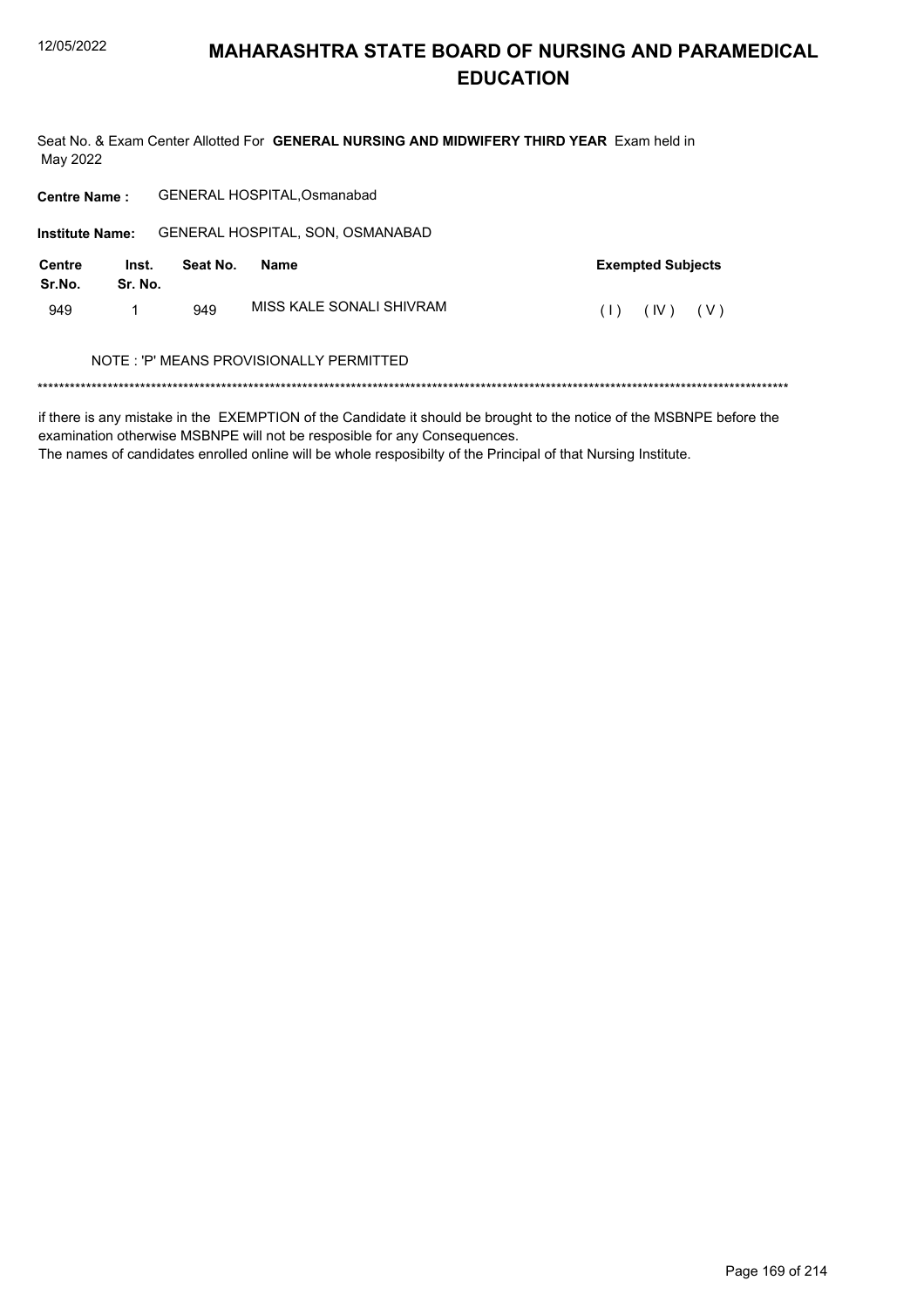Seat No. & Exam Center Allotted For **GENERAL NURSING AND MIDWIFERY THIRD YEAR** Exam held in May 2022

**Centre Name :** GENERAL HOSPITAL,Osmanabad

INDIRA GANDHI NURSING SCHOOL, OSMANABAD **Institute Name:**

| <b>Centre</b><br>Sr.No. | Inst.<br>Sr. No.                        | Seat No. | <b>Name</b>                    | <b>Exempted Subjects</b>    |  |  |
|-------------------------|-----------------------------------------|----------|--------------------------------|-----------------------------|--|--|
| 950                     | 1                                       | 950      | MISS JADHAV POOJA BALASAHEB    |                             |  |  |
| 951                     | 2                                       | 951      | MR JADHAV PANDURANG MAHADEV    | (1)<br>(III)<br>(IV)<br>(V) |  |  |
| 952                     | 3                                       | 952      | MISS KAMBLE SHITAL ANNARAO     | (IV)<br>(V)                 |  |  |
| 953                     | 4                                       | 953      | MISS KAMBLE JYOTI TANAJI       | (III)<br>(IV)<br>(V)        |  |  |
| 954                     | 5                                       | 954      | MR KULKARNI INDRAJEET RAJESH   | (1)<br>(III)<br>(IV)<br>(V) |  |  |
| 955                     | 6                                       | 955      | MISS RAYBAN VAISHNAVI MAHAVEER |                             |  |  |
| 956                     | $\overline{7}$                          | 956      | MR SWAMI SHRIKANT DAYANAND     | (III)<br>(IV)<br>(V)        |  |  |
|                         | NOTE: 'P' MEANS PROVISIONALLY PERMITTED |          |                                |                             |  |  |
|                         |                                         |          |                                |                             |  |  |

if there is any mistake in the EXEMPTION of the Candidate it should be brought to the notice of the MSBNPE before the examination otherwise MSBNPE will not be resposible for any Consequences.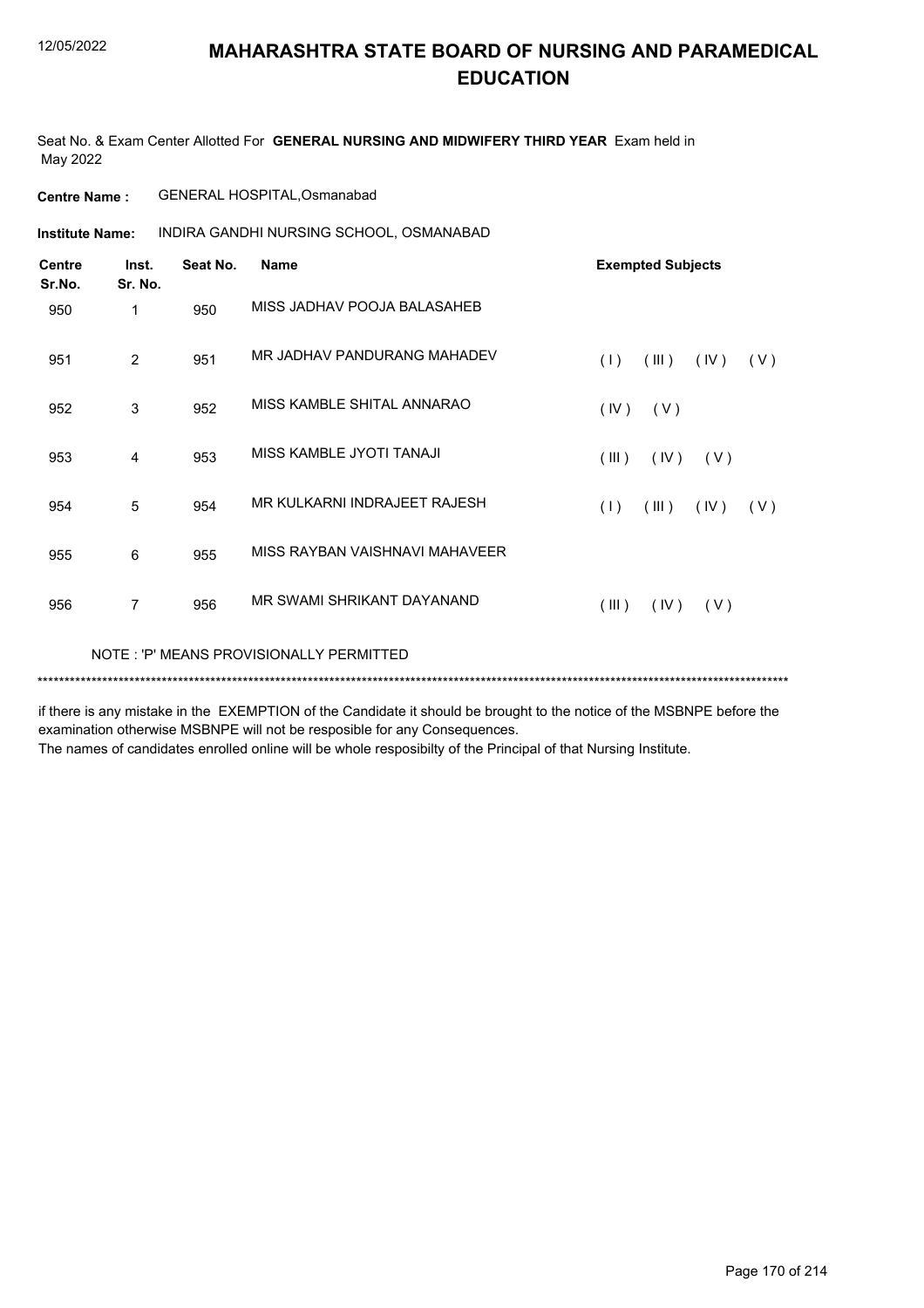Seat No. & Exam Center Allotted For GENERAL NURSING AND MIDWIFERY THIRD YEAR Exam held in May 2022

| <b>Centre Name:</b>     |                  |          | <b>GENERAL HOSPITAL, Osmanabad</b>      |      |                          |      |       |
|-------------------------|------------------|----------|-----------------------------------------|------|--------------------------|------|-------|
| <b>Institute Name:</b>  |                  |          | K.T. PATIL SCHOOL OF NURSING, OSMANABAD |      |                          |      |       |
| <b>Centre</b><br>Sr.No. | Inst.<br>Sr. No. | Seat No. | Name                                    |      | <b>Exempted Subjects</b> |      |       |
| 957                     | 1                | 957      | MR DEDE SWAPNIL VILAS                   | (  ) | (III)                    | (IV) | ( V ) |
|                         |                  |          | NOTE: 'P' MEANS PROVISIONALLY PERMITTED |      |                          |      |       |
|                         |                  |          |                                         |      |                          |      |       |

if there is any mistake in the EXEMPTION of the Candidate it should be brought to the notice of the MSBNPE before the examination otherwise MSBNPE will not be resposible for any Consequences.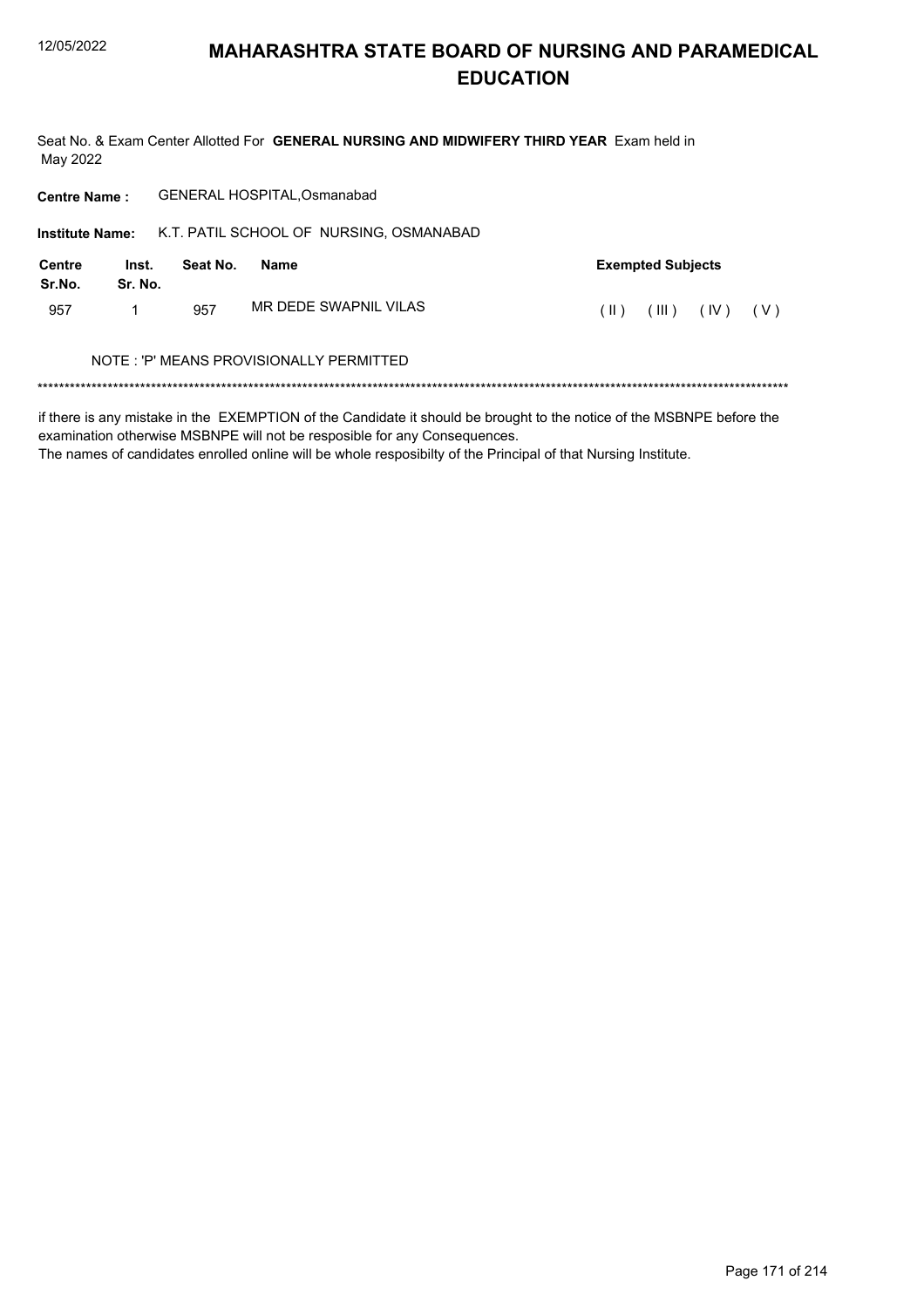Seat No. & Exam Center Allotted For GENERAL NURSING AND MIDWIFERY THIRD YEAR Exam held in May 2022

| <b>Centre Name:</b>    |                  |          | <b>GENERAL HOSPITAL, Osmanabad</b>              |      |                          |      |     |
|------------------------|------------------|----------|-------------------------------------------------|------|--------------------------|------|-----|
| <b>Institute Name:</b> |                  |          | Dr. SHIVAJIRAO GHOGARE NURSING SCHOOL OSMANABAD |      |                          |      |     |
| Centre<br>Sr.No.       | Inst.<br>Sr. No. | Seat No. | Name                                            |      | <b>Exempted Subjects</b> |      |     |
| 958                    | 1                | 958      | MISS THORAT POONAM SHIVAJI                      | (  ) | (III)                    | (IV) | (V) |
|                        |                  |          | NOTE: 'P' MEANS PROVISIONALLY PERMITTED         |      |                          |      |     |
|                        |                  |          |                                                 |      |                          |      |     |
| $\cdots$               | .                |          |                                                 |      |                          |      |     |

if there is any mistake in the EXEMPTION of the Candidate it should be brought to the notice of the MSBNPE before the examination otherwise MSBNPE will not be resposible for any Consequences.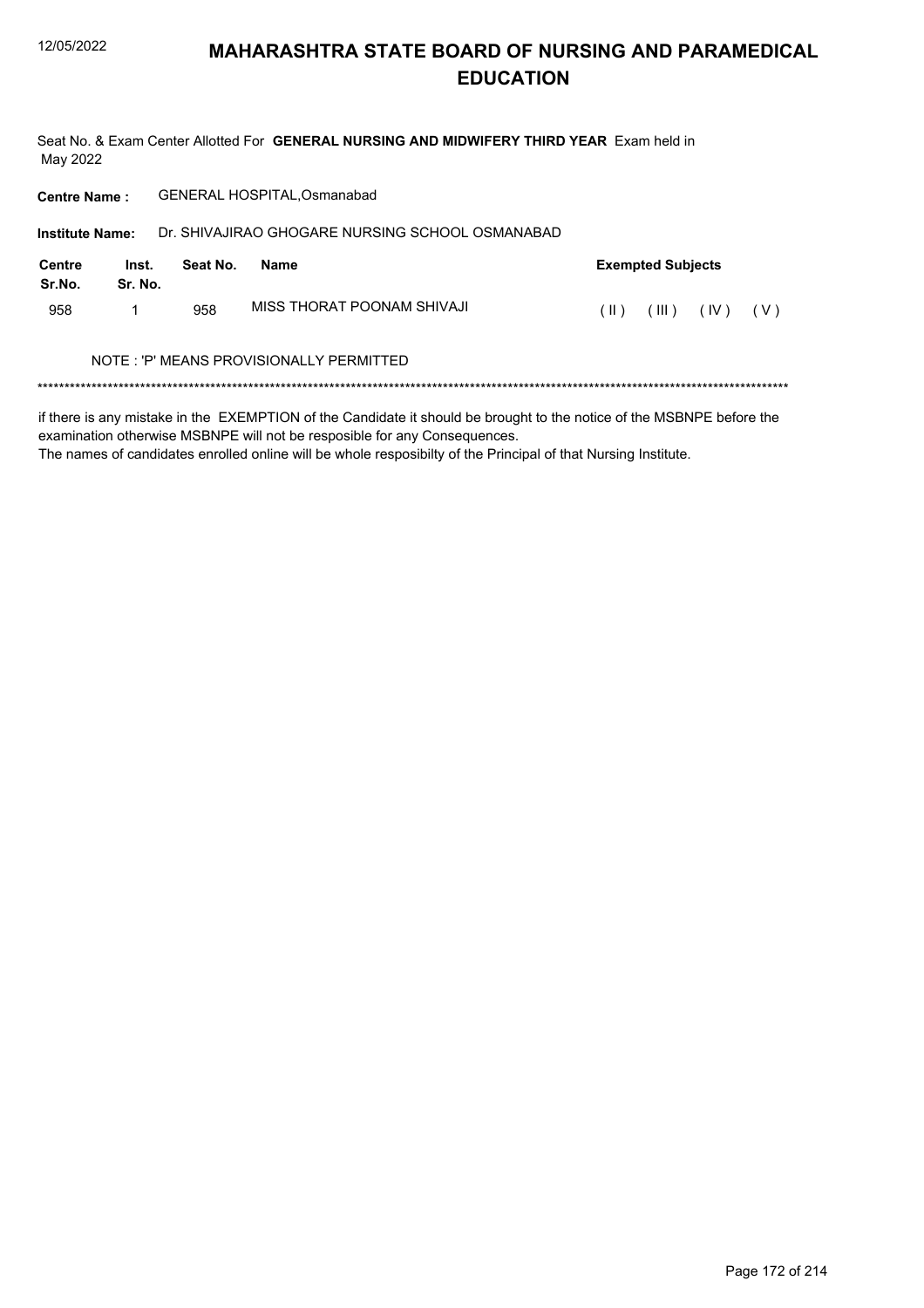Seat No. & Exam Center Allotted For GENERAL NURSING AND MIDWIFERY THIRD YEAR Exam held in May 2022

GENERAL HOSPITAL, Osmanabad **Centre Name:** AASTHA SCHOOL OF NURSING OSMANABAD **Institute Name: Centre** Inst. **Exempted Subjects** Seat No. **Name** Sr.No. Sr. No. MISS MORE AISHWARYA BHAGWAT 959  $\mathbf{1}$ 959 NOTE: 'P' MEANS PROVISIONALLY PERMITTED 

if there is any mistake in the EXEMPTION of the Candidate it should be brought to the notice of the MSBNPE before the examination otherwise MSBNPE will not be resposible for any Consequences.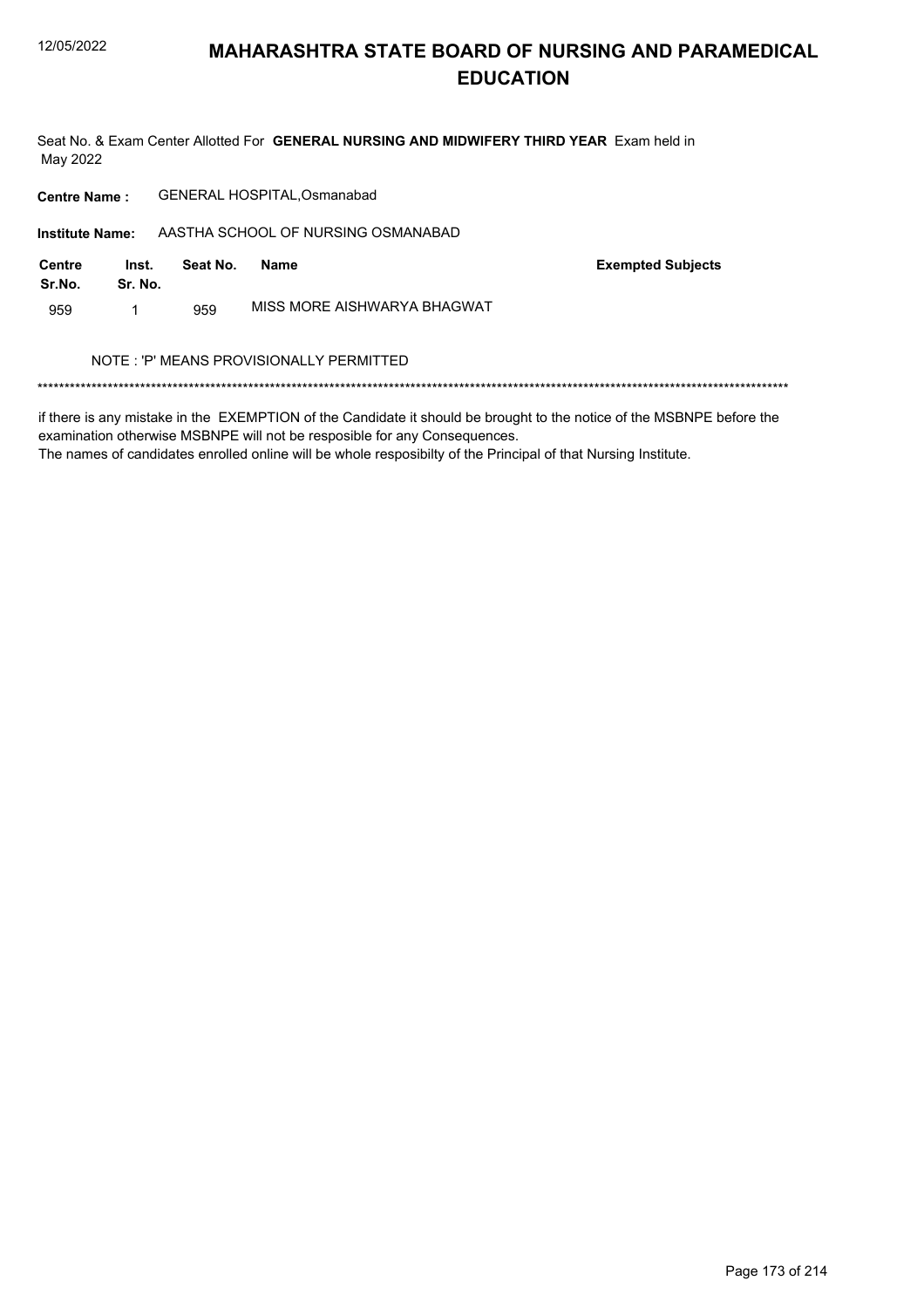Seat No. & Exam Center Allotted For **GENERAL NURSING AND MIDWIFERY THIRD YEAR** Exam held in May 2022

### **Centre Name :** GENERAL HOSPITAL,Osmanabad

NAVIN NURSING SCHOOL OSMANABAD **Institute Name:**

| <b>Centre</b><br>Sr.No. | Inst.<br>Sr. No. | Seat No. | <b>Name</b>                       | <b>Exempted Subjects</b> |       |      |       |  |
|-------------------------|------------------|----------|-----------------------------------|--------------------------|-------|------|-------|--|
| 960                     |                  | 960      | MISS CHANDANE ANJANA SADHU        | (1)                      | (IV)  | (V)  |       |  |
| 961                     | 2                | 961      | MISS KANEPAGOLU ESTER DATTATRAY   | (1)                      | (III) | (IV) | (V)   |  |
| 962                     | 3                | 962      | MR SARVADE VISHAL ARUN            | (1)                      | (III) | (IV) | (V)   |  |
| 963                     | 4                | 963      | MISS SONEVANE PRATIKSHA DNYANADEV | (1)                      | (III) | (IV) | ( V ) |  |
| 964                     | 5                | 964      | MISS SURWASE SANGITA DATTATRYA    | (III)                    | (IV)  | (V)  |       |  |

### NOTE : 'P' MEANS PROVISIONALLY PERMITTED

```
*******************************************************************************************************************************************
```
if there is any mistake in the EXEMPTION of the Candidate it should be brought to the notice of the MSBNPE before the examination otherwise MSBNPE will not be resposible for any Consequences. The names of candidates enrolled online will be whole resposibilty of the Principal of that Nursing Institute.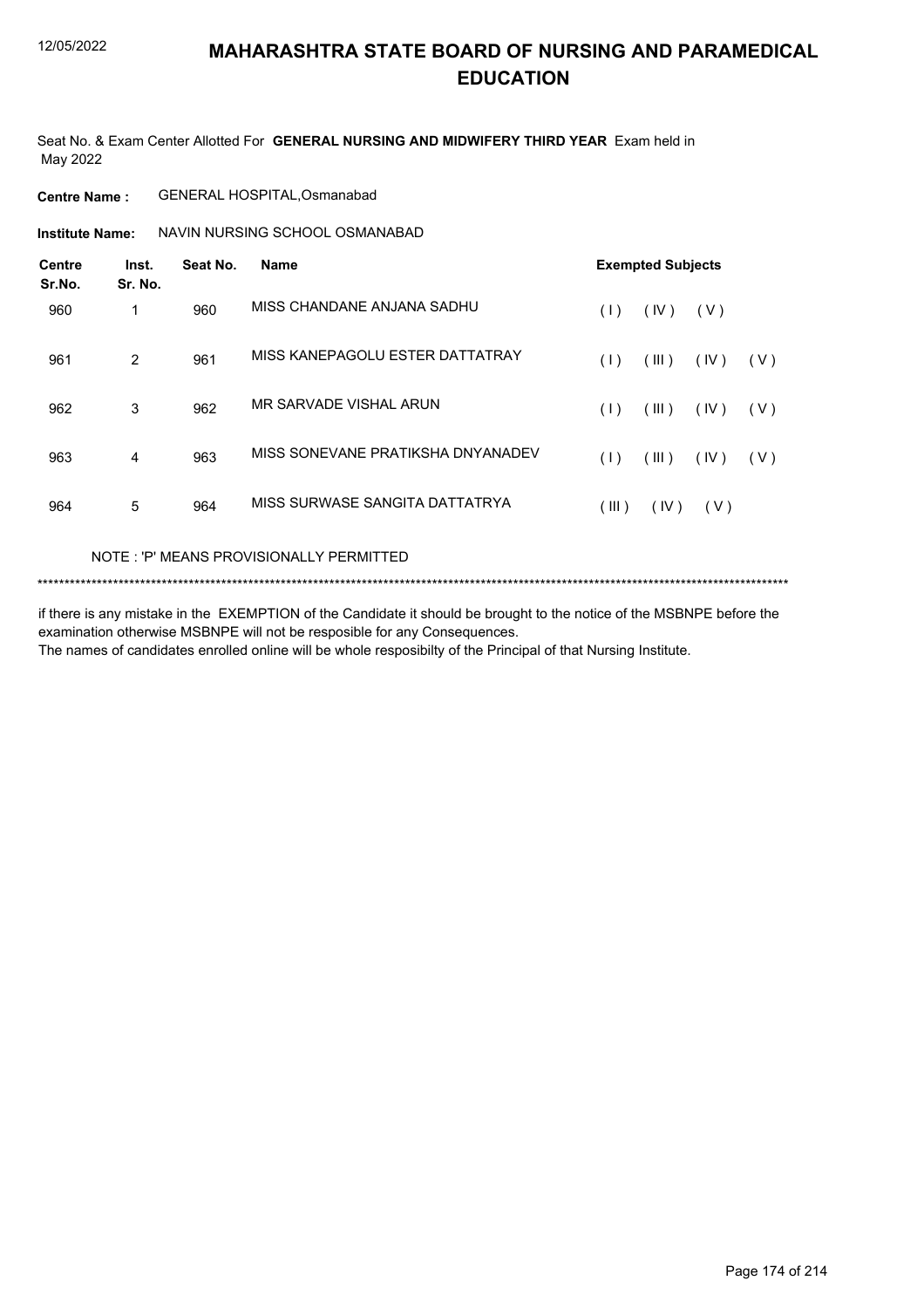Seat No. & Exam Center Allotted For GENERAL NURSING AND MIDWIFERY THIRD YEAR Exam held in May 2022

MAHATMA GANDHI MISSION INSTITUTE OF NURSING EDUCATION, AURANGABAD **Centre Name:** SHRI DHANESHWARI MANAV VIKAS MANDAL, AURANGABAD **Institute Name: Centre** Inst. Seat No. **Exempted Subjects Name** Sr.No. Sr. No. MISS PADVI RUPALI MAKTYA 965  $\mathbf{1}$ 965  $(1)$   $(1)$   $(1)$   $(1)$   $(1)$ NOTE: 'P' MEANS PROVISIONALLY PERMITTED

if there is any mistake in the EXEMPTION of the Candidate it should be brought to the notice of the MSBNPE before the examination otherwise MSBNPE will not be resposible for any Consequences.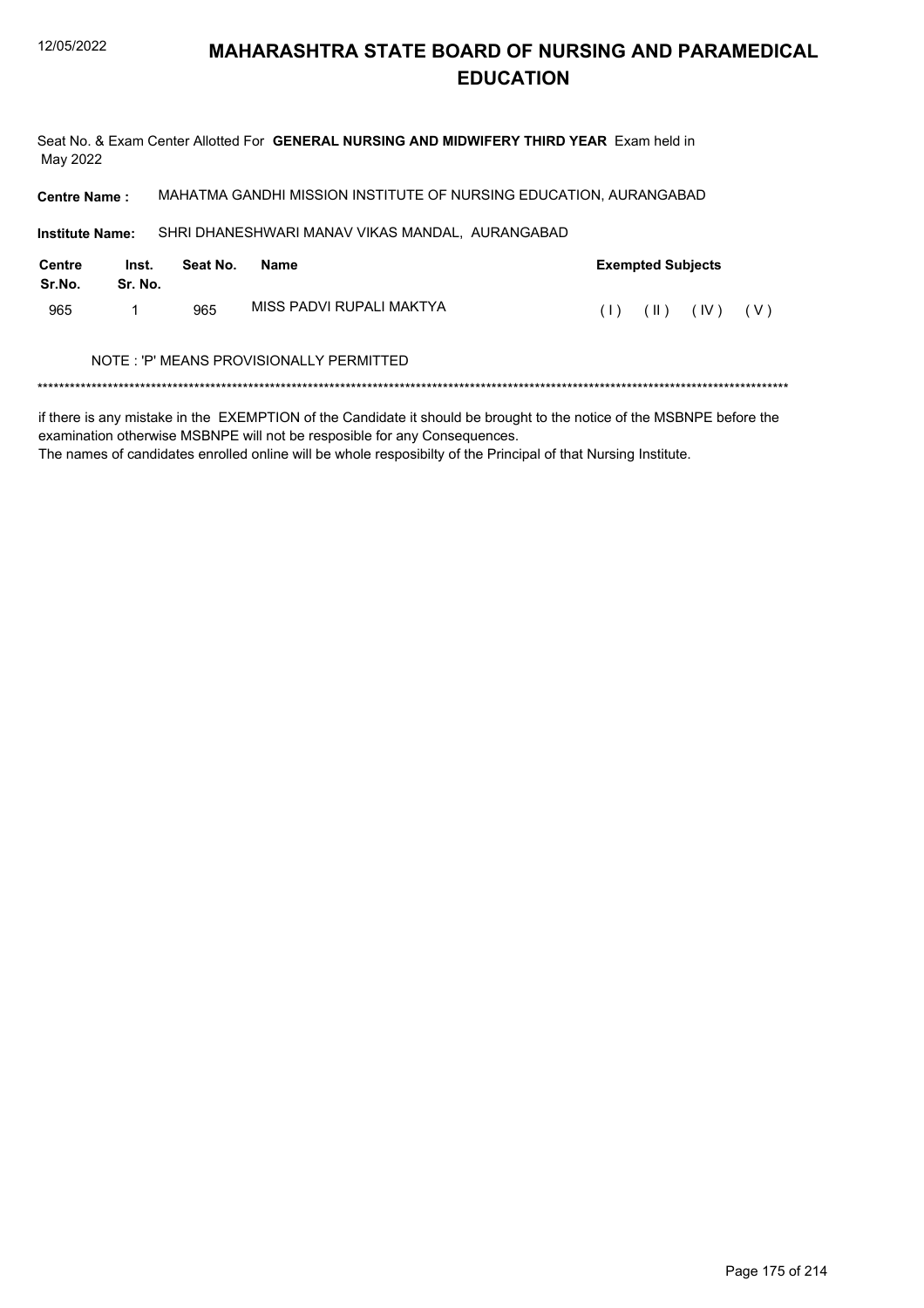Seat No. & Exam Center Allotted For **GENERAL NURSING AND MIDWIFERY THIRD YEAR** Exam held in May 2022

**Centre Name :** MAHATMA GANDHI MISSION INSTITUTE OF NURSING EDUCATION, AURANGABAD

MAHATMA GANDHI MISSION INSTITUTE OF NURSING EDUCATION, AURANGABAD **Institute Name:**

| <b>Centre</b><br>Sr.No. | Inst.<br>Sr. No. | Seat No. | <b>Name</b>                    | <b>Exempted Subjects</b> |
|-------------------------|------------------|----------|--------------------------------|--------------------------|
| 966                     | 1                | 966      | MISS BANKAR DAIVASHALA LAXMAN  |                          |
| 967                     | 2                | 967      | MISS DUDHE MANISHA PRABHAKAR   |                          |
| 968                     | 3                | 968      | MISS JADHAV PRANALEE MADHUKAR  |                          |
| 969                     | 4                | 969      | MISS SHAIKH RUMANAKAUSAR PASHA |                          |
| 970                     | 5                | 970      | MISS SHINDE POOJA GORAKH       |                          |

### NOTE : 'P' MEANS PROVISIONALLY PERMITTED

\*\*\*\*\*\*\*\*\*\*\*\*\*\*\*\*\*\*\*\*\*\*\*\*\*\*\*\*\*\*\*\*\*\*\*\*\*\*\*\*\*\*\*\*\*\*\*\*\*\*\*\*\*\*\*\*\*\*\*\*\*\*\*\*\*\*\*\*\*\*\*\*\*\*\*\*\*\*\*\*\*\*\*\*\*\*\*\*\*\*\*\*\*\*\*\*\*\*\*\*\*\*\*\*\*\*\*\*\*\*\*\*\*\*\*\*\*\*\*\*\*\*\*\*\*\*\*\*\*\*\*\*\*\*\*\*\*\*\*

if there is any mistake in the EXEMPTION of the Candidate it should be brought to the notice of the MSBNPE before the examination otherwise MSBNPE will not be resposible for any Consequences. The names of candidates enrolled online will be whole resposibilty of the Principal of that Nursing Institute.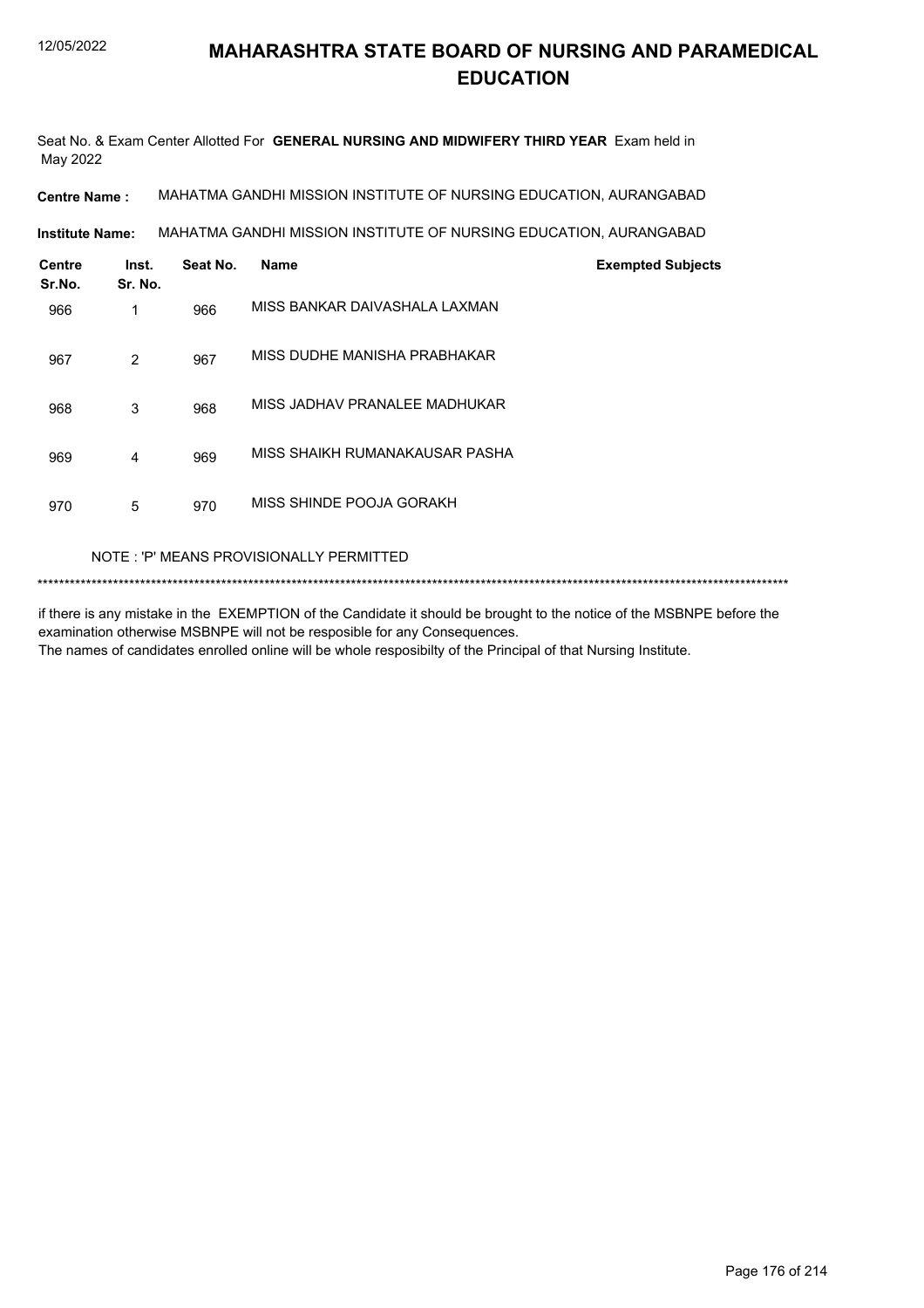Seat No. & Exam Center Allotted For GENERAL NURSING AND MIDWIFERY THIRD YEAR Exam held in May 2022

MAHATMA GANDHI MISSION INSTITUTE OF NURSING EDUCATION, AURANGABAD **Centre Name:** 

**Institute Name:** AURANGABAD NURSING SCHOOL, BHALGAON, AURANGABAD

| Centre<br>Sr.No. | Inst.<br>Sr. No. | Seat No. | Name                         | <b>Exempted Subjects</b> |
|------------------|------------------|----------|------------------------------|--------------------------|
| 971              |                  | 971      | MISS KASABE JANAVI DATTATRAY |                          |

### NOTE : 'P' MEANS PROVISIONALLY PERMITTED

if there is any mistake in the EXEMPTION of the Candidate it should be brought to the notice of the MSBNPE before the examination otherwise MSBNPE will not be resposible for any Consequences.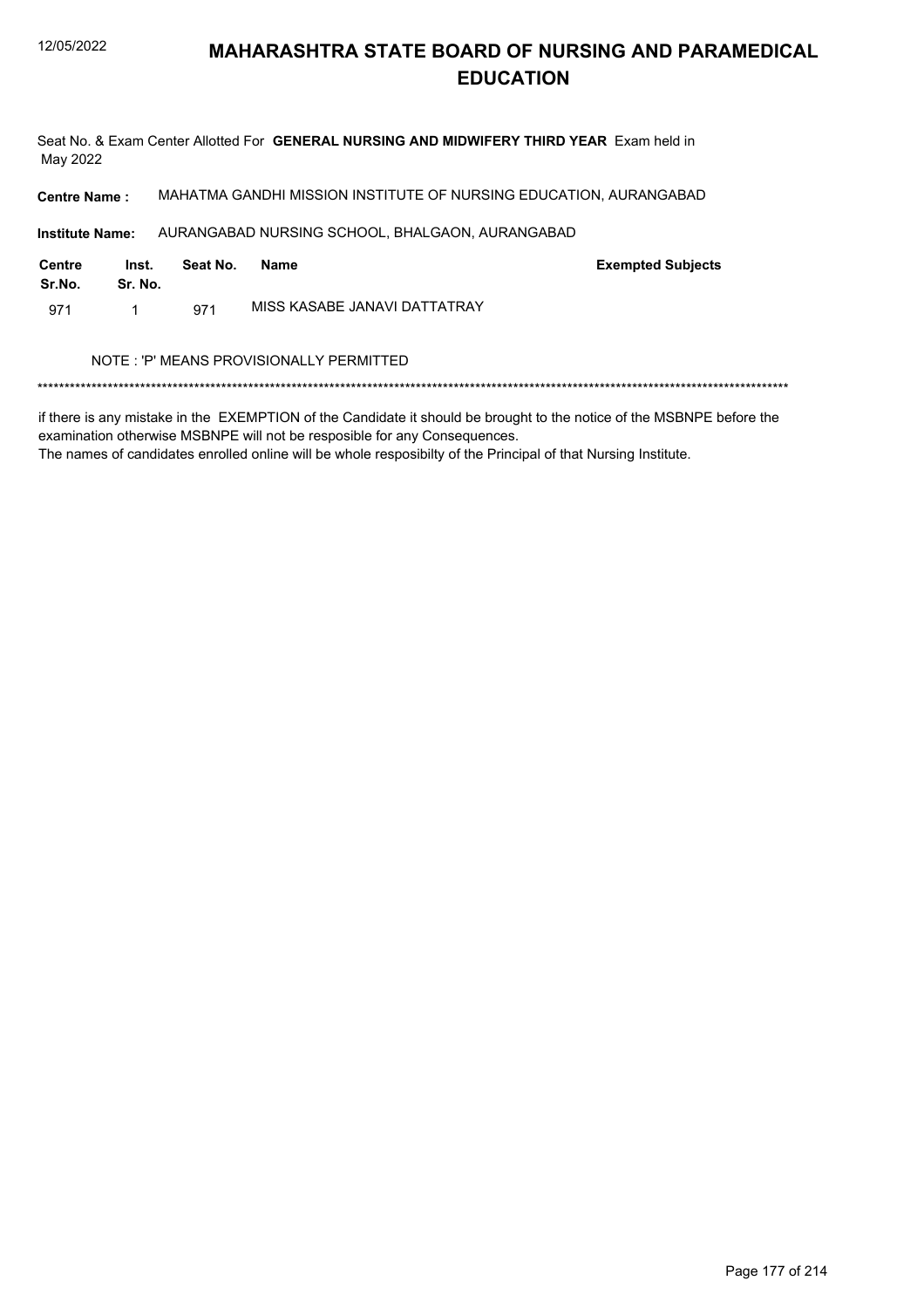Seat No. & Exam Center Allotted For GENERAL NURSING AND MIDWIFERY THIRD YEAR Exam held in May 2022

MAHATMA GANDHI MISSION INSTITUTE OF NURSING EDUCATION, AURANGABAD **Centre Name:** 

**Institute Name:** Manik Nursing School, Garkhed, Aurangabad

| Centre<br>Sr.No. | Inst.<br>Sr. No. | Seat No. | <b>Name</b>                             |      | <b>Exempted Subjects</b> |      |       |
|------------------|------------------|----------|-----------------------------------------|------|--------------------------|------|-------|
| 972              | 1                | 972      | MISS CHAVAN NADRA SHESHRAO              | (1)  | $(\parallel)$            | (IV) | ( V ) |
| 973              | $\overline{2}$   | 973      | MR GAIKWAD VIKAS SHANTII AL             | (1)  | (III)                    | (IV) | ( V ) |
| 974              | 3                | 974      | MISS KAMBI F SNEHA VINOD                | (  ) | (III)                    | (IV) | ( V ) |
|                  |                  |          | NOTE: 'P' MEANS PROVISIONALLY PERMITTED |      |                          |      |       |
|                  |                  |          |                                         |      |                          |      |       |

if there is any mistake in the EXEMPTION of the Candidate it should be brought to the notice of the MSBNPE before the examination otherwise MSBNPE will not be resposible for any Consequences. The names of candidates enrolled online will be whole resposibilty of the Principal of that Nursing Institute.

Page 178 of 214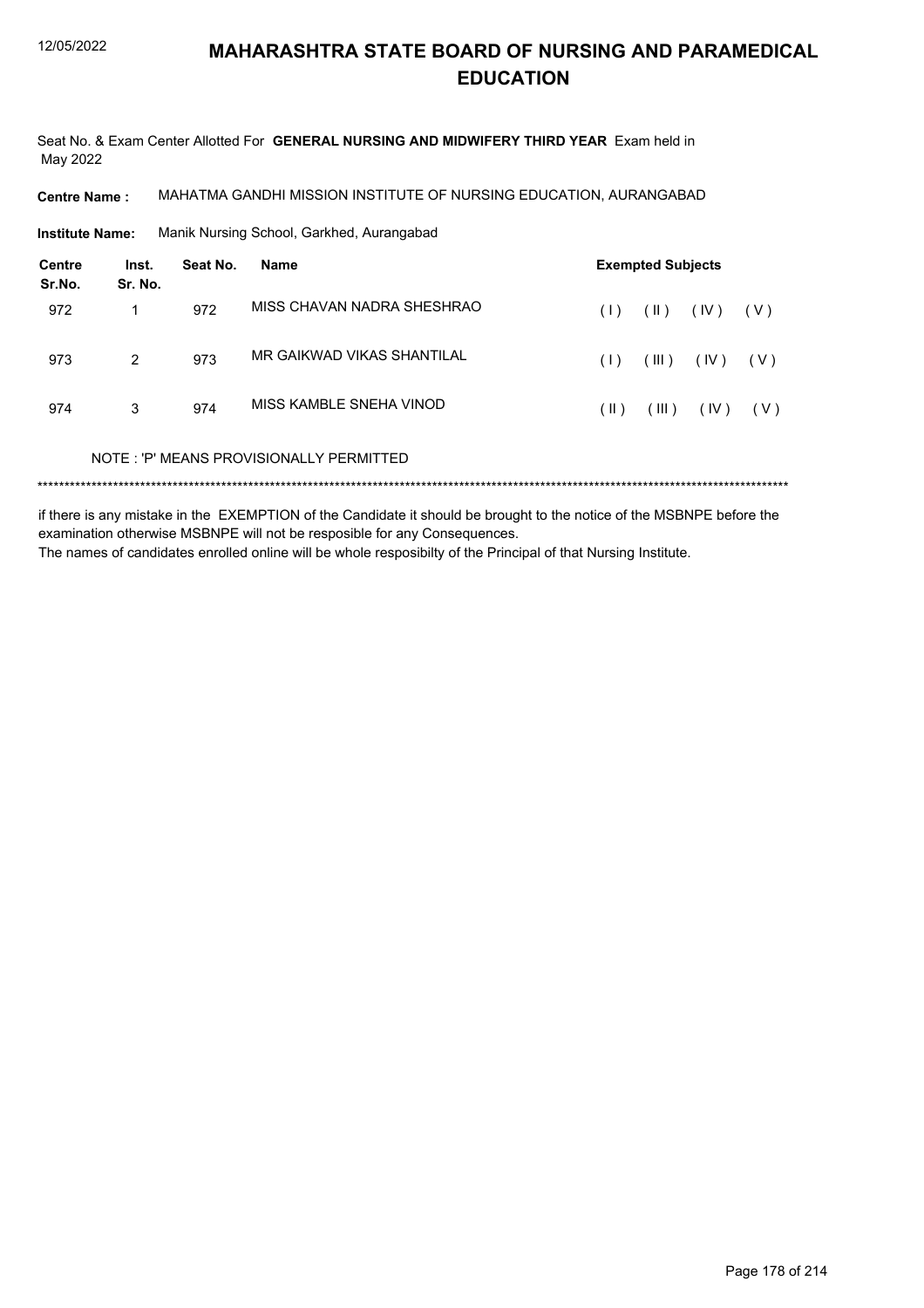Seat No. & Exam Center Allotted For GENERAL NURSING AND MIDWIFERY THIRD YEAR Exam held in May 2022

MAHATMA GANDHI MISSION INSTITUTE OF NURSING EDUCATION, AURANGABAD **Centre Name:** 

**Institute Name:** Yeshwant Institute of Nursing, Paithan Road, Aurangabad

| Centre<br>Sr.No. | Inst.<br>Sr. No. | Seat No. | Name                            |       | <b>Exempted Subjects</b> |
|------------------|------------------|----------|---------------------------------|-------|--------------------------|
| 975              |                  | 975      | MR JADHAV AKSHAY MASA           | (IV)  | ( V )                    |
| 976              | 2                | 976      | MR PAIKRAOAO VISHVAPAL KANBARAO | (III) | $(IV)$ $(V)$             |

### NOTE: 'P' MEANS PROVISIONALLY PERMITTED

if there is any mistake in the EXEMPTION of the Candidate it should be brought to the notice of the MSBNPE before the examination otherwise MSBNPE will not be resposible for any Consequences. The names of candidates enrolled online will be whole resposibilty of the Principal of that Nursing Institute.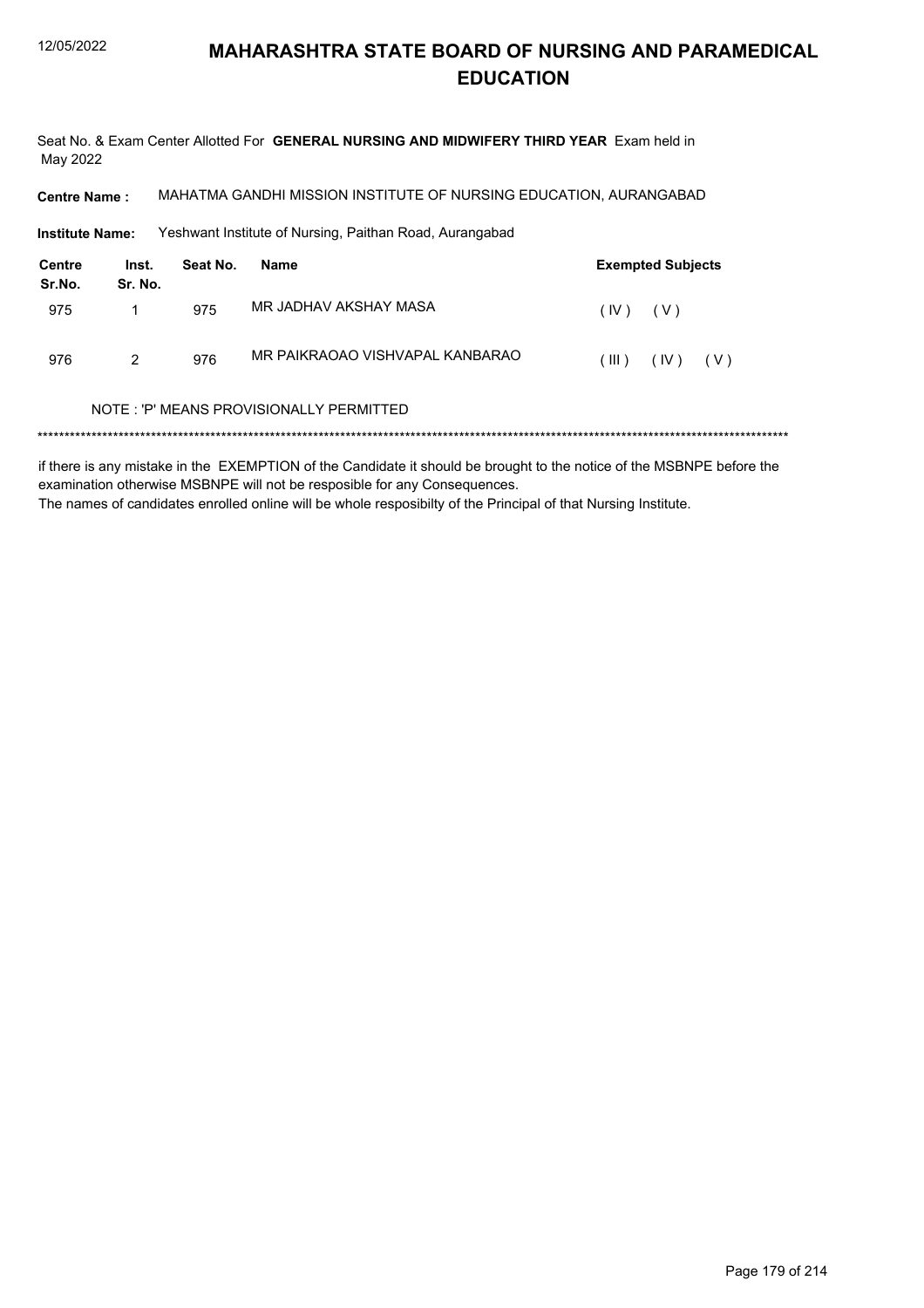Seat No. & Exam Center Allotted For **GENERAL NURSING AND MIDWIFERY THIRD YEAR** Exam held in May 2022

**Centre Name :** MAHATMA GANDHI MISSION INSTITUTE OF NURSING EDUCATION, AURANGABAD

SHRI GORAKSHA NURSING SCHOOL, PHULAMBRI, AURANGABAD **Institute Name:**

| Centre<br>Sr.No. | Inst.<br>Sr. No. | Seat No. | Name                                    |       | <b>Exempted Subjects</b> |       |       |
|------------------|------------------|----------|-----------------------------------------|-------|--------------------------|-------|-------|
| 977              |                  | 977      | MR GHORPADE KIRAN NANDU                 | (IV)  | ( V )                    |       |       |
| 978              | $\mathcal{P}$    | 978      | MR HANWATE SANDEEP DAMODHAR             | (III) | (IV)                     | ( V ) |       |
| 979              | 3                | 979      | MR THITE DILIP SAHEBRAO                 | (  )  | (III)                    | (IV)  | ( V ) |
|                  |                  |          | NOTE: 'P' MEANS PROVISIONALLY PERMITTED |       |                          |       |       |
|                  |                  |          |                                         |       |                          |       |       |

if there is any mistake in the EXEMPTION of the Candidate it should be brought to the notice of the MSBNPE before the examination otherwise MSBNPE will not be resposible for any Consequences. The names of candidates enrolled online will be whole resposibilty of the Principal of that Nursing Institute.

Page 180 of 214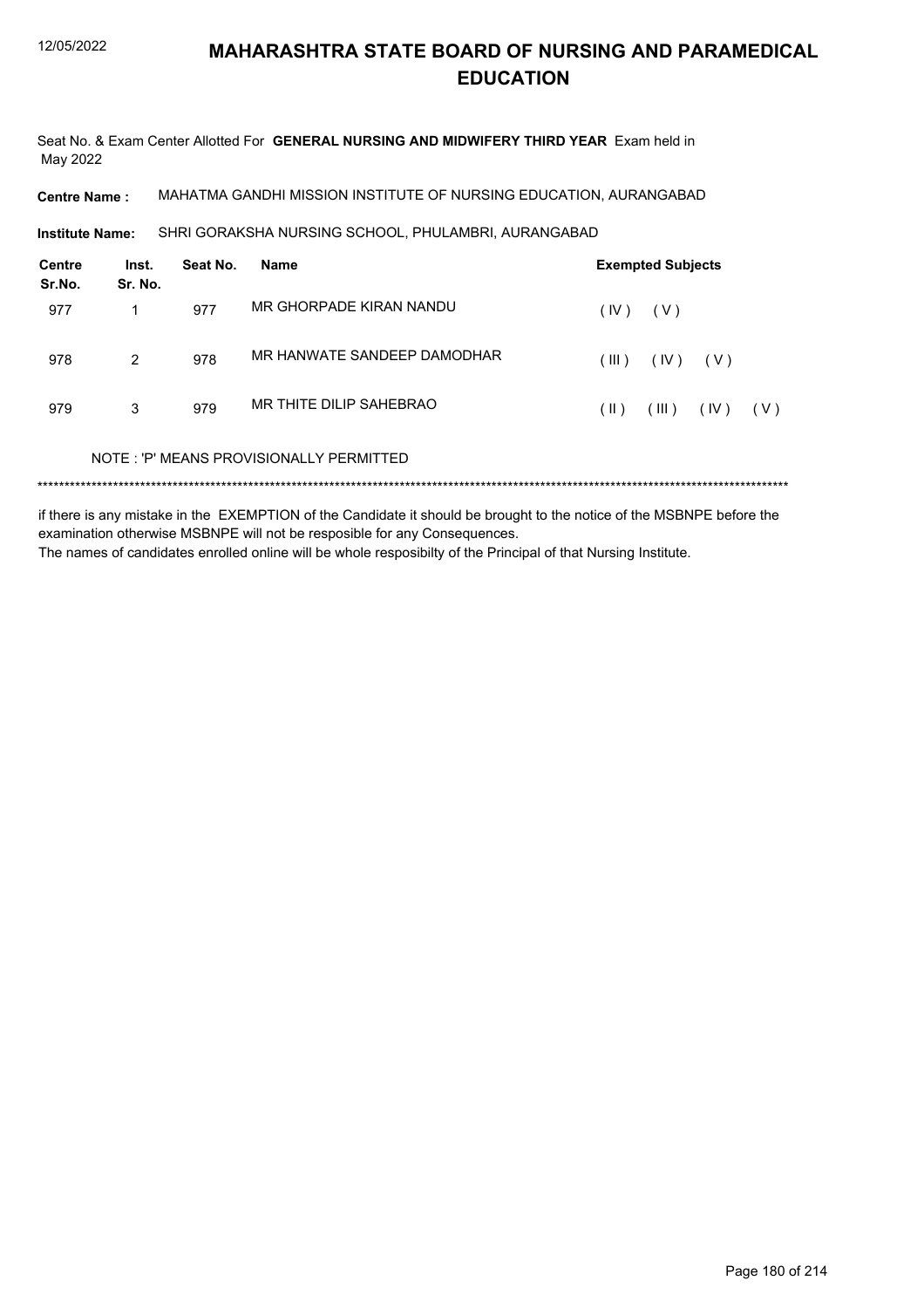Seat No. & Exam Center Allotted For GENERAL NURSING AND MIDWIFERY THIRD YEAR Exam held in May 2022

MAHATMA GANDHI MISSION INSTITUTE OF NURSING EDUCATION, AURANGABAD **Centre Name:** 

**Institute Name:** Aurangabad Training School of Nursing, Shivajinagar, Aurangabad

| Centre<br>Sr.No. | Inst.<br>Sr. No. | Seat No. | Name                                    |      | <b>Exempted Subjects</b> |              |  |  |  |  |
|------------------|------------------|----------|-----------------------------------------|------|--------------------------|--------------|--|--|--|--|
| 980              |                  | 980      | MR KHAN MOHAMMEDTAUSEEF YUSUF           | (  ) | (III)                    | $(IV)$ $(V)$ |  |  |  |  |
|                  |                  |          | NOTE: 'P' MEANS PROVISIONALLY PERMITTED |      |                          |              |  |  |  |  |
|                  |                  |          |                                         |      |                          |              |  |  |  |  |

if there is any mistake in the EXEMPTION of the Candidate it should be brought to the notice of the MSBNPE before the

examination otherwise MSBNPE will not be resposible for any Consequences.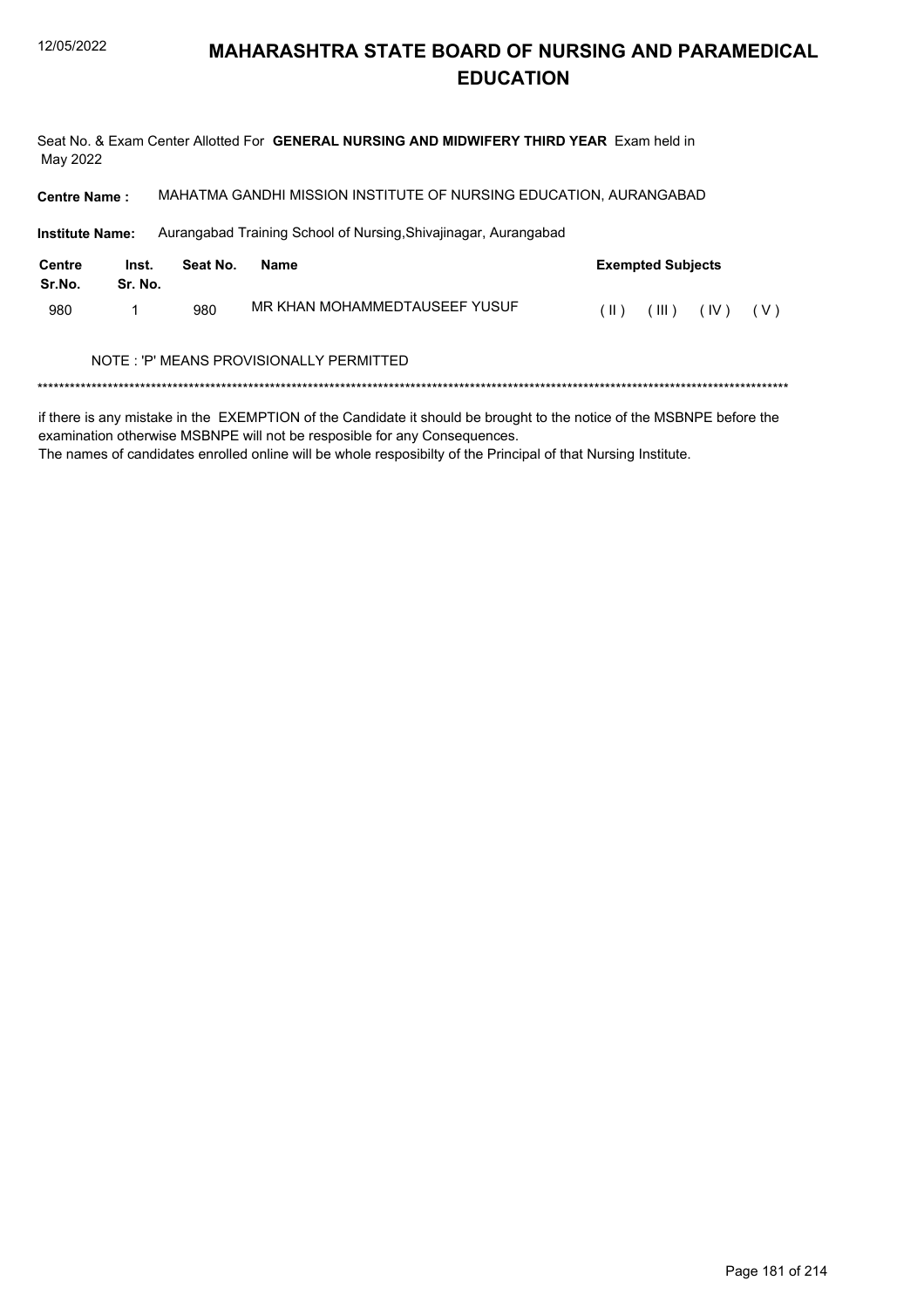Seat No. & Exam Center Allotted For **GENERAL NURSING AND MIDWIFERY THIRD YEAR** Exam held in May 2022

**Centre Name :** MAHATMA GANDHI MISSION INSTITUTE OF NURSING EDUCATION, AURANGABAD

New Rajmata Jijau RGNM Nursing School **Institute Name:**

| Centre<br>Sr.No. | Inst.<br>Sr. No. | Seat No. | <b>Name</b>                             | <b>Exempted Subjects</b> |       |      |       |
|------------------|------------------|----------|-----------------------------------------|--------------------------|-------|------|-------|
| 981              | 1                | 981      | MISS DUMBHARE PALLAVI MAHADEORAO        |                          |       |      |       |
| 982              | 2                | 982      | MR MANE VYANKATRAMAN GOVINDRAO          | (1)                      | (III) | (IV) | ( V ) |
| 983              | 3                | 983      | MISS PATANGE PRADNYA SONBA              |                          |       |      |       |
| 984              | 4                | 984      | MISS PATIL SHITAL RAJENDRA              |                          |       |      |       |
| 985              | 5                | 985      | MR SHRIRAME SUDARSHAN HANMANT           | $(\parallel)$            | (IV)  | (V)  |       |
|                  |                  |          | NOTE: 'P' MEANS PROVISIONALLY PERMITTED |                          |       |      |       |

#### \*\*\*\*\*\*\*\*\*\*\*\*\*\*\*\*\*\*\*\*\*\*\*\*\*\*\*\*\*\*\*\*\*\*\*\*\*\*\*\*\*\*\*\*\*\*\*\*\*\*\*\*\*\*\*\*\*\*\*\*\*\*\*\*\*\*\*\*\*\*\*\*\*\*\*\*\*\*\*\*\*\*\*\*\*\*\*\*\*\*\*\*\*\*\*\*\*\*\*\*\*\*\*\*\*\*\*\*\*\*\*\*\*\*\*\*\*\*\*\*\*\*\*\*\*\*\*\*\*\*\*\*\*\*\*\*\*\*\*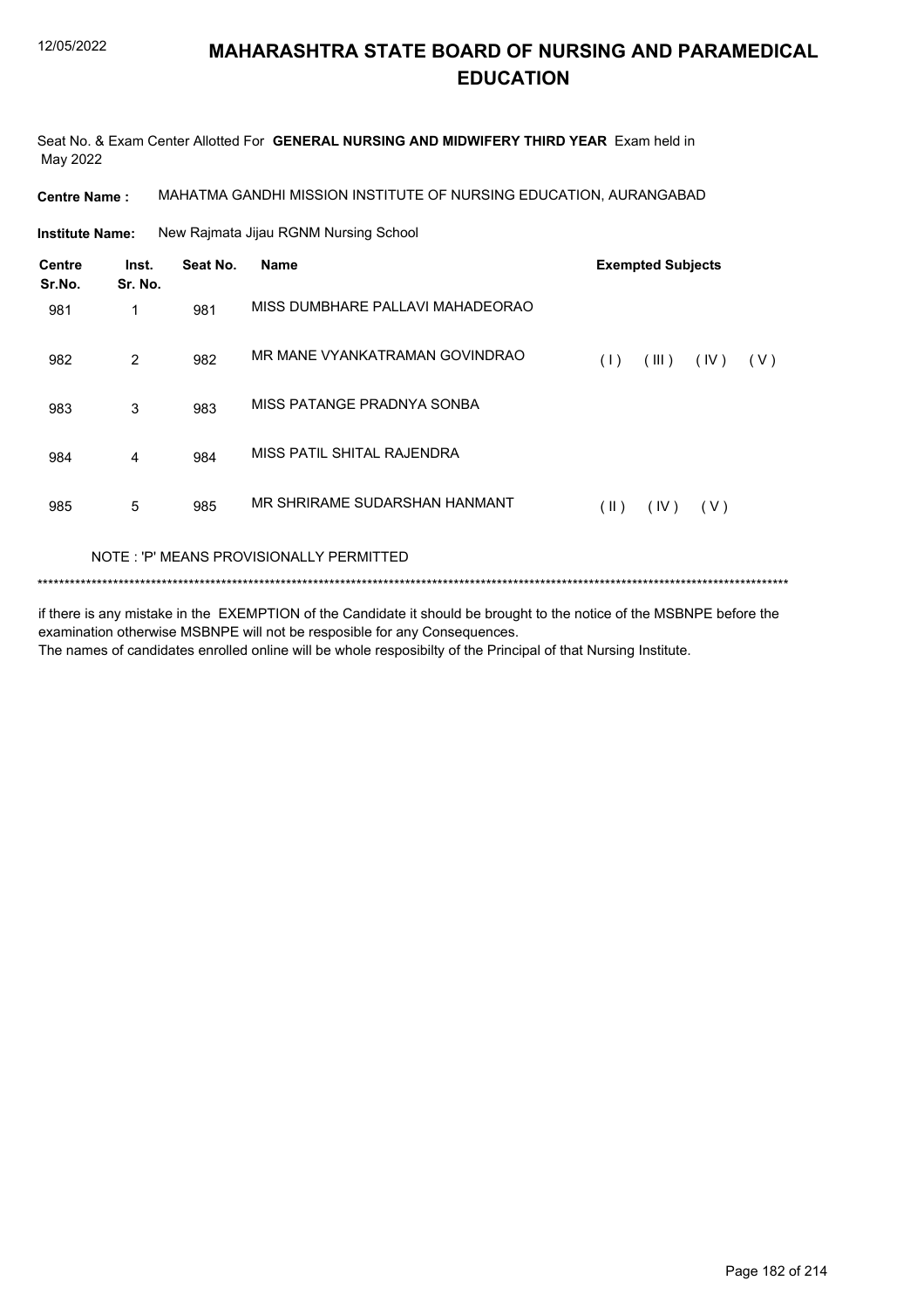#### 12/05/2022

### **MAHARASHTRA STATE BOARD OF NURSING AND PARAMEDICAL EDUCATION**

Seat No. & Exam Center Allotted For **GENERAL NURSING AND MIDWIFERY THIRD YEAR** Exam held in May 2022

**Centre Name :** GENERAL HOSPITAL, Latur

**Institute Name:** GENERAL HOSPITAL, LATUR

| <b>Centre</b><br>Sr.No. | Inst.<br>Sr. No. | Seat No. | <b>Name</b>                       | <b>Exempted Subjects</b> |
|-------------------------|------------------|----------|-----------------------------------|--------------------------|
| 986                     | 1                | 986      | MISS BACHUTE RUTUJA GAUTAM        |                          |
| 987                     | $\overline{2}$   | 987      | MISS BHANGE VIDHYA MAROTI         |                          |
| 988                     | 3                | 988      | MR BHARATI CHETAN SUBHASH         |                          |
| 989                     | 4                | 989      | MISS CHATE SUMEDHA DHANRAJ        |                          |
| 990                     | 5                | 990      | MISS DAHIPHALE YOGESHWARI SANJAY  |                          |
| 991                     | 6                | 991      | MISS FUNNE AMBIKA SHRIKANT        |                          |
| 992                     | $\overline{7}$   | 992      | MR GAIKWAD NIKHIL DNYANDEV        |                          |
| 993                     | 8                | 993      | MISS GAVALI TANUJA SHANKAR        |                          |
| 994                     | 9                | 994      | MISS GHADGE PRIYANKA BALIRAM      |                          |
| 995                     | 10               | 995      | MISS GOREMALI SHUBHANGI KASHINATH |                          |
| 996                     | 11               | 996      | MISS MAKHAR SARIKA SHIVAJI        |                          |
| 997                     | 12               | 997      | MISS MORE POOJA VITTHAL           |                          |
| 998                     | 13               | 998      | MISS NAWALE DEEPALI RAJU          |                          |
| 999                     | 14               | 999      | MR SANAYE ADINATH BABASAHEB       |                          |
| 1000                    | 15               | 1000     | MISS SARWADE SUJATA KALU          |                          |
| 1001                    | 16               | 1001     | MR SHARNANGAT ROHIT SHAHADEV      |                          |
| 1002                    | 17               | 1002     | MR TELANG SANDEEPKUMAR MANOHARRAO |                          |
| 1003                    | 18               | 1003     | MISS WAGHMARE POONAM SAMBHAJI     |                          |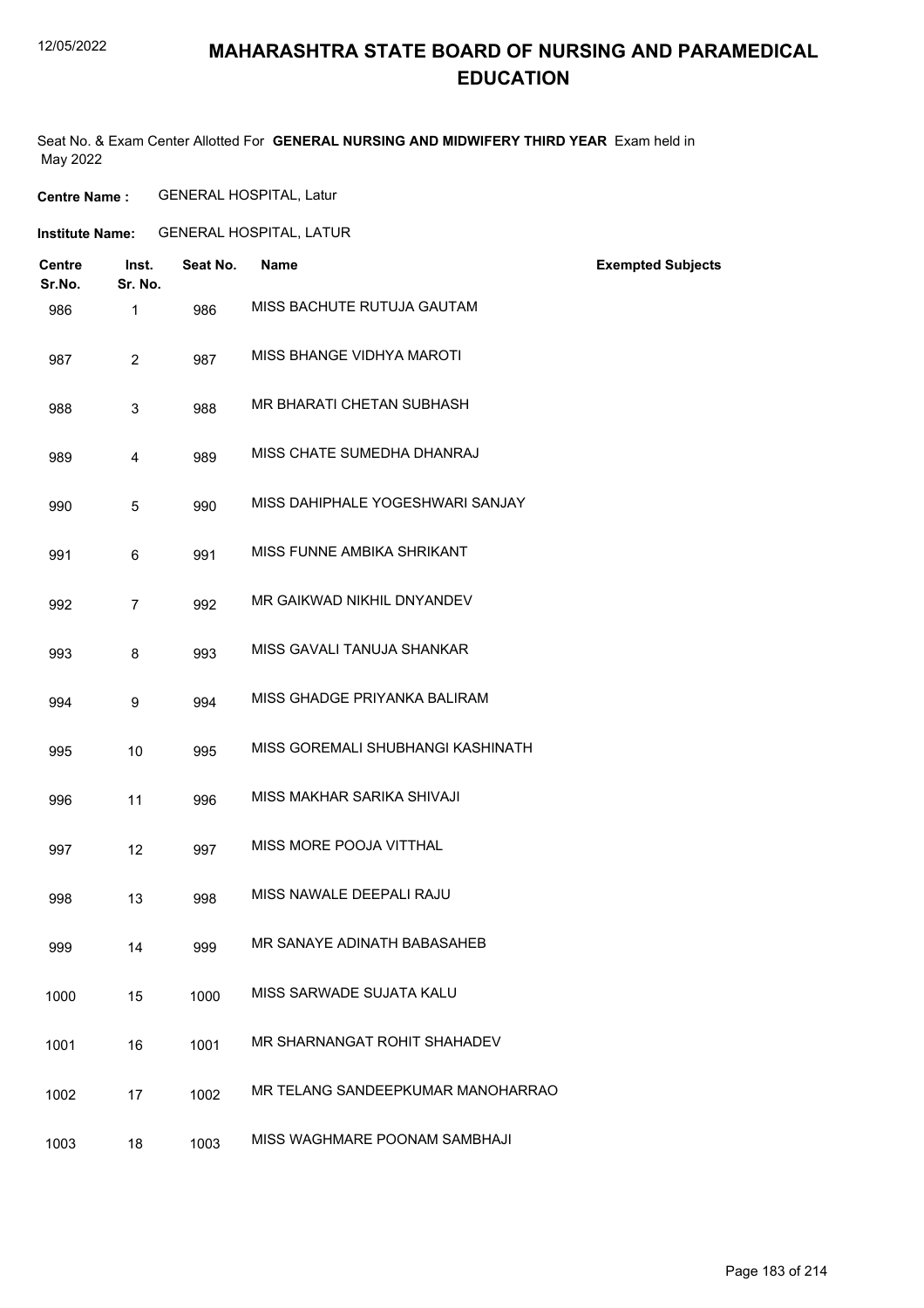Seat No. & Exam Center Allotted For GENERAL NURSING AND MIDWIFERY THIRD YEAR Exam held in May 2022

NOTE: 'P' MEANS PROVISIONALLY PERMITTED

if there is any mistake in the EXEMPTION of the Candidate it should be brought to the notice of the MSBNPE before the examination otherwise MSBNPE will not be resposible for any Consequences.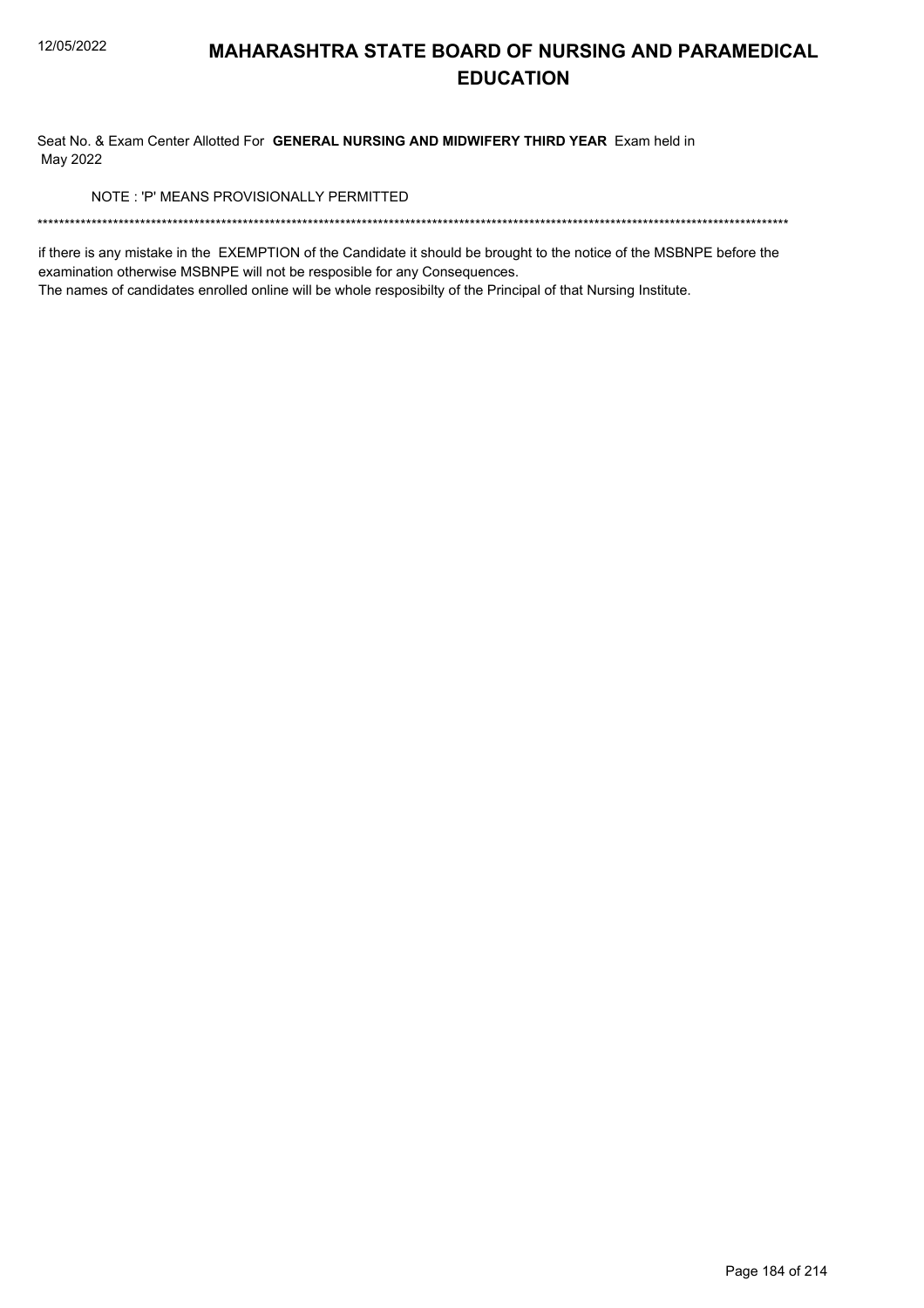Seat No. & Exam Center Allotted For **GENERAL NURSING AND MIDWIFERY THIRD YEAR** Exam held in May 2022

**Centre Name :** GENERAL HOSPITAL, Latur

SANT TUKARM INSTITUTE OF NURSING EDUCATION, AHMEDPUR, LATUR **Institute Name:**

| Centre<br>Sr.No. | Inst.<br>Sr. No. | Seat No. | <b>Name</b>                             |      | <b>Exempted Subjects</b> |      |       |  |  |
|------------------|------------------|----------|-----------------------------------------|------|--------------------------|------|-------|--|--|
| 1004             |                  | 1004     | MISS BHALERAO KARUNA VAMAN              | (1)  | $(\parallel)$            | (IV) | ( V ) |  |  |
| 1005             | 2                | 1005     | MISS JADHAV KANCHAN SANJAY              | (  ) | (III)                    | (IV) | ( V ) |  |  |
| 1006             | 3                | 1006     | MISS KENDRE VARSHA SHESHERAO            | (1)  | (  )                     | (IV) | ( V ) |  |  |
|                  |                  |          | NOTE: 'P' MEANS PROVISIONALLY PERMITTED |      |                          |      |       |  |  |
| *********        |                  |          |                                         |      |                          |      |       |  |  |

if there is any mistake in the EXEMPTION of the Candidate it should be brought to the notice of the MSBNPE before the examination otherwise MSBNPE will not be resposible for any Consequences. The names of candidates enrolled online will be whole resposibilty of the Principal of that Nursing Institute.

Page 185 of 214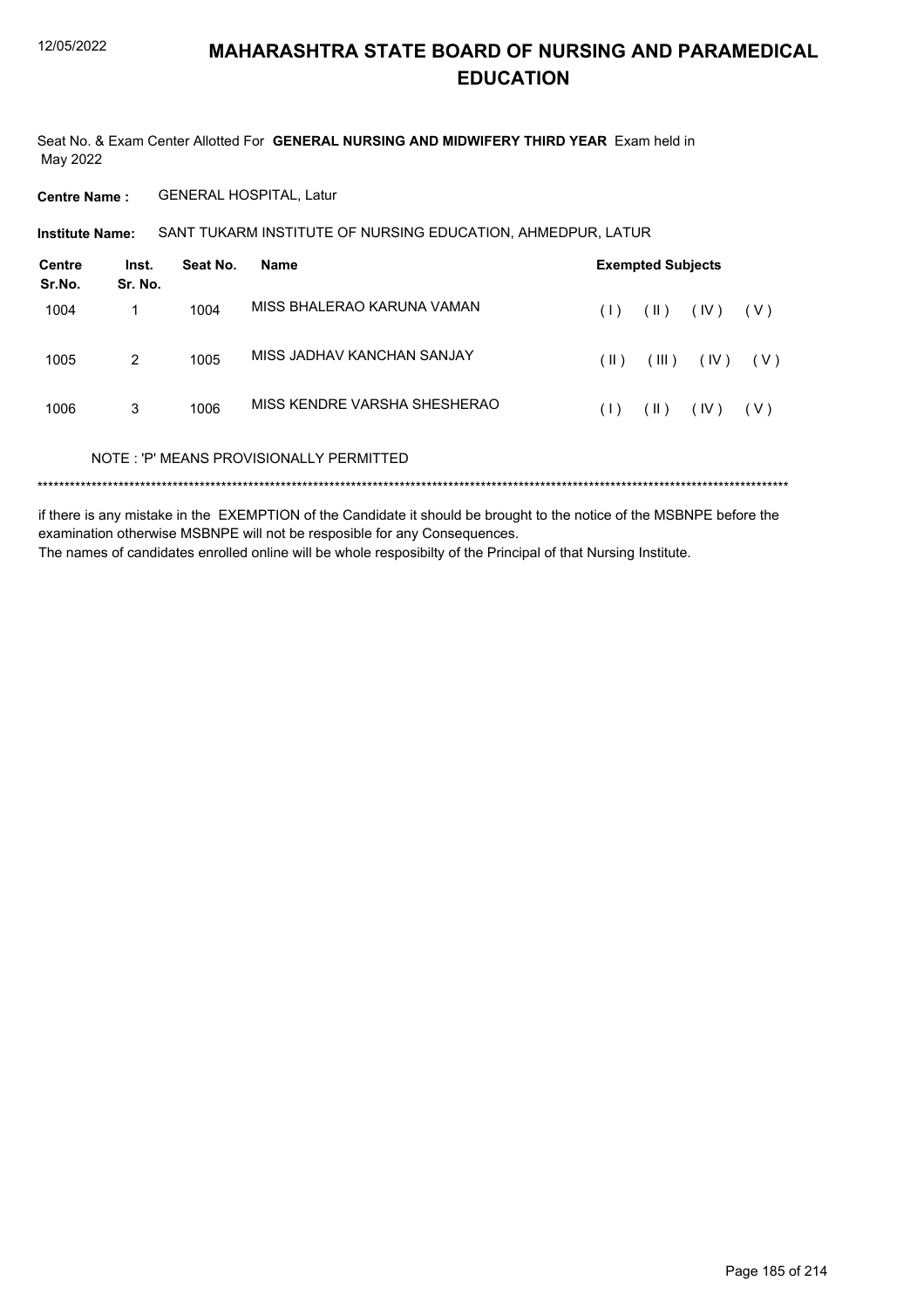Seat No. & Exam Center Allotted For **GENERAL NURSING AND MIDWIFERY THIRD YEAR** Exam held in May 2022

**Centre Name :** GENERAL HOSPITAL, Latur

G.B .PATIL SCHOOL OF NURSING, UDGIR, LATUR **Institute Name:**

| <b>Centre</b><br>Sr.No. | Inst.<br>Sr. No. | Seat No. | Name                                    | <b>Exempted Subjects</b> |       |      |     |
|-------------------------|------------------|----------|-----------------------------------------|--------------------------|-------|------|-----|
| 1007                    | 1                | 1007     | MISS DHINDE SHANTEE LAHANU              | (IV)                     | (V)   |      |     |
| 1008                    | 2                | 1008     | MR GAIKWAD PRAMOD BABURAO               | $(\parallel)$            | (III) | (IV) | (V) |
| 1009                    | 3                | 1009     | MISS PARDHI VIDYA YESHWANT              | (III)                    | (IV)  | (V)  |     |
| 1010                    | 4                | 1010     | MISS SHINGDA SWAPNALI SURESH            | $(\parallel)$            | (III) | (IV) | (V) |
| 1011                    | 5                | 1011     | MISS WAGHMARE SANJEEVANI RAOSAHEB       | (IV)                     | (V)   |      |     |
| 1012                    | 6                | 1012     | MISS WANKAR MANDAKINI BABURAO           | (1)                      | (III) | (IV) | (V) |
|                         |                  |          | NOTE: 'P' MEANS PROVISIONALLY PERMITTED |                          |       |      |     |

\*\*\*\*\*\*\*\*\*\*\*\*\*\*\*\*\*\*\*\*\*\*\*\*\*\*\*\*\*\*\*\*\*\*\*\*\*\*\*\*\*\*\*\*\*\*\*\*\*\*\*\*\*\*\*\*\*\*\*\*\*\*\*\*\*\*\*\*\*\*\*\*\*\*\*\*\*\*\*\*\*\*\*\*\*\*\*\*\*\*\*\*\*\*\*\*\*\*\*\*\*\*\*\*\*\*\*\*\*\*\*\*\*\*\*\*\*\*\*\*\*\*\*\*\*\*\*\*\*\*\*\*\*\*\*\*\*\*\*

if there is any mistake in the EXEMPTION of the Candidate it should be brought to the notice of the MSBNPE before the examination otherwise MSBNPE will not be resposible for any Consequences.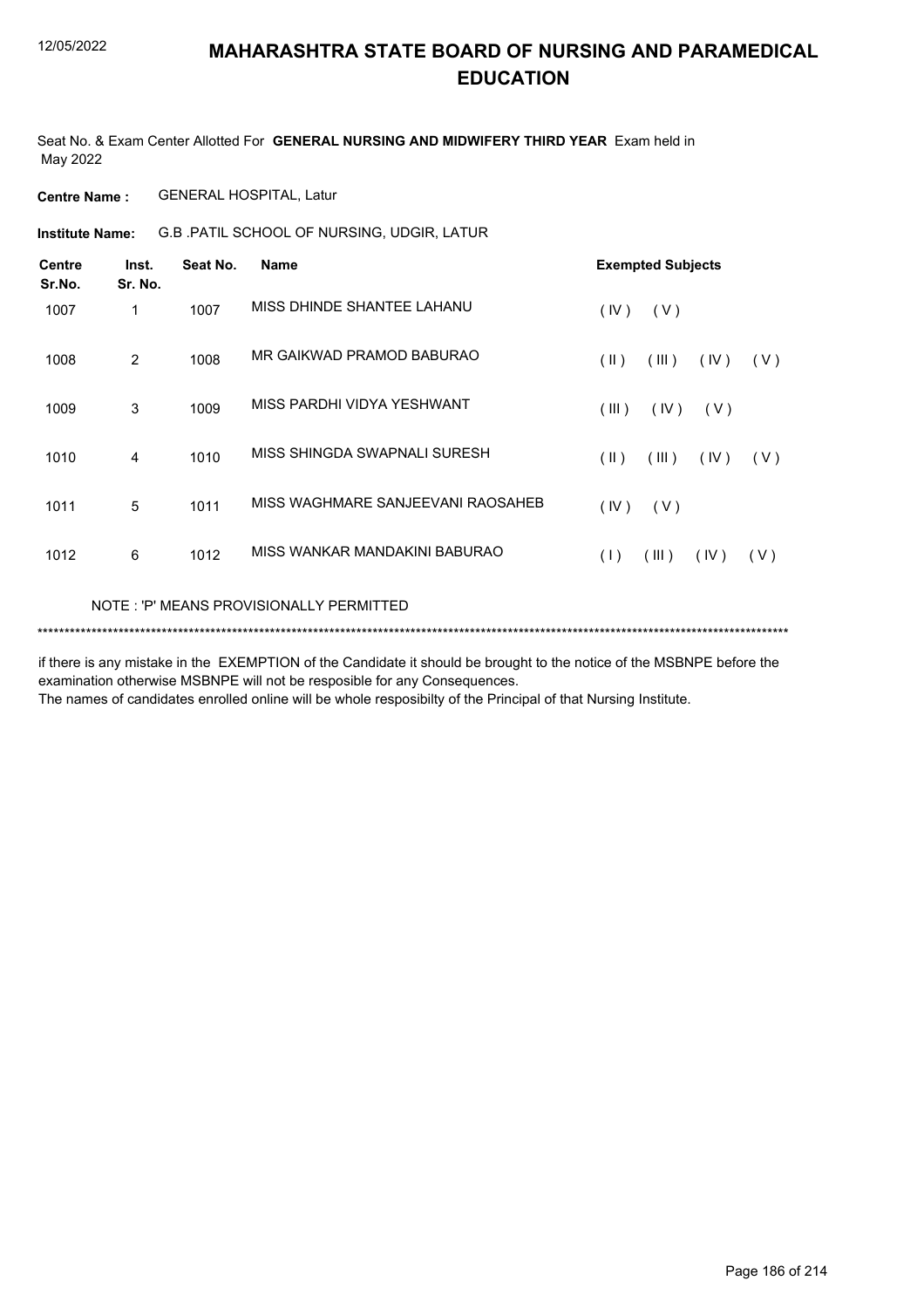Seat No. & Exam Center Allotted For **GENERAL NURSING AND MIDWIFERY THIRD YEAR** Exam held in May 2022

**Centre Name :** GENERAL HOSPITAL, Latur

SHRI BHAGWAN NURSING SCHOOL, LATUR **Institute Name:**

| <b>Centre</b><br>Sr.No. | Inst.<br>Sr. No. | Seat No. | <b>Name</b>                     | <b>Exempted Subjects</b> |               |      |     |  |
|-------------------------|------------------|----------|---------------------------------|--------------------------|---------------|------|-----|--|
| 1013                    | 1                | 1013     | MISS CHAKRE MANISHA DINKAR      | (1)                      | $(\parallel)$ | (IV) | (V) |  |
| 1014                    | 2                | 1014     | MR DHAS SUSHANT MAHADEVRAO      | (  )                     | (III)         | (IV) | (V) |  |
| 1015                    | 3                | 1015     | MISS GOPANWAD SADHANA PRABHAKAR | (  )                     | (IV)          | (V)  |     |  |
| 1016                    | 4                | 1016     | MISS KAMBLE KOMAL RAMBHAU       | (  )                     | (III)         | (IV) | (V) |  |
| 1017                    | 5                | 1017     | MR KATAKADE VIJAY SHRIHARI      | (  )                     | (III)         | (IV) | (V) |  |

#### NOTE : 'P' MEANS PROVISIONALLY PERMITTED

```
*******************************************************************************************************************************************
```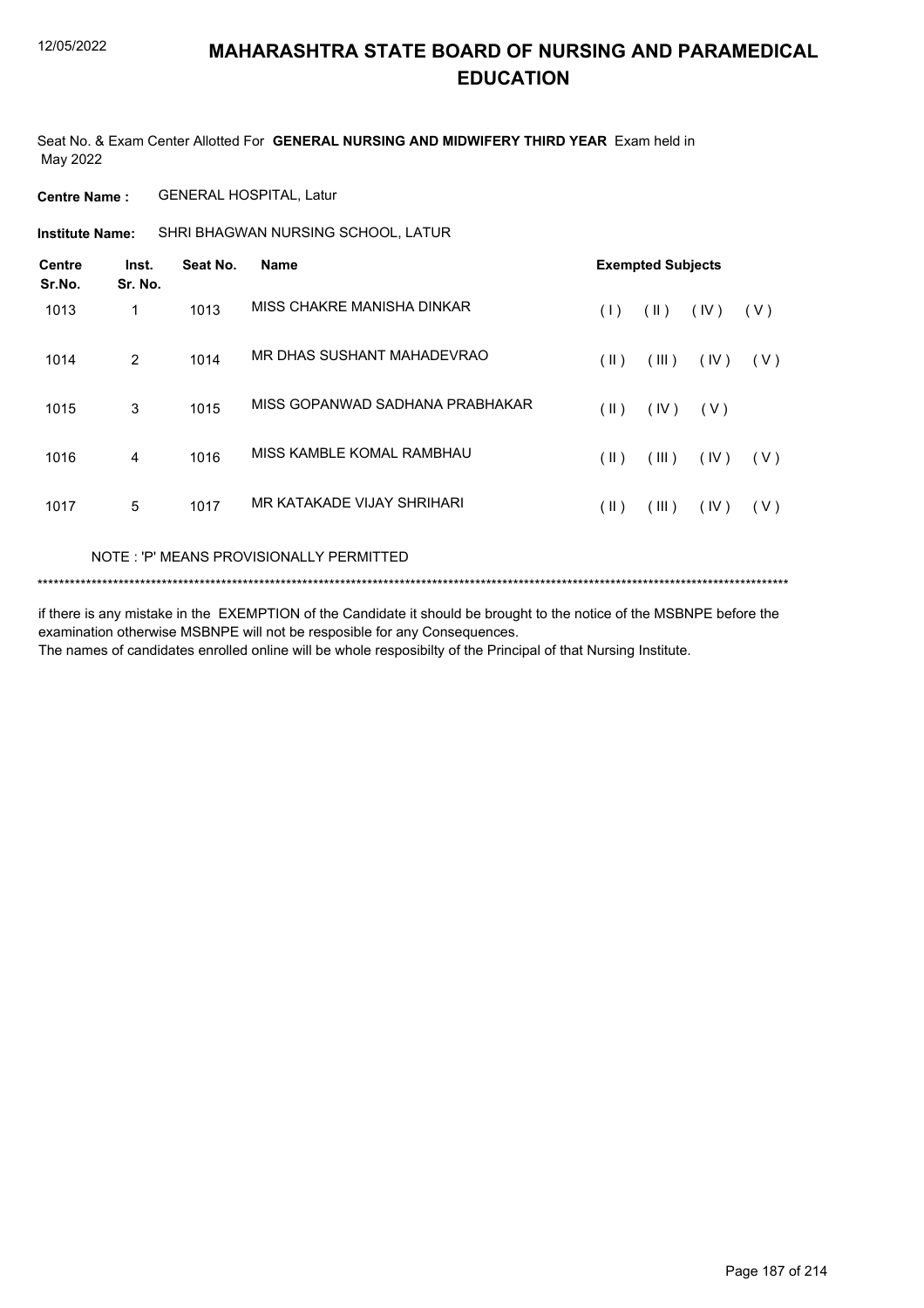Seat No. & Exam Center Allotted For **GENERAL NURSING AND MIDWIFERY THIRD YEAR** Exam held in May 2022

**Centre Name :** GENERAL HOSPITAL, Latur

**Institute Name: MAHARASHTRA COLLEGE OF NURSING, KAVA, LATUR** 

| <b>Centre</b><br>Sr.No. | Inst.<br>Sr. No. | Seat No. | <b>Name</b>                             | <b>Exempted Subjects</b>              |
|-------------------------|------------------|----------|-----------------------------------------|---------------------------------------|
| 1018                    | $\mathbf{1}$     | 1018     | MR HAKE KESHAV VISHWAJEET               |                                       |
| 1019                    | $\overline{2}$   | 1019     | MISS HALLURE GAYATRI ANKUSH             |                                       |
| 1020                    | 3                | 1020     | MISS KAMBLE KOMAL SHREERAM              |                                       |
| 1021                    | 4                | 1021     | MISS KASARE PRIYANKA SAWLARAM           |                                       |
| 1022                    | 5                | 1022     | MISS KOMBADE SUVARNA DEVIDAS            | (III)<br>(IV)<br>(V)                  |
| 1023                    | 6                | 1023     | MISS NAUKE MANISHA TRAMBAK              |                                       |
| 1024                    | $\overline{7}$   | 1024     | <b>MR REDDY PRASAD BALAJI</b>           |                                       |
| 1025                    | 8                | 1025     | MISS SABNE NEETA VISHNU                 |                                       |
| 1026                    | $\boldsymbol{9}$ | 1026     | MR SARWADIKAR RUSHIKESH SUDHIR          | $(\parallel)$<br>(III)<br>(IV)<br>(V) |
| 1027                    | 10               | 1027     | MISS SENDAGE SANDHYA SUNDAR             |                                       |
| 1028                    | 11               | 1028     | MISS SHEIKH ANJUM JILANI                |                                       |
| 1029                    | 12               | 1029     | MR SHELKE SIDDHU VILAS                  |                                       |
|                         |                  |          | NOTE: 'P' MEANS PROVISIONALLY PERMITTED |                                       |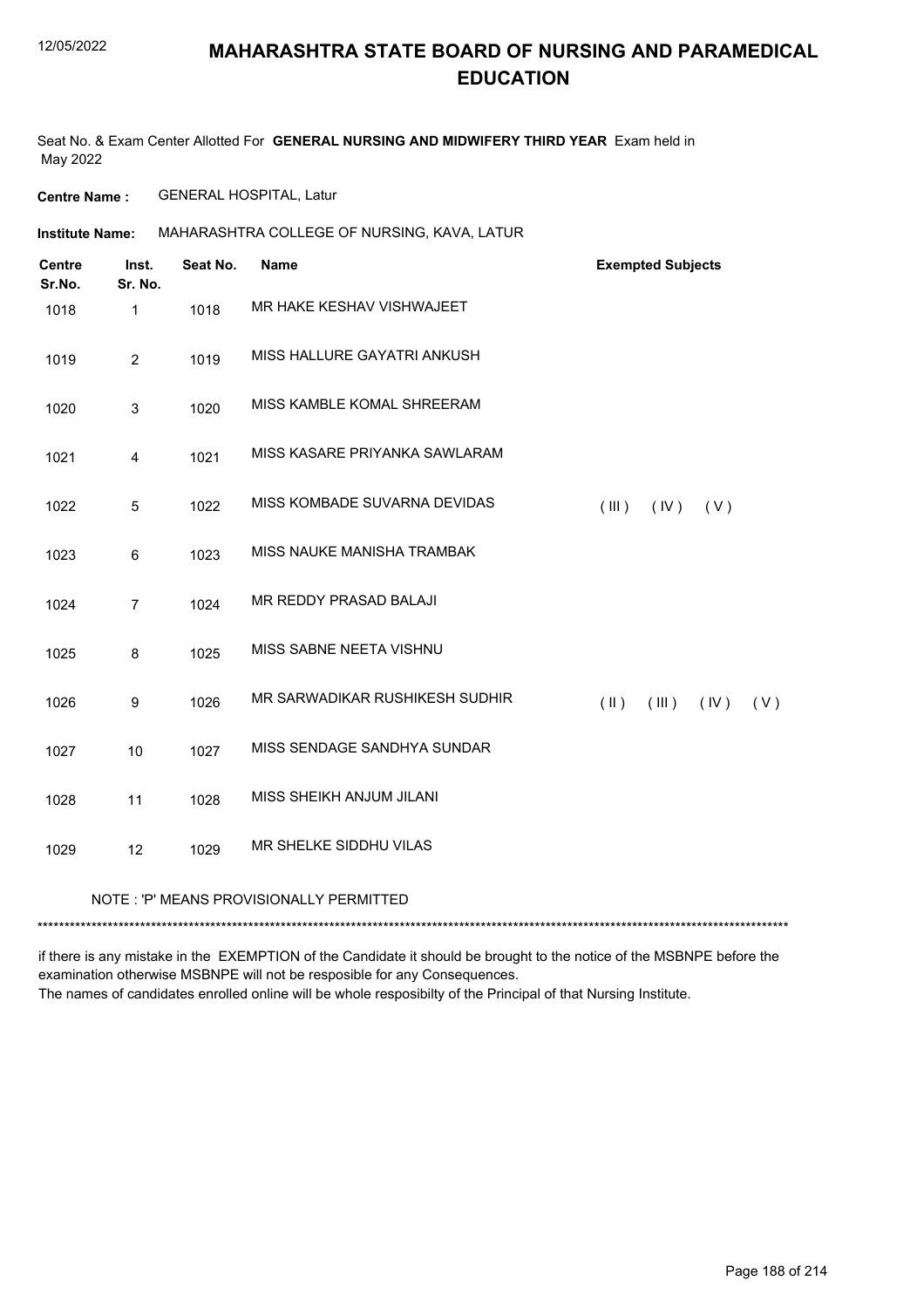Seat No. & Exam Center Allotted For **GENERAL NURSING AND MIDWIFERY THIRD YEAR** Exam held in May 2022

**Centre Name :** GENERAL HOSPITAL, Latur

**Institute Name: NAVJEEVAN CHARITABLE TRUST, LATUR** 

| <b>Centre</b><br>Sr.No. | Inst.<br>Sr. No. | Seat No. | <b>Name</b>                                                         |            | <b>Exempted Subjects</b> |      |     |
|-------------------------|------------------|----------|---------------------------------------------------------------------|------------|--------------------------|------|-----|
| 1030                    | 1                | 1030     | MR CHAPULKAR BHARAT ASHOK                                           | (III)      | (IV)                     | (V)  |     |
| 1031                    | 2                | 1031     | MISS CHAVAN POOJA VITTHAL                                           | (II)       | (III)                    | (IV) | (V) |
| 1032                    | 3                | 1032     | MISS GAIKWAD SHITAL NAMDEV                                          | (III)      | (IV)                     | (V)  |     |
| 1033                    | 4                | 1033     | MR GODHANE RAJESH MADHAV                                            | (III)      | (IV)                     | (V)  |     |
| 1034                    | 5                | 1034     | MISS KENDRE DHANASRI BABURAO                                        | (III)      | (IV)                     | (V)  |     |
| 1035                    | 6                | 1035     | MISS KHARE APEKSHA SIDDHARTH                                        | (III)      | (IV)                     | (V)  |     |
| 1036                    | $\overline{7}$   | 1036     | MISS KHOBRAGADE SHALINI SUKHADEV                                    | (III)      | (IV)                     | (V)  |     |
| 1037                    | 8                | 1037     | MISS SHETE SHILPA MAHAJAN                                           | (11)       | (III)                    | (IV) | (V) |
| 1038                    | 9                | 1038     | MR TEMBHARE MAYUR GAUTAM                                            | (III)      | (IV)                     | (V)  |     |
| 1039                    | 10               | 1039     | SMT MARKOLE BHAGYASHRI BHIMRAO<br>(NEE WAGHMARE BHAGYASHRI PRALHAD) | $($ II $)$ | (III)                    | (IV) | (V) |
|                         |                  |          | NOTE: 'P' MEANS PROVISIONALLY PERMITTED                             |            |                          |      |     |
|                         |                  |          |                                                                     |            |                          |      |     |

if there is any mistake in the EXEMPTION of the Candidate it should be brought to the notice of the MSBNPE before the examination otherwise MSBNPE will not be resposible for any Consequences.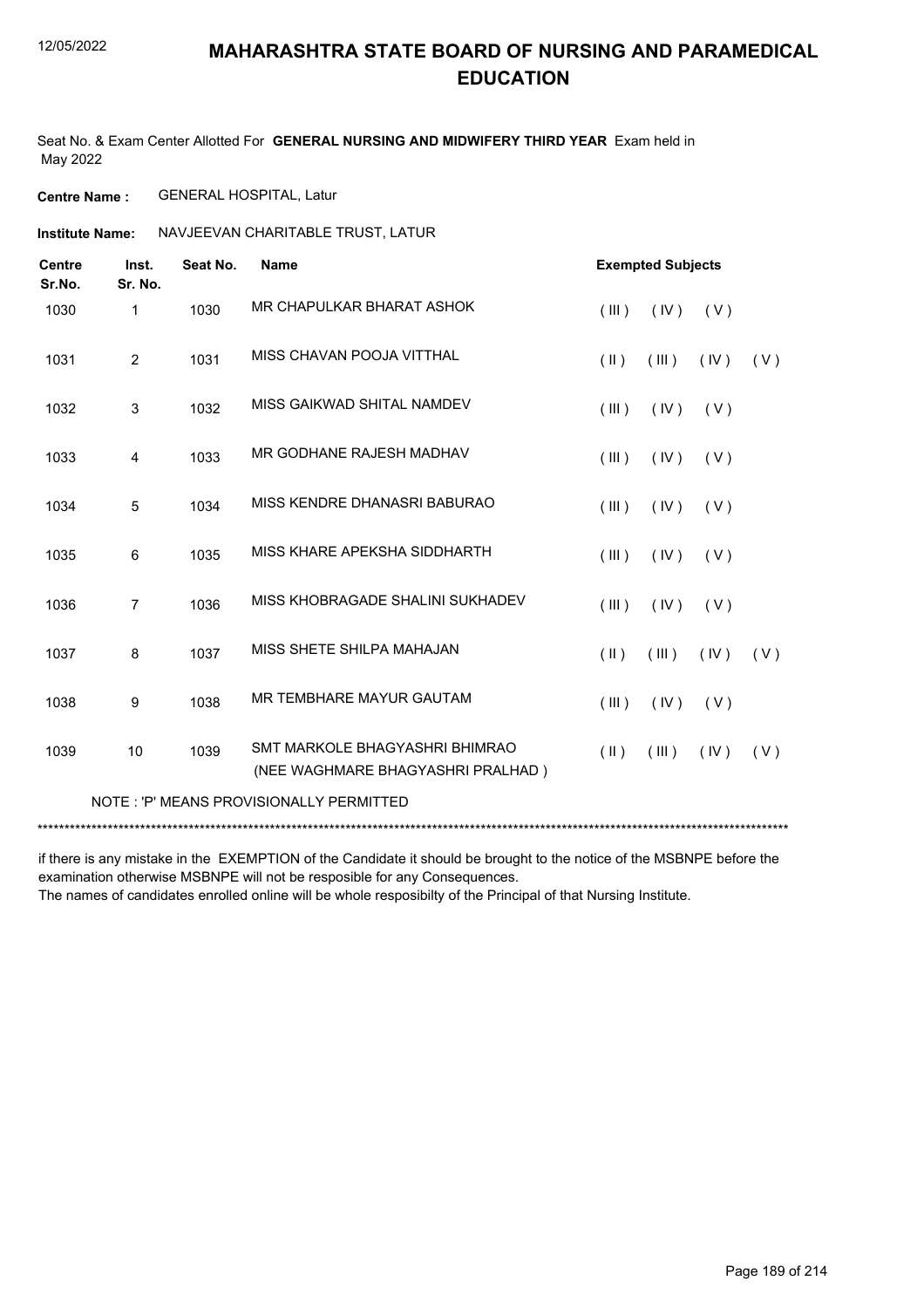Seat No. & Exam Center Allotted For GENERAL NURSING AND MIDWIFERY THIRD YEAR Exam held in May 2022

**Centre Name: GENERAL HOSPITAL, Latur** 

MAHARASHTRA INSTITUTE OF MED. SCI RE. NSG, LATUR **Institute Name:** 

| Centre<br>Sr.No. | Inst.<br>Sr. No. | Seat No. | <b>Name</b>                             | <b>Exempted Subjects</b> |       |       |       |
|------------------|------------------|----------|-----------------------------------------|--------------------------|-------|-------|-------|
| 1040             | 1                | 1040     | MISS CHAVAN SWARANJALI BALASAHEB        | (  )                     | (III) | (IV)  | ( V ) |
| 1041             | 2                | 1041     | MR SURWASE AJAY VENKATESH               | (  )                     | (IV)  | ( V ) |       |
| 1042             | 3                | 1042     | MISS VAIRAGE PRAJAKTA SANTRAM           |                          |       |       |       |
|                  |                  |          | NOTE: 'P' MEANS PROVISIONALLY PERMITTED |                          |       |       |       |
|                  |                  |          |                                         |                          |       |       |       |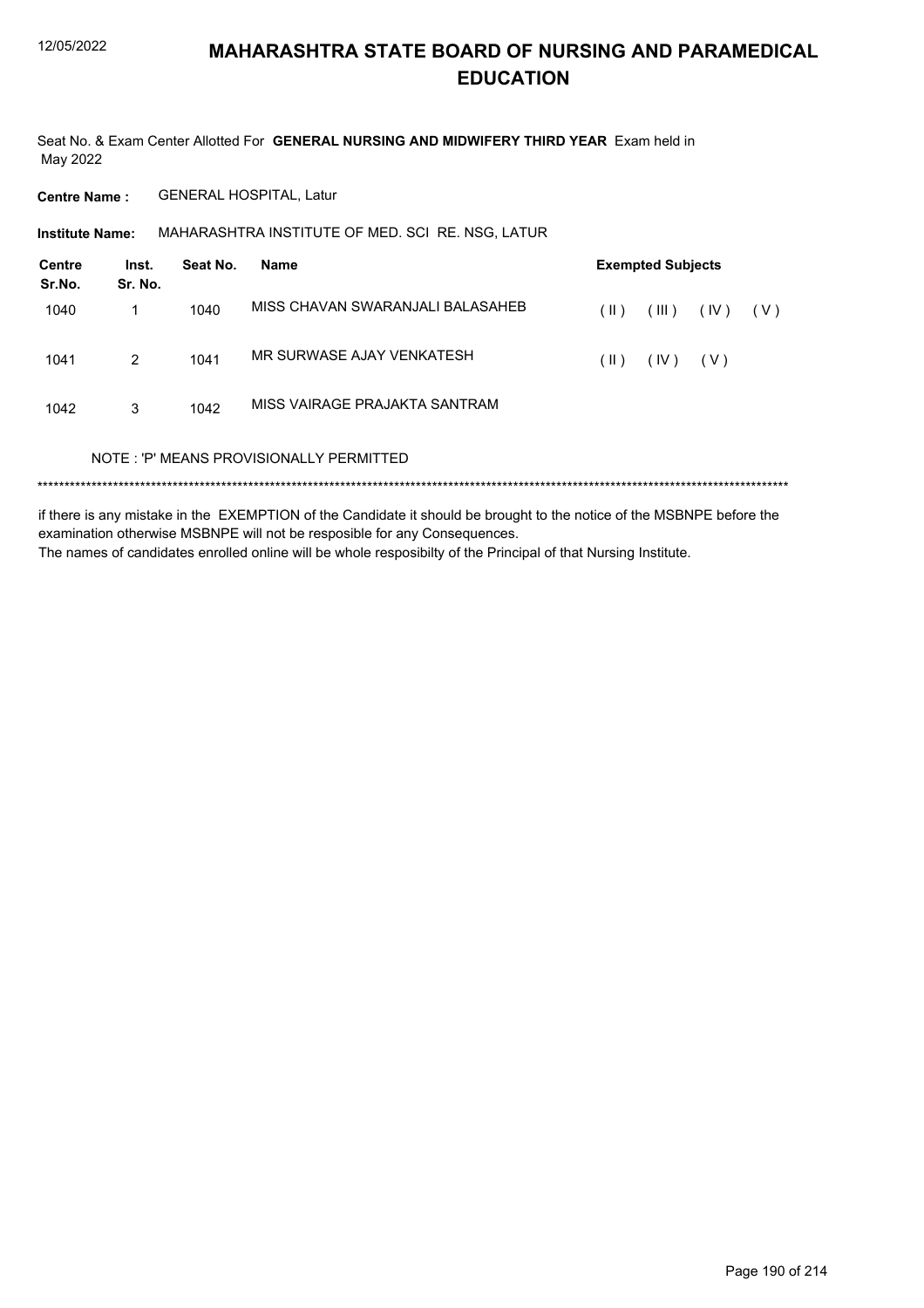Seat No. & Exam Center Allotted For **GENERAL NURSING AND MIDWIFERY THIRD YEAR** Exam held in May 2022

**Centre Name :** GENERAL HOSPITAL, Latur

**Institute Name:** New Vision School of Nursing, Latur

| <b>Centre</b><br>Sr.No. | Inst.<br>Sr. No. | Seat No. | <b>Name</b>                             | <b>Exempted Subjects</b> |       |      |     |
|-------------------------|------------------|----------|-----------------------------------------|--------------------------|-------|------|-----|
| 1043                    | $\mathbf{1}$     | 1043     | MR GUTTE BALAJI MADHAV                  |                          |       |      |     |
| 1044                    | 2                | 1044     | MISS JADHAV PALLAVI GOVINDRAO           | $(\parallel)$            | (III) | (IV) | (V) |
| 1045                    | 3                | 1045     | MR JOGDNAD SHIVKUMAR BALAJI             | $(\parallel)$            | (III) | (IV) | (V) |
| 1046                    | 4                | 1046     | MISS KOKATE ANJALI BIRU                 |                          |       |      |     |
| 1047                    | 5                | 1047     | <b>MR MORE ANIKET BABAN</b>             | $(\parallel)$            | (IV)  | (V)  |     |
| 1048                    | 6                | 1048     | MR PATHAN ARBAZ AKHLAKH                 | $(\parallel \parallel)$  | (IV)  | (V)  |     |
| 1049                    | $\overline{7}$   | 1049     | MISS PATOLE RENUKA BAPURAO              |                          |       |      |     |
|                         |                  |          | NOTE: 'P' MEANS PROVISIONALLY PERMITTED |                          |       |      |     |

if there is any mistake in the EXEMPTION of the Candidate it should be brought to the notice of the MSBNPE before the examination otherwise MSBNPE will not be resposible for any Consequences.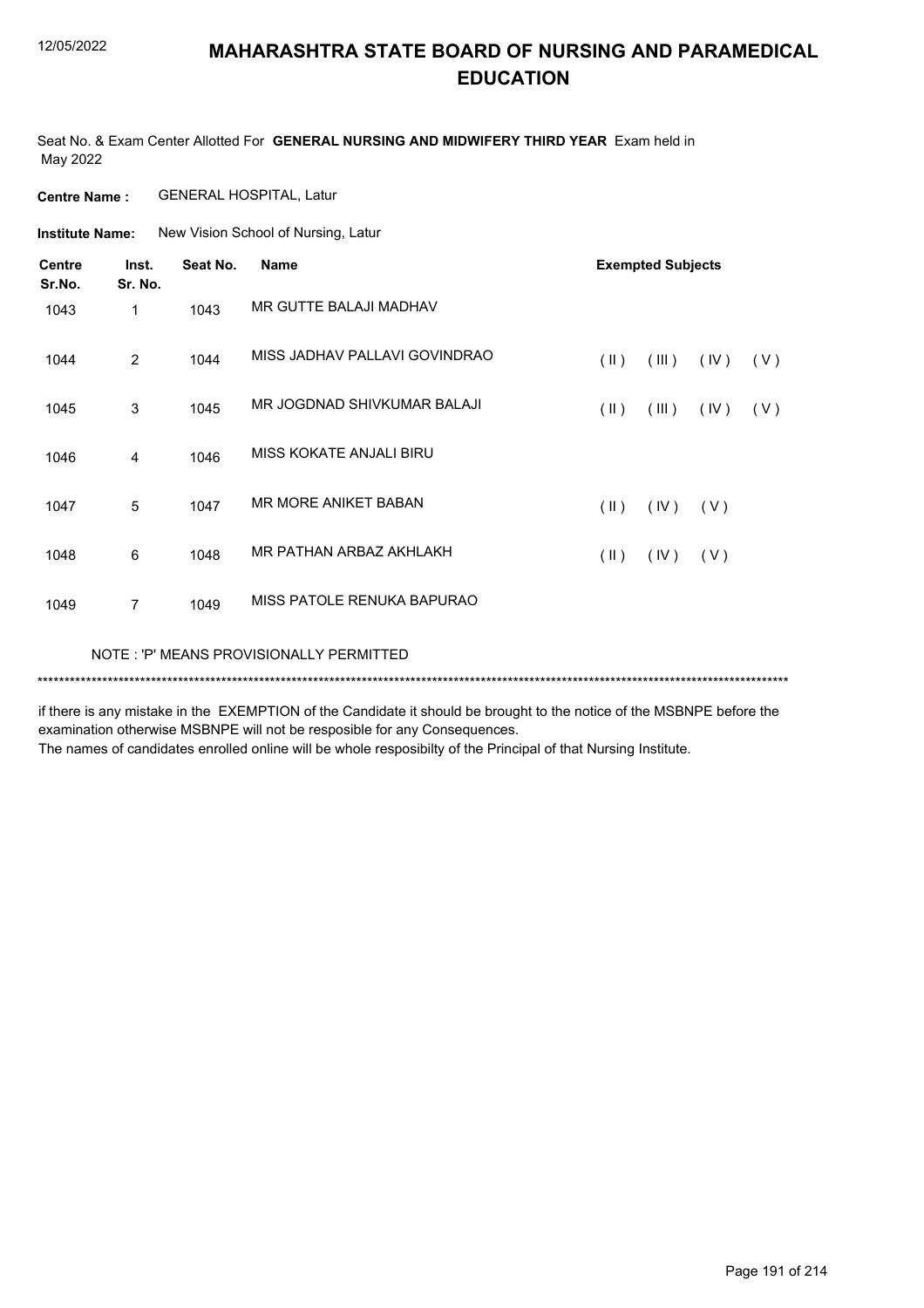Seat No. & Exam Center Allotted For **GENERAL NURSING AND MIDWIFERY THIRD YEAR** Exam held in May 2022

**Centre Name :** GENERAL HOSPITAL, Latur

SWAMI VIVEKANAND SHIKSHAN PRASARAK MANDAL, UDGIR, LATUR **Institute Name:**

| <b>Centre</b><br>Sr.No. | Inst.<br>Sr. No. | Seat No. | <b>Name</b>                      | <b>Exempted Subjects</b> |               |
|-------------------------|------------------|----------|----------------------------------|--------------------------|---------------|
| 1050                    | 1                | 1050     | MR BATWAD SHRIKANT MAROTI        | (III)<br>(1)             | (IV)<br>(V)   |
| 1051                    | 2                | 1051     | MISS BHALERAO KARUNA RAGHUNATH   | $($ II $)$<br>(III)      | (IV)<br>(V)   |
| 1052                    | 3                | 1052     | MISS KAMBLE SHUBHANGI GAUTAM     | $(\parallel)$<br>(III)   | (IV)<br>(V)   |
| 1053                    | 4                | 1053     | MISS KAMBLE SHITAL RUSHIKESH     | (IV)<br>(V)              |               |
| 1054                    | 5                | 1054     | MISS KAURATKAR SHITAL MADHAV     | $($ II $)$<br>(III)      | (IV)<br>(V)   |
| 1055                    | 6                | 1055     | MR SHINDE PRATIK VENKAT          | (III)<br>(IV)            | (V)           |
| 1056                    | $\overline{7}$   | 1056     | MR SURAWASE SAURABH SUBHASH      | $($ II $)$<br>(III)      | (IV)<br>( V ) |
| 1057                    | 8                | 1057     | MISS SURYAWANSHI POOJA TUKARAM   | $($ II $)$<br>(IV)       | (V)           |
| 1058                    | 9                | 1058     | MISS SURYAWANSHI SEEMA LAXMANRAO | (III)<br>(IV)            | (V)           |

NOTE : 'P' MEANS PROVISIONALLY PERMITTED

\*\*\*\*\*\*\*\*\*\*\*\*\*\*\*\*\*\*\*\*\*\*\*\*\*\*\*\*\*\*\*\*\*\*\*\*\*\*\*\*\*\*\*\*\*\*\*\*\*\*\*\*\*\*\*\*\*\*\*\*\*\*\*\*\*\*\*\*\*\*\*\*\*\*\*\*\*\*\*\*\*\*\*\*\*\*\*\*\*\*\*\*\*\*\*\*\*\*\*\*\*\*\*\*\*\*\*\*\*\*\*\*\*\*\*\*\*\*\*\*\*\*\*\*\*\*\*\*\*\*\*\*\*\*\*\*\*\*\*

if there is any mistake in the EXEMPTION of the Candidate it should be brought to the notice of the MSBNPE before the examination otherwise MSBNPE will not be resposible for any Consequences.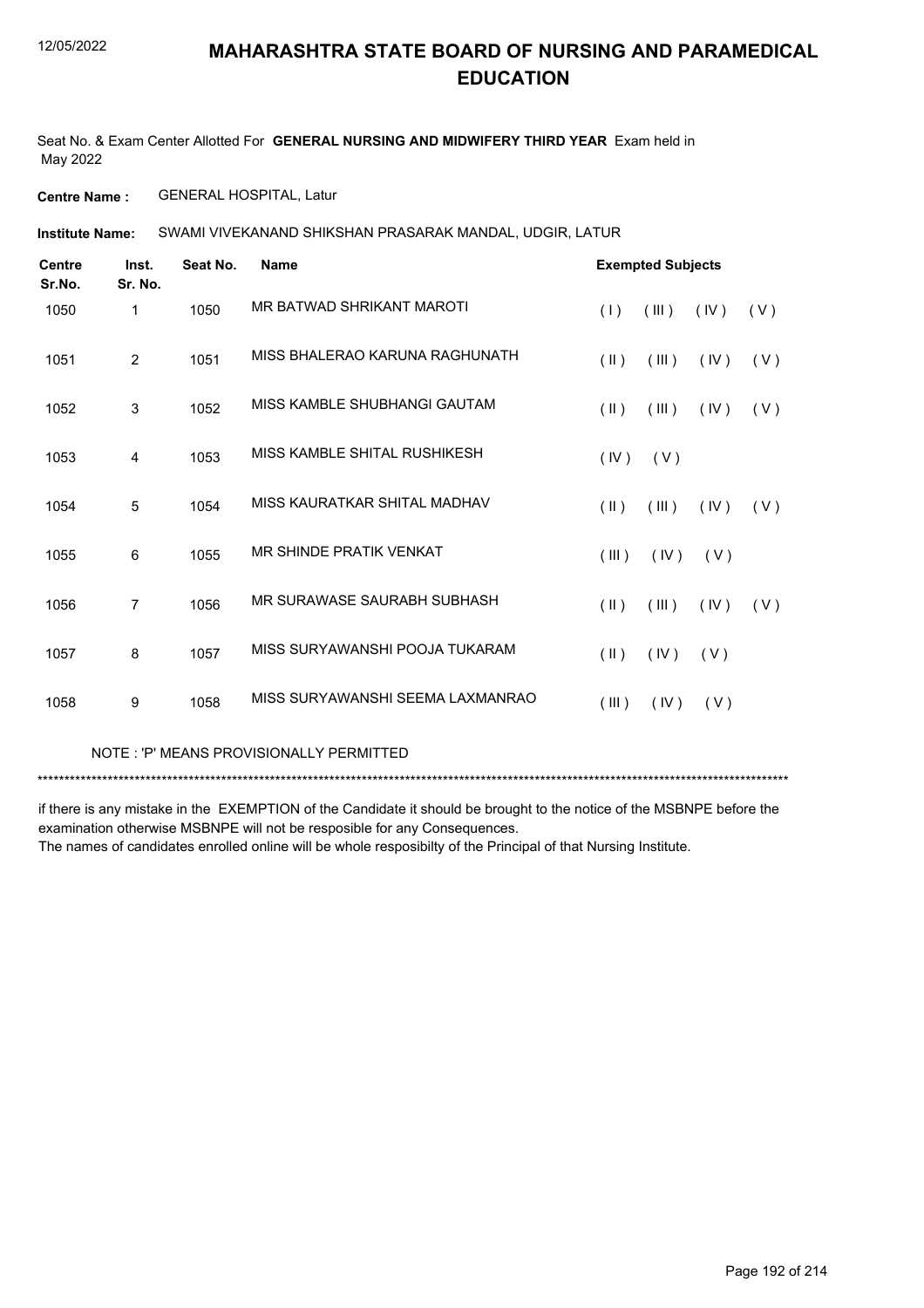Seat No. & Exam Center Allotted For **GENERAL NURSING AND MIDWIFERY THIRD YEAR** Exam held in May 2022

**Centre Name :** GENERAL HOSPITAL, Latur

**Institute Name: JIJAMATA NURSING SCHOOL, LATUR** 

| <b>Centre</b><br>Sr.No. | Inst.<br>Sr. No. | Seat No. | <b>Name</b>                             | <b>Exempted Subjects</b> |       |       |     |
|-------------------------|------------------|----------|-----------------------------------------|--------------------------|-------|-------|-----|
| 1059                    | 1                | 1059     | MR CHINCHOLE SANTOSH SHIWAJI            | (III)                    | (IV)  | (V)   |     |
| 1060                    | 2                | 1060     | MR HANWATE SAURAV GAUTAM                | (IV)                     | (V)   |       |     |
| 1061                    | 3                | 1061     | MR KENDRE SAHEBRAO EKNATH               | (IV)                     | (V)   |       |     |
| 1062                    | 4                | 1062     | MR PATIL SATISH ASHOK                   | (III)                    | (IV)  | ( V ) |     |
| 1063                    | 5                | 1063     | MISS RAVATE MAMATA VASANT               | $(\parallel)$            | (III) | (IV)  | (V) |
| 1064                    | 6                | 1064     | MISS SHELKE RAJNI RAMDAS                | $(\parallel \parallel)$  | (III) | (IV)  | (V) |
|                         |                  |          | NOTE: 'P' MEANS PROVISIONALLY PERMITTED |                          |       |       |     |

\*\*\*\*\*\*\*\*\*\*\*\*\*\*\*\*\*\*\*\*\*\*\*\*\*\*\*\*\*\*\*\*\*\*\*\*\*\*\*\*\*\*\*\*\*\*\*\*\*\*\*\*\*\*\*\*\*\*\*\*\*\*\*\*\*\*\*\*\*\*\*\*\*\*\*\*\*\*\*\*\*\*\*\*\*\*\*\*\*\*\*\*\*\*\*\*\*\*\*\*\*\*\*\*\*\*\*\*\*\*\*\*\*\*\*\*\*\*\*\*\*\*\*\*\*\*\*\*\*\*\*\*\*\*\*\*\*\*\*

if there is any mistake in the EXEMPTION of the Candidate it should be brought to the notice of the MSBNPE before the examination otherwise MSBNPE will not be resposible for any Consequences.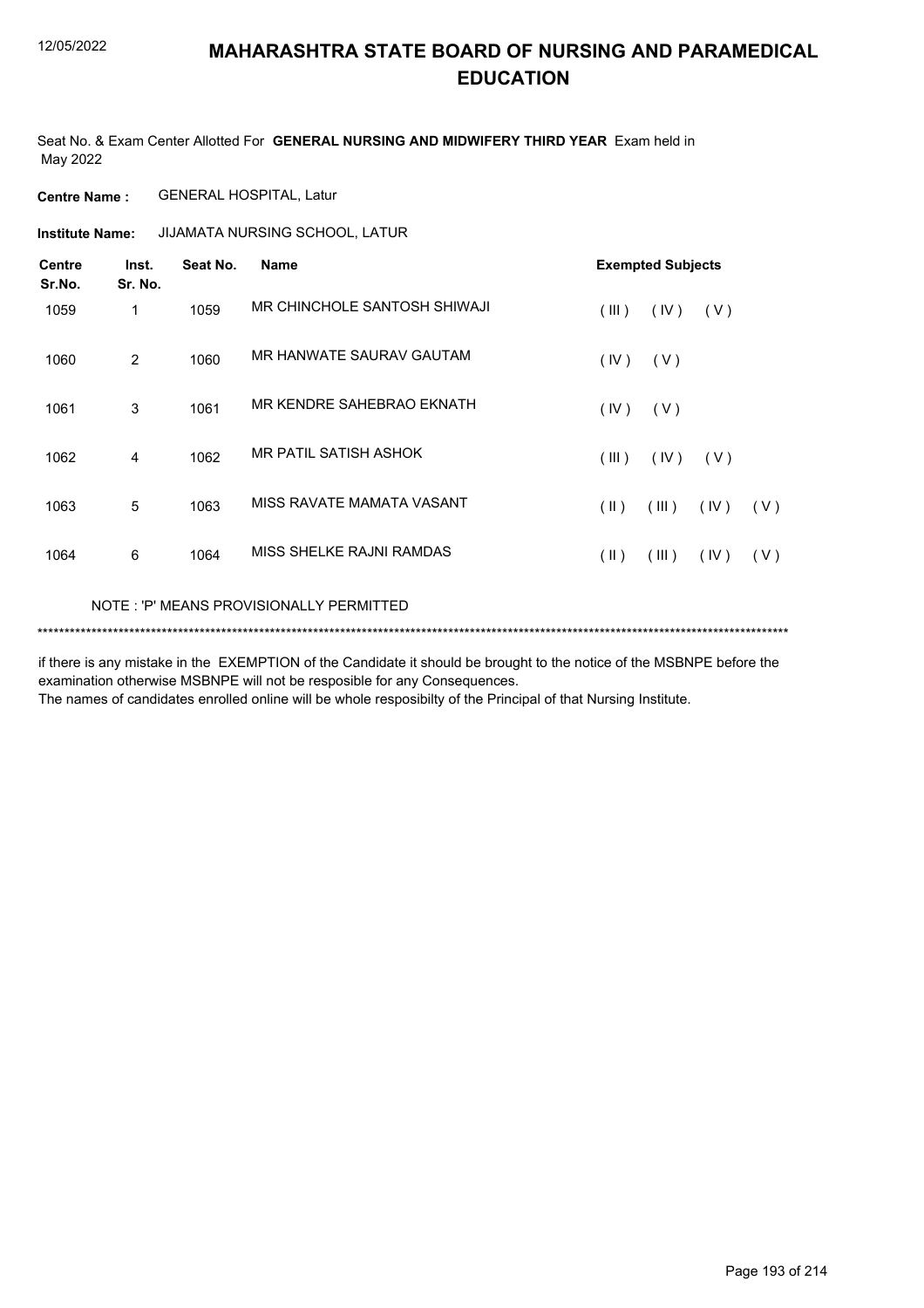Seat No. & Exam Center Allotted For **GENERAL NURSING AND MIDWIFERY THIRD YEAR** Exam held in May 2022

**Centre Name :** GENERAL HOSPITAL, Latur

**Institute Name:** RAJGURU SCHOOL OF NURSING, UDGIR, LATUR

| Inst.<br>Sr. No. | Seat No. | <b>Name</b>                   |      | <b>Exempted Subjects</b> |      |       |  |  |
|------------------|----------|-------------------------------|------|--------------------------|------|-------|--|--|
| 1                | 1065     | MISS AMBAT KERU CHAITYA       | (  ) | (IV)                     | (V)  |       |  |  |
| $\overline{2}$   | 1066     | MISS BARVE KOMAL BALKRISHNA   | (  ) | (III)                    | (IV) | (V)   |  |  |
| 3                | 1067     | MR BHATANE KRUSHNA VENKAT     | (1)  | (  )                     | (IV) | ( V ) |  |  |
| 4                | 1068     | MISS WANKHEDE RAJNANDINI RAJU | (1)  | (III)                    | (IV) | (V)   |  |  |
|                  |          |                               |      |                          |      |       |  |  |

NOTE : 'P' MEANS PROVISIONALLY PERMITTED

\*\*\*\*\*\*\*\*\*\*\*\*\*\*\*\*\*\*\*\*\*\*\*\*\*\*\*\*\*\*\*\*\*\*\*\*\*\*\*\*\*\*\*\*\*\*\*\*\*\*\*\*\*\*\*\*\*\*\*\*\*\*\*\*\*\*\*\*\*\*\*\*\*\*\*\*\*\*\*\*\*\*\*\*\*\*\*\*\*\*\*\*\*\*\*\*\*\*\*\*\*\*\*\*\*\*\*\*\*\*\*\*\*\*\*\*\*\*\*\*\*\*\*\*\*\*\*\*\*\*\*\*\*\*\*\*\*\*\*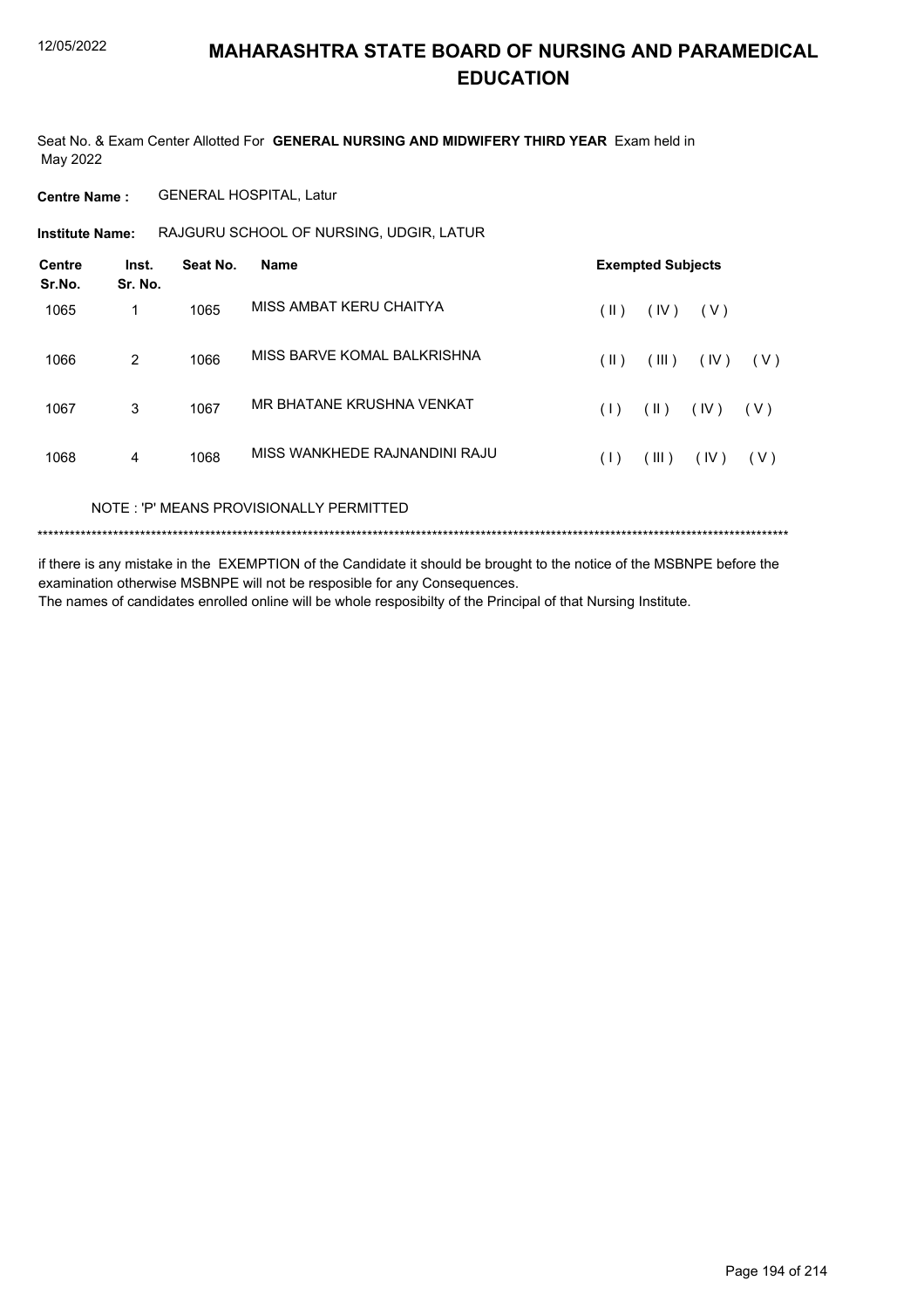Seat No. & Exam Center Allotted For **GENERAL NURSING AND MIDWIFERY THIRD YEAR** Exam held in May 2022

**Centre Name :** GENERAL HOSPITAL, Latur

**Institute Name:** Arman Nursing School, Latur

| Centre<br>Sr.No. | Inst.<br>Sr. No. | Seat No. | <b>Name</b>                             |       | <b>Exempted Subjects</b> |       |       |
|------------------|------------------|----------|-----------------------------------------|-------|--------------------------|-------|-------|
| 1069             | 1                | 1069     | MISS AITANBONE ARCHANA UTTAMRAO         |       |                          |       |       |
| 1070             | 2                | 1070     | MR CHAVAN ATISH VITTHAL                 | (1)   | (III)                    | (IV)  | ( V ) |
| 1071             | 3                | 1071     | MR KAMBLE DHANANJAY BALASAHEB           |       |                          |       |       |
| 1072             | 4                | 1072     | MISS PAWAR ASHWINI LAXMAN               |       |                          |       |       |
| 1073             | 5                | 1073     | MISS SAYYAD ANJUM SHOUKAT               | (III) | $($ IV $)$               | ( V ) |       |
|                  |                  |          | NOTE: 'P' MEANS PROVISIONALLY PERMITTED |       |                          |       |       |

\*\*\*\*\*\*\*\*\*\*\*\*\*\*\*\*\*\*\*\*\*\*\*\*\*\*\*\*\*\*\*\*\*\*\*\*\*\*\*\*\*\*\*\*\*\*\*\*\*\*\*\*\*\*\*\*\*\*\*\*\*\*\*\*\*\*\*\*\*\*\*\*\*\*\*\*\*\*\*\*\*\*\*\*\*\*\*\*\*\*\*\*\*\*\*\*\*\*\*\*\*\*\*\*\*\*\*\*\*\*\*\*\*\*\*\*\*\*\*\*\*\*\*\*\*\*\*\*\*\*\*\*\*\*\*\*\*\*\*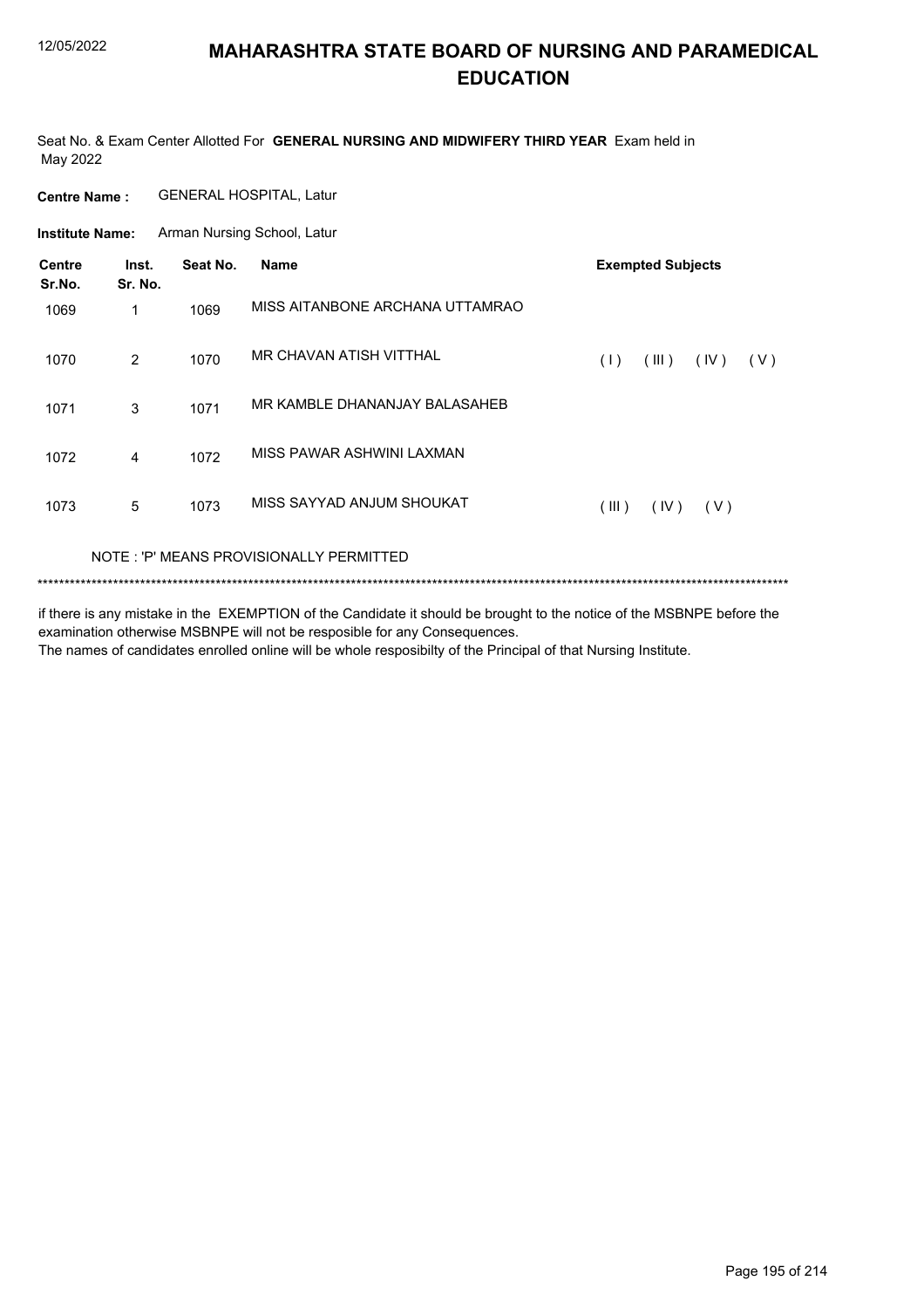Seat No. & Exam Center Allotted For **GENERAL NURSING AND MIDWIFERY THIRD YEAR** Exam held in May 2022

**Centre Name :** GENERAL HOSPITAL, Latur

**Institute Name: VEDANT RGNM NURSING SCHOOL, LATUR** 

| <b>Centre</b><br>Sr.No. | Inst.<br>Sr. No. | Seat No. | <b>Name</b>                |               | <b>Exempted Subjects</b> |      |     |
|-------------------------|------------------|----------|----------------------------|---------------|--------------------------|------|-----|
| 1074                    | 1                | 1074     | MISS ARSUL GITANJALI VILAS |               |                          |      |     |
| 1075                    | 2                | 1075     | MISS BANSODE REKHA GOVIND  | (1)           | (III)                    | (IV) | (V) |
| 1076                    | 3                | 1076     | MISS MANE KIRAN BHAGWAN    | $(\parallel)$ | (III)                    | (IV) | (V) |
| 1077                    | 4                | 1077     | MISS MANE MEERA BHAGWAN    | (  )          | (III)                    | (IV) | (V) |
| 1078                    | 5                | 1078     | MISS SHINDE KOMAL BHARAT   |               |                          |      |     |

#### NOTE : 'P' MEANS PROVISIONALLY PERMITTED

\*\*\*\*\*\*\*\*\*\*\*\*\*\*\*\*\*\*\*\*\*\*\*\*\*\*\*\*\*\*\*\*\*\*\*\*\*\*\*\*\*\*\*\*\*\*\*\*\*\*\*\*\*\*\*\*\*\*\*\*\*\*\*\*\*\*\*\*\*\*\*\*\*\*\*\*\*\*\*\*\*\*\*\*\*\*\*\*\*\*\*\*\*\*\*\*\*\*\*\*\*\*\*\*\*\*\*\*\*\*\*\*\*\*\*\*\*\*\*\*\*\*\*\*\*\*\*\*\*\*\*\*\*\*\*\*\*\*\*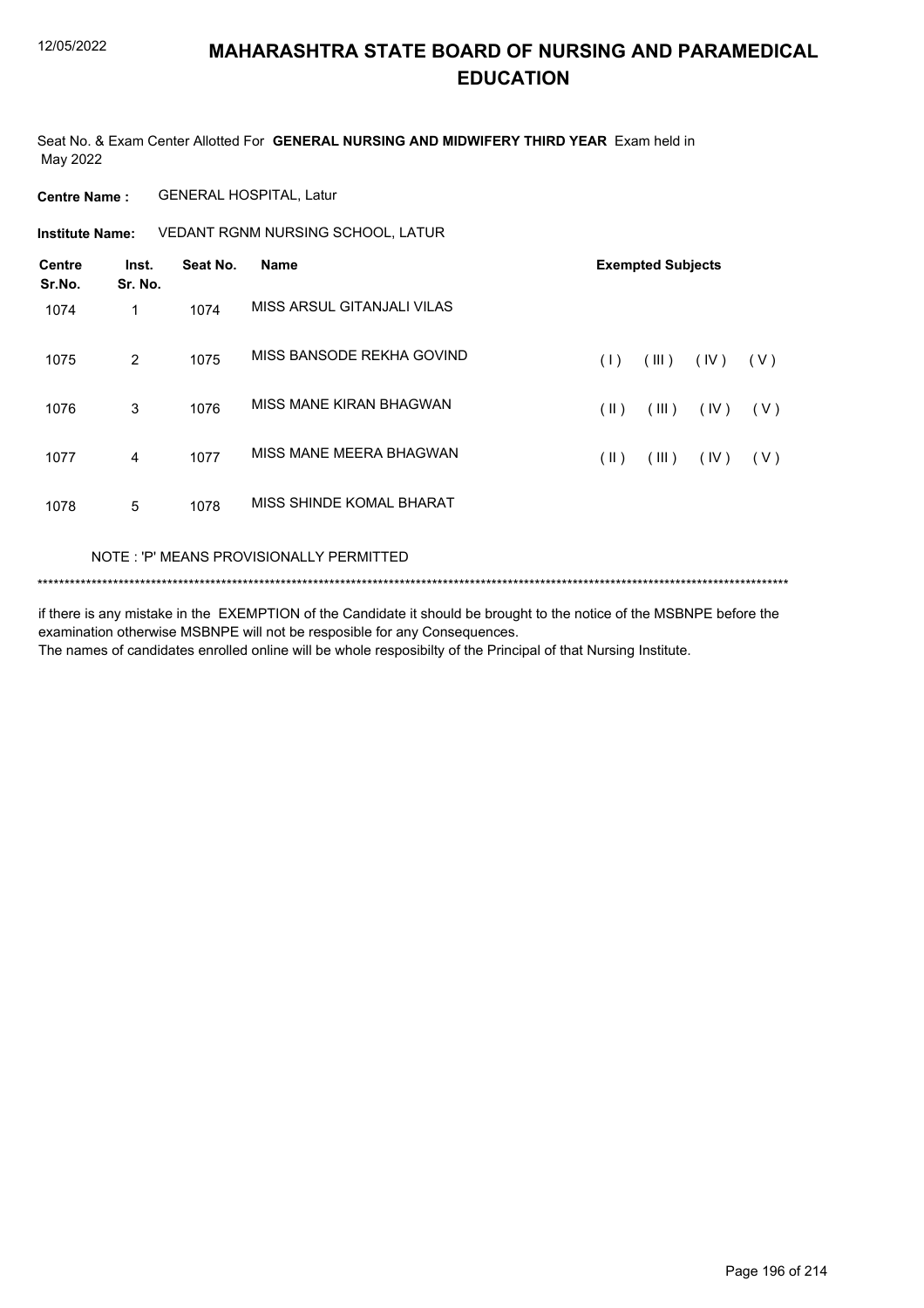Seat No. & Exam Center Allotted For **GENERAL NURSING AND MIDWIFERY THIRD YEAR** Exam held in May 2022

**Centre Name :** GENERAL HOSPITAL, Latur

FlORENCE SCHOOL OF NURSING, LATUR **Institute Name:**

| <b>Centre</b><br>Sr.No. | Inst.<br>Sr. No. | Seat No. | <b>Name</b>                    | <b>Exempted Subjects</b>                        |  |
|-------------------------|------------------|----------|--------------------------------|-------------------------------------------------|--|
| 1079                    | 1                | 1079     | MR GULBILE VISHNU RAJESAHEB    | (IV)<br>(V)                                     |  |
| 1080                    | 2                | 1080     | MR JADHAV SUMIT RANJIT         | $(\parallel)$<br>(III)<br>(V)<br>(IV)           |  |
| 1081                    | 3                | 1081     | MISS KAMBLE PRITI MALLIKARJUN  | $(\parallel)$<br>(IV)<br>(V)                    |  |
| 1082                    | 4                | 1082     | MISS MORE PRATIKSHA SURYAKANT  | $(\parallel)$<br>(III)<br>(IV)<br>(V)           |  |
| 1083                    | 5                | 1083     | MISS MORE VARSHA BALAJI        | (IV)<br>(V)                                     |  |
| 1084                    | 6                | 1084     | MISS MORE BHAGIRATHA DASHARATH | $(\parallel \parallel)$<br>(III)<br>(IV)<br>(V) |  |
| 1085                    | $\overline{7}$   | 1085     | MISS NAGPURNE MAHADEVI ASHOK   | $(\parallel)$<br>(III)<br>(IV)<br>(V)           |  |
| 1086                    | 8                | 1086     | MR POLE SHRINATH NAMDEV        | (III)<br>(IV)<br>(V)                            |  |

NOTE : 'P' MEANS PROVISIONALLY PERMITTED

\*\*\*\*\*\*\*\*\*\*\*\*\*\*\*\*\*\*\*\*\*\*\*\*\*\*\*\*\*\*\*\*\*\*\*\*\*\*\*\*\*\*\*\*\*\*\*\*\*\*\*\*\*\*\*\*\*\*\*\*\*\*\*\*\*\*\*\*\*\*\*\*\*\*\*\*\*\*\*\*\*\*\*\*\*\*\*\*\*\*\*\*\*\*\*\*\*\*\*\*\*\*\*\*\*\*\*\*\*\*\*\*\*\*\*\*\*\*\*\*\*\*\*\*\*\*\*\*\*\*\*\*\*\*\*\*\*\*\*

if there is any mistake in the EXEMPTION of the Candidate it should be brought to the notice of the MSBNPE before the examination otherwise MSBNPE will not be resposible for any Consequences.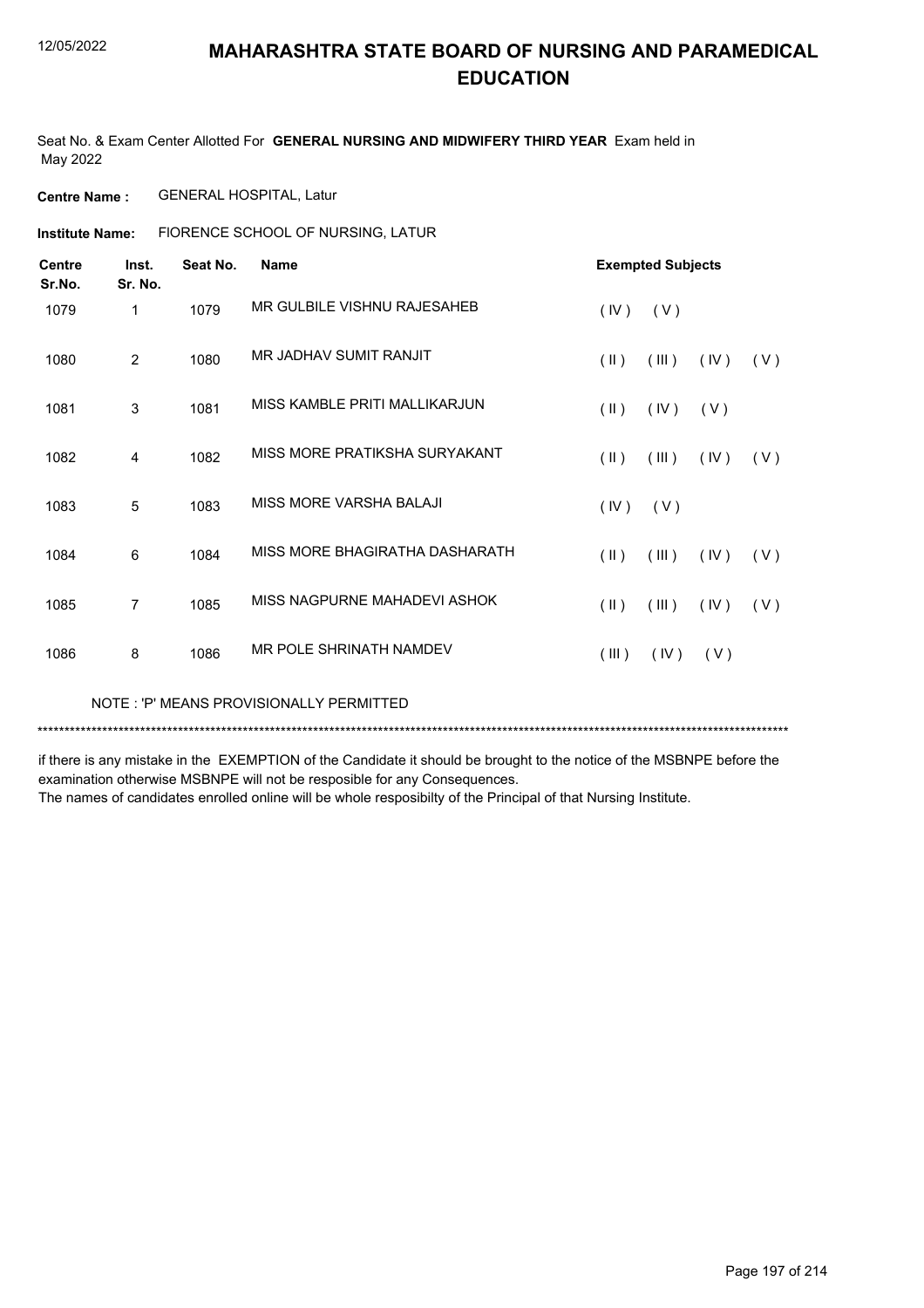Seat No. & Exam Center Allotted For **GENERAL NURSING AND MIDWIFERY THIRD YEAR** Exam held in May 2022

**Centre Name :** GENERAL HOSPITAL, Latur

RAJIV GANDHI RGNM NURSING SCHOOL UDGIR LATUR **Institute Name:**

| <b>Centre</b><br>Sr.No. | Inst.<br>Sr. No. | Seat No. | Name                             |            | <b>Exempted Subjects</b> |      |     |
|-------------------------|------------------|----------|----------------------------------|------------|--------------------------|------|-----|
| 1087                    | $\mathbf 1$      | 1087     | MISS BANATE ROHINI SITARAM       | (1)        | $(\parallel)$            | (IV) | (V) |
| 1088                    | $\overline{2}$   | 1088     | MR DEVARSHE DHANRAJ RAMCHANDRA   | $($ II $)$ | (IV)                     | (V)  |     |
| 1089                    | 3                | 1089     | MISS GAIKWAD SWATI PRAKASH       | $($ II $)$ | (IV)                     | (V)  |     |
| 1090                    | 4                | 1090     | MR GHERE TUSHAR NAMDEV           | $($ II $)$ | (IV)                     | (V)  |     |
| 1091                    | 5                | 1091     | MISS KALE MAYADEVI KASHIRAM      | (IV)       | (V)                      |      |     |
| 1092                    | 6                | 1092     | MR LOHAKARE OMKAR NAMDEV         | (1)        | (IV)                     | (V)  |     |
| 1093                    | $\overline{7}$   | 1093     | MR PADOLE ABHIJIT BALAJIRAO      | $($ II $)$ | (IV)                     | (V)  |     |
| 1094                    | 8                | 1094     | MISS SASANE KAVERI NAGNATH       | (1)        | $(\parallel)$            | (IV) | (V) |
| 1095                    | 9                | 1095     | MISS SONKAMBLE MUKTABAI EKNATH   | (1)        | $(\parallel)$            | (IV) | (V) |
| 1096                    | 10               | 1096     | MISS SURYAWANSHI SAPNA SULIENDAR | (IV)       | (V)                      |      |     |
| 1097                    | 11               | 1097     | MR TIGOTE VIKAS BHIMRAO          | $($ II $)$ | (III)                    | (IV) | (V) |
| 1098                    | 12               | 1098     | MISS WAGHMARE NAMRATA SANJAY     | (1)        | (11)                     | (IV) | (V) |
|                         |                  |          |                                  |            |                          |      |     |

#### NOTE : 'P' MEANS PROVISIONALLY PERMITTED

\*\*\*\*\*\*\*\*\*\*\*\*\*\*\*\*\*\*\*\*\*\*\*\*\*\*\*\*\*\*\*\*\*\*\*\*\*\*\*\*\*\*\*\*\*\*\*\*\*\*\*\*\*\*\*\*\*\*\*\*\*\*\*\*\*\*\*\*\*\*\*\*\*\*\*\*\*\*\*\*\*\*\*\*\*\*\*\*\*\*\*\*\*\*\*\*\*\*\*\*\*\*\*\*\*\*\*\*\*\*\*\*\*\*\*\*\*\*\*\*\*\*\*\*\*\*\*\*\*\*\*\*\*\*\*\*\*\*\*

if there is any mistake in the EXEMPTION of the Candidate it should be brought to the notice of the MSBNPE before the examination otherwise MSBNPE will not be resposible for any Consequences.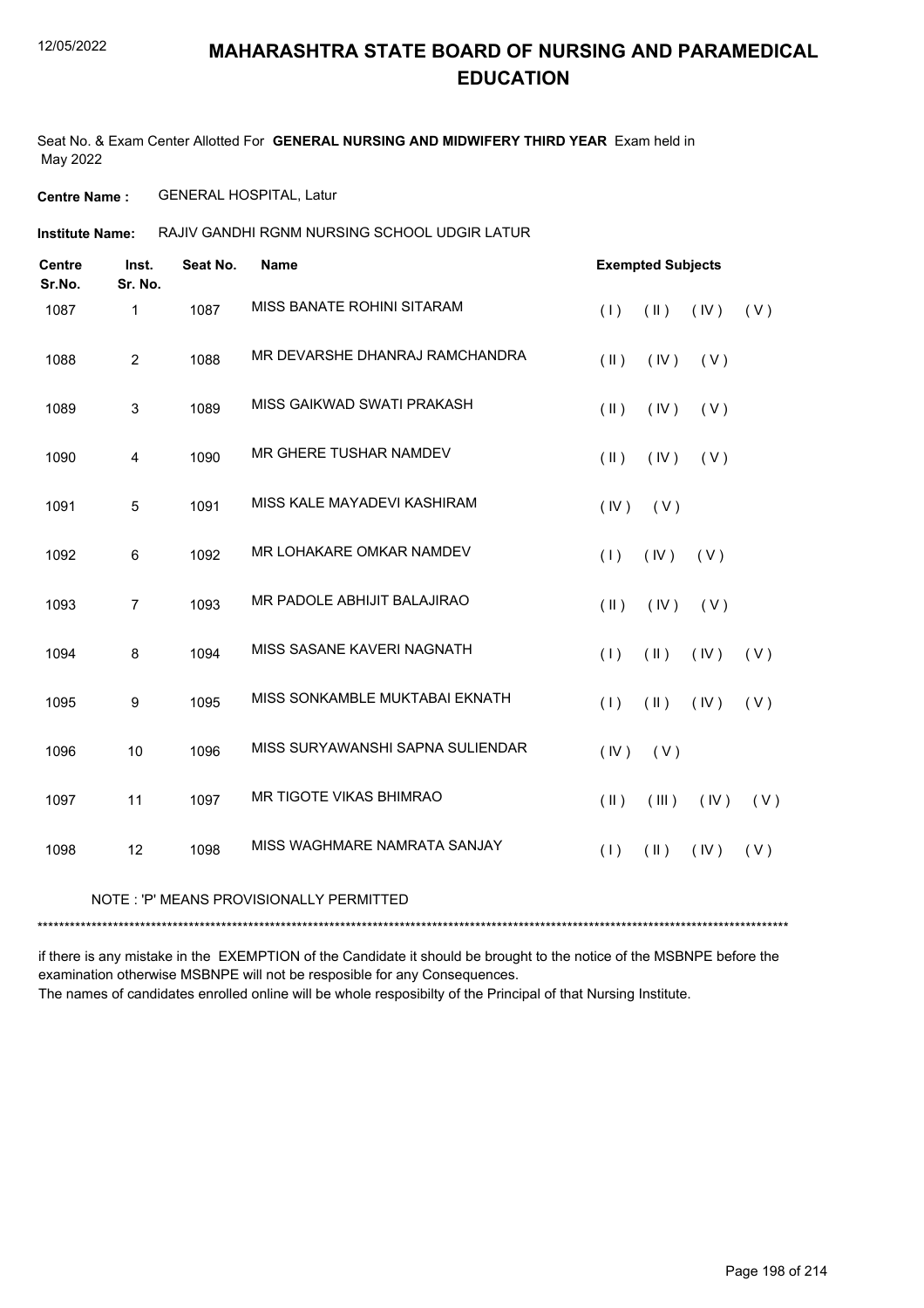Seat No. & Exam Center Allotted For **GENERAL NURSING AND MIDWIFERY THIRD YEAR** Exam held in May 2022

**Centre Name :** GENERAL HOSPITAL, Latur

**Institute Name: KASTURABAI NURSING SCHOOL, UDGIR, LATUR** 

| <b>Centre</b><br>Sr.No. | Inst.<br>Sr. No. | Seat No. | <b>Name</b>                      |      | <b>Exempted Subjects</b> |      |       |
|-------------------------|------------------|----------|----------------------------------|------|--------------------------|------|-------|
| 1099                    | 1                | 1099     | MR BANBARE KRUSHNKANT VITTHALRAO | (1)  | (11)                     | (IV) | ( V ) |
| 1100                    | $\overline{2}$   | 1100     | MISS BHOGE SUPRIYA VITTHAL       | (1)  | $(\parallel)$            | (IV) | (V)   |
| 1101                    | 3                | 1101     | MR FAFAGIRE DNYANESHWAR NAGNATH  | (1)  | $(\parallel)$            | (IV) | (V)   |
| 1102                    | 4                | 1102     | MR GAIKWAD VIDHYASAGAR GUNDU     | (1)  | $(\parallel)$            | (IV) | (V)   |
| 1103                    | 5                | 1103     | MR HASHMISYED LUQMAN ISMAIL      | (1)  | (11)                     | (IV) | (V)   |
| 1104                    | 6                | 1104     | MISS KAMBLE RESHMA BALAJI        | (1)  | $(\parallel)$            | (IV) | (V)   |
| 1105                    | $\overline{7}$   | 1105     | MISS LAROKAR RESHMA BABURAO      | (IV) | (V)                      |      |       |
| 1106                    | 8                | 1106     | MISS SAWARE PALLAVI VENKATRAO    | (1)  | (11)                     | (IV) | (V)   |
| 1107                    | 9                | 1107     | MISS SONKAMBLE GITANJALI DADARAO | (1)  | $(\parallel)$            | (IV) | (V)   |

NOTE : 'P' MEANS PROVISIONALLY PERMITTED

\*\*\*\*\*\*\*\*\*\*\*\*\*\*\*\*\*\*\*\*\*\*\*\*\*\*\*\*\*\*\*\*\*\*\*\*\*\*\*\*\*\*\*\*\*\*\*\*\*\*\*\*\*\*\*\*\*\*\*\*\*\*\*\*\*\*\*\*\*\*\*\*\*\*\*\*\*\*\*\*\*\*\*\*\*\*\*\*\*\*\*\*\*\*\*\*\*\*\*\*\*\*\*\*\*\*\*\*\*\*\*\*\*\*\*\*\*\*\*\*\*\*\*\*\*\*\*\*\*\*\*\*\*\*\*\*\*\*\*

if there is any mistake in the EXEMPTION of the Candidate it should be brought to the notice of the MSBNPE before the examination otherwise MSBNPE will not be resposible for any Consequences.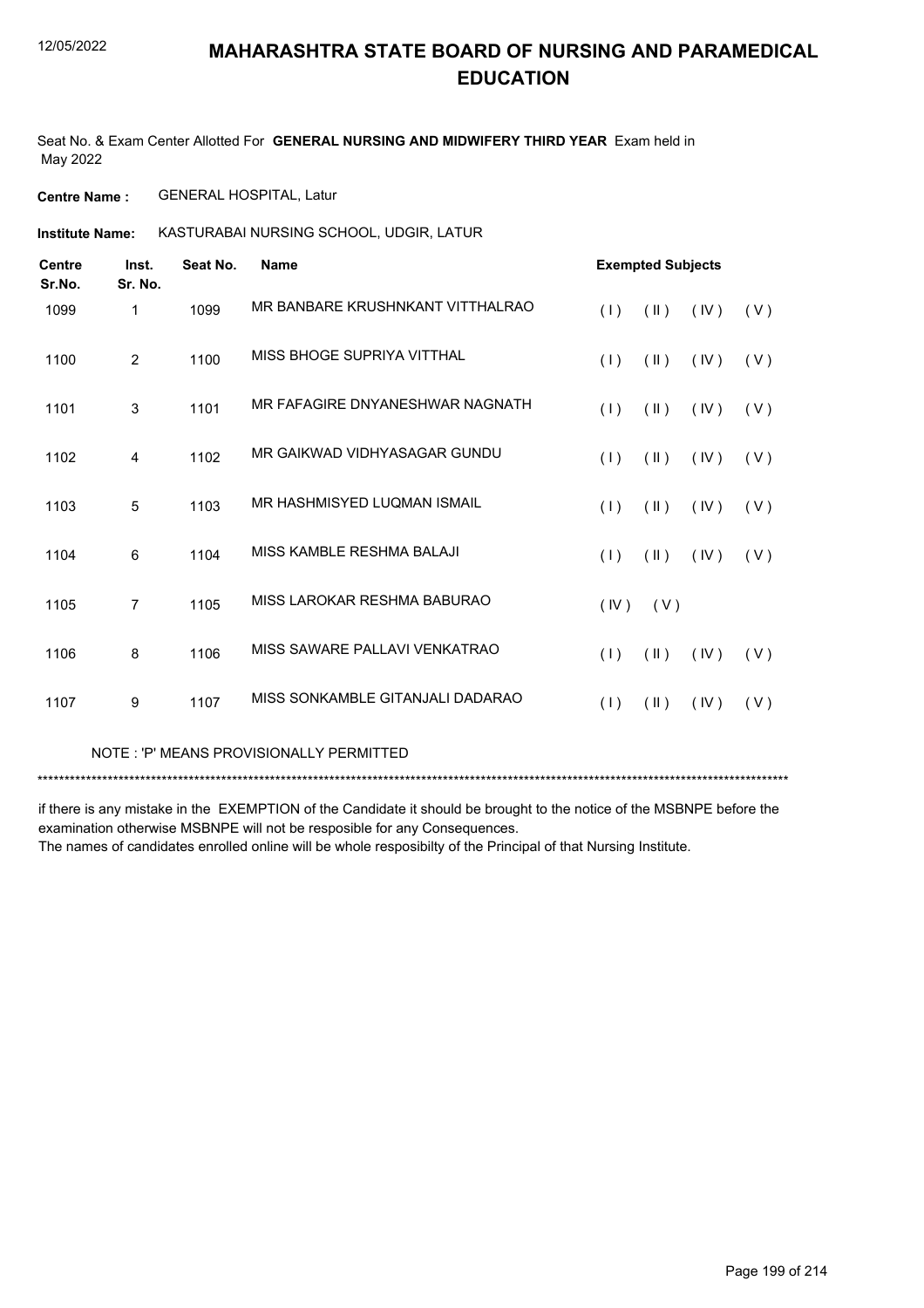Seat No. & Exam Center Allotted For **GENERAL NURSING AND MIDWIFERY THIRD YEAR** Exam held in May 2022

**Centre Name :** GENERAL HOSPITAL, Jalna

**Institute Name:** SHRI SAI INSTITUE OF NURSING, JALNA

| <b>Centre</b><br>Sr.No. | Inst.<br>Sr. No. | Seat No. | <b>Name</b>                 |               | <b>Exempted Subjects</b> |      |     |
|-------------------------|------------------|----------|-----------------------------|---------------|--------------------------|------|-----|
| 1108                    | 1                | 1108     | MISS KASABE SONALI DEEPAK   | (IV)          | (V)                      |      |     |
| 1109                    | 2                | 1109     | MISS KASABE NEETA DEEPAK    | (IV)          | (V)                      |      |     |
| 1110                    | 3                | 1110     | MISS KHARAT MANISHA AMBADAS | (  )          | (III)                    | (IV) | (V) |
| 1111                    | 4                | 1111     | MISS KOLE PRIYANKA DATTA    | $(\parallel)$ | (III)                    | (IV) | (V) |
| 1112                    | 5                | 1112     | MISS LAKHADE SONABAI NARYAN | (  )          | (III)                    | (IV) | (V) |

#### NOTE : 'P' MEANS PROVISIONALLY PERMITTED

```
*******************************************************************************************************************************************
```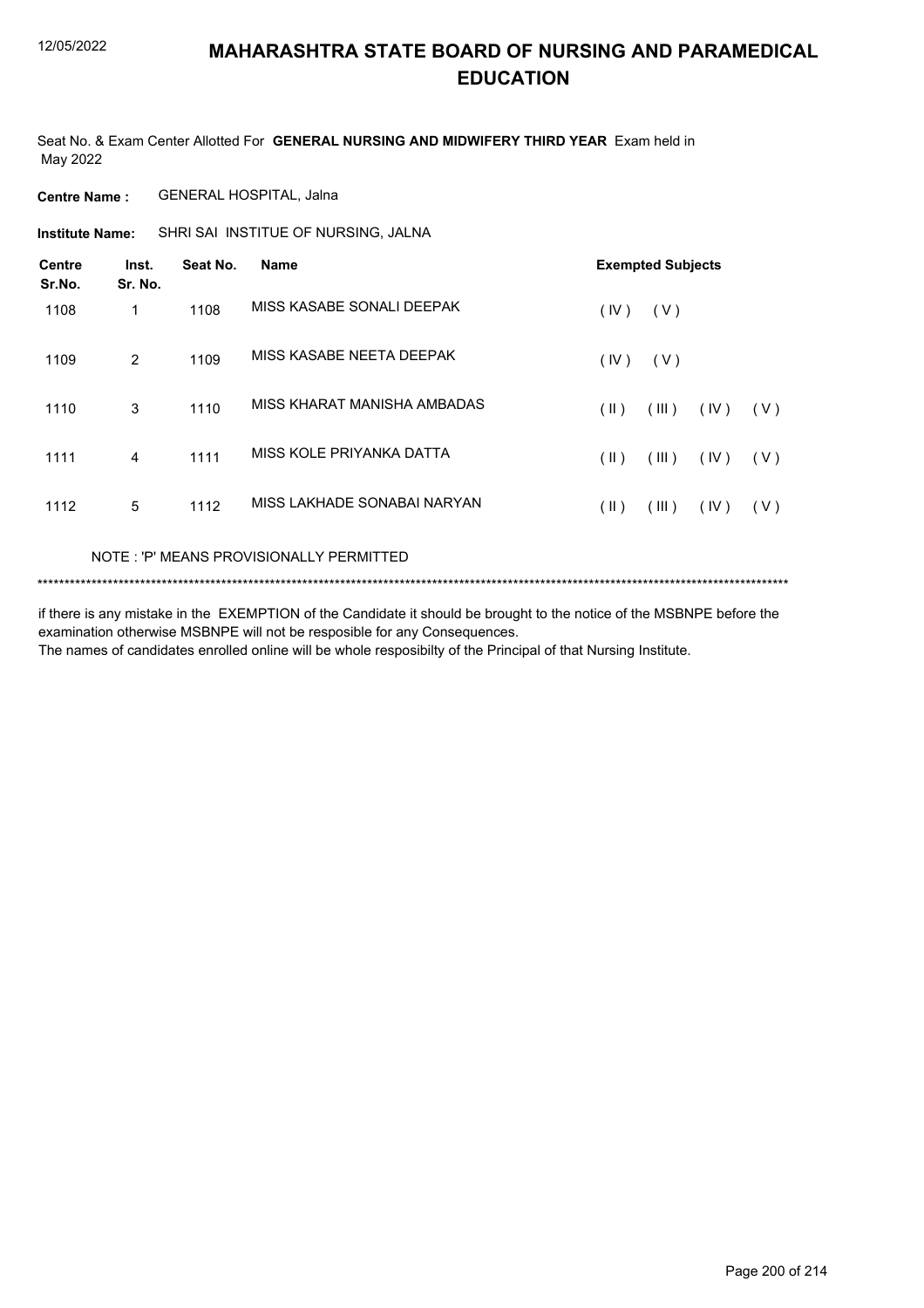Seat No. & Exam Center Allotted For GENERAL NURSING AND MIDWIFERY THIRD YEAR Exam held in May 2022

**Centre Name:** GENERAL HOSPITAL, Jalna

Institute Name: JALNA MISSION HOSPITAL, JALNA

| Centre<br>Sr.No. | Inst.<br>Sr. No. | Seat No. | Name                                    | <b>Exempted Subjects</b> |          |      |       |
|------------------|------------------|----------|-----------------------------------------|--------------------------|----------|------|-------|
| 1113             |                  | 1113     | MISS GADKARI PRABHAJYOTI SANJAY         | (1)                      |          |      |       |
| 1114             | $\mathcal{P}$    | 1114     | MR GHORPADE NIKHIL AJAY                 | (1)                      | $(\  \)$ | (IV) | ( V ) |
|                  |                  |          | NOTE: 'P' MEANS PROVISIONALLY PERMITTED |                          |          |      |       |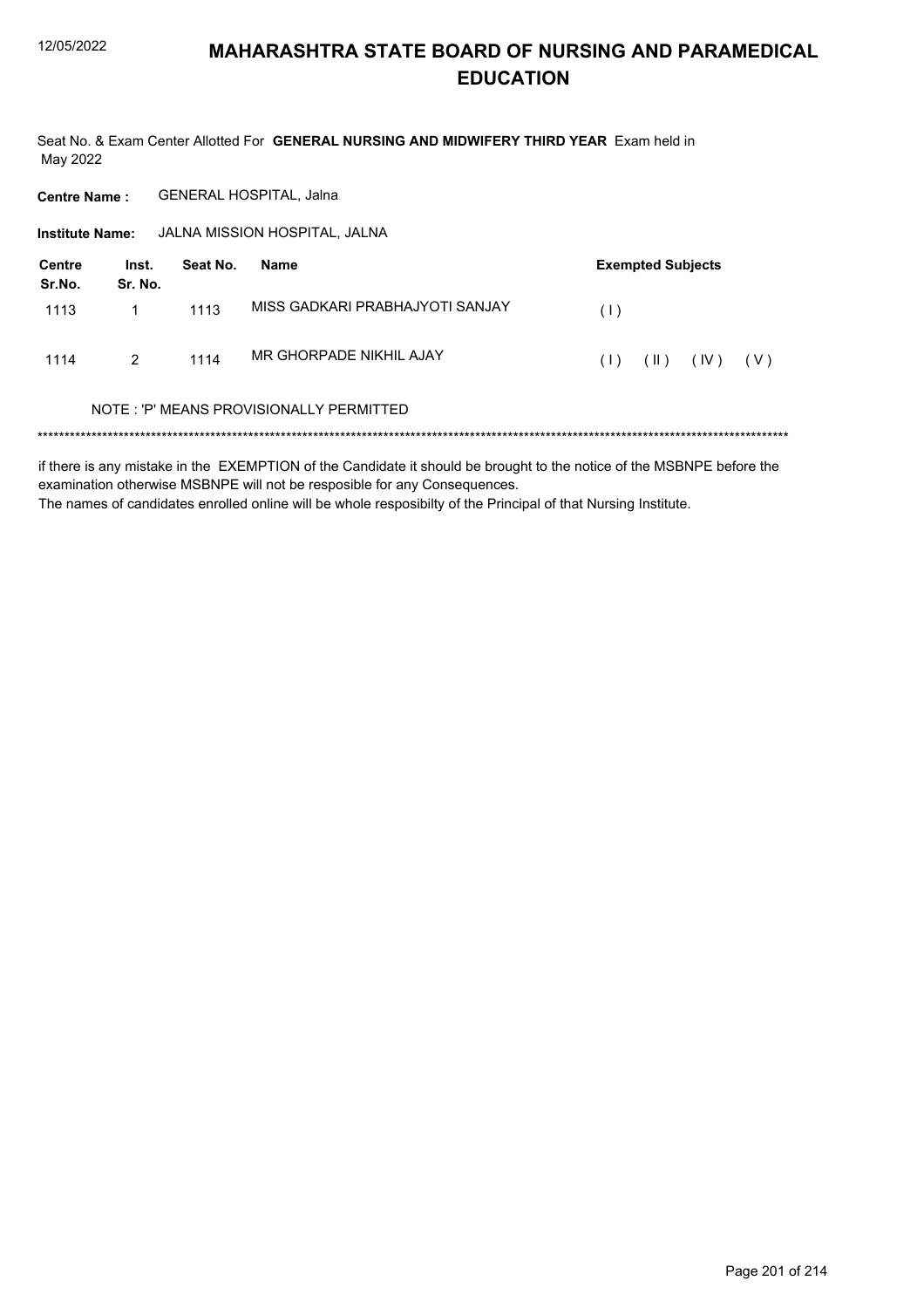Seat No. & Exam Center Allotted For **GENERAL NURSING AND MIDWIFERY THIRD YEAR** Exam held in May 2022

**Centre Name :** GENERAL HOSPITAL, Jalna

VASANTRAO NAIK SHIKSHAN PRASARAK MANDAL, JALNA **Institute Name:**

| <b>Centre</b><br>Sr.No. | Inst.<br>Sr. No. | Seat No. | Name                                     | <b>Exempted Subjects</b>              |  |
|-------------------------|------------------|----------|------------------------------------------|---------------------------------------|--|
| 1115                    | 1                | 1115     | MISS ARNAJALAM NAMRATA JEEVAN            | $(\parallel)$<br>(III)<br>(IV)<br>(V) |  |
| 1116                    | 2                | 1116     | MISS BHALERAO SONALI PRABHAKAR           | $(\parallel)$<br>(IV)<br>(V)          |  |
| 1117                    | 3                | 1117     | MR DIGHOLE PAWAN VIDYANAND               | (  )<br>(III)<br>(IV)<br>(V)          |  |
| 1118                    | 4                | 1118     | MISS MAGRE SUPRIYA SIDDARTH              | (IV)<br>( V )                         |  |
| 1119                    | 5                | 1119     | MISS PATOLE RUPALI VINAYAK               | (1)<br>(IV)<br>(V)                    |  |
| 1120                    | 6                | 1120     | MISS WAGHMARE SHIVKANYA VITTHAL          | $(\parallel)$<br>(III)<br>(IV)<br>(V) |  |
|                         |                  |          | NOTE : 'P' MEANS PROVISIONALLY PERMITTED |                                       |  |

\*\*\*\*\*\*\*\*\*\*\*\*\*\*\*\*\*\*\*\*\*\*\*\*\*\*\*\*\*\*\*\*\*\*\*\*\*\*\*\*\*\*\*\*\*\*\*\*\*\*\*\*\*\*\*\*\*\*\*\*\*\*\*\*\*\*\*\*\*\*\*\*\*\*\*\*\*\*\*\*\*\*\*\*\*\*\*\*\*\*\*\*\*\*\*\*\*\*\*\*\*\*\*\*\*\*\*\*\*\*\*\*\*\*\*\*\*\*\*\*\*\*\*\*\*\*\*\*\*\*\*\*\*\*\*\*\*\*\*

if there is any mistake in the EXEMPTION of the Candidate it should be brought to the notice of the MSBNPE before the examination otherwise MSBNPE will not be resposible for any Consequences.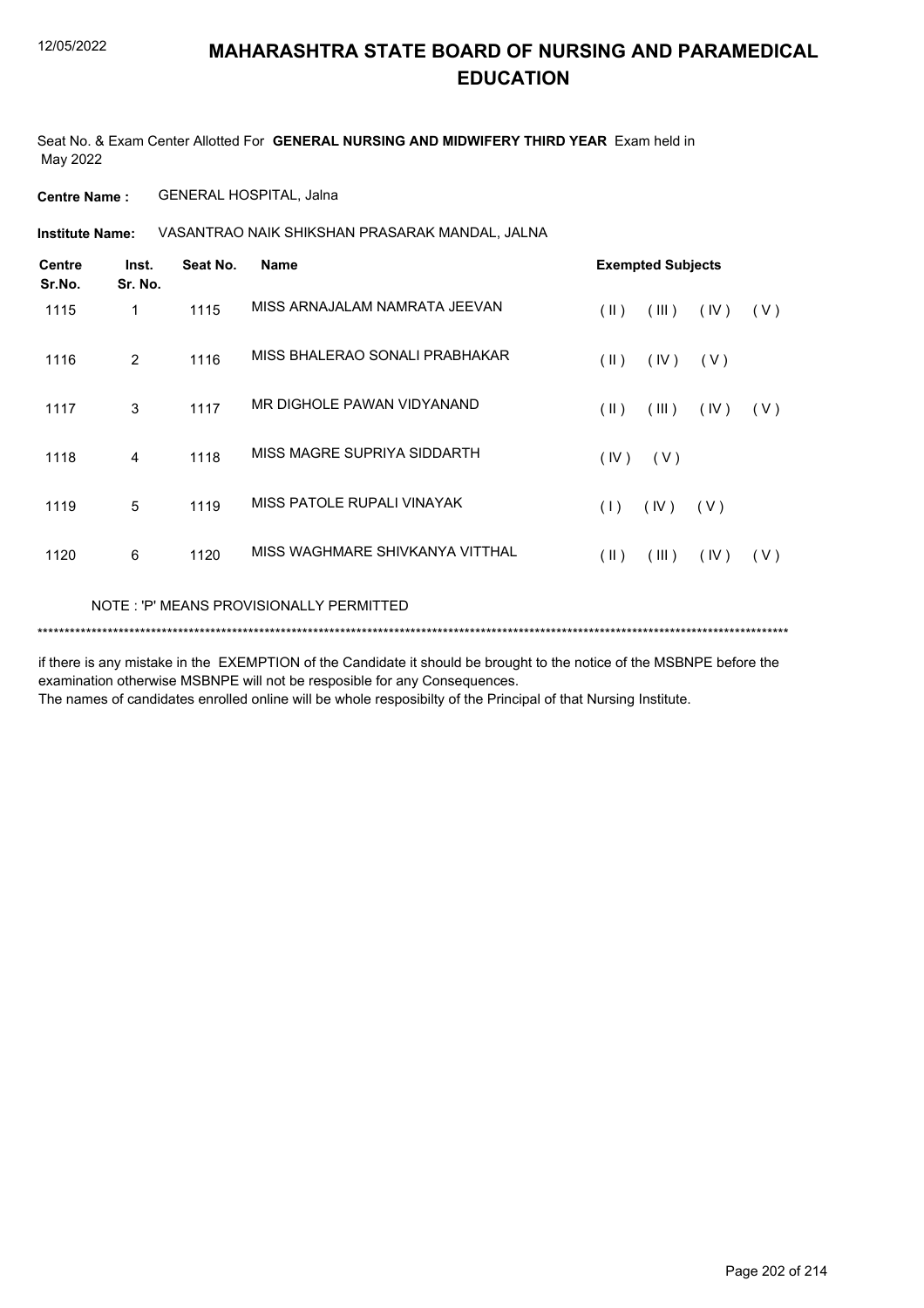Seat No. & Exam Center Allotted For GENERAL NURSING AND MIDWIFERY THIRD YEAR Exam held in May 2022

**Centre Name:** GENERAL HOSPITAL, Jalna

**Institute Name:** Arjun School of Nursing, Jalna

| Centre<br>Sr.No. | Inst.<br>Sr. No. | Seat No. | Name                                    | <b>Exempted Subjects</b> |        |       |       |
|------------------|------------------|----------|-----------------------------------------|--------------------------|--------|-------|-------|
| 1121             | 1                | 1121     | MR AMBHORE ABHIJIT RAVSAHEB             | (1)                      | $\Box$ | (IV)  | ( V ) |
| 1122             | $\mathcal{P}$    | 1122     | MR GHULE AKASH ANIL                     | (  )                     | (III)  | (IV)  | ( V ) |
| 1123             | 3                | 1123     | MR JAGDHANE VISHAL YAWNATH              | (III)                    | (IV)   | ( V ) |       |
|                  |                  |          | NOTE: 'P' MEANS PROVISIONALLY PERMITTED |                          |        |       |       |
|                  |                  |          |                                         |                          |        |       |       |

if there is any mistake in the EXEMPTION of the Candidate it should be brought to the notice of the MSBNPE before the examination otherwise MSBNPE will not be resposible for any Consequences. The names of candidates enrolled online will be whole resposibilty of the Principal of that Nursing Institute.

Page 203 of 214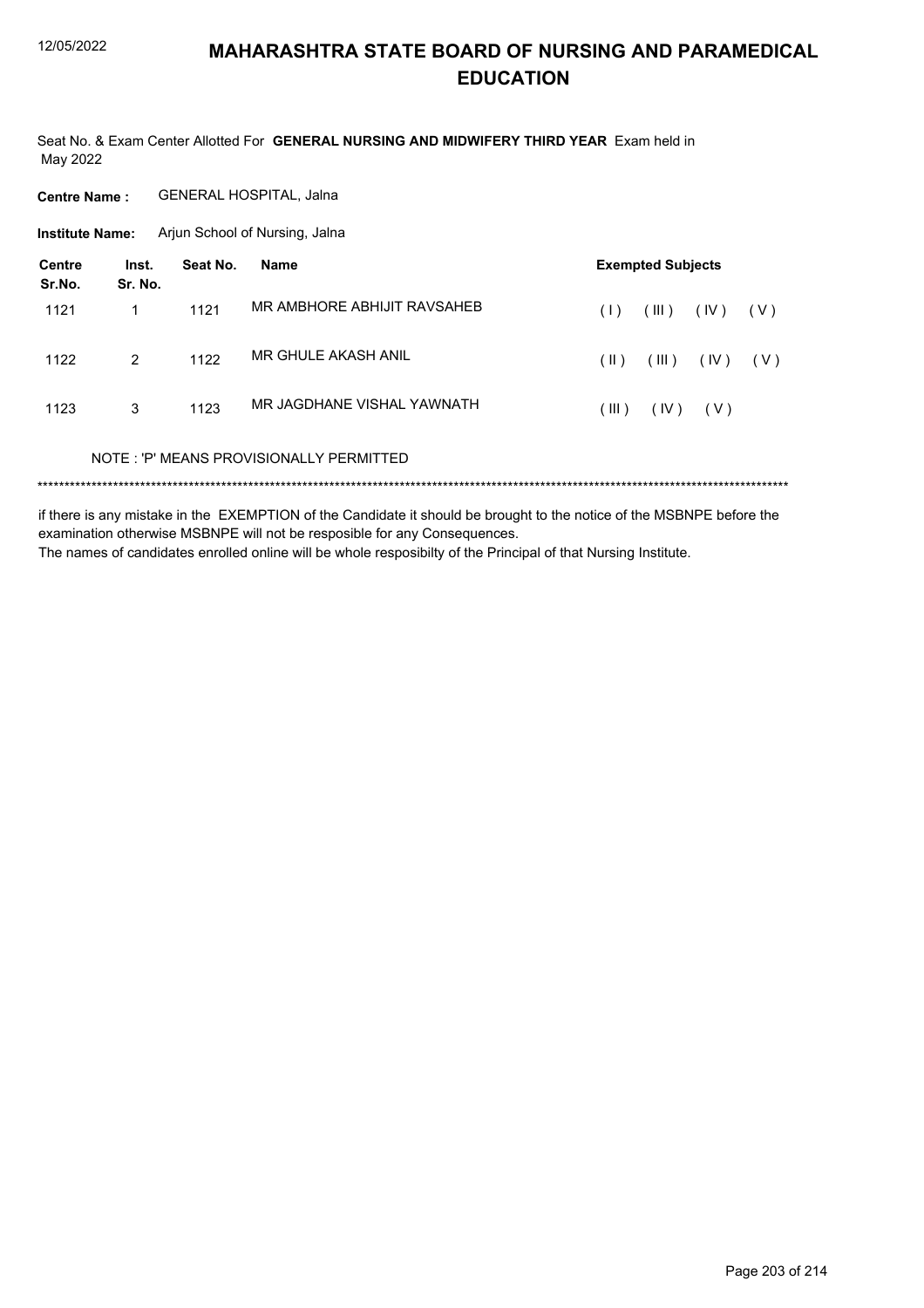Seat No. & Exam Center Allotted For **GENERAL NURSING AND MIDWIFERY THIRD YEAR** Exam held in May 2022

**Centre Name :** GENERAL HOSPITAL, Jalna

JAI AMBE SCHOOL OF NURSING JALNA **Institute Name:**

| <b>Centre</b><br>Sr.No. | Inst.<br>Sr. No. | Seat No. | <b>Name</b>                 |      | <b>Exempted Subjects</b> |      |       |
|-------------------------|------------------|----------|-----------------------------|------|--------------------------|------|-------|
| 1124                    | 1                | 1124     | MR GATLEWAR SHUBHAM KACHARU | (IV) | (V)                      |      |       |
| 1125                    | $\overline{2}$   | 1125     | MISS MUNDHE MAYA KAILASH    | (  ) | (III)                    | (IV) | (V)   |
| 1126                    | 3                | 1126     | MR PATOLE HARIDAS SUNDARLAL | (IV) | (V)                      |      |       |
| 1127                    | 4                | 1127     | MISS RATHOD SHILPA RAMNATH  |      |                          |      |       |
| 1128                    | 5                | 1128     | MR SHIRKE NARENDRA ANKUSH   | (1)  | (11)                     | (IV) | ( V ) |
|                         |                  |          |                             |      |                          |      |       |

#### NOTE : 'P' MEANS PROVISIONALLY PERMITTED

\*\*\*\*\*\*\*\*\*\*\*\*\*\*\*\*\*\*\*\*\*\*\*\*\*\*\*\*\*\*\*\*\*\*\*\*\*\*\*\*\*\*\*\*\*\*\*\*\*\*\*\*\*\*\*\*\*\*\*\*\*\*\*\*\*\*\*\*\*\*\*\*\*\*\*\*\*\*\*\*\*\*\*\*\*\*\*\*\*\*\*\*\*\*\*\*\*\*\*\*\*\*\*\*\*\*\*\*\*\*\*\*\*\*\*\*\*\*\*\*\*\*\*\*\*\*\*\*\*\*\*\*\*\*\*\*\*\*\*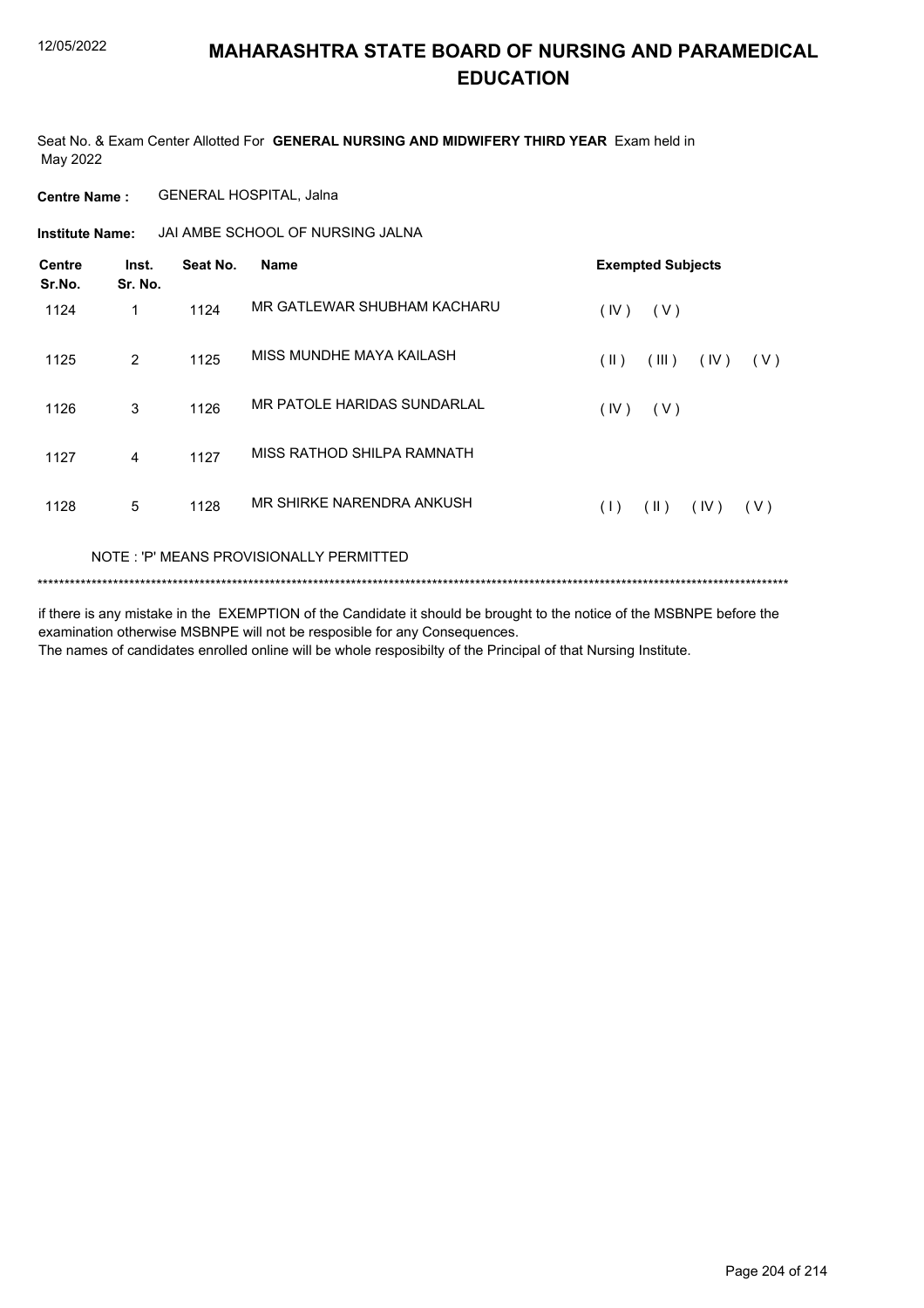Seat No. & Exam Center Allotted For GENERAL NURSING AND MIDWIFERY THIRD YEAR Exam held in May 2022

**Centre Name: District Hospital Beed** 

SHRI SWAMI VIVEKANAND SCHOOL OF NURSING, BEED Institute Name:

| <b>Centre</b><br>Sr.No. | Inst.<br>Sr. No. | Seat No. | Name                     | <b>Exempted Subjects</b> |       |      |       |
|-------------------------|------------------|----------|--------------------------|--------------------------|-------|------|-------|
| 1129                    |                  | 1129     | MISS BADGE ASHWINI KISAN | (IV)                     | ( V ) |      |       |
| 1130                    | 2                | 1130     | MR GAVHANE ASHISH VIKRAM | (1)                      | (  )  | (IV) | ( V ) |

#### NOTE: 'P' MEANS PROVISIONALLY PERMITTED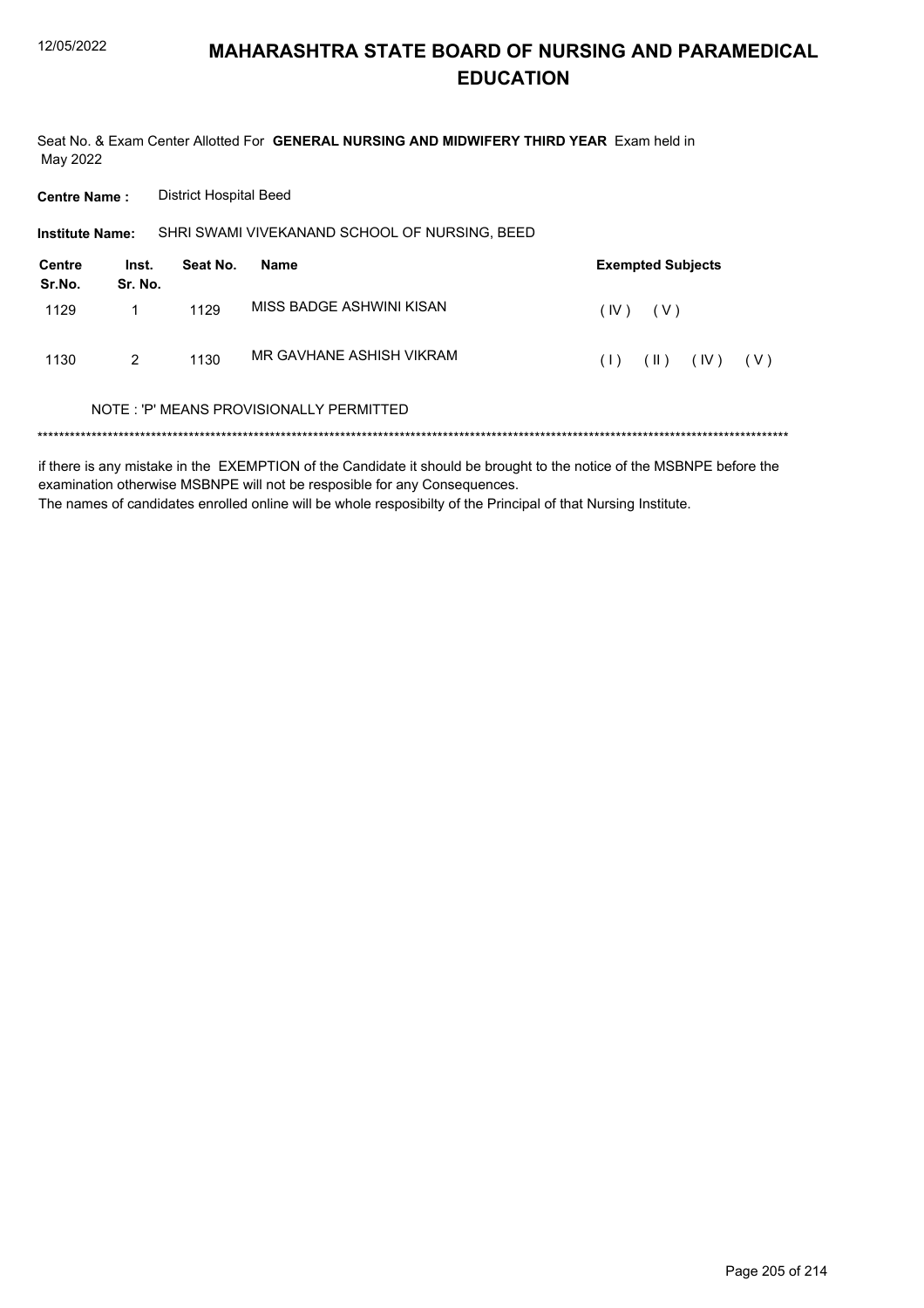Seat No. & Exam Center Allotted For **GENERAL NURSING AND MIDWIFERY THIRD YEAR** Exam held in May 2022

**Centre Name :** District Hospital Beed

YASHWANT NURSING SCHOOL, ASHTI, BEED **Institute Name:**

| <b>Centre</b><br>Sr.No. | Inst.<br>Sr. No. | Seat No. | <b>Name</b>                             | <b>Exempted Subjects</b> |       |       |       |
|-------------------------|------------------|----------|-----------------------------------------|--------------------------|-------|-------|-------|
| 1131                    | 1                | 1131     | MISS HAWALE UJWALA PRAKASH              | (1)                      | (III) | (IV)  | ( V ) |
| 1132                    | 2                | 1132     | MISS SHAIKH SAMREEN AYYUBSHAIKH         | (  )                     | (IV)  | ( V ) |       |
| 1133                    | 3                | 1133     | MR VAI VI KIRAN SARVENDRA               | (1)                      | (III) | (IV)  | ( V ) |
|                         |                  |          | NOTE: 'P' MEANS PROVISIONALLY PERMITTED |                          |       |       |       |
|                         |                  |          |                                         |                          |       |       |       |

if there is any mistake in the EXEMPTION of the Candidate it should be brought to the notice of the MSBNPE before the examination otherwise MSBNPE will not be resposible for any Consequences. The names of candidates enrolled online will be whole resposibilty of the Principal of that Nursing Institute.

Page 206 of 214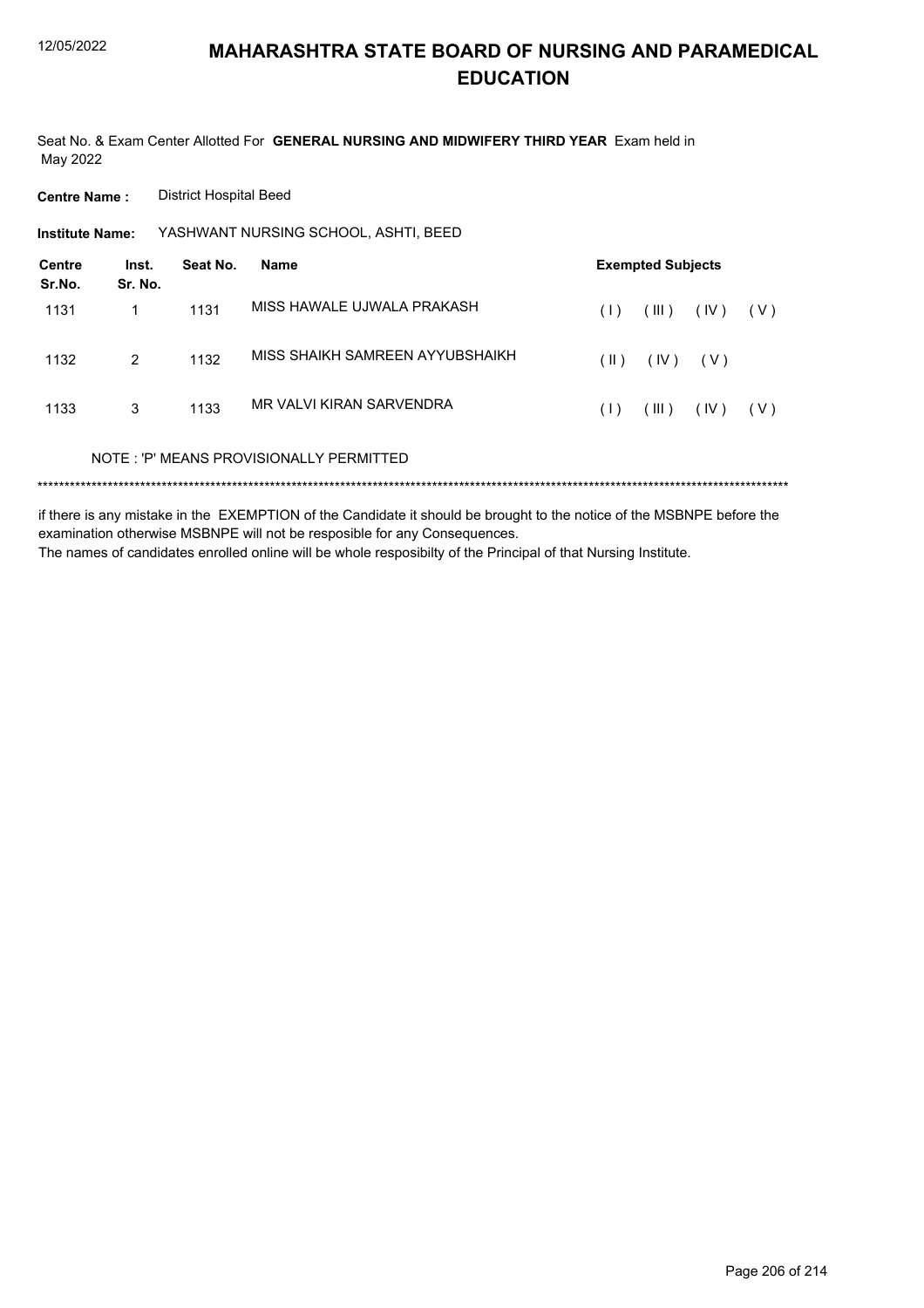Seat No. & Exam Center Allotted For GENERAL NURSING AND MIDWIFERY THIRD YEAR Exam held in May 2022

**Centre Name: District Hospital Beed** 

VAIDYANATH NURSING SCHOOL, , PARALIVAIJNATH, BEED Institute Name:

| Centre<br>Sr.No. | Inst.<br>Sr. No. | Seat No. | Name                       | <b>Exempted Subjects</b> |
|------------------|------------------|----------|----------------------------|--------------------------|
| 1134             | 1                | 1134     | MR GAIKWAD RAKESH RAJENDRA |                          |
| 1135             | 2                | 1135     | MISS SALVE RUPALI ASARAM   |                          |

#### NOTE: 'P' MEANS PROVISIONALLY PERMITTED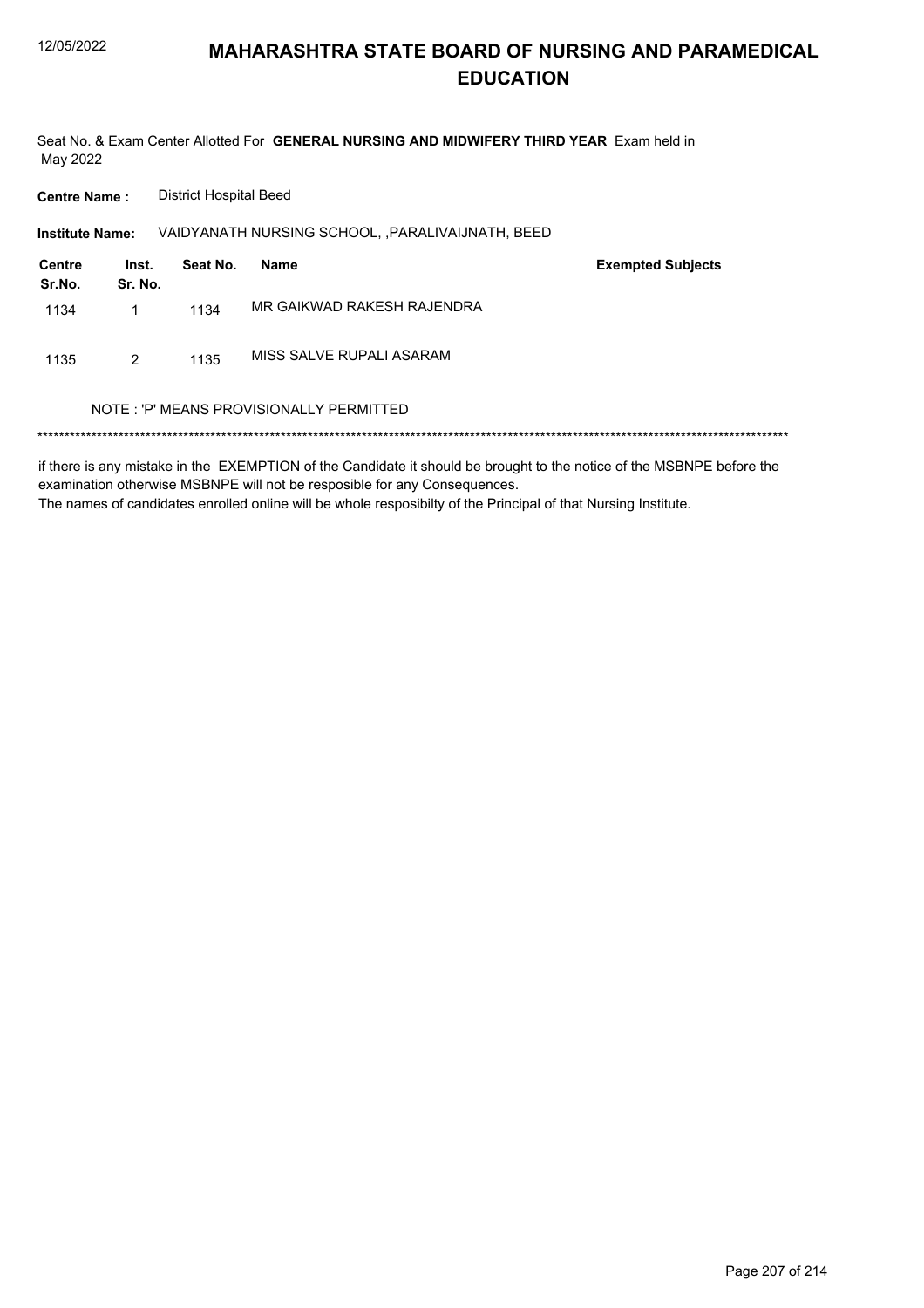Seat No. & Exam Center Allotted For GENERAL NURSING AND MIDWIFERY THIRD YEAR Exam held in May 2022

**Centre Name: District Hospital Beed** 

**Institute Name:** Late Ranghunathraoji Kendre Nursing School, Vaijnath, Beed

| Centre<br>Sr.No. | Inst.<br>Sr. No. | Seat No. | Name                                    |      | <b>Exempted Subjects</b> |      |       |
|------------------|------------------|----------|-----------------------------------------|------|--------------------------|------|-------|
| 1136             | 1                | 1136     | MISS ADMANE DIPALI PRAKASH              |      |                          |      |       |
| 1137             | $\overline{2}$   | 1137     | MISS BHALERAO SONALI BHAGWAN            |      |                          |      |       |
| 1138             | 3                | 1138     | MR CHOPADE HARSHVARDHAN PARMESHWA       |      |                          |      |       |
| 1139             | 4                | 1139     | MISS WAVALKAR PRITI RAMESH              | (  ) | (III)                    | (IV) | ( V ) |
|                  |                  |          | NOTE: 'P' MEANS PROVISIONALLY PERMITTED |      |                          |      |       |
|                  |                  |          |                                         |      |                          |      |       |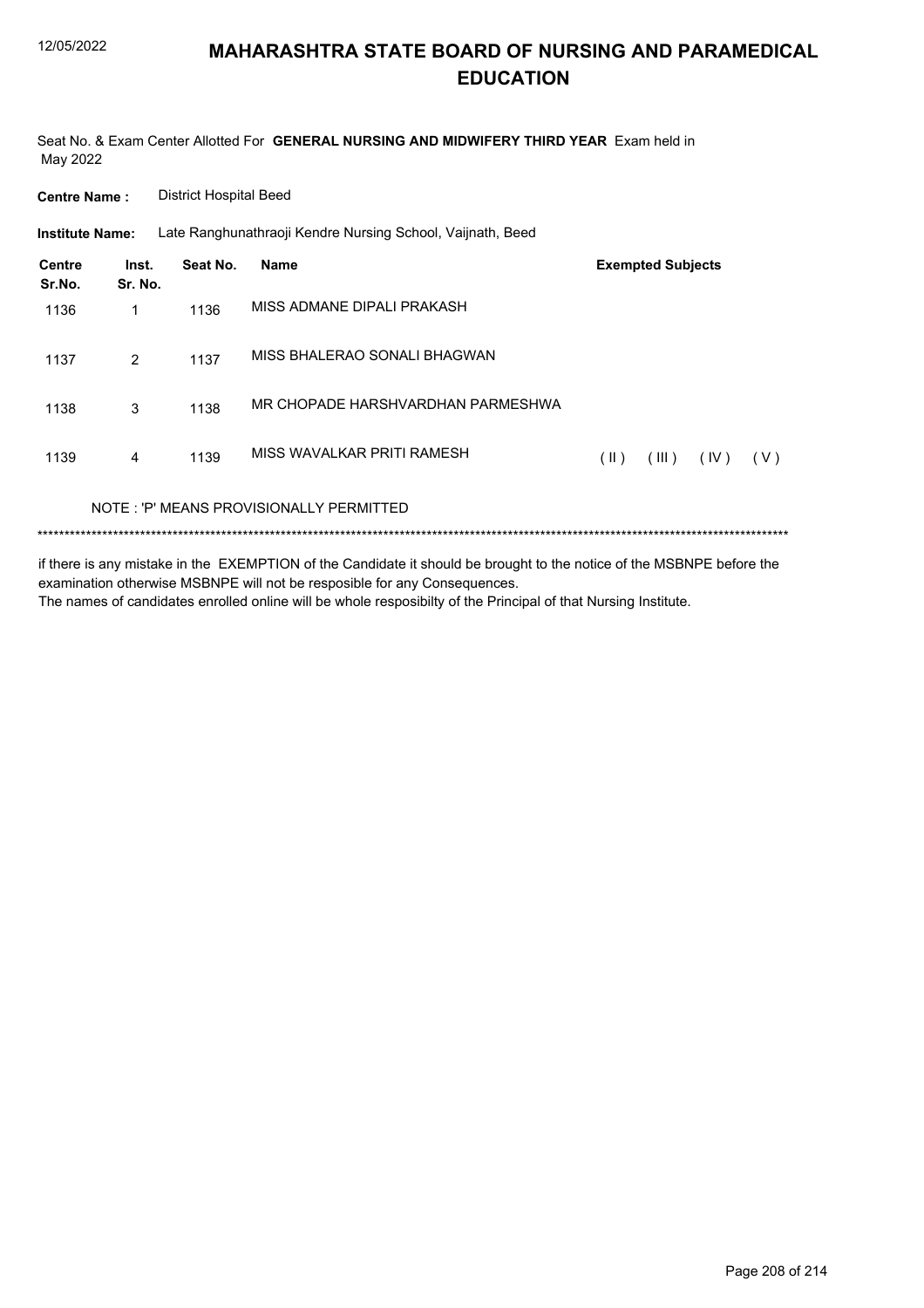Seat No. & Exam Center Allotted For **GENERAL NURSING AND MIDWIFERY THIRD YEAR** Exam held in May 2022

**Centre Name :** District Hospital Beed

**Institute Name: KAMAL NURSING INSTITUTE, KAIJ, BEED** 

| Centre<br>Sr.No. | Inst.<br>Sr. No. | Seat No. | <b>Name</b>                             | <b>Exempted Subjects</b> |
|------------------|------------------|----------|-----------------------------------------|--------------------------|
| 1140             | 1                | 1140     | MR BACHUTE MAHESH BAPURAO               |                          |
| 1141             | 2                | 1141     | MR FAROQUI SAEEDODDIN SADRODDIN         | (IV)<br>(V)              |
| 1142             | 3                | 1142     | MISS KADAM AISHWARYA MACHINDRA          |                          |
| 1143             | 4                | 1143     | MR THOMBRE AVINASH ANKUSH               | (  )<br>(IV)<br>( V )    |
|                  |                  |          | NOTE: 'P' MEANS PROVISIONALLY PERMITTED |                          |

\*\*\*\*\*\*\*\*\*\*\*\*\*\*\*\*\*\*\*\*\*\*\*\*\*\*\*\*\*\*\*\*\*\*\*\*\*\*\*\*\*\*\*\*\*\*\*\*\*\*\*\*\*\*\*\*\*\*\*\*\*\*\*\*\*\*\*\*\*\*\*\*\*\*\*\*\*\*\*\*\*\*\*\*\*\*\*\*\*\*\*\*\*\*\*\*\*\*\*\*\*\*\*\*\*\*\*\*\*\*\*\*\*\*\*\*\*\*\*\*\*\*\*\*\*\*\*\*\*\*\*\*\*\*\*\*\*\*\*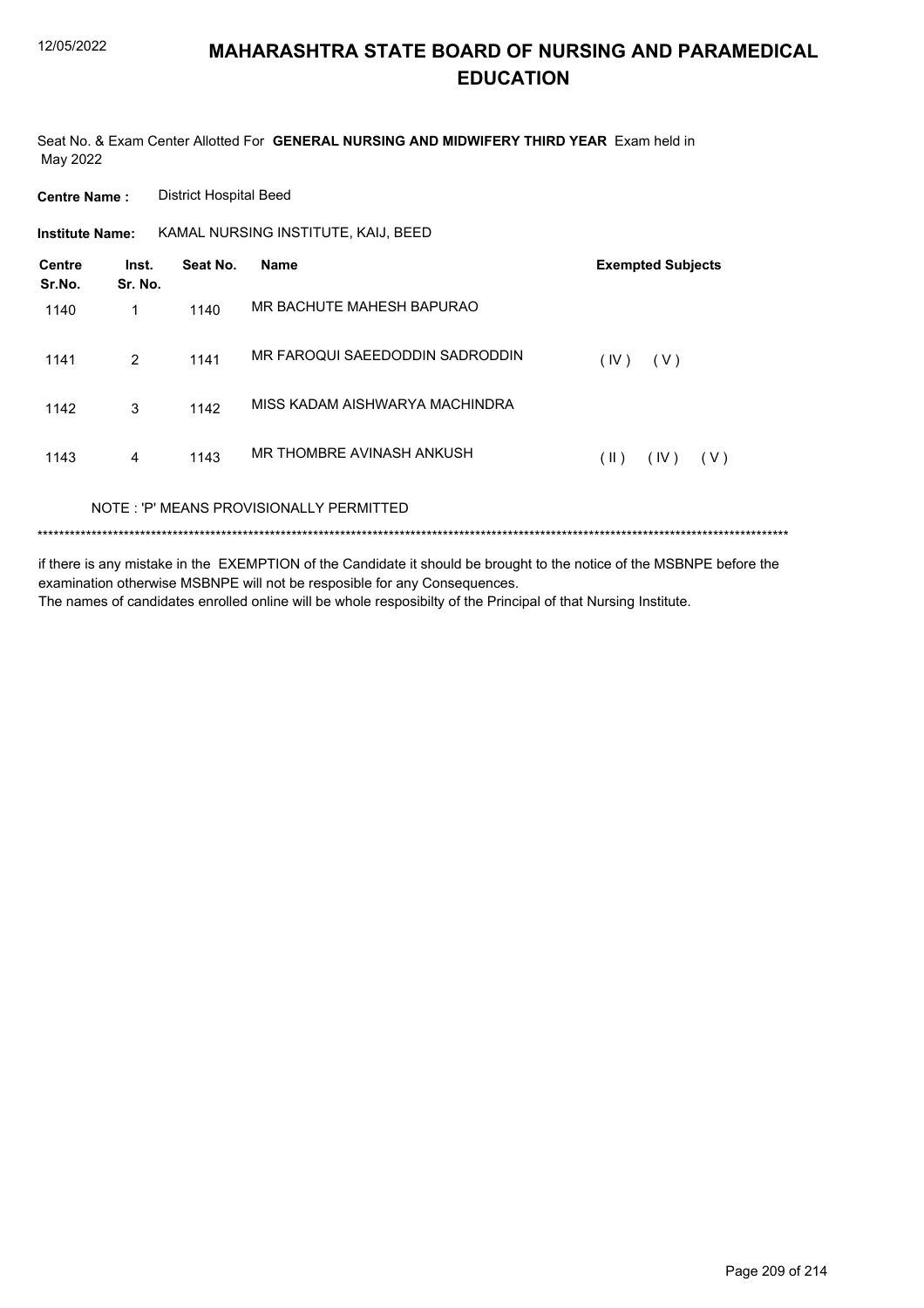Seat No. & Exam Center Allotted For GENERAL NURSING AND MIDWIFERY THIRD YEAR Exam held in May 2022

**District Hospital Beed Centre Name:** LOKSEVA NURSING SCHOOL, BEED **Institute Name: Centre** Inst. Seat No. **Exempted Subjects Name** Sr.No. Sr. No. MR GITE VINOD BABASHAHEB 1144  $\mathbf{1}$ 1144 MR SURYAWANSHI SIDDHARTH MALLIKARJUN 1145  $\overline{2}$ 1145  $(II)$   $(III)$   $(IV)$   $(V)$ NOTE: 'P' MEANS PROVISIONALLY PERMITTED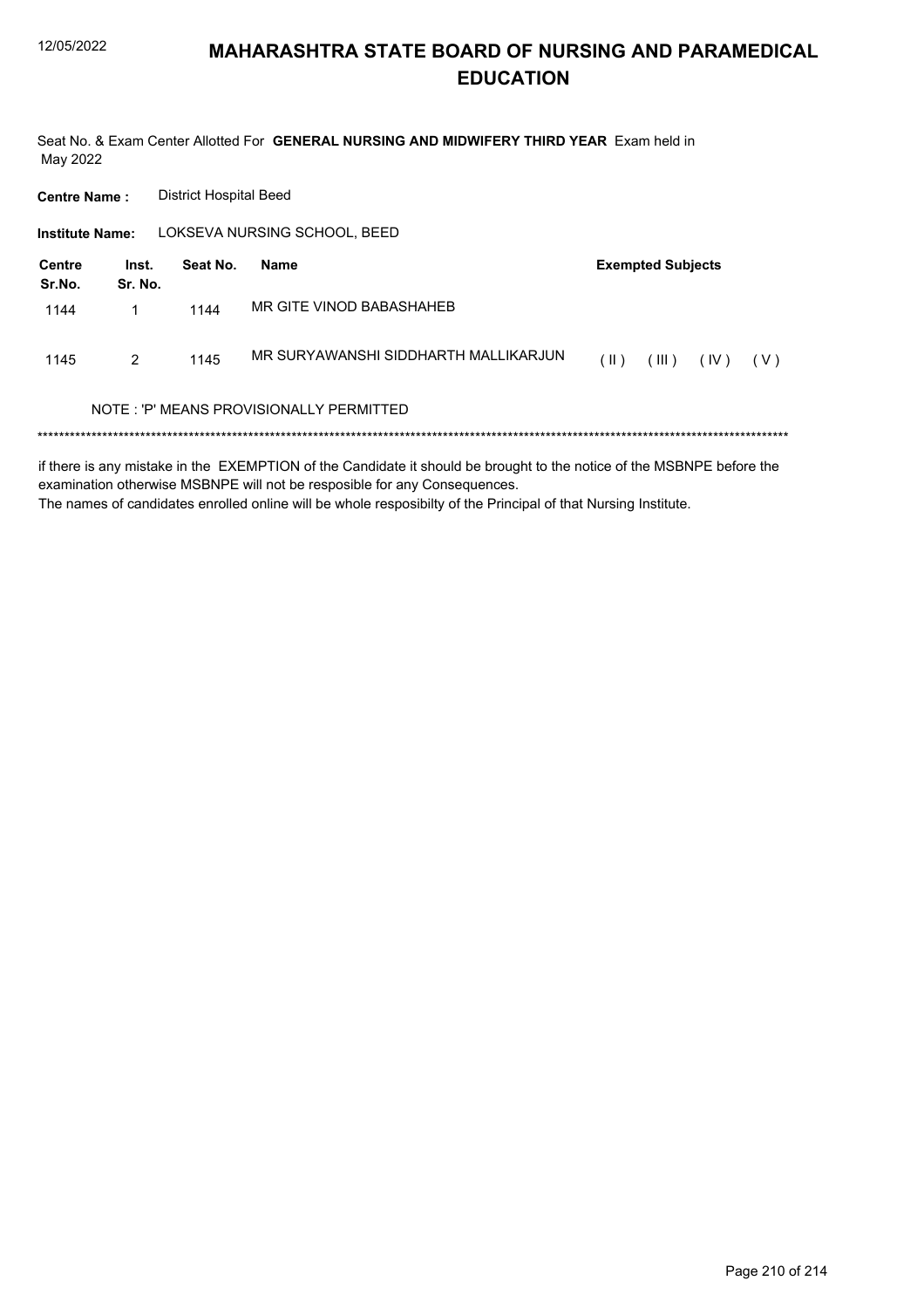Seat No. & Exam Center Allotted For GENERAL NURSING AND MIDWIFERY THIRD YEAR Exam held in May 2022

**Centre Name: District Hospital Beed** 

| <b>Institute Name:</b> |                  |          | GANGAA INSTITUTE OF MEDICAL SCIENCES, AMBAJOGAI, BEED |        |                          |      |       |
|------------------------|------------------|----------|-------------------------------------------------------|--------|--------------------------|------|-------|
| Centre<br>Sr.No.       | Inst.<br>Sr. No. | Seat No. | Name                                                  |        | <b>Exempted Subjects</b> |      |       |
| 1146                   |                  | 1146     | MISS GAIKWAD RAJNANDANI BALASAHEB                     |        |                          |      |       |
| 1147                   | 2                | 1147     | MISS MASKE SHUBHANGI ISHWAR                           | $(\ )$ | (III)                    | (IV) | ( V ) |
|                        |                  |          | NOTE: 'P' MEANS PROVISIONALLY PERMITTED               |        |                          |      |       |
|                        |                  |          |                                                       |        |                          |      |       |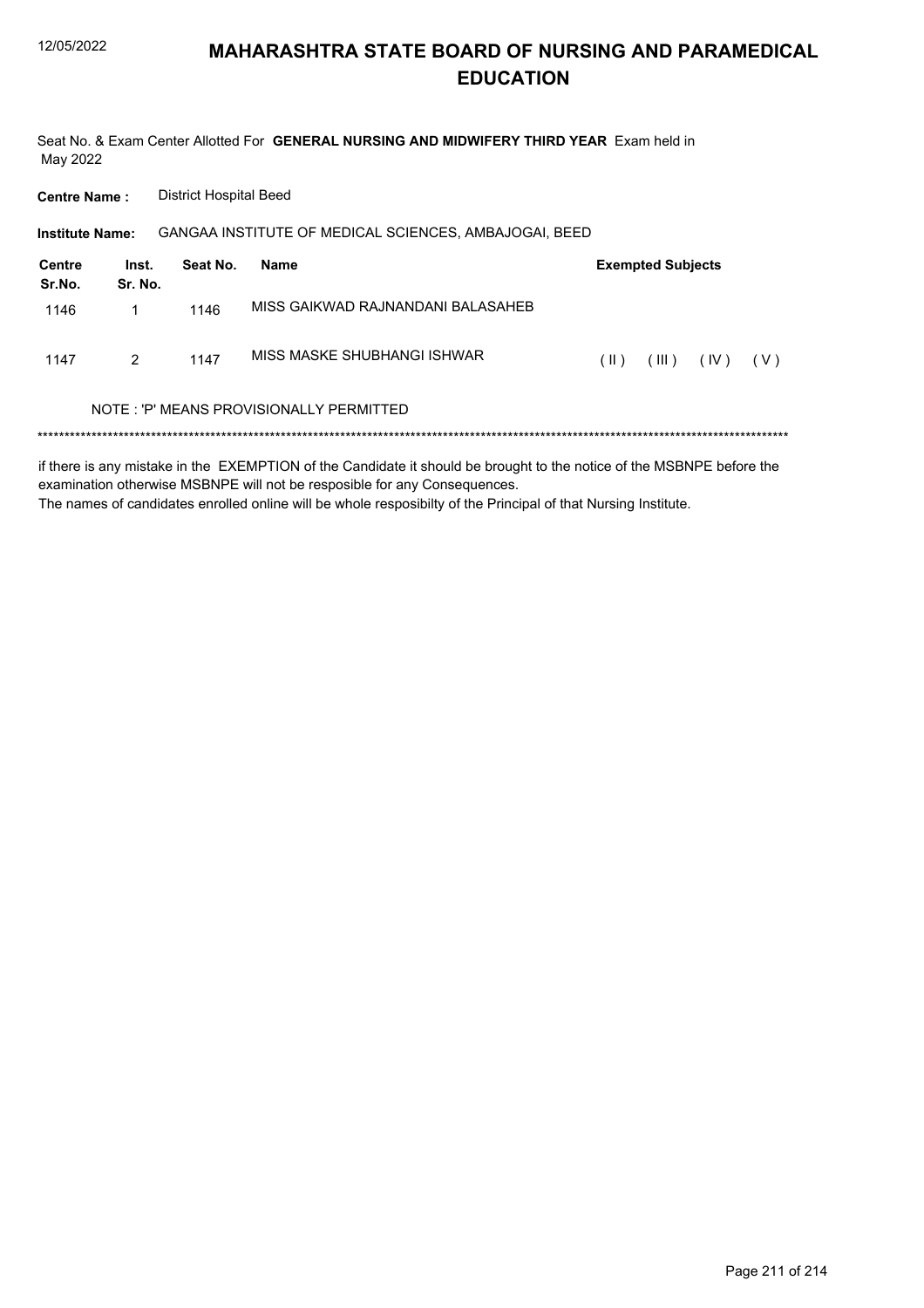Seat No. & Exam Center Allotted For GENERAL NURSING AND MIDWIFERY THIRD YEAR Exam held in May 2022

| <b>Centre Name:</b>     |                  | <b>District Hospital Beed</b> |                                         |                          |
|-------------------------|------------------|-------------------------------|-----------------------------------------|--------------------------|
| <b>Institute Name:</b>  |                  |                               | OM NURSING SCHOOL, BEED                 |                          |
| <b>Centre</b><br>Sr.No. | Inst.<br>Sr. No. | Seat No.                      | <b>Name</b>                             | <b>Exempted Subjects</b> |
| 1148                    | 1                | 1148                          | MISS DHOBALE PALLAVI DHARMRAJ           |                          |
| 1149                    | 2                | 1149                          | MISS SHAIKH TASLIM JANIMIYA             | (IV)<br>( V )            |
|                         |                  |                               | NOTE: 'P' MEANS PROVISIONALLY PERMITTED |                          |
|                         |                  |                               |                                         |                          |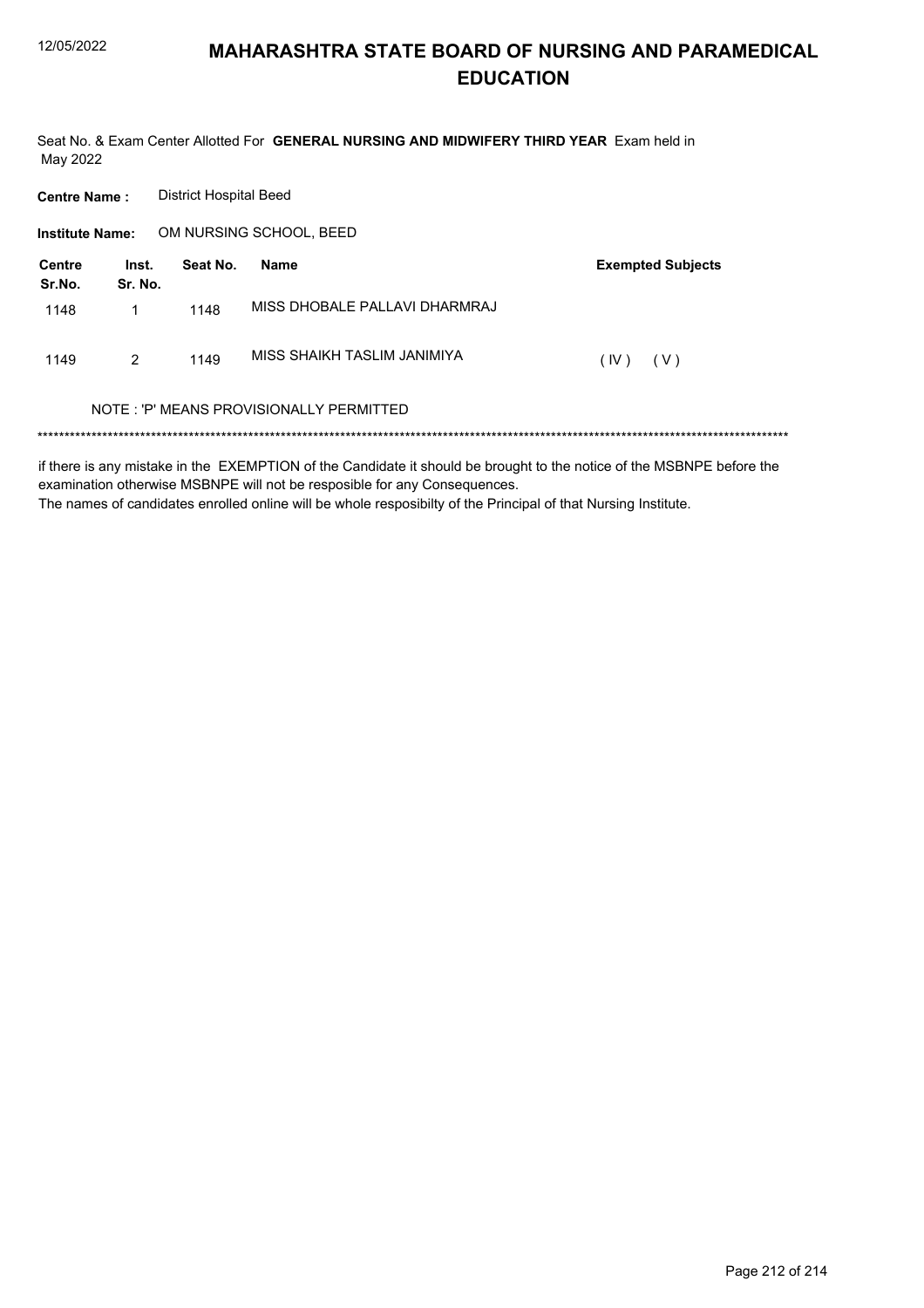Seat No. & Exam Center Allotted For **GENERAL NURSING AND MIDWIFERY THIRD YEAR** Exam held in May 2022

**Centre Name :** District Hospital Beed

PRAJAKATA NURSING SCHOOL, PARLI, BEED **Institute Name:**

| <b>Centre</b><br>Sr.No. | Inst.<br>Sr. No. | Seat No. | <b>Name</b>                             | <b>Exempted Subjects</b> |               |       |     |
|-------------------------|------------------|----------|-----------------------------------------|--------------------------|---------------|-------|-----|
| 1150                    | $\mathbf{1}$     | 1150     | MR DAHIPHALE GANESH BALIRAM             | $(\parallel \parallel)$  | (III)         | (IV)  | (V) |
| 1151                    | $\overline{2}$   | 1151     | MISS I AHANE MANISHA MURI IDHAR         | (1)                      | $(\parallel)$ | (III) |     |
| 1152                    | 3                | 1152     | MR MORALE SUMEET HANUMANT               | $(\parallel \parallel)$  | (III)         | (IV)  | (V) |
| 1153                    | 4                | 1153     | MR MUNDE MANGESH MANAJI                 | $(\parallel \parallel)$  | (III)         | (IV)  | (V) |
| 1154                    | 5                | 1154     | MR MUNDE ROSHAN DHURAJI                 | $(\parallel \parallel)$  | (III)         | (IV)  | (V) |
| 1155                    | 6                | 1155     | MR RATHOD MANTHAN MAHADEV               | (1)                      | $(\parallel)$ | (III) |     |
| 1156                    | $\overline{7}$   | 1156     | MR SHINDE SANJAY UMRAO                  |                          |               |       |     |
| 1157                    | 8                | 1157     | MR SURYAWANSHI SATYAM GOUTAM            | (1)                      | $(\parallel)$ | (III) |     |
|                         |                  |          | NOTE: 'P' MEANS PROVISIONALLY PERMITTED |                          |               |       |     |

\*\*\*\*\*\*\*\*\*\*\*\*\*\*\*\*\*\*\*\*\*\*\*\*\*\*\*\*\*\*\*\*\*\*\*\*\*\*\*\*\*\*\*\*\*\*\*\*\*\*\*\*\*\*\*\*\*\*\*\*\*\*\*\*\*\*\*\*\*\*\*\*\*\*\*\*\*\*\*\*\*\*\*\*\*\*\*\*\*\*\*\*\*\*\*\*\*\*\*\*\*\*\*\*\*\*\*\*\*\*\*\*\*\*\*\*\*\*\*\*\*\*\*\*\*\*\*\*\*\*\*\*\*\*\*\*\*\*\*

if there is any mistake in the EXEMPTION of the Candidate it should be brought to the notice of the MSBNPE before the examination otherwise MSBNPE will not be resposible for any Consequences.